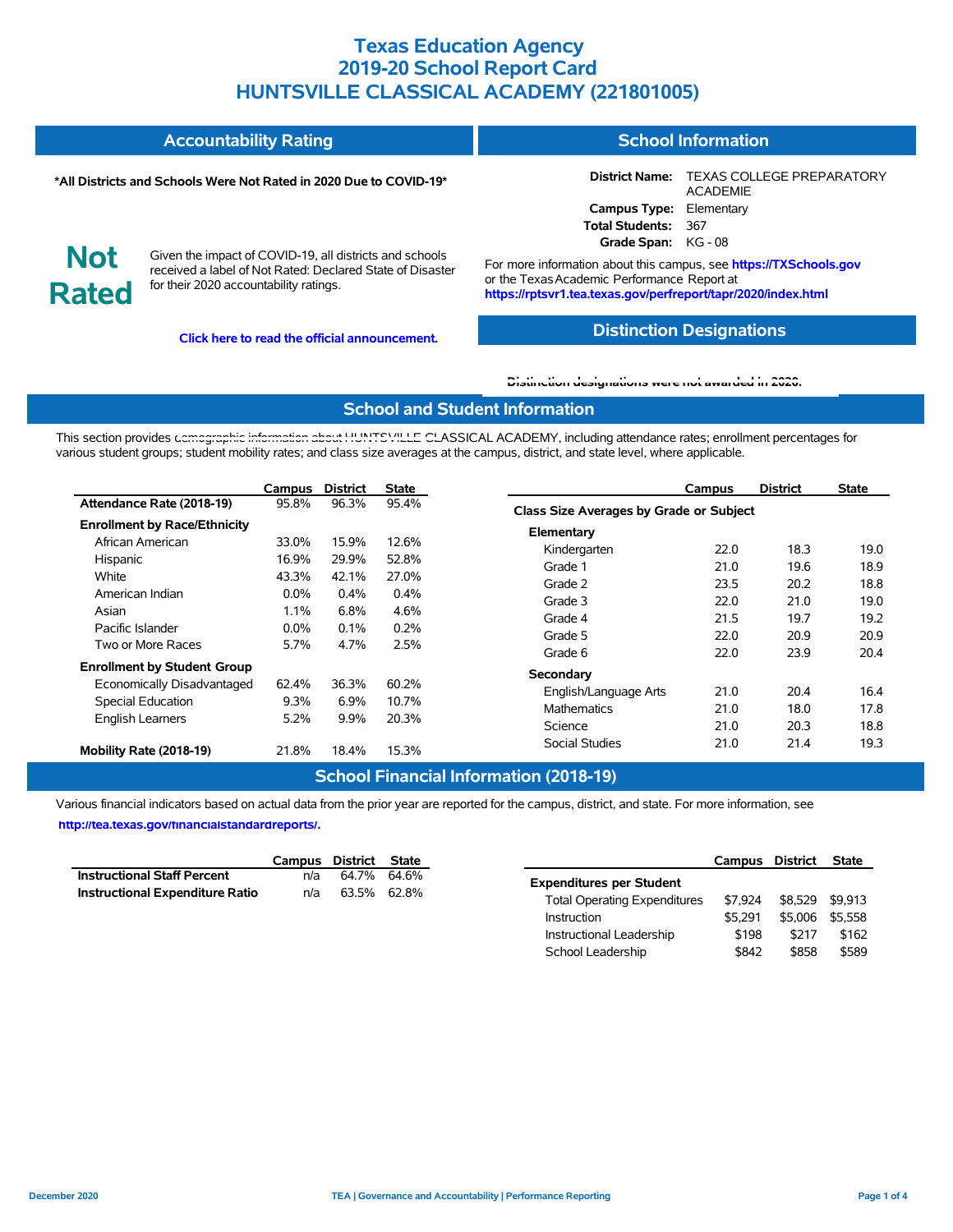### **STAAR Outcomes**

This section provides STAAR performance and Academic Growth outcomes. Academic Growth measures whether students are maintaining performance or improving from year to year. **Please note that due to the cancellation of spring 2020 State of Texas Assessments of Academic Readiness (STAAR) due to the COVID-19 pandemic, the performance of this year's report is not updated.**

|                                                                                |      |       |     |     |                                   |        |        |                          |        |                          | Two or                   |        |
|--------------------------------------------------------------------------------|------|-------|-----|-----|-----------------------------------|--------|--------|--------------------------|--------|--------------------------|--------------------------|--------|
|                                                                                |      |       |     |     | African                           |        |        | American                 |        | <b>Pacific</b>           | More                     | Econ   |
|                                                                                |      | State |     |     | District Campus American Hispanic |        | White  | Indian                   | Asian  | <b>Islander</b>          | Races                    | Disadv |
| STAAR Performance Rates at Approaches Grade Level or Above (All Grades Tested) |      |       |     |     |                                   |        |        |                          |        |                          |                          |        |
| All Subjects                                                                   | 2019 | 78%   | 81% | 73% | 79%                               | 71%    | 68%    | $\overline{\phantom{a}}$ | 93%    | $\overline{a}$           | 81%                      | 75%    |
|                                                                                | 2018 | 77%   | 75% | 66% | 68%                               | 63%    | 66%    | $\blacksquare$           | 69%    | $\overline{\phantom{a}}$ | 76%                      | 65%    |
| ELA/Reading                                                                    | 2019 | 75%   | 84% | 72% | 78%                               | 66%    | 68%    | $\overline{\phantom{a}}$ | $\ast$ | $\overline{a}$           | 100%                     | 73%    |
|                                                                                | 2018 | 74%   | 80% | 67% | 66%                               | 68%    | 66%    | $\overline{\phantom{a}}$ | 80%    | $\overline{\phantom{0}}$ | 80%                      | 65%    |
| Mathematics                                                                    | 2019 | 82%   | 82% | 76% | 82%                               | 76%    | 72%    | $\overline{\phantom{a}}$ | *      | $\overline{\phantom{0}}$ | 57%                      | 77%    |
|                                                                                | 2018 | 81%   | 74% | 70% | 73%                               | 68%    | 69%    | $\overline{\phantom{a}}$ | 60%    | $\overline{\phantom{0}}$ | 67%                      | 70%    |
| Writing                                                                        | 2019 | 68%   | 75% | 57% | 71%                               | 57%    | 45%    | $\overline{\phantom{a}}$ | *      | $\overline{\phantom{0}}$ | $\overline{\phantom{a}}$ | 64%    |
|                                                                                | 2018 | 66%   | 67% | 52% | 59%                               | 44%    | 45%    | $\overline{a}$           | *      |                          | $\ast$                   | 43%    |
| Science                                                                        | 2019 | 81%   | 78% | 76% | 75%                               | 80%    | 67%    | $\overline{a}$           | $\ast$ | $\overline{a}$           | $\ast$                   | 79%    |
|                                                                                | 2018 | 80%   | 72% | 76% | 73%                               | 71%    | 79%    | $\overline{\phantom{a}}$ |        | $\overline{\phantom{0}}$ | $\ast$                   | 76%    |
| Social Studies                                                                 | 2019 | 81%   | 80% | 94% | 89%                               | $\ast$ | $\ast$ |                          | $\ast$ | $\overline{a}$           | $\ast$                   | 92%    |
|                                                                                | 2018 | 78%   | 66% | 31% | $\ast$                            | $\ast$ | 38%    | $\overline{\phantom{a}}$ |        | $\overline{a}$           | $\ast$                   | 44%    |
| STAAR Performance Rates at Meets Grade Level or Above (All Grades Tested)      |      |       |     |     |                                   |        |        |                          |        |                          |                          |        |
| All Subjects                                                                   | 2019 | 50%   | 52% | 40% | 52%                               | 33%    | 32%    | $\overline{a}$           | 50%    | $\overline{a}$           | 50%                      | 42%    |
|                                                                                | 2018 | 48%   | 44% | 36% | 42%                               | 34%    | 31%    | $\overline{\phantom{a}}$ | 46%    | $\overline{\phantom{a}}$ | 53%                      | 38%    |
| ELA/Reading                                                                    | 2019 | 48%   | 57% | 41% | 56%                               | 34%    | 33%    | $\overline{\phantom{a}}$ | $\ast$ | $\overline{\phantom{a}}$ | 57%                      | 45%    |
|                                                                                | 2018 | 46%   | 51% | 42% | 49%                               | 44%    | 35%    | $\blacksquare$           | 60%    | $\overline{a}$           | 60%                      | 45%    |
| <b>Mathematics</b>                                                             | 2019 | 52%   | 50% | 37% | 51%                               | 34%    | 29%    | $\overline{\phantom{a}}$ | *      | $\overline{a}$           | 29%                      | 38%    |
|                                                                                | 2018 | 50%   | 40% | 38% | 43%                               | 36%    | 32%    | $\overline{\phantom{a}}$ | 60%    | $\overline{a}$           | 67%                      | 41%    |
| Writing                                                                        | 2019 | 38%   | 43% | 29% | 29%                               | 14%    | 30%    | $\overline{a}$           | *      | $\overline{\phantom{a}}$ | $\overline{\phantom{a}}$ | 36%    |
|                                                                                | 2018 | 41%   | 42% | 25% | 29%                               | 11%    | 27%    | $\blacksquare$           | $\ast$ | $\overline{\phantom{a}}$ | $\ast$                   | 24%    |
| Science                                                                        | 2019 | 54%   | 49% | 44% | 58%                               | 30%    | 40%    | $\overline{\phantom{a}}$ | *      |                          | $\ast$                   | 43%    |
|                                                                                | 2018 | 51%   | 43% | 31% | 40%                               | 29%    | 29%    |                          |        |                          | $\ast$                   | 30%    |
| Social Studies                                                                 | 2019 | 55%   | 55% | 65% | 67%                               | $\ast$ | $\ast$ | $\overline{\phantom{a}}$ | $\ast$ | $\overline{a}$           | $\ast$                   | 62%    |
|                                                                                | 2018 | 53%   | 41% | 0%  | $\ast$                            | $\ast$ | 0%     |                          |        |                          | $\ast$                   | 0%     |
| STAAR Performance Rates at Masters Grade Level (All Grades Tested)             |      |       |     |     |                                   |        |        |                          |        |                          |                          |        |
| All Subjects                                                                   | 2019 | 24%   | 26% | 20% | 25%                               | 16%    | 15%    | $\overline{\phantom{a}}$ | 50%    | $\overline{a}$           | 31%                      | 22%    |
|                                                                                | 2018 | 22%   | 19% | 16% | 18%                               | 22%    | 12%    | $\overline{\phantom{a}}$ | 31%    | $\overline{a}$           | 35%                      | 16%    |
| ELA/Reading                                                                    | 2019 | 21%   | 28% | 22% | 27%                               | 14%    | 19%    | $\overline{\phantom{a}}$ | $\ast$ | $\overline{\phantom{0}}$ | 29%                      | 23%    |
|                                                                                | 2018 | 19%   | 23% | 23% | 26%                               | 24%    | 18%    | $\overline{\phantom{a}}$ | 40%    | $\overline{\phantom{0}}$ | 40%                      | 23%    |
| Mathematics                                                                    | 2019 | 26%   | 26% | 15% | 24%                               | 14%    | 8%     | $\overline{\phantom{a}}$ | *      | $\overline{\phantom{0}}$ | 14%                      | 16%    |
|                                                                                | 2018 | 24%   | 17% | 16% | 16%                               | 28%    | 9%     | $\overline{\phantom{a}}$ | 40%    | $\overline{\phantom{a}}$ | 50%                      | 19%    |
| Writing                                                                        | 2019 | 14%   | 15% | 17% | 7%                                | 14%    | 20%    | $\overline{\phantom{a}}$ | *      | $\overline{a}$           | $\overline{\phantom{a}}$ | 24%    |
|                                                                                | 2018 | 13%   | 11% | 2%  | 0%                                | 11%    | 0%     | $\overline{\phantom{a}}$ | $\ast$ | $\overline{a}$           | $\ast$                   | 0%     |
| Science                                                                        | 2019 | 25%   | 21% | 27% | 33%                               | 20%    | 20%    | $\overline{\phantom{a}}$ | *      | $\overline{a}$           | $\ast$                   | 25%    |
|                                                                                | 2018 | 23%   | 18% | 17% | 20%                               | 14%    | 14%    |                          |        |                          | $\ast$                   | 12%    |
| Social Studies                                                                 | 2019 | 33%   | 36% | 41% | 33%                               |        |        |                          |        |                          |                          | 38%    |
|                                                                                | 2018 | 31%   | 25% | 0%  | $\ast$                            |        | 0%     |                          |        |                          |                          | $0\%$  |
| Academic Growth Score (All Grades Tested)                                      |      |       |     |     |                                   |        |        |                          |        |                          |                          |        |
| <b>Both Subjects</b>                                                           | 2019 | 69    | 70  | 70  | 70                                | 79     | 65     |                          | 88     | $\overline{\phantom{0}}$ | 75                       | 72     |
|                                                                                | 2018 | 69    | 68  | 72  | 75                                | 66     | 71     |                          | 69     |                          | 100                      | 70     |
| ELA/Reading                                                                    | 2019 | 68    | 69  | 71  | 71                                | 81     | 65     |                          | ∗      |                          | ∗                        | 73     |
|                                                                                | 2018 | 69    | 69  | 64  | 69                                | 53     | 61     |                          | ∗      |                          | $\ast$                   | 64     |
| Mathematics                                                                    | 2019 | 70    | 70  | 69  | 69                                | 76     | 65     |                          |        |                          | ∗                        | 72     |
|                                                                                | 2018 | 70    | 67  | 80  | 81                                | 78     | 80     |                          | ∗      |                          | $\ast$                   | 76     |

 **? Indicates that the data for this item were statistically improbable or were reported outside a reasonable range.**

 **- Indicates zero observations reported for this group. \* Indicates results are masked due to small numbers to protect student confidentiality.**

**n/a Indicates data reporting is not applicable for this group.**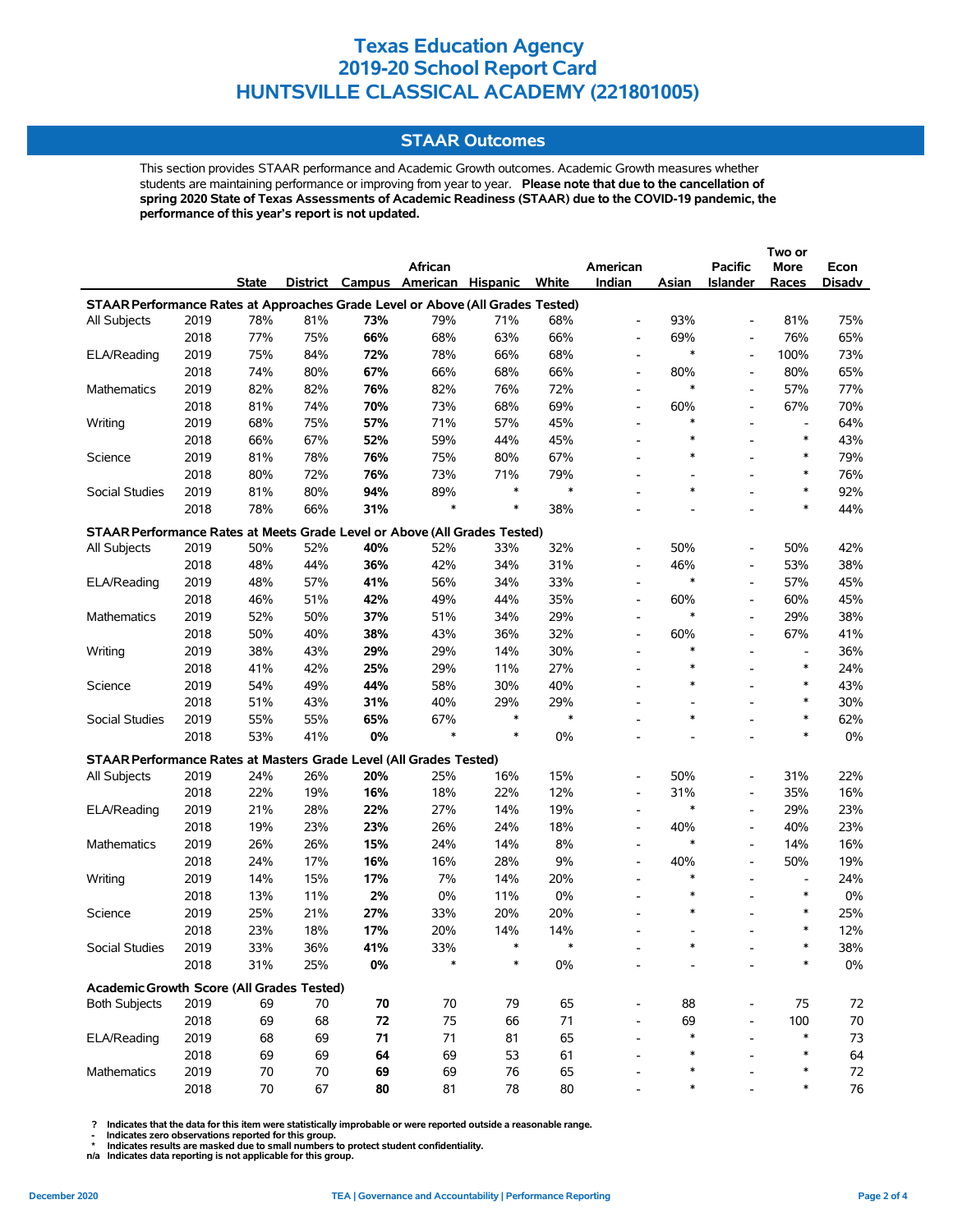### **Prior-Year Non-Proficient and Student Success Initiative STAAR Outcomes**

Progress of Prior-Year Non-Proficient Students shows STAAR performance rates for students who did not perform satisfactorily in 2017-18 but did in 2018-19. Student Success Initiative shows rates related to the requirement for students to demonstrate proficiency on the reading and mathematics STAAR in grades 5 and 8. **Please note that due to the cancellation of spring 2020 State of Texas Assessments of Academic Readiness (STAAR) due to the COVID-19 pandemic, this year's report is not updated.**

|                        |                                                          |          |     |                                                                              |     |       |          |        |                 | Two or      |        |
|------------------------|----------------------------------------------------------|----------|-----|------------------------------------------------------------------------------|-----|-------|----------|--------|-----------------|-------------|--------|
|                        |                                                          |          |     | <b>African</b>                                                               |     |       | American |        | <b>Pacific</b>  | <b>More</b> | Econ   |
|                        | <b>State</b>                                             | District |     | Campus American Hispanic                                                     |     | White | Indian   | Asian  | <b>Islander</b> | Races       | Disadv |
|                        | <b>Progress of Prior-Year Non-Proficient Students</b>    |          |     |                                                                              |     |       |          |        |                 |             |        |
| Sum of Grades 4-8      |                                                          |          |     |                                                                              |     |       |          |        |                 |             |        |
| Reading                |                                                          |          |     |                                                                              |     |       |          |        |                 |             |        |
| 2019                   | 41%                                                      | 44%      | 22% | 18%                                                                          | 38% | 13%   |          |        |                 |             | 29%    |
| 2018                   | 38%                                                      | 40%      | 26% | $\ast$                                                                       | *   | 24%   |          |        |                 |             |        |
| <b>Mathematics</b>     |                                                          |          |     |                                                                              |     |       |          |        |                 |             |        |
| 2019                   | 45%                                                      | 43%      | 58% | 56%                                                                          | 75% | 50%   |          |        |                 |             | 68%    |
| 2018                   | 47%                                                      | 36%      | 46% | 48%                                                                          | *   | 48%   |          |        |                 |             | 42%    |
|                        | <b>Students Success Initiative</b>                       |          |     |                                                                              |     |       |          |        |                 |             |        |
| <b>Grade 5 Reading</b> |                                                          |          |     |                                                                              |     |       |          |        |                 |             |        |
|                        |                                                          |          |     | Students Meeting Approaches Grade Level on First STAAR Administration        |     |       |          |        |                 |             |        |
| 2019                   | 78%                                                      | 81%      | 60% | *                                                                            | 67% | 55%   |          |        |                 |             | 60%    |
|                        | <b>Students Requiring Accelerated Instruction</b>        |          |     |                                                                              |     |       |          |        |                 |             |        |
| 2019                   | 22%                                                      | 19%      | 40% |                                                                              | 33% | 45%   |          |        |                 |             | 40%    |
|                        | <b>STAAR Cumulative Met Standard</b>                     |          |     |                                                                              |     |       |          |        |                 |             |        |
| 2019                   | 86%                                                      | 89%      | 76% |                                                                              | 78% | 73%   |          |        |                 |             | 73%    |
|                        | <b>Grade 5 Mathematics</b>                               |          |     |                                                                              |     |       |          |        |                 |             |        |
|                        |                                                          |          |     | Students Meeting Approaches Grade Level on First STAAR Administration        |     |       |          |        |                 |             |        |
| 2019                   | 83%                                                      | 82%      | 76% |                                                                              | 78% | 73%   |          |        |                 |             | 80%    |
|                        | <b>Students Requiring Accelerated Instruction</b>        |          |     |                                                                              |     |       |          |        |                 |             |        |
| 2019                   | 17%                                                      | 18%      | 24% | *                                                                            | 22% | 27%   |          | $\ast$ |                 |             | 20%    |
|                        | <b>STAAR Cumulative Met Standard</b>                     |          |     |                                                                              |     |       |          |        |                 |             |        |
| 2019                   | 90%                                                      | 89%      | 84% |                                                                              | 89% | 82%   |          |        |                 |             | 87%    |
|                        |                                                          |          |     |                                                                              |     |       |          |        |                 |             |        |
| Grade 8 Reading        |                                                          |          |     |                                                                              |     |       |          |        |                 |             |        |
| 2019                   | 78%                                                      | 84%      | 82% | Students Meeting Approaches Grade Level on First STAAR Administration<br>78% |     |       |          |        |                 |             | 77%    |
|                        |                                                          |          |     |                                                                              |     |       |          |        |                 |             |        |
|                        | <b>Students Requiring Accelerated Instruction</b><br>22% | 16%      | 18% | 22%                                                                          |     |       |          | $\ast$ |                 | *           |        |
| 2019                   |                                                          |          |     |                                                                              |     |       |          |        |                 |             | 23%    |
|                        | <b>STAAR Cumulative Met Standard</b>                     |          |     |                                                                              |     |       |          |        |                 | $\ast$      |        |
| 2019                   | 85%                                                      | 89%      | 82% | 78%                                                                          |     |       |          |        |                 |             | 77%    |
|                        | <b>Grade 8 Mathematics</b>                               |          |     |                                                                              |     |       |          |        |                 |             |        |
|                        |                                                          |          |     | Students Meeting Approaches Grade Level on First STAAR Administration        |     |       |          |        |                 |             |        |
| 2019                   | 82%                                                      | 70%      | 94% | 89%                                                                          |     |       |          |        |                 |             | 92%    |
|                        | Students Requiring Accelerated Instruction               |          |     |                                                                              |     |       |          |        |                 |             |        |
| 2019                   | 18%                                                      | 30%      | 6%  | 11%                                                                          |     |       |          |        |                 |             | 8%     |
|                        | <b>STAAR Cumulative Met Standard</b>                     |          |     |                                                                              |     |       |          |        |                 |             |        |
| 2019                   | 88%                                                      | 76%      | 94% | 89%                                                                          |     |       |          |        |                 |             | 92%    |

 **? Indicates that the data for this item were statistically improbable or were reported outside a reasonable range.**

 **- Indicates zero observations reported for this group.**

 **\* Indicates results are masked due to small numbers to protect student confidentiality. n/a Indicates data reporting is not applicable for this group.**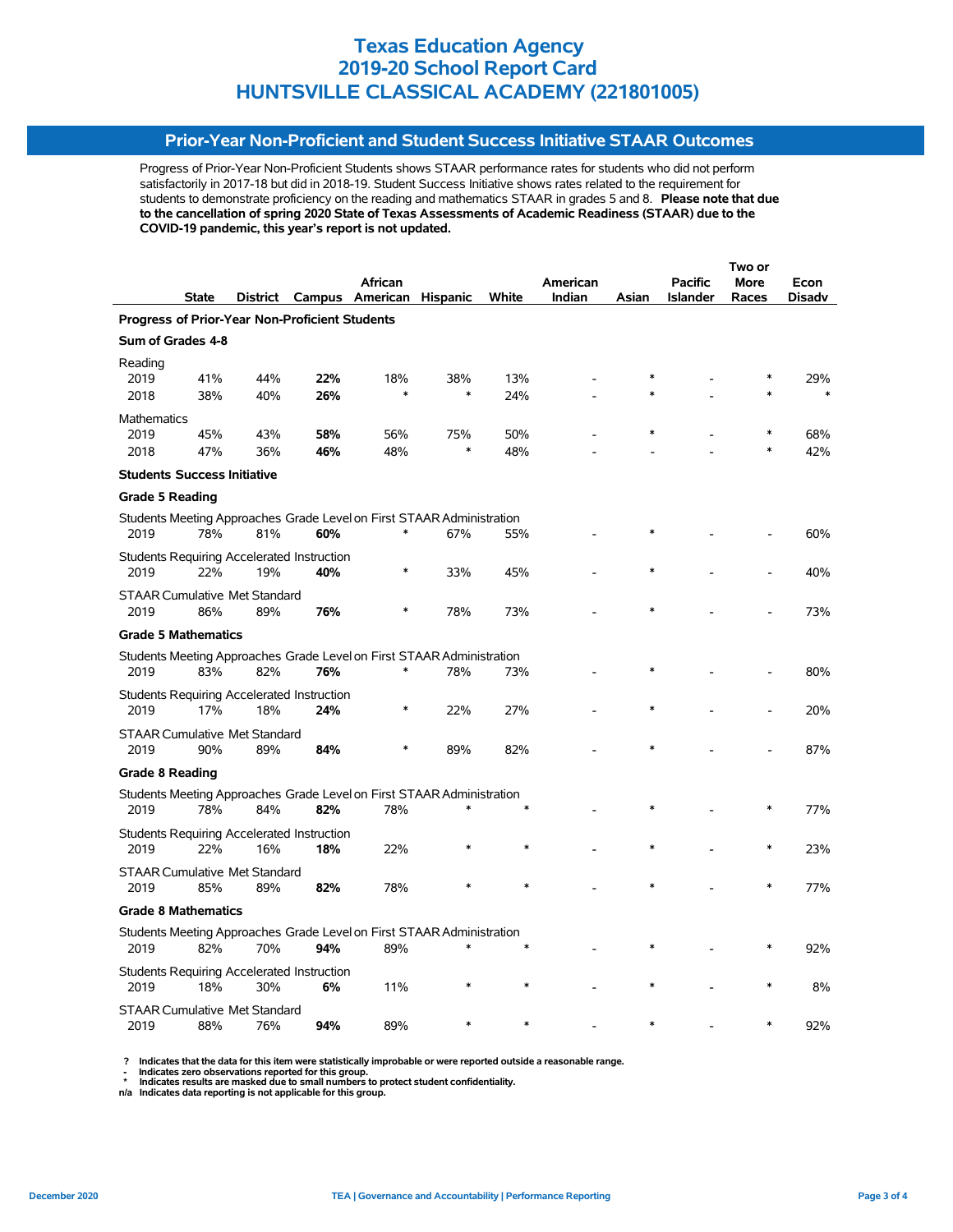**This page is intentionally blank.**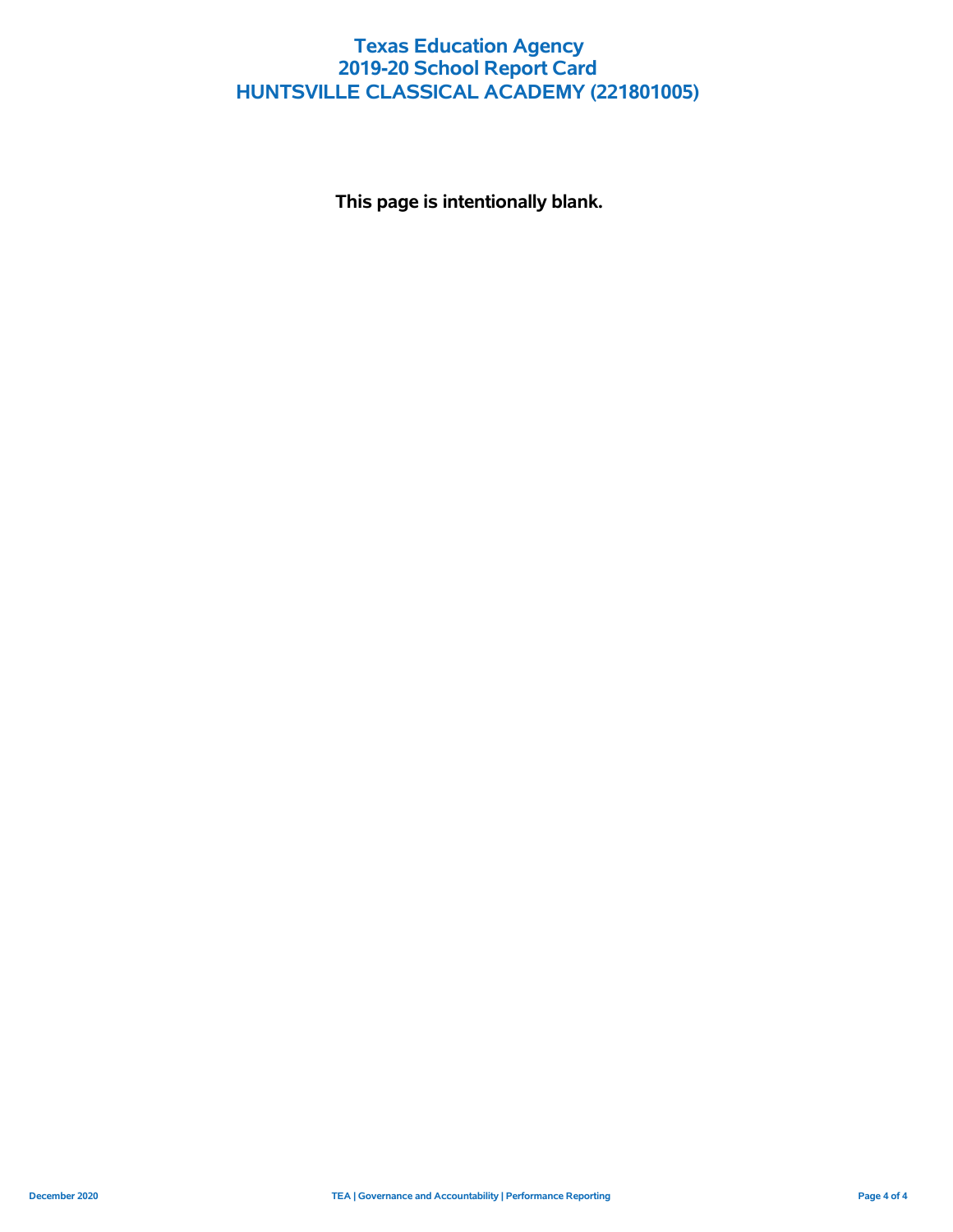|                            | <b>Accountability Rating</b>                                                                                                                                   | <b>School Information</b>                                                                                                                                                         |                                              |  |  |  |  |
|----------------------------|----------------------------------------------------------------------------------------------------------------------------------------------------------------|-----------------------------------------------------------------------------------------------------------------------------------------------------------------------------------|----------------------------------------------|--|--|--|--|
|                            | *All Districts and Schools Were Not Rated in 2020 Due to COVID-19*                                                                                             | <b>District Name:</b>                                                                                                                                                             | TEXAS COLLEGE PREPARATORY<br><b>ACADEMIE</b> |  |  |  |  |
|                            |                                                                                                                                                                |                                                                                                                                                                                   | Campus Type: Elementary/Secondary            |  |  |  |  |
|                            |                                                                                                                                                                | <b>Total Students: 466</b>                                                                                                                                                        |                                              |  |  |  |  |
|                            |                                                                                                                                                                | Grade Span: KG - 12                                                                                                                                                               |                                              |  |  |  |  |
| <b>Not</b><br><b>Rated</b> | Given the impact of COVID-19, all districts and schools<br>received a label of Not Rated: Declared State of Disaster<br>for their 2020 accountability ratings. | For more information about this campus, see https://TXSchools.gov<br>or the Texas Academic Performance Report at<br>https://rptsvr1.tea.texas.gov/perfreport/tapr/2020/index.html |                                              |  |  |  |  |

**Click here to read the official announcement.**

### **Distinction Designations**

Instructional Leadership  $$156$  \$217 \$162 School Leadership  $$670$  \$858 \$589

#### **[Distinction designations were not awarded in 2020.](https://rptsvr1.tea.texas.gov/perfreport/tapr/2020/index.html)**

#### **School and Student Information**

This section provides [demographic information about AMARILLO COLL](https://tea.texas.gov/about-tea/news-and-multimedia/correspondence/taa-letters/every-student-succeeds-act-essa-waiver-approval-2020-state-academic-accountability)EGIATE ACADEMY, including attendance rates; enrollment percentages for various student groups; student mobility rates; and class size averages at the campus, district, and state level, where applicable.

|                                                                                                                                       | Campus                                               | <b>District</b>                                 | <b>State</b>                                    |                                         | Campus | <b>District</b> | State |
|---------------------------------------------------------------------------------------------------------------------------------------|------------------------------------------------------|-------------------------------------------------|-------------------------------------------------|-----------------------------------------|--------|-----------------|-------|
| Attendance Rate (2018-19)                                                                                                             | 95.4%                                                | 96.3%                                           | 95.4%                                           | Class Size Averages by Grade or Subject |        |                 |       |
| <b>Enrollment by Race/Ethnicity</b><br>African American<br>Hispanic<br>White<br>American Indian<br>Asian<br>Pacific Islander          | $1.7\%$<br>16.7%<br>76.0%<br>$0.6\%$<br>1.5%<br>0.2% | 15.9%<br>29.9%<br>42.1%<br>0.4%<br>6.8%<br>0.1% | 12.6%<br>52.8%<br>27.0%<br>0.4%<br>4.6%<br>0.2% | Secondary<br>Science                    | 2.2    | 20.3            | 18.8  |
| Two or More Races<br><b>Enrollment by Student Group</b><br>Economically Disadvantaged<br>Special Education<br><b>English Learners</b> | 3.2%<br>37.3%<br>6.4%<br>0.2%                        | 4.7%<br>36.3%<br>6.9%<br>9.9%                   | 2.5%<br>60.2%<br>10.7%<br>20.3%                 |                                         |        |                 |       |
| Mobility Rate (2018-19)                                                                                                               | 17.0%                                                | 18.4%                                           | 15.3%                                           |                                         |        |                 |       |

#### **School Financial Information (2018-19)**

Various financial indicators based on actual data from the prior year are reported for the campus, district, and state. For more information, see

|                                    |     | Campus District State | Campus                                         | District        | State |
|------------------------------------|-----|-----------------------|------------------------------------------------|-----------------|-------|
| <b>Instructional Staff Percent</b> | n/a | 64.7% 64.6%           | <b>Expenditures per Student</b>                |                 |       |
| Instructional Expenditure Ratio    | n/a | 63.5% 62.8%           | \$6.463<br><b>Total Operating Expenditures</b> | \$8,529 \$9,913 |       |
|                                    |     |                       | \$4.506<br>Instruction                         | \$5,006 \$5,558 |       |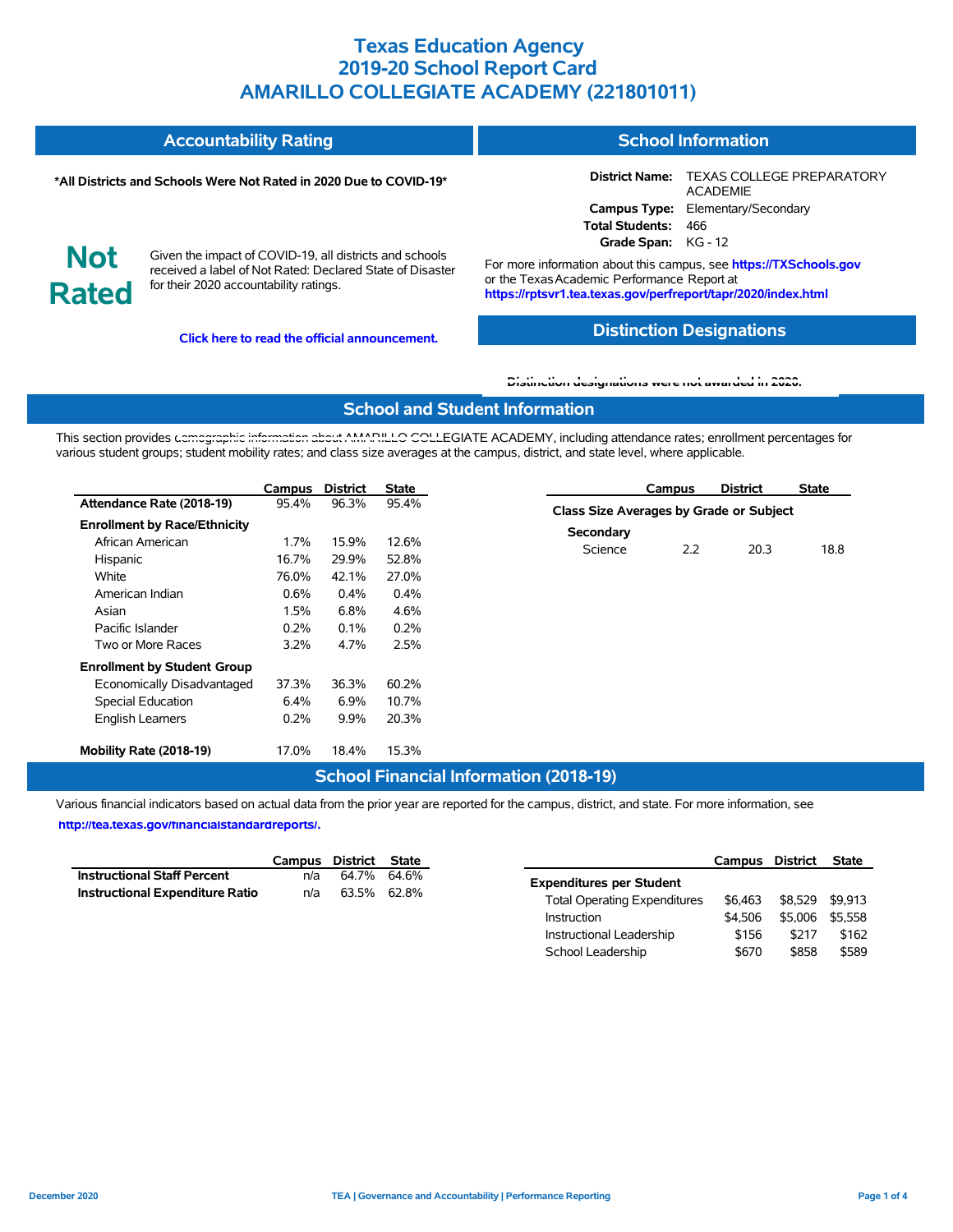### **STAAR Outcomes**

This section provides STAAR performance and Academic Growth outcomes. Academic Growth measures whether students are maintaining performance or improving from year to year. **Please note that due to the cancellation of spring 2020 State of Texas Assessments of Academic Readiness (STAAR) due to the COVID-19 pandemic, the performance of this year's report is not updated.**

|                                                                                |      |       |     |     |                                   |      |       |                          |        |                          | Two or                   |        |
|--------------------------------------------------------------------------------|------|-------|-----|-----|-----------------------------------|------|-------|--------------------------|--------|--------------------------|--------------------------|--------|
|                                                                                |      |       |     |     | African                           |      |       | American                 |        | <b>Pacific</b>           | More                     | Econ   |
|                                                                                |      | State |     |     | District Campus American Hispanic |      | White | Indian                   | Asian  | <b>Islander</b>          | Races                    | Disadv |
| STAAR Performance Rates at Approaches Grade Level or Above (All Grades Tested) |      |       |     |     |                                   |      |       |                          |        |                          |                          |        |
| All Subjects                                                                   | 2019 | 78%   | 81% | 92% | 92%                               | 87%  | 93%   | $\blacksquare$           | 91%    | $\ast$                   | 91%                      | 90%    |
|                                                                                | 2018 | 77%   | 75% | 85% | 89%                               | 77%  | 86%   | $\overline{\phantom{a}}$ | 100%   | *                        | 93%                      | 84%    |
| ELA/Reading                                                                    | 2019 | 75%   | 84% | 93% | $\ast$                            | 85%  | 95%   | $\overline{\phantom{a}}$ | 88%    | $\ast$                   | 89%                      | 92%    |
|                                                                                | 2018 | 74%   | 80% | 91% | $\ast$                            | 90%  | 91%   | $\overline{\phantom{a}}$ | 100%   | $\ast$                   | 100%                     | 90%    |
| Mathematics                                                                    | 2019 | 82%   | 82% | 95% | $\ast$                            | 97%  | 94%   | $\overline{\phantom{a}}$ | 100%   | $\ast$                   | 100%                     | 95%    |
|                                                                                | 2018 | 81%   | 74% | 90% | $\ast$                            | 82%  | 92%   | $\overline{\phantom{a}}$ | 100%   | $\ast$                   | 83%                      | 88%    |
| Writing                                                                        | 2019 | 68%   | 75% | 88% | $\ast$                            | 100% | 88%   | $\overline{\phantom{a}}$ | $\ast$ | $\ast$                   | $\ast$                   | 86%    |
|                                                                                | 2018 | 66%   | 67% | 81% | $\ast$                            | 79%  | 80%   |                          | *      | $\overline{a}$           | $\ast$                   | 73%    |
| Science                                                                        | 2019 | 81%   | 78% | 92% | $\ast$                            | 84%  | 94%   | $\overline{a}$           | $\ast$ | $\overline{a}$           | $\ast$                   | 86%    |
|                                                                                | 2018 | 80%   | 72% | 76% | $\overline{\phantom{a}}$          | 61%  | 78%   | $\overline{\phantom{a}}$ | $\ast$ |                          | $\ast$                   | 75%    |
| Social Studies                                                                 | 2019 | 81%   | 80% | 83% | $\overline{\phantom{a}}$          | 55%  | 91%   |                          | $\ast$ |                          | $\ast$                   | 71%    |
|                                                                                | 2018 | 78%   | 66% | 49% | $\overline{\phantom{a}}$          | 13%  | 55%   | $\blacksquare$           | $\ast$ |                          | $\overline{\phantom{a}}$ | 40%    |
| STAAR Performance Rates at Meets Grade Level or Above (All Grades Tested)      |      |       |     |     |                                   |      |       |                          |        |                          |                          |        |
| All Subjects                                                                   | 2019 | 50%   | 52% | 63% | 67%                               | 54%  | 64%   | $\overline{\phantom{a}}$ | 74%    | $\ast$                   | 52%                      | 55%    |
|                                                                                | 2018 | 48%   | 44% | 54% | 67%                               | 48%  | 54%   | $\overline{\phantom{a}}$ | 74%    | $\ast$                   | 73%                      | 52%    |
| ELA/Reading                                                                    | 2019 | 48%   | 57% | 65% | $\ast$                            | 54%  | 68%   | $\overline{\phantom{a}}$ | 50%    | *                        | 44%                      | 58%    |
|                                                                                | 2018 | 46%   | 51% | 57% | $\ast$                            | 47%  | 59%   | $\overline{\phantom{a}}$ | 43%    | *                        | 83%                      | 51%    |
| <b>Mathematics</b>                                                             | 2019 | 52%   | 50% | 65% | $\ast$                            | 64%  | 63%   | $\blacksquare$           | 100%   | $\ast$                   | 67%                      | 63%    |
|                                                                                | 2018 | 50%   | 40% | 61% | $\ast$                            | 61%  | 60%   | $\overline{\phantom{a}}$ | 100%   | *                        | 50%                      | 58%    |
| Writing                                                                        | 2019 | 38%   | 43% | 54% | $\ast$                            | 63%  | 54%   | $\overline{a}$           | $\ast$ | $\ast$                   | $\ast$                   | 52%    |
|                                                                                | 2018 | 41%   | 42% | 57% | $\ast$                            | 64%  | 52%   | $\blacksquare$           | $\ast$ | $\overline{\phantom{a}}$ | $\ast$                   | 59%    |
| Science                                                                        | 2019 | 54%   | 49% | 59% | $\ast$                            | 47%  | 61%   | $\overline{\phantom{a}}$ | ∗      |                          | $\ast$                   | 39%    |
|                                                                                | 2018 | 51%   | 43% | 36% | $\overline{\phantom{a}}$          | 28%  | 36%   |                          | $\ast$ |                          | $\ast$                   | 38%    |
| Social Studies                                                                 | 2019 | 55%   | 55% | 60% | $\overline{\phantom{a}}$          | 27%  | 70%   | $\overline{\phantom{a}}$ | $\ast$ |                          | $\ast$                   | 41%    |
|                                                                                | 2018 | 53%   | 41% | 31% |                                   | 0%   | 35%   |                          | $\ast$ |                          |                          | 30%    |
| STAAR Performance Rates at Masters Grade Level (All Grades Tested)             |      |       |     |     |                                   |      |       |                          |        |                          |                          |        |
| All Subjects                                                                   | 2019 | 24%   | 26% | 28% | 67%                               | 15%  | 30%   | $\blacksquare$           | 35%    | *                        | 26%                      | 23%    |
|                                                                                | 2018 | 22%   | 19% | 23% | 22%                               | 17%  | 23%   | $\blacksquare$           | 47%    | *                        | 33%                      | 23%    |
| ELA/Reading                                                                    | 2019 | 21%   | 28% | 34% | $\ast$                            | 21%  | 36%   | $\overline{\phantom{a}}$ | 25%    | $\ast$                   | 22%                      | 32%    |
|                                                                                | 2018 | 19%   | 23% | 28% | $\ast$                            | 18%  | 30%   | $\overline{\phantom{a}}$ | 29%    | $\ast$                   | 33%                      | 23%    |
| Mathematics                                                                    | 2019 | 26%   | 26% | 28% | $\ast$                            | 17%  | 26%   | $\overline{\phantom{a}}$ | 71%    | *                        | 33%                      | 23%    |
|                                                                                | 2018 | 24%   | 17% | 24% | $\ast$                            | 20%  | 23%   | $\overline{\phantom{a}}$ | 71%    | $\ast$                   | 33%                      | 26%    |
| Writing                                                                        | 2019 | 14%   | 15% | 18% | $\ast$                            | 0%   | 18%   | $\overline{\phantom{a}}$ | $\ast$ | $\ast$                   | $\ast$                   | 14%    |
|                                                                                | 2018 | 13%   | 11% | 24% | $\ast$                            | 21%  | 20%   | $\overline{\phantom{a}}$ | $\ast$ | $\overline{a}$           | $\ast$                   | 32%    |
| Science                                                                        | 2019 | 25%   | 21% | 15% | $\ast$                            | 5%   | 18%   | $\overline{a}$           | $\ast$ | $\overline{a}$           | $\ast$                   | 7%     |
|                                                                                | 2018 | 23%   | 18% | 14% | $\overline{\phantom{a}}$          | 11%  | 14%   |                          | *      |                          | $\ast$                   | 13%    |
| Social Studies                                                                 | 2019 | 33%   | 36% | 40% | $\overline{\phantom{0}}$          | 18%  | 48%   |                          |        |                          |                          | 18%    |
|                                                                                | 2018 | 31%   | 25% | 2%  |                                   | 0%   | 3%    |                          |        |                          |                          | 10%    |
|                                                                                |      |       |     |     |                                   |      |       |                          |        |                          |                          |        |
| Academic Growth Score (All Grades Tested)                                      |      |       |     |     |                                   |      |       |                          |        |                          |                          |        |
| <b>Both Subjects</b>                                                           | 2019 | 69    | 70  | 68  | 88                                | 65   | 69    | $\overline{\phantom{a}}$ | 63     | *                        | 58                       | 69     |
|                                                                                | 2018 | 69    | 68  | 69  | 58                                | 66   | 68    |                          | 95     | -<br>*                   | 100                      | 66     |
| ELA/Reading                                                                    | 2019 | 68    | 69  | 70  | $\ast$<br>∗                       | 67   | 72    | $\overline{\phantom{a}}$ | 56     |                          | 33<br>$\ast$             | 69     |
|                                                                                | 2018 | 69    | 69  | 66  | ∗                                 | 63   | 65    | $\overline{\phantom{a}}$ | 90     | *                        |                          | 58     |
| Mathematics                                                                    | 2019 | 70    | 70  | 66  | $\ast$                            | 63   | 65    |                          | 71     |                          | 83<br>$\ast$             | 69     |
|                                                                                | 2018 | 70    | 67  | 72  |                                   | 68   | $71$  |                          | 100    |                          |                          | 74     |

 **? Indicates that the data for this item were statistically improbable or were reported outside a reasonable range.**

 **- Indicates zero observations reported for this group. \* Indicates results are masked due to small numbers to protect student confidentiality.**

**n/a Indicates data reporting is not applicable for this group.**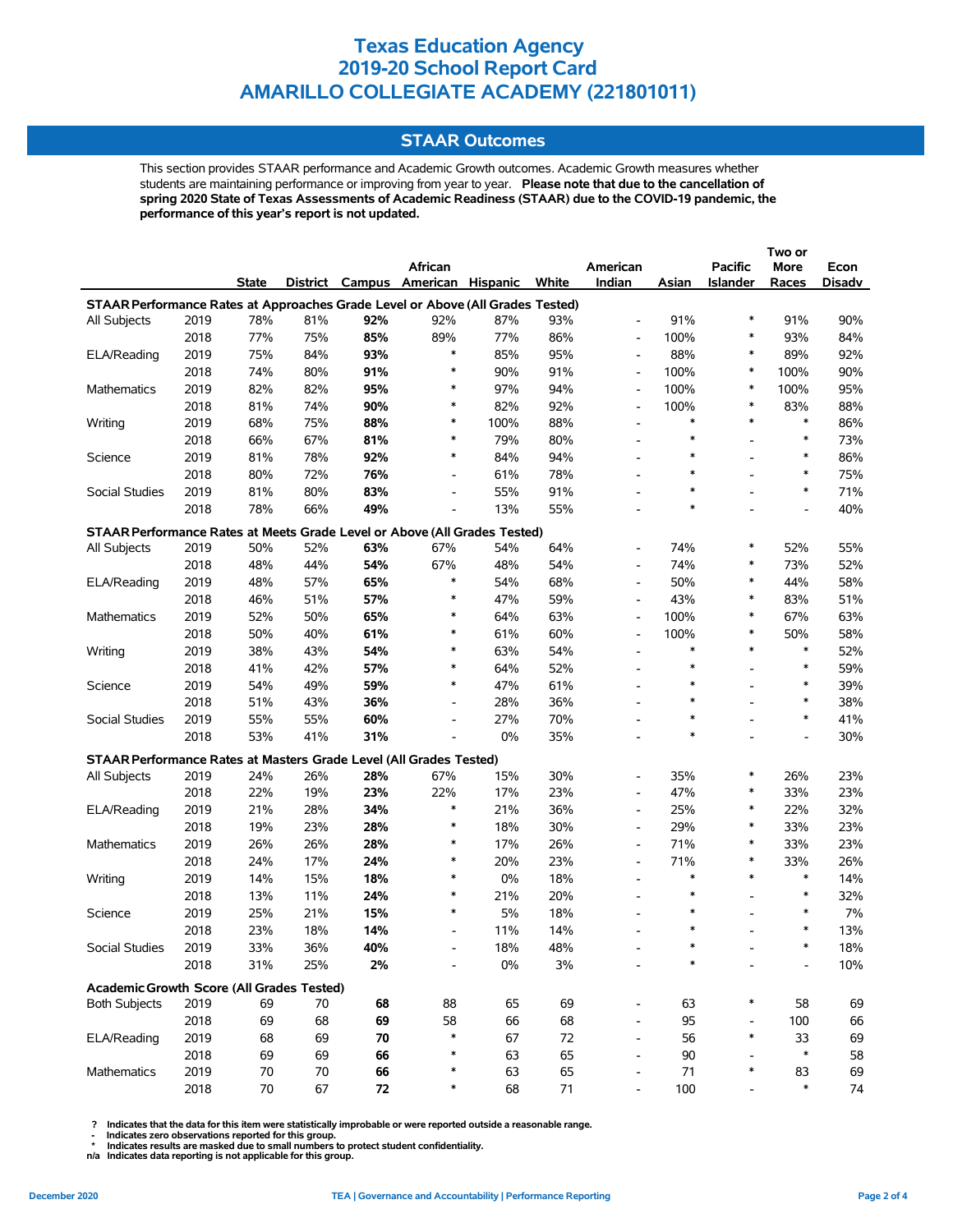### **Prior-Year Non-Proficient and Student Success Initiative STAAR Outcomes**

Progress of Prior-Year Non-Proficient Students shows STAAR performance rates for students who did not perform satisfactorily in 2017-18 but did in 2018-19. Student Success Initiative shows rates related to the requirement for students to demonstrate proficiency on the reading and mathematics STAAR in grades 5 and 8. **Please note that due to the cancellation of spring 2020 State of Texas Assessments of Academic Readiness (STAAR) due to the COVID-19 pandemic, this year's report is not updated.**

|                                    |              |                                      |                                                   |                                                                       |                 |               |          |        |                 | Two or      |        |
|------------------------------------|--------------|--------------------------------------|---------------------------------------------------|-----------------------------------------------------------------------|-----------------|---------------|----------|--------|-----------------|-------------|--------|
|                                    |              |                                      |                                                   | African                                                               |                 |               | American |        | <b>Pacific</b>  | <b>More</b> | Econ   |
|                                    | <b>State</b> | District                             |                                                   | Campus American                                                       | <b>Hispanic</b> | White         | Indian   | Asian  | <b>Islander</b> | Races       | Disadv |
|                                    |              |                                      | Progress of Prior-Year Non-Proficient Students    |                                                                       |                 |               |          |        |                 |             |        |
| Sum of Grades 4-8                  |              |                                      |                                                   |                                                                       |                 |               |          |        |                 |             |        |
| Reading                            |              |                                      |                                                   |                                                                       |                 |               |          |        |                 |             |        |
| 2019                               | 41%          | 44%                                  | 82%<br>67%                                        |                                                                       |                 | 88%<br>$\ast$ |          |        |                 |             | 80%    |
| 2018                               | 38%          | 40%                                  |                                                   |                                                                       |                 |               |          |        |                 |             |        |
| <b>Mathematics</b><br>2019         | 45%          | 43%                                  | 60%                                               |                                                                       |                 | 40%           |          |        |                 |             | 57%    |
| 2018                               | 47%          | 36%                                  | ÷.                                                |                                                                       |                 | $\ast$        |          |        |                 |             |        |
| <b>Students Success Initiative</b> |              |                                      |                                                   |                                                                       |                 |               |          |        |                 |             |        |
|                                    |              |                                      |                                                   |                                                                       |                 |               |          |        |                 |             |        |
| <b>Grade 5 Reading</b>             |              |                                      |                                                   |                                                                       |                 |               |          |        |                 |             |        |
| 2019                               | 78%          | 81%                                  | 97%                                               | Students Meeting Approaches Grade Level on First STAAR Administration |                 | 96%           |          |        |                 |             | 89%    |
|                                    |              |                                      |                                                   |                                                                       |                 |               |          |        |                 |             |        |
| 2019                               | 22%          | 19%                                  | Students Requiring Accelerated Instruction<br>3%  |                                                                       | *               | 4%            |          | $\ast$ |                 |             | 11%    |
|                                    |              | <b>STAAR Cumulative Met Standard</b> |                                                   |                                                                       |                 |               |          |        |                 |             |        |
| 2019                               | 86%          | 89%                                  | 100%                                              |                                                                       | $\ast$          | 100%          |          | $\ast$ |                 |             | 100%   |
| <b>Grade 5 Mathematics</b>         |              |                                      |                                                   |                                                                       |                 |               |          |        |                 |             |        |
|                                    |              |                                      |                                                   | Students Meeting Approaches Grade Level on First STAAR Administration |                 |               |          |        |                 |             |        |
| 2019                               | 83%          | 82%                                  | 90%                                               | $\ast$                                                                | ∗               | 88%           |          |        |                 |             | 78%    |
|                                    |              |                                      | <b>Students Requiring Accelerated Instruction</b> |                                                                       |                 |               |          |        |                 |             |        |
| 2019                               | 17%          | 18%                                  | 10%                                               |                                                                       |                 | 12%           |          |        |                 |             | 22%    |
|                                    |              | <b>STAAR Cumulative Met Standard</b> |                                                   |                                                                       |                 |               |          |        |                 |             |        |
| 2019                               | 90%          | 89%                                  | 100%                                              |                                                                       | $\ast$          | 100%          |          |        |                 |             | 100%   |
| <b>Grade 8 Reading</b>             |              |                                      |                                                   |                                                                       |                 |               |          |        |                 |             |        |
|                                    |              |                                      |                                                   | Students Meeting Approaches Grade Level on First STAAR Administration |                 |               |          |        |                 |             |        |
| 2019                               | 78%          | 84%                                  | 100%                                              |                                                                       | 100%            | 100%          |          | $\ast$ |                 | ∗           | 100%   |
|                                    |              | <b>STAAR Cumulative Met Standard</b> |                                                   |                                                                       |                 |               |          |        |                 |             |        |
| 2019                               | 85%          | 89%                                  | 100%                                              |                                                                       | 100%            | 100%          |          |        |                 | *           | 100%   |
| <b>Grade 8 Mathematics</b>         |              |                                      |                                                   |                                                                       |                 |               |          |        |                 |             |        |
|                                    |              |                                      |                                                   | Students Meeting Approaches Grade Level on First STAAR Administration |                 |               |          |        |                 |             |        |
| 2019                               | 82%          | 70%                                  | 100%                                              |                                                                       | 100%            | 100%          |          |        |                 |             | 100%   |
|                                    |              | <b>STAAR Cumulative Met Standard</b> |                                                   |                                                                       |                 |               |          |        |                 |             |        |
| 2019                               | 88%          | 76%                                  | 100%                                              |                                                                       | 100%            | 100%          |          |        |                 |             | 100%   |

 **? Indicates that the data for this item were statistically improbable or were reported outside a reasonable range.**

 **- Indicates zero observations reported for this group.**

 **\* Indicates results are masked due to small numbers to protect student confidentiality. n/a Indicates data reporting is not applicable for this group.**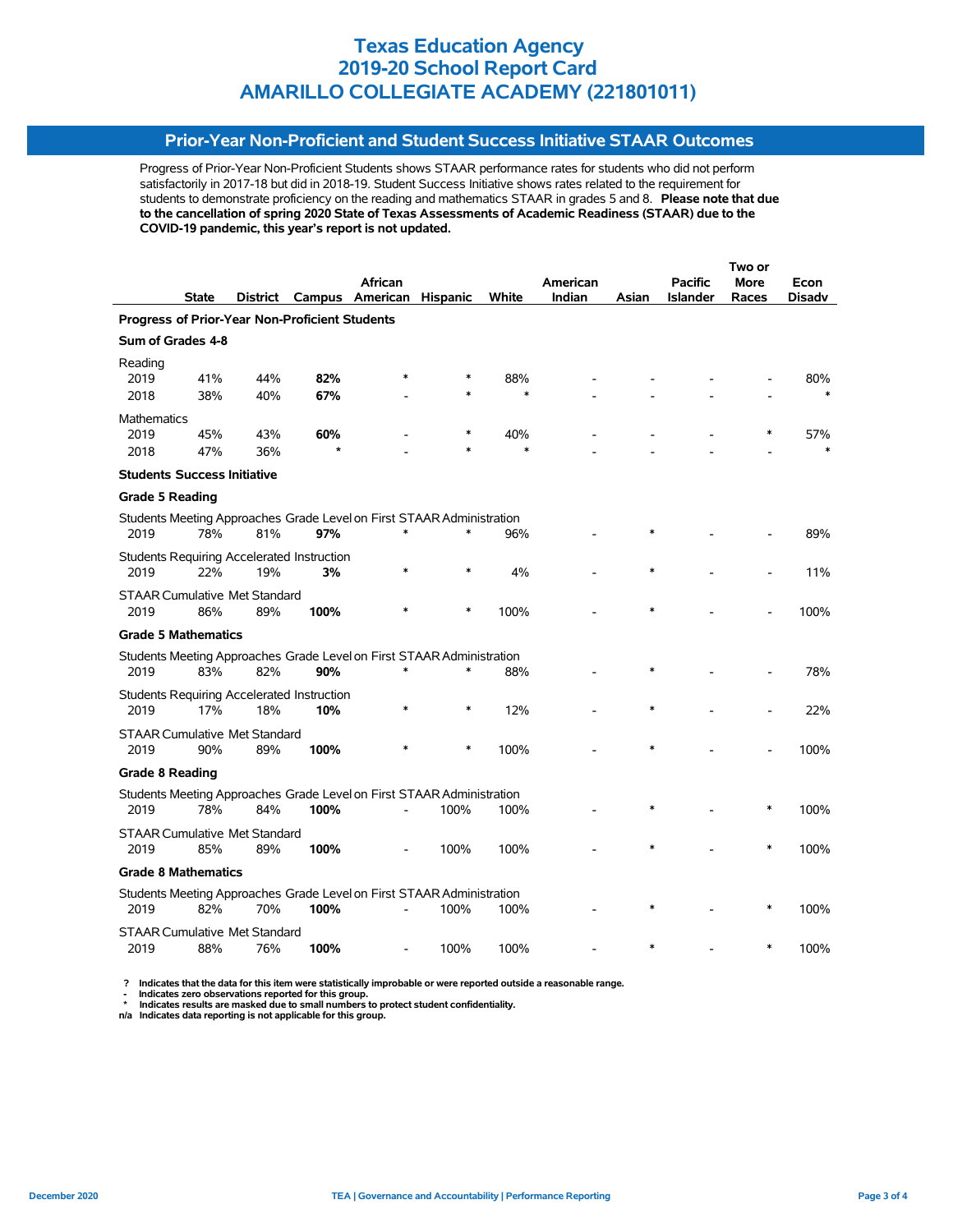### **Graduation and College, Career, and Military Readiness Outcomes**

This section provides graduation, graduation plan, and College, Career, and Military Readiness rates.

|                                                                              |              |        |         |                                   |                          |        |          |        |          | Two or |        |
|------------------------------------------------------------------------------|--------------|--------|---------|-----------------------------------|--------------------------|--------|----------|--------|----------|--------|--------|
|                                                                              |              |        |         | African                           |                          |        | American |        | Pacific  | More   | Econ   |
|                                                                              | <b>State</b> |        |         | District Campus American Hispanic |                          | White  | Indian   | Asian  | Islander | Races  | Disadv |
| Annual Dropout Rate (Gr 9-12)                                                |              |        |         |                                   |                          |        |          |        |          |        |        |
| 2018-19                                                                      | 1.9%         | 0.9%   | 0.0%    |                                   | 0.0%                     | 0.0%   | $\ast$   |        |          |        | 0.0%   |
| 2017-18                                                                      | 1.9%         | 0.4%   | 0.0%    | $\ast$                            | 0.0%                     | 0.0%   |          | $\ast$ |          | $\ast$ | 0.0%   |
| 4-Year Longitudinal Rate (Gr 9-12)                                           |              |        |         |                                   |                          |        |          |        |          |        |        |
| Class of 2019                                                                |              |        |         |                                   |                          |        |          |        |          |        |        |
| Graduated                                                                    | 90.0%        | 97.4%  | 100.0%  |                                   | ∗                        | 100.0% |          |        |          |        |        |
| Graduates, TxCHSE, & Cont                                                    | 94.1%        | 99.0%  | 100.0%  |                                   | ∗                        | 100.0% |          |        |          |        |        |
| Class of 2018                                                                |              |        |         |                                   |                          |        |          |        |          |        |        |
| Graduated                                                                    | 90.0%        | 93.6%  | 100.0%  |                                   | $\overline{\phantom{a}}$ | 100.0% |          |        |          |        |        |
| Graduates, TxCHSE, & Cont                                                    | 94.3%        | 94.5%  | 100.0%  |                                   |                          | 100.0% |          |        |          |        |        |
| 5-Year Extended Longitudinal Rate (Gr 9-12)                                  |              |        |         |                                   |                          |        |          |        |          |        |        |
| Class of 2018                                                                |              |        |         |                                   |                          |        |          |        |          |        |        |
| Graduated                                                                    | 92.2%        | 94.2%  | 100.0%  |                                   |                          | 100.0% |          |        |          |        |        |
| Graduates, TxCHSE, & Cont                                                    | 93.9%        | 94.5%  | 100.0%  |                                   | $\overline{\phantom{a}}$ | 100.0% |          |        |          |        |        |
| Class of 2017                                                                |              |        |         |                                   |                          |        |          |        |          |        |        |
| Graduated                                                                    | 92.0%        | 83.3%  | 100.0%  |                                   | $\ast$                   | 100.0% |          |        |          |        |        |
| Graduates, TxCHSE, & Cont                                                    | 93.7%        | 86.4%  | 100.0%  |                                   | ∗                        | 100.0% |          |        |          |        |        |
| 6-Year Extended Longitudinal Rate (Gr 9-12)                                  |              |        |         |                                   |                          |        |          |        |          |        |        |
| Class of 2017                                                                |              |        |         |                                   |                          |        |          |        |          |        |        |
| Graduated                                                                    | 92.4%        | 83.6%  | 100.0%  |                                   |                          | 100.0% |          |        |          |        |        |
| Graduates, TxCHSE, & Cont                                                    | 93.7%        | 87.2%  | 100.0%  |                                   | $\ast$                   | 100.0% |          |        |          |        |        |
| Class of 2016                                                                |              |        |         |                                   |                          |        |          |        |          |        |        |
| Graduated                                                                    | 92.1%        | 64.7%  | 100.0%  |                                   | ∗                        | 100.0% |          |        |          |        |        |
| Graduates, TxCHSE, & Cont                                                    | 93.4%        | 72.7%  | 100.0%  |                                   | $\ast$                   | 100.0% |          |        |          |        |        |
|                                                                              |              |        |         |                                   |                          |        |          |        |          |        |        |
| 4-Year Federal Graduation Rate Without Exclusions (Gr 9-12)<br>Class of 2019 | 90.0%        |        |         |                                   | ∗                        |        |          |        |          |        |        |
|                                                                              |              | 97.4%  | 100.0%  |                                   |                          | 100.0% |          |        |          |        |        |
| Class of 2018                                                                | 90.0%        | 93.4%  | 100.0%  |                                   |                          | 100.0% |          |        |          |        |        |
| RHSP/DAP Graduates (Longitudinal Rate)                                       |              |        |         |                                   |                          |        |          |        |          |        |        |
| Class of 2019                                                                | 73.3%        |        |         |                                   |                          |        |          |        |          |        |        |
| Class of 2018                                                                | 68.5%        |        |         |                                   |                          |        |          |        |          |        |        |
| RHSP/DAP/FHSP-E/FHSP-DLA Graduates (Longitudinal Rate)                       |              |        |         |                                   |                          |        |          |        |          |        |        |
| Class of 2019                                                                | 87.6%        | 97.7%  | 82.4%   |                                   | $\ast$                   | 84.6%  |          |        |          |        |        |
| Class of 2018                                                                | 86.8%        | 97.1%  | 92.3%   |                                   |                          | 92.3%  |          |        |          |        |        |
|                                                                              |              |        |         |                                   |                          |        |          |        |          |        |        |
| College, Career, and Military Ready (Annual Graduates)<br>2018-19            | 72.9%        | 87.8%  | 47.1%   |                                   | $\ast$                   | 38.5%  |          |        |          |        |        |
| 2017-18                                                                      |              | 86.0%  |         |                                   |                          | 60.0%  |          |        |          |        |        |
|                                                                              | 65.5%        |        | 60.0%   |                                   |                          |        |          |        |          |        |        |
| <b>SAT/ACT Results (Annual Graduates)</b>                                    |              |        |         |                                   |                          |        |          |        |          |        |        |
| Tested                                                                       |              |        |         |                                   |                          |        |          |        |          |        |        |
| 2018-19                                                                      | 75.0%        | 100.0% | 82.4%   |                                   | $\ast$                   | 76.9%  |          |        |          |        |        |
| 2017-18                                                                      | 74.6%        | 100.0% | 86.7%   |                                   |                          | 86.7%  |          |        |          |        |        |
| Average SAT Score                                                            |              |        |         |                                   |                          |        |          |        |          |        |        |
| 2018-19                                                                      | 1027         | 1158   | 1085    |                                   | $\ast$                   | 1092   |          |        |          |        |        |
| 2017-18                                                                      | 1036         | 1152   | 1075    |                                   | $\overline{\phantom{a}}$ | 1075   |          |        |          |        | $\ast$ |
| Average ACT Score                                                            |              |        | $\star$ |                                   |                          | $\ast$ |          |        |          |        |        |
| 2018-19                                                                      | 20.6         | 24.8   |         |                                   |                          |        |          |        |          |        | $\ast$ |
| 2017-18                                                                      | 20.6         | 24.2   | 24.4    |                                   |                          | 24.4   |          |        |          |        |        |

? Indicates that the data for this item were statistically improbable or were reported outside a reasonable range.<br>- Indicates zero observations reported for this group.<br>\* Indicates results are masked due to small numbers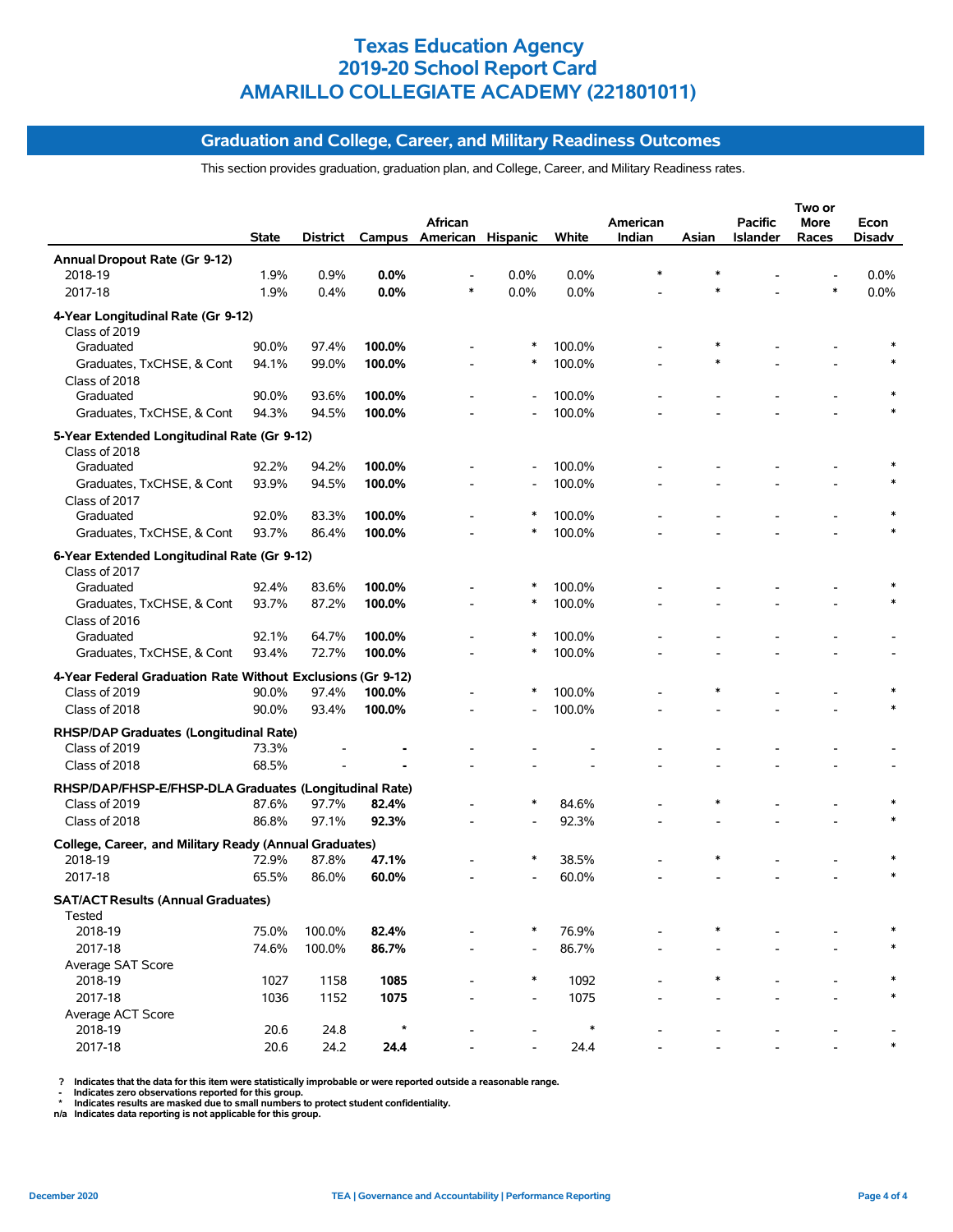|                            | <b>Accountability Rating</b>                                                                                                                                   | <b>School Information</b>                                                                                                                                                         |                                                     |  |  |  |  |
|----------------------------|----------------------------------------------------------------------------------------------------------------------------------------------------------------|-----------------------------------------------------------------------------------------------------------------------------------------------------------------------------------|-----------------------------------------------------|--|--|--|--|
|                            | *All Districts and Schools Were Not Rated in 2020 Due to COVID-19*                                                                                             | <b>District Name:</b>                                                                                                                                                             | <b>TEXAS COLLEGE PREPARATORY</b><br><b>ACADEMIE</b> |  |  |  |  |
|                            |                                                                                                                                                                | Campus Type: Elementary                                                                                                                                                           |                                                     |  |  |  |  |
|                            |                                                                                                                                                                | <b>Total Students: 342</b>                                                                                                                                                        |                                                     |  |  |  |  |
|                            |                                                                                                                                                                | Grade Span: KG - 05                                                                                                                                                               |                                                     |  |  |  |  |
| <b>Not</b><br><b>Rated</b> | Given the impact of COVID-19, all districts and schools<br>received a label of Not Rated: Declared State of Disaster<br>for their 2020 accountability ratings. | For more information about this campus, see https://TXSchools.gov<br>or the Texas Academic Performance Report at<br>https://rptsvr1.tea.texas.gov/perfreport/tapr/2020/index.html |                                                     |  |  |  |  |

**Click here to read the official announcement.**

### **Distinction Designations**

Instructional Leadership  $$160$  \$217 \$162 School Leadership  $$580$  \$858 \$589

#### **[Distinction designations were not awarded in 2020.](https://rptsvr1.tea.texas.gov/perfreport/tapr/2020/index.html)**

#### **School and Student Information**

This section provides [demographic information about COPPELL CLASS](https://tea.texas.gov/about-tea/news-and-multimedia/correspondence/taa-letters/every-student-succeeds-act-essa-waiver-approval-2020-state-academic-accountability)ICAL ACADEMY, including attendance rates; enrollment percentages for various student groups; student mobility rates; and class size averages at the campus, district, and state level, where applicable.

|                                                                     | Campus                    | <b>District</b>       | <b>State</b>            |                                         | Campus       | <b>District</b> | <b>State</b> |
|---------------------------------------------------------------------|---------------------------|-----------------------|-------------------------|-----------------------------------------|--------------|-----------------|--------------|
| Attendance Rate (2018-19)                                           | 96.3%                     | 96.3%                 | 95.4%                   | Class Size Averages by Grade or Subject |              |                 |              |
| <b>Enrollment by Race/Ethnicity</b><br>African American             | 14.6%                     | 15.9%                 | 12.6%                   | Elementary                              |              |                 |              |
| Hispanic                                                            | 23.7%                     | 29.9%                 | 52.8%                   | Kindergarten<br>Grade 1                 | 21.0<br>17.0 | 18.3<br>19.6    | 19.0<br>18.9 |
| White<br>American Indian                                            | 28.1%<br>0.3%             | 42.1%<br>0.4%         | 27.0%<br>0.4%           | Grade 2<br>Grade 3                      | 21.0<br>19.0 | 20.2<br>21.0    | 18.8<br>19.0 |
| Asian<br>Pacific Islander                                           | 23.4%<br>$0.0\%$          | 6.8%<br>0.1%          | 4.6%<br>0.2%            | Grade 4<br>Grade 5                      | 17.3<br>18.6 | 19.7<br>20.9    | 19.2<br>20.9 |
| Two or More Races<br><b>Enrollment by Student Group</b>             | $9.9\%$                   | 4.7%                  | 2.5%                    |                                         |              |                 |              |
| Economically Disadvantaged<br>Special Education<br>English Learners | 20.2%<br>$6.7\%$<br>12.6% | 36.3%<br>6.9%<br>9.9% | 60.2%<br>10.7%<br>20.3% |                                         |              |                 |              |
| Mobility Rate (2018-19)                                             | 8.4%                      | 18.4%                 | 15.3%                   |                                         |              |                 |              |

#### **School Financial Information (2018-19)**

Various financial indicators based on actual data from the prior year are reported for the campus, district, and state. For more information, see

|                                        |     | Campus District State |                                                | Campus District | State           |
|----------------------------------------|-----|-----------------------|------------------------------------------------|-----------------|-----------------|
| <b>Instructional Staff Percent</b>     | n/a | 64.7% 64.6%           | <b>Expenditures per Student</b>                |                 |                 |
| <b>Instructional Expenditure Ratio</b> | n/a | 63.5% 62.8%           | \$6.050<br><b>Total Operating Expenditures</b> | \$8,529 \$9,913 |                 |
|                                        |     |                       | \$4.027<br>Instruction                         |                 | \$5,006 \$5,558 |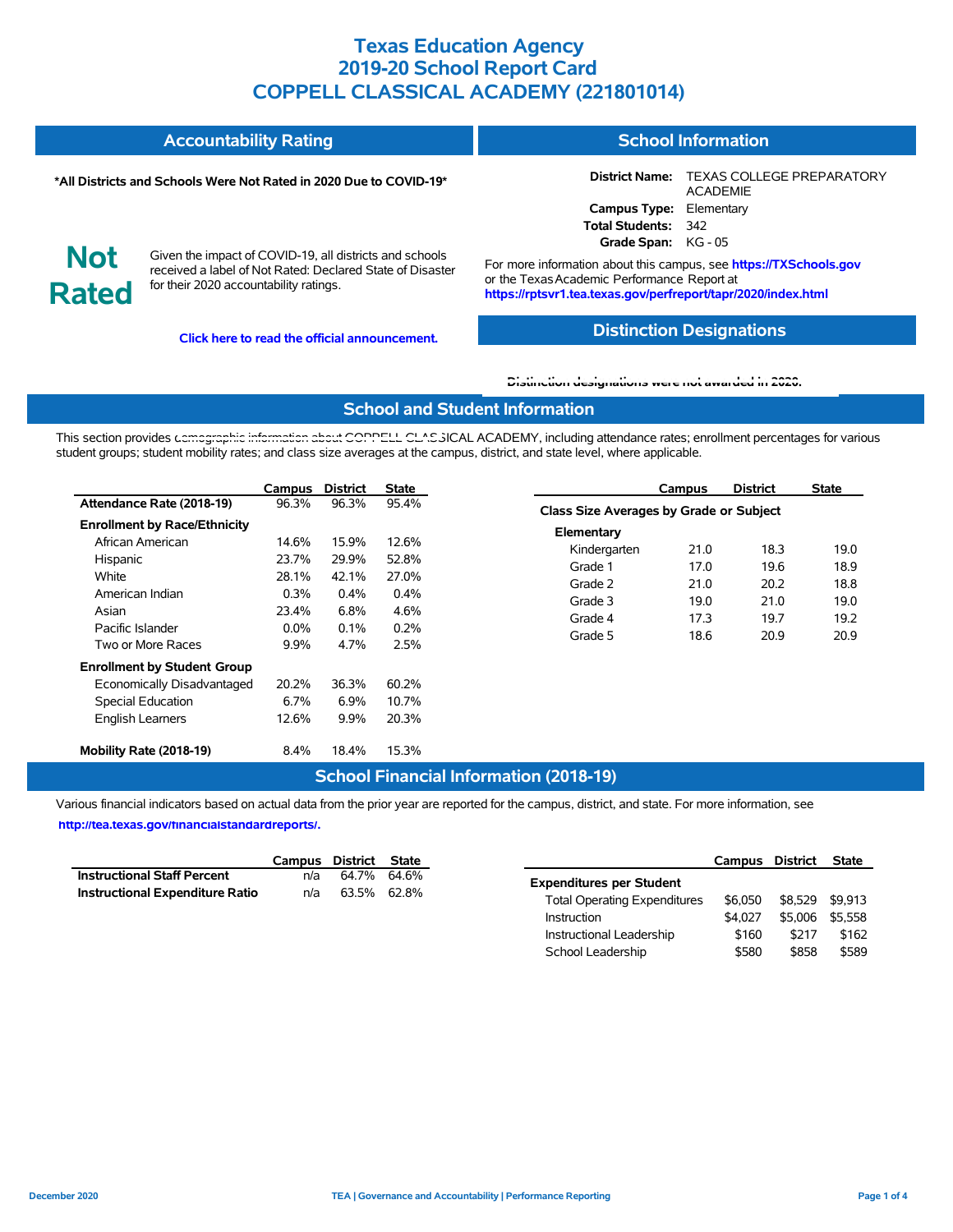### **STAAR Outcomes**

This section provides STAAR performance and Academic Growth outcomes. Academic Growth measures whether students are maintaining performance or improving from year to year. **Please note that due to the cancellation of spring 2020 State of Texas Assessments of Academic Readiness (STAAR) due to the COVID-19 pandemic, the performance of this year's report is not updated.**

|                                                                                |              |            |            |            |                                   |            |            |                          |       |                                                | Two or      |            |
|--------------------------------------------------------------------------------|--------------|------------|------------|------------|-----------------------------------|------------|------------|--------------------------|-------|------------------------------------------------|-------------|------------|
|                                                                                |              |            |            |            | African                           |            |            | American                 |       | <b>Pacific</b>                                 | <b>More</b> | Econ       |
|                                                                                |              | State      |            |            | District Campus American Hispanic |            | White      | Indian                   | Asian | <b>Islander</b>                                | Races       | Disadv     |
| STAAR Performance Rates at Approaches Grade Level or Above (All Grades Tested) |              |            |            |            |                                   |            |            |                          |       |                                                |             |            |
| All Subjects                                                                   | 2019         | 78%        | 81%        | 84%        | 76%                               | 76%        | 80%        | $\ast$                   | 97%   | $\frac{1}{2}$                                  | 79%         | 74%        |
|                                                                                | 2018         | 77%        | 75%        | 90%        | 85%                               | 89%        | 89%        | *                        | 95%   | $\qquad \qquad \blacksquare$                   | 88%         | 79%        |
| ELA/Reading                                                                    | 2019         | 75%        | 84%        | 83%        | 73%                               | 80%        | 79%        | *                        | 95%   | $\overline{a}$                                 | 83%         | 76%        |
|                                                                                | 2018         | 74%        | 80%        | 92%        | 79%                               | 100%       | 93%        | $\ast$                   | 93%   | $\frac{1}{2}$                                  | 90%         | 82%        |
| Mathematics                                                                    | 2019         | 82%        | 82%        | 83%        | 70%                               | 71%        | 79%        | $\ast$                   | 100%  | $\qquad \qquad \blacksquare$                   | 92%         | 70%        |
|                                                                                | 2018         | 81%        | 74%        | 92%        | 86%                               | 90%        | 89%        | $\ast$                   | 98%   | $\qquad \qquad \blacksquare$                   | 90%         | 81%        |
| Writing                                                                        | 2019         | 68%        | 75%        | 87%        | 85%                               | 77%        | 85%        | $\overline{a}$           | 100%  | L,                                             | $\ast$      | 81%        |
|                                                                                | 2018         | 66%        | 67%        | 80%        | 89%                               | 80%        | 77%        | $\ast$                   | 81%   | $\overline{a}$                                 | $\ast$      | 60%        |
| Science                                                                        | 2019         | 81%        | 78%        | 86%        | 100%                              | 80%        | 82%        | $\ast$                   | 92%   | $\overline{a}$                                 | $\ast$      | 75%        |
|                                                                                | 2018         | 80%        | 72%        | 90%        | 91%                               | 73%        | 88%        | $\overline{a}$           | 100%  |                                                | $\ast$      | 85%        |
| STAAR Performance Rates at Meets Grade Level or Above (All Grades Tested)      |              |            |            |            |                                   |            |            |                          |       |                                                |             |            |
| All Subjects                                                                   | 2019         | 50%        | 52%        | 59%        | 42%                               | 47%        | 63%        | $\ast$                   | 78%   |                                                | 45%         | 46%        |
|                                                                                | 2018         | 48%        | 44%        | 62%        | 50%                               | 49%        | 58%        | $\ast$                   | 78%   | $\overline{a}$                                 | 69%         | 52%        |
| ELA/Reading                                                                    | 2019         | 48%        | 57%        | 61%        | 52%                               | 49%        | 56%        | $\ast$                   | 81%   | $\frac{1}{2}$                                  | 50%         | 43%        |
|                                                                                | 2018         | 46%        | 51%        | 66%        | 59%                               | 52%        | 58%        | $\ast$                   | 81%   | $\overline{a}$                                 | 80%         | 48%        |
| Mathematics                                                                    | 2019         | 52%        | 50%        | 56%        | 27%                               | 41%        | 65%        | $\ast$                   | 79%   | $\overline{a}$                                 | 42%         | 43%        |
|                                                                                | 2018         | 50%        | 40%        | 61%        | 48%                               | 38%        | 61%        | $\ast$                   | 80%   | $\overline{\phantom{a}}$                       | 70%         | 53%        |
| Writing                                                                        | 2019         | 38%        | 43%        | 66%        | 54%                               | 46%        | 69%        | $\overline{a}$           | 84%   | $\blacksquare$                                 | $\ast$      | 56%        |
|                                                                                | 2018         | 41%        | 42%        | 55%        | 44%                               | 60%        | 54%        | $\ast$                   | 63%   | $\overline{\phantom{a}}$                       | $\ast$      | 50%        |
| Science                                                                        | 2019         | 54%        | 49%        | 58%        | 44%                               | 60%        | 71%        | $\ast$                   | 54%   | $\overline{a}$                                 | $\ast$      | 50%        |
|                                                                                | 2018         | 51%        | 43%        | 60%        | 36%                               | 64%        | 53%        | $\overline{a}$           | 80%   | $\overline{a}$                                 | $\ast$      | 62%        |
|                                                                                |              |            |            |            |                                   |            |            |                          |       |                                                |             |            |
| STAAR Performance Rates at Masters Grade Level (All Grades Tested)             |              |            |            |            |                                   |            |            | *                        | 45%   |                                                | 24%         | 17%        |
| <b>All Subjects</b>                                                            | 2019<br>2018 | 24%<br>22% | 26%<br>19% | 28%<br>37% | 10%<br>23%                        | 18%        | 28%<br>31% | $\ast$                   | 56%   | $\qquad \qquad \blacksquare$<br>$\overline{a}$ | 42%         | 25%        |
|                                                                                | 2019         | 21%        |            | 29%        |                                   | 21%        | 26%        | $\ast$                   | 46%   | $\frac{1}{2}$                                  |             | 17%        |
| ELA/Reading                                                                    | 2018         | 19%        | 28%<br>23% | 41%        | 12%                               | 27%        |            | $\ast$                   | 58%   | $\frac{1}{2}$                                  | 25%<br>60%  | 27%        |
|                                                                                |              |            | 26%        |            | 21%                               | 32%        | 35%<br>35% | $\ast$                   | 54%   | $\overline{a}$                                 | 17%         |            |
| Mathematics                                                                    | 2019<br>2018 | 26%<br>24% | 17%        | 30%<br>39% | 12%<br>28%                        | 12%<br>14% | 35%        | $\ast$                   | 59%   | $\overline{a}$                                 | 40%         | 17%<br>25% |
| Writing                                                                        | 2019         | 14%        | 15%        | 18%        | 8%                                | 8%         | 8%         | $\overline{\phantom{a}}$ | 32%   | $\blacksquare$                                 | $\ast$      | 13%        |
|                                                                                | 2018         | 13%        | 11%        | 14%        | 0%                                | 20%        | 8%         | *                        | 25%   | $\overline{a}$                                 | $\ast$      | 20%        |
| Science                                                                        | 2019         | 25%        | 21%        | 23%        | 0%                                | 20%        | 29%        | $\ast$                   | 31%   | $\overline{a}$                                 | $\ast$      | 19%        |
|                                                                                | 2018         | 23%        | 18%        | 40%        | 36%                               | 18%        | 29%        | $\overline{a}$           | 65%   | $\overline{a}$                                 | $\ast$      | 23%        |
|                                                                                |              |            |            |            |                                   |            |            |                          |       |                                                |             |            |
| <b>Academic Growth Score (All Grades Tested)</b>                               |              |            |            |            |                                   |            |            |                          |       |                                                |             |            |
| <b>Both Subjects</b>                                                           | 2019         | 69         | 70         | 67         | 57                                | 58         | 62         | $\ast$                   | 84    | $\overline{a}$                                 | 55          | 55         |
|                                                                                | 2018         | 69         | 68         | 76         | 68                                | 70         | 80         | *                        | 79    | $\overline{a}$                                 | 79          | 61         |
| ELA/Reading                                                                    | 2019         | 68         | 69         | 67         | 63                                | 58         | 58         | $\ast$                   | 87    | ÷.                                             | 40          | 56         |
|                                                                                | 2018         | 69         | 69         | 76         | 71                                | 72         | 84         | $\ast$                   | 74    | $\overline{a}$                                 | 75          | 56         |
| <b>Mathematics</b>                                                             | 2019         | 70         | 70         | 66         | 50                                | 58         | 65         | $\ast$                   | 80    | $\overline{a}$                                 | 70          | 54         |
|                                                                                | 2018         | 70         | 67         | 76         | 64                                | 68         | 76         | $\ast$                   | 84    |                                                | 83          | 66         |

? Indicates that the data for this item were statistically improbable or were reported outside a reasonable range.<br>- Indicates zero observations reported for this group.<br>\* Indicates results are masked due to small numbers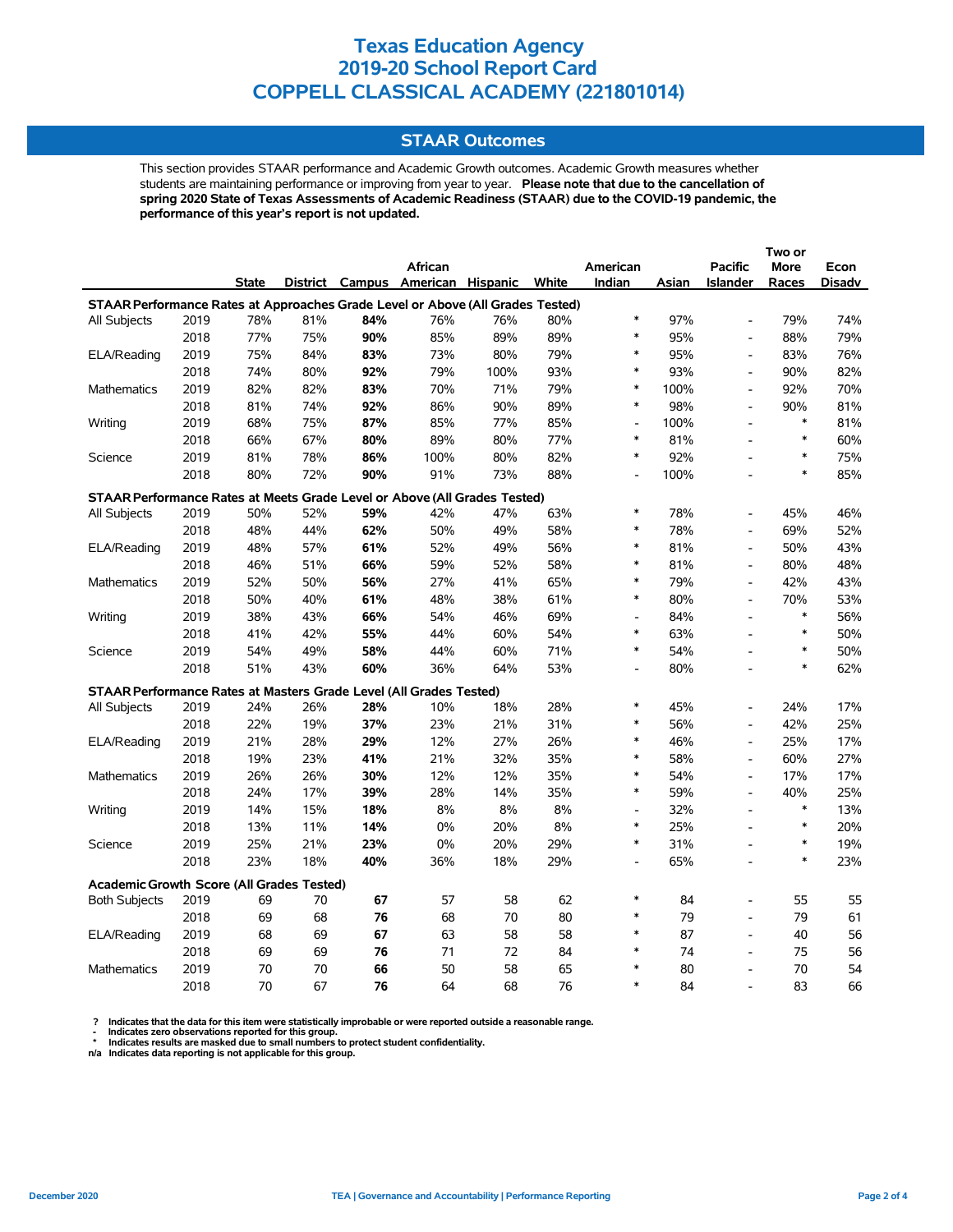### **Prior-Year Non-Proficient and Student Success Initiative STAAR Outcomes**

Progress of Prior-Year Non-Proficient Students shows STAAR performance rates for students who did not perform satisfactorily in 2017-18 but did in 2018-19. Student Success Initiative shows rates related to the requirement for students to demonstrate proficiency on the reading and mathematics STAAR in grades 5 and 8. **Please note that due to the cancellation of spring 2020 State of Texas Assessments of Academic Readiness (STAAR) due to the COVID-19 pandemic, this year's report is not updated.**

|                                    |              |                                             |                                                          |                                                                               |                 |              |          |        |                 | Two or      |               |
|------------------------------------|--------------|---------------------------------------------|----------------------------------------------------------|-------------------------------------------------------------------------------|-----------------|--------------|----------|--------|-----------------|-------------|---------------|
|                                    |              |                                             |                                                          | African                                                                       |                 |              | American |        | <b>Pacific</b>  | <b>More</b> | Econ          |
|                                    | <b>State</b> | <b>District</b>                             | Campus                                                   | American                                                                      | <b>Hispanic</b> | <b>White</b> | Indian   | Asian  | <b>Islander</b> | Races       | <b>Disadv</b> |
|                                    |              |                                             | Progress of Prior-Year Non-Proficient Students           |                                                                               |                 |              |          |        |                 |             |               |
| Sum of Grades 4-8                  |              |                                             |                                                          |                                                                               |                 |              |          |        |                 |             |               |
| Reading<br>2019                    | 41%          | 44%                                         | 45%                                                      | 40%                                                                           | ∗               | 33%          |          | $\ast$ |                 | *           | 43%           |
| 2018                               | 38%          | 40%                                         | 60%                                                      | $\ast$                                                                        | *               | $\ast$       |          | *      |                 |             | $\ast$        |
| <b>Mathematics</b>                 |              |                                             |                                                          |                                                                               |                 |              |          |        |                 |             |               |
| 2019                               | 45%          | 43%                                         | 40%                                                      | *                                                                             | 40%             | $\ast$       |          | *      |                 | *           | 43%           |
| 2018                               | 47%          | 36%                                         | 58%                                                      |                                                                               | $\ast$          | *            |          | *      |                 | $\ast$      | $\ast$        |
| <b>Students Success Initiative</b> |              |                                             |                                                          |                                                                               |                 |              |          |        |                 |             |               |
| <b>Grade 5 Reading</b>             |              |                                             |                                                          |                                                                               |                 |              |          |        |                 |             |               |
| 2019                               | 78%          | 81%                                         | 84%                                                      | Students Meeting Approaches Grade Level on First STAAR Administration<br>100% | 79%             | 76%          | *        | 83%    |                 | ∗           | 80%           |
| 2019                               | 22%          | 19%                                         | Students Requiring Accelerated Instruction<br>16%        | 0%                                                                            | 21%             | 24%          | *        | 17%    |                 | ∗           | 20%           |
| 2019                               | 86%          | <b>STAAR Cumulative Met Standard</b><br>89% | 91%                                                      | 100%                                                                          | 93%             | 82%          | *        | 92%    |                 | $\ast$      | 93%           |
| <b>Grade 5 Mathematics</b>         |              |                                             |                                                          |                                                                               |                 |              |          |        |                 |             |               |
|                                    |              |                                             |                                                          | Students Meeting Approaches Grade Level on First STAAR Administration         |                 |              |          |        |                 |             |               |
| 2019                               | 83%          | 82%                                         | 89%                                                      | 100%                                                                          | 93%             | 81%          | *        | 92%    |                 | *           | 79%           |
| 2019                               | 17%          | 18%                                         | <b>Students Requiring Accelerated Instruction</b><br>11% | 0%                                                                            | 7%              | 19%          | *        | 8%     |                 | ∗           | 21%           |
|                                    |              | <b>STAAR Cumulative Met Standard</b>        |                                                          |                                                                               |                 |              |          |        |                 |             |               |
| 2019                               | 90%          | 89%                                         | 91%                                                      | 100%                                                                          | 93%             | 76%          | *        | 100%   |                 | ∗           | 80%           |

 **? Indicates that the data for this item were statistically improbable or were reported outside a reasonable range.**

 **- Indicates zero observations reported for this group. \* Indicates results are masked due to small numbers to protect student confidentiality.**

**n/a Indicates data reporting is not applicable for this group.**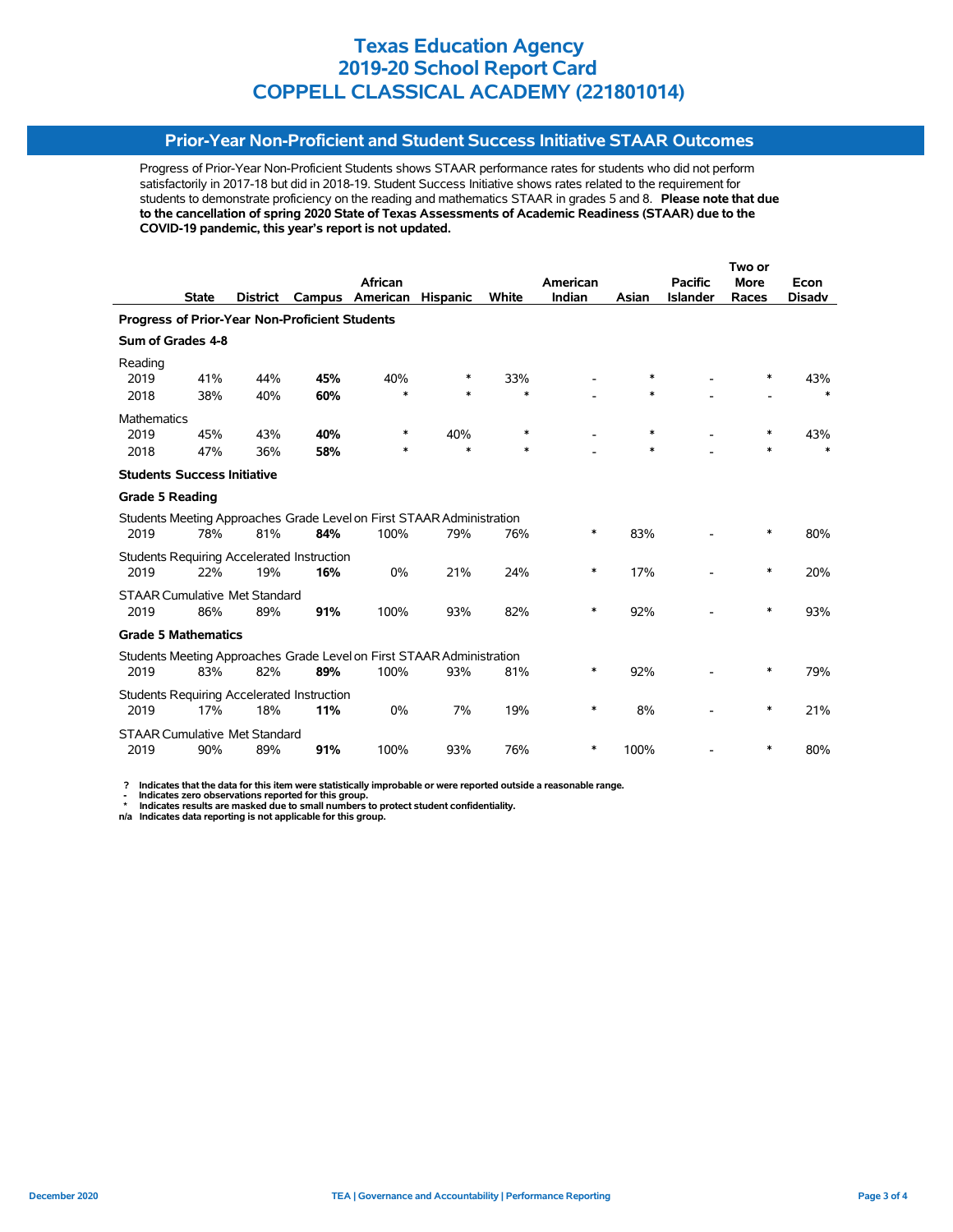**This page is intentionally blank.**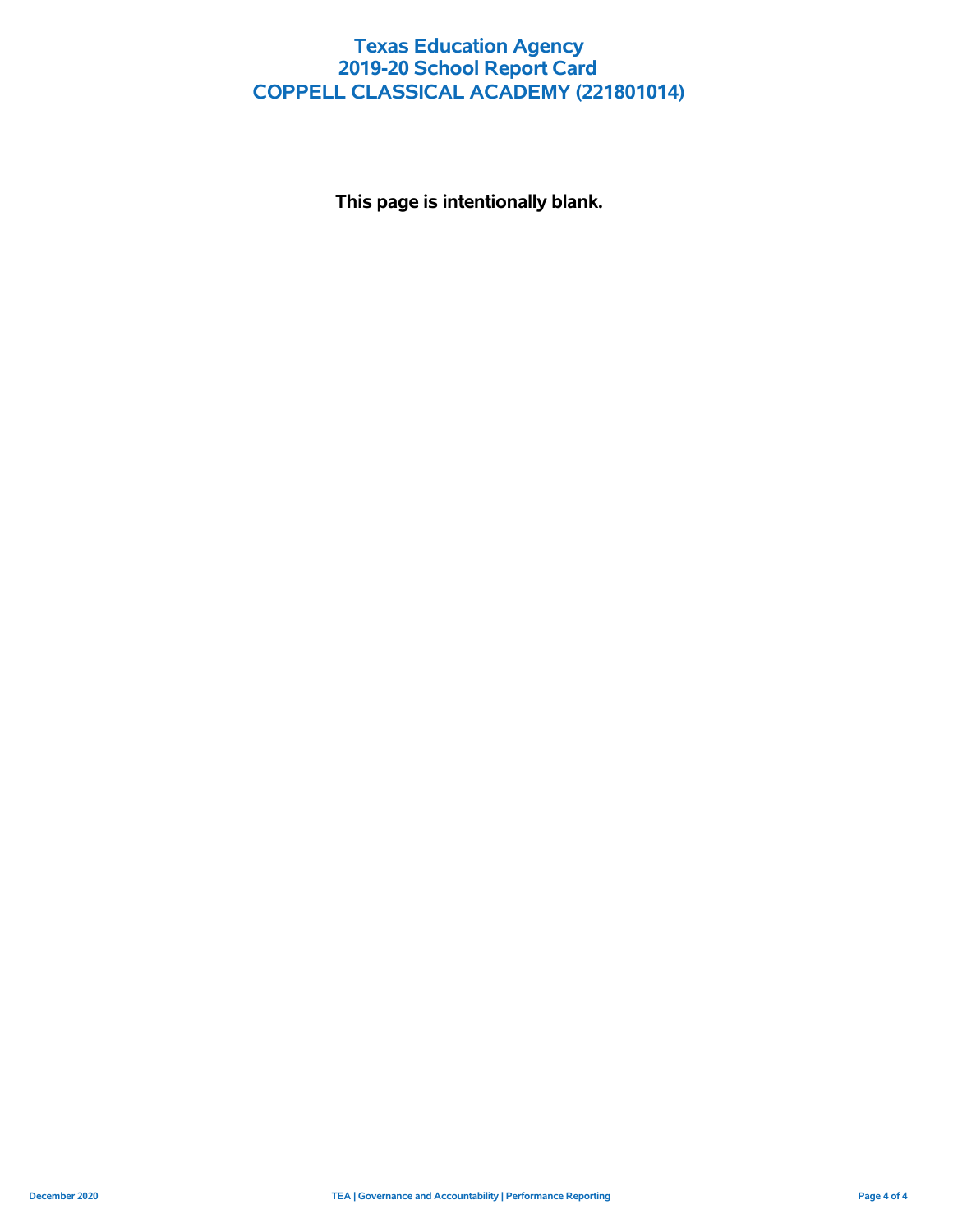|                            | <b>Accountability Rating</b>                                                                                                                                   |                                                                                                                                                                                   | <b>School Information</b>                           |
|----------------------------|----------------------------------------------------------------------------------------------------------------------------------------------------------------|-----------------------------------------------------------------------------------------------------------------------------------------------------------------------------------|-----------------------------------------------------|
|                            | *All Districts and Schools Were Not Rated in 2020 Due to COVID-19*                                                                                             | <b>District Name:</b>                                                                                                                                                             | <b>TEXAS COLLEGE PREPARATORY</b><br><b>ACADEMIE</b> |
|                            |                                                                                                                                                                | <b>Campus Type:</b>                                                                                                                                                               | High School                                         |
|                            |                                                                                                                                                                | <b>Total Students: 326</b>                                                                                                                                                        |                                                     |
|                            |                                                                                                                                                                | <b>Grade Span: 07 - 11</b>                                                                                                                                                        |                                                     |
| <b>Not</b><br><b>Rated</b> | Given the impact of COVID-19, all districts and schools<br>received a label of Not Rated: Declared State of Disaster<br>for their 2020 accountability ratings. | For more information about this campus, see https://TXSchools.gov<br>or the Texas Academic Performance Report at<br>https://rptsvr1.tea.texas.gov/perfreport/tapr/2020/index.html |                                                     |

**Click here to read the official announcement.**

### **Distinction Designations**

Instructional Leadership  $$159$  \$217 \$162 School Leadership  $$673$  \$858 \$589

#### **[Distinction designations were not awarded in 2020.](https://rptsvr1.tea.texas.gov/perfreport/tapr/2020/index.html)**

#### **School and Student Information**

This section provides [demographic information about CORINTH CLASS](https://tea.texas.gov/about-tea/news-and-multimedia/correspondence/taa-letters/every-student-succeeds-act-essa-waiver-approval-2020-state-academic-accountability)ICAL UPPER SCHOOL, including attendance rates; enrollment percentages for various student groups; student mobility rates; and class size averages at the campus, district, and state level, where applicable.

|                                                                                                                              | Campus                                         | <b>District</b>                                 | <b>State</b>                                    | Campus                                                                                                                                             | <b>District</b>                      | <b>State</b>                         |
|------------------------------------------------------------------------------------------------------------------------------|------------------------------------------------|-------------------------------------------------|-------------------------------------------------|----------------------------------------------------------------------------------------------------------------------------------------------------|--------------------------------------|--------------------------------------|
| Attendance Rate (2018-19)                                                                                                    | 96.5%                                          | 96.3%                                           | 95.4%                                           | Class Size Averages by Grade or Subject                                                                                                            |                                      |                                      |
| <b>Enrollment by Race/Ethnicity</b><br>African American<br>Hispanic<br>White<br>American Indian<br>Asian<br>Pacific Islander | 6.1%<br>17.8%<br>69.9%<br>0.6%<br>3.1%<br>0.0% | 15.9%<br>29.9%<br>42.1%<br>0.4%<br>6.8%<br>0.1% | 12.6%<br>52.8%<br>27.0%<br>0.4%<br>4.6%<br>0.2% | Secondary<br>20.3<br>English/Language Arts<br>Foreign Languages<br>21.3<br><b>Mathematics</b><br>20.1<br>Science<br>21.7<br>Social Studies<br>20.4 | 20.4<br>19.5<br>18.0<br>20.3<br>21.4 | 16.4<br>18.7<br>17.8<br>18.8<br>19.3 |
| Two or More Races                                                                                                            | 2.5%                                           | 4.7%                                            | 2.5%                                            |                                                                                                                                                    |                                      |                                      |
| <b>Enrollment by Student Group</b><br>Economically Disadvantaged<br>Special Education<br>English Learners                    | 14.4%<br>7.1%<br>$0.0\%$                       | 36.3%<br>6.9%<br>9.9%                           | 60.2%<br>10.7%<br>20.3%                         |                                                                                                                                                    |                                      |                                      |
| Mobility Rate (2018-19)                                                                                                      | 9.3%                                           | 18.4%                                           | 15.3%                                           |                                                                                                                                                    |                                      |                                      |

#### **School Financial Information (2018-19)**

Various financial indicators based on actual data from the prior year are reported for the campus, district, and state. For more information, see

|                                        |     | Campus District State | Campus                              | District                | <b>State</b> |
|----------------------------------------|-----|-----------------------|-------------------------------------|-------------------------|--------------|
| <b>Instructional Staff Percent</b>     | n/a | 64.7% 64.6%           | <b>Expenditures per Student</b>     |                         |              |
| <b>Instructional Expenditure Ratio</b> | n/a | 63.5% 62.8%           | <b>Total Operating Expenditures</b> | \$6,866 \$8,529 \$9,913 |              |
|                                        |     |                       | \$4.279<br>Instruction              | \$5,006 \$5,558         |              |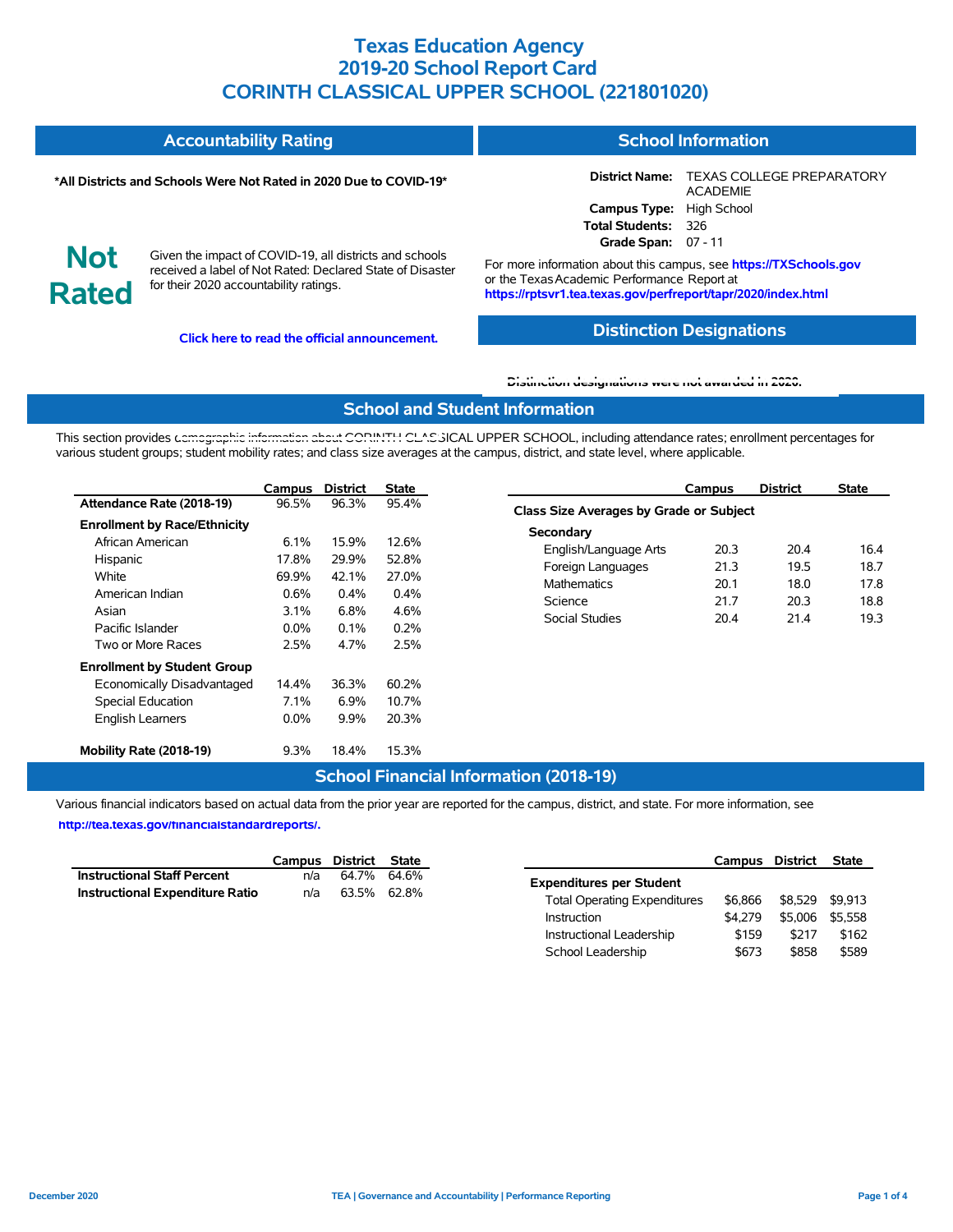#### **STAAR Outcomes**

This section provides STAAR performance and Academic Growth outcomes. Academic Growth measures whether students are maintaining performance or improving from year to year. **Please note that due to the cancellation of spring 2020 State of Texas Assessments of Academic Readiness (STAAR) due to the COVID-19 pandemic, the performance of this year's report is not updated.**

|                                                                                |      |       |     |     |                                   |     |       |                |                |                          | Two or |               |
|--------------------------------------------------------------------------------|------|-------|-----|-----|-----------------------------------|-----|-------|----------------|----------------|--------------------------|--------|---------------|
|                                                                                |      |       |     |     | African                           |     |       | American       |                | <b>Pacific</b>           | More   | Econ          |
|                                                                                |      | State |     |     | District Campus American Hispanic |     | White | Indian         | Asian          | <b>Islander</b>          | Races  | <b>Disadv</b> |
| STAAR Performance Rates at Approaches Grade Level or Above (All Grades Tested) |      |       |     |     |                                   |     |       |                |                |                          |        |               |
| <b>All Subjects</b>                                                            | 2019 | 78%   | 81% | 94% | 85%                               | 90% | 96%   | 100%           | 97%            | $\overline{a}$           | 75%    | 87%           |
|                                                                                | 2018 | 77%   | 75% | 96% | 83%                               | 87% | 98%   | $\ast$         | $\ast$         | $\overline{a}$           | 94%    | 97%           |
| ELA/Reading                                                                    | 2019 | 75%   | 84% | 94% | 85%                               | 92% | 95%   | $\ast$         | 100%           | $\overline{a}$           | 70%    | 86%           |
|                                                                                | 2018 | 74%   | 80% | 96% | 80%                               | 88% | 98%   | $\ast$         | $\ast$         | $\overline{a}$           | 100%   | 100%          |
| <b>Mathematics</b>                                                             | 2019 | 82%   | 82% | 95% | 85%                               | 89% | 98%   | $\ast$         | 100%           | $\overline{a}$           | 88%    | 88%           |
|                                                                                | 2018 | 81%   | 74% | 97% | 80%                               | 91% | 99%   | $\ast$         | $\ast$         | L.                       | $\ast$ | 100%          |
| Writing                                                                        | 2019 | 68%   | 75% | 84% | $\ast$                            | 80% | 89%   | $\ast$         | 100%           |                          | $\ast$ | 100%          |
| Science                                                                        | 2019 | 81%   | 78% | 95% | 100%                              | 97% | 94%   | $\overline{a}$ | 80%            | L,                       | $\ast$ | 76%           |
|                                                                                | 2018 | 80%   | 72% | 99% | 100%                              | 94% | 100%  | $\ast$         | *              |                          | 100%   | 100%          |
| Social Studies                                                                 | 2019 | 81%   | 80% | 95% | $\ast$                            | 87% | 98%   |                | $\overline{a}$ | L,                       | $\ast$ | 100%          |
|                                                                                | 2018 | 78%   | 66% | 86% | $\ast$                            | 67% | 92%   | $\ast$         | $\ast$         |                          | $\ast$ | 83%           |
| STAAR Performance Rates at Meets Grade Level or Above (All Grades Tested)      |      |       |     |     |                                   |     |       |                |                |                          |        |               |
| All Subjects                                                                   | 2019 | 50%   | 52% | 73% | 44%                               | 67% | 76%   | 100%           | 79%            | L,                       | 67%    | 56%           |
|                                                                                | 2018 | 48%   | 44% | 73% | 33%                               | 52% | 80%   | $\ast$         | $\ast$         | $\overline{a}$           | 41%    | 52%           |
| ELA/Reading                                                                    | 2019 | 48%   | 57% | 73% | 35%                               | 67% | 77%   | $\ast$         | 85%            | $\overline{a}$           | 70%    | 50%           |
|                                                                                | 2018 | 46%   | 51% | 80% | 40%                               | 63% | 86%   | $\ast$         | $\ast$         | $\frac{1}{2}$            | 60%    | 63%           |
| <b>Mathematics</b>                                                             | 2019 | 52%   | 50% | 79% | 50%                               | 73% | 84%   | $\ast$         | 82%            | $\overline{a}$           | 63%    | 65%           |
|                                                                                | 2018 | 50%   | 40% | 78% | 40%                               | 55% | 88%   | $\ast$         | $\ast$         | L,                       | $\ast$ | 71%           |
| Writing                                                                        | 2019 | 38%   | 43% | 47% | $\ast$                            | 47% | 44%   | $\ast$         | 80%            | $\overline{\phantom{a}}$ | $\ast$ | 60%           |
| Science                                                                        | 2019 | 54%   | 49% | 79% | 67%                               | 77% | 80%   |                | 60%            |                          | $\ast$ | 65%           |
|                                                                                | 2018 | 51%   | 43% | 82% | 40%                               | 63% | 88%   | $\ast$         | $\ast$         | $\overline{a}$           | 60%    | 63%           |
| Social Studies                                                                 | 2019 | 55%   | 55% | 60% | $\ast$                            | 53% | 62%   |                |                |                          | $\ast$ | 33%           |
|                                                                                | 2018 | 53%   | 41% | 35% | $\ast$                            | 11% | 41%   | $\ast$         | $\ast$         |                          | $\ast$ | 0%            |
|                                                                                |      |       |     |     |                                   |     |       |                |                |                          |        |               |
| STAAR Performance Rates at Masters Grade Level (All Grades Tested)             |      |       |     |     |                                   |     |       |                |                |                          |        |               |
| <b>All Subjects</b>                                                            | 2019 | 24%   | 26% | 40% | 15%                               | 35% | 43%   | 50%            | 47%            | $\overline{a}$           | 42%    | 16%           |
|                                                                                | 2018 | 22%   | 19% | 32% | 6%                                | 19% | 36%   | $\ast$         | $\ast$         | $\overline{a}$           | 18%    | 17%           |
| ELA/Reading                                                                    | 2019 | 21%   | 28% | 40% | 15%                               | 38% | 41%   | $\ast$         | 54%            | $\overline{a}$           | 30%    | 17%           |
|                                                                                | 2018 | 19%   | 23% | 30% | 0%                                | 25% | 33%   | $\ast$         | $\ast$         | $\overline{a}$           | 20%    | 25%           |
| Mathematics                                                                    | 2019 | 26%   | 26% | 42% | 15%                               | 36% | 46%   | $\ast$         | 55%            | $\overline{a}$           | 50%    | 18%           |
|                                                                                | 2018 | 24%   | 17% | 33% | 0%                                | 0%  | 42%   | $\ast$         | $\ast$         | $\overline{a}$           | $\ast$ | 14%           |
| Writing                                                                        | 2019 | 14%   | 15% | 11% | $\ast$                            | 13% | 9%    | $\ast$         | 20%            |                          | $\ast$ | 0%            |
| Science                                                                        | 2019 | 25%   | 21% | 50% | 33%                               | 47% | 52%   | L.             | 40%            | $\overline{a}$           | $\ast$ | 12%           |
|                                                                                | 2018 | 23%   | 18% | 43% | 20%                               | 38% | 45%   | $\ast$         | $\ast$         |                          | 40%    | 25%           |
| Social Studies                                                                 | 2019 | 33%   | 36% | 38% | $\ast$                            | 20% | 45%   |                |                | $\overline{\phantom{a}}$ | $\ast$ | 22%           |
|                                                                                | 2018 | 31%   | 25% | 9%  | $\ast$                            | 0%  | 12%   | $\ast$         | $\ast$         | $\overline{a}$           | $\ast$ | 0%            |
| <b>Academic Growth Score (All Grades Tested)</b>                               |      |       |     |     |                                   |     |       |                |                |                          |        |               |
| <b>Both Subjects</b>                                                           | 2019 | 69    | 70  | 77  | 55                                | 75  | 79    | $\ast$         | 91             |                          | 59     | 65            |
|                                                                                | 2018 | 69    | 68  | 86  | 79                                | 79  | 87    | $\ast$         | $\ast$         | $\overline{a}$           | 93     | 100           |
| ELA/Reading                                                                    | 2019 | 68    | 69  | 76  | 53                                | 79  | 78    | $\ast$         | 83             | $\overline{a}$           | 56     | 62            |
|                                                                                | 2018 | 69    | 69  | 88  | $\ast$                            | 78  | 89    | $\ast$         | $\ast$         |                          | $\ast$ | 100           |
| <b>Mathematics</b>                                                             | 2019 | 70    | 70  | 78  | 58                                | 71  | 81    | $\ast$         | 100            | $\overline{a}$           | 63     | 68            |
|                                                                                | 2018 | 70    | 67  | 84  | $\ast$                            | 80  | 85    | $\ast$         | $\ast$         |                          | $\ast$ | 100           |

 **? Indicates that the data for this item were statistically improbable or were reported outside a reasonable range.**

- Indicates zero observations reported for this group.<br>\* Indicates results are masked due to small numbers to protect student confidentiality.<br>n/a Indicates data reporting is not applicable for this group.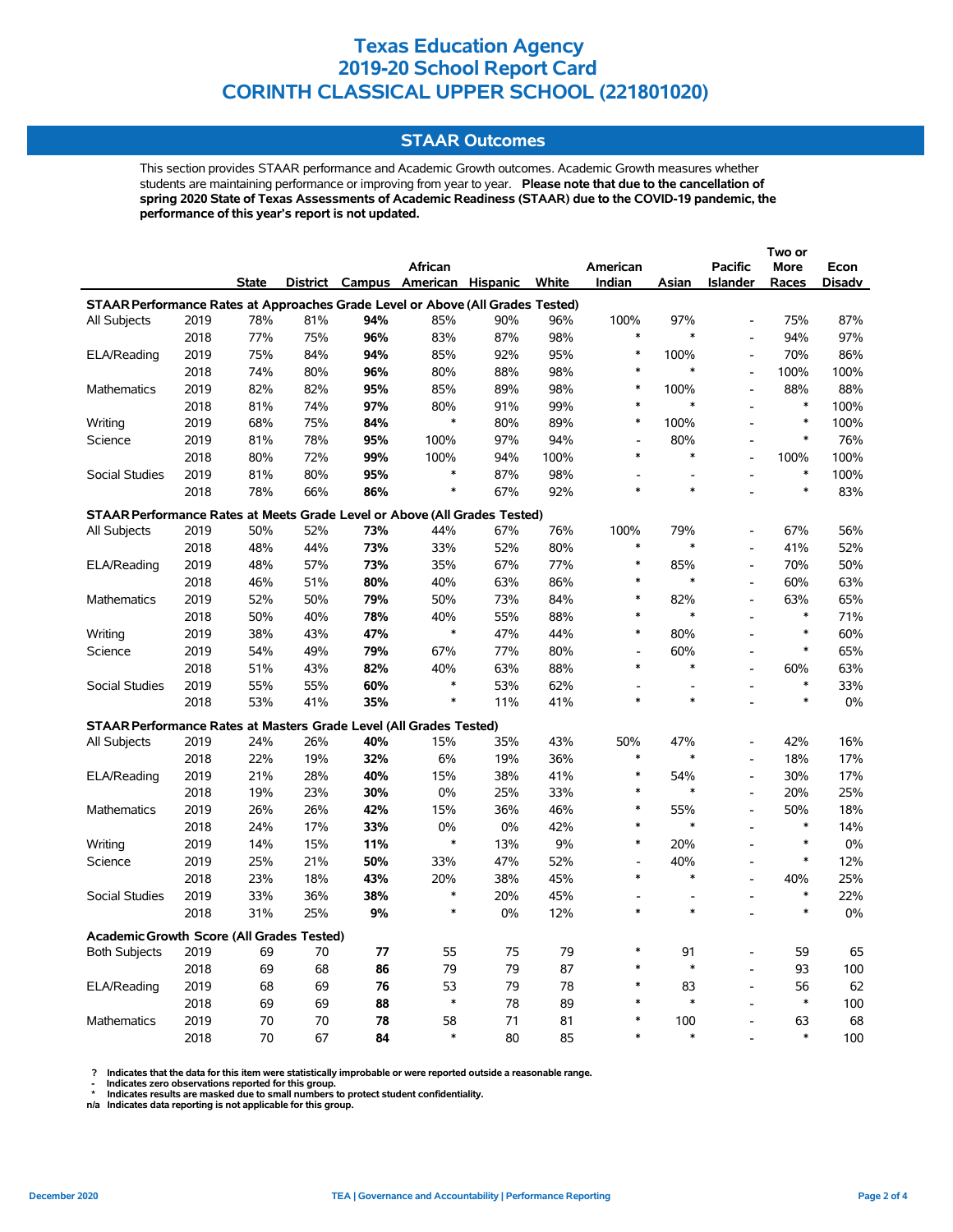### **Prior-Year Non-Proficient and Student Success Initiative STAAR Outcomes**

Progress of Prior-Year Non-Proficient Students shows STAAR performance rates for students who did not perform satisfactorily in 2017-18 but did in 2018-19. Student Success Initiative shows rates related to the requirement for students to demonstrate proficiency on the reading and mathematics STAAR in grades 5 and 8. **Please note that due to the cancellation of spring 2020 State of Texas Assessments of Academic Readiness (STAAR) due to the COVID-19 pandemic, this year's report is not updated.**

|                                      |              |          |                                                |                                                                       |                 |        |          |        |                 | Two or      |               |
|--------------------------------------|--------------|----------|------------------------------------------------|-----------------------------------------------------------------------|-----------------|--------|----------|--------|-----------------|-------------|---------------|
|                                      |              |          |                                                | African                                                               |                 |        | American |        | <b>Pacific</b>  | <b>More</b> | Econ          |
|                                      | <b>State</b> | District |                                                | Campus American                                                       | <b>Hispanic</b> | White  | Indian   | Asian  | <b>Islander</b> | Races       | <b>Disadv</b> |
|                                      |              |          | Progress of Prior-Year Non-Proficient Students |                                                                       |                 |        |          |        |                 |             |               |
| Sum of Grades 4-8                    |              |          |                                                |                                                                       |                 |        |          |        |                 |             |               |
| Reading                              |              |          |                                                |                                                                       |                 |        |          |        |                 |             |               |
| 2019                                 | 41%          | 44%      | 65%<br>÷                                       |                                                                       | 56%             | 91%    |          |        |                 |             | 40%           |
| 2018                                 | 38%          | 40%      |                                                |                                                                       |                 |        |          |        |                 |             |               |
| Mathematics                          | 45%          | 43%      |                                                |                                                                       | ∗               | 75%    |          |        |                 |             |               |
| 2019<br>2018                         | 47%          | 36%      | 43%                                            |                                                                       |                 | $\ast$ |          |        |                 |             |               |
| <b>Students Success Initiative</b>   |              |          |                                                |                                                                       |                 |        |          |        |                 |             |               |
|                                      |              |          |                                                |                                                                       |                 |        |          |        |                 |             |               |
| Grade 5 Reading                      |              |          |                                                |                                                                       |                 |        |          |        |                 |             |               |
| 2019                                 | 78%          | 81%      | 92%                                            | Students Meeting Approaches Grade Level on First STAAR Administration | 100%            | 90%    |          |        |                 |             | 86%           |
|                                      |              |          | Students Requiring Accelerated Instruction     |                                                                       |                 |        |          |        |                 |             |               |
| 2019                                 | 22%          | 19%      | 8%                                             | *                                                                     | 0%              | 10%    |          | $\ast$ |                 | *           | 14%           |
| <b>STAAR Cumulative Met Standard</b> |              |          |                                                |                                                                       |                 |        |          |        |                 |             |               |
| 2019                                 | 86%          | 89%      | 98%                                            |                                                                       | 100%            | 98%    |          |        |                 |             | 86%           |
| <b>Grade 5 Mathematics</b>           |              |          |                                                |                                                                       |                 |        |          |        |                 |             |               |
|                                      |              |          |                                                | Students Meeting Approaches Grade Level on First STAAR Administration |                 |        |          |        |                 |             |               |
| 2019                                 | 83%          | 82%      | 98%                                            | *                                                                     | 100%            | 100%   |          |        |                 |             | 86%           |
|                                      |              |          | Students Requiring Accelerated Instruction     |                                                                       |                 |        |          |        |                 |             |               |
| 2019                                 | 17%          | 18%      | 2%                                             |                                                                       | 0%              | 0%     |          |        |                 |             | 14%           |
| <b>STAAR Cumulative Met Standard</b> |              |          |                                                |                                                                       |                 |        |          |        |                 |             |               |
| 2019                                 | 90%          | 89%      | 98%                                            |                                                                       | 100%            | 100%   |          |        |                 |             | 86%           |
| <b>Grade 8 Reading</b>               |              |          |                                                |                                                                       |                 |        |          |        |                 |             |               |
|                                      |              |          |                                                | Students Meeting Approaches Grade Level on First STAAR Administration |                 |        |          |        |                 |             |               |
| 2019                                 | 78%          | 84%      | 100%                                           |                                                                       | 100%            | 100%   |          |        |                 |             | 100%          |
| <b>STAAR Cumulative Met Standard</b> |              |          |                                                |                                                                       |                 |        |          |        |                 |             |               |
| 2019                                 | 85%          | 89%      | 100%                                           | *                                                                     | 100%            | 100%   |          |        |                 |             | 100%          |
| <b>Grade 8 Mathematics</b>           |              |          |                                                |                                                                       |                 |        |          |        |                 |             |               |
|                                      |              |          |                                                | Students Meeting Approaches Grade Level on First STAAR Administration |                 |        |          |        |                 |             |               |
| 2019                                 | 82%          | 70%      | 100%                                           | *                                                                     | 100%            | 100%   |          |        |                 |             | 100%          |
| <b>STAAR Cumulative Met Standard</b> |              |          |                                                | *                                                                     |                 |        |          |        |                 | $\ast$      |               |
| 2019                                 | 88%          | 76%      | 100%                                           |                                                                       | 100%            | 100%   |          |        |                 |             | 100%          |

 **? Indicates that the data for this item were statistically improbable or were reported outside a reasonable range.**

 **- Indicates zero observations reported for this group.**

 **\* Indicates results are masked due to small numbers to protect student confidentiality. n/a Indicates data reporting is not applicable for this group.**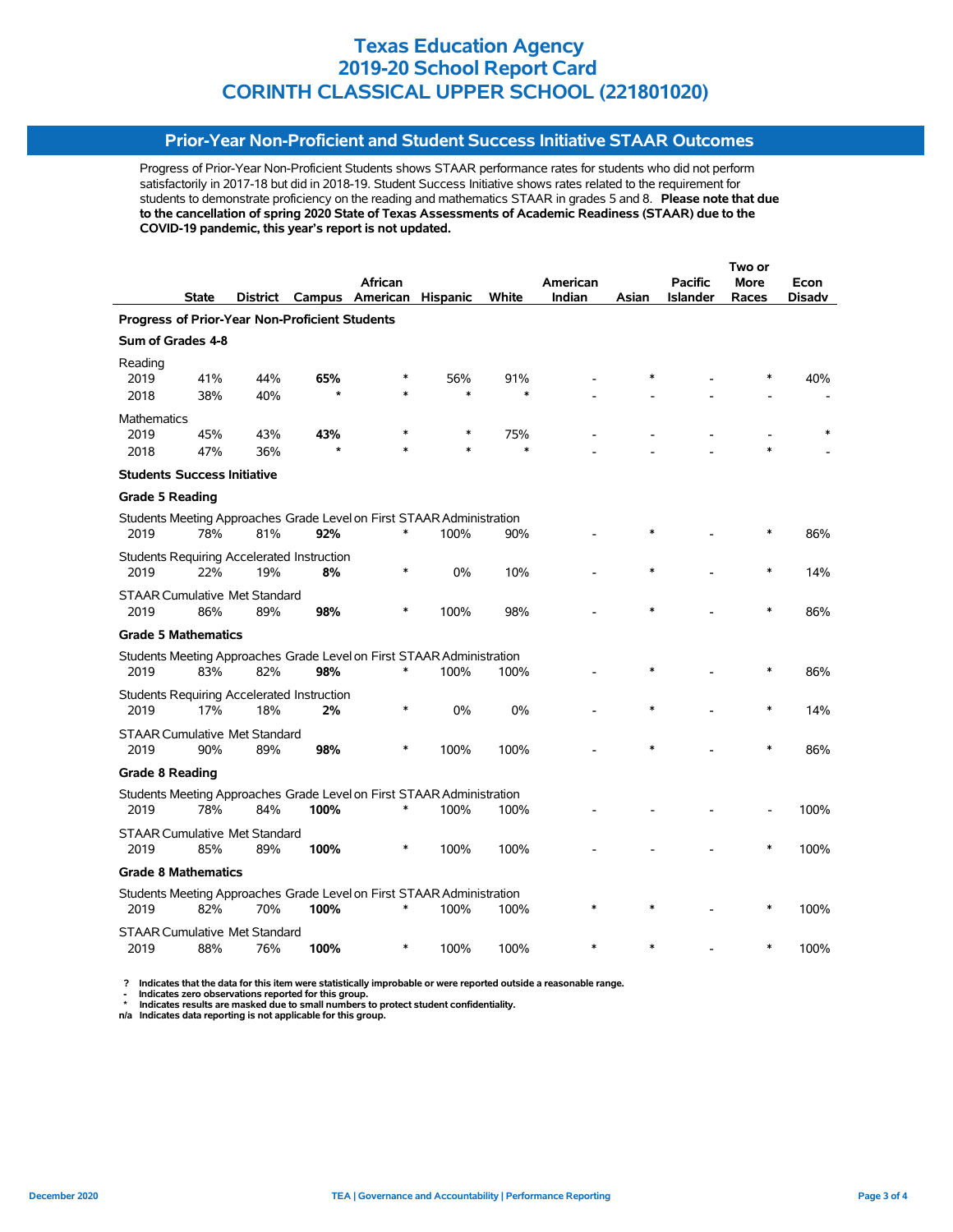### **Graduation and College, Career, and Military Readiness Outcomes**

This section provides graduation, graduation plan, and College, Career, and Military Readiness rates.

|                                                                         |       |        |      | African                           |      |       | American |       | <b>Pacific</b>  | Two or<br>More | Econ          |
|-------------------------------------------------------------------------|-------|--------|------|-----------------------------------|------|-------|----------|-------|-----------------|----------------|---------------|
|                                                                         | State |        |      | District Campus American Hispanic |      | White | Indian   | Asian | <b>Islander</b> | Races          | <b>Disadv</b> |
| Annual Dropout Rate (Gr 9-12)                                           |       |        |      |                                   |      |       |          |       |                 |                |               |
| 2018-19                                                                 | 1.9%  | 0.9%   | 0.0% |                                   | 0.0% | 0.0%  | $\ast$   |       |                 |                | 0.0%          |
| 2017-18                                                                 | 1.9%  | 0.4%   | 0.0% | $\ast$                            | 0.0% | 0.0%  |          |       |                 |                |               |
| 4-Year Longitudinal Rate (Gr 9-12)<br>Class of 2019                     |       |        |      |                                   |      |       |          |       |                 |                |               |
| Graduated                                                               | 90.0% | 97.4%  |      |                                   |      |       |          |       |                 |                |               |
| Graduates, TxCHSE, & Cont                                               | 94.1% | 99.0%  |      |                                   |      |       |          |       |                 |                |               |
| Class of 2018<br>Graduated                                              | 90.0% | 93.6%  |      |                                   |      |       |          |       |                 |                |               |
| Graduates, TxCHSE, & Cont                                               | 94.3% | 94.5%  |      |                                   |      |       |          |       |                 |                |               |
|                                                                         |       |        |      |                                   |      |       |          |       |                 |                |               |
| 5-Year Extended Longitudinal Rate (Gr 9-12)<br>Class of 2018            |       |        |      |                                   |      |       |          |       |                 |                |               |
| Graduated                                                               | 92.2% | 94.2%  |      |                                   |      |       |          |       |                 |                |               |
| Graduates, TxCHSE, & Cont                                               | 93.9% | 94.5%  |      |                                   |      |       |          |       |                 |                |               |
| Class of 2017                                                           |       |        |      |                                   |      |       |          |       |                 |                |               |
| Graduated                                                               | 92.0% | 83.3%  |      |                                   |      |       |          |       |                 |                |               |
| Graduates, TxCHSE, & Cont                                               | 93.7% | 86.4%  |      |                                   |      |       |          |       |                 |                |               |
| 6-Year Extended Longitudinal Rate (Gr 9-12)<br>Class of 2017            |       |        |      |                                   |      |       |          |       |                 |                |               |
| Graduated                                                               | 92.4% | 83.6%  |      |                                   |      |       |          |       |                 |                |               |
| Graduates, TxCHSE, & Cont                                               | 93.7% | 87.2%  |      |                                   |      |       |          |       |                 |                |               |
| Class of 2016                                                           |       |        |      |                                   |      |       |          |       |                 |                |               |
| Graduated                                                               | 92.1% | 64.7%  |      |                                   |      |       |          |       |                 |                |               |
| Graduates, TxCHSE, & Cont                                               | 93.4% | 72.7%  |      |                                   |      |       |          |       |                 |                |               |
| 4-Year Federal Graduation Rate Without Exclusions (Gr 9-12)             |       |        |      |                                   |      |       |          |       |                 |                |               |
| Class of 2019                                                           | 90.0% | 97.4%  |      |                                   |      |       |          |       |                 |                |               |
| Class of 2018                                                           | 90.0% | 93.4%  |      |                                   |      |       |          |       |                 |                |               |
| RHSP/DAP Graduates (Longitudinal Rate)                                  |       |        |      |                                   |      |       |          |       |                 |                |               |
| Class of 2019                                                           | 73.3% |        |      |                                   |      |       |          |       |                 |                |               |
| Class of 2018                                                           | 68.5% |        |      |                                   |      |       |          |       |                 |                |               |
|                                                                         |       |        |      |                                   |      |       |          |       |                 |                |               |
| RHSP/DAP/FHSP-E/FHSP-DLA Graduates (Longitudinal Rate)<br>Class of 2019 | 87.6% | 97.7%  |      |                                   |      |       |          |       |                 |                |               |
| Class of 2018                                                           | 86.8% | 97.1%  |      |                                   |      |       |          |       |                 |                |               |
|                                                                         |       |        |      |                                   |      |       |          |       |                 |                |               |
| College, Career, and Military Ready (Annual Graduates)                  |       |        |      |                                   |      |       |          |       |                 |                |               |
| 2018-19                                                                 | 72.9% | 87.8%  |      |                                   |      |       |          |       |                 |                |               |
| 2017-18                                                                 | 65.5% | 86.0%  |      |                                   |      |       |          |       |                 |                |               |
| <b>SAT/ACT Results (Annual Graduates)</b><br>Tested                     |       |        |      |                                   |      |       |          |       |                 |                |               |
| 2018-19                                                                 | 75.0% | 100.0% |      |                                   |      |       |          |       |                 |                |               |
| 2017-18                                                                 | 74.6% | 100.0% |      |                                   |      |       |          |       |                 |                |               |
| Average SAT Score<br>2018-19                                            | 1027  | 1158   |      |                                   |      |       |          |       |                 |                |               |
| 2017-18                                                                 | 1036  | 1152   |      |                                   |      |       |          |       |                 |                |               |
| Average ACT Score                                                       |       |        |      |                                   |      |       |          |       |                 |                |               |
| 2018-19                                                                 | 20.6  | 24.8   |      |                                   |      |       |          |       |                 |                |               |
| 2017-18                                                                 | 20.6  | 24.2   |      |                                   |      |       |          |       |                 |                |               |

? Indicates that the data for this item were statistically improbable or were reported outside a reasonable range.<br>- Indicates zero observations reported for this group.<br>\* Indicates results are masked due to small numbers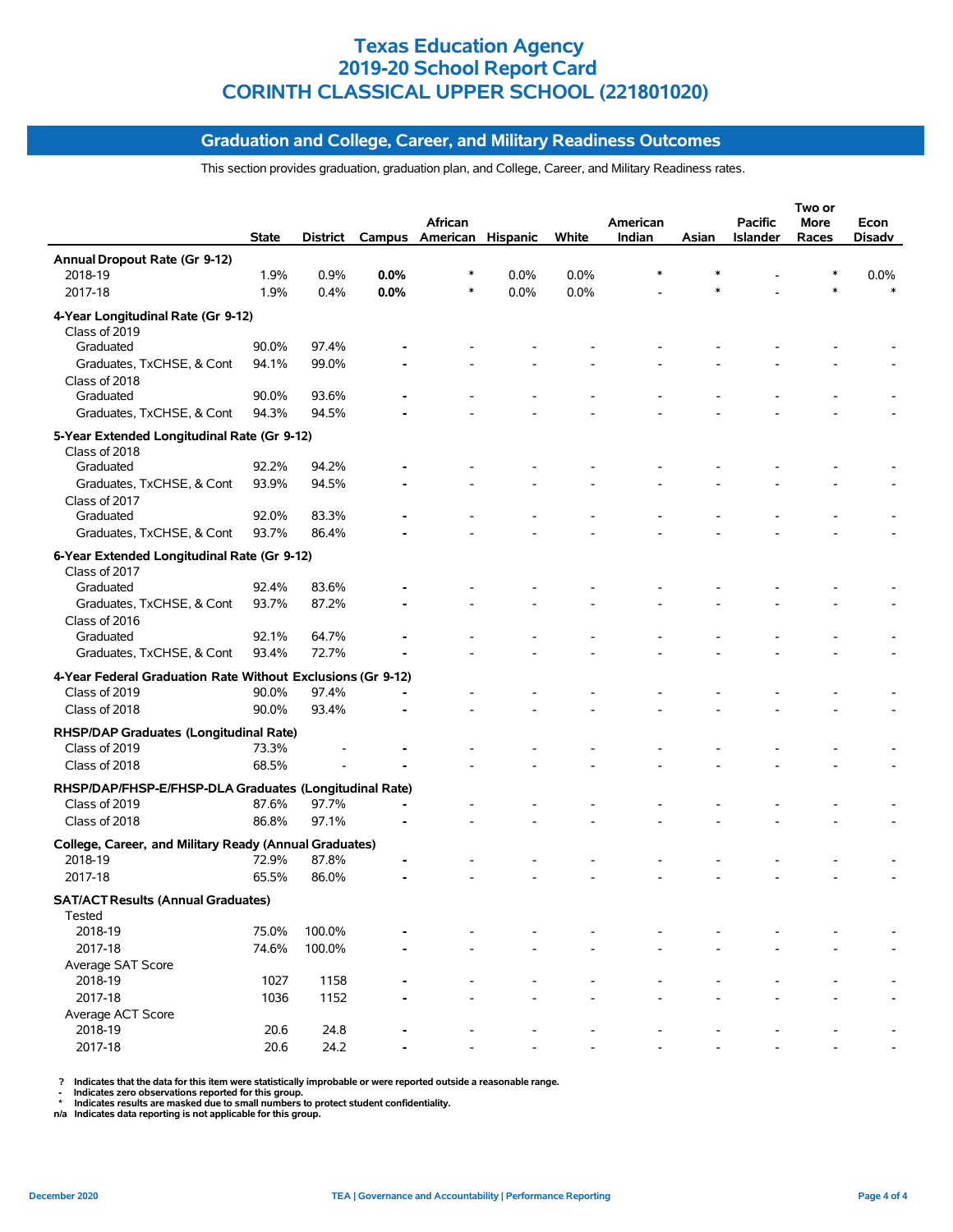|                            | <b>Accountability Rating</b>                                                                                                                                   |                                                                                                                                                                                   | <b>School Information</b>                           |
|----------------------------|----------------------------------------------------------------------------------------------------------------------------------------------------------------|-----------------------------------------------------------------------------------------------------------------------------------------------------------------------------------|-----------------------------------------------------|
|                            | *All Districts and Schools Were Not Rated in 2020 Due to COVID-19*                                                                                             | <b>District Name:</b>                                                                                                                                                             | <b>TEXAS COLLEGE PREPARATORY</b><br><b>ACADEMIE</b> |
|                            |                                                                                                                                                                |                                                                                                                                                                                   | Campus Type: Elementary/Secondary                   |
|                            |                                                                                                                                                                | <b>Total Students:</b>                                                                                                                                                            | - 769                                               |
|                            |                                                                                                                                                                | Grade Span: $03 - 12$                                                                                                                                                             |                                                     |
| <b>Not</b><br><b>Rated</b> | Given the impact of COVID-19, all districts and schools<br>received a label of Not Rated: Declared State of Disaster<br>for their 2020 accountability ratings. | For more information about this campus, see https://TXSchools.gov<br>or the Texas Academic Performance Report at<br>https://rptsvr1.tea.texas.gov/perfreport/tapr/2020/index.html |                                                     |

**Click here to read the official announcement.**

### **Distinction Designations**

Instructional Leadership  $$445$  \$217 \$162 School Leadership  $$923$  \$858 \$589

#### **[Distinction designations were not awarded in 2020.](https://rptsvr1.tea.texas.gov/perfreport/tapr/2020/index.html)**

#### **School and Student Information**

This section provides [demographic information about ISCHOOL VIRTU](https://tea.texas.gov/about-tea/news-and-multimedia/correspondence/taa-letters/every-student-succeeds-act-essa-waiver-approval-2020-state-academic-accountability)AL ACADEMY OF TEXAS, including attendance rates; enrollment percentages for various student groups; student mobility rates; and class size averages at the campus, district, and state level, where applicable.

|                                                                                                                  | Campus                          | <b>District</b>                    | <b>State</b>                    | <b>District</b><br><b>State</b><br>Campus                                                                 |                      |
|------------------------------------------------------------------------------------------------------------------|---------------------------------|------------------------------------|---------------------------------|-----------------------------------------------------------------------------------------------------------|----------------------|
| Attendance Rate (2018-19)                                                                                        | 100.0%                          | 96.3%                              | 95.4%                           | Class Size Averages by Grade or Subject                                                                   |                      |
| <b>Enrollment by Race/Ethnicity</b><br>African American<br>Hispanic<br>White<br>American Indian                  | 11.8%<br>32.1%<br>50.1%<br>0.4% | 15.9%<br>29.9%<br>42.1%<br>$0.4\%$ | 12.6%<br>52.8%<br>27.0%<br>0.4% | Elementary<br>21.0<br>Grade 3<br>25.0<br>36.2<br>19.7<br>Grade 4<br>20.9<br>Grade 5<br>38.0               | 19.0<br>19.2<br>20.9 |
| Asian<br>Pacific Islander<br>Two or More Races                                                                   | $1.6\%$<br>$0.0\%$<br>4.0%      | 6.8%<br>0.1%<br>4.7%               | 4.6%<br>0.2%<br>2.5%            | ?<br>23.9<br>Grade 6<br>Secondary<br>?<br>20.4<br>English/Language Arts<br>?<br>19.5<br>Foreign Languages | 20.4<br>16.4<br>18.7 |
| <b>Enrollment by Student Group</b><br>Economically Disadvantaged<br>Special Education<br><b>English Learners</b> | 19.0%<br>10.8%<br>2.9%          | 36.3%<br>6.9%<br>9.9%              | 60.2%<br>10.7%<br>20.3%         | ?<br>20.3<br>Science<br>?<br>21.4<br>Social Studies                                                       | 18.8<br>19.3         |
| Mobility Rate (2018-19)                                                                                          | 60.2%                           | 18.4%                              | 15.3%                           |                                                                                                           |                      |

#### **School Financial Information (2018-19)**

Various financial indicators based on actual data from the prior year are reported for the campus, district, and state. For more information, see

|                                    |     | Campus District State |                                                | <b>Campus District</b> | State |
|------------------------------------|-----|-----------------------|------------------------------------------------|------------------------|-------|
| <b>Instructional Staff Percent</b> | n/a | 64.7% 64.6%           | <b>Expenditures per Student</b>                |                        |       |
| Instructional Expenditure Ratio    | n/a | 63.5% 62.8%           | \$5.957<br><b>Total Operating Expenditures</b> | \$8,529 \$9,913        |       |
|                                    |     |                       | \$3.109<br>Instruction                         | \$5,006 \$5,558        |       |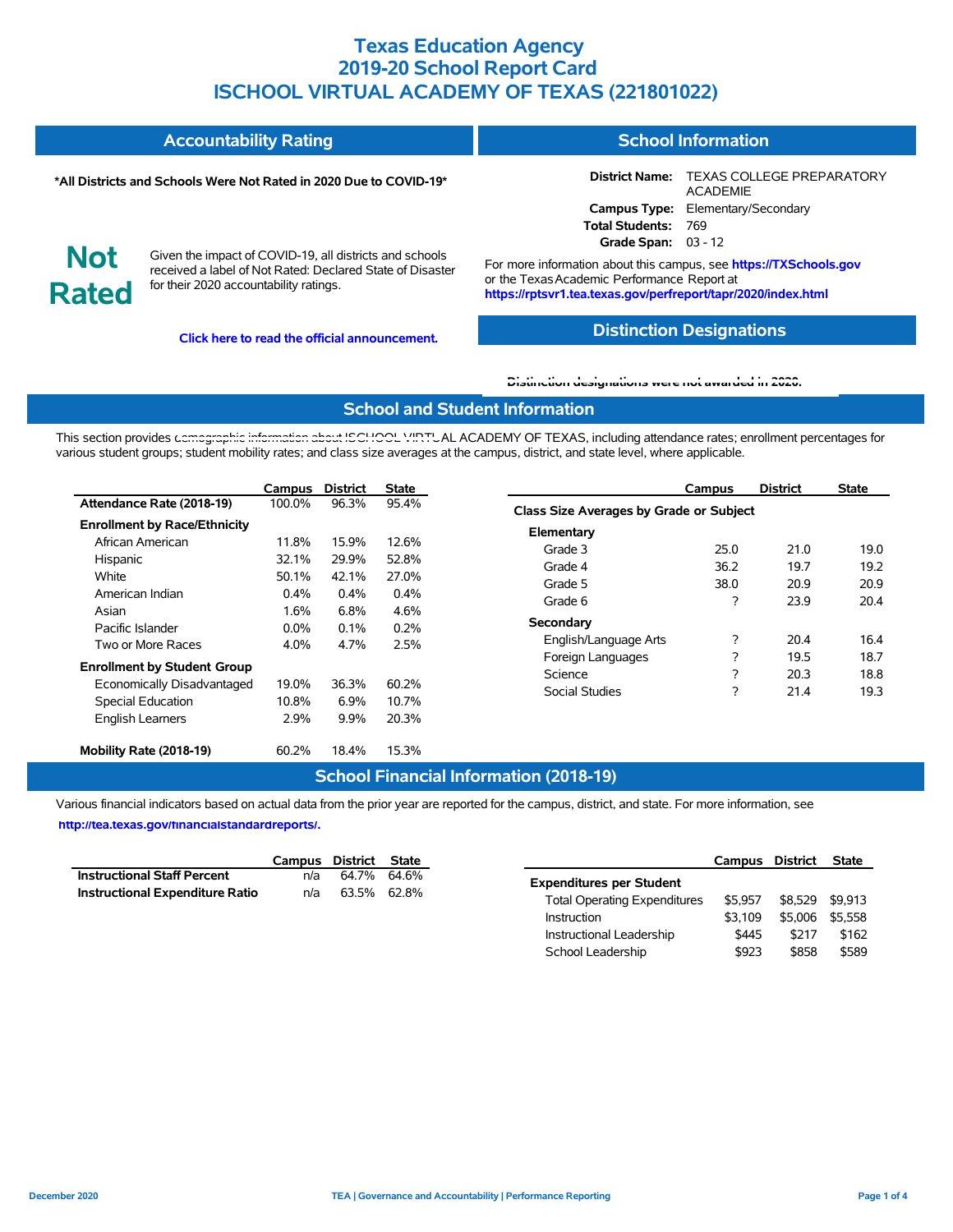### **STAAR Outcomes**

This section provides STAAR performance and Academic Growth outcomes. Academic Growth measures whether students are maintaining performance or improving from year to year. **Please note that due to the cancellation of spring 2020 State of Texas Assessments of Academic Readiness (STAAR) due to the COVID-19 pandemic, the performance of this year's report is not updated.**

|                                                                                |      |        |     |     |                                   |     |       |                          |               |                                    | Two or       |        |
|--------------------------------------------------------------------------------|------|--------|-----|-----|-----------------------------------|-----|-------|--------------------------|---------------|------------------------------------|--------------|--------|
|                                                                                |      |        |     |     | African                           |     |       | American                 |               | <b>Pacific</b>                     | More         | Econ   |
|                                                                                |      | State  |     |     | District Campus American Hispanic |     | White | Indian                   | Asian         | Islander                           | Races        | Disadv |
| STAAR Performance Rates at Approaches Grade Level or Above (All Grades Tested) |      |        |     |     |                                   |     |       |                          |               |                                    |              |        |
| All Subjects                                                                   | 2019 | 78%    | 81% | 63% | 54%                               | 59% | 64%   | $\ast$                   | 71%           | 88%                                | 61%          | 63%    |
|                                                                                | 2018 | 77%    | 75% | 55% | 46%                               | 55% | 56%   | 45%                      | 79%           | 0%                                 | 55%          | 51%    |
| ELA/Reading                                                                    | 2019 | 75%    | 84% | 75% | 68%                               | 73% | 77%   | $\overline{\phantom{a}}$ | 80%           | $\ast$                             | 74%          | 74%    |
|                                                                                | 2018 | 74%    | 80% | 68% | 63%                               | 72% | 67%   | 33%                      | 83%           | $\ast$                             | 69%          | 65%    |
| Mathematics                                                                    | 2019 | 82%    | 82% | 51% | 42%                               | 50% | 54%   | $\overline{\phantom{a}}$ | 60%           | $\ast$                             | 41%          | 53%    |
|                                                                                | 2018 | 81%    | 74% | 52% | 43%                               | 50% | 55%   | 56%                      | 89%           | $\ast$                             | 44%          | 47%    |
| Writing                                                                        | 2019 | 68%    | 75% | 56% | 63%                               | 39% | 62%   | $\overline{\phantom{a}}$ | $\ast$        | $\overline{\phantom{0}}$           | $\ast$       | 55%    |
|                                                                                | 2018 | 66%    | 67% | 52% | 51%                               | 53% | 50%   | $\ast$                   | 73%           | *                                  | 65%          | 48%    |
| Science                                                                        | 2019 | 81%    | 78% | 62% | 50%                               | 57% | 66%   | $\ast$                   | $\ast$        | $\ast$                             | 60%          | 61%    |
|                                                                                | 2018 | 80%    | 72% | 46% | 31%                               | 46% | 50%   | 40%                      | 72%           | $\ast$                             | 54%          | 41%    |
| Social Studies                                                                 | 2019 | 81%    | 80% | 61% | 39%                               | 56% | 53%   | $\overline{\phantom{a}}$ | $\ast$        | 100%                               | 88%          | 64%    |
|                                                                                | 2018 | 78%    | 66% | 36% | 19%                               | 35% | 42%   | 40%                      | 47%           | $\overline{\phantom{a}}$           | 39%          | 33%    |
| STAAR Performance Rates at Meets Grade Level or Above (All Grades Tested)      |      |        |     |     |                                   |     |       |                          |               |                                    |              |        |
| All Subjects                                                                   | 2019 | 50%    | 52% | 32% | 22%                               | 30% | 30%   | $\ast$                   | 65%           | 56%                                | 30%          | 33%    |
|                                                                                | 2018 | 48%    | 44% | 24% | 16%                               | 23% | 26%   | 20%                      | 56%           | 0%                                 | 23%          | 20%    |
| ELA/Reading                                                                    | 2019 | 48%    | 57% | 47% | 29%                               | 47% | 50%   | $\overline{\phantom{a}}$ | 60%           | $\ast$                             | 42%          | 50%    |
|                                                                                | 2018 | 46%    | 51% | 35% | 24%                               | 35% | 38%   | 33%                      | 60%           | $\ast$                             | 33%          | 31%    |
| Mathematics                                                                    | 2019 | 52%    | 50% | 17% | 15%                               | 17% | 16%   | $\overline{\phantom{a}}$ | 60%           | $\ast$                             | 6%           | 17%    |
|                                                                                | 2018 | 50%    | 40% | 18% | 12%                               | 16% | 18%   | 6%                       | 62%           | $\ast$                             | 17%          | 13%    |
| Writing                                                                        | 2019 | 38%    | 43% | 31% | 33%                               | 17% | 36%   | $\overline{\phantom{a}}$ | $\ast$        | $\overline{\phantom{a}}$           | $\ast$       | 32%    |
|                                                                                | 2018 | 41%    | 42% | 28% | 28%                               | 28% | 26%   | $\ast$                   | 73%           | $\ast$                             | 25%          | 23%    |
| Science                                                                        | 2019 | 54%    | 49% | 26% | 19%                               | 22% | 22%   | $\ast$                   | $\ast$        | $\ast$                             | 30%          | 24%    |
|                                                                                | 2018 | 51%    | 43% | 21% | 9%                                | 18% | 25%   | 20%                      | 44%           | $\ast$                             | 21%          | 17%    |
| Social Studies                                                                 | 2019 | 55%    | 55% | 35% | 13%                               | 33% | 16%   | $\blacksquare$           | $\ast$        | 67%                                | 50%          | 41%    |
|                                                                                | 2018 | 53%    | 41% | 13% | 4%                                | 12% | 15%   | 0%                       | 32%           | $\overline{\phantom{0}}$           | 11%          | 10%    |
|                                                                                |      |        |     |     |                                   |     |       |                          |               |                                    |              |        |
| STAAR Performance Rates at Masters Grade Level (All Grades Tested)             |      |        |     |     |                                   |     |       | $\ast$                   |               |                                    |              |        |
| All Subjects                                                                   | 2019 | 24%    | 26% | 13% | 11%                               | 10% | 13%   |                          | 35%           | 25%                                | 11%          | 15%    |
|                                                                                | 2018 | 22%    | 19% | 9%  | 5%                                | 8%  | 9%    | 5%                       | 25%           | 0%<br>$\ast$                       | 9%           | 7%     |
| ELA/Reading                                                                    | 2019 | 21%    | 28% | 20% | 17%                               | 19% | 23%   | $\overline{\phantom{a}}$ | 60%           | $\ast$                             | 0%           | 22%    |
|                                                                                | 2018 | 19%    | 23% | 16% | 10%                               | 17% | 17%   | 13%                      | 30%           | $\ast$                             | 19%          | 14%    |
| <b>Mathematics</b>                                                             | 2019 | 26%    | 26% | 5%  | 5%                                | 3%  | 6%    | $\overline{\phantom{a}}$ | 20%           | $\ast$                             | 6%           | 7%     |
|                                                                                | 2018 | 24%    | 17% | 4%  | 2%                                | 3%  | 4%    | 0%                       | 28%<br>$\ast$ |                                    | 2%<br>$\ast$ | 3%     |
| Writing                                                                        | 2019 | 14%    | 15% | 14% | 4%                                | 13% | 21%   | $\overline{\phantom{a}}$ |               | $\overline{\phantom{a}}$<br>$\ast$ |              | 14%    |
|                                                                                | 2018 | 13%    | 11% | 5%  | 2%                                | 6%  | 4%    | $\ast$<br>$\ast$         | 9%<br>$\ast$  | $\ast$                             | 0%           | 3%     |
| Science                                                                        | 2019 | 25%    | 21% | 9%  | 12%                               | 4%  | 7%    |                          |               |                                    | 20%          | 10%    |
|                                                                                | 2018 | 23%    | 18% | 6%  | 2%                                | 4%  | 8%    | 0%                       | 16%           | $\ast$                             | 13%          | 4%     |
| Social Studies                                                                 | 2019 | 33%    | 36% | 20% | 13%                               | 11% | $6\%$ | $\overline{\phantom{a}}$ |               | 67%                                | 38%          | 23%    |
|                                                                                | 2018 | 31%    | 25% | 6%  | 3%                                | 4%  | $8\%$ | $0\%$                    | 21%           |                                    | 6%           | $6\%$  |
| Academic Growth Score (All Grades Tested)                                      |      |        |     |     |                                   |     |       |                          |               |                                    |              |        |
| <b>Both Subjects</b>                                                           | 2019 | 69     | 70  | 54  | 54                                | 54  | 55    | $\overline{\phantom{a}}$ | 55            | $\ast$                             | 56           | 59     |
|                                                                                | 2018 | 69     | 68  | 58  | 56                                | 58  | 59    | 52                       | 64            | 17                                 | 61           | 58     |
| ELA/Reading                                                                    | 2019 | 68     | 69  | 64  | 62                                | 64  | 63    | $\overline{\phantom{a}}$ | 90            | $\overline{a}$                     | 63           | 64     |
|                                                                                | 2018 | 69     | 69  | 62  | 59                                | 63  | 63    | 50                       | 70            | *                                  | 66           | 62     |
| Mathematics                                                                    | 2019 | 70     | 70  | 44  | 46                                | 44  | 45    |                          | 20            | *                                  | 50           | 53     |
|                                                                                | 2018 | $70\,$ | 67  | 54  | 52                                | 52  | 56    | 53                       | 58            | *                                  | 56           | 54     |

 **? Indicates that the data for this item were statistically improbable or were reported outside a reasonable range.**

 **- Indicates zero observations reported for this group. \* Indicates results are masked due to small numbers to protect student confidentiality.**

**n/a Indicates data reporting is not applicable for this group.**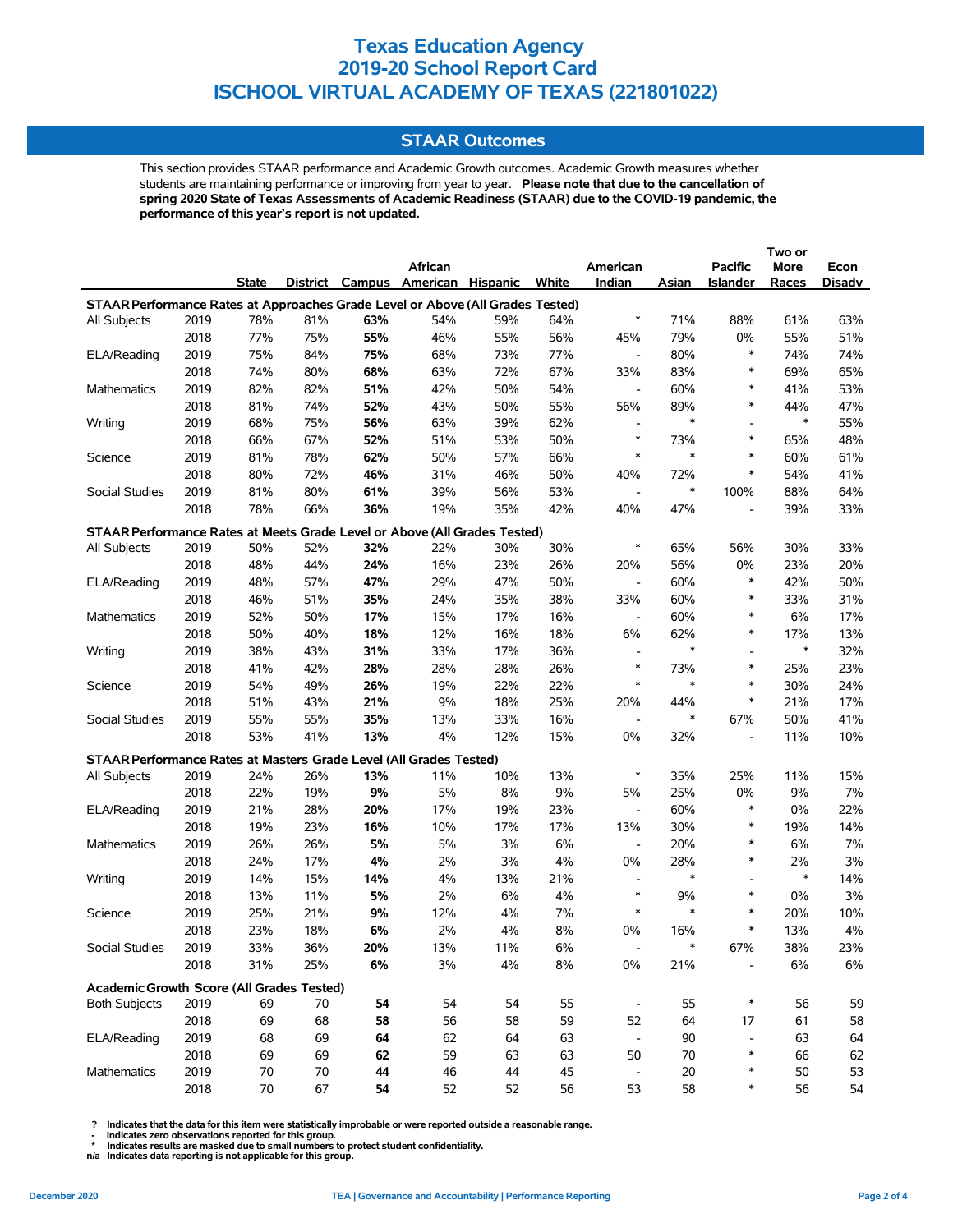### **Prior-Year Non-Proficient and Student Success Initiative STAAR Outcomes**

Progress of Prior-Year Non-Proficient Students shows STAAR performance rates for students who did not perform satisfactorily in 2017-18 but did in 2018-19. Student Success Initiative shows rates related to the requirement for students to demonstrate proficiency on the reading and mathematics STAAR in grades 5 and 8. **Please note that due to the cancellation of spring 2020 State of Texas Assessments of Academic Readiness (STAAR) due to the COVID-19 pandemic, this year's report is not updated.**

|                                              |              |          |                                                   |                                                                       |                 |       |                    |        |                                   | Two or        |                |
|----------------------------------------------|--------------|----------|---------------------------------------------------|-----------------------------------------------------------------------|-----------------|-------|--------------------|--------|-----------------------------------|---------------|----------------|
|                                              | <b>State</b> | District |                                                   | African<br>Campus American                                            | <b>Hispanic</b> | White | American<br>Indian | Asian  | <b>Pacific</b><br><b>Islander</b> | More<br>Races | Econ<br>Disadv |
|                                              |              |          | Progress of Prior-Year Non-Proficient Students    |                                                                       |                 |       |                    |        |                                   |               |                |
| Sum of Grades 4-8                            |              |          |                                                   |                                                                       |                 |       |                    |        |                                   |               |                |
| Reading                                      |              |          |                                                   |                                                                       |                 |       |                    |        |                                   |               |                |
| 2019                                         | 41%          | 44%      | 24%                                               | 25%                                                                   | 14%             | 30%   |                    |        |                                   |               | 29%            |
| 2018                                         | 38%          | 40%      | 31%                                               | 33%                                                                   | 30%             | 32%   | $\ast$             |        | $\ast$                            | 36%           | 30%            |
| <b>Mathematics</b>                           |              |          |                                                   |                                                                       |                 |       |                    |        |                                   |               |                |
| 2019                                         | 45%          | 43%      | 20%                                               | 18%                                                                   | 22%             | 21%   |                    |        |                                   | 0%            | 21%            |
| 2018                                         | 47%          | 36%      | 22%                                               | 18%                                                                   | 25%             | 23%   |                    |        |                                   |               | 20%            |
| <b>Students Success Initiative</b>           |              |          |                                                   |                                                                       |                 |       |                    |        |                                   |               |                |
| <b>Grade 5 Reading</b>                       |              |          |                                                   |                                                                       |                 |       |                    |        |                                   |               |                |
|                                              |              |          |                                                   | Students Meeting Approaches Grade Level on First STAAR Administration |                 |       |                    |        |                                   |               |                |
| 2019                                         | 78%          | 81%      | 77%                                               | *                                                                     | 89%             | 80%   |                    |        |                                   |               | 92%            |
| 2019                                         | 22%          | 19%      | Students Requiring Accelerated Instruction<br>23% |                                                                       | 11%             | 20%   |                    |        |                                   |               | 8%             |
| <b>STAAR Cumulative Met Standard</b>         |              |          |                                                   |                                                                       |                 |       |                    |        |                                   |               |                |
| 2019                                         | 86%          | 89%      | 87%                                               | *                                                                     | 100%            | 86%   |                    |        |                                   |               | 92%            |
| <b>Grade 5 Mathematics</b>                   |              |          |                                                   |                                                                       |                 |       |                    |        |                                   |               |                |
|                                              |              |          |                                                   | Students Meeting Approaches Grade Level on First STAAR Administration |                 |       |                    |        |                                   |               |                |
| 2019                                         | 83%          | 82%      | 47%                                               | ∗                                                                     | 67%             | 40%   |                    | $\ast$ |                                   | $\ast$        | 67%            |
|                                              | 17%          | 18%      | Students Requiring Accelerated Instruction<br>53% | *                                                                     |                 | 60%   |                    | $\ast$ |                                   | ∗             | 33%            |
| 2019                                         |              |          |                                                   |                                                                       | 33%             |       |                    |        |                                   |               |                |
| <b>STAAR Cumulative Met Standard</b><br>2019 | 90%          | 89%      | 52%                                               |                                                                       | 64%             | 50%   |                    |        |                                   | $\ast$        | 69%            |
| <b>Grade 8 Reading</b>                       |              |          |                                                   |                                                                       |                 |       |                    |        |                                   |               |                |
|                                              |              |          |                                                   | Students Meeting Approaches Grade Level on First STAAR Administration |                 |       |                    |        |                                   |               |                |
| 2019                                         | 78%          | 84%      | 73%                                               | 60%                                                                   | 69%             | 78%   |                    | $\ast$ |                                   | 83%           | 76%            |
|                                              |              |          | Students Requiring Accelerated Instruction        |                                                                       |                 |       |                    |        |                                   |               |                |
| 2019                                         | 22%          | 16%      | 27%                                               | 40%                                                                   | 31%             | 22%   |                    | $\ast$ |                                   | 17%           | 24%            |
| STAAR Cumulative Met Standard<br>2019        | 85%          | 89%      | 76%                                               | 64%                                                                   | 73%             | 80%   |                    |        |                                   | 88%           | 81%            |
| <b>Grade 8 Mathematics</b>                   |              |          |                                                   |                                                                       |                 |       |                    |        |                                   |               |                |
|                                              |              |          |                                                   | Students Meeting Approaches Grade Level on First STAAR Administration |                 |       |                    |        |                                   |               |                |
| 2019                                         | 82%          | 70%      | 37%                                               | 30%                                                                   | 37%             | 40%   |                    |        |                                   | 17%           | 38%            |
|                                              |              |          | Students Requiring Accelerated Instruction        |                                                                       |                 |       |                    |        |                                   |               |                |
| 2019                                         | 18%          | 30%      | 63%                                               | 70%                                                                   | 63%             | 60%   |                    |        |                                   | 83%           | 62%            |
| <b>STAAR Cumulative Met Standard</b><br>2019 | 88%          | 76%      | 47%                                               | 33%                                                                   | 43%             | 54%   |                    |        |                                   | 38%           | 47%            |
|                                              |              |          |                                                   |                                                                       |                 |       |                    |        |                                   |               |                |

 **? Indicates that the data for this item were statistically improbable or were reported outside a reasonable range.**

 **- Indicates zero observations reported for this group.**

 **\* Indicates results are masked due to small numbers to protect student confidentiality. n/a Indicates data reporting is not applicable for this group.**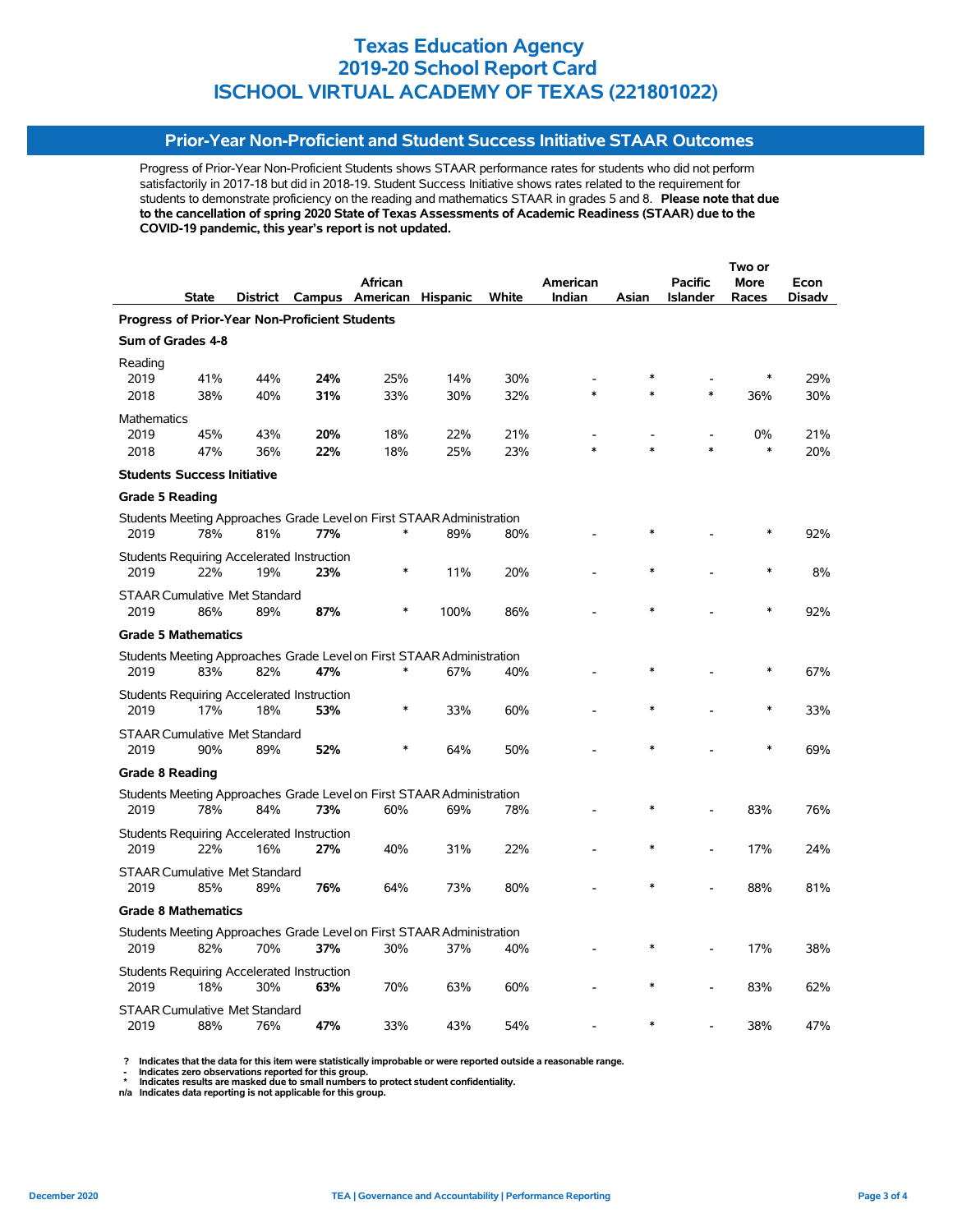### **Graduation and College, Career, and Military Readiness Outcomes**

This section provides graduation, graduation plan, and College, Career, and Military Readiness rates.

|                                                              | <b>State</b> |        |         | African<br>District Campus American Hispanic |                | White          | American<br>Indian | Asian          | Pacific<br><b>Islander</b> | Two or<br>More<br>Races | Econ<br><b>Disadv</b> |
|--------------------------------------------------------------|--------------|--------|---------|----------------------------------------------|----------------|----------------|--------------------|----------------|----------------------------|-------------------------|-----------------------|
| Annual Dropout Rate (Gr 9-12)                                |              |        |         |                                              |                |                |                    |                |                            |                         |                       |
| 2018-19                                                      | 1.9%         | 0.9%   | 4.7%    | 0.0%                                         | 6.3%           | 3.8%           | $\ast$             | 0.0%           |                            | 8.3%                    | 11.9%                 |
| 2017-18                                                      | 1.9%         | 0.4%   |         |                                              |                |                |                    |                |                            |                         |                       |
| 4-Year Longitudinal Rate (Gr 9-12)<br>Class of 2019          |              |        |         |                                              |                |                |                    |                |                            |                         |                       |
| Graduated                                                    | 90.0%        | 97.4%  |         |                                              |                |                |                    |                |                            |                         |                       |
| Graduates, TxCHSE, & Cont                                    | 94.1%        | 99.0%  |         |                                              |                |                |                    |                |                            |                         |                       |
| Class of 2018                                                |              |        |         |                                              |                |                |                    |                |                            |                         |                       |
| Graduated                                                    | 90.0%        | 93.6%  | 0.0%    |                                              | ∗              | 0.0%           |                    |                |                            |                         | $0.0\%$               |
| Graduates, TxCHSE, & Cont                                    | 94.3%        | 94.5%  | 0.0%    |                                              | $\ast$         | 0.0%           |                    |                |                            |                         | 0.0%                  |
| 5-Year Extended Longitudinal Rate (Gr 9-12)<br>Class of 2018 |              |        |         |                                              |                |                |                    |                |                            |                         |                       |
| Graduated                                                    | 92.2%        | 94.2%  | 0.0%    |                                              | ∗              | 0.0%           |                    |                |                            |                         | $0.0\%$               |
| Graduates, TxCHSE, & Cont                                    | 93.9%        | 94.5%  | 0.0%    |                                              | $\ast$         | 0.0%           |                    |                |                            |                         | 0.0%                  |
| Class of 2017<br>Graduated                                   | 92.0%        | 83.3%  | 0.0%    |                                              | 0.0%           | 0.0%           |                    |                |                            |                         | $0.0\%$               |
| Graduates, TxCHSE, & Cont                                    | 93.7%        | 86.4%  | 16.4%   |                                              | 22.2%          | 15.6%          |                    |                |                            |                         | 12.9%                 |
|                                                              |              |        |         |                                              |                |                |                    |                |                            |                         |                       |
| 6-Year Extended Longitudinal Rate (Gr 9-12)<br>Class of 2017 |              |        |         |                                              |                |                |                    |                |                            |                         |                       |
| Graduated                                                    | 92.4%        | 83.6%  | 0.0%    |                                              | 0.0%           | 0.0%           |                    |                |                            |                         | $0.0\%$               |
| Graduates, TxCHSE, & Cont                                    | 93.7%        | 87.2%  | 21.8%   | $\ast$                                       | 33.3%          | 18.8%          |                    |                |                            | $\ast$                  | 19.4%                 |
| Class of 2016                                                |              |        |         |                                              |                |                |                    |                |                            |                         |                       |
| Graduated                                                    | 92.1%        | 64.7%  | 5.6%    | 0.0%                                         | 5.6%           | 6.8%           |                    |                |                            |                         | 2.0%                  |
| Graduates, TxCHSE, & Cont                                    | 93.4%        | 72.7%  | 26.9%   | 0.0%                                         | 19.4%          | 35.6%          |                    |                |                            |                         | 16.3%                 |
| 4-Year Federal Graduation Rate Without Exclusions (Gr 9-12)  |              |        |         |                                              |                |                |                    |                |                            |                         |                       |
| Class of 2019                                                | 90.0%        | 97.4%  |         |                                              |                |                |                    |                |                            |                         |                       |
| Class of 2018                                                | 90.0%        | 93.4%  | 0.0%    |                                              | 0.0%           | 0.0%           |                    |                |                            |                         | 0.0%                  |
| RHSP/DAP Graduates (Longitudinal Rate)                       |              |        |         |                                              |                |                |                    |                |                            |                         |                       |
| Class of 2019                                                | 73.3%        |        |         |                                              |                |                |                    |                |                            |                         |                       |
| Class of 2018                                                | 68.5%        |        |         |                                              |                |                |                    |                |                            |                         |                       |
| RHSP/DAP/FHSP-E/FHSP-DLA Graduates (Longitudinal Rate)       |              |        |         |                                              |                |                |                    |                |                            |                         |                       |
| Class of 2019                                                | 87.6%        | 97.7%  |         |                                              |                |                |                    |                |                            |                         |                       |
| Class of 2018                                                | 86.8%        | 97.1%  |         |                                              |                |                |                    |                |                            |                         |                       |
| College, Career, and Military Ready (Annual Graduates)       |              |        |         |                                              |                |                |                    |                |                            |                         |                       |
| 2018-19                                                      | 72.9%        | 87.8%  | $\star$ |                                              |                | $\ast$         |                    |                |                            |                         |                       |
| 2017-18                                                      | 65.5%        | 86.0%  |         |                                              |                |                |                    |                |                            |                         |                       |
| <b>SAT/ACT Results (Annual Graduates)</b><br>Tested          |              |        |         |                                              |                |                |                    |                |                            |                         |                       |
| 2018-19                                                      | 75.0%        | 100.0% |         | $\overline{a}$                               | ?              | $\ast$         |                    |                |                            |                         |                       |
| 2017-18                                                      | 74.6%        | 100.0% | ?       | $\overline{?}$                               | $\overline{?}$ | $\overline{?}$ |                    | $\overline{?}$ |                            | $\overline{?}$          | ?                     |
| Average SAT Score<br>2018-19                                 | 1027         | 1158   |         |                                              |                | $\ast$         |                    |                |                            |                         |                       |
| 2017-18                                                      | 1036         | 1152   | 1118    | $\ast$                                       | $\ast$         | $\ast$         |                    |                |                            |                         | $\ast$                |
| Average ACT Score                                            |              |        |         |                                              |                |                |                    |                |                            |                         |                       |
| 2018-19                                                      | 20.6         | 24.8   | 20.6    |                                              | $\ast$         | 20.2           |                    |                |                            |                         |                       |
| 2017-18                                                      | 20.6         | 24.2   | 21.9    | *                                            | 20.0           | 21.9           |                    | $\ast$         |                            | $\ast$                  | $\ast$                |

? Indicates that the data for this item were statistically improbable or were reported outside a reasonable range.<br>- Indicates zero observations reported for this group.<br>\* Indicates results are masked due to small numbers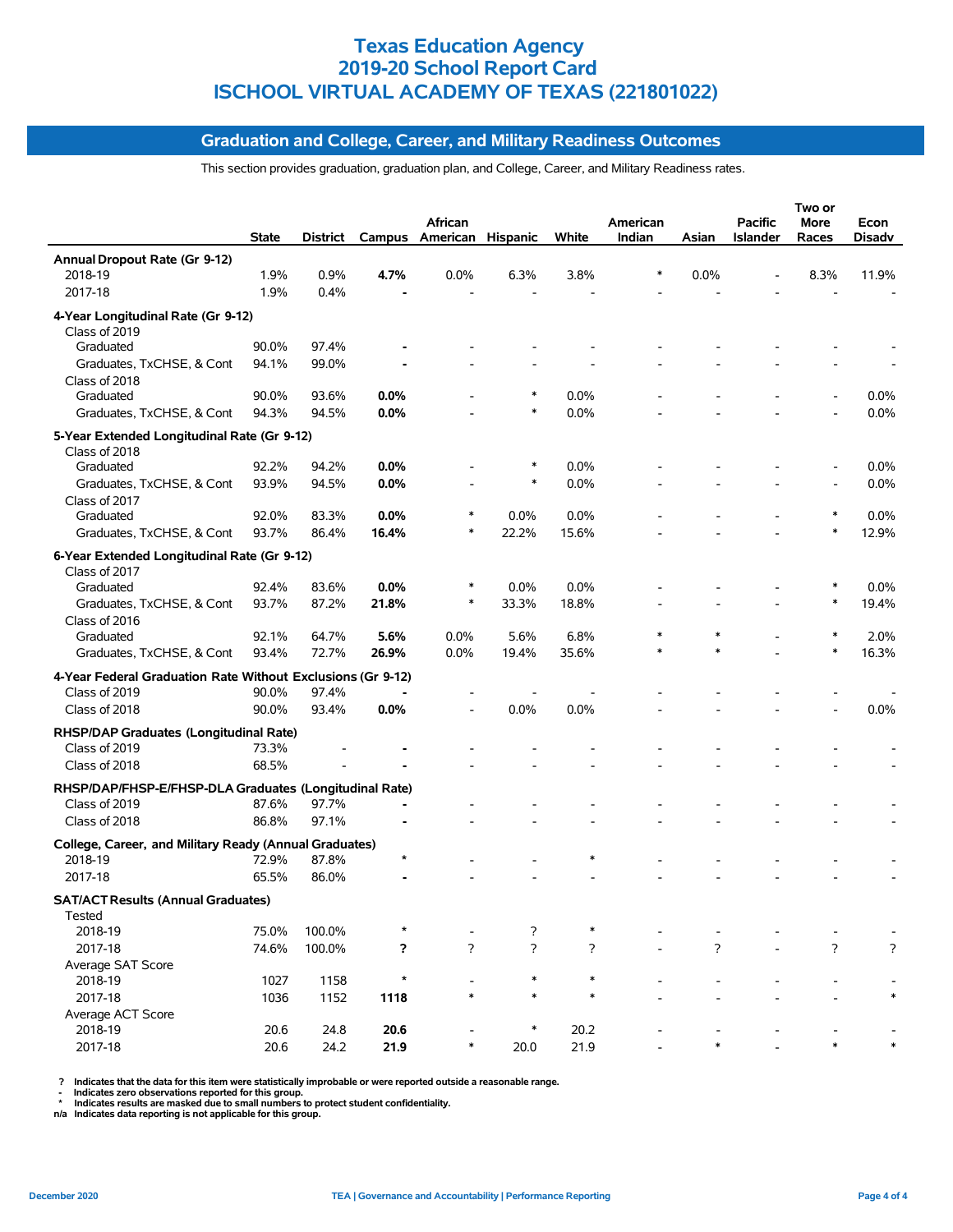|                            | <b>Accountability Rating</b>                                                                                                                                   | <b>School Information</b>                                                                                                                                                         |                                                     |  |  |  |  |
|----------------------------|----------------------------------------------------------------------------------------------------------------------------------------------------------------|-----------------------------------------------------------------------------------------------------------------------------------------------------------------------------------|-----------------------------------------------------|--|--|--|--|
|                            | *All Districts and Schools Were Not Rated in 2020 Due to COVID-19*                                                                                             | <b>District Name:</b>                                                                                                                                                             | <b>TEXAS COLLEGE PREPARATORY</b><br><b>ACADEMIE</b> |  |  |  |  |
|                            |                                                                                                                                                                | <b>Campus Type:</b>                                                                                                                                                               | Elementary/Secondary                                |  |  |  |  |
|                            |                                                                                                                                                                | <b>Total Students: 528</b>                                                                                                                                                        |                                                     |  |  |  |  |
|                            |                                                                                                                                                                | Grade Span: KG - 09                                                                                                                                                               |                                                     |  |  |  |  |
| <b>Not</b><br><b>Rated</b> | Given the impact of COVID-19, all districts and schools<br>received a label of Not Rated: Declared State of Disaster<br>for their 2020 accountability ratings. | For more information about this campus, see https://TXSchools.gov<br>or the Texas Academic Performance Report at<br>https://rptsvr1.tea.texas.gov/perfreport/tapr/2020/index.html |                                                     |  |  |  |  |

**Click here to read the official announcement.**

### **Distinction Designations**

#### **[Distinction designations were not awarded in 2020.](https://rptsvr1.tea.texas.gov/perfreport/tapr/2020/index.html)**

#### **School and Student Information**

This section provides [demographic information about CARROLLTON C](https://tea.texas.gov/about-tea/news-and-multimedia/correspondence/taa-letters/every-student-succeeds-act-essa-waiver-approval-2020-state-academic-accountability)LASSICAL ACADEMY, including attendance rates; enrollment percentages for various student groups; student mobility rates; and class size averages at the campus, district, and state level, where applicable.

|                                     | Campus  | <b>District</b> | <b>State</b> | <b>District</b><br><b>State</b><br>Campus |      |
|-------------------------------------|---------|-----------------|--------------|-------------------------------------------|------|
| Attendance Rate (2018-19)           | 96.7%   | 96.3%           | 95.4%        | Class Size Averages by Grade or Subject   |      |
| <b>Enrollment by Race/Ethnicity</b> |         |                 |              | Elementary                                |      |
| African American                    | 14.8%   | 15.9%           | 12.6%        | 18.3<br>Kindergarten<br>18.5              | 19.0 |
| Hispanic                            | 32.8%   | 29.9%           | 52.8%        | 19.6<br>19.0<br>Grade 1                   | 18.9 |
| White                               | 34.1%   | 42.1%           | 27.0%        | 20.2<br>Grade 2<br>20.7                   | 18.8 |
| American Indian                     | $0.0\%$ | 0.4%            | 0.4%         | Grade 3<br>18.3<br>21.0                   | 19.0 |
| Asian                               | 13.3%   | 6.8%            | 4.6%         | 19.7<br>Grade 4<br>14.3                   | 19.2 |
| Pacific Islander                    | $0.0\%$ | 0.1%            | 0.2%         | 17.1<br>20.9<br>Grade 5                   | 20.9 |
| Two or More Races                   | 5.1%    | 4.7%            | 2.5%         | 23.9<br>Grade 6<br>20.3                   | 20.4 |
| <b>Enrollment by Student Group</b>  |         |                 |              |                                           |      |
| Economically Disadvantaged          | 31.3%   | 36.3%           | 60.2%        | Secondary                                 |      |
| <b>Special Education</b>            | 7.4%    | 6.9%            | 10.7%        | 17.0<br>20.4<br>English/Language Arts     | 16.4 |
| <b>English Learners</b>             | 16.7%   | 9.9%            | 20.3%        | 17.9<br>19.5<br>Foreign Languages         | 18.7 |
|                                     |         |                 |              | 17.3<br><b>Mathematics</b><br>18.0        | 17.8 |
| Mobility Rate (2018-19)             | 11.6%   | 18.4%           | 15.3%        | 16.9<br>20.3<br>Science                   | 18.8 |
|                                     |         |                 |              | <b>Social Studies</b><br>16.8<br>21.4     | 19.3 |

### **School Financial Information (2018-19)**

Various financial indicators based on actual data from the prior year are reported for the campus, district, and state. For more information, see

|                                    |     | Campus District State |             | Campus District                     |                         | <b>State</b> |
|------------------------------------|-----|-----------------------|-------------|-------------------------------------|-------------------------|--------------|
| <b>Instructional Staff Percent</b> | n/a | 64.7% 64.6%           |             | <b>Expenditures per Student</b>     |                         |              |
| Instructional Expenditure Ratio    | n/a |                       | 63.5% 62.8% | <b>Total Operating Expenditures</b> | \$8,656 \$8,529 \$9,913 |              |
|                                    |     |                       |             |                                     | $AT AAC = AT F C$       |              |

|                                     | Campus District |         | <b>State</b> |
|-------------------------------------|-----------------|---------|--------------|
| <b>Expenditures per Student</b>     |                 |         |              |
| <b>Total Operating Expenditures</b> | \$8.656         | \$8.529 | \$9.913      |
| Instruction                         | \$5.362         | \$5,006 | \$5.558      |
| Instructional Leadership            | \$162           | \$217   | \$162        |
| School Leadership                   | \$895           | \$858   | \$589        |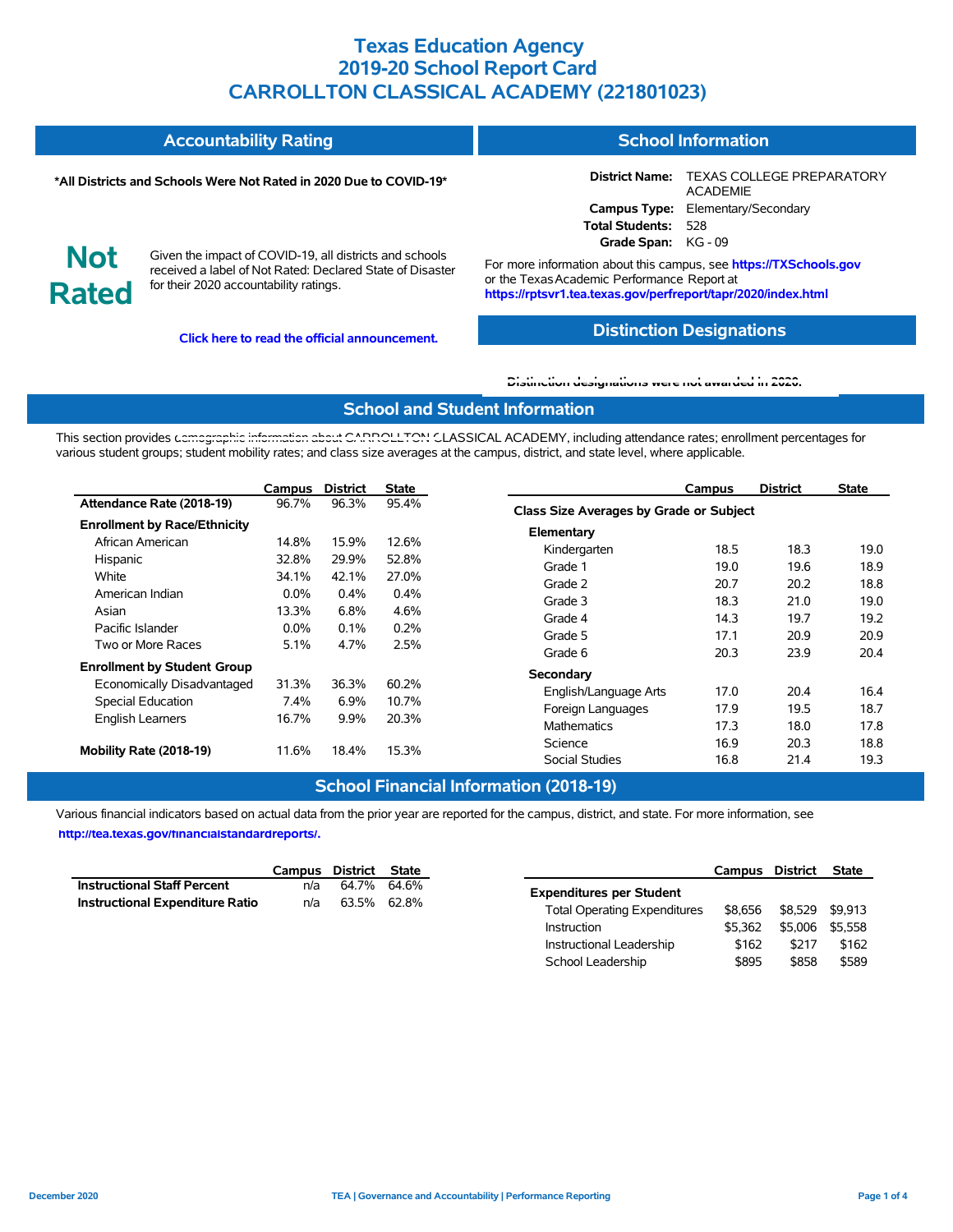### **STAAR Outcomes**

This section provides STAAR performance and Academic Growth outcomes. Academic Growth measures whether students are maintaining performance or improving from year to year. **Please note that due to the cancellation of spring 2020 State of Texas Assessments of Academic Readiness (STAAR) due to the COVID-19 pandemic, the performance of this year's report is not updated.**

|                                                                                |      |              |     |     |                                   |               |       |                          |        |                              | Two or         |        |
|--------------------------------------------------------------------------------|------|--------------|-----|-----|-----------------------------------|---------------|-------|--------------------------|--------|------------------------------|----------------|--------|
|                                                                                |      |              |     |     | African                           |               |       | American                 |        | Pacific                      | More           | Econ   |
|                                                                                |      | <b>State</b> |     |     | District Campus American Hispanic |               | White | Indian                   | Asian  | <b>Islander</b>              | Races          | Disadv |
| STAAR Performance Rates at Approaches Grade Level or Above (All Grades Tested) |      |              |     |     |                                   |               |       |                          |        |                              |                |        |
| <b>All Subjects</b>                                                            | 2019 | 78%          | 81% | 88% | 78%                               | 84%           | 93%   | $\blacksquare$           | 94%    | $\overline{a}$               | 86%            | 78%    |
|                                                                                | 2018 | 77%          | 75% | 91% | 76%                               | 91%           | 96%   | $\overline{a}$           | 98%    | $\overline{a}$               | 84%            | 83%    |
| ELA/Reading                                                                    | 2019 | 75%          | 84% | 92% | 80%                               | 94%           | 95%   | $\overline{a}$           | 92%    | $\qquad \qquad \blacksquare$ | 88%            | 82%    |
|                                                                                | 2018 | 74%          | 80% | 97% | 89%                               | 100%          | 98%   | $\overline{a}$           | 100%   | $\overline{a}$               | 91%            | 93%    |
| Mathematics                                                                    | 2019 | 82%          | 82% | 88% | 77%                               | 82%           | 94%   | $\overline{a}$           | 96%    | $\overline{a}$               | 81%            | 76%    |
|                                                                                | 2018 | 81%          | 74% | 89% | 78%                               | 87%           | 94%   | $\overline{a}$           | 100%   | $\overline{a}$               | 82%            | 79%    |
| Writing                                                                        | 2019 | 68%          | 75% | 79% | 71%                               | 73%           | 79%   | $\overline{a}$           | 100%   | $\overline{a}$               | 83%            | 65%    |
|                                                                                | 2018 | 66%          | 67% | 83% | 73%                               | 82%           | 90%   | $\blacksquare$           | $\ast$ | $\overline{a}$               | 67%            | 67%    |
| Science                                                                        | 2019 | 81%          | 78% | 86% | 80%                               | 71%           | 96%   | $\overline{a}$           | $\ast$ | $\overline{a}$               | $\ast$         | 75%    |
|                                                                                | 2018 | 80%          | 72% | 85% | 40%                               | 86%           | 100%  | L,                       | 90%    | $\overline{a}$               | $\ast$         | 79%    |
| Social Studies                                                                 | 2019 | 81%          | 80% | 92% | $\ast$                            | $\ast$        | 89%   | ÷                        |        | $\overline{\phantom{a}}$     | $\overline{a}$ | 100%   |
| STAAR Performance Rates at Meets Grade Level or Above (All Grades Tested)      |      |              |     |     |                                   |               |       |                          |        |                              |                |        |
| All Subjects                                                                   | 2019 | 50%          | 52% | 58% | 37%                               | 49%           | 65%   | $\overline{a}$           | 70%    |                              | 74%            | 47%    |
|                                                                                | 2018 | 48%          | 44% | 60% | 43%                               | 57%           | 69%   | $\overline{\phantom{a}}$ | 65%    | $\frac{1}{2}$                | 55%            | 45%    |
| ELA/Reading                                                                    | 2019 | 48%          | 57% | 62% | 47%                               | 51%           | 71%   | $\overline{a}$           | 54%    | $\overline{a}$               | 88%            | 53%    |
|                                                                                | 2018 | 46%          | 51% | 71% | 50%                               | 80%           | 78%   | $\overline{a}$           | 60%    | $\qquad \qquad \blacksquare$ | 73%            | 66%    |
| <b>Mathematics</b>                                                             | 2019 | 52%          | 50% | 58% | 30%                               | 51%           | 62%   | $\blacksquare$           | 85%    | $\overline{a}$               | 63%            | 43%    |
|                                                                                | 2018 | 50%          | 40% | 60% | 41%                               | 48%           | 73%   | $\blacksquare$           | 70%    |                              | 55%            | 39%    |
| Writing                                                                        | 2019 | 38%          | 43% | 52% | 29%                               | 36%           | 64%   | $\blacksquare$           | 75%    | $\overline{a}$               | 50%            | 47%    |
|                                                                                | 2018 | 41%          | 42% | 54% |                                   | 36%           | 60%   | $\blacksquare$           | $\ast$ | $\overline{a}$               | 50%            | 33%    |
|                                                                                | 2019 | 54%          | 49% | 55% | 64%<br>40%                        | 50%           | 56%   | L,                       | $\ast$ | $\overline{a}$               | $\ast$         | 33%    |
| Science                                                                        |      |              |     |     |                                   |               |       | $\overline{a}$           |        | $\overline{a}$               | $\ast$         |        |
|                                                                                | 2018 | 51%          | 43% | 38% | 10%<br>$\ast$                     | 29%<br>$\ast$ | 44%   |                          | 70%    |                              |                | 21%    |
| Social Studies                                                                 | 2019 | 55%          | 55% | 46% |                                   |               | 56%   |                          |        |                              | $\blacksquare$ | 60%    |
| STAAR Performance Rates at Masters Grade Level (All Grades Tested)             |      |              |     |     |                                   |               |       |                          |        |                              |                |        |
| All Subjects                                                                   | 2019 | 24%          | 26% | 33% | 19%                               | 25%           | 38%   | $\overline{\phantom{a}}$ | 46%    | $\overline{a}$               | 43%            | 24%    |
|                                                                                | 2018 | 22%          | 19% | 32% | 17%                               | 28%           | 37%   | $\overline{\phantom{a}}$ | 44%    | $\overline{a}$               | 26%            | 19%    |
| ELA/Reading                                                                    | 2019 | 21%          | 28% | 39% | 43%                               | 24%           | 46%   | $\overline{a}$           | 38%    | $\frac{1}{2}$                | 50%            | 25%    |
|                                                                                | 2018 | 19%          | 23% | 39% | 25%                               | 43%           | 43%   | $\overline{a}$           | 45%    | $\overline{a}$               | 27%            | 28%    |
| Mathematics                                                                    | 2019 | 26%          | 26% | 34% | 7%                                | 29%           | 36%   | $\overline{a}$           | 62%    |                              | 44%            | 24%    |
|                                                                                | 2018 | 24%          | 17% | 32% | 11%                               | 23%           | 44%   | $\blacksquare$           | 45%    | $\overline{a}$               | 27%            | 18%    |
| Writing                                                                        | 2019 | 14%          | 15% | 15% | 0%                                | 18%           | 18%   | $\overline{a}$           | 25%    | $\overline{a}$               | 0%             | 24%    |
|                                                                                | 2018 | 13%          | 11% | 17% | 27%                               | 9%            | 5%    | L,                       | $\ast$ | $\overline{a}$               | 33%            | 17%    |
| Science                                                                        | 2019 | 25%          | 21% | 34% | 0%                                | 29%           | 44%   | $\overline{a}$           | $\ast$ | $\overline{a}$               | $\ast$         | 25%    |
|                                                                                | 2018 | 23%          | 18% | 22% | 0%                                | 14%           | 28%   | $\overline{a}$           | 40%    |                              | $\ast$         | 7%     |
| Social Studies                                                                 | 2019 | 33%          | 36% | 23% | $\ast$                            | $\ast$        | 33%   | $\blacksquare$           |        | $\overline{\phantom{a}}$     | $\overline{a}$ | 0%     |
| Academic Growth Score (All Grades Tested)                                      |      |              |     |     |                                   |               |       |                          |        |                              |                |        |
| <b>Both Subjects</b>                                                           | 2019 | 69           | 70  | 70  | 62                                | 64            | 74    |                          | 81     |                              | 75             | 66     |
|                                                                                | 2018 | 69           | 68  | 76  | 71                                | 74            | 75    | $\overline{a}$           | 95     | $\frac{1}{2}$                | 72             | 77     |
| ELA/Reading                                                                    | 2019 | 68           | 69  | 68  | 66                                | 54            | 74    | $\overline{a}$           | 76     | $\overline{a}$               | 71             | 60     |
|                                                                                | 2018 | 69           | 69  | 77  | 70                                | 85            | 72    |                          | 93     |                              | 78             | 79     |
| <b>Mathematics</b>                                                             | 2019 | 70           | 70  | 73  | 58                                | 74            | 74    | $\overline{\phantom{a}}$ | 85     | $\overline{a}$               | 79             | 72     |
|                                                                                | 2018 | 70           | 67  | 76  | 71                                | 64            | 78    |                          | 96     |                              | 67             | 75     |

 **? Indicates that the data for this item were statistically improbable or were reported outside a reasonable range.**

- Indicates zero observations reported for this group.<br>\* Indicates results are masked due to small numbers to protect student confidentiality.<br>n/a Indicates data reporting is not applicable for this group.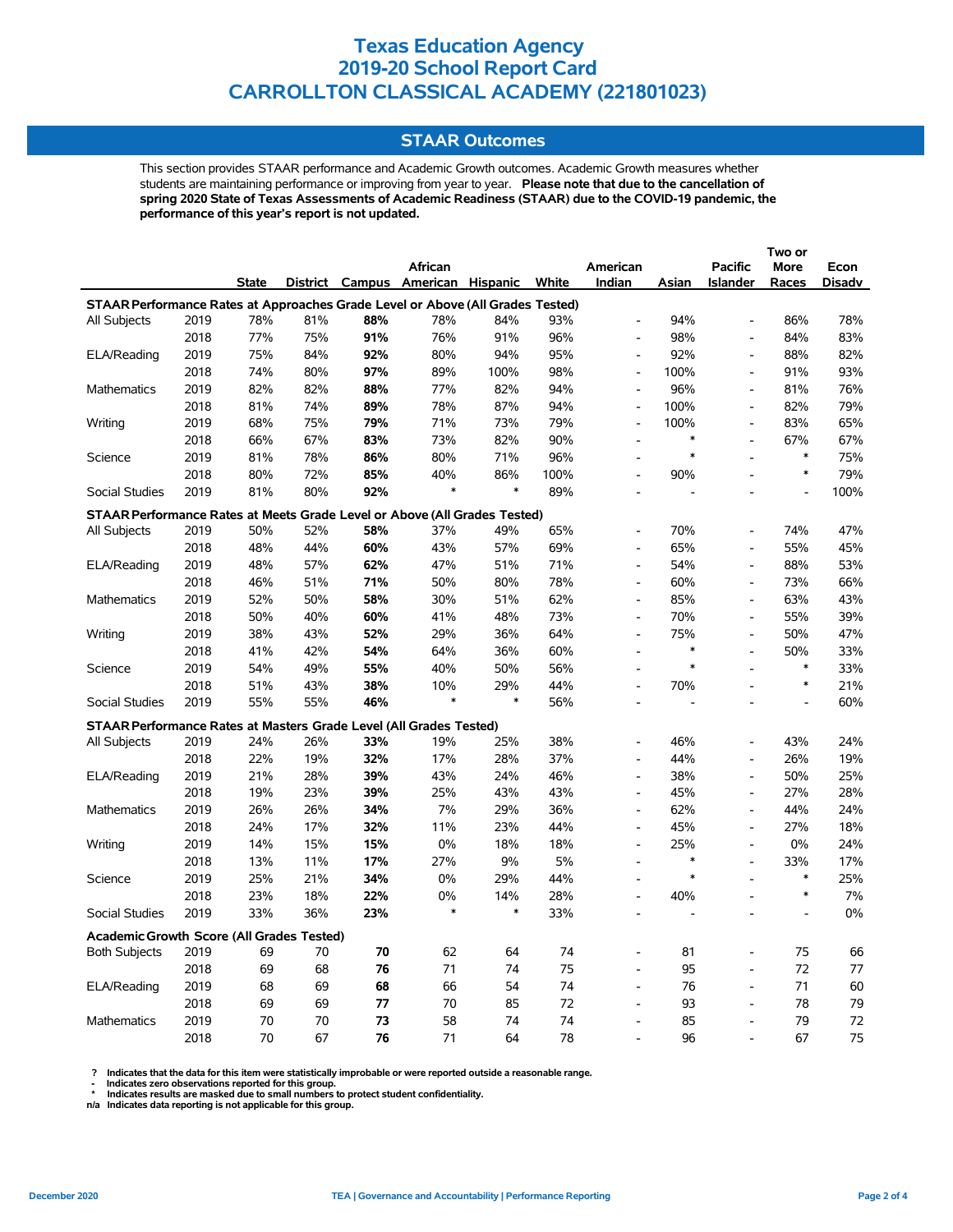### **Prior-Year Non-Proficient and Student Success Initiative STAAR Outcomes**

Progress of Prior-Year Non-Proficient Students shows STAAR performance rates for students who did not perform satisfactorily in 2017-18 but did in 2018-19. Student Success Initiative shows rates related to the requirement for students to demonstrate proficiency on the reading and mathematics STAAR in grades 5 and 8. **Please note that due to the cancellation of spring 2020 State of Texas Assessments of Academic Readiness (STAAR) due to the COVID-19 pandemic, this year's report is not updated.**

|                                              |              |            |                                                       |                                                                       |        | Two or |          |        |                 |             |               |  |  |
|----------------------------------------------|--------------|------------|-------------------------------------------------------|-----------------------------------------------------------------------|--------|--------|----------|--------|-----------------|-------------|---------------|--|--|
|                                              |              |            |                                                       | African                                                               |        |        | American |        | <b>Pacific</b>  | <b>More</b> | Econ          |  |  |
|                                              | <b>State</b> |            |                                                       | District Campus American Hispanic                                     |        | White  | Indian   | Asian  | <b>Islander</b> | Races       | <b>Disadv</b> |  |  |
|                                              |              |            | <b>Progress of Prior-Year Non-Proficient Students</b> |                                                                       |        |        |          |        |                 |             |               |  |  |
| Sum of Grades 4-8                            |              |            |                                                       |                                                                       |        |        |          |        |                 |             |               |  |  |
| Reading<br>2019                              | 41%          | 44%        | 50%                                                   |                                                                       |        |        |          |        |                 |             |               |  |  |
| 2018                                         | 38%          | 40%        | 75%                                                   |                                                                       |        |        |          |        |                 |             |               |  |  |
| <b>Mathematics</b>                           |              |            |                                                       |                                                                       |        |        |          |        |                 |             |               |  |  |
| 2019<br>2018                                 | 45%<br>47%   | 43%<br>36% | 29%<br>47%                                            | 14%                                                                   | 33%    |        |          |        |                 |             | 13%           |  |  |
| <b>Students Success Initiative</b>           |              |            |                                                       |                                                                       |        |        |          |        |                 |             |               |  |  |
| <b>Grade 5 Reading</b>                       |              |            |                                                       |                                                                       |        |        |          |        |                 |             |               |  |  |
|                                              |              |            |                                                       | Students Meeting Approaches Grade Level on First STAAR Administration |        |        |          |        |                 |             |               |  |  |
| 2019                                         | 78%          | 81%        | 93%                                                   | 75%                                                                   | 92%    | 100%   |          |        |                 |             | 86%           |  |  |
| 2019                                         | 22%          | 19%        | Students Requiring Accelerated Instruction<br>7%      | 25%                                                                   | 8%     | 0%     |          | $\ast$ |                 | *           | 14%           |  |  |
| <b>STAAR Cumulative Met Standard</b>         |              |            |                                                       |                                                                       |        |        |          |        |                 |             |               |  |  |
| 2019                                         | 86%          | 89%        | 93%                                                   | 75%                                                                   | 92%    | 100%   |          |        |                 |             | 86%           |  |  |
| <b>Grade 5 Mathematics</b>                   |              |            |                                                       |                                                                       |        |        |          |        |                 |             |               |  |  |
|                                              |              |            |                                                       | Students Meeting Approaches Grade Level on First STAAR Administration |        |        |          |        |                 |             |               |  |  |
| 2019                                         | 83%          | 82%        | 90%                                                   | 75%                                                                   | 83%    | 100%   |          |        |                 |             | 86%           |  |  |
| 2019                                         | 17%          | 18%        | Students Requiring Accelerated Instruction<br>10%     | 25%                                                                   | 17%    | 0%     |          |        |                 | *           | 14%           |  |  |
| <b>STAAR Cumulative Met Standard</b>         |              |            |                                                       |                                                                       |        |        |          |        |                 |             |               |  |  |
| 2019                                         | 90%          | 89%        | 93%                                                   | 75%                                                                   | 92%    | 100%   |          |        |                 | $\ast$      | 86%           |  |  |
| <b>Grade 8 Reading</b>                       |              |            |                                                       |                                                                       |        |        |          |        |                 |             |               |  |  |
|                                              |              |            |                                                       | Students Meeting Approaches Grade Level on First STAAR Administration |        |        |          |        |                 |             |               |  |  |
| 2019                                         | 78%          | 84%        | 100%                                                  |                                                                       | $\ast$ | 100%   |          |        |                 |             | 100%          |  |  |
| <b>STAAR Cumulative Met Standard</b><br>2019 | 85%          | 89%        | 100%                                                  |                                                                       | *      | 100%   |          |        |                 |             | 100%          |  |  |
| <b>Grade 8 Mathematics</b>                   |              |            |                                                       |                                                                       |        |        |          |        |                 |             |               |  |  |
|                                              |              |            |                                                       | Students Meeting Approaches Grade Level on First STAAR Administration |        |        |          |        |                 |             |               |  |  |
| 2019                                         | 82%          | 70%        | 94%                                                   |                                                                       | $\ast$ | 91%    |          |        |                 |             | 100%          |  |  |
|                                              |              |            | Students Requiring Accelerated Instruction            |                                                                       |        |        |          |        |                 |             |               |  |  |
| 2019                                         | 18%          | 30%        | 6%                                                    |                                                                       |        | 9%     |          |        |                 |             | 0%            |  |  |
| <b>STAAR Cumulative Met Standard</b><br>2019 | 88%          | 76%        | 100%                                                  |                                                                       |        | 100%   |          |        |                 |             | 100%          |  |  |

? Indicates that the data for this item were statistically improbable or were reported outside a reasonable range.<br>- Indicates zero observations reported for this group.<br>\* Indicates results are masked due to small numbers

**n/a Indicates data reporting is not applicable for this group.**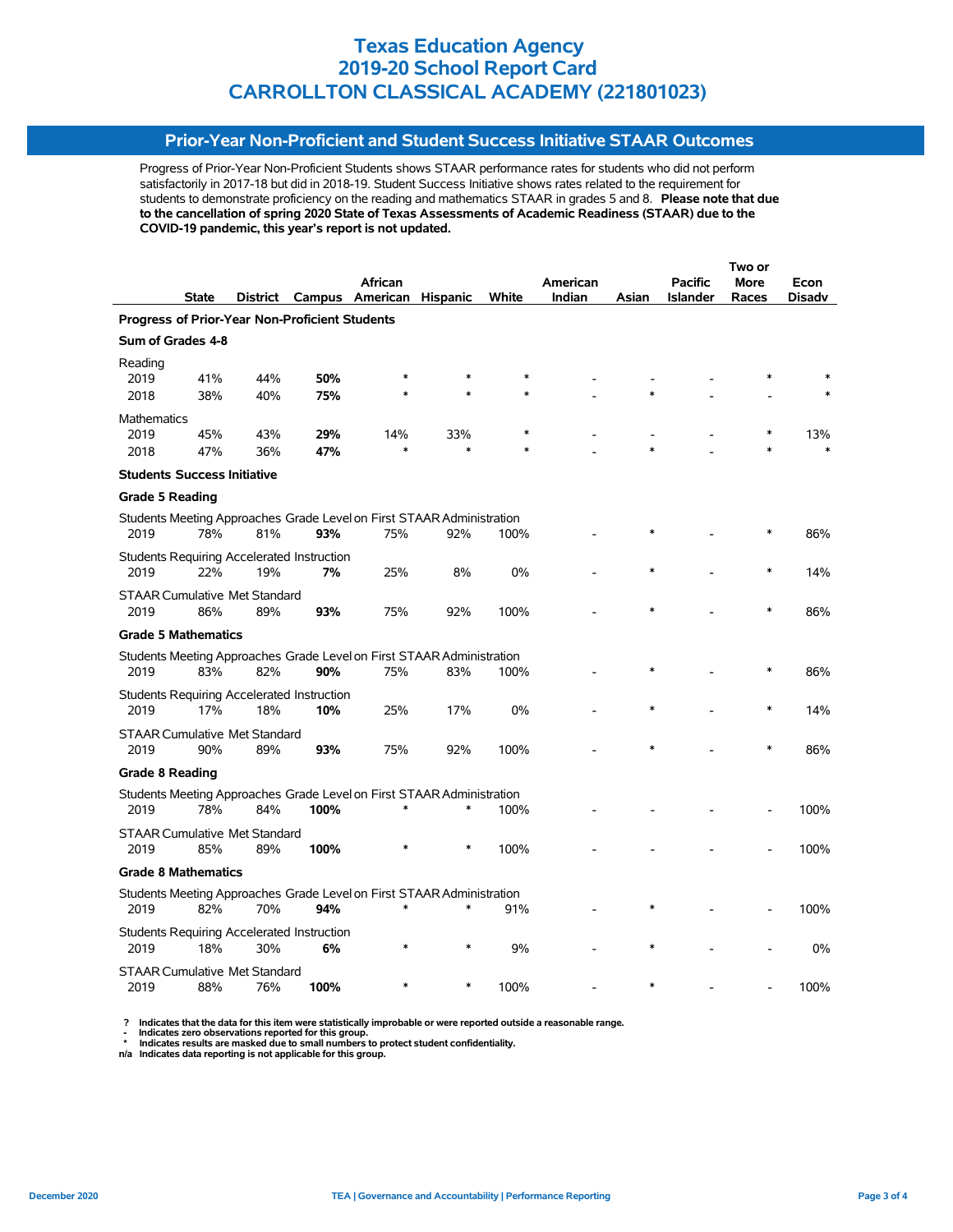**This page is intentionally blank.**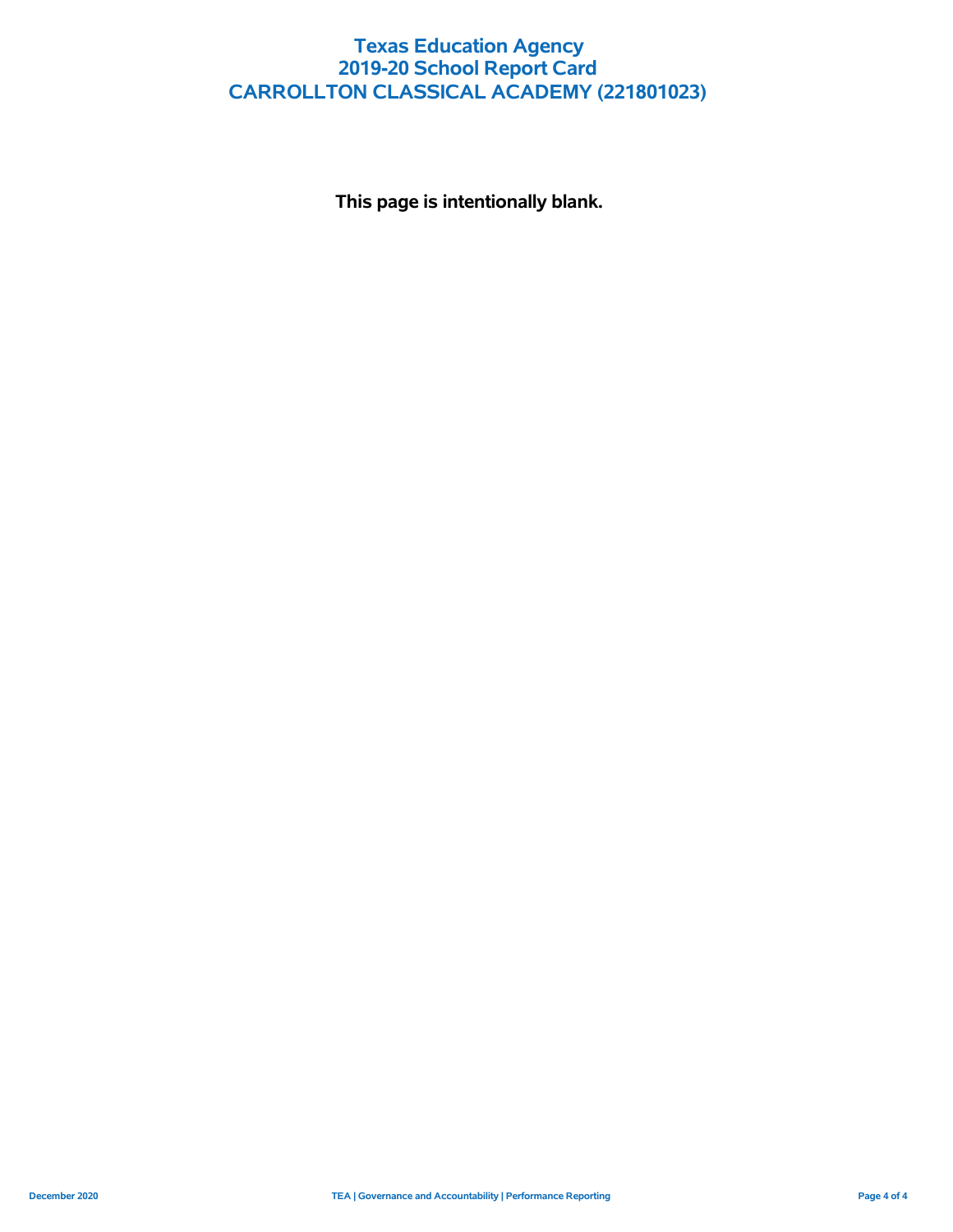| <b>Accountability Rating</b>                                                                                                                                                                 | <b>School Information</b>                                                                                                                                                         |  |
|----------------------------------------------------------------------------------------------------------------------------------------------------------------------------------------------|-----------------------------------------------------------------------------------------------------------------------------------------------------------------------------------|--|
| *All Districts and Schools Were Not Rated in 2020 Due to COVID-19*                                                                                                                           | <b>District Name:</b><br><b>TEXAS COLLEGE PREPARATORY</b><br><b>ACADEMIE</b>                                                                                                      |  |
|                                                                                                                                                                                              | Campus Type:<br>Elementary                                                                                                                                                        |  |
|                                                                                                                                                                                              | <b>Total Students:</b><br>198                                                                                                                                                     |  |
|                                                                                                                                                                                              | <b>Grade Span:</b> KG - 08                                                                                                                                                        |  |
| <b>Not</b><br>Given the impact of COVID-19, all districts and schools<br>received a label of Not Rated: Declared State of Disaster<br>for their 2020 accountability ratings.<br><b>Rated</b> | For more information about this campus, see https://TXSchools.gov<br>or the Texas Academic Performance Report at<br>https://rptsvr1.tea.texas.gov/perfreport/tapr/2020/index.html |  |

**Click here to read the official announcement.**

#### **Distinction Designations**

School Leadership  $$962$  \$858 \$589

#### **[Distinction designations were not awarded in 2020.](https://rptsvr1.tea.texas.gov/perfreport/tapr/2020/index.html)**

#### **School and Student Information**

This section provides [demographic information about VISTA ACADEMY](https://tea.texas.gov/about-tea/news-and-multimedia/correspondence/taa-letters/every-student-succeeds-act-essa-waiver-approval-2020-state-academic-accountability) OF WILLIS, including attendance rates; enrollment percentages for various student groups; student mobility rates; and class size averages at the campus, district, and state level, where applicable.

|                                     | Campus  | <b>District</b> | State   | <b>District</b><br><b>State</b><br>Campus |      |
|-------------------------------------|---------|-----------------|---------|-------------------------------------------|------|
| Attendance Rate (2018-19)           | 96.0%   | 96.3%           | 95.4%   | Class Size Averages by Grade or Subject   |      |
| <b>Enrollment by Race/Ethnicity</b> |         |                 |         | Elementary                                |      |
| African American                    | 4.0%    | 15.9%           | 12.6%   | 15.5<br>18.3<br>Kindergarten              | 19.0 |
| Hispanic                            | 20.2%   | 29.9%           | 52.8%   | 19.6<br>17.5<br>Grade 1                   | 18.9 |
| White                               | 71.2%   | 42.1%           | 27.0%   | 20.2<br>19.0<br>Grade 2                   | 18.8 |
| American Indian                     | 0.5%    | 0.4%            | $0.4\%$ | Grade 3<br>23.0<br>21.0                   | 19.0 |
| Asian                               | 0.5%    | 6.8%            | 4.6%    | 19.7<br>19.0<br>Grade 4                   | 19.2 |
| Pacific Islander                    | $0.0\%$ | 0.1%            | 0.2%    | 20.9<br>Grade 5<br>20.0                   | 20.9 |
| Two or More Races                   | 3.5%    | 4.7%            | 2.5%    | 19.0<br>23.9<br>Grade 6                   | 20.4 |
| <b>Enrollment by Student Group</b>  |         |                 |         | Secondary                                 |      |
| Economically Disadvantaged          | 44.4%   | 36.3%           | 60.2%   | 17.0<br>20.4<br>English/Language Arts     | 16.4 |
| <b>Special Education</b>            | 9.1%    | 6.9%            | 10.7%   | 17.0<br>18.0<br>Mathematics               | 17.8 |
| <b>English Learners</b>             | 3.0%    | 9.9%            | 20.3%   |                                           |      |
|                                     |         |                 |         | 20.3<br>17.0<br>Science                   | 18.8 |
| Mobility Rate (2018-19)             | 28.8%   | 18.4%           | 15.3%   | Social Studies<br>21.4<br>17.0            | 19.3 |

#### **School Financial Information (2018-19)**

Various financial indicators based on actual data from the prior year are reported for the campus, district, and state. For more information, see

|                                    | Campus | District    | State |                                     | Campus  | District        | <b>State</b> |
|------------------------------------|--------|-------------|-------|-------------------------------------|---------|-----------------|--------------|
| <b>Instructional Staff Percent</b> | n/a    | 64.7% 64.6% |       | <b>Expenditures per Student</b>     |         |                 |              |
| Instructional Expenditure Ratio    | n/a    | 63.5% 62.8% |       | <b>Total Operating Expenditures</b> | \$9.619 | \$8,529 \$9,913 |              |
|                                    |        |             |       | Instruction                         | \$6.791 | \$5.006         | \$5.558      |
|                                    |        |             |       | Instructional Leadership            | \$196   | \$217           | \$162        |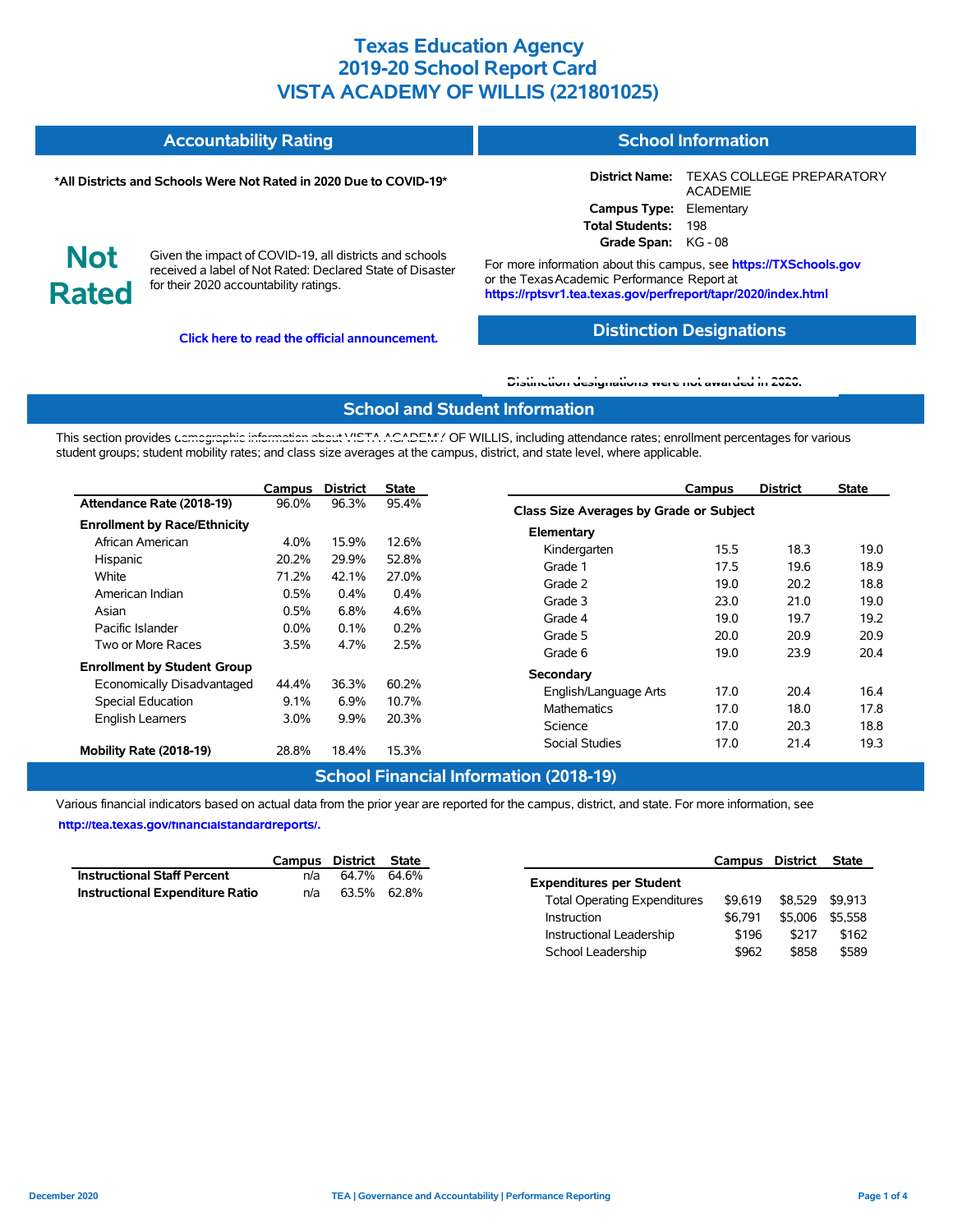### **STAAR Outcomes**

This section provides STAAR performance and Academic Growth outcomes. Academic Growth measures whether students are maintaining performance or improving from year to year. **Please note that due to the cancellation of spring 2020 State of Texas Assessments of Academic Readiness (STAAR) due to the COVID-19 pandemic, the performance of this year's report is not updated.**

|                                                                                    |      |       |     |         |                                    |                 |               |                          |                |                                  | Two or                   |                 |
|------------------------------------------------------------------------------------|------|-------|-----|---------|------------------------------------|-----------------|---------------|--------------------------|----------------|----------------------------------|--------------------------|-----------------|
|                                                                                    |      |       |     |         | African                            |                 |               | American                 |                | <b>Pacific</b>                   | More                     | Econ            |
|                                                                                    |      | State |     |         | District Campus American Hispanic  |                 | White         | Indian                   | Asian          | Islander                         | Races                    | Disadv          |
| STAAR Performance Rates at Approaches Grade Level or Above (All Grades Tested)     |      |       |     |         |                                    |                 |               |                          |                |                                  |                          |                 |
| All Subjects                                                                       | 2019 | 78%   | 81% | 82%     | ∗                                  | 74%             | 86%           | $\ast$                   | $\ast$         | $\overline{a}$                   | 88%                      | 74%             |
|                                                                                    | 2018 | 77%   | 75% | 79%     | $\ast$                             | 78%             | 81%           | $\ast$                   | $\ast$         | $\overline{a}$                   | 69%                      | 77%             |
| ELA/Reading                                                                        | 2019 | 75%   | 84% | 86%     | $\ast$                             | 77%             | 89%           | $\ast$                   | $\ast$         | $\overline{a}$                   | 100%                     | 80%             |
|                                                                                    | 2018 | 74%   | 80% | 85%     | $\ast$                             | 88%             | 85%           | $\ast$                   | $\ast$         | $\overline{\phantom{a}}$         | 80%                      | 83%             |
| Mathematics                                                                        | 2019 | 82%   | 82% | 82%     | $\ast$                             | 77%             | 84%           | $\ast$                   | $\ast$         | $\overline{a}$                   | 83%                      | 73%             |
|                                                                                    | 2018 | 81%   | 74% | 78%     | $\ast$                             | 72%             | 83%           | $\ast$                   | $\ast$         | $\overline{\phantom{a}}$         | 67%                      | 76%             |
| Writing                                                                            | 2019 | 68%   | 75% | 79%     | $\overline{\phantom{a}}$           | 60%             | 85%           | $\ast$                   | $\ast$         |                                  | ∗                        | 69%             |
|                                                                                    | 2018 | 66%   | 67% | 63%     | $\overline{\phantom{a}}$           | 82%             | 55%           |                          |                |                                  | ∗                        | 63%             |
| Science                                                                            | 2019 | 81%   | 78% | 80%     | $\overline{\phantom{a}}$           | 82%             | 85%           | $\overline{\phantom{0}}$ |                | $\overline{a}$                   | $\ast$                   | 76%             |
|                                                                                    | 2018 | 80%   | 72% | 80%     | $\ast$                             | 57%             | 88%           | ÷,                       | $\overline{a}$ |                                  | $\ast$                   | 79%             |
| Social Studies                                                                     | 2019 | 81%   | 80% | 70%     | $\overline{\phantom{a}}$           | 60%             | 80%           |                          |                |                                  | Ĭ.                       | 40%             |
|                                                                                    | 2018 | 78%   | 66% | $\star$ | $\overline{\phantom{a}}$           | $\ast$          | $\ast$        |                          |                |                                  | $\overline{\phantom{a}}$ | $\ast$          |
| STAAR Performance Rates at Meets Grade Level or Above (All Grades Tested)          |      |       |     |         |                                    |                 |               |                          |                |                                  |                          |                 |
| All Subjects                                                                       | 2019 | 50%   | 52% | 51%     | ∗                                  | 45%             | 52%           | $\ast$                   | $\ast$         | $\overline{a}$                   | 75%                      | 41%             |
|                                                                                    | 2018 | 48%   | 44% | 45%     | ∗                                  | 43%             | 46%           | $\ast$                   | $\ast$         | $\overline{\phantom{a}}$         | 46%                      | 36%             |
| ELA/Reading                                                                        | 2019 | 48%   | 57% | 57%     | ∗                                  | 50%             | 57%           | $\ast$                   | $\ast$         | $\overline{\phantom{a}}$         | 83%                      | 48%             |
|                                                                                    | 2018 | 46%   | 51% | 52%     | $\ast$                             | 54%             | 50%           | $\ast$                   | $\ast$         | $\overline{a}$                   | 60%                      | 40%             |
| Mathematics                                                                        | 2019 | 52%   | 50% | 43%     | $\ast$                             | 37%             | 45%           | $\ast$                   | $\ast$         | $\overline{a}$                   | 67%                      | 36%             |
|                                                                                    | 2018 | 50%   | 40% | 45%     | $\ast$                             | 41%             | 46%           | $\ast$                   | $\ast$         | $\overline{a}$                   | 50%                      | 35%             |
| Writing                                                                            | 2019 | 38%   | 43% | 50%     | $\overline{\phantom{a}}$           | 40%             | 46%           | $\ast$                   | $\ast$         | $\overline{a}$                   | ∗                        | 38%             |
|                                                                                    | 2018 | 41%   | 42% | 44%     | $\overline{\phantom{a}}$           | 45%             | 45%           | $\overline{\phantom{0}}$ |                | $\overline{\phantom{0}}$         | $\ast$                   | 37%             |
| Science                                                                            | 2019 | 54%   | 49% | 56%     | $\overline{\phantom{a}}$           | 55%             | 62%           |                          |                | $\overline{a}$                   | ∗                        | 41%             |
|                                                                                    | 2018 | 51%   | 43% | 28%     | $\ast$                             | 14%             | 38%           |                          |                |                                  | $\ast$                   | 29%             |
| Social Studies                                                                     | 2019 | 55%   | 55% | 60%     | $\overline{\phantom{a}}$           | 60%             | 60%           |                          |                |                                  | $\overline{\phantom{a}}$ | 40%             |
|                                                                                    | 2018 | 53%   | 41% | $\star$ |                                    | $\ast$          | $\ast$        |                          |                |                                  |                          | $\ast$          |
|                                                                                    |      |       |     |         |                                    |                 |               |                          |                |                                  |                          |                 |
| STAAR Performance Rates at Masters Grade Level (All Grades Tested)<br>All Subjects | 2019 | 24%   | 26% | 28%     | *                                  | 24%             | 30%           | $\ast$                   | $\ast$         | $\overline{a}$                   | 31%                      | 24%             |
|                                                                                    | 2018 | 22%   | 19% | 19%     | $\ast$                             | 19%             | 18%           | $\ast$                   | $\ast$         | $\overline{a}$                   | 23%                      | 13%             |
| ELA/Reading                                                                        | 2019 | 21%   | 28% | 29%     | $\ast$                             | 20%             | 34%           | $\ast$                   | $\ast$         | $\overline{a}$                   | 33%                      | 27%             |
|                                                                                    | 2018 | 19%   | 23% | 29%     | $\ast$                             | 33%             | 23%           | ∗                        | *              |                                  | 40%                      | 17%             |
| Mathematics                                                                        | 2019 | 26%   | 26% | 29%     | ∗                                  | 27%             | 30%           | $\ast$                   | $\ast$         | $\overline{\phantom{a}}$         | 33%                      | 23%             |
|                                                                                    |      |       |     | 20%     | $\ast$                             |                 | 20%           | $\ast$                   | $\ast$         | $\overline{\phantom{a}}$         |                          |                 |
|                                                                                    | 2018 | 24%   | 17% |         |                                    | 17%             |               | $\ast$                   | $\ast$         | $\overline{a}$<br>$\overline{a}$ | 17%<br>∗                 | 16%             |
| Writing                                                                            | 2019 | 14%   | 15% | 21%     | $\overline{\phantom{a}}$           | 20%             | 15%           |                          |                |                                  | $\ast$                   | 23%             |
|                                                                                    | 2018 | 13%   | 11% | 9%      | $\overline{\phantom{a}}$           | 9%              | 10%           | $\overline{\phantom{a}}$ |                | $\overline{a}$                   | $\ast$                   | 0%              |
| Science                                                                            | 2019 | 25%   | 21% | 40%     | $\overline{\phantom{a}}$<br>$\ast$ | 45%             | 38%           | $\overline{\phantom{0}}$ |                | $\overline{\phantom{0}}$         | $\ast$                   | 29%             |
|                                                                                    | 2018 | 23%   | 18% | 4%      |                                    | 0%              | 6%            |                          |                |                                  |                          | 7%              |
| Social Studies                                                                     | 2019 | 33%   | 36% | 10%     |                                    | $0\%$<br>$\ast$ | 20%<br>$\ast$ |                          |                |                                  |                          | $0\%$<br>$\ast$ |
|                                                                                    | 2018 | 31%   | 25% |         |                                    |                 |               |                          |                |                                  |                          |                 |
| Academic Growth Score (All Grades Tested)                                          |      |       |     |         |                                    |                 |               |                          |                |                                  |                          |                 |
| <b>Both Subjects</b>                                                               | 2019 | 69    | 70  | 74      |                                    | 73              | 72            |                          |                | $\overline{\phantom{0}}$         | 85                       | 74              |
|                                                                                    | 2018 | 69    | 68  | 77      |                                    | 68              | 82            |                          |                |                                  | 80                       | 71              |
| ELA/Reading                                                                        | 2019 | 68    | 69  | 68      |                                    | 65              | 69            | *                        |                |                                  | 80                       | 70              |
|                                                                                    | 2018 | 69    | 69  | 82      | $\ast$                             | 75              | 84            |                          |                |                                  | $\ast$                   | 77              |
| Mathematics                                                                        | 2019 | 70    | 70  | 80      |                                    | 81              | 76            | $\ast$                   |                |                                  | 90                       | 77              |
|                                                                                    | 2018 | 70    | 67  | 73      | ∗                                  | 63              | 81            |                          |                |                                  | $\ast$                   | 67              |

 **? Indicates that the data for this item were statistically improbable or were reported outside a reasonable range.**

 **- Indicates zero observations reported for this group. \* Indicates results are masked due to small numbers to protect student confidentiality.**

**n/a Indicates data reporting is not applicable for this group.**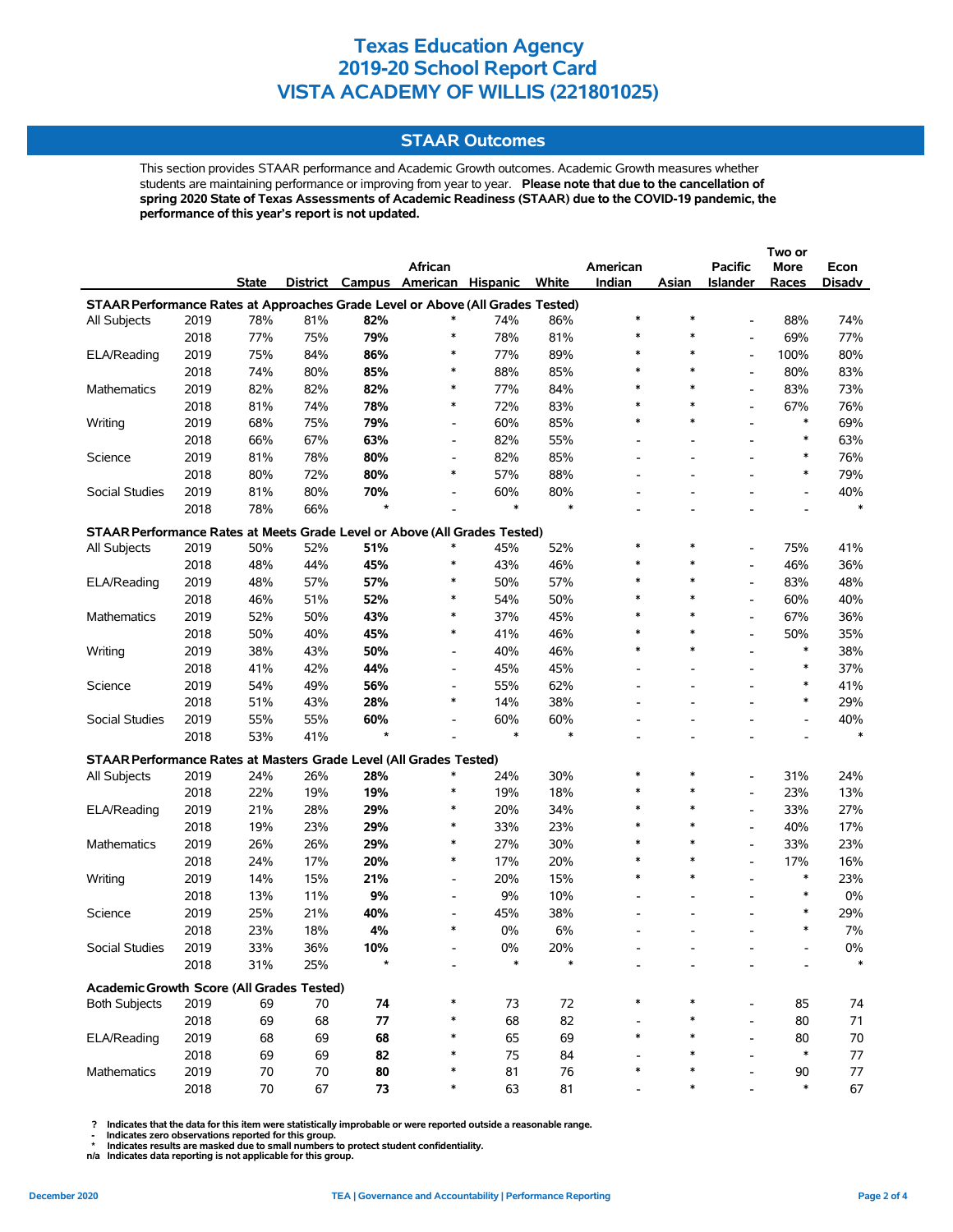### **Prior-Year Non-Proficient and Student Success Initiative STAAR Outcomes**

Progress of Prior-Year Non-Proficient Students shows STAAR performance rates for students who did not perform satisfactorily in 2017-18 but did in 2018-19. Student Success Initiative shows rates related to the requirement for students to demonstrate proficiency on the reading and mathematics STAAR in grades 5 and 8. **Please note that due to the cancellation of spring 2020 State of Texas Assessments of Academic Readiness (STAAR) due to the COVID-19 pandemic, this year's report is not updated.**

|                                    |              |                                      |                                                   |                                                                       |                 |            |          |       | Two or          |             |            |  |
|------------------------------------|--------------|--------------------------------------|---------------------------------------------------|-----------------------------------------------------------------------|-----------------|------------|----------|-------|-----------------|-------------|------------|--|
|                                    |              |                                      |                                                   | African                                                               |                 |            | American |       | <b>Pacific</b>  | <b>More</b> | Econ       |  |
|                                    | <b>State</b> | District                             |                                                   | Campus American                                                       | <b>Hispanic</b> | White      | Indian   | Asian | <b>Islander</b> | Races       | Disadv     |  |
|                                    |              |                                      | Progress of Prior-Year Non-Proficient Students    |                                                                       |                 |            |          |       |                 |             |            |  |
| Sum of Grades 4-8                  |              |                                      |                                                   |                                                                       |                 |            |          |       |                 |             |            |  |
| Reading                            |              |                                      |                                                   |                                                                       |                 |            |          |       |                 |             |            |  |
| 2019                               | 41%          | 44%                                  | 59%                                               |                                                                       | 29%             | 75%        |          |       |                 |             | 55%        |  |
| 2018                               | 38%          | 40%                                  | 43%                                               |                                                                       | *               | 45%        |          |       |                 |             |            |  |
| Mathematics                        |              |                                      |                                                   |                                                                       |                 |            |          |       |                 |             |            |  |
| 2019<br>2018                       | 45%<br>47%   | 43%<br>36%                           | 38%<br>45%                                        |                                                                       | 14%<br>$\ast$   | 57%<br>55% |          |       |                 | $\ast$      | 20%<br>50% |  |
|                                    |              |                                      |                                                   |                                                                       |                 |            |          |       |                 |             |            |  |
| <b>Students Success Initiative</b> |              |                                      |                                                   |                                                                       |                 |            |          |       |                 |             |            |  |
| <b>Grade 5 Reading</b>             |              |                                      |                                                   |                                                                       |                 |            |          |       |                 |             |            |  |
|                                    |              |                                      |                                                   | Students Meeting Approaches Grade Level on First STAAR Administration |                 |            |          |       |                 |             |            |  |
| 2019                               | 78%          | 81%                                  | 81%                                               |                                                                       | 71%             | 88%        |          |       |                 |             | 77%        |  |
|                                    |              |                                      | Students Requiring Accelerated Instruction        |                                                                       |                 |            |          |       |                 |             |            |  |
| 2019                               | 22%          | 19%                                  | 19%                                               |                                                                       | 29%             | 13%        |          |       |                 | *           | 23%        |  |
|                                    |              | <b>STAAR Cumulative Met Standard</b> |                                                   |                                                                       |                 |            |          |       |                 |             |            |  |
| 2019                               | 86%          | 89%                                  | 88%                                               |                                                                       | 71%             | 100%       |          |       |                 | *           | 85%        |  |
| <b>Grade 5 Mathematics</b>         |              |                                      |                                                   |                                                                       |                 |            |          |       |                 |             |            |  |
|                                    |              |                                      |                                                   | Students Meeting Approaches Grade Level on First STAAR Administration |                 |            |          |       |                 |             |            |  |
| 2019                               | 83%          | 82%                                  | 69%                                               |                                                                       | 57%             | 88%        |          |       |                 |             | 62%        |  |
|                                    |              |                                      | <b>Students Requiring Accelerated Instruction</b> |                                                                       |                 |            |          |       |                 |             |            |  |
| 2019                               | 17%          | 18%                                  | 31%                                               |                                                                       | 43%             | 13%        |          |       |                 |             | 38%        |  |
|                                    |              | <b>STAAR Cumulative Met Standard</b> |                                                   |                                                                       |                 |            |          |       |                 |             |            |  |
| 2019                               | 90%          | 89%                                  | 69%                                               |                                                                       | 57%             | 88%        |          |       |                 | $\ast$      | 62%        |  |
| Grade 8 Reading                    |              |                                      |                                                   |                                                                       |                 |            |          |       |                 |             |            |  |
|                                    |              |                                      |                                                   | Students Meeting Approaches Grade Level on First STAAR Administration |                 |            |          |       |                 |             |            |  |
| 2019                               | 78%          | 84%                                  | 100%                                              |                                                                       |                 | 100%       |          |       |                 |             |            |  |
|                                    |              | <b>STAAR Cumulative Met Standard</b> |                                                   |                                                                       |                 |            |          |       |                 |             |            |  |
| 2019                               | 85%          | 89%                                  | 100%                                              |                                                                       | $\ast$          | 100%       |          |       |                 |             |            |  |
| <b>Grade 8 Mathematics</b>         |              |                                      |                                                   |                                                                       |                 |            |          |       |                 |             |            |  |
|                                    |              |                                      |                                                   | Students Meeting Approaches Grade Level on First STAAR Administration |                 |            |          |       |                 |             |            |  |
| 2019                               | 82%          | 70%                                  | 100%                                              |                                                                       | ∗               | 100%       |          |       |                 |             |            |  |
|                                    |              | <b>STAAR Cumulative Met Standard</b> |                                                   |                                                                       |                 |            |          |       |                 |             |            |  |
| 2019                               | 88%          | 76%                                  | 100%                                              |                                                                       | *               | 100%       |          |       |                 |             |            |  |

 **? Indicates that the data for this item were statistically improbable or were reported outside a reasonable range.**

 **- Indicates zero observations reported for this group.**

 **\* Indicates results are masked due to small numbers to protect student confidentiality. n/a Indicates data reporting is not applicable for this group.**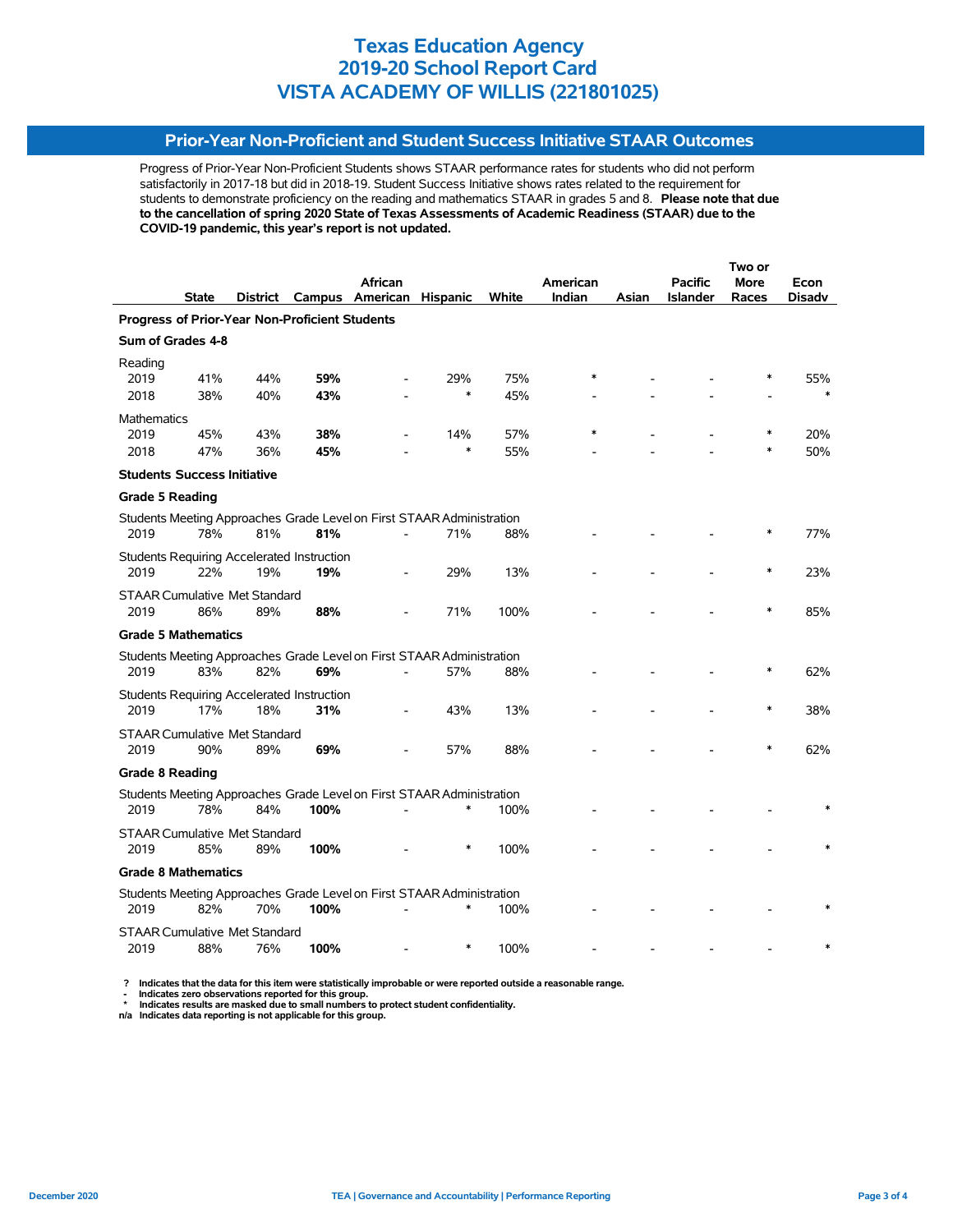**This page is intentionally blank.**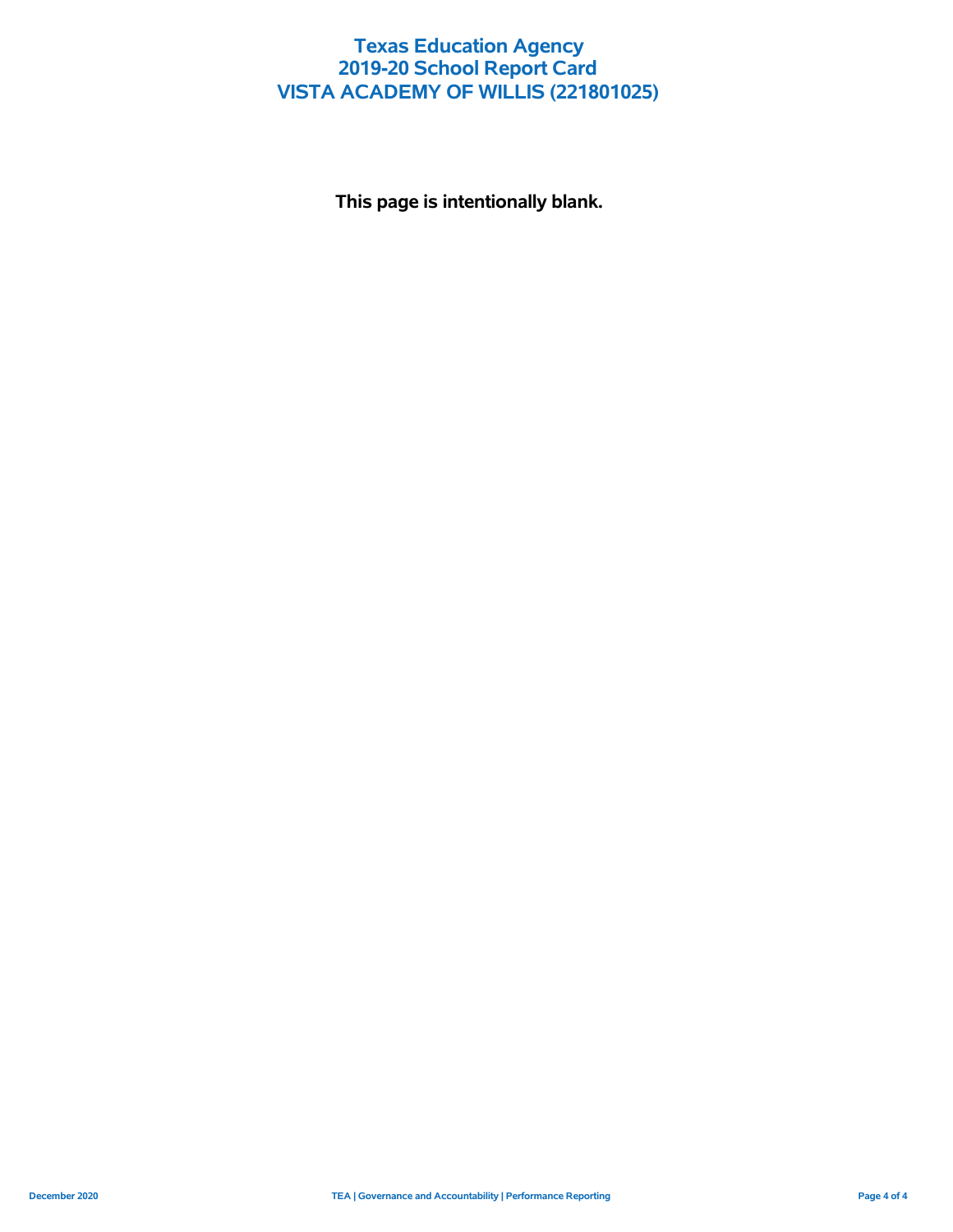|                            | <b>Accountability Rating</b>                                                                                                                                   | <b>School Information</b>                                                                                                                                                         |                                                     |  |  |  |  |  |
|----------------------------|----------------------------------------------------------------------------------------------------------------------------------------------------------------|-----------------------------------------------------------------------------------------------------------------------------------------------------------------------------------|-----------------------------------------------------|--|--|--|--|--|
|                            | *All Districts and Schools Were Not Rated in 2020 Due to COVID-19*                                                                                             | <b>District Name:</b>                                                                                                                                                             | <b>TEXAS COLLEGE PREPARATORY</b><br><b>ACADEMIE</b> |  |  |  |  |  |
|                            |                                                                                                                                                                | <b>Campus Type:</b> Elementary                                                                                                                                                    |                                                     |  |  |  |  |  |
|                            |                                                                                                                                                                | <b>Total Students: 273</b>                                                                                                                                                        |                                                     |  |  |  |  |  |
|                            |                                                                                                                                                                | <b>Grade Span: KG - 08</b>                                                                                                                                                        |                                                     |  |  |  |  |  |
| <b>Not</b><br><b>Rated</b> | Given the impact of COVID-19, all districts and schools<br>received a label of Not Rated: Declared State of Disaster<br>for their 2020 accountability ratings. | For more information about this campus, see https://TXSchools.gov<br>or the Texas Academic Performance Report at<br>https://rptsvr1.tea.texas.gov/perfreport/tapr/2020/index.html |                                                     |  |  |  |  |  |

**Click here to read the official announcement.**

### **Distinction Designations**

School Leadership  $$1,100$  \$858 \$589

#### **[Distinction designations were not awarded in 2020.](https://rptsvr1.tea.texas.gov/perfreport/tapr/2020/index.html)**

#### **School and Student Information**

This section provides [demographic information about VISTA ACADEMY](https://tea.texas.gov/about-tea/news-and-multimedia/correspondence/taa-letters/every-student-succeeds-act-essa-waiver-approval-2020-state-academic-accountability) OF GARLAND, including attendance rates; enrollment percentages for various student groups; student mobility rates; and class size averages at the campus, district, and state level, where applicable.

|                                     | Campus  | <b>District</b> | <b>State</b> | <b>District</b><br><b>State</b><br>Campus |      |
|-------------------------------------|---------|-----------------|--------------|-------------------------------------------|------|
| Attendance Rate (2018-19)           | 96.3%   | 96.3%           | 95.4%        | Class Size Averages by Grade or Subject   |      |
| <b>Enrollment by Race/Ethnicity</b> |         |                 |              | Elementary                                |      |
| African American                    | 11.4%   | 15.9%           | 12.6%        | 16.5<br>18.3<br>Kindergarten              | 19.0 |
| Hispanic                            | 70.3%   | 29.9%           | 52.8%        | 14.5<br>19.6<br>Grade 1                   | 18.9 |
| White                               | 12.1%   | 42.1%           | 27.0%        |                                           |      |
| American Indian                     | 1.8%    | 0.4%            | 0.4%         | 20.2<br>13.0<br>Grade 2                   | 18.8 |
| Asian                               | $1.1\%$ | 6.8%            | 4.6%         | 16.5<br>21.0<br>Grade 3                   | 19.0 |
|                                     |         | 0.1%            | 0.2%         | 15.5<br>19.7<br>Grade 4                   | 19.2 |
| Pacific Islander                    | $0.0\%$ |                 |              | 15.5<br>20.9<br>Grade 5                   | 20.9 |
| Two or More Races                   | $3.3\%$ | 4.7%            | 2.5%         | 23.9<br>22.0<br>Grade 6                   | 20.4 |
| <b>Enrollment by Student Group</b>  |         |                 |              | Secondary                                 |      |
| Economically Disadvantaged          | 98.9%   | 36.3%           | 60.2%        |                                           |      |
| Special Education                   | 6.6%    | 6.9%            | 10.7%        | 15.7<br>20.4<br>English/Language Arts     | 16.4 |
| <b>English Learners</b>             | 44.3%   | 9.9%            | 20.3%        | 15.7<br><b>Mathematics</b><br>18.0        | 17.8 |
|                                     |         |                 |              | 15.7<br>20.3<br>Science                   | 18.8 |
| Mobility Rate (2018-19)             | 13.0%   | 18.4%           | 15.3%        | 15.7<br>Social Studies<br>21.4            | 19.3 |

#### **School Financial Information (2018-19)**

Various financial indicators based on actual data from the prior year are reported for the campus, district, and state. For more information, see

|                                    | <b>Campus</b> | District State |                                     | Campus District |                 | <b>State</b> |
|------------------------------------|---------------|----------------|-------------------------------------|-----------------|-----------------|--------------|
| <b>Instructional Staff Percent</b> | n/a           | 64.7% 64.6%    | <b>Expenditures per Student</b>     |                 |                 |              |
| Instructional Expenditure Ratio    | n/a           | 63.5% 62.8%    | <b>Total Operating Expenditures</b> | \$10.070        | \$8,529 \$9,913 |              |
|                                    |               |                | Instruction                         | \$6.729         | \$5.006 \$5.558 |              |
|                                    |               |                | Instructional Leadership            | \$190           | \$217           | \$162        |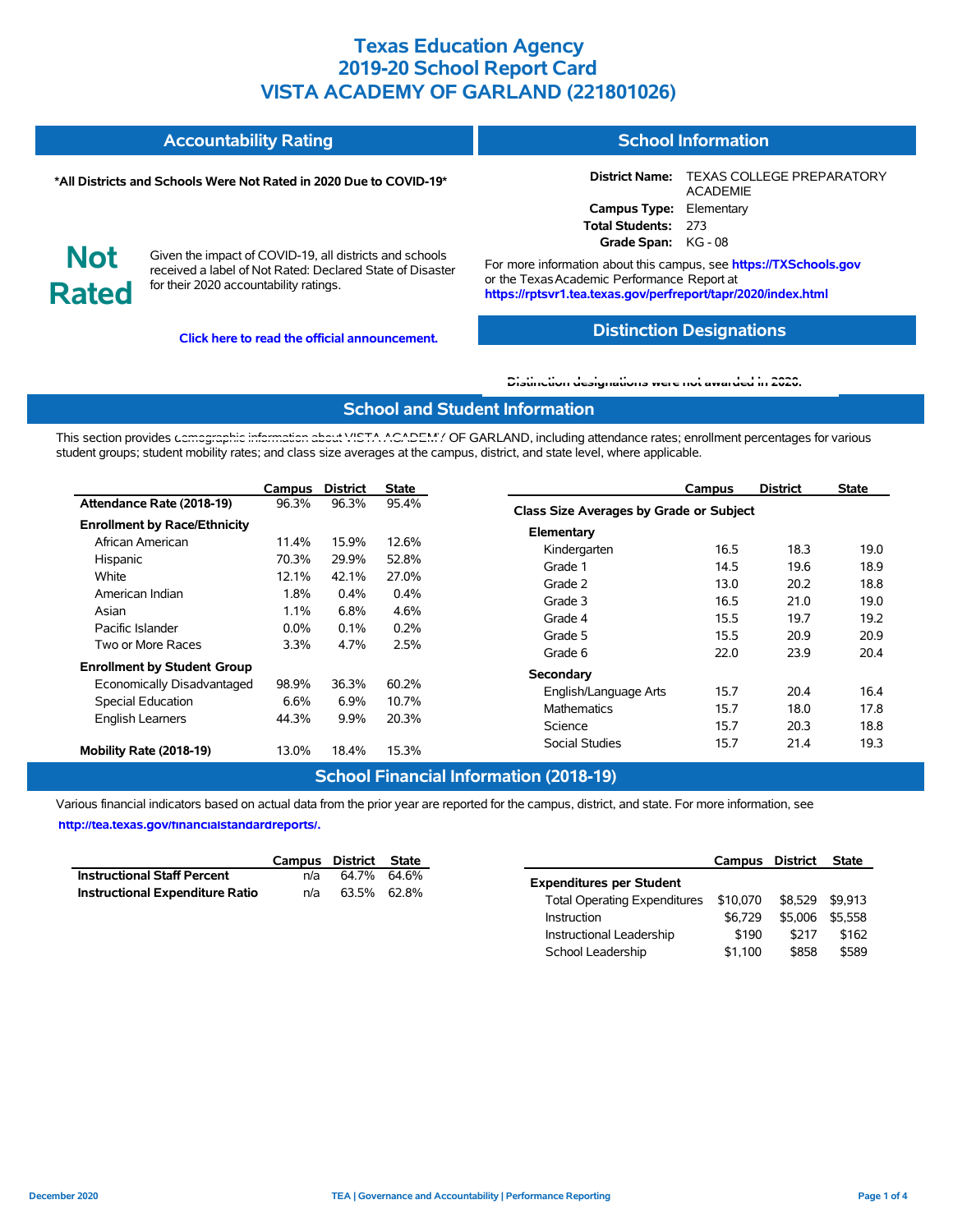### **STAAR Outcomes**

This section provides STAAR performance and Academic Growth outcomes. Academic Growth measures whether students are maintaining performance or improving from year to year. **Please note that due to the cancellation of spring 2020 State of Texas Assessments of Academic Readiness (STAAR) due to the COVID-19 pandemic, the performance of this year's report is not updated.**

|                                                                                |      |        |          |     |                          |     |        |                | Two or                   |                          |                                    |        |  |
|--------------------------------------------------------------------------------|------|--------|----------|-----|--------------------------|-----|--------|----------------|--------------------------|--------------------------|------------------------------------|--------|--|
|                                                                                |      |        |          |     | African                  |     |        | American       |                          | <b>Pacific</b>           | More                               | Econ   |  |
|                                                                                |      | State  | District |     | Campus American Hispanic |     | White  | Indian         | Asian                    | <b>Islander</b>          | Races                              | Disadv |  |
| STAAR Performance Rates at Approaches Grade Level or Above (All Grades Tested) |      |        |          |     |                          |     |        |                |                          |                          |                                    |        |  |
| All Subjects                                                                   | 2019 | 78%    | 81%      | 80% | 80%                      | 79% | 91%    | 83%            |                          | $\overline{\phantom{0}}$ | Ĭ.                                 | 80%    |  |
|                                                                                | 2018 | 77%    | 75%      | 76% | 79%                      | 76% | 79%    | $\ast$         |                          | $\overline{a}$           | 57%                                | 75%    |  |
| ELA/Reading                                                                    | 2019 | 75%    | 84%      | 82% | 86%                      | 79% | 92%    | $\ast$         |                          | $\overline{a}$           | Ĭ.                                 | 81%    |  |
|                                                                                | 2018 | 74%    | 80%      | 74% | 78%                      | 74% | 70%    | $\ast$         |                          | $\overline{a}$           | $\ast$                             | 72%    |  |
| Mathematics                                                                    | 2019 | 82%    | 82%      | 84% | 86%                      | 83% | 92%    | $\ast$         |                          | $\overline{a}$           | $\overline{\phantom{a}}$           | 83%    |  |
|                                                                                | 2018 | 81%    | 74%      | 81% | 83%                      | 81% | 86%    | $\ast$         |                          | $\overline{a}$           | $\ast$                             | 82%    |  |
| Writing                                                                        | 2019 | 68%    | 75%      | 67% | 57%                      | 67% | $\ast$ |                |                          | $\overline{\phantom{0}}$ | $\overline{\phantom{a}}$           | 68%    |  |
|                                                                                | 2018 | 66%    | 67%      | 63% | 50%                      | 63% | 67%    | $\ast$         |                          |                          | Ĭ.                                 | 60%    |  |
| Science                                                                        | 2019 | 81%    | 78%      | 73% | 63%                      | 74% | 80%    | $\ast$         |                          |                          | $\overline{\phantom{a}}$           | 77%    |  |
|                                                                                | 2018 | 80%    | 72%      | 85% | 100%                     | 84% | 83%    |                |                          |                          | $\ast$                             | 85%    |  |
| Social Studies                                                                 | 2019 | 81%    | 80%      | 85% | $\ast$                   | 86% | $\ast$ | $\ast$         |                          |                          | $\overline{\phantom{a}}$           | 86%    |  |
|                                                                                | 2018 | 78%    | 66%      | 74% | $\ast$                   | 65% | *      |                | $\overline{\phantom{a}}$ | $\overline{\phantom{0}}$ | $\overline{\phantom{a}}$           | 70%    |  |
| STAAR Performance Rates at Meets Grade Level or Above (All Grades Tested)      |      |        |          |     |                          |     |        |                |                          |                          |                                    |        |  |
| All Subjects                                                                   | 2019 | 50%    | 52%      | 38% | 44%                      | 35% | 57%    | 33%            |                          |                          | $\overline{\phantom{a}}$           | 38%    |  |
|                                                                                | 2018 | 48%    | 44%      | 43% | 52%                      | 39% | 59%    | $\ast$         |                          | $\overline{\phantom{0}}$ | 29%                                | 41%    |  |
| ELA/Reading                                                                    | 2019 | 48%    | 57%      | 41% | 43%                      | 38% | 62%    | $\ast$         |                          | $\overline{\phantom{0}}$ | $\overline{\phantom{a}}$           | 40%    |  |
|                                                                                | 2018 | 46%    | 51%      | 41% | 52%                      | 38% | 55%    | $\ast$         |                          |                          | $\ast$                             | 38%    |  |
| Mathematics                                                                    | 2019 | 52%    | 50%      | 44% | 48%                      | 42% | 54%    | $\ast$         |                          | $\overline{\phantom{0}}$ | $\overline{\phantom{a}}$           | 43%    |  |
|                                                                                | 2018 | 50%    | 40%      | 50% | 43%                      | 49% | 59%    | $\ast$         |                          |                          | $\ast$                             | 50%    |  |
| Writing                                                                        | 2019 | 38%    | 43%      | 22% | 14%                      | 21% | $\ast$ |                |                          | $\overline{a}$           | Ĭ.                                 | 25%    |  |
|                                                                                | 2018 | 41%    | 42%      | 27% | 50%                      | 18% | 56%    | $\ast$         |                          | $\overline{a}$           | $\overline{\phantom{a}}$           | 25%    |  |
| Science                                                                        | 2019 | 54%    | 49%      | 31% | 63%                      | 24% | 40%    | $\ast$         |                          | $\overline{\phantom{0}}$ | $\overline{\phantom{a}}$           | 30%    |  |
|                                                                                | 2018 | 51%    | 43%      | 44% | 80%                      | 40% | 50%    |                |                          |                          | $\ast$                             | 40%    |  |
| Social Studies                                                                 | 2019 | 55%    | 55%      | 37% | $\ast$                   | 32% | $\ast$ | $\ast$         |                          | $\overline{a}$           | $\overline{\phantom{a}}$           | 33%    |  |
|                                                                                | 2018 | 53%    | 41%      | 42% | $\ast$                   | 26% | *      |                |                          |                          |                                    | 37%    |  |
| STAAR Performance Rates at Masters Grade Level (All Grades Tested)             |      |        |          |     |                          |     |        |                |                          |                          |                                    |        |  |
| All Subjects                                                                   | 2019 | 24%    | 26%      | 15% | 29%                      | 10% | 31%    | 17%            |                          |                          | $\overline{\phantom{a}}$           | 15%    |  |
|                                                                                | 2018 | 22%    | 19%      | 19% | 33%                      | 16% | 31%    | $\ast$         |                          |                          | 0%                                 | 19%    |  |
| ELA/Reading                                                                    | 2019 | 21%    | 28%      | 17% | 29%                      | 11% | 46%    | $\ast$         |                          | $\overline{a}$           | $\overline{\phantom{a}}$           | 17%    |  |
|                                                                                | 2018 | 19%    | 23%      | 19% | 35%                      | 15% | 30%    | $\ast$         | $\overline{\phantom{a}}$ | $\overline{a}$           | $\ast$                             | 18%    |  |
| <b>Mathematics</b>                                                             | 2019 | 26%    | 26%      | 16% | 29%                      | 13% | 31%    | $\ast$         |                          | $\overline{a}$           | $\overline{\phantom{a}}$           | 17%    |  |
|                                                                                | 2018 | 24%    | 17%      | 21% | 35%                      | 17% | 32%    | $\ast$         |                          |                          | $\ast$                             | 21%    |  |
| Writing                                                                        | 2019 | 14%    | 15%      | 4%  | 14%                      | 2%  | $\ast$ | $\overline{a}$ |                          |                          | $\overline{\phantom{a}}$           | 5%     |  |
|                                                                                | 2018 | 13%    | 11%      | 7%  | $0\%$                    | 8%  | 11%    | $\ast$         |                          |                          | $\overline{\phantom{a}}$           | 5%     |  |
| Science                                                                        | 2019 | 25%    | 21%      | 13% | 50%                      | 8%  | 0%     | $\ast$         |                          |                          | $\overline{a}$                     | 14%    |  |
|                                                                                | 2018 | 23%    | 18%      | 24% | 40%                      | 20% | 50%    |                |                          |                          | $\ast$                             | 25%    |  |
| Social Studies                                                                 | 2019 | 33%    | 36%      | 15% |                          | 14% |        |                |                          |                          |                                    | 10%    |  |
|                                                                                | 2018 | 31%    | 25%      | 29% | ∗                        | 17% |        |                |                          |                          |                                    | 22%    |  |
|                                                                                |      |        |          |     |                          |     |        |                |                          |                          |                                    |        |  |
| Academic Growth Score (All Grades Tested)                                      |      |        |          |     |                          |     |        |                |                          |                          |                                    |        |  |
| <b>Both Subjects</b>                                                           | 2019 | 69     | 70       | 62  | 77                       | 60  | 75     |                |                          |                          |                                    | 62     |  |
|                                                                                | 2018 | 69     | 68       | 81  | 79                       | 82  | 86     |                |                          |                          | 25                                 | 82     |  |
| ELA/Reading                                                                    | 2019 | 68     | 69       | 63  | 72                       | 61  | 71     |                |                          |                          | $\overline{\phantom{a}}$<br>$\ast$ | 63     |  |
|                                                                                | 2018 | 69     | 69       | 76  | 74                       | 76  | 80     |                |                          |                          |                                    | 76     |  |
| Mathematics                                                                    | 2019 | 70     | 70       | 61  | 81                       | 58  | 79     |                |                          |                          | $\ast$                             | 62     |  |
|                                                                                | 2018 | $70\,$ | 67       | 86  | 85                       | 87  | 91     |                |                          |                          |                                    | 87     |  |

 **? Indicates that the data for this item were statistically improbable or were reported outside a reasonable range.**

 **- Indicates zero observations reported for this group. \* Indicates results are masked due to small numbers to protect student confidentiality.**

**n/a Indicates data reporting is not applicable for this group.**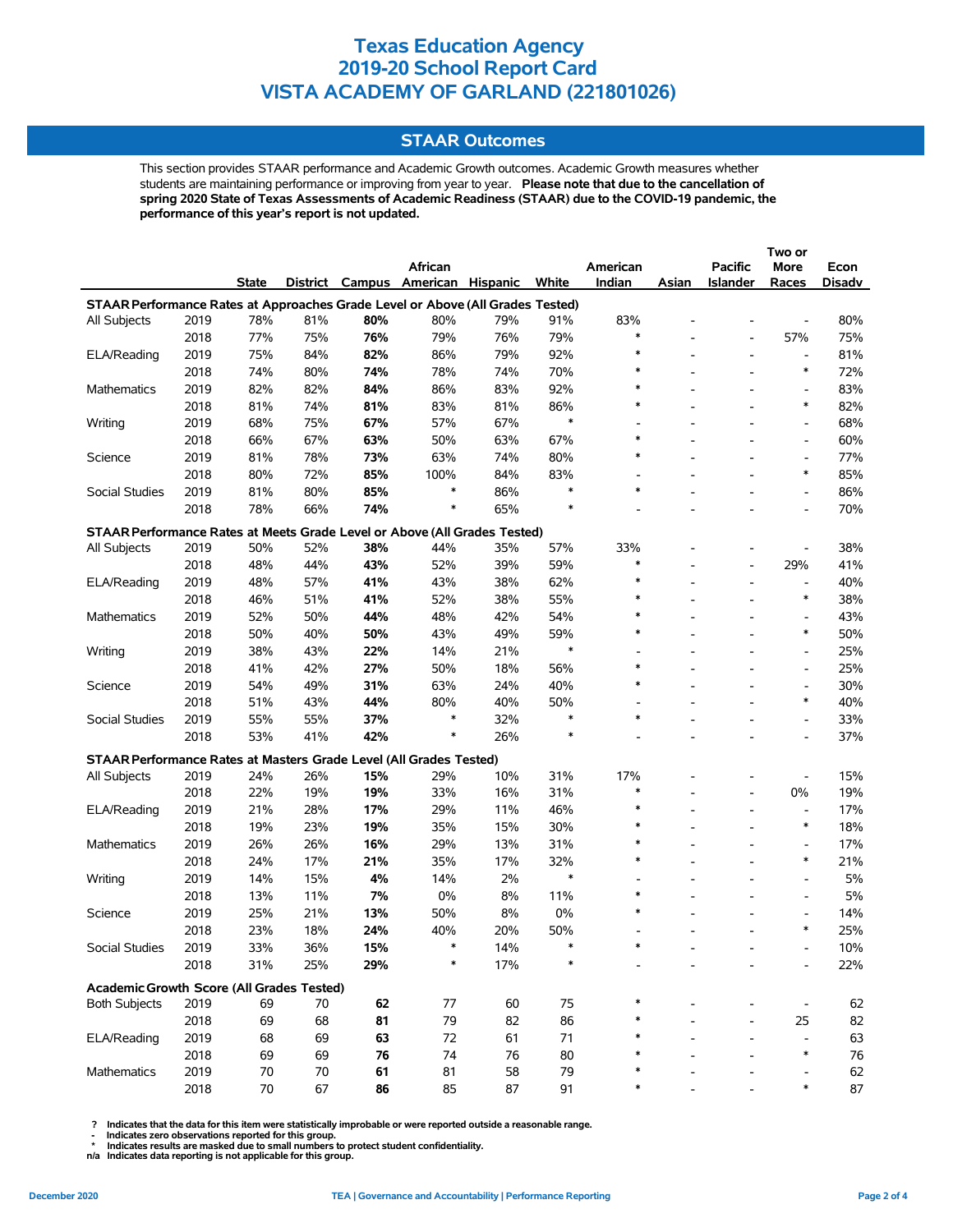### **Prior-Year Non-Proficient and Student Success Initiative STAAR Outcomes**

Progress of Prior-Year Non-Proficient Students shows STAAR performance rates for students who did not perform satisfactorily in 2017-18 but did in 2018-19. Student Success Initiative shows rates related to the requirement for students to demonstrate proficiency on the reading and mathematics STAAR in grades 5 and 8. **Please note that due to the cancellation of spring 2020 State of Texas Assessments of Academic Readiness (STAAR) due to the COVID-19 pandemic, this year's report is not updated.**

|                                      |              |          |                                                   |                                                                       |                 |        |          |       | Two or          |        |        |  |
|--------------------------------------|--------------|----------|---------------------------------------------------|-----------------------------------------------------------------------|-----------------|--------|----------|-------|-----------------|--------|--------|--|
|                                      |              |          |                                                   | African                                                               |                 |        | American |       | <b>Pacific</b>  | More   | Econ   |  |
|                                      | <b>State</b> | District |                                                   | Campus American                                                       | <b>Hispanic</b> | White  | Indian   | Asian | <b>Islander</b> | Races  | Disadv |  |
|                                      |              |          | Progress of Prior-Year Non-Proficient Students    |                                                                       |                 |        |          |       |                 |        |        |  |
| Sum of Grades 4-8                    |              |          |                                                   |                                                                       |                 |        |          |       |                 |        |        |  |
| Reading                              |              |          |                                                   |                                                                       |                 |        |          |       |                 |        |        |  |
| 2019                                 | 41%          | 44%      | 51%                                               | 80%                                                                   | 46%             |        |          |       |                 |        | 52%    |  |
| 2018                                 | 38%          | 40%      | 43%                                               |                                                                       | 47%             |        |          |       |                 |        | 43%    |  |
| <b>Mathematics</b>                   |              |          |                                                   |                                                                       |                 |        |          |       |                 |        |        |  |
| 2019                                 | 45%          | 43%      | 45%                                               | $\ast$                                                                | 39%             |        |          |       |                 |        | 44%    |  |
| 2018                                 | 47%          | 36%      | 52%                                               |                                                                       | 49%             |        |          |       |                 | $\ast$ | 56%    |  |
| <b>Students Success Initiative</b>   |              |          |                                                   |                                                                       |                 |        |          |       |                 |        |        |  |
| <b>Grade 5 Reading</b>               |              |          |                                                   |                                                                       |                 |        |          |       |                 |        |        |  |
|                                      |              |          |                                                   | Students Meeting Approaches Grade Level on First STAAR Administration |                 |        |          |       |                 |        |        |  |
| 2019                                 | 78%          | 81%      | 60%                                               | 67%                                                                   | 63%             |        |          |       |                 |        | 61%    |  |
|                                      |              |          |                                                   |                                                                       |                 |        |          |       |                 |        |        |  |
| 2019                                 | 22%          | 19%      | Students Requiring Accelerated Instruction<br>40% | 33%                                                                   | 38%             |        |          |       |                 |        | 39%    |  |
|                                      |              |          |                                                   |                                                                       |                 |        |          |       |                 |        |        |  |
| <b>STAAR Cumulative Met Standard</b> |              |          |                                                   |                                                                       |                 |        |          |       |                 |        |        |  |
| 2019                                 | 86%          | 89%      | 80%                                               | 83%                                                                   | 81%             |        |          |       |                 |        | 83%    |  |
| <b>Grade 5 Mathematics</b>           |              |          |                                                   |                                                                       |                 |        |          |       |                 |        |        |  |
|                                      |              |          |                                                   | Students Meeting Approaches Grade Level on First STAAR Administration |                 |        |          |       |                 |        |        |  |
| 2019                                 | 83%          | 82%      | 92%                                               | 83%                                                                   | 94%             |        |          |       |                 |        | 91%    |  |
|                                      |              |          | Students Requiring Accelerated Instruction        |                                                                       |                 |        |          |       |                 |        |        |  |
| 2019                                 | 17%          | 18%      | 8%                                                | 17%                                                                   | 6%              |        |          |       |                 |        | 9%     |  |
| <b>STAAR Cumulative Met Standard</b> |              |          |                                                   |                                                                       |                 |        |          |       |                 |        |        |  |
| 2019                                 | 90%          | 89%      | 92%                                               | 83%                                                                   | 94%             |        |          |       |                 |        | 91%    |  |
|                                      |              |          |                                                   |                                                                       |                 |        |          |       |                 |        |        |  |
| Grade 8 Reading                      |              |          |                                                   |                                                                       |                 |        |          |       |                 |        |        |  |
|                                      |              |          |                                                   | Students Meeting Approaches Grade Level on First STAAR Administration |                 |        |          |       |                 |        |        |  |
| 2019                                 | 78%          | 84%      | 77%                                               |                                                                       | 82%             |        |          |       |                 |        | 81%    |  |
|                                      |              |          | Students Requiring Accelerated Instruction        |                                                                       |                 |        |          |       |                 |        |        |  |
| 2019                                 | 22%          | 16%      | 23%                                               | ∗                                                                     | 18%             |        |          |       |                 |        | 19%    |  |
| <b>STAAR Cumulative Met Standard</b> |              |          |                                                   |                                                                       |                 |        |          |       |                 |        |        |  |
| 2019                                 | 85%          | 89%      | 93%                                               | $\ast$                                                                | 91%             | $\ast$ | $\ast$   |       |                 |        | 95%    |  |
| <b>Grade 8 Mathematics</b>           |              |          |                                                   |                                                                       |                 |        |          |       |                 |        |        |  |
|                                      |              |          |                                                   | Students Meeting Approaches Grade Level on First STAAR Administration |                 |        |          |       |                 |        |        |  |
| 2019                                 | 82%          | 70%      | 85%                                               | *                                                                     | 83%             |        |          |       |                 |        | 90%    |  |
|                                      |              |          |                                                   |                                                                       |                 |        |          |       |                 |        |        |  |
| 2019                                 | 18%          | 30%      | Students Requiring Accelerated Instruction<br>15% |                                                                       | 17%             |        |          |       |                 |        | 10%    |  |
|                                      |              |          |                                                   |                                                                       |                 |        |          |       |                 |        |        |  |
| <b>STAAR Cumulative Met Standard</b> |              |          |                                                   | $\ast$                                                                |                 |        |          |       |                 |        |        |  |
| 2019                                 | 88%          | 76%      | 92%                                               |                                                                       | 92%             |        |          |       |                 |        | 100%   |  |

 **? Indicates that the data for this item were statistically improbable or were reported outside a reasonable range.**

 **- Indicates zero observations reported for this group.**

 **\* Indicates results are masked due to small numbers to protect student confidentiality. n/a Indicates data reporting is not applicable for this group.**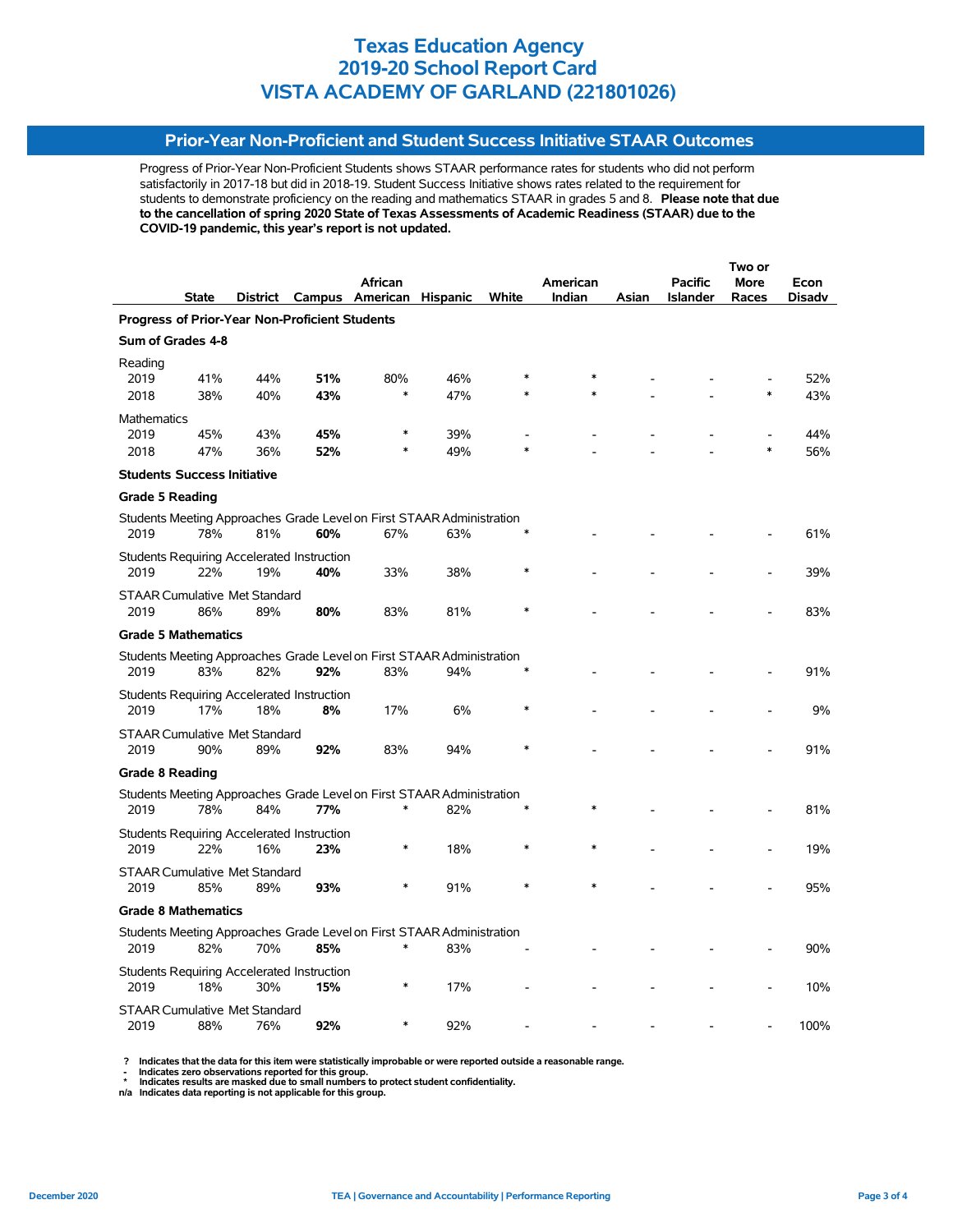**This page is intentionally blank.**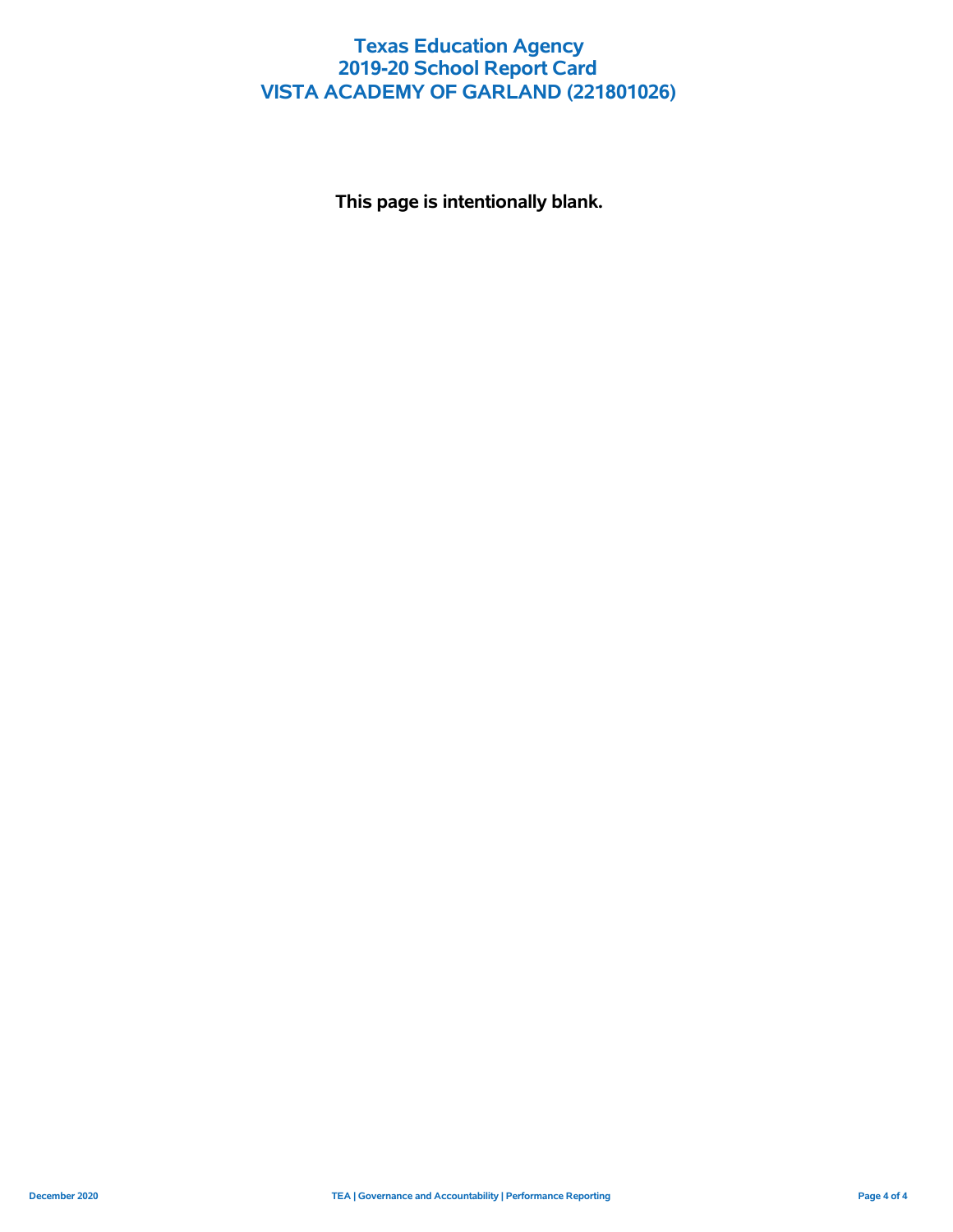|                            | <b>Accountability Rating</b>                                                                                                                                   | <b>School Information</b>                                                                                                                                                         |                                                     |  |  |  |  |  |
|----------------------------|----------------------------------------------------------------------------------------------------------------------------------------------------------------|-----------------------------------------------------------------------------------------------------------------------------------------------------------------------------------|-----------------------------------------------------|--|--|--|--|--|
|                            | *All Districts and Schools Were Not Rated in 2020 Due to COVID-19*                                                                                             | <b>District Name:</b>                                                                                                                                                             | <b>TEXAS COLLEGE PREPARATORY</b><br><b>ACADEMIE</b> |  |  |  |  |  |
|                            |                                                                                                                                                                | <b>Campus Type:</b>                                                                                                                                                               | <b>High School</b>                                  |  |  |  |  |  |
|                            |                                                                                                                                                                | <b>Total Students: 87</b>                                                                                                                                                         |                                                     |  |  |  |  |  |
|                            |                                                                                                                                                                | Grade Span: $09 - 12$                                                                                                                                                             |                                                     |  |  |  |  |  |
| <b>Not</b><br><b>Rated</b> | Given the impact of COVID-19, all districts and schools<br>received a label of Not Rated: Declared State of Disaster<br>for their 2020 accountability ratings. | For more information about this campus, see https://TXSchools.gov<br>or the Texas Academic Performance Report at<br>https://rptsvr1.tea.texas.gov/perfreport/tapr/2020/index.html |                                                     |  |  |  |  |  |

**Click here to read the official announcement.**

### **Distinction Designations**

Instructional Leadership  $$198$  \$217 \$162 School Leadership  $$1,696$  \$858 \$589

#### **[Distinction designations were not awarded in 2020.](https://rptsvr1.tea.texas.gov/perfreport/tapr/2020/index.html)**

#### **School and Student Information**

This section provides [demographic information about ISCHOOL HIGH -](https://tea.texas.gov/about-tea/news-and-multimedia/correspondence/taa-letters/every-student-succeeds-act-essa-waiver-approval-2020-state-academic-accountability) LEWISVILLE, including attendance rates; enrollment percentages for various student groups; student mobility rates; and class size averages at the campus, district, and state level, where applicable.

|                                                                                                                              | Campus                                                | <b>District</b>                                 | <b>State</b>                                    | Campus                                                                                                                                           | <b>District</b>                      | <b>State</b>                         |
|------------------------------------------------------------------------------------------------------------------------------|-------------------------------------------------------|-------------------------------------------------|-------------------------------------------------|--------------------------------------------------------------------------------------------------------------------------------------------------|--------------------------------------|--------------------------------------|
| Attendance Rate (2018-19)                                                                                                    | 92.3%                                                 | 96.3%                                           | 95.4%                                           | Class Size Averages by Grade or Subject                                                                                                          |                                      |                                      |
| <b>Enrollment by Race/Ethnicity</b><br>African American<br>Hispanic<br>White<br>American Indian<br>Asian<br>Pacific Islander | 19.5%<br>27.6%<br>49.4%<br>$0.0\%$<br>1.1%<br>$0.0\%$ | 15.9%<br>29.9%<br>42.1%<br>0.4%<br>6.8%<br>0.1% | 12.6%<br>52.8%<br>27.0%<br>0.4%<br>4.6%<br>0.2% | Secondary<br>10.3<br>English/Language Arts<br>4.8<br>Foreign Languages<br><b>Mathematics</b><br>10.3<br>Science<br>9.1<br>Social Studies<br>22.7 | 20.4<br>19.5<br>18.0<br>20.3<br>21.4 | 16.4<br>18.7<br>17.8<br>18.8<br>19.3 |
| Two or More Races                                                                                                            | 2.3%                                                  | 4.7%                                            | 2.5%                                            |                                                                                                                                                  |                                      |                                      |
| <b>Enrollment by Student Group</b><br>Economically Disadvantaged<br>Special Education<br>English Learners                    | 23.0%<br>12.6%<br>9.2%                                | 36.3%<br>6.9%<br>9.9%                           | 60.2%<br>10.7%<br>20.3%                         |                                                                                                                                                  |                                      |                                      |
| Mobility Rate (2018-19)                                                                                                      | 33.7%                                                 | 18.4%                                           | 15.3%                                           |                                                                                                                                                  |                                      |                                      |

#### **School Financial Information (2018-19)**

Various financial indicators based on actual data from the prior year are reported for the campus, district, and state. For more information, see

|                                        |     | Campus District State |                                                       | Campus District | State |
|----------------------------------------|-----|-----------------------|-------------------------------------------------------|-----------------|-------|
| <b>Instructional Staff Percent</b>     |     | n/a 64.7% 64.6%       | <b>Expenditures per Student</b>                       |                 |       |
| <b>Instructional Expenditure Ratio</b> | n/a | 63.5% 62.8%           | Total Operating Expenditures \$19,189 \$8,529 \$9,913 |                 |       |
|                                        |     |                       | \$10,288<br>Instruction                               | \$5,006 \$5,558 |       |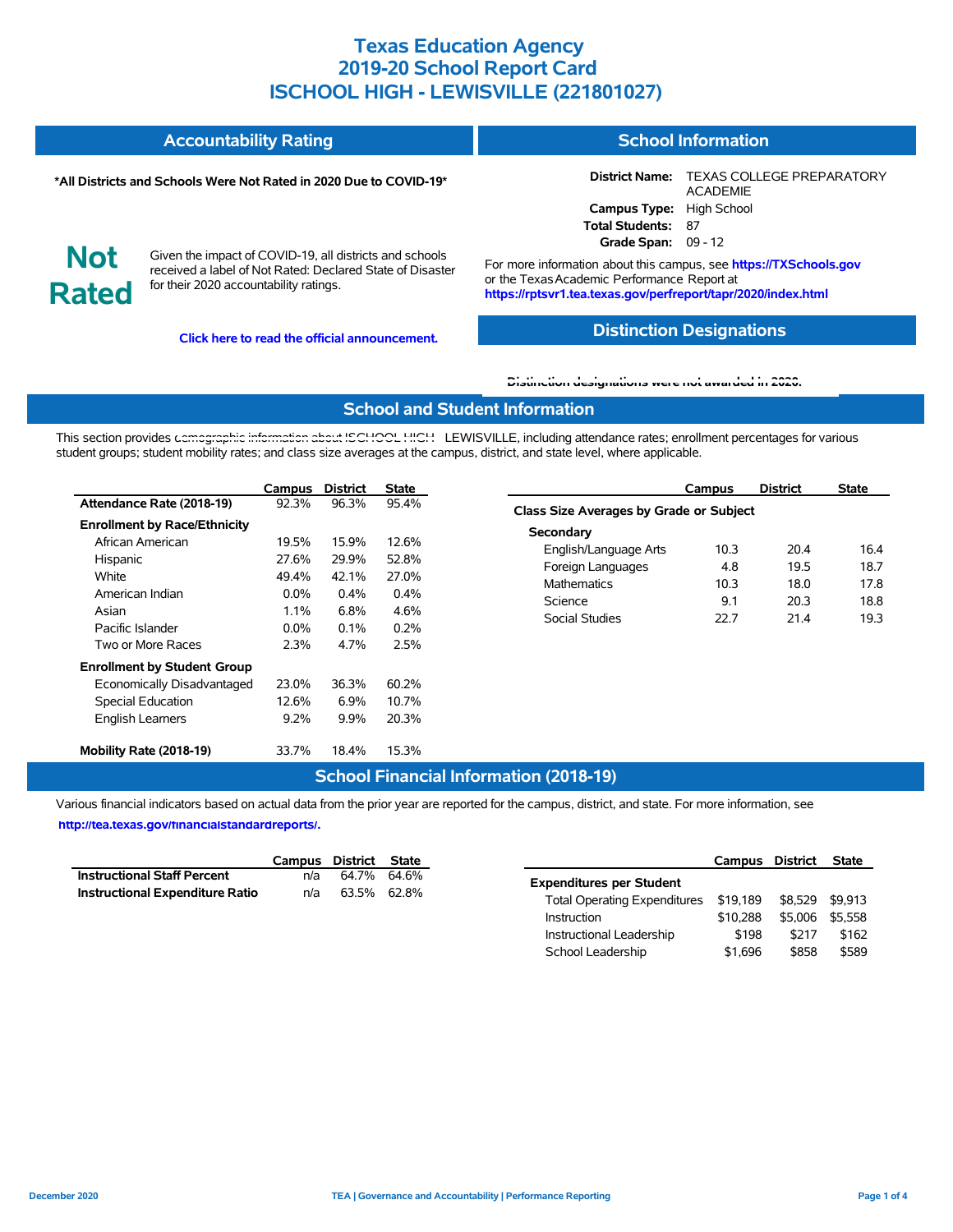### **STAAR Outcomes**

This section provides STAAR performance and Academic Growth outcomes. Academic Growth measures whether students are maintaining performance or improving from year to year. **Please note that due to the cancellation of spring 2020 State of Texas Assessments of Academic Readiness (STAAR) due to the COVID-19 pandemic, the performance of this year's report is not updated.**

|                                                                                |      |       |     |               | African                           |               |              | American |        | <b>Pacific</b>  | <b>More</b>    | Econ          |
|--------------------------------------------------------------------------------|------|-------|-----|---------------|-----------------------------------|---------------|--------------|----------|--------|-----------------|----------------|---------------|
|                                                                                |      | State |     |               | District Campus American Hispanic |               | White        | Indian   | Asian  | <b>Islander</b> | Races          | <b>Disadv</b> |
| STAAR Performance Rates at Approaches Grade Level or Above (All Grades Tested) |      |       |     |               |                                   |               |              |          |        |                 |                |               |
| All Subjects                                                                   | 2019 | 78%   | 81% | 86%           | 78%                               | 89%           | 84%          |          |        |                 | $\ast$         | 79%           |
|                                                                                | 2018 | 77%   | 75% | 93%           | 88%                               | 89%           | 97%          |          | *      | $\ast$          | $\ast$         | 82%           |
| ELA/Reading                                                                    | 2019 | 75%   | 84% | 75%           | 60%                               | 83%           | 71%          |          |        |                 |                | 70%           |
|                                                                                | 2018 | 74%   | 80% | 90%           | $\ast$                            | 89%           | 94%          |          | $\ast$ | $\ast$          | *              | 75%           |
| <b>Mathematics</b>                                                             | 2019 | 82%   | 82% | 71%           | L,                                | $\ast$        | $\ast$       |          |        |                 |                | $\ast$        |
|                                                                                | 2018 | 81%   | 74% | 90%           | ∗                                 | 83%           |              |          |        |                 | $\overline{a}$ | 80%           |
| Science                                                                        | 2019 | 81%   | 78% | 100%          | $\overline{a}$                    | 100%          | $\ast$       |          |        |                 |                | $\ast$        |
|                                                                                | 2018 | 80%   | 72% | 94%           | $\ast$                            | 89%           | $\ast$       |          |        |                 |                | 89%           |
| Social Studies                                                                 | 2019 | 81%   | 80% | 96%           | $\ast$                            | 100%          | 92%          |          |        |                 | *              | 88%           |
|                                                                                | 2018 | 78%   | 66% | 100%          |                                   | $\ast$        | 100%         |          |        |                 |                | $\ast$        |
| STAAR Performance Rates at Meets Grade Level or Above (All Grades Tested)      |      |       |     |               |                                   |               |              |          |        |                 |                |               |
| All Subjects                                                                   | 2019 | 50%   | 52% | 60%           | 11%                               | 75%           | 60%          |          |        |                 | $\ast$         | 63%           |
|                                                                                | 2018 | 48%   | 44% | 63%           | 38%                               | 51%           | 86%          |          | $\ast$ | $\ast$          | $\ast$         | 47%           |
| ELA/Reading                                                                    | 2019 | 48%   | 57% | 54%           | 20%                               | 58%           | 71%          |          |        | $\overline{a}$  | $\overline{a}$ | 50%           |
|                                                                                | 2018 | 46%   | 51% | 61%           | $\ast$                            | 56%           | 81%          |          | $\ast$ | $\ast$          | $\ast$         | 50%           |
| Mathematics                                                                    | 2019 | 52%   | 50% | 57%           |                                   | $\ast$        | $\ast$       |          |        |                 |                | $\ast$        |
|                                                                                | 2018 | 50%   | 40% | 40%           | $\ast$                            | 33%           | $\ast$       |          |        |                 |                | 40%           |
| Science                                                                        | 2019 | 54%   | 49% | 75%           | $\overline{a}$                    | 100%          |              |          |        |                 | $\overline{a}$ |               |
|                                                                                | 2018 | 51%   | 43% | 56%           | $\ast$                            | 44%           | $\ast$       |          |        |                 |                | 33%           |
| <b>Social Studies</b>                                                          | 2019 | 55%   | 55% | 63%           | $\ast$                            | 86%           | 67%          |          |        |                 | $\ast$         | 63%           |
|                                                                                | 2018 | 53%   | 41% | 88%           |                                   | $\ast$        | 92%          |          |        |                 |                | $\ast$        |
| STAAR Performance Rates at Masters Grade Level (All Grades Tested)             |      |       |     |               |                                   |               |              |          |        |                 |                |               |
| All Subjects                                                                   | 2019 | 24%   | 26% | 24%           | 0%                                | 21%           | 32%          |          |        |                 | ∗              | 21%           |
|                                                                                | 2018 | 22%   | 19% | 19%           | 0%                                | 8%            | 36%          |          | *      | $\ast$          | $\ast$         | 9%            |
| ELA/Reading                                                                    | 2019 | 21%   | 28% | 4%            | 0%                                | 0%            | 14%          |          |        |                 |                | 0%            |
|                                                                                | 2018 | 19%   | 23% | 10%           | $\ast$                            | 0%            | 25%          |          | $\ast$ | $\ast$          | $\ast$         | 0%            |
| <b>Mathematics</b>                                                             | 2019 | 26%   | 26% | 57%           |                                   | $\ast$        | $\ast$       |          |        |                 |                | $\ast$        |
|                                                                                | 2018 | 24%   | 17% | 40%           | $\ast$                            | 33%           | $\ast$       |          |        |                 |                | 40%           |
| Science                                                                        | 2019 | 25%   | 21% | 0%            | L,                                | 0%            | $\ast$       |          |        |                 |                |               |
|                                                                                | 2018 | 23%   | 18% | 6%            | ∗                                 | 0%            |              |          |        |                 |                | $0\%$         |
| Social Studies                                                                 | 2019 | 33%   | 36% | 42%           | *                                 | 43%           | 50%          |          |        |                 | *              | 38%           |
|                                                                                | 2018 | 31%   | 25% | 41%           |                                   | $\ast$        | 46%          |          |        |                 |                | $\ast$        |
|                                                                                |      |       |     |               |                                   |               |              |          |        |                 |                |               |
| <b>Academic Growth Score (All Grades Tested)</b>                               |      |       |     |               |                                   |               |              |          |        |                 |                |               |
| <b>Both Subjects</b>                                                           | 2019 | 69    | 70  | 77            |                                   | 100<br>$\ast$ | 50           |          |        |                 |                |               |
|                                                                                | 2018 | 69    | 68  | 73            |                                   | $\ast$        | 81<br>$\ast$ |          |        |                 |                |               |
| ELA/Reading                                                                    | 2019 | 68    | 69  | 75            |                                   | $\ast$        |              |          |        |                 |                |               |
|                                                                                | 2018 | 69    | 69  | 67            |                                   | $\ast$        | 79<br>$\ast$ |          |        |                 |                |               |
| <b>Mathematics</b>                                                             | 2019 | 70    | 70  | 80<br>$\star$ |                                   | $\ast$        | $\ast$       |          |        |                 |                | $\ast$        |
|                                                                                | 2018 | 70    | 67  |               |                                   |               |              |          |        |                 |                |               |

? Indicates that the data for this item were statistically improbable or were reported outside a reasonable range.<br>- Indicates zero observations reported for this group.<br>\* Indicates results are masked due to small numbers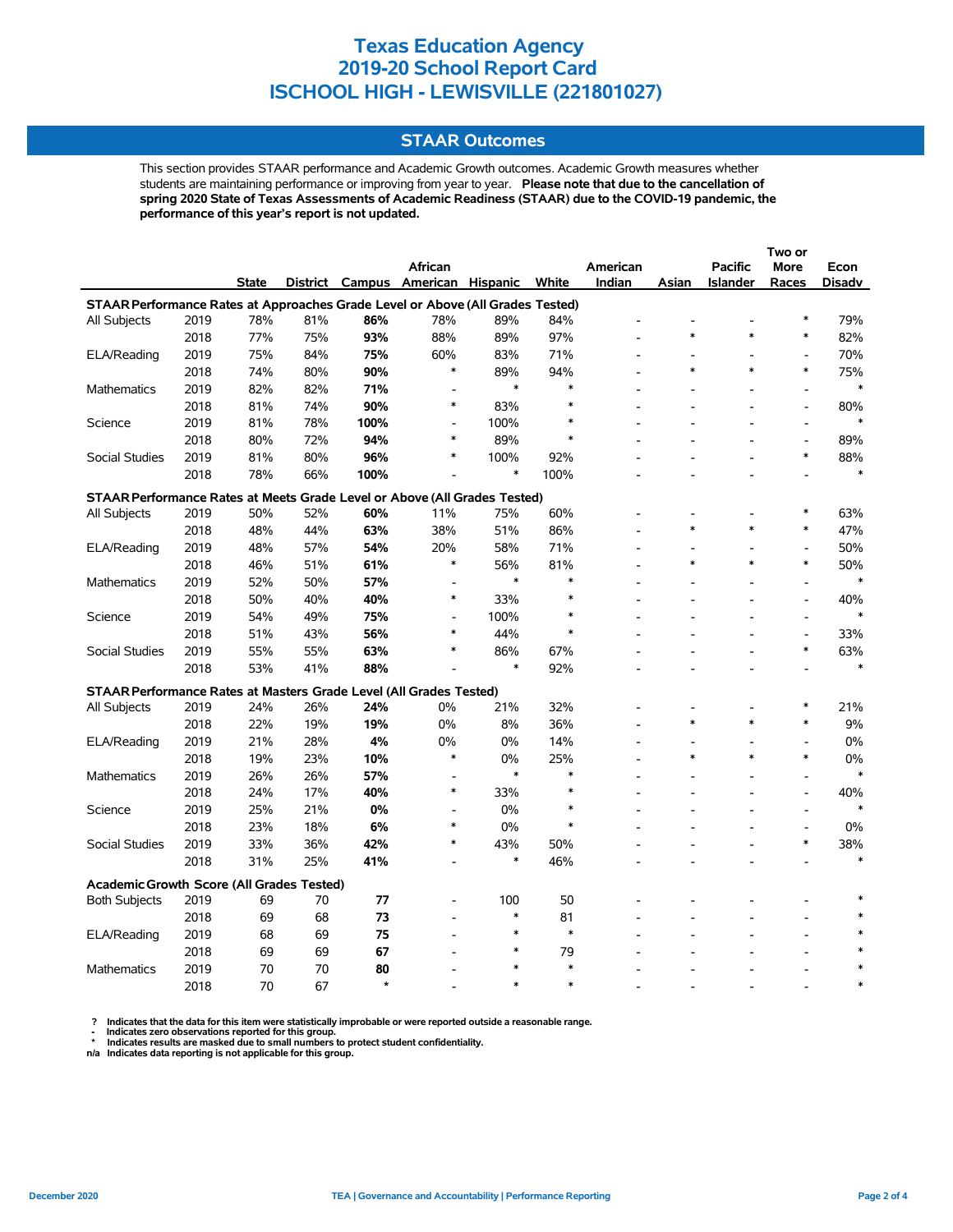### **Graduation and College, Career, and Military Readiness Outcomes**

This section provides graduation, graduation plan, and College, Career, and Military Readiness rates.

|                                                              | <b>State</b> | District |        | African<br>Campus American Hispanic |        | White  | American<br>Indian | Asian  | <b>Pacific</b><br><b>Islander</b> | Two or<br>More<br>Races | Econ<br>Disadv |
|--------------------------------------------------------------|--------------|----------|--------|-------------------------------------|--------|--------|--------------------|--------|-----------------------------------|-------------------------|----------------|
| Annual Dropout Rate (Gr 9-12)                                |              |          |        |                                     |        |        |                    |        |                                   |                         |                |
| 2018-19                                                      | 1.9%         | 0.9%     | 2.2%   | 8.3%                                | 0.0%   | 2.0%   |                    |        |                                   | $0.0\%$                 | 4.5%           |
| 2017-18                                                      | 1.9%         | 0.4%     | 0.0%   | $\ast$                              | 0.0%   | 0.0%   |                    | $\ast$ |                                   | $\ast$                  | 0.0%           |
| 4-Year Longitudinal Rate (Gr 9-12)<br>Class of 2019          |              |          |        |                                     |        |        |                    |        |                                   |                         |                |
| Graduated                                                    | 90.0%        | 97.4%    | 95.5%  |                                     | $\ast$ | 93.8%  |                    |        |                                   |                         |                |
| Graduates, TxCHSE, & Cont<br>Class of 2018                   | 94.1%        | 99.0%    | 100.0% |                                     | $\ast$ | 100.0% |                    |        |                                   | $\ast$                  |                |
| Graduated                                                    | 90.0%        | 93.6%    | 95.5%  |                                     | $\ast$ | 93.8%  |                    | $\ast$ |                                   | $\ast$                  |                |
| Graduates, TxCHSE, & Cont                                    | 94.3%        | 94.5%    | 100.0% |                                     | $\ast$ | 100.0% |                    | $\ast$ |                                   | $\ast$                  |                |
| 5-Year Extended Longitudinal Rate (Gr 9-12)<br>Class of 2018 |              |          |        |                                     |        |        |                    |        |                                   |                         |                |
| Graduated                                                    | 92.2%        | 94.2%    | 100.0% |                                     |        | 100.0% |                    |        |                                   |                         |                |
| Graduates, TxCHSE, & Cont                                    | 93.9%        | 94.5%    | 100.0% |                                     | $\ast$ | 100.0% |                    | $\ast$ |                                   | $\ast$                  |                |
| Class of 2017<br>Graduated                                   | 92.0%        | 83.3%    | 100.0% | 100.0%                              | 100.0% | 100.0% |                    | $\ast$ |                                   |                         | 100.0%         |
| Graduates, TxCHSE, & Cont                                    | 93.7%        | 86.4%    | 100.0% | 100.0%                              | 100.0% | 100.0% |                    | $\ast$ |                                   |                         | 100.0%         |
| 6-Year Extended Longitudinal Rate (Gr 9-12)<br>Class of 2017 |              |          |        |                                     |        |        |                    |        |                                   |                         |                |
| Graduated                                                    | 92.4%        | 83.6%    | 100.0% | 100.0%                              | 100.0% | 100.0% |                    | $\ast$ |                                   |                         | 100.0%         |
| Graduates, TxCHSE, & Cont<br>Class of 2016                   | 93.7%        | 87.2%    | 100.0% | 100.0%                              | 100.0% | 100.0% |                    | $\ast$ |                                   | $\ast$                  | 100.0%         |
| Graduated                                                    | 92.1%        | 64.7%    | 98.2%  | $\ast$                              | 100.0% | 97.7%  |                    |        |                                   |                         |                |
| Graduates, TxCHSE, & Cont                                    | 93.4%        | 72.7%    | 100.0% |                                     | 100.0% | 100.0% |                    | $\ast$ |                                   | $\ast$                  |                |
| 4-Year Federal Graduation Rate Without Exclusions (Gr 9-12)  |              |          |        |                                     |        |        |                    |        |                                   |                         |                |
| Class of 2019                                                | 90.0%        | 97.4%    | 95.7%  |                                     | $\ast$ | 94.1%  |                    |        |                                   |                         |                |
| Class of 2018                                                | 90.0%        | 93.4%    | 95.5%  |                                     | $\ast$ | 93.8%  |                    | $\ast$ |                                   | $\ast$                  |                |
| RHSP/DAP Graduates (Longitudinal Rate)<br>Class of 2019      | 73.3%        |          |        |                                     |        |        |                    |        |                                   |                         |                |
| Class of 2018                                                | 68.5%        |          |        |                                     |        |        |                    |        |                                   |                         |                |
| RHSP/DAP/FHSP-E/FHSP-DLA Graduates (Longitudinal Rate)       |              |          |        |                                     |        |        |                    |        |                                   |                         |                |
| Class of 2019                                                | 87.6%        | 97.7%    | 95.2%  |                                     | ∗      | 100.0% |                    |        |                                   |                         |                |
| Class of 2018                                                | 86.8%        | 97.1%    | 100.0% |                                     | $\ast$ | 100.0% |                    | $\ast$ |                                   | $\ast$                  |                |
| College, Career, and Military Ready (Annual Graduates)       |              |          |        |                                     |        |        |                    |        |                                   |                         |                |
| 2018-19                                                      | 72.9%        | 87.8%    | 79.2%  |                                     |        | 83.3%  |                    |        |                                   |                         | 60.0%          |
| 2017-18                                                      | 65.5%        | 86.0%    | 63.9%  |                                     |        | 69.2%  |                    |        |                                   |                         |                |
| <b>SAT/ACT Results (Annual Graduates)</b><br>Tested          |              |          |        |                                     |        |        |                    |        |                                   |                         |                |
| 2018-19                                                      | 75.0%        | 100.0%   | 100.0% |                                     |        | 100.0% |                    |        |                                   |                         | 60.0%          |
| 2017-18                                                      | 74.6%        | 100.0%   | 100.0% | $\ast$                              | $\ast$ | 100.0% | $\overline{?}$     | $\ast$ |                                   | $\ast$                  | $\ast$         |
| Average SAT Score<br>2018-19                                 | 1027         | 1158     | 1062   |                                     | $\ast$ | 1061   | ÷,                 |        |                                   |                         |                |
| 2017-18                                                      | 1036         | 1152     | 1136   | $\ast$                              | 1045   | 1134   | $\ast$             | 1308   |                                   |                         | $\ast$         |
| Average ACT Score                                            |              |          |        |                                     |        |        |                    |        |                                   |                         |                |
| 2018-19                                                      | 20.6         | 24.8     | 23.8   |                                     | $\ast$ | 25.1   |                    |        |                                   |                         |                |
| 2017-18                                                      | 20.6         | 24.2     | 24.7   |                                     | $\ast$ | 23.5   |                    | 27.2   |                                   | $\ast$                  |                |

? Indicates that the data for this item were statistically improbable or were reported outside a reasonable range.<br>- Indicates zero observations reported for this group.<br>\* Indicates results are masked due to small numbers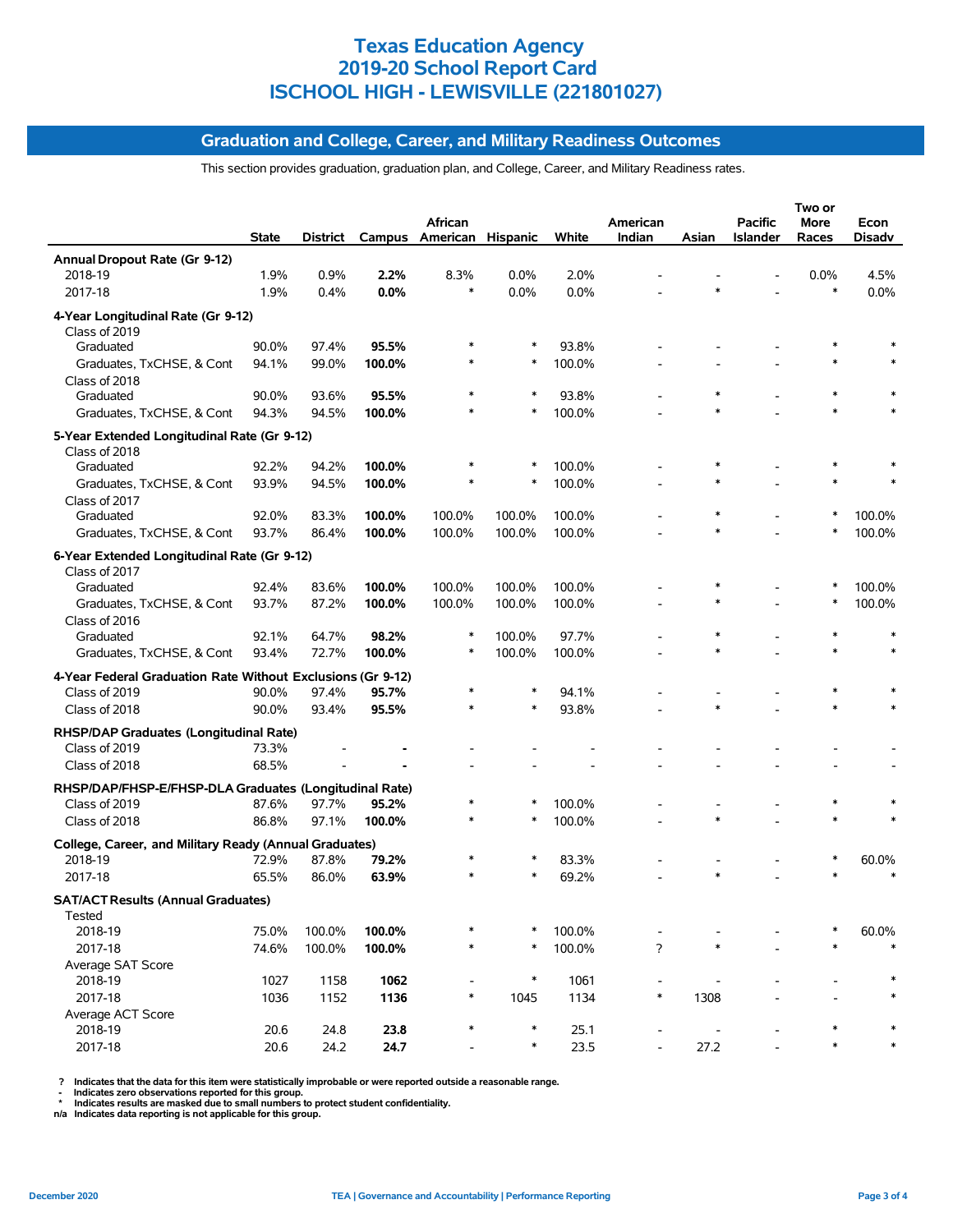**This page is intentionally blank.**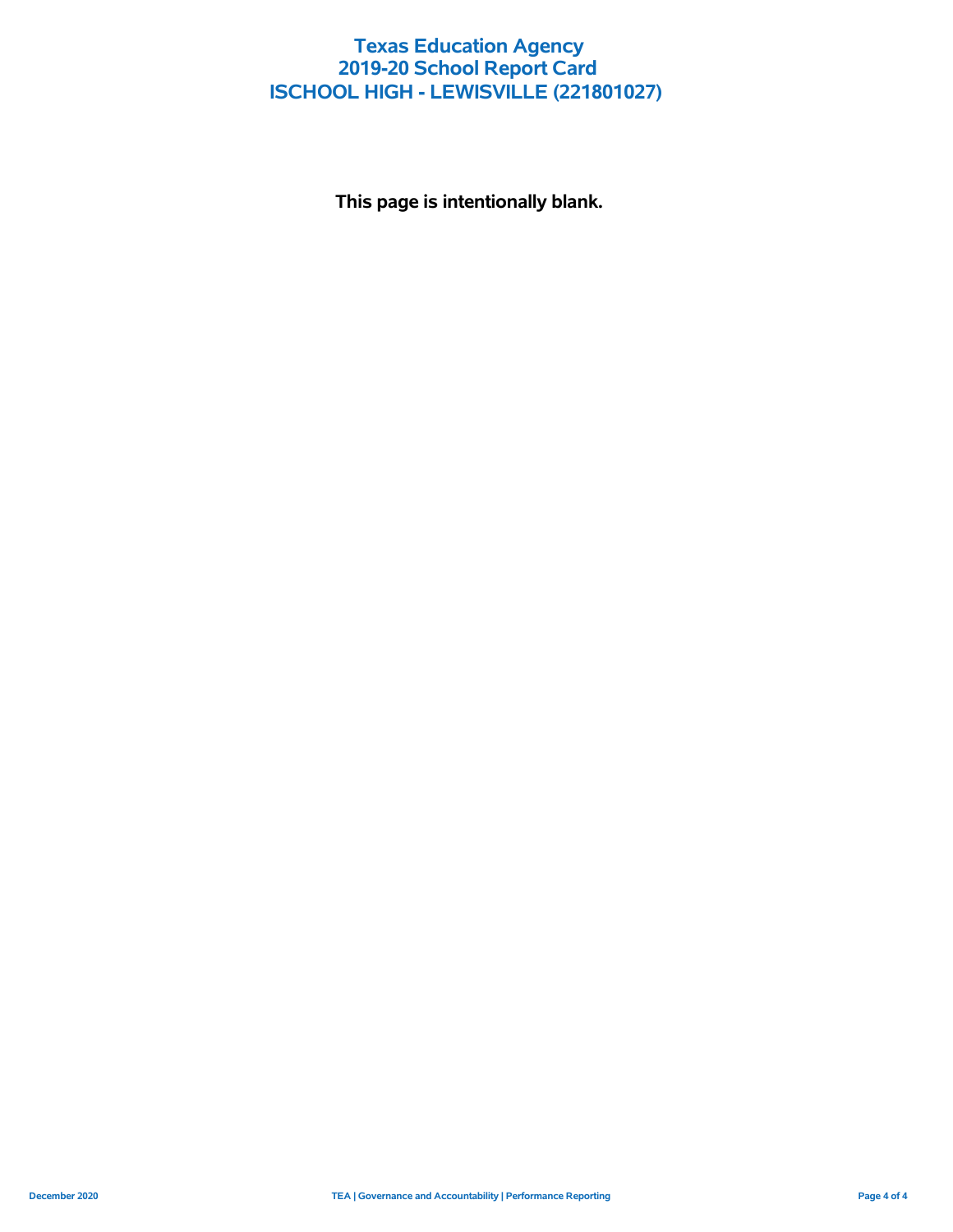|                            | <b>Accountability Rating</b>                                                                                                                                   |                                                                                                                                                                                   | <b>School Information</b>                           |
|----------------------------|----------------------------------------------------------------------------------------------------------------------------------------------------------------|-----------------------------------------------------------------------------------------------------------------------------------------------------------------------------------|-----------------------------------------------------|
|                            | *All Districts and Schools Were Not Rated in 2020 Due to COVID-19*                                                                                             | <b>District Name:</b>                                                                                                                                                             | <b>TEXAS COLLEGE PREPARATORY</b><br><b>ACADEMIE</b> |
|                            |                                                                                                                                                                | Campus Type: Elementary                                                                                                                                                           |                                                     |
|                            |                                                                                                                                                                | <b>Total Students: 114</b>                                                                                                                                                        |                                                     |
|                            |                                                                                                                                                                | Grade Span: KG - 07                                                                                                                                                               |                                                     |
| <b>Not</b><br><b>Rated</b> | Given the impact of COVID-19, all districts and schools<br>received a label of Not Rated: Declared State of Disaster<br>for their 2020 accountability ratings. | For more information about this campus, see https://TXSchools.gov<br>or the Texas Academic Performance Report at<br>https://rptsvr1.tea.texas.gov/perfreport/tapr/2020/index.html |                                                     |

**Click here to read the official announcement.**

#### **Distinction Designations**

School Leadership  $$1,374$  \$858 \$589

#### **[Distinction designations were not awarded in 2020.](https://rptsvr1.tea.texas.gov/perfreport/tapr/2020/index.html)**

#### **School and Student Information**

This section provides [demographic information about VISTA ACADEMY](https://tea.texas.gov/about-tea/news-and-multimedia/correspondence/taa-letters/every-student-succeeds-act-essa-waiver-approval-2020-state-academic-accountability) OF JASPER, including attendance rates; enrollment percentages for various student groups; student mobility rates; and class size averages at the campus, district, and state level, where applicable.

|                                     | Campus  | <b>District</b> | <b>State</b> | Campus                                  |      | <b>District</b> | <b>State</b> |
|-------------------------------------|---------|-----------------|--------------|-----------------------------------------|------|-----------------|--------------|
| Attendance Rate (2018-19)           | 94.1%   | 96.3%           | 95.4%        | Class Size Averages by Grade or Subject |      |                 |              |
| <b>Enrollment by Race/Ethnicity</b> |         |                 |              | Elementary                              |      |                 |              |
| African American                    | 20.2%   | 15.9%           | 12.6%        | Kindergarten                            | 17.0 | 18.3            | 19.0         |
| Hispanic                            | 3.5%    | 29.9%           | 52.8%        | Grade 1                                 | 15.0 | 19.6            | 18.9         |
| White                               | 69.3%   | 42.1%           | 27.0%        |                                         |      |                 |              |
| American Indian                     | $0.0\%$ | $0.4\%$         | 0.4%         | Grade 2                                 | 21.0 | 20.2            | 18.8         |
| Asian                               | 1.8%    | 6.8%            | 4.6%         | Grade 3                                 | 16.0 | 21.0            | 19.0         |
| Pacific Islander                    | $0.0\%$ | 0.1%            | 0.2%         | Grade 4                                 | 20.0 | 19.7            | 19.2         |
|                                     |         |                 |              | Grade 5                                 | 11.0 | 20.9            | 20.9         |
| Two or More Races                   | 5.3%    | 4.7%            | 2.5%         | Grade 6                                 | 6.0  | 23.9            | 20.4         |
| <b>Enrollment by Student Group</b>  |         |                 |              | Secondary                               |      |                 |              |
| Economically Disadvantaged          | 52.6%   | 36.3%           | 60.2%        |                                         | 9.0  | 20.4            | 16.4         |
| Special Education                   | 11.4%   | 6.9%            | 10.7%        | English/Language Arts                   |      |                 |              |
| <b>English Learners</b>             | $0.0\%$ | 9.9%            | 20.3%        | <b>Mathematics</b>                      | 9.0  | 18.0            | 17.8         |
|                                     |         |                 |              | Science                                 | 9.0  | 20.3            | 18.8         |
| Mobility Rate (2018-19)             | 23.1%   | 18.4%           | 15.3%        | Social Studies                          | 9.0  | 21.4            | 19.3         |

#### **School Financial Information (2018-19)**

Various financial indicators based on actual data from the prior year are reported for the campus, district, and state. For more information, see

**[http://tea.texas.gov/financialstandardreports/.](http://tea.texas.gov/financialstandardreports/)**

|                                    | Campus | District    | State       |                                     | <b>Campus</b> | District | <b>State</b> |
|------------------------------------|--------|-------------|-------------|-------------------------------------|---------------|----------|--------------|
| <b>Instructional Staff Percent</b> | n/a    | 64.7% 64.6% |             | <b>Expenditures per Student</b>     |               |          |              |
| Instructional Expenditure Ratio    | n/a    |             | 63.5% 62.8% | <b>Total Operating Expenditures</b> | \$9.982       | \$8.529  | \$9.913      |
|                                    |        |             |             | Instruction                         | \$6.399       | \$5.006  | \$5.558      |
|                                    |        |             |             | Instructional Leadership            | \$186         | \$217    | \$162        |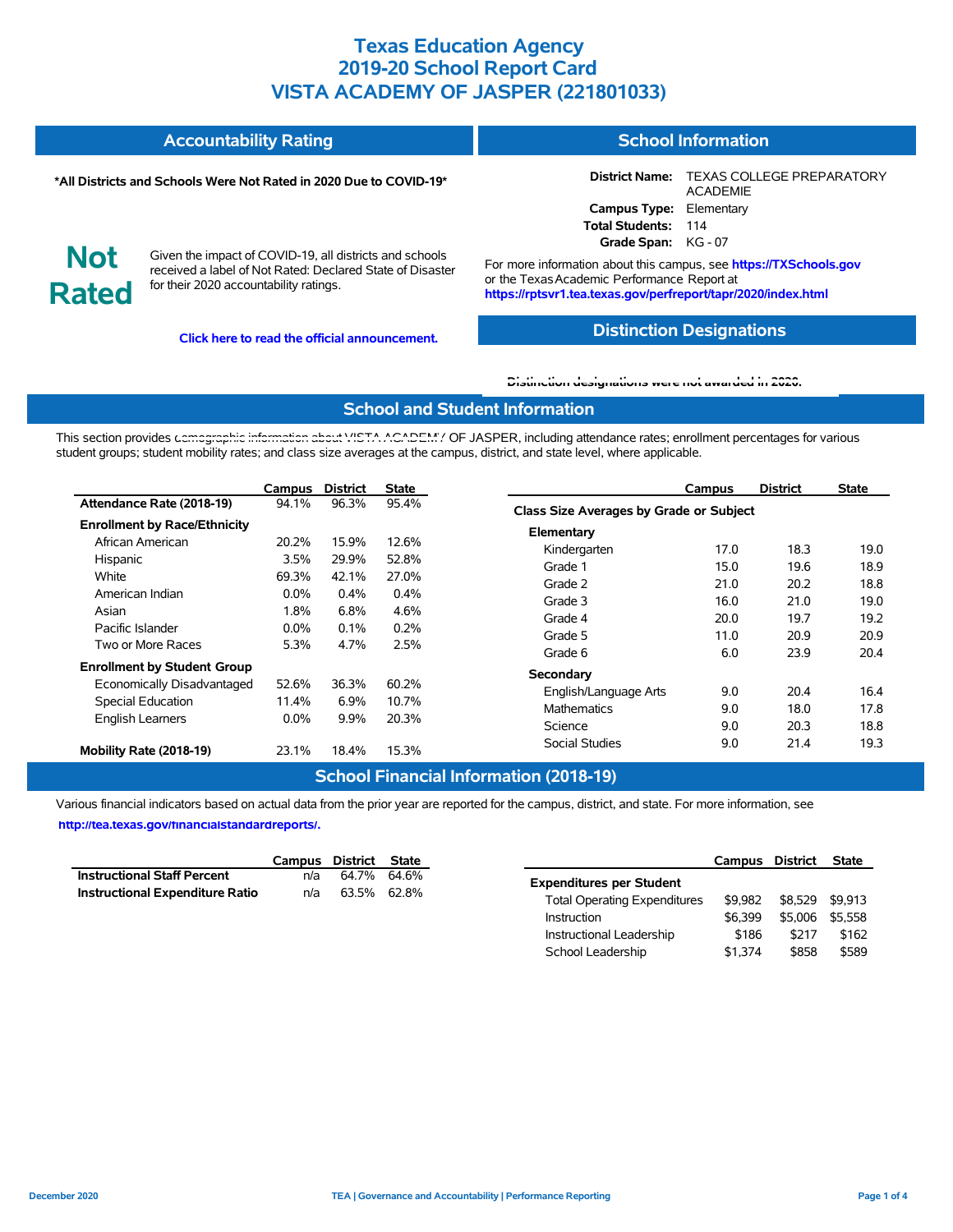### **STAAR Outcomes**

This section provides STAAR performance and Academic Growth outcomes. Academic Growth measures whether students are maintaining performance or improving from year to year. **Please note that due to the cancellation of spring 2020 State of Texas Assessments of Academic Readiness (STAAR) due to the COVID-19 pandemic, the performance of this year's report is not updated.**

|                                                                                |      |              |     |         |                                   |                          |       |                |               |                 | Two or           |               |
|--------------------------------------------------------------------------------|------|--------------|-----|---------|-----------------------------------|--------------------------|-------|----------------|---------------|-----------------|------------------|---------------|
|                                                                                |      |              |     |         | African                           |                          |       | American       |               | <b>Pacific</b>  | More             | Econ          |
|                                                                                |      | <b>State</b> |     |         | District Campus American Hispanic |                          | White | Indian         | Asian         | <b>Islander</b> | Races            | <b>Disadv</b> |
| STAAR Performance Rates at Approaches Grade Level or Above (All Grades Tested) |      |              |     |         |                                   |                          |       |                |               |                 |                  |               |
| All Subjects                                                                   | 2019 | 78%          | 81% | 83%     | 58%                               | ∗                        | 91%   |                | $\ast$        |                 | $\ast$           | 79%           |
|                                                                                | 2018 | 77%          | 75% | 81%     | 70%                               | 67%                      | 83%   | $\blacksquare$ | 88%           |                 | $\ast$           | 79%           |
| ELA/Reading                                                                    | 2019 | 75%          | 84% | 76%     | 29%                               | $\ast$                   | 87%   |                | $\ast$        |                 | $\ast$           | 67%           |
|                                                                                | 2018 | 74%          | 80% | 81%     | 75%                               | $\ast$                   | 83%   |                | $\ast$        |                 | $\ast$           | 77%           |
| Mathematics                                                                    | 2019 | 82%          | 82% | 88%     | 71%                               | $\ast$                   | 95%   |                | $\ast$        |                 | $\ast$           | 85%           |
|                                                                                | 2018 | 81%          | 74% | 86%     | 88%                               | $\ast$                   | 86%   |                | $\ast$        |                 | $\ast$           | 87%           |
| Writing                                                                        | 2019 | 68%          | 75% | 93%     | $\ast$                            |                          | 91%   |                |               |                 | $\overline{a}$   | 92%           |
|                                                                                | 2018 | 66%          | 67% | 58%     | $\ast$                            | $\overline{a}$           | 64%   |                | $\ast$        |                 | L,               | 44%           |
| Science                                                                        | 2019 | 81%          | 78% | 71%     | $\ast$                            | ÷                        | 83%   |                |               |                 |                  | $\ast$        |
|                                                                                | 2018 | 80%          | 72% | 100%    |                                   |                          | 100%  |                | $\ast$        |                 | $\ast$           | 100%          |
| Social Studies                                                                 | 2018 | 78%          | 66% | $\star$ |                                   |                          |       |                |               |                 | $\ast$           |               |
| STAAR Performance Rates at Meets Grade Level or Above (All Grades Tested)      |      |              |     |         |                                   |                          |       |                |               |                 |                  |               |
| All Subjects                                                                   | 2019 | 50%          | 52% | 62%     | 37%                               | $\ast$                   | 68%   |                | $\ast$        |                 |                  | 58%           |
|                                                                                | 2018 | 48%          | 44% | 48%     | 30%                               | 17%                      | 50%   | $\overline{a}$ | 50%           |                 | $\ast$           | 38%           |
| ELA/Reading                                                                    | 2019 | 48%          | 57% | 55%     | 29%                               | $\ast$                   | 62%   |                | $\ast$        |                 | $\ast$           | 48%           |
|                                                                                | 2018 | 46%          | 51% | 42%     | 38%                               | $\ast$                   | 45%   |                | $\ast$        |                 | $\ast$           | 32%           |
| Mathematics                                                                    | 2019 | 52%          | 50% | 76%     | 43%                               | $\ast$                   | 85%   |                | $\ast$        |                 | $\ast$           | 74%           |
|                                                                                | 2018 | 50%          | 40% | 50%     | 38%                               | $\ast$                   | 51%   |                | $\ast$        |                 | $\ast$           | 42%           |
| Writing                                                                        | 2019 | 38%          | 43% | 33%     | $\ast$                            | $\overline{\phantom{a}}$ | 27%   |                |               |                 | ÷,               | 42%           |
|                                                                                | 2018 | 41%          | 42% | 37%     | $\ast$                            | L,                       | 50%   |                | $\ast$        |                 |                  | 22%           |
| Science                                                                        | 2019 | 54%          | 49% | 71%     | $\ast$                            | ÷,                       | 83%   |                |               |                 | L,               | $\ast$        |
|                                                                                | 2018 | 51%          | 43% | 80%     |                                   | ÷,                       | 75%   |                | $\ast$        |                 | $\ast$           | 80%           |
| Social Studies                                                                 | 2018 | 53%          | 41% |         |                                   |                          |       |                |               |                 | $\ast$           |               |
|                                                                                |      |              |     |         |                                   |                          |       |                |               |                 |                  |               |
| STAAR Performance Rates at Masters Grade Level (All Grades Tested)             |      |              |     |         |                                   | $\ast$                   |       |                | $\ast$        |                 | $\ast$           |               |
| All Subjects                                                                   | 2019 | 24%          | 26% | 35%     | 11%                               |                          | 40%   |                |               |                 | $\ast$           | 25%           |
|                                                                                | 2018 | 22%          | 19% | 25%     | 15%                               | 17%                      | 25%   |                | 38%<br>$\ast$ |                 |                  | 21%           |
| ELA/Reading                                                                    | 2019 | 21%          | 28% | 29%     | 14%                               | $\ast$                   | 31%   |                | $\ast$        |                 | $\ast$           | 15%           |
|                                                                                | 2018 | 19%          | 23% | 23%     | 25%                               | $\ast$                   | 24%   |                | $\ast$        |                 | $\ast$<br>$\ast$ | 19%           |
| <b>Mathematics</b>                                                             | 2019 | 26%          | 26% | 53%     | 14%                               | $\ast$                   | 62%   |                |               |                 |                  | 48%           |
|                                                                                | 2018 | 24%          | 17% | 31%     | 13%                               | $\ast$                   | 35%   |                | $\ast$        |                 | $\ast$           | 26%           |
| Writing                                                                        | 2019 | 14%          | 15% | 0%      | $\ast$                            |                          | 0%    |                |               |                 |                  | 0%            |
|                                                                                | 2018 | 13%          | 11% | 0%      | $\ast$                            | $\overline{a}$           | 0%    |                | *             |                 |                  | 0%            |
| Science                                                                        | 2019 | 25%          | 21% | 29%     | $\ast$                            | $\overline{\phantom{a}}$ | 33%   |                |               |                 |                  |               |
|                                                                                | 2018 | 23%          | 18% | 40%     |                                   | ٠                        | 25%   |                | *             |                 | $\ast$           | 40%           |
| Social Studies                                                                 | 2018 | 31%          | 25% |         |                                   | L,                       |       |                |               |                 |                  |               |
| <b>Academic Growth Score (All Grades Tested)</b>                               |      |              |     |         |                                   |                          |       |                |               |                 |                  |               |
| <b>Both Subjects</b>                                                           | 2019 | 69           | 70  | 72      | 55                                |                          | 76    |                |               |                 |                  | 66            |
|                                                                                | 2018 | 69           | 68  | 73      | 63                                | $\ast$                   | 72    |                | 92            |                 | $\ast$           | 73            |
| ELA/Reading                                                                    | 2019 | 68           | 69  | 59      | 40                                | $\overline{\phantom{a}}$ | 64    |                |               |                 |                  | 50            |
|                                                                                | 2018 | 69           | 69  | 70      | $\ast$                            | $\ast$                   | 68    |                | $\ast$        |                 | $\ast$           | 63            |
| Mathematics                                                                    | 2019 | 70           | 70  | 85      | 70                                |                          | 89    |                |               |                 |                  | 82            |
|                                                                                | 2018 | 70           | 67  | 76      | $\ast$                            | $\ast$                   | 76    |                | $\ast$        |                 | $\ast$           | 83            |

 **? Indicates that the data for this item were statistically improbable or were reported outside a reasonable range.**

- Indicates zero observations reported for this group.<br>\* Indicates results are masked due to small numbers to protect student confidentiality.<br>n/a Indicates data reporting is not applicable for this group.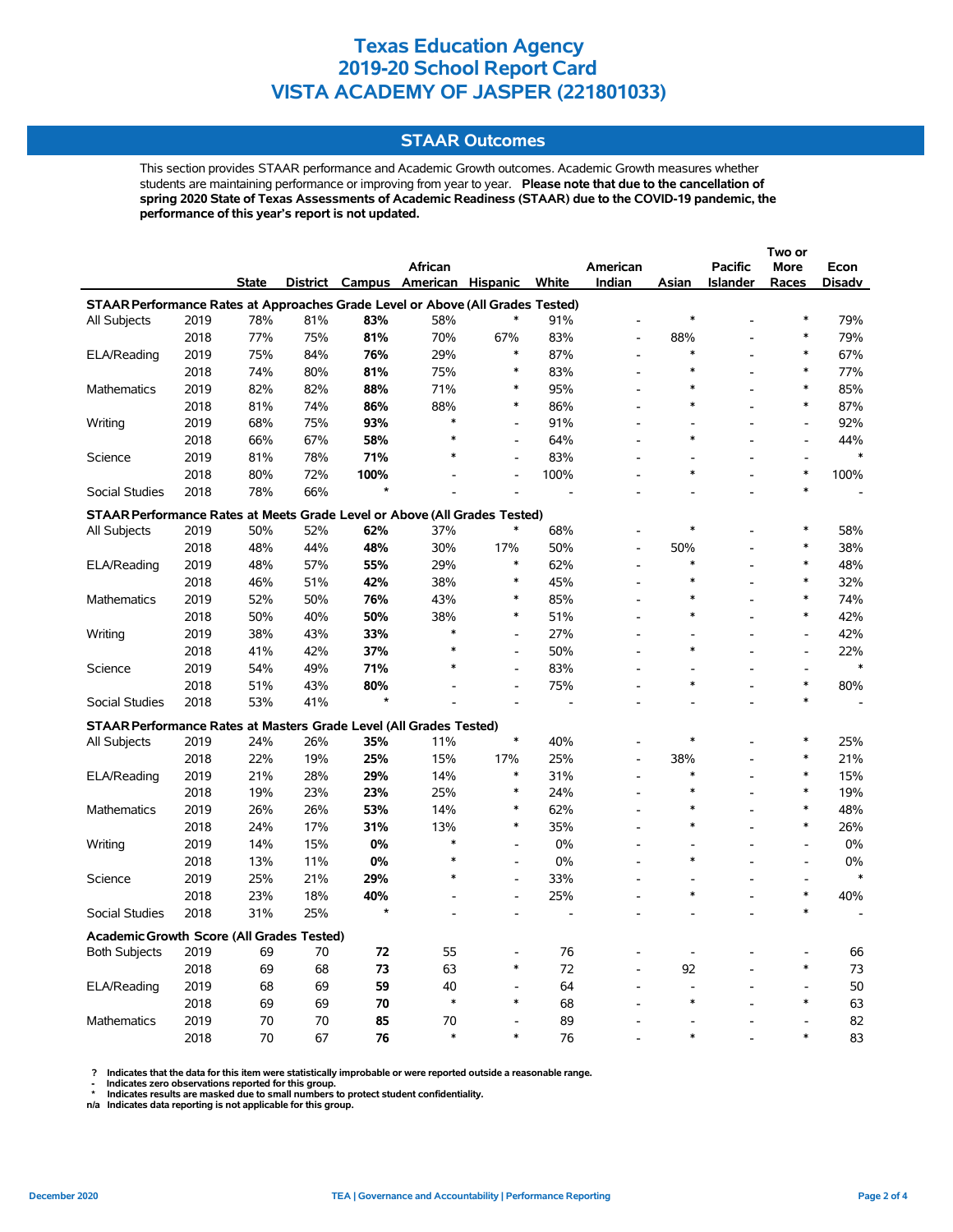### **Prior-Year Non-Proficient and Student Success Initiative STAAR Outcomes**

Progress of Prior-Year Non-Proficient Students shows STAAR performance rates for students who did not perform satisfactorily in 2017-18 but did in 2018-19. Student Success Initiative shows rates related to the requirement for students to demonstrate proficiency on the reading and mathematics STAAR in grades 5 and 8. **Please note that due to the cancellation of spring 2020 State of Texas Assessments of Academic Readiness (STAAR) due to the COVID-19 pandemic, this year's report is not updated.**

|                                      |              |                 |                                                |                                                                       |                 |        |          | Two or |                 |             |               |  |
|--------------------------------------|--------------|-----------------|------------------------------------------------|-----------------------------------------------------------------------|-----------------|--------|----------|--------|-----------------|-------------|---------------|--|
|                                      |              |                 |                                                | African                                                               |                 |        | American |        | <b>Pacific</b>  | <b>More</b> | Econ          |  |
|                                      | <b>State</b> | <b>District</b> | Campus                                         | American                                                              | <b>Hispanic</b> | White  | Indian   | Asian  | <b>Islander</b> | Races       | <b>Disadv</b> |  |
|                                      |              |                 | Progress of Prior-Year Non-Proficient Students |                                                                       |                 |        |          |        |                 |             |               |  |
| Sum of Grades 4-8                    |              |                 |                                                |                                                                       |                 |        |          |        |                 |             |               |  |
| Reading                              |              |                 |                                                |                                                                       |                 |        |          |        |                 |             |               |  |
| 2019                                 | 41%          | 44%             | *                                              | ∗                                                                     |                 | ∗      |          |        |                 |             |               |  |
| 2018                                 | 38%          | 40%             | *                                              | $\ast$                                                                | *               | $\ast$ |          | $\ast$ |                 |             | $\ast$        |  |
| <b>Mathematics</b>                   |              |                 |                                                |                                                                       |                 |        |          |        |                 |             |               |  |
| 2019                                 | 45%          | 43%             | *                                              | *                                                                     |                 | $\ast$ |          |        |                 |             |               |  |
| 2018                                 | 47%          | 36%             | $\star$                                        | *                                                                     |                 | *      |          |        |                 |             | $\ast$        |  |
| <b>Students Success Initiative</b>   |              |                 |                                                |                                                                       |                 |        |          |        |                 |             |               |  |
| <b>Grade 5 Reading</b>               |              |                 |                                                |                                                                       |                 |        |          |        |                 |             |               |  |
|                                      |              |                 |                                                | Students Meeting Approaches Grade Level on First STAAR Administration |                 |        |          |        |                 |             |               |  |
| 2019                                 | 78%          | 81%             | 100%                                           | $\ast$                                                                |                 | 100%   |          |        |                 |             |               |  |
| <b>STAAR Cumulative Met Standard</b> |              |                 |                                                |                                                                       |                 |        |          |        |                 |             |               |  |
| 2019                                 | 86%          | 89%             | 100%                                           | $\ast$                                                                |                 | 100%   |          |        |                 |             | $\ast$        |  |
| <b>Grade 5 Mathematics</b>           |              |                 |                                                |                                                                       |                 |        |          |        |                 |             |               |  |
|                                      |              |                 |                                                | Students Meeting Approaches Grade Level on First STAAR Administration |                 |        |          |        |                 |             |               |  |
| 2019                                 | 83%          | 82%             | 100%                                           |                                                                       |                 | 100%   |          |        |                 |             |               |  |
| <b>STAAR Cumulative Met Standard</b> |              |                 |                                                |                                                                       |                 |        |          |        |                 |             |               |  |
| 2019                                 | 90%          | 89%             | 100%                                           |                                                                       |                 | 100%   |          |        |                 |             | $\ast$        |  |

 **? Indicates that the data for this item were statistically improbable or were reported outside a reasonable range.**

 **- Indicates zero observations reported for this group. \* Indicates results are masked due to small numbers to protect student confidentiality.**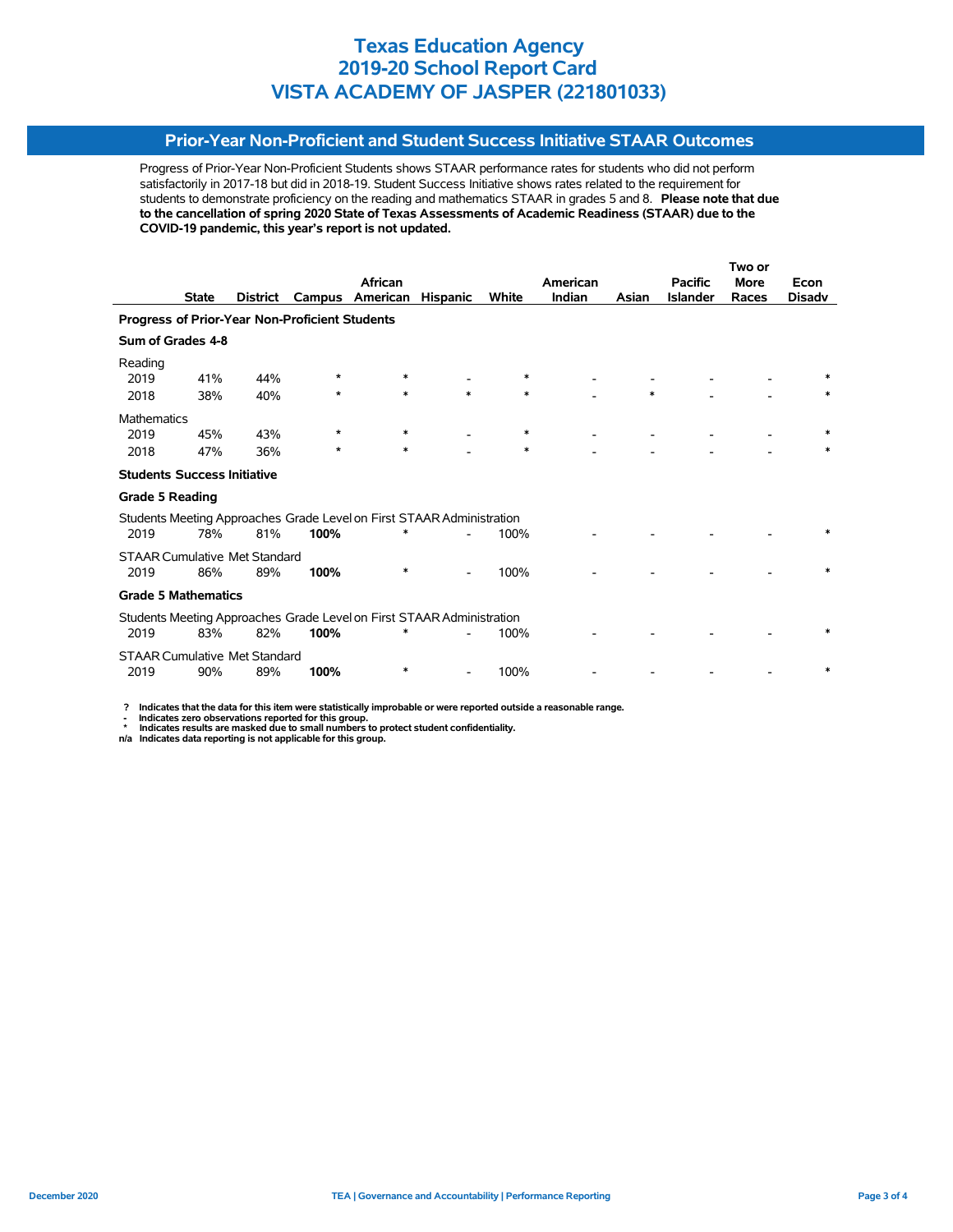**This page is intentionally blank.**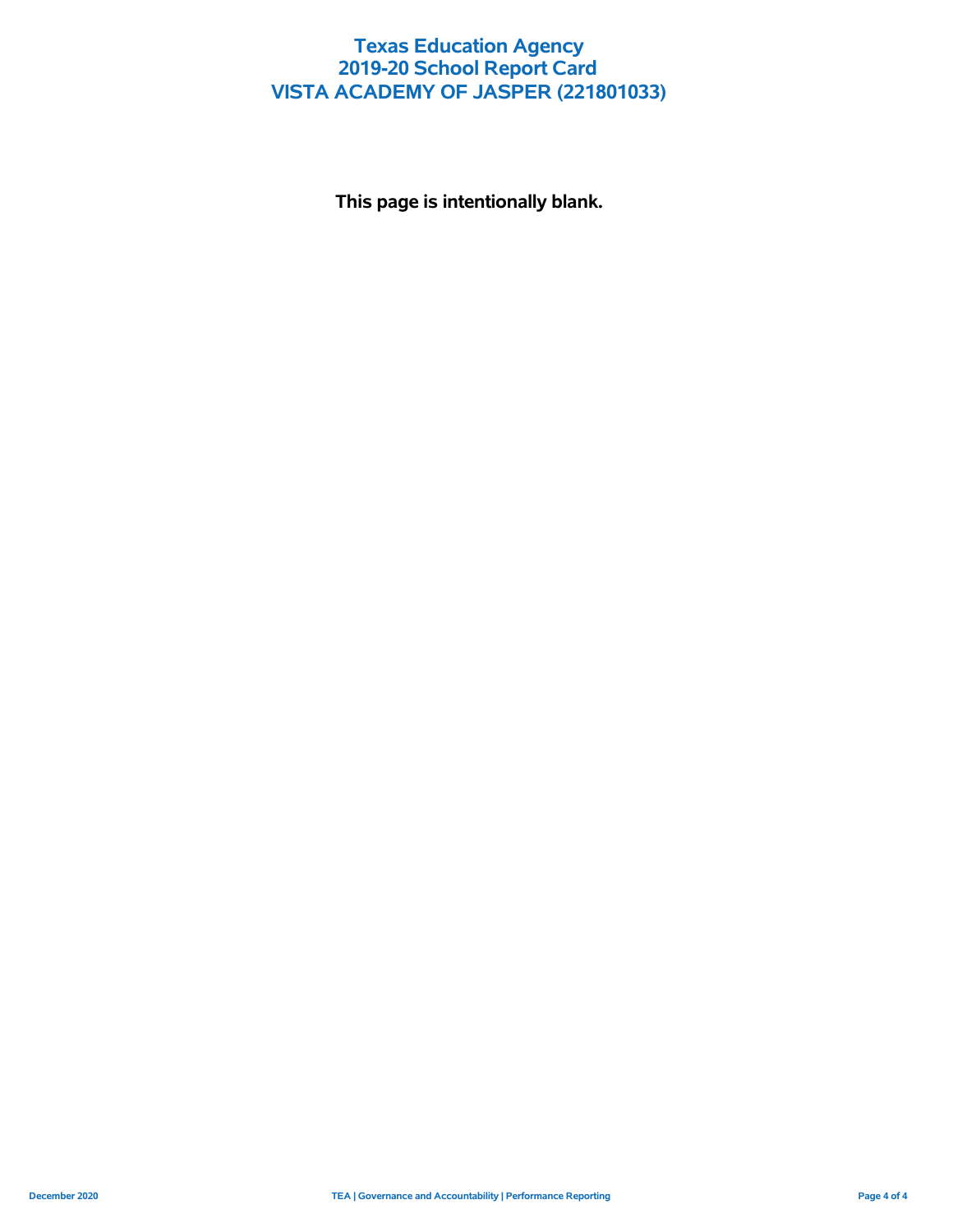|              | <b>Accountability Rating</b>                                                                                         |                                                                                                              | <b>School Information</b>                           |
|--------------|----------------------------------------------------------------------------------------------------------------------|--------------------------------------------------------------------------------------------------------------|-----------------------------------------------------|
|              | *All Districts and Schools Were Not Rated in 2020 Due to COVID-19*                                                   | <b>District Name:</b>                                                                                        | <b>TEXAS COLLEGE PREPARATORY</b><br><b>ACADEMIE</b> |
|              |                                                                                                                      |                                                                                                              | Campus Type: Elementary/Secondary                   |
|              |                                                                                                                      | <b>Total Students: 410</b>                                                                                   |                                                     |
|              |                                                                                                                      | Grade Span: $06 - 12$                                                                                        |                                                     |
| <b>Not</b>   | Given the impact of COVID-19, all districts and schools<br>received a label of Not Rated: Declared State of Disaster | For more information about this campus, see https://TXSchools.gov                                            |                                                     |
| <b>Rated</b> | for their 2020 accountability ratings.                                                                               | or the Texas Academic Performance Report at<br>https://rptsvr1.tea.texas.gov/perfreport/tapr/2020/index.html |                                                     |

**Click here to read the official announcement.**

### **Distinction Designations**

#### **[Distinction designations were not awarded in 2020.](https://rptsvr1.tea.texas.gov/perfreport/tapr/2020/index.html)**

#### **School and Student Information**

This section provides [demographic information about STEM ACADEMY](https://tea.texas.gov/about-tea/news-and-multimedia/correspondence/taa-letters/every-student-succeeds-act-essa-waiver-approval-2020-state-academic-accountability) - LEWISVILLE, including attendance rates; enrollment percentages for various student groups; student mobility rates; and class size averages at the campus, district, and state level, where applicable.

|                                     | <b>CampusDistrict State</b> |                   |         |
|-------------------------------------|-----------------------------|-------------------|---------|
| Attendance Rate (2018-19)           |                             | 95.7% 96.3% 95.4% |         |
| <b>Enrollment by Race/Ethnicity</b> |                             |                   |         |
| African American                    | 11.5%                       | 15.9%             | 12.6%   |
| Hispanic                            | 22.7%                       | 29.9%             | 52.8%   |
| White                               | 49.0%                       | 42.1% 27.0%       |         |
| American Indian                     | $0.5\%$                     | 0.4%              | $0.4\%$ |
| Asian                               | 10.0%                       | 6.8%              | 4.6%    |
| Pacific Islander                    | 0.0%                        | $0.1\%$           | 0.2%    |
| Two or More Races                   | 6.3%                        | 4 7%              | 2.5%    |
| <b>Enrollment by Student Group</b>  |                             |                   |         |
| Economically Disadvantaged          |                             | 15.4% 36.3%       | 60.2%   |
| Special Education                   | $9.3\%$                     | $6.9\%$           | 10.7%   |
| <b>English Learners</b>             | $9.3\%$                     | $9.9\%$           | 20.3%   |
| Mobility Rate (2018-19)             | 20.2%                       | 18.4%             | 15.3%   |

|                                         | Campus | <b>District</b> | State |
|-----------------------------------------|--------|-----------------|-------|
| Class Size Averages by Grade or Subject |        |                 |       |
| Elementary                              |        |                 |       |
| Grade 6                                 | 177    | 23.9            | 204   |
| Secondary                               |        |                 |       |
| English/Language Arts                   | 17.3   | 204             | 164   |
| Foreign Languages                       | 179    | 19.5            | 187   |
| <b>Mathematics</b>                      | 16.3   | 180             | 178   |
| Science                                 | 170    | 20.3            | 18.8  |
| Social Studies                          | 16.3   | 214             | 19.3  |

School Leadership  $$988$  \$858 \$589

#### **School Financial Information (2018-19)**

Various financial indicators based on actual data from the prior year are reported for the campus, district, and state. For more information, see

#### **[http://tea.texas.gov/financialstandardreports/.](http://tea.texas.gov/financialstandardreports/)**

|                                 | Campus | District | State       |                                     | Campus District |                 | <b>State</b> |
|---------------------------------|--------|----------|-------------|-------------------------------------|-----------------|-----------------|--------------|
| Instructional Staff Percent     | n/a    |          | 64.7% 64.6% | <b>Expenditures per Student</b>     |                 |                 |              |
| Instructional Expenditure Ratio | n/a    | 63.5%    | 62.8%       | <b>Total Operating Expenditures</b> | \$8.497         | \$8,529 \$9,913 |              |
|                                 |        |          |             | Instruction                         | \$5.613         | \$5.006         | \$5.558      |
|                                 |        |          |             | Instructional Leadership            | \$177           | \$217           | \$162        |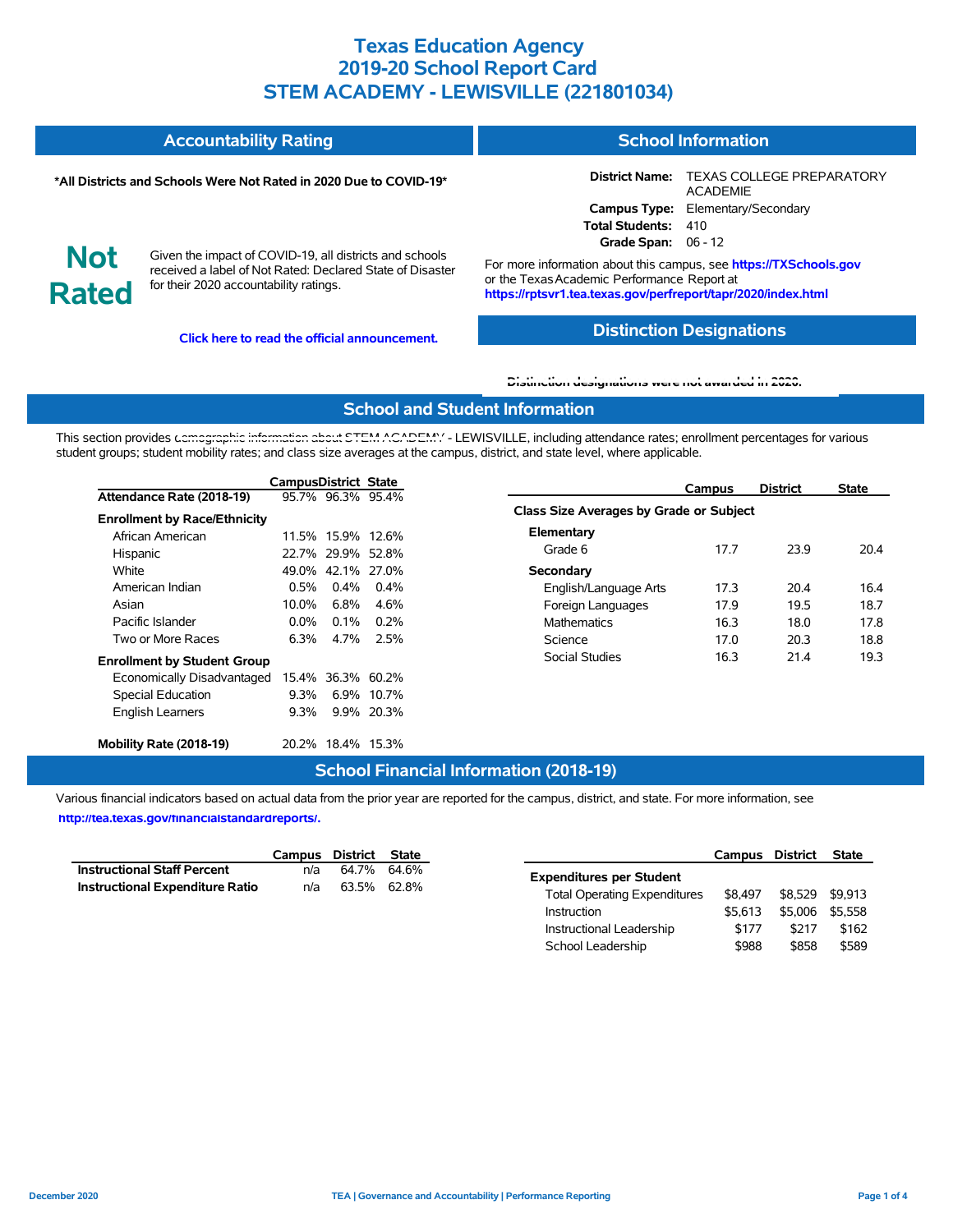### **STAAR Outcomes**

This section provides STAAR performance and Academic Growth outcomes. Academic Growth measures whether students are maintaining performance or improving from year to year. **Please note that due to the cancellation of spring 2020 State of Texas Assessments of Academic Readiness (STAAR) due to the COVID-19 pandemic, the performance of this year's report is not updated.**

|                                                                                |      |        |     |     |                                   |     |       |                          |        |                          | Two or |        |
|--------------------------------------------------------------------------------|------|--------|-----|-----|-----------------------------------|-----|-------|--------------------------|--------|--------------------------|--------|--------|
|                                                                                |      |        |     |     | African                           |     |       | American                 |        | <b>Pacific</b>           | More   | Econ   |
|                                                                                |      | State  |     |     | District Campus American Hispanic |     | White | Indian                   | Asian  | <b>Islander</b>          | Races  | Disadv |
| STAAR Performance Rates at Approaches Grade Level or Above (All Grades Tested) |      |        |     |     |                                   |     |       |                          |        |                          |        |        |
| All Subjects                                                                   | 2019 | 78%    | 81% | 82% | 75%                               | 75% | 87%   | $\ast$                   | 92%    | $\overline{\phantom{0}}$ | 89%    | 69%    |
|                                                                                | 2018 | 77%    | 75% | 87% | 80%                               | 78% | 92%   | $\ast$                   | 92%    | $\overline{\phantom{0}}$ | 88%    | 86%    |
| ELA/Reading                                                                    | 2019 | 75%    | 84% | 84% | 78%                               | 73% | 91%   | $\ast$                   | 92%    | $\overline{\phantom{0}}$ | 90%    | 68%    |
|                                                                                | 2018 | 74%    | 80% | 87% | 84%                               | 80% | 89%   | $\ast$                   | 90%    | $\overline{\phantom{0}}$ | 93%    | 86%    |
| Mathematics                                                                    | 2019 | 82%    | 82% | 82% | 74%                               | 80% | 82%   | $\ast$                   | 95%    | $\overline{\phantom{0}}$ | 86%    | 76%    |
|                                                                                | 2018 | 81%    | 74% | 88% | 76%                               | 83% | 94%   | $\ast$                   | 91%    | $\overline{\phantom{0}}$ | 80%    | 88%    |
| Writing                                                                        | 2019 | 68%    | 75% | 75% | 67%                               | 62% | 82%   | $\overline{\phantom{a}}$ | 100%   | $\overline{\phantom{a}}$ | $\ast$ | 82%    |
|                                                                                | 2018 | 66%    | 67% | 77% | 78%                               | 71% | 83%   | $\ast$                   | $\ast$ | $\overline{\phantom{0}}$ | $\ast$ | 76%    |
| Science                                                                        | 2019 | 81%    | 78% | 87% | 81%                               | 83% | 92%   | $\ast$                   | 80%    | $\overline{a}$           | $\ast$ | 68%    |
|                                                                                | 2018 | 80%    | 72% | 91% | 88%                               | 76% | 97%   | $\overline{\phantom{a}}$ | 100%   | $\overline{\phantom{0}}$ | 100%   | 91%    |
| Social Studies                                                                 | 2019 | 81%    | 80% | 77% | 70%                               | 59% | 83%   | $\ast$                   | 88%    | $\overline{\phantom{0}}$ | 100%   | 48%    |
|                                                                                | 2018 | 78%    | 66% | 85% | 67%                               | 69% | 91%   | $\overline{\phantom{a}}$ | 100%   | $\overline{\phantom{a}}$ | 88%    | 85%    |
| STAAR Performance Rates at Meets Grade Level or Above (All Grades Tested)      |      |        |     |     |                                   |     |       |                          |        |                          |        |        |
| All Subjects                                                                   | 2019 | 50%    | 52% | 57% | 42%                               | 43% | 65%   | $\ast$                   | 79%    | $\overline{\phantom{0}}$ | 86%    | 36%    |
|                                                                                | 2018 | 48%    | 44% | 63% | 56%                               | 43% | 72%   | $\ast$                   | 79%    | $\overline{\phantom{0}}$ | 71%    | 63%    |
| ELA/Reading                                                                    | 2019 | 48%    | 57% | 61% | 45%                               | 45% | 69%   | $\ast$                   | 80%    | $\overline{\phantom{0}}$ | 80%    | 35%    |
|                                                                                | 2018 | 46%    | 51% | 66% | 66%                               | 49% | 69%   | $\ast$                   | 83%    | $\overline{a}$           | 87%    | 66%    |
| Mathematics                                                                    | 2019 | 52%    | 50% | 51% | 46%                               | 34% | 53%   | $\ast$                   | 89%    | $\overline{\phantom{a}}$ | 86%    | 39%    |
|                                                                                | 2018 | 50%    | 40% | 55% | 38%                               | 37% | 68%   | $\ast$                   | 73%    | $\overline{\phantom{0}}$ | 50%    | 55%    |
| Writing                                                                        | 2019 | 38%    | 43% | 49% | 17%                               | 38% | 59%   | $\overline{\phantom{a}}$ | 83%    | $\overline{\phantom{0}}$ | $\ast$ | 35%    |
|                                                                                | 2018 | 41%    | 42% | 50% | 67%                               | 29% | 57%   | $\ast$                   | $\ast$ | $\overline{\phantom{a}}$ | $\ast$ | 50%    |
| Science                                                                        | 2019 | 54%    | 49% | 65% | 50%                               | 51% | 76%   | $\ast$                   | 60%    | $\overline{\phantom{a}}$ | $\ast$ | 39%    |
|                                                                                | 2018 | 51%    | 43% | 75% | 69%                               | 55% | 84%   | $\overline{\phantom{a}}$ | 91%    | $\overline{a}$           | 86%    | 75%    |
| Social Studies                                                                 | 2019 | 55%    | 55% | 57% | 40%                               | 45% | 63%   | $\ast$                   | 63%    | $\overline{a}$           | 100%   | 30%    |
|                                                                                | 2018 | 53%    | 41% | 66% | 58%                               | 34% | 77%   |                          | 75%    | $\overline{a}$           | 63%    | 66%    |
| STAAR Performance Rates at Masters Grade Level (All Grades Tested)             |      |        |     |     |                                   |     |       |                          |        |                          |        |        |
| All Subjects                                                                   | 2019 | 24%    | 26% | 27% | 14%                               | 15% | 30%   | $\ast$                   | 54%    | $\overline{\phantom{0}}$ | 61%    | 16%    |
|                                                                                | 2018 | 22%    | 19% | 29% | 28%                               | 14% | 33%   | ∗                        | 54%    | $\overline{\phantom{0}}$ | 32%    | 29%    |
| ELA/Reading                                                                    | 2019 | 21%    | 28% | 25% | 15%                               | 15% | 23%   | $\ast$                   | 52%    | $\overline{\phantom{0}}$ | 70%    | 19%    |
|                                                                                | 2018 | 19%    | 23% | 27% | 31%                               | 15% | 27%   | $\ast$                   | 62%    | $\overline{\phantom{0}}$ | 20%    | 27%    |
| <b>Mathematics</b>                                                             | 2019 | 26%    | 26% | 20% | 6%                                | 10% | 26%   | $\ast$                   | 53%    | $\overline{\phantom{0}}$ | 29%    | 16%    |
|                                                                                | 2018 | 24%    | 17% | 19% | 18%                               | 9%  | 21%   | $\ast$                   | 41%    | $\overline{\phantom{0}}$ | 30%    | 19%    |
| Writing                                                                        | 2019 | 14%    | 15% | 25% | 8%                                | 8%  | 23%   | $\overline{\phantom{a}}$ | 67%    | $\overline{\phantom{a}}$ | $\ast$ | 6%     |
|                                                                                | 2018 | 13%    | 11% | 15% | 22%                               | 0%  | 23%   | $\ast$                   | $\ast$ | $\overline{\phantom{a}}$ | $\ast$ | 16%    |
| Science                                                                        | 2019 | 25%    | 21% | 34% | 25%                               | 26% | 39%   | $\ast$                   | 40%    | $\overline{a}$           | $\ast$ | 19%    |
|                                                                                | 2018 | 23%    | 18% | 41% | 38%                               | 26% | 46%   | $\overline{\phantom{a}}$ | 64%    | $\overline{a}$           | 43%    | 41%    |
| Social Studies                                                                 | 2019 | 33%    | 36% | 41% | 30%                               | 18% | 51%   |                          | 63%    |                          | 60%    | $9\%$  |
|                                                                                | 2018 | 31%    | 25% | 44% | 42%                               | 13% | 52%   |                          | 63%    |                          | 50%    | 44%    |
| Academic Growth Score (All Grades Tested)                                      |      |        |     |     |                                   |     |       |                          |        |                          |        |        |
| <b>Both Subjects</b>                                                           | 2019 | 69     | 70  | 62  | 53                                | 55  | 66    | *                        | 81     | $\overline{\phantom{0}}$ | 75     | 54     |
|                                                                                | 2018 | 69     | 68  | 65  | 75                                | 62  | 62    | ∗                        | 74     | $\overline{a}$           | 67     | 65     |
| ELA/Reading                                                                    | 2019 | 68     | 69  | 68  | 60                                | 59  | 72    | $\ast$                   | 82     | $\overline{a}$           | 86     | 58     |
|                                                                                | 2018 | 69     | 69  | 67  | 86                                | 64  | 62    | $\ast$                   | 74     | $\frac{1}{2}$            | 71     | 67     |
| Mathematics                                                                    | 2019 | 70     | 70  | 56  | 46                                | 51  | 59    | ∗                        | 80     | $\overline{a}$           | 60     | 51     |
|                                                                                | 2018 | $70\,$ | 67  | 63  | 65                                | 59  | 62    | $\ast$                   | 75     |                          | 61     | 63     |
|                                                                                |      |        |     |     |                                   |     |       |                          |        |                          |        |        |

 **? Indicates that the data for this item were statistically improbable or were reported outside a reasonable range.**

 **- Indicates zero observations reported for this group. \* Indicates results are masked due to small numbers to protect student confidentiality.**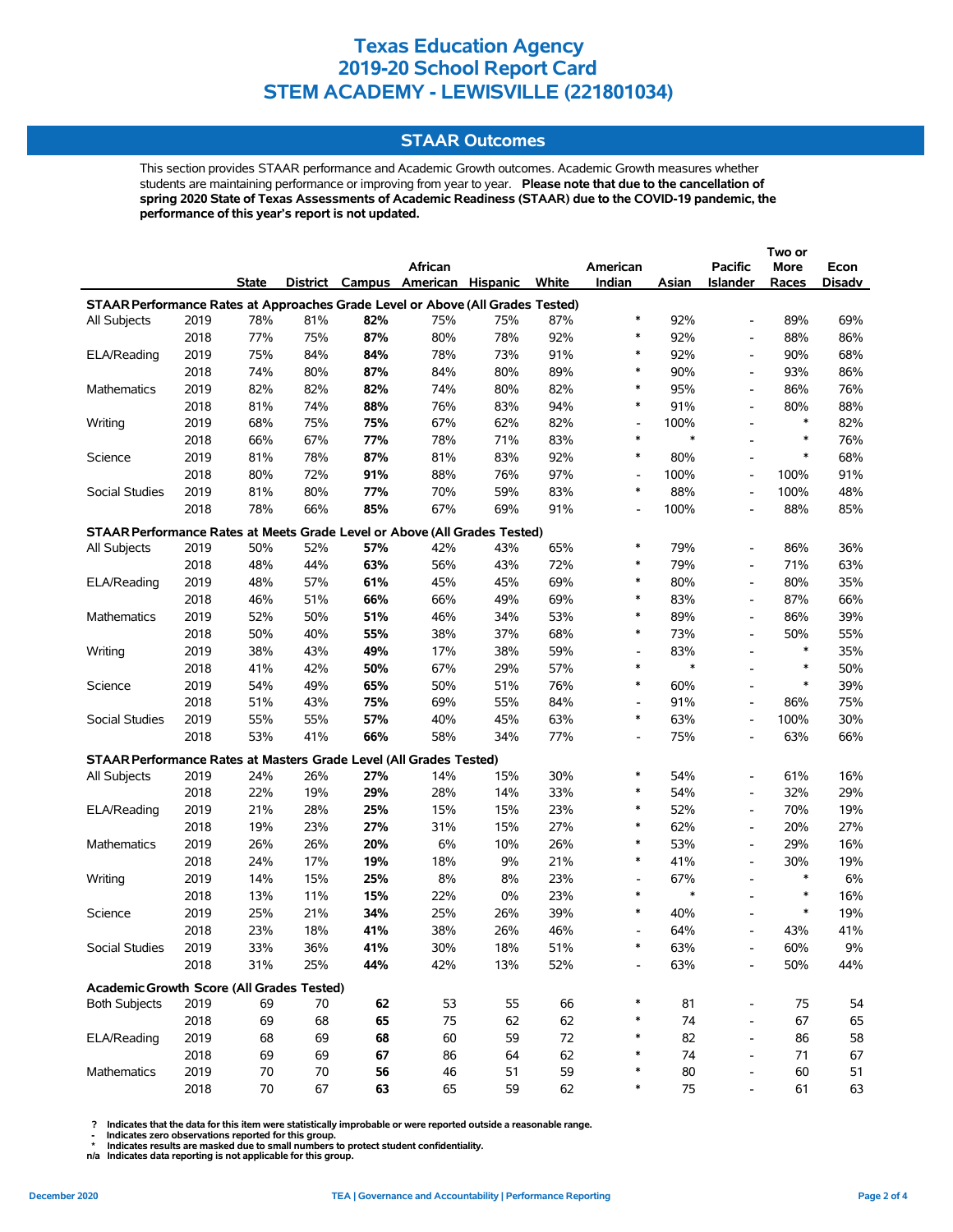### **Prior-Year Non-Proficient and Student Success Initiative STAAR Outcomes**

Progress of Prior-Year Non-Proficient Students shows STAAR performance rates for students who did not perform satisfactorily in 2017-18 but did in 2018-19. Student Success Initiative shows rates related to the requirement for students to demonstrate proficiency on the reading and mathematics STAAR in grades 5 and 8. **Please note that due to the cancellation of spring 2020 State of Texas Assessments of Academic Readiness (STAAR) due to the COVID-19 pandemic, this year's report is not updated.**

|                                    |              |                                      |                                                       |                                                                       |                 |        |          |        |                 | Two or      |               |
|------------------------------------|--------------|--------------------------------------|-------------------------------------------------------|-----------------------------------------------------------------------|-----------------|--------|----------|--------|-----------------|-------------|---------------|
|                                    |              |                                      |                                                       | African                                                               |                 |        | American |        | <b>Pacific</b>  | <b>More</b> | Econ          |
|                                    | <b>State</b> | <b>District</b>                      | Campus                                                | American                                                              | <b>Hispanic</b> | White  | Indian   | Asian  | <b>Islander</b> | Races       | <b>Disadv</b> |
|                                    |              |                                      | <b>Progress of Prior-Year Non-Proficient Students</b> |                                                                       |                 |        |          |        |                 |             |               |
| Sum of Grades 4-8                  |              |                                      |                                                       |                                                                       |                 |        |          |        |                 |             |               |
| Reading                            |              |                                      |                                                       |                                                                       |                 |        |          |        |                 |             |               |
| 2019                               | 41%          | 44%                                  | 41%                                                   | 67%                                                                   | 25%             | 57%    |          | *      |                 | ∗           | 42%           |
| 2018                               | 38%          | 40%                                  | 38%                                                   | *                                                                     | $\ast$          | 50%    |          | *      |                 |             | 38%           |
| <b>Mathematics</b>                 |              |                                      |                                                       |                                                                       |                 |        |          |        |                 |             |               |
| 2019                               | 45%          | 43%                                  | 20%                                                   | *                                                                     | ∗               | 20%    |          | $\ast$ |                 | $\ast$      | 25%           |
| 2018                               | 47%          | 36%                                  | 43%                                                   | *                                                                     | $\ast$          | $\ast$ |          | $\ast$ |                 | $\ast$      | 42%           |
| <b>Students Success Initiative</b> |              |                                      |                                                       |                                                                       |                 |        |          |        |                 |             |               |
| <b>Grade 8 Reading</b>             |              |                                      |                                                       |                                                                       |                 |        |          |        |                 |             |               |
|                                    |              |                                      |                                                       | Students Meeting Approaches Grade Level on First STAAR Administration |                 |        |          |        |                 |             |               |
| 2019                               | 78%          | 84%                                  | 75%                                                   | 75%                                                                   | 64%             | 82%    | *        | $\ast$ |                 | $\ast$      | 60%           |
|                                    |              |                                      | <b>Students Requiring Accelerated Instruction</b>     |                                                                       |                 |        |          |        |                 |             |               |
| 2019                               | 22%          | 16%                                  | 25%                                                   | 25%                                                                   | 36%             | 18%    | *        | $\ast$ |                 | $\ast$      | 40%           |
|                                    |              | <b>STAAR Cumulative Met Standard</b> |                                                       |                                                                       |                 |        |          |        |                 |             |               |
| 2019                               | 85%          | 89%                                  | 83%                                                   | 100%                                                                  | 71%             | 84%    | *        | *      |                 | *           | 69%           |
| <b>Grade 8 Mathematics</b>         |              |                                      |                                                       |                                                                       |                 |        |          |        |                 |             |               |
|                                    |              |                                      |                                                       | Students Meeting Approaches Grade Level on First STAAR Administration |                 |        |          |        |                 |             |               |
| 2019                               | 82%          | 70%                                  | 82%                                                   | 75%                                                                   | 92%             | 71%    | *        | 86%    |                 | *           | 76%           |
|                                    |              |                                      | <b>Students Requiring Accelerated Instruction</b>     |                                                                       |                 |        |          |        |                 |             |               |
| 2019                               | 18%          | 30%                                  | 18%                                                   | 25%                                                                   | 8%              | 29%    | *        | 14%    |                 | ∗           | 24%           |
|                                    |              | <b>STAAR Cumulative Met Standard</b> |                                                       |                                                                       |                 |        |          |        |                 |             |               |
| 2019                               | 88%          | 76%                                  | 88%                                                   | 88%                                                                   | 92%             | 82%    | *        | 86%    |                 | ∗           | 88%           |

 **? Indicates that the data for this item were statistically improbable or were reported outside a reasonable range.**

 **- Indicates zero observations reported for this group. \* Indicates results are masked due to small numbers to protect student confidentiality.**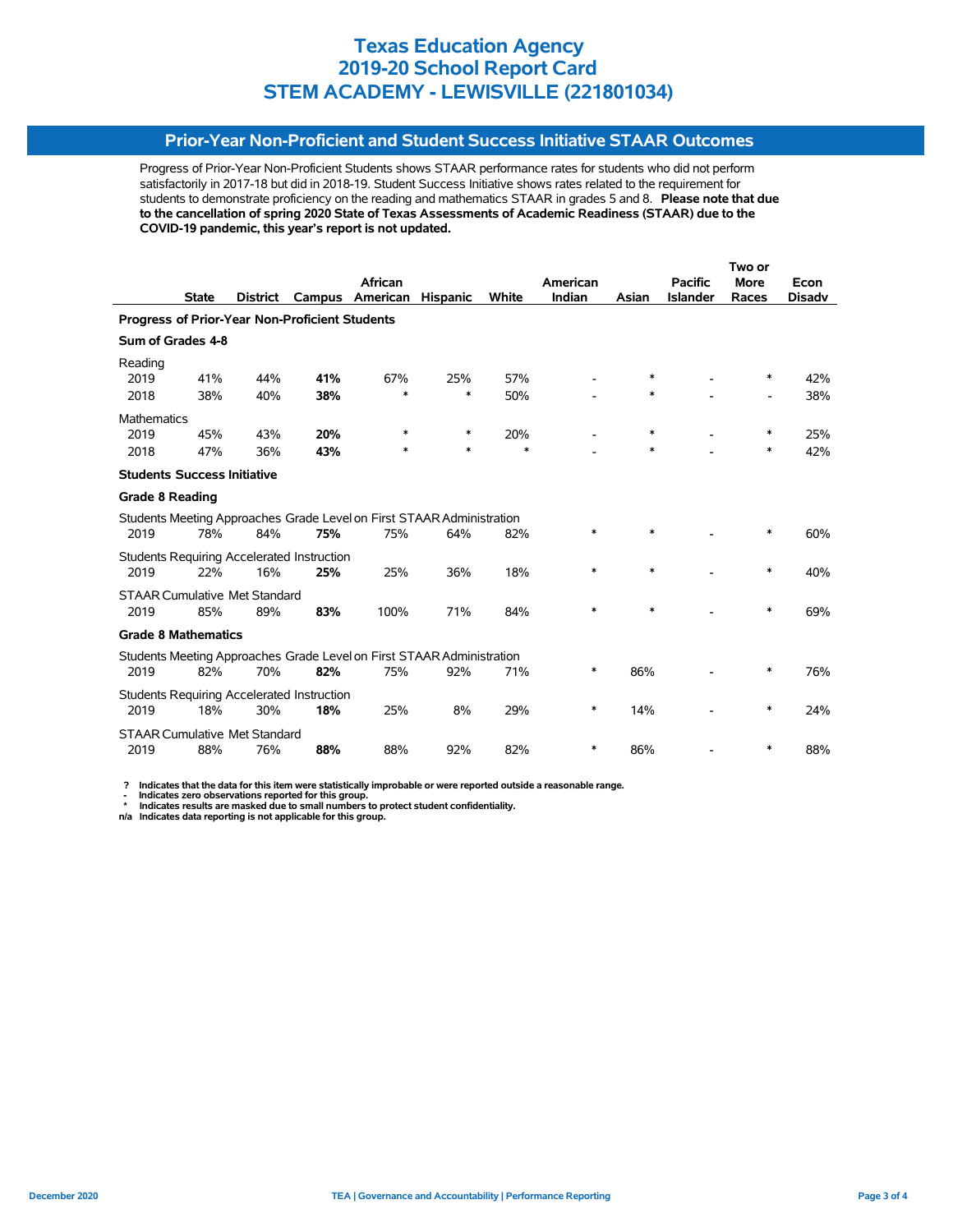### **Graduation and College, Career, and Military Readiness Outcomes**

This section provides graduation, graduation plan, and College, Career, and Military Readiness rates.

|                                                              | State | District |        | African<br>Campus American Hispanic |                          | White | American<br>Indian | Asian  | <b>Pacific</b><br>Islander | Two or<br>More<br>Races | Econ<br>Disadv |
|--------------------------------------------------------------|-------|----------|--------|-------------------------------------|--------------------------|-------|--------------------|--------|----------------------------|-------------------------|----------------|
| Annual Dropout Rate (Gr 9-12)                                |       |          |        |                                     |                          |       |                    |        |                            |                         |                |
| 2018-19                                                      | 1.9%  | 0.9%     | 0.4%   | 0.0%                                | 0.0%                     | 0.7%  |                    | 0.0%   |                            | 0.0%                    | 0.0%           |
| 2017-18                                                      | 1.9%  | 0.4%     | 1.2%   | 0.0%                                | 0.0%                     | 1.4%  | $\ast$             | 4.5%   |                            | 0.0%                    | $0.0\%$        |
| 4-Year Longitudinal Rate (Gr 9-12)<br>Class of 2019          |       |          |        |                                     |                          |       |                    |        |                            |                         |                |
| Graduated                                                    | 90.0% | 97.4%    |        |                                     |                          |       |                    |        |                            |                         |                |
| Graduates, TxCHSE, & Cont                                    | 94.1% | 99.0%    |        |                                     |                          |       |                    |        |                            |                         |                |
| Class of 2018<br>Graduated                                   | 90.0% | 93.6%    |        |                                     |                          |       |                    |        |                            |                         |                |
| Graduates, TxCHSE, & Cont                                    | 94.3% | 94.5%    |        |                                     |                          |       |                    |        |                            |                         |                |
| 5-Year Extended Longitudinal Rate (Gr 9-12)                  |       |          |        |                                     |                          |       |                    |        |                            |                         |                |
| Class of 2018<br>Graduated                                   | 92.2% | 94.2%    |        |                                     |                          |       |                    |        |                            |                         |                |
| Graduates, TxCHSE, & Cont                                    | 93.9% | 94.5%    |        |                                     |                          |       |                    |        |                            |                         |                |
| Class of 2017                                                |       |          |        |                                     |                          |       |                    |        |                            |                         |                |
| Graduated                                                    | 92.0% | 83.3%    |        |                                     |                          |       |                    |        |                            |                         |                |
| Graduates, TxCHSE, & Cont                                    | 93.7% | 86.4%    |        |                                     |                          |       |                    |        |                            |                         |                |
| 6-Year Extended Longitudinal Rate (Gr 9-12)<br>Class of 2017 |       |          |        |                                     |                          |       |                    |        |                            |                         |                |
| Graduated                                                    | 92.4% | 83.6%    |        |                                     |                          |       |                    |        |                            |                         |                |
| Graduates, TxCHSE, & Cont                                    | 93.7% | 87.2%    |        |                                     |                          |       |                    |        |                            |                         |                |
| Class of 2016                                                |       |          |        |                                     |                          |       |                    |        |                            |                         |                |
| Graduated                                                    | 92.1% | 64.7%    |        |                                     |                          |       |                    |        |                            |                         |                |
| Graduates, TxCHSE, & Cont                                    | 93.4% | 72.7%    |        |                                     |                          |       |                    |        |                            |                         |                |
| 4-Year Federal Graduation Rate Without Exclusions (Gr 9-12)  |       |          |        |                                     |                          |       |                    |        |                            |                         |                |
| Class of 2019                                                | 90.0% | 97.4%    |        |                                     |                          |       |                    |        |                            |                         |                |
| Class of 2018                                                | 90.0% | 93.4%    |        |                                     |                          |       |                    |        |                            |                         |                |
| RHSP/DAP Graduates (Longitudinal Rate)                       |       |          |        |                                     |                          |       |                    |        |                            |                         |                |
| Class of 2019                                                | 73.3% |          |        |                                     |                          |       |                    |        |                            |                         |                |
| Class of 2018                                                | 68.5% |          |        |                                     |                          |       |                    |        |                            |                         |                |
| RHSP/DAP/FHSP-E/FHSP-DLA Graduates (Longitudinal Rate)       |       |          |        |                                     |                          |       |                    |        |                            |                         |                |
| Class of 2019                                                | 87.6% | 97.7%    |        |                                     |                          |       |                    |        |                            |                         |                |
| Class of 2018                                                | 86.8% | 97.1%    |        |                                     |                          |       |                    |        |                            |                         |                |
| College, Career, and Military Ready (Annual Graduates)       |       |          |        |                                     |                          |       |                    |        |                            |                         |                |
| 2018-19                                                      | 72.9% | 87.8%    | 87.8%  |                                     | $\ast$                   | 87.1% |                    |        |                            |                         |                |
| 2017-18                                                      | 65.5% | 86.0%    | 83.3%  |                                     | 81.3%                    | 83.3% |                    | 91.7%  |                            |                         |                |
| <b>SAT/ACT Results (Annual Graduates)</b><br>Tested          |       |          |        |                                     |                          |       |                    |        |                            |                         |                |
| 2018-19                                                      | 75.0% | 100.0%   | 100.0% | ∗                                   | $\ast$                   | 94.3% |                    | $\ast$ |                            |                         |                |
| 2017-18                                                      | 74.6% | 100.0%   | 44.4%  | $\ast$                              | 75.0%                    | 37.0% | $\ast$             | 66.7%  |                            |                         | $\ast$         |
| Average SAT Score                                            |       |          |        |                                     |                          |       |                    |        |                            |                         |                |
| 2018-19                                                      | 1027  | 1158     | 1140   | *                                   | 1038                     | 1149  |                    | 1224   |                            | ∗                       | 1162           |
| 2017-18                                                      | 1036  | 1152     | 1160   |                                     | 1090                     | 1179  |                    | $\ast$ |                            |                         | $\ast$         |
| Average ACT Score                                            |       |          |        |                                     |                          |       |                    |        |                            |                         |                |
| 2018-19                                                      | 20.6  | 24.8     | 24.0   |                                     | $\overline{\phantom{a}}$ | 23.9  |                    | $\ast$ |                            |                         |                |
| 2017-18                                                      | 20.6  | 24.2     |        |                                     |                          |       |                    |        |                            |                         |                |

? Indicates that the data for this item were statistically improbable or were reported outside a reasonable range.<br>- Indicates zero observations reported for this group.<br>\* Indicates results are masked due to small numbers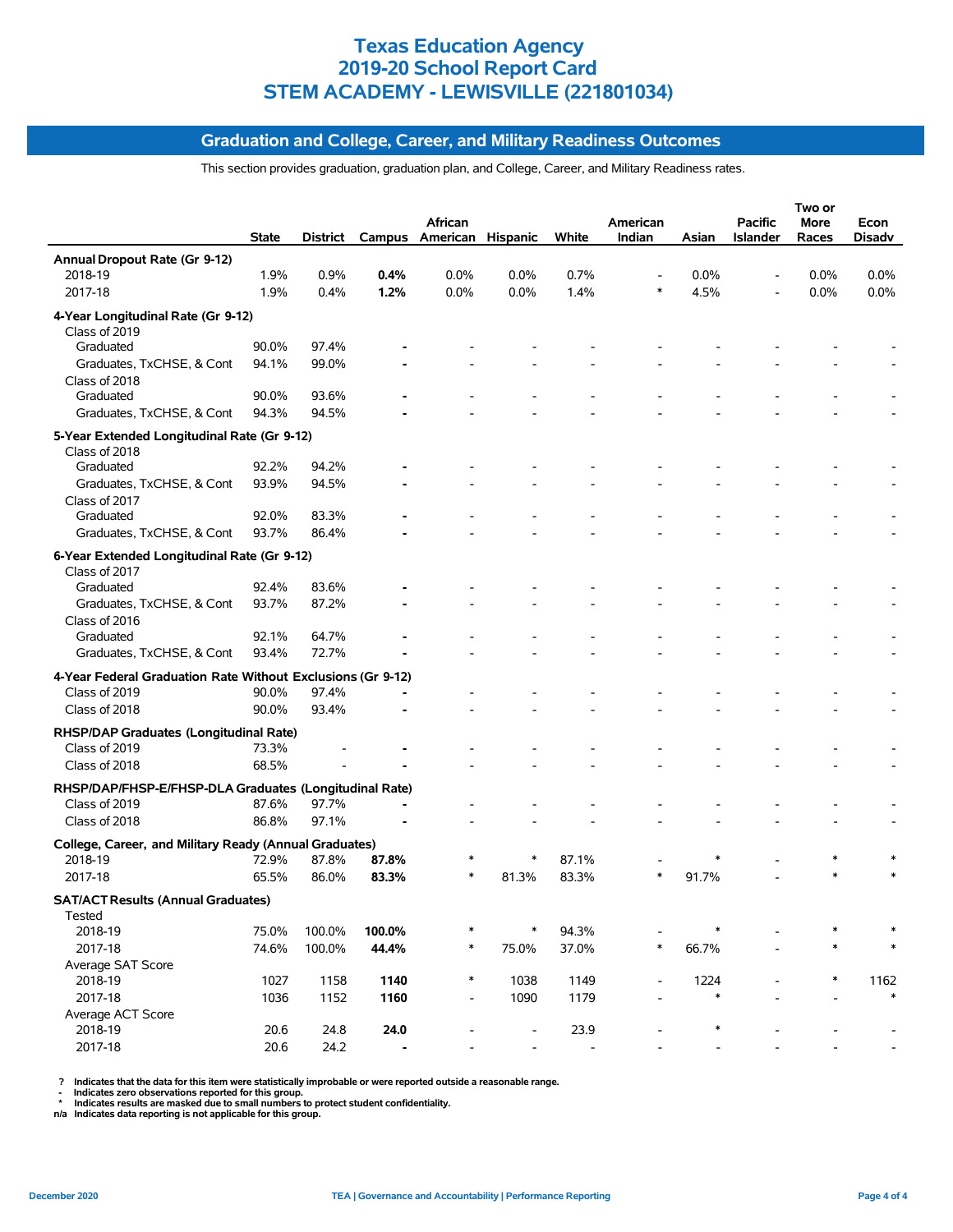|                            | <b>Accountability Rating</b>                                                                                                                                   |                                                                                                                                                                                   | <b>School Information</b>                           |
|----------------------------|----------------------------------------------------------------------------------------------------------------------------------------------------------------|-----------------------------------------------------------------------------------------------------------------------------------------------------------------------------------|-----------------------------------------------------|
|                            | *All Districts and Schools Were Not Rated in 2020 Due to COVID-19*                                                                                             | <b>District Name:</b>                                                                                                                                                             | <b>TEXAS COLLEGE PREPARATORY</b><br><b>ACADEMIE</b> |
|                            |                                                                                                                                                                | <b>Campus Type:</b>                                                                                                                                                               | Elementary                                          |
|                            |                                                                                                                                                                | <b>Total Students: 235</b>                                                                                                                                                        |                                                     |
|                            |                                                                                                                                                                | Grade Span: KG - 08                                                                                                                                                               |                                                     |
| <b>Not</b><br><b>Rated</b> | Given the impact of COVID-19, all districts and schools<br>received a label of Not Rated: Declared State of Disaster<br>for their 2020 accountability ratings. | For more information about this campus, see https://TXSchools.gov<br>or the Texas Academic Performance Report at<br>https://rptsvr1.tea.texas.gov/perfreport/tapr/2020/index.html |                                                     |

**Click here to read the official announcement.**

### **Distinction Designations**

School Leadership \$1,177 \$858 \$589

#### **[Distinction designations were not awarded in 2020.](https://rptsvr1.tea.texas.gov/perfreport/tapr/2020/index.html)**

### **School and Student Information**

This section provides [demographic information about CLAY CLASSICA](https://tea.texas.gov/about-tea/news-and-multimedia/correspondence/taa-letters/every-student-succeeds-act-essa-waiver-approval-2020-state-academic-accountability)L ACADEMY, including attendance rates; enrollment percentages for various student groups; student mobility rates; and class size averages at the campus, district, and state level, where applicable.

|                                     | CampusDistrict State |             |                                         | Campus | <b>District</b> | <b>State</b> |
|-------------------------------------|----------------------|-------------|-----------------------------------------|--------|-----------------|--------------|
| Attendance Rate (2018-19)           | 96.6% 96.3% 95.4%    |             |                                         |        |                 |              |
| <b>Enrollment by Race/Ethnicity</b> |                      |             | Class Size Averages by Grade or Subject |        |                 |              |
| African American                    | 32.8% 15.9% 12.6%    |             | Elementary                              |        |                 |              |
| Hispanic                            | 63.8%                | 29.9% 52.8% | Kindergarten                            | 11.0   | 18.3            | 19.0         |
| White                               | 1.7% 42.1% 27.0%     |             | Grade 1                                 | 22.0   | 19.6            | 18.9         |
| American Indian                     | $0.4\%$<br>$0.0\%$   | $0.4\%$     | Grade 2                                 | 21.0   | 20.2            | 18.8         |
| Asian                               | 6.8%<br>$0.0\%$      | 4.6%        | Grade 3                                 | 20.0   | 21.0            | 19.0         |
| Pacific Islander                    | $0.0\%$<br>$0.1\%$   | 0.2%        | Grade 4                                 | 24.0   | 19.7            | 19.2         |
| Two or More Races                   | 1.7%<br>4.7%         | 2.5%        | Grade 5                                 | 17.5   | 20.9            | 20.9         |
| <b>Enrollment by Student Group</b>  |                      |             | Grade 6                                 | 17.0   | 23.9            | 20.4         |
| Economically Disadvantaged          | 73.6%                | 36.3% 60.2% | Secondary                               |        |                 |              |
| Special Education                   | 4.3%                 | 6.9% 10.7%  | English/Language Arts                   | 17.0   | 20.4            | 16.4         |
| <b>English Learners</b>             | 33.6%                | 9.9% 20.3%  | <b>Mathematics</b>                      | 17.0   | 18.0            | 17.8         |
|                                     |                      |             | Science                                 | 17.0   | 20.3            | 18.8         |
| Mobility Rate (2018-19)             | 8.8%                 | 18.4% 15.3% | Social Studies                          | 17.0   | 21.4            | 19.3         |

### **School Financial Information (2018-19)**

Various financial indicators based on actual data from the prior year are reported for the campus, district, and state. For more information, see

**[http://tea.texas.gov/financialstandardreports/.](http://tea.texas.gov/financialstandardreports/)**

|                                 | Campus | District | State |                                     | Campus  | District        | <b>State</b> |
|---------------------------------|--------|----------|-------|-------------------------------------|---------|-----------------|--------------|
| Instructional Staff Percent     | n/a    | 64.7%    | 64.6% | <b>Expenditures per Student</b>     |         |                 |              |
| Instructional Expenditure Ratio | n/a    | 63.5%    | 62.8% | <b>Total Operating Expenditures</b> | \$9.285 | \$8,529 \$9,913 |              |
|                                 |        |          |       | Instruction                         | \$5.963 | \$5.006         | \$5.558      |
|                                 |        |          |       | Instructional Leadership            | \$187   | \$217           | \$162        |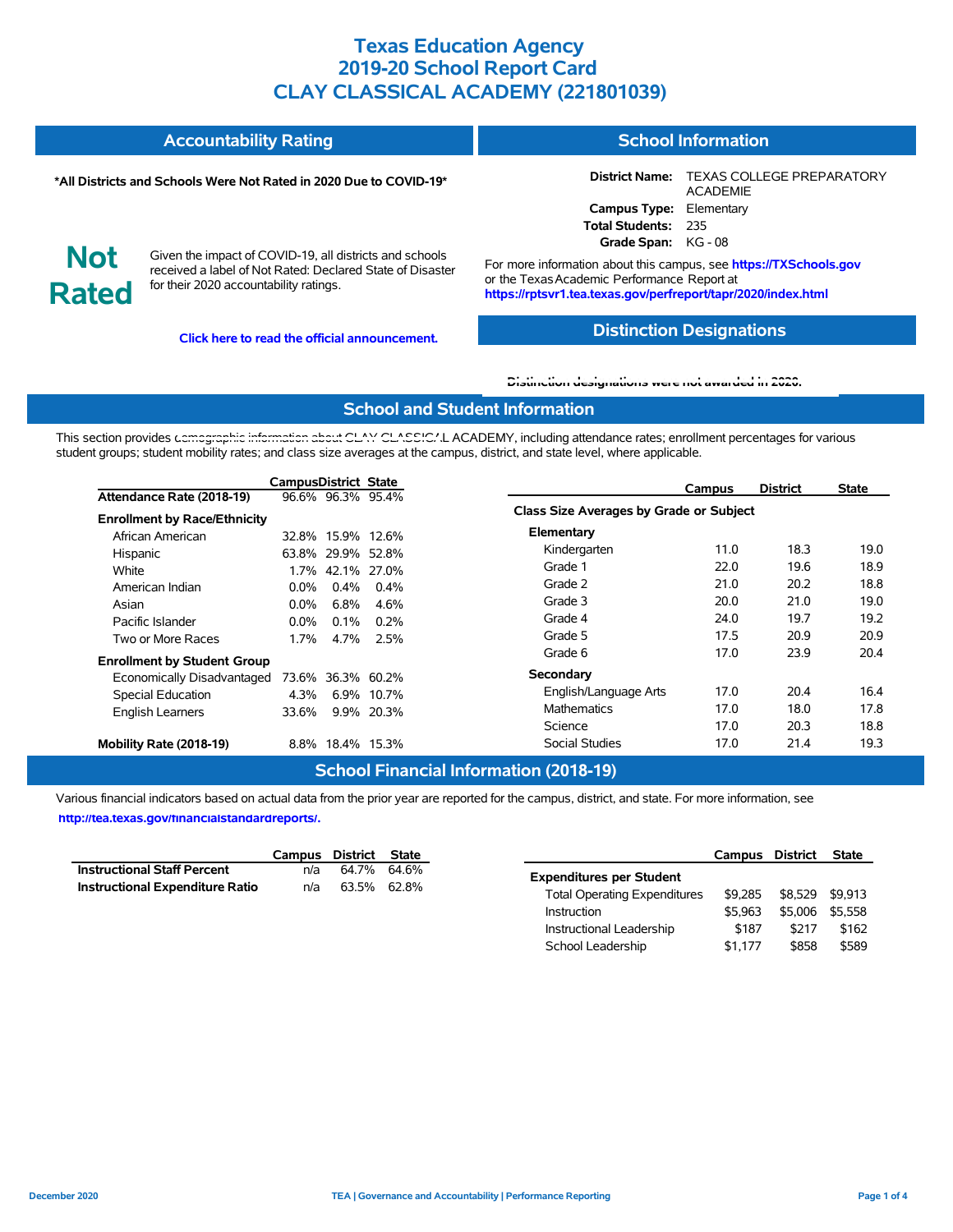### **STAAR Outcomes**

This section provides STAAR performance and Academic Growth outcomes. Academic Growth measures whether students are maintaining performance or improving from year to year. **Please note that due to the cancellation of spring 2020 State of Texas Assessments of Academic Readiness (STAAR) due to the COVID-19 pandemic, the performance of this year's report is not updated.**

|                                                                                |              |              |          |          |                          |          |         |                          |       |                          | Two or                   |          |
|--------------------------------------------------------------------------------|--------------|--------------|----------|----------|--------------------------|----------|---------|--------------------------|-------|--------------------------|--------------------------|----------|
|                                                                                |              |              |          |          | African                  |          |         | American                 |       | <b>Pacific</b>           | More                     | Econ     |
|                                                                                |              | State        | District |          | Campus American Hispanic |          | White   | Indian                   | Asian | Islander                 | Races                    | Disadv   |
| STAAR Performance Rates at Approaches Grade Level or Above (All Grades Tested) |              |              |          |          |                          |          |         |                          |       |                          |                          |          |
| All Subjects                                                                   | 2019         | 78%          | 81%      | 79%      | 69%                      | 85%      | 93%     |                          |       | $\overline{a}$           | 70%                      | 79%      |
|                                                                                | 2018         | 77%          | 75%      | 79%      | 71%                      | 84%      | 100%    |                          |       | $\overline{\phantom{a}}$ | 76%                      | 79%      |
| ELA/Reading                                                                    | 2019         | 75%          | 84%      | 81%      | 73%                      | 85%      | 100%    |                          |       | $\overline{a}$           | $\ast$                   | 81%      |
|                                                                                | 2018         | 74%          | 80%      | 74%      | 67%                      | 79%      | $\ast$  |                          |       | $\overline{\phantom{a}}$ | 67%                      | 72%      |
| Mathematics                                                                    | 2019         | 82%          | 82%      | 83%      | 68%                      | 92%      | 83%     |                          |       | $\overline{\phantom{0}}$ | $\ast$                   | 83%      |
|                                                                                | 2018         | 81%          | 74%      | 85%      | 75%                      | 92%      | $\ast$  | $\overline{a}$           |       | $\overline{\phantom{0}}$ | 67%                      | 85%      |
| Writing                                                                        | 2019         | 68%          | 75%      | 67%      | 68%                      | 66%      | *       |                          |       | $\overline{\phantom{a}}$ | $\ast$                   | 70%      |
|                                                                                | 2018         | 66%          | 67%      | 62%      | 48%                      | 68%      | $\ast$  |                          |       |                          | $\overline{\phantom{a}}$ | 58%      |
| Science                                                                        | 2019         | 81%          | 78%      | 82%      | 68%                      | 89%      | $\ast$  |                          |       |                          | Ĭ.                       | 82%      |
|                                                                                | 2018         | 80%          | 72%      | 97%      | 96%                      | 97%      |         | $\overline{a}$           |       |                          | $\ast$                   | 96%      |
| Social Studies                                                                 | 2019         | 81%          | 80%      | 67%      | 54%                      | 73%      |         |                          |       |                          | $\overline{\phantom{a}}$ | 63%      |
|                                                                                | 2018         | 78%          | 66%      | 94%      | 91%                      | 94%      |         | $\overline{\phantom{0}}$ |       | $\overline{a}$           | $\ast$                   | 96%      |
| STAAR Performance Rates at Meets Grade Level or Above (All Grades Tested)      |              |              |          |          |                          |          |         |                          |       |                          |                          |          |
| All Subjects                                                                   | 2019         | 50%          | 52%      | 48%      | 36%                      | 54%      | 53%     |                          |       | $\overline{a}$           | 40%                      | 48%      |
|                                                                                | 2018         | 48%          | 44%      | 50%      | 43%                      | 54%      | 86%     | $\overline{\phantom{a}}$ |       | $\overline{\phantom{a}}$ | 59%                      | 49%      |
| ELA/Reading                                                                    | 2019         | 48%          | 57%      | 47%      | 39%                      | 51%      | 50%     |                          |       | $\overline{\phantom{a}}$ | $\ast$                   | 46%      |
|                                                                                | 2018         | 46%          | 51%      | 43%      | 43%                      | 42%      | $\ast$  |                          |       | $\overline{a}$           | 33%                      | 41%      |
| Mathematics                                                                    | 2019         | 52%          | 50%      | 54%      | 35%                      | 66%      | 50%     | $\overline{\phantom{a}}$ |       | $\overline{\phantom{a}}$ | $\ast$                   | 56%      |
|                                                                                | 2018         | 50%          | 40%      | 57%      | 45%                      | 64%      | $\ast$  |                          |       | $\overline{a}$           | 67%                      | 56%      |
| Writing                                                                        | 2019         | 38%          | 43%      | 38%      | 32%                      | 41%      | $\ast$  |                          |       | $\overline{a}$           | $\ast$                   | 42%      |
|                                                                                | 2018         | 41%          | 42%      | 33%      | 23%                      | 37%      | *       | $\overline{\phantom{0}}$ | ۰     | $\overline{\phantom{a}}$ | $\overline{\phantom{a}}$ | 32%      |
| Science                                                                        | 2019         | 54%          | 49%      | 49%      | 44%                      | 51%      | $\ast$  |                          |       | $\overline{\phantom{0}}$ | $\overline{\phantom{a}}$ | 44%      |
|                                                                                | 2018         | 51%          | 43%      | 66%      | 46%                      | 77%      |         |                          |       |                          | $\ast$                   | 61%      |
| Social Studies                                                                 | 2019         | 55%          | 55%      | 33%      | 15%                      | 42%      |         | L.                       |       | $\overline{a}$           | $\overline{\phantom{a}}$ | 31%      |
|                                                                                | 2018         | 53%          | 41%      | 71%      | 73%                      | 72%      |         |                          |       |                          | $\ast$                   | 68%      |
| STAAR Performance Rates at Masters Grade Level (All Grades Tested)             |              |              |          |          |                          |          |         |                          |       |                          |                          |          |
| All Subjects                                                                   | 2019         | 24%          | 26%      | 22%      | 15%                      | 25%      | 33%     |                          |       | $\overline{a}$           | 10%                      | 22%      |
|                                                                                | 2018         | 22%          | 19%      | 24%      | 20%                      | 26%      | 29%     |                          |       | $\overline{a}$           | 29%                      | 23%      |
| ELA/Reading                                                                    | 2019         | 21%          | 28%      | 22%      | 20%                      | 24%      | 33%     |                          |       | $\overline{a}$           | $\ast$                   | 22%      |
|                                                                                | 2018         | 19%          | 23%      | 22%      | 21%                      | 23%      | $\ast$  | $\overline{a}$           |       | $\overline{\phantom{a}}$ | 17%                      | 19%      |
| <b>Mathematics</b>                                                             | 2019         | 26%          | 26%      | 28%      | 14%                      | 36%      | 50%     | $\overline{a}$           |       | $\overline{\phantom{0}}$ | $\ast$                   | 31%      |
|                                                                                | 2018         | 24%          | 17%      | 27%      | 20%                      | 31%      | *       |                          |       | $\overline{a}$           | 33%                      | 25%      |
| Writing                                                                        | 2019         | 14%          | 15%      | 11%      | 11%                      | 11%      | *       |                          |       | $\overline{a}$           | $\ast$                   | 11%      |
|                                                                                | 2018         | 13%          | 11%      | 8%       | 6%                       | 9%       | $\ast$  |                          |       |                          | $\overline{\phantom{a}}$ | 10%      |
| Science                                                                        | 2019         | 25%          | 21%      | 14%      | 12%                      | 15%      | *       |                          |       | $\overline{\phantom{0}}$ | $\overline{\phantom{a}}$ | 15%      |
|                                                                                | 2018         | 23%          | 18%      | 31%      | 23%                      | 37%      |         |                          |       |                          | $\ast$                   | 25%      |
| Social Studies                                                                 | 2019         | 33%          | 36%      | 18%      | $8\%$                    | 23%      |         |                          |       |                          |                          | 14%      |
|                                                                                | 2018         | 31%          | 25%      | 55%      | 55%                      | 56%      |         |                          |       |                          |                          | 52%      |
|                                                                                |              |              |          |          |                          |          |         |                          |       |                          |                          |          |
| Academic Growth Score (All Grades Tested)                                      |              |              |          |          |                          |          |         |                          |       |                          |                          |          |
| <b>Both Subjects</b>                                                           | 2019         | 69           | 70       | 71       | 61                       | 76       | 63<br>∗ |                          |       | $\overline{a}$           | 75                       | 70       |
|                                                                                | 2018         | 69           | 68       | 81       | 82                       | 80       | *       |                          |       |                          | 75<br>$\ast$             | 80       |
| ELA/Reading                                                                    | 2019         | 68           | 69       | 71       | 63                       | 76       | *       |                          |       |                          | $\ast$                   | 68       |
|                                                                                | 2018         | 69           | 69       | 72       | 77                       | 71       |         |                          |       |                          | ∗                        | 72       |
| Mathematics                                                                    | 2019<br>2018 | 70<br>$70\,$ | 70<br>67 | 71<br>89 | 59<br>88                 | 76<br>89 | *       |                          |       |                          | $\ast$                   | 72<br>88 |
|                                                                                |              |              |          |          |                          |          |         |                          |       |                          |                          |          |

 **? Indicates that the data for this item were statistically improbable or were reported outside a reasonable range.**

 **- Indicates zero observations reported for this group. \* Indicates results are masked due to small numbers to protect student confidentiality.**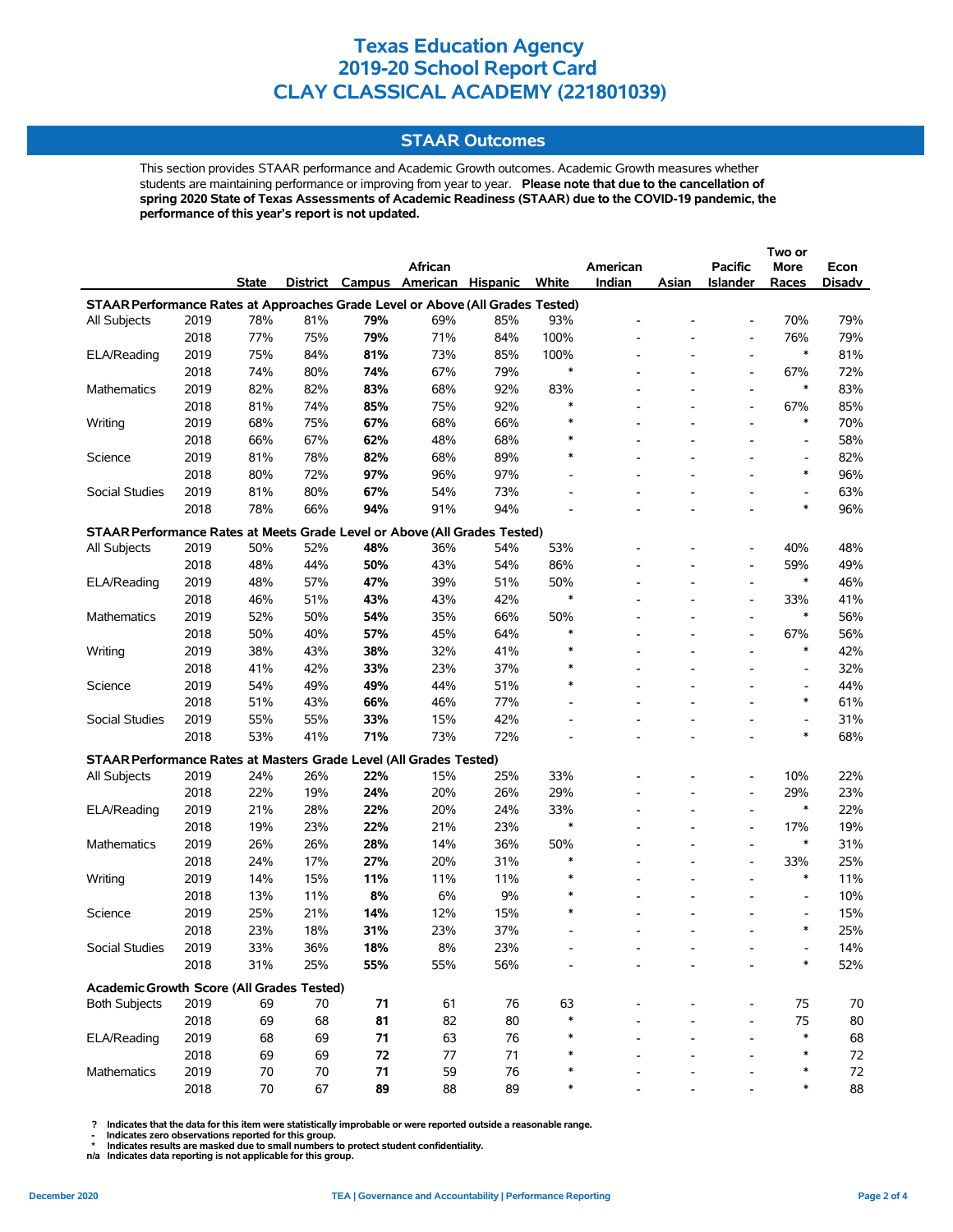### **Prior-Year Non-Proficient and Student Success Initiative STAAR Outcomes**

Progress of Prior-Year Non-Proficient Students shows STAAR performance rates for students who did not perform satisfactorily in 2017-18 but did in 2018-19. Student Success Initiative shows rates related to the requirement for students to demonstrate proficiency on the reading and mathematics STAAR in grades 5 and 8. **Please note that due to the cancellation of spring 2020 State of Texas Assessments of Academic Readiness (STAAR) due to the COVID-19 pandemic, this year's report is not updated.**

|                        |                                             |          |                                                |                                                                       |                 |       |          |       |                 | Two or |        |
|------------------------|---------------------------------------------|----------|------------------------------------------------|-----------------------------------------------------------------------|-----------------|-------|----------|-------|-----------------|--------|--------|
|                        |                                             |          |                                                | African                                                               |                 |       | American |       | <b>Pacific</b>  | More   | Econ   |
|                        | <b>State</b>                                | District |                                                | Campus American                                                       | <b>Hispanic</b> | White | Indian   | Asian | <b>Islander</b> | Races  | Disadv |
|                        |                                             |          | Progress of Prior-Year Non-Proficient Students |                                                                       |                 |       |          |       |                 |        |        |
| Sum of Grades 4-8      |                                             |          |                                                |                                                                       |                 |       |          |       |                 |        |        |
| Reading                |                                             |          |                                                |                                                                       |                 |       |          |       |                 |        |        |
| 2019                   | 41%                                         | 44%      | 47%                                            | 30%                                                                   | 61%             |       |          |       |                 |        | 48%    |
| 2018                   | 38%                                         | 40%      | 54%                                            | 48%                                                                   | 62%             |       |          |       |                 |        | 53%    |
| <b>Mathematics</b>     |                                             |          |                                                |                                                                       |                 |       |          |       |                 |        |        |
| 2019                   | 45%                                         | 43%      | 43%                                            | 29%                                                                   | 67%             |       |          |       |                 |        | 42%    |
| 2018                   | 47%                                         | 36%      | 78%                                            | 68%                                                                   | 87%             |       |          |       |                 |        | 81%    |
|                        | <b>Students Success Initiative</b>          |          |                                                |                                                                       |                 |       |          |       |                 |        |        |
| <b>Grade 5 Reading</b> |                                             |          |                                                |                                                                       |                 |       |          |       |                 |        |        |
|                        |                                             |          |                                                | Students Meeting Approaches Grade Level on First STAAR Administration |                 |       |          |       |                 |        |        |
| 2019                   | 78%                                         | 81%      | 79%                                            | 83%                                                                   | 77%             |       |          |       |                 |        | 78%    |
|                        |                                             |          | Students Requiring Accelerated Instruction     |                                                                       |                 |       |          |       |                 |        |        |
| 2019                   | 22%                                         | 19%      | 21%                                            | 17%                                                                   | 23%             |       |          |       |                 |        | 22%    |
|                        | <b>STAAR Cumulative Met Standard</b>        |          |                                                |                                                                       |                 |       |          |       |                 |        |        |
| 2019                   | 86%                                         | 89%      | 90%                                            | 83%                                                                   | 92%             |       |          |       |                 |        | 91%    |
|                        | <b>Grade 5 Mathematics</b>                  |          |                                                |                                                                       |                 |       |          |       |                 |        |        |
|                        |                                             |          |                                                | Students Meeting Approaches Grade Level on First STAAR Administration |                 |       |          |       |                 |        |        |
| 2019                   | 83%                                         | 82%      | 90%                                            | 67%                                                                   | 100%            |       |          |       |                 |        | 94%    |
|                        |                                             |          | Students Requiring Accelerated Instruction     |                                                                       |                 |       |          |       |                 |        |        |
| 2019                   | 17%                                         | 18%      | 10%                                            | 33%                                                                   | 0%              |       |          |       |                 |        | 6%     |
|                        | <b>STAAR Cumulative Met Standard</b>        |          |                                                |                                                                       |                 |       |          |       |                 |        |        |
| 2019                   | 90%                                         | 89%      | 90%                                            | 67%                                                                   | 100%            |       |          |       |                 |        | 94%    |
| <b>Grade 8 Reading</b> |                                             |          |                                                |                                                                       |                 |       |          |       |                 |        |        |
|                        |                                             |          |                                                | Students Meeting Approaches Grade Level on First STAAR Administration |                 |       |          |       |                 |        |        |
| 2019                   | 78%                                         | 84%      | 83%                                            | 62%                                                                   | 93%             |       |          |       |                 |        | 81%    |
|                        |                                             |          | Students Requiring Accelerated Instruction     |                                                                       |                 |       |          |       |                 |        |        |
| 2019                   | 22%                                         | 16%      | 18%                                            | 38%                                                                   | 7%              |       |          |       |                 |        | 19%    |
|                        | <b>STAAR Cumulative Met Standard</b>        |          |                                                |                                                                       |                 |       |          |       |                 |        |        |
| 2019                   | 85%                                         | 89%      | 88%                                            | 69%                                                                   | 96%             |       |          |       |                 |        | 86%    |
|                        | <b>Grade 8 Mathematics</b>                  |          |                                                |                                                                       |                 |       |          |       |                 |        |        |
|                        |                                             |          |                                                | Students Meeting Approaches Grade Level on First STAAR Administration |                 |       |          |       |                 |        |        |
| 2019                   | 82%                                         | 70%      | 83%                                            | 62%                                                                   | 93%             |       |          |       |                 |        | 81%    |
|                        |                                             |          | Students Requiring Accelerated Instruction     |                                                                       |                 |       |          |       |                 |        |        |
| 2019                   | 18%                                         | 30%      | 18%                                            | 38%                                                                   | 7%              |       |          |       |                 |        | 19%    |
|                        | <b>STAAR Cumulative Met Standard</b><br>88% | 76%      | 93%                                            | 85%                                                                   | 96%             |       |          |       |                 |        |        |
| 2019                   |                                             |          |                                                |                                                                       |                 |       |          |       |                 |        | 92%    |

 **? Indicates that the data for this item were statistically improbable or were reported outside a reasonable range.**

 **- Indicates zero observations reported for this group.**

 **\* Indicates results are masked due to small numbers to protect student confidentiality. n/a Indicates data reporting is not applicable for this group.**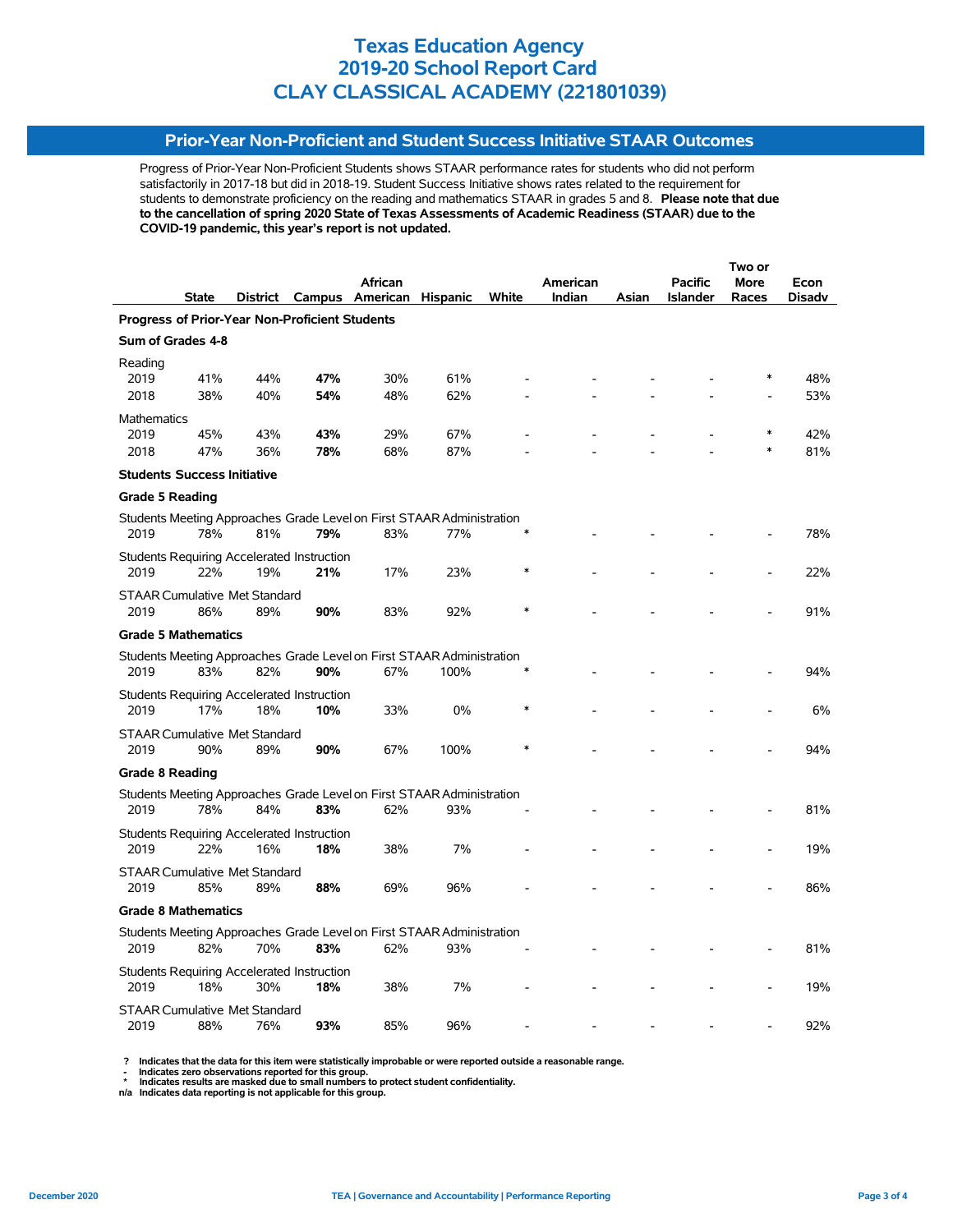**This page is intentionally blank.**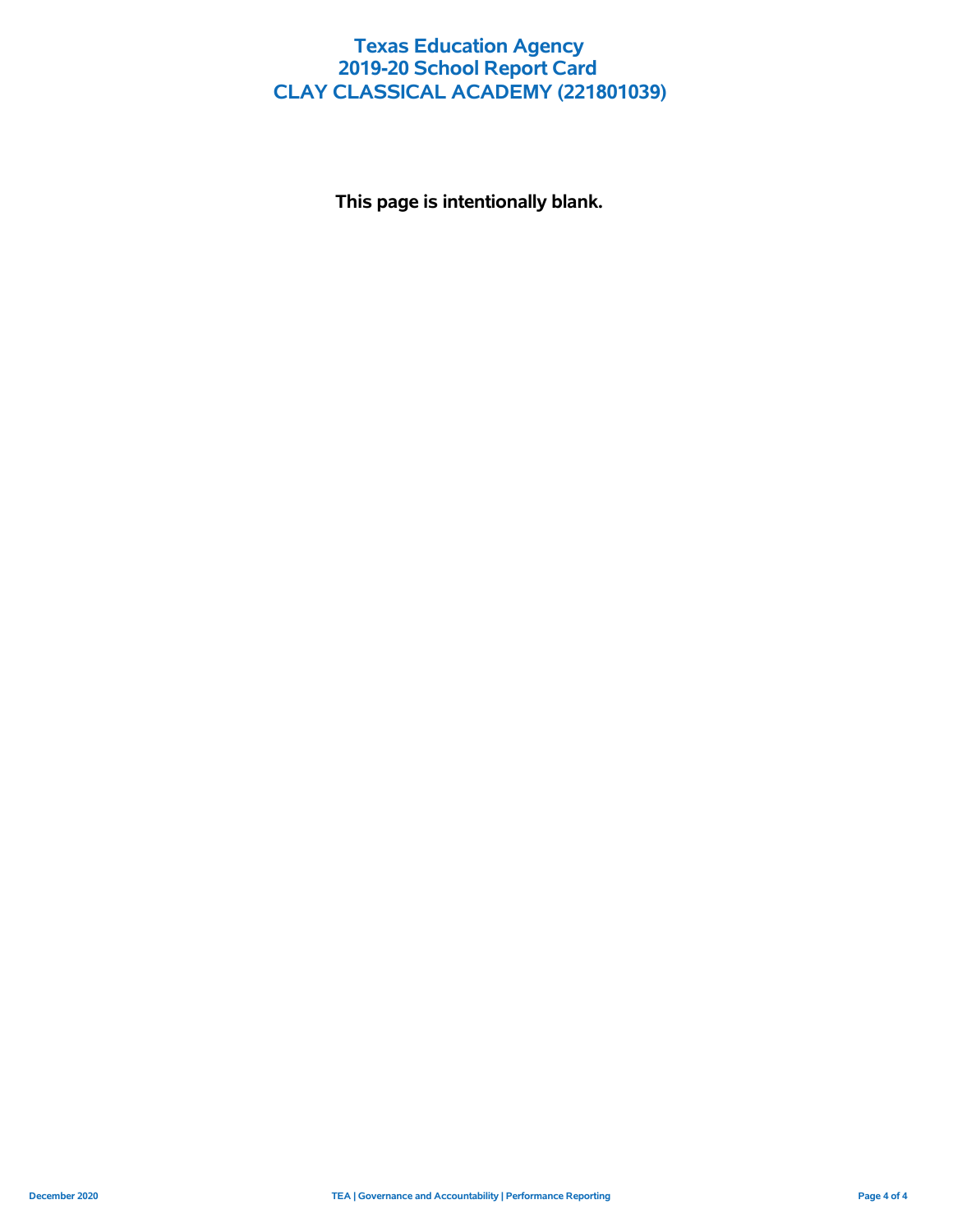|                            | <b>Accountability Rating</b>                                                                                                                                   |                                                                                                                                                                                   | <b>School Information</b>                           |
|----------------------------|----------------------------------------------------------------------------------------------------------------------------------------------------------------|-----------------------------------------------------------------------------------------------------------------------------------------------------------------------------------|-----------------------------------------------------|
|                            | *All Districts and Schools Were Not Rated in 2020 Due to COVID-19*                                                                                             | <b>District Name:</b>                                                                                                                                                             | <b>TEXAS COLLEGE PREPARATORY</b><br><b>ACADEMIE</b> |
|                            |                                                                                                                                                                |                                                                                                                                                                                   | Campus Type: Elementary/Secondary                   |
|                            |                                                                                                                                                                | <b>Total Students: 934</b>                                                                                                                                                        |                                                     |
|                            |                                                                                                                                                                | Grade Span: KG - 12                                                                                                                                                               |                                                     |
| <b>Not</b><br><b>Rated</b> | Given the impact of COVID-19, all districts and schools<br>received a label of Not Rated: Declared State of Disaster<br>for their 2020 accountability ratings. | For more information about this campus, see https://TXSchools.gov<br>or the Texas Academic Performance Report at<br>https://rptsvr1.tea.texas.gov/perfreport/tapr/2020/index.html |                                                     |

**Click here to read the official announcement.**

#### **Distinction Designations**

Instructional Leadership  $$157$  \$217 \$162 School Leadership  $$826$  \$858 \$589

#### **[Distinction designations were not awarded in 2020.](https://rptsvr1.tea.texas.gov/perfreport/tapr/2020/index.html)**

#### **School and Student Information**

This section provides [demographic information about FOUNDERS CLA](https://tea.texas.gov/about-tea/news-and-multimedia/correspondence/taa-letters/every-student-succeeds-act-essa-waiver-approval-2020-state-academic-accountability)SSICAL ACADEMY, including attendance rates; enrollment percentages for various student groups; student mobility rates; and class size averages at the campus, district, and state level, where applicable.

|                                     | <b>CampusDistrict State</b> |             |                                         | Campus | <b>District</b> | <b>State</b> |
|-------------------------------------|-----------------------------|-------------|-----------------------------------------|--------|-----------------|--------------|
| Attendance Rate (2018-19)           | 96.6% 96.3% 95.4%           |             |                                         |        |                 |              |
| <b>Enrollment by Race/Ethnicity</b> |                             |             | Class Size Averages by Grade or Subject |        |                 |              |
| African American                    | 7.7% 15.9% 12.6%            |             | Elementary                              |        |                 |              |
| Hispanic                            | 17.0%                       | 29.9% 52.8% | Kindergarten                            | 18.0   | 18.3            | 19.0         |
| White                               | 55.0% 42.1% 27.0%           |             | Grade 1                                 | 21.0   | 19.6            | 18.9         |
| American Indian                     | $0.0\%$<br>$0.4\%$          | $0.4\%$     | Grade 2                                 | 22.3   | 20.2            | 18.8         |
| Asian                               | 12.8%<br>6.8%               | 4.6%        | Grade 3                                 | 22.3   | 21.0            | 19.0         |
| Pacific Islander                    | 0.3%<br>$0.1\%$             | 0.2%        | Grade 4                                 | 22.0   | 19.7            | 19.2         |
| Two or More Races                   | 7.1%<br>4.7%                | 2.5%        | Grade 5                                 | 24.0   | 20.9            | 20.9         |
| <b>Enrollment by Student Group</b>  |                             |             | Grade 6                                 | 26.6   | 23.9            | 20.4         |
| Economically Disadvantaged          | 16.7%                       | 36.3% 60.2% | Secondary                               |        |                 |              |
| Special Education                   | 5.7%                        | 6.9% 10.7%  | English/Language Arts                   | 23.9   | 20.4            | 16.4         |
| <b>English Learners</b>             | 4.4%                        | 9.9% 20.3%  | Foreign Languages                       | 22.7   | 19.5            | 18.7         |
|                                     |                             |             | <b>Mathematics</b>                      | 24.5   | 18.0            | 17.8         |
| Mobility Rate (2018-19)             | 8.5%                        | 18.4% 15.3% | Science                                 | 24.6   | 20.3            | 18.8         |
|                                     |                             |             | Social Studies                          | 25.5   | 214             | 19.3         |

### **School Financial Information (2018-19)**

Various financial indicators based on actual data from the prior year are reported for the campus, district, and state. For more information, see

**[http://tea.texas.gov/financialstandardreports/.](http://tea.texas.gov/financialstandardreports/)**

|                                        |     | Campus District State |             |
|----------------------------------------|-----|-----------------------|-------------|
| <b>Instructional Staff Percent</b>     | n/a |                       | 64.7% 64.6% |
| <b>Instructional Expenditure Ratio</b> | n/a |                       | 63.5% 62.8% |
|                                        |     |                       |             |

Ē,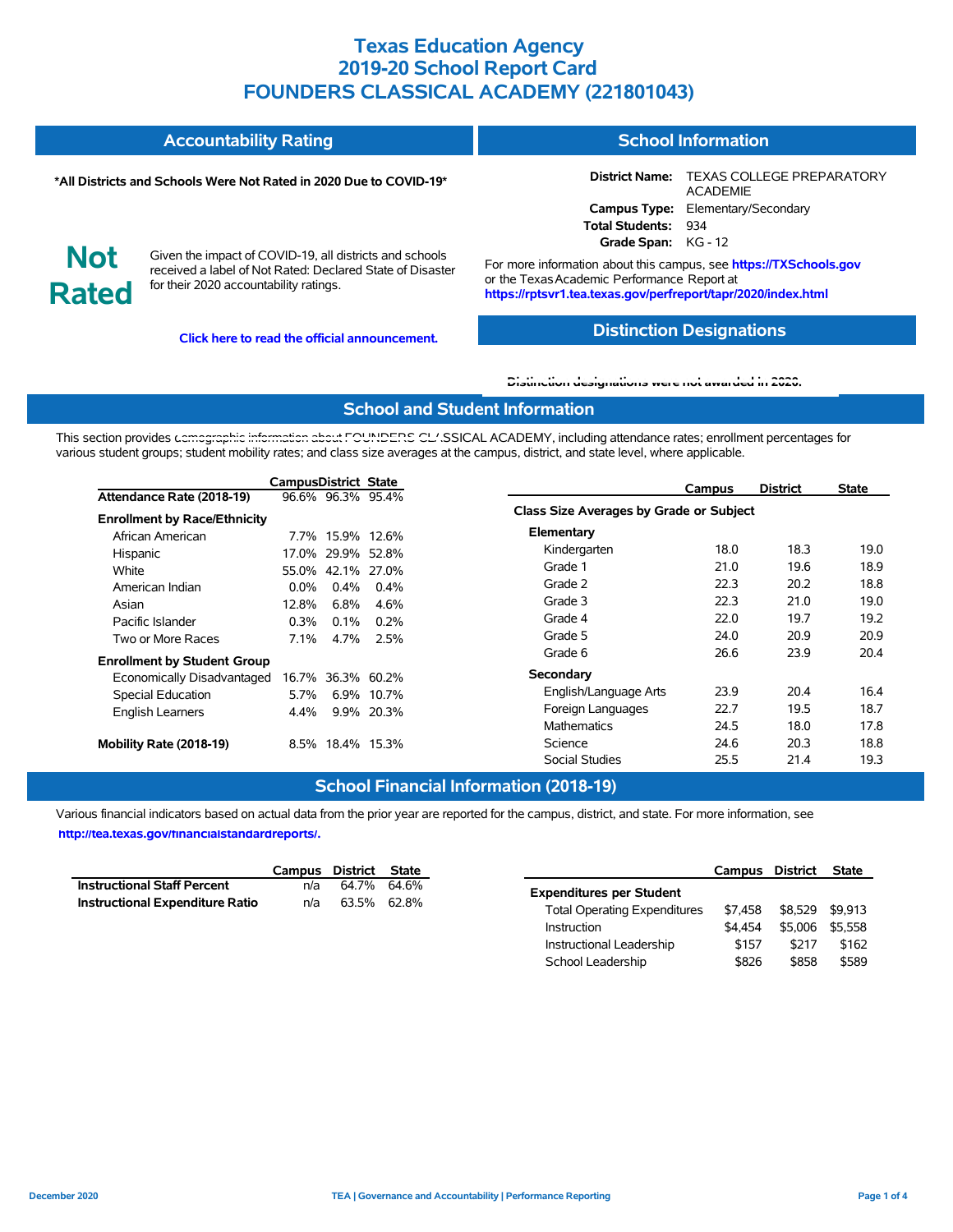### **STAAR Outcomes**

This section provides STAAR performance and Academic Growth outcomes. Academic Growth measures whether students are maintaining performance or improving from year to year. **Please note that due to the cancellation of spring 2020 State of Texas Assessments of Academic Readiness (STAAR) due to the COVID-19 pandemic, the performance of this year's report is not updated.**

|                                                                                |      |        |     |     |                                   |     |       |                          |       |                              | Two or |        |
|--------------------------------------------------------------------------------|------|--------|-----|-----|-----------------------------------|-----|-------|--------------------------|-------|------------------------------|--------|--------|
|                                                                                |      |        |     |     | African                           |     |       | American                 |       | <b>Pacific</b>               | More   | Econ   |
|                                                                                |      | State  |     |     | District Campus American Hispanic |     | White | Indian                   | Asian | <b>Islander</b>              | Races  | Disadv |
| STAAR Performance Rates at Approaches Grade Level or Above (All Grades Tested) |      |        |     |     |                                   |     |       |                          |       |                              |        |        |
| All Subjects                                                                   | 2019 | 78%    | 81% | 92% | 80%                               | 88% | 95%   | $\overline{\phantom{a}}$ | 95%   | 86%                          | 96%    | 85%    |
|                                                                                | 2018 | 77%    | 75% | 89% | 73%                               | 81% | 91%   | $\ast$                   | 94%   | $\ast$                       | 89%    | 82%    |
| ELA/Reading                                                                    | 2019 | 75%    | 84% | 94% | 79%                               | 92% | 96%   | $\overline{\phantom{a}}$ | 94%   | $\ast$                       | 98%    | 86%    |
|                                                                                | 2018 | 74%    | 80% | 90% | 74%                               | 82% | 93%   | $\ast$                   | 97%   | $\ast$                       | 89%    | 86%    |
| Mathematics                                                                    | 2019 | 82%    | 82% | 92% | 74%                               | 89% | 94%   | $\overline{\phantom{a}}$ | 95%   | $\ast$                       | 97%    | 84%    |
|                                                                                | 2018 | 81%    | 74% | 86% | 65%                               | 79% | 88%   | $\ast$                   | 96%   | $\ast$                       | 93%    | 80%    |
| Writing                                                                        | 2019 | 68%    | 75% | 92% | 88%                               | 79% | 95%   | $\overline{\phantom{a}}$ | 93%   | $\overline{\phantom{0}}$     | 93%    | 83%    |
|                                                                                | 2018 | 66%    | 67% | 83% | 92%                               | 72% | 85%   | $\ast$                   | 91%   | $\overline{\phantom{a}}$     | 70%    | 79%    |
| Science                                                                        | 2019 | 81%    | 78% | 88% | 81%                               | 76% | 92%   | $\overline{\phantom{a}}$ | 94%   | $\ast$                       | 94%    | 83%    |
|                                                                                | 2018 | 80%    | 72% | 88% | 60%                               | 81% | 91%   | $\overline{\phantom{a}}$ | 87%   | $\ast$                       | 91%    | 73%    |
| Social Studies                                                                 | 2019 | 81%    | 80% | 95% | 100%                              | 95% | 93%   | $\overline{\phantom{a}}$ | 100%  | $\ast$                       | 100%   | 90%    |
|                                                                                | 2018 | 78%    | 66% | 94% | $\ast$                            | 94% | 94%   | $\overline{\phantom{a}}$ | 92%   | $\ast$                       | 91%    | 92%    |
| STAAR Performance Rates at Meets Grade Level or Above (All Grades Tested)      |      |        |     |     |                                   |     |       |                          |       |                              |        |        |
| All Subjects                                                                   | 2019 | 50%    | 52% | 67% | 36%                               | 53% | 70%   | $\overline{\phantom{a}}$ | 82%   | 57%                          | 74%    | 47%    |
|                                                                                | 2018 | 48%    | 44% | 63% | 32%                               | 46% | 68%   | $\ast$                   | 76%   | $\ast$                       | 56%    | 49%    |
| ELA/Reading                                                                    | 2019 | 48%    | 57% | 74% | 45%                               | 65% | 77%   | $\overline{\phantom{a}}$ | 86%   | $\ast$                       | 78%    | 54%    |
|                                                                                | 2018 | 46%    | 51% | 69% | 43%                               | 52% | 75%   | $\ast$                   | 79%   | $\ast$                       | 68%    | 56%    |
| Mathematics                                                                    | 2019 | 52%    | 50% | 59% | 26%                               | 43% | 62%   | $\blacksquare$           | 85%   | $\ast$                       | 66%    | 43%    |
|                                                                                | 2018 | 50%    | 40% | 49% | 19%                               | 36% | 53%   | $\ast$                   | 72%   | $\ast$                       | 47%    | 34%    |
| Writing                                                                        | 2019 | 38%    | 43% | 64% | 25%                               | 42% | 69%   | $\overline{\phantom{a}}$ | 79%   | $\overline{\phantom{a}}$     | 71%    | 28%    |
|                                                                                | 2018 | 41%    | 42% | 59% | 38%                               | 44% | 64%   | $\ast$                   | 82%   | $\qquad \qquad \blacksquare$ | 40%    | 43%    |
| Science                                                                        | 2019 | 54%    | 49% | 56% | 31%                               | 43% | 61%   | $\overline{\phantom{a}}$ | 61%   | $\ast$                       | 75%    | 31%    |
|                                                                                | 2018 | 51%    | 43% | 65% | 10%                               | 47% | 73%   | $\overline{\phantom{a}}$ | 70%   | $\ast$                       | 55%    | 50%    |
| Social Studies                                                                 | 2019 | 55%    | 55% | 80% | 57%                               | 67% | 80%   | $\blacksquare$           | 100%  | $\ast$                       | 100%   | 71%    |
|                                                                                | 2018 | 53%    | 41% | 76% | ∗                                 | 63% | 82%   | $\overline{\phantom{a}}$ | 75%   | $\ast$                       | 55%    | 75%    |
|                                                                                |      |        |     |     |                                   |     |       |                          |       |                              |        |        |
| STAAR Performance Rates at Masters Grade Level (All Grades Tested)             |      |        |     |     |                                   |     |       |                          |       |                              |        |        |
| All Subjects                                                                   | 2019 | 24%    | 26% | 35% | 12%                               | 26% | 36%   | $\overline{\phantom{a}}$ | 51%   | 14%<br>$\ast$                | 41%    | 22%    |
|                                                                                | 2018 | 22%    | 19% | 27% | 10%                               | 14% | 30%   | $\ast$                   | 38%   |                              | 33%    | 21%    |
| ELA/Reading                                                                    | 2019 | 21%    | 28% | 37% | 13%                               | 25% | 38%   | $\overline{\phantom{a}}$ | 58%   | $\ast$                       | 46%    | 25%    |
|                                                                                | 2018 | 19%    | 23% | 31% | 17%                               | 18% | 34%   | $\ast$                   | 37%   | $\ast$                       | 43%    | 20%    |
| <b>Mathematics</b>                                                             | 2019 | 26%    | 26% | 31% | 6%                                | 26% | 30%   | $\overline{\phantom{a}}$ | 55%   | $\ast$                       | 34%    | 17%    |
|                                                                                | 2018 | 24%    | 17% | 21% | 6%                                | 11% | 20%   | $\ast$                   | 46%   | $\ast$                       | 23%    | 16%    |
| Writing                                                                        | 2019 | 14%    | 15% | 23% | 0%                                | 11% | 24%   | $\overline{\phantom{a}}$ | 43%   | $\overline{\phantom{0}}$     | 29%    | 6%     |
|                                                                                | 2018 | 13%    | 11% | 16% | $0\%$                             | 8%  | 13%   | $\ast$                   | 32%   | $\overline{\phantom{a}}$     | 40%    | 7%     |
| Science                                                                        | 2019 | 25%    | 21% | 22% | 13%                               | 17% | 23%   | $\overline{\phantom{a}}$ | 26%   | $\ast$                       | 31%    | 14%    |
|                                                                                | 2018 | 23%    | 18% | 26% | 0%                                | 6%  | 31%   | $\overline{\phantom{a}}$ | 35%   | $\ast$                       | 18%    | 27%    |
| Social Studies                                                                 | 2019 | 33%    | 36% | 68% | 43%                               | 67% | 70%   |                          | 59%   |                              | 100%   | 52%    |
|                                                                                | 2018 | 31%    | 25% | 50% | ∗                                 | 38% | 58%   |                          | 33%   |                              | 36%    | 58%    |
| Academic Growth Score (All Grades Tested)                                      |      |        |     |     |                                   |     |       |                          |       |                              |        |        |
| <b>Both Subjects</b>                                                           | 2019 | 69     | 70  | 75  | 63                                | 76  | 75    | $\overline{\phantom{a}}$ | 81    | $\ast$                       | 77     | 70     |
|                                                                                | 2018 | 69     | 68  | 70  | 64                                | 61  | 71    | $\ast$                   | 76    | *                            | 78     | 78     |
| ELA/Reading                                                                    | 2019 | 68     | 69  | 72  | 53                                | 76  | 71    | $\overline{\phantom{a}}$ | 80    | *                            | 74     | 67     |
|                                                                                | 2018 | 69     | 69  | 74  | 76                                | 64  | 75    | $\ast$                   | 73    | *                            | 85     | 82     |
| Mathematics                                                                    | 2019 | 70     | 70  | 79  | 73                                | 75  | 79    |                          | 83    | *                            | 82     | 73     |
|                                                                                | 2018 | $70\,$ | 67  | 65  | 52                                | 58  | 66    | $\ast$                   | 80    | *                            | $70\,$ | 73     |

 **? Indicates that the data for this item were statistically improbable or were reported outside a reasonable range.**

 **- Indicates zero observations reported for this group. \* Indicates results are masked due to small numbers to protect student confidentiality.**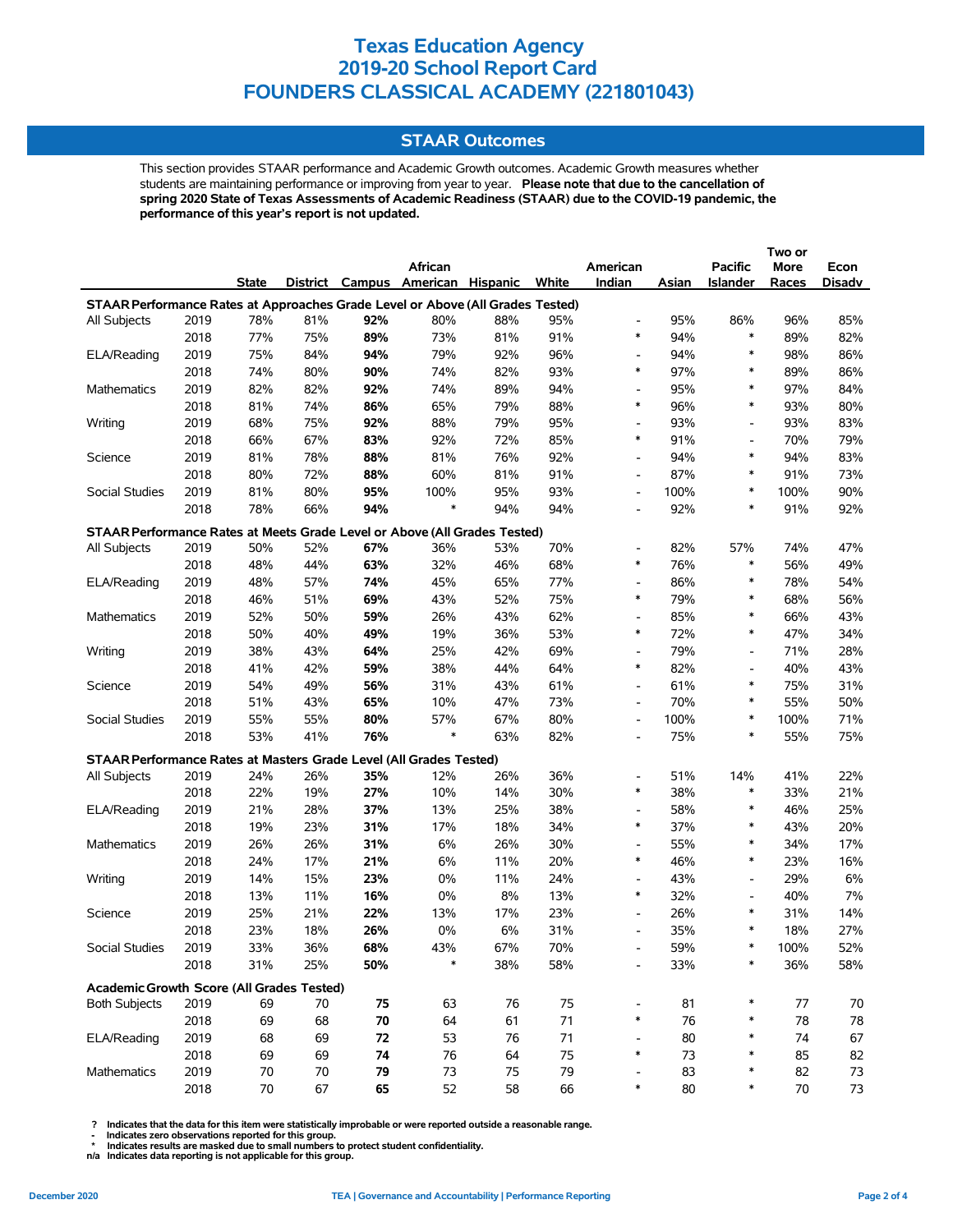### **Prior-Year Non-Proficient and Student Success Initiative STAAR Outcomes**

Progress of Prior-Year Non-Proficient Students shows STAAR performance rates for students who did not perform satisfactorily in 2017-18 but did in 2018-19. Student Success Initiative shows rates related to the requirement for students to demonstrate proficiency on the reading and mathematics STAAR in grades 5 and 8. **Please note that due to the cancellation of spring 2020 State of Texas Assessments of Academic Readiness (STAAR) due to the COVID-19 pandemic, this year's report is not updated.**

|                                              |              |          |                                                          |                                                                       |        |       |          |        |                | Two or      |        |
|----------------------------------------------|--------------|----------|----------------------------------------------------------|-----------------------------------------------------------------------|--------|-------|----------|--------|----------------|-------------|--------|
|                                              |              |          |                                                          | African                                                               |        |       | American |        | <b>Pacific</b> | <b>More</b> | Econ   |
|                                              | <b>State</b> | District |                                                          | Campus American Hispanic                                              |        | White | Indian   | Asian  | Islander       | Races       | Disadv |
|                                              |              |          | Progress of Prior-Year Non-Proficient Students           |                                                                       |        |       |          |        |                |             |        |
| Sum of Grades 4-8                            |              |          |                                                          |                                                                       |        |       |          |        |                |             |        |
| Reading                                      |              |          |                                                          |                                                                       |        |       |          |        |                |             |        |
| 2019                                         | 41%          | 44%      | 68%                                                      | 29%                                                                   | 69%    | 84%   |          |        |                |             | 44%    |
| 2018                                         | 38%          | 40%      | 41%                                                      | $\ast$                                                                | *      | 47%   |          |        |                |             |        |
| <b>Mathematics</b>                           |              |          |                                                          |                                                                       |        |       |          |        |                |             |        |
| 2019                                         | 45%          | 43%      | 55%                                                      | 33%                                                                   | 50%    | 63%   |          | $\ast$ |                |             | 33%    |
| 2018                                         | 47%          | 36%      | 30%                                                      | $\ast$                                                                | 33%    | 29%   |          |        |                | $\ast$      | 63%    |
| <b>Students Success Initiative</b>           |              |          |                                                          |                                                                       |        |       |          |        |                |             |        |
| <b>Grade 5 Reading</b>                       |              |          |                                                          |                                                                       |        |       |          |        |                |             |        |
|                                              |              |          |                                                          | Students Meeting Approaches Grade Level on First STAAR Administration |        |       |          |        |                |             |        |
| 2019                                         | 78%          | 81%      | 87%                                                      | 71%                                                                   | 79%    | 88%   |          | 100%   |                |             | 90%    |
|                                              |              |          | <b>Students Requiring Accelerated Instruction</b>        |                                                                       |        |       |          |        |                |             |        |
| 2019                                         | 22%          | 19%      | 13%                                                      | 29%                                                                   | 21%    | 12%   |          | 0%     |                | $\ast$      | 10%    |
| <b>STAAR Cumulative Met Standard</b>         |              |          |                                                          |                                                                       |        |       |          |        |                |             |        |
| 2019                                         | 86%          | 89%      | 96%                                                      | 86%                                                                   | 93%    | 97%   |          | 100%   |                | $\ast$      | 90%    |
| <b>Grade 5 Mathematics</b>                   |              |          |                                                          |                                                                       |        |       |          |        |                |             |        |
|                                              |              |          |                                                          | Students Meeting Approaches Grade Level on First STAAR Administration |        |       |          |        |                |             |        |
| 2019                                         | 83%          | 82%      | 80%                                                      | 71%                                                                   | 50%    | 88%   |          | 100%   | $\ast$         | $\ast$      | 60%    |
|                                              |              |          |                                                          |                                                                       |        |       |          |        |                |             |        |
| 2019                                         | 17%          | 18%      | <b>Students Requiring Accelerated Instruction</b><br>20% | 29%                                                                   | 50%    | 12%   |          | 0%     | $\ast$         | *           | 40%    |
|                                              |              |          |                                                          |                                                                       |        |       |          |        |                |             |        |
| <b>STAAR Cumulative Met Standard</b><br>2019 | 90%          | 89%      | 88%                                                      | 86%                                                                   | 71%    | 94%   |          | 100%   |                | $\ast$      | 90%    |
|                                              |              |          |                                                          |                                                                       |        |       |          |        |                |             |        |
| <b>Grade 8 Reading</b>                       |              |          |                                                          |                                                                       |        |       |          |        |                |             |        |
|                                              |              |          |                                                          | Students Meeting Approaches Grade Level on First STAAR Administration |        |       |          |        |                |             |        |
| 2019                                         | 78%          | 84%      | 96%                                                      | 100%                                                                  | 100%   | 92%   |          | 100%   |                |             | 100%   |
|                                              |              |          | Students Requiring Accelerated Instruction               |                                                                       |        |       |          |        |                |             |        |
| 2019                                         | 22%          | 16%      | 4%                                                       | 0%                                                                    | 0%     | 8%    |          | 0%     |                | $\ast$      | 0%     |
| <b>STAAR Cumulative Met Standard</b>         |              |          |                                                          |                                                                       |        |       |          |        |                |             |        |
| 2019                                         | 85%          | 89%      | 100%                                                     | 100%                                                                  | 100%   | 100%  |          | 100%   |                | $\ast$      | 100%   |
| <b>Grade 8 Mathematics</b>                   |              |          |                                                          |                                                                       |        |       |          |        |                |             |        |
|                                              |              |          |                                                          | Students Meeting Approaches Grade Level on First STAAR Administration |        |       |          |        |                |             |        |
| 2019                                         | 82%          | 70%      | 60%                                                      |                                                                       |        |       |          |        |                |             |        |
|                                              |              |          | <b>Students Requiring Accelerated Instruction</b>        |                                                                       |        |       |          |        |                |             |        |
| 2019                                         | 18%          | 30%      | 40%                                                      |                                                                       |        |       |          |        |                |             |        |
| <b>STAAR Cumulative Met Standard</b>         |              |          |                                                          |                                                                       |        |       |          |        |                |             |        |
| 2019                                         | 88%          | 76%      | 60%                                                      |                                                                       | $\ast$ |       |          | $\ast$ |                |             |        |

 **? Indicates that the data for this item were statistically improbable or were reported outside a reasonable range.**

 **- Indicates zero observations reported for this group.**

 **\* Indicates results are masked due to small numbers to protect student confidentiality. n/a Indicates data reporting is not applicable for this group.**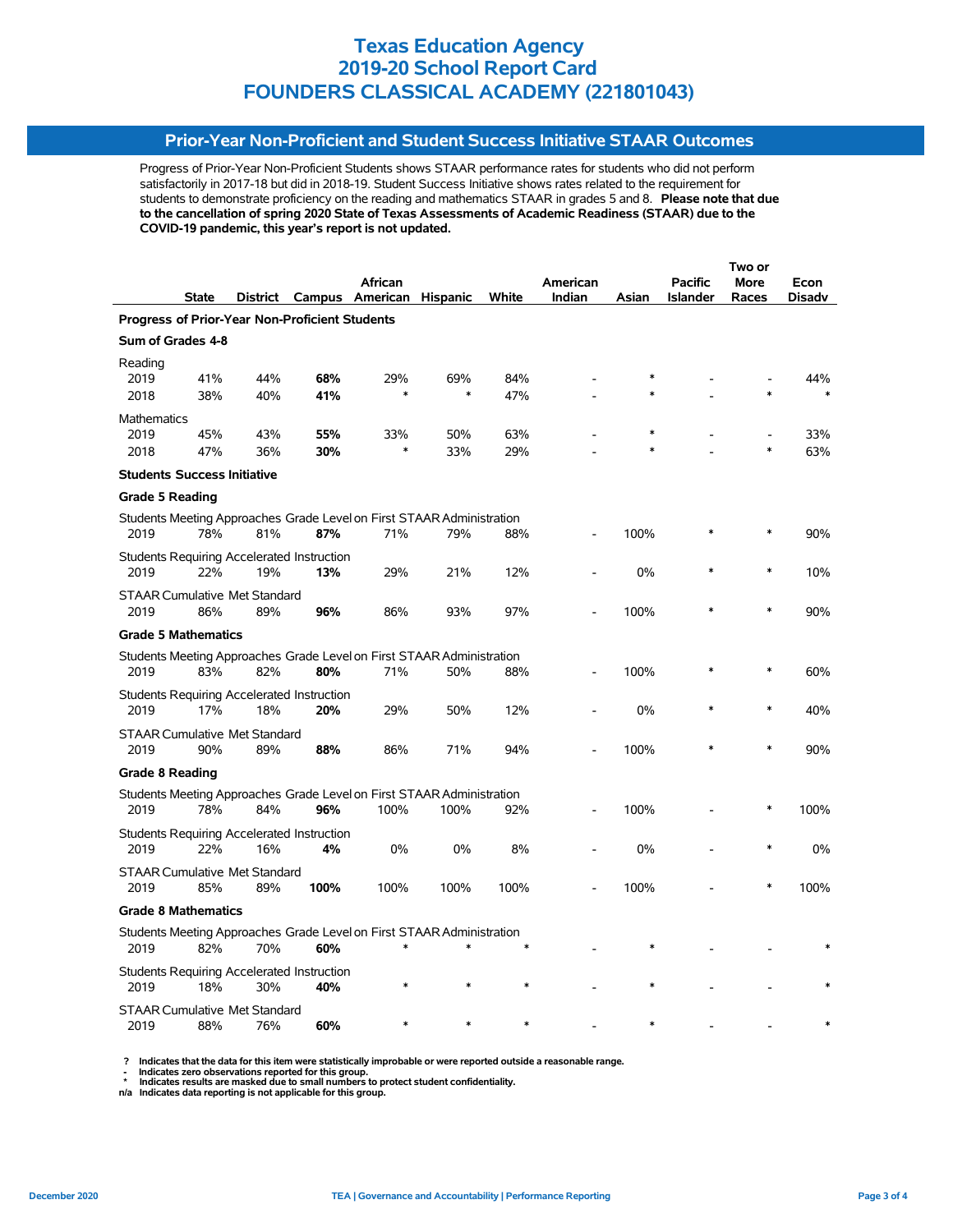### **Graduation and College, Career, and Military Readiness Outcomes**

This section provides graduation, graduation plan, and College, Career, and Military Readiness rates.

|                                                              | <b>State</b> | District | Campus | African<br>American Hispanic |        | White  | American<br>Indian | Asian  | <b>Pacific</b><br><b>Islander</b> | Two or<br>More<br>Races | Econ<br>Disadv |
|--------------------------------------------------------------|--------------|----------|--------|------------------------------|--------|--------|--------------------|--------|-----------------------------------|-------------------------|----------------|
| Annual Dropout Rate (Gr 9-12)                                |              |          |        |                              |        |        |                    |        |                                   |                         |                |
| 2018-19                                                      | 1.9%         | 0.9%     | 0.0%   | 0.0%                         | 0.0%   | 0.0%   | $\ast$             | 0.0%   | ∗                                 | $0.0\%$                 | $0.0\%$        |
| 2017-18                                                      | 1.9%         | 0.4%     | 0.0%   | 0.0%                         | 0.0%   | 0.0%   |                    | 0.0%   | $\ast$                            | 0.0%                    | 0.0%           |
| 4-Year Longitudinal Rate (Gr 9-12)<br>Class of 2019          |              |          |        |                              |        |        |                    |        |                                   |                         |                |
| Graduated                                                    | 90.0%        | 97.4%    | 100.0% |                              | 100.0% | 100.0% |                    |        |                                   |                         | 100.0%         |
| Graduates, TxCHSE, & Cont                                    | 94.1%        | 99.0%    | 100.0% | ∗                            | 100.0% | 100.0% |                    | $\ast$ |                                   | $\ast$                  | 100.0%         |
| Class of 2018<br>Graduated                                   | 90.0%        | 93.6%    | 100.0% | $\ast$                       | 100.0% | 100.0% |                    | $\ast$ |                                   |                         | 100.0%         |
| Graduates, TxCHSE, & Cont                                    | 94.3%        | 94.5%    | 100.0% |                              | 100.0% | 100.0% |                    | $\ast$ |                                   |                         | 100.0%         |
| 5-Year Extended Longitudinal Rate (Gr 9-12)<br>Class of 2018 |              |          |        |                              |        |        |                    |        |                                   |                         |                |
| Graduated                                                    | 92.2%        | 94.2%    | 100.0% |                              | 100.0% | 100.0% |                    |        |                                   |                         | 100.0%         |
| Graduates, TxCHSE, & Cont                                    | 93.9%        | 94.5%    | 100.0% |                              | 100.0% | 100.0% |                    | $\ast$ |                                   | $\ast$                  | 100.0%         |
| Class of 2017<br>Graduated                                   | 92.0%        | 83.3%    | 100.0% |                              | 100.0% | 100.0% |                    | 100.0% |                                   |                         | 100.0%         |
| Graduates, TxCHSE, & Cont                                    | 93.7%        | 86.4%    | 100.0% |                              | 100.0% | 100.0% |                    | 100.0% |                                   |                         | 100.0%         |
|                                                              |              |          |        |                              |        |        |                    |        |                                   |                         |                |
| 6-Year Extended Longitudinal Rate (Gr 9-12)<br>Class of 2017 |              |          |        |                              |        |        |                    |        |                                   |                         |                |
| Graduated                                                    | 92.4%        | 83.6%    | 100.0% |                              | 100.0% | 100.0% |                    | 100.0% |                                   |                         | 100.0%         |
| Graduates, TxCHSE, & Cont<br>Class of 2016                   | 93.7%        | 87.2%    | 100.0% |                              | 100.0% | 100.0% |                    | 100.0% |                                   | $\ast$                  | 100.0%         |
| Graduated                                                    | 92.1%        | 64.7%    |        |                              |        |        |                    |        |                                   |                         |                |
| Graduates, TxCHSE, & Cont                                    | 93.4%        | 72.7%    |        |                              |        |        |                    |        |                                   |                         |                |
| 4-Year Federal Graduation Rate Without Exclusions (Gr 9-12)  |              |          |        |                              |        |        |                    |        |                                   |                         |                |
| Class of 2019                                                | 90.0%        | 97.4%    | 100.0% |                              | 100.0% | 100.0% |                    | $\ast$ |                                   |                         | 100.0%         |
| Class of 2018                                                | 90.0%        | 93.4%    | 100.0% |                              | 100.0% | 100.0% |                    | $\ast$ |                                   |                         | 100.0%         |
| RHSP/DAP Graduates (Longitudinal Rate)                       |              |          |        |                              |        |        |                    |        |                                   |                         |                |
| Class of 2019                                                | 73.3%        |          |        |                              |        |        |                    |        |                                   |                         |                |
| Class of 2018                                                | 68.5%        |          |        |                              |        |        |                    |        |                                   |                         |                |
| RHSP/DAP/FHSP-E/FHSP-DLA Graduates (Longitudinal Rate)       |              |          |        |                              |        |        |                    |        |                                   |                         |                |
| Class of 2019                                                | 87.6%        | 97.7%    | 97.0%  |                              | 100.0% | 98.0%  |                    | $\ast$ |                                   |                         | 90.0%          |
| Class of 2018                                                | 86.8%        | 97.1%    | 92.6%  |                              | 80.0%  | 92.7%  |                    | $\ast$ |                                   |                         | 100.0%         |
| College, Career, and Military Ready (Annual Graduates)       |              |          |        |                              |        |        |                    |        |                                   |                         |                |
| 2018-19                                                      | 72.9%        | 87.8%    | 91.0%  |                              | 100.0% | 90.0%  |                    | $\ast$ |                                   |                         | 100.0%         |
| 2017-18                                                      | 65.5%        | 86.0%    | 85.7%  |                              | 80.0%  | 86.0%  |                    | $\ast$ |                                   |                         | 100.0%         |
| <b>SAT/ACT Results (Annual Graduates)</b><br>Tested          |              |          |        |                              |        |        |                    |        |                                   |                         |                |
| 2018-19                                                      | 75.0%        | 100.0%   | 100.0% |                              | 100.0% | 100.0% |                    |        |                                   |                         | 100.0%         |
| 2017-18                                                      | 74.6%        | 100.0%   | 100.0% | $\ast$                       | 100.0% | 100.0% |                    | $\ast$ |                                   | $\ast$                  | 100.0%         |
| Average SAT Score                                            |              |          |        |                              |        |        |                    |        |                                   |                         |                |
| 2018-19                                                      | 1027         | 1158     | 1195   |                              | 1217   | 1201   |                    | ∗      | $\ast$                            | $\ast$                  | 1174           |
| 2017-18                                                      | 1036         | 1152     | 1198   | $\ast$                       | $\ast$ | 1215   |                    | ∗      |                                   | 1162                    | $\ast$         |
| Average ACT Score                                            |              |          |        |                              |        |        |                    |        |                                   |                         |                |
| 2018-19                                                      | 20.6         | 24.8     | 27.1   |                              | $\ast$ | 28.1   |                    |        |                                   | $\ast$                  | 28.5           |
| 2017-18                                                      | 20.6         | 24.2     | 26.4   |                              | $\ast$ | 26.7   |                    | $\ast$ |                                   | $\ast$                  |                |

? Indicates that the data for this item were statistically improbable or were reported outside a reasonable range.<br>- Indicates zero observations reported for this group.<br>\* Indicates results are masked due to small numbers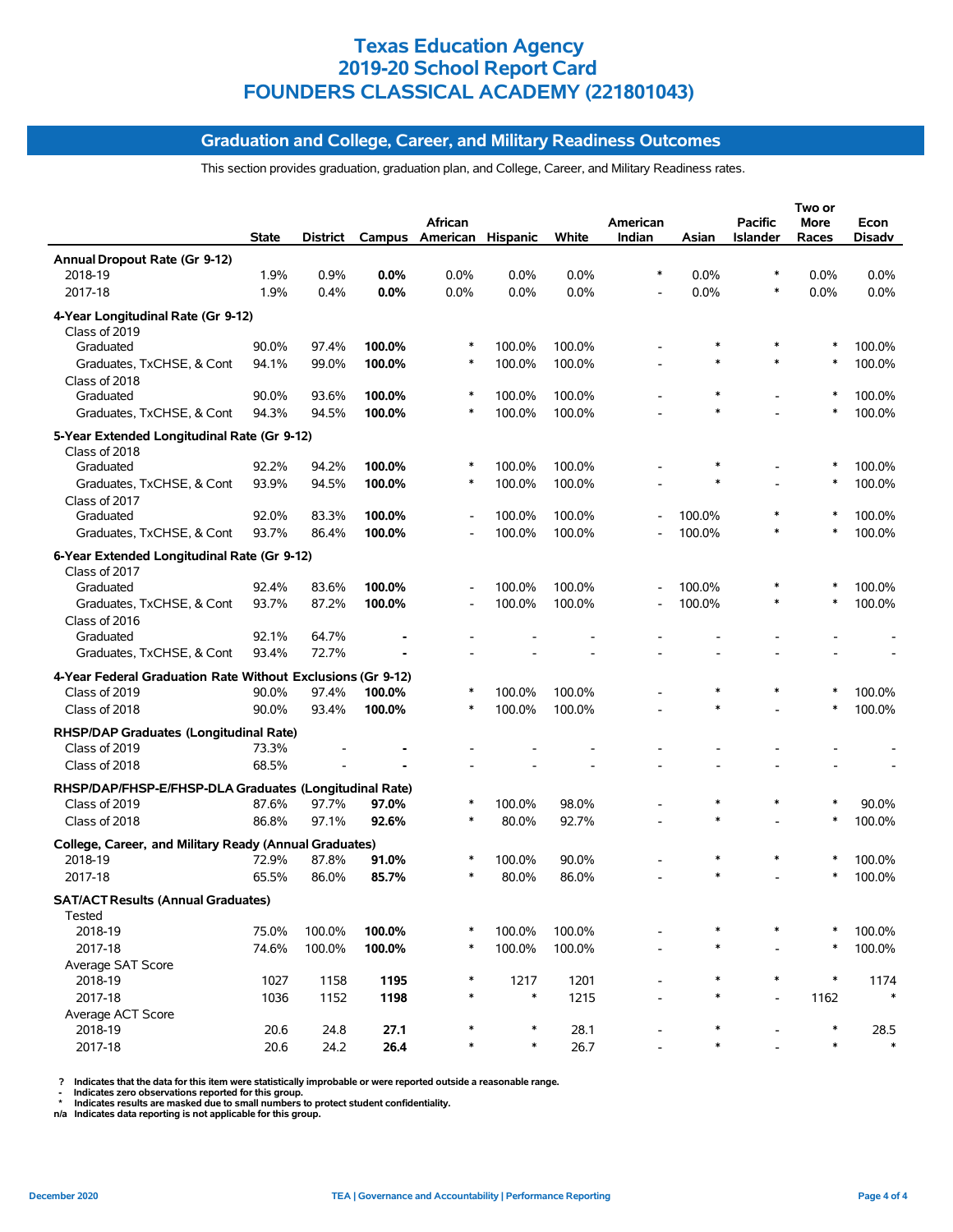|                            | <b>Accountability Rating</b>                                                                                                                                   |                                                                                                                                                                                   | <b>School Information</b>                           |
|----------------------------|----------------------------------------------------------------------------------------------------------------------------------------------------------------|-----------------------------------------------------------------------------------------------------------------------------------------------------------------------------------|-----------------------------------------------------|
|                            | *All Districts and Schools Were Not Rated in 2020 Due to COVID-19*                                                                                             | <b>District Name:</b>                                                                                                                                                             | <b>TEXAS COLLEGE PREPARATORY</b><br><b>ACADEMIE</b> |
|                            |                                                                                                                                                                | <b>Campus Type:</b>                                                                                                                                                               | Elementary                                          |
|                            |                                                                                                                                                                | <b>Total Students: 184</b>                                                                                                                                                        |                                                     |
|                            |                                                                                                                                                                | Grade Span: PK - 08                                                                                                                                                               |                                                     |
| <b>Not</b><br><b>Rated</b> | Given the impact of COVID-19, all districts and schools<br>received a label of Not Rated: Declared State of Disaster<br>for their 2020 accountability ratings. | For more information about this campus, see https://TXSchools.gov<br>or the Texas Academic Performance Report at<br>https://rptsvr1.tea.texas.gov/perfreport/tapr/2020/index.html |                                                     |

**Click here to read the official announcement.**

### **Distinction Designations**

School Leadership  $$848$  \$858 \$589

#### **[Distinction designations were not awarded in 2020.](https://rptsvr1.tea.texas.gov/perfreport/tapr/2020/index.html)**

### **School and Student Information**

This section provides [demographic information about VISTA ACADEMY](https://tea.texas.gov/about-tea/news-and-multimedia/correspondence/taa-letters/every-student-succeeds-act-essa-waiver-approval-2020-state-academic-accountability) OF EDINBURG, including attendance rates; enrollment percentages for various student groups; student mobility rates; and class size averages at the campus, district, and state level, where applicable.

|                                     | <b>CampusDistrict State</b> |         |             | <b>District</b><br><b>State</b><br>Campus |      |
|-------------------------------------|-----------------------------|---------|-------------|-------------------------------------------|------|
| Attendance Rate (2018-19)           | 96.1% 96.3% 95.4%           |         |             |                                           |      |
| <b>Enrollment by Race/Ethnicity</b> |                             |         |             | Class Size Averages by Grade or Subject   |      |
| African American                    | $0.0\%$                     |         | 15.9% 12.6% | Elementary                                |      |
| Hispanic                            | 89.7% 29.9% 52.8%           |         |             | Kindergarten<br>18.3<br>13.0              | 19.0 |
| White                               | 3.8% 42.1% 27.0%            |         |             | 19.6<br>Grade 1<br>16.0                   | 18.9 |
| American Indian                     | 1.6%                        | $0.4\%$ | $0.4\%$     | 20.2<br>Grade 2<br>17.0                   | 18.8 |
| Asian                               | 2.7%                        | 6.8%    | 4.6%        | 19.0<br>21.0<br>Grade 3                   | 19.0 |
| Pacific Islander                    | $0.0\%$                     | 0.1%    | 0.2%        | 19.7<br>13.5<br>Grade 4                   | 19.2 |
| Two or More Races                   | 2.2%                        | 4.7%    | 2.5%        | 20.9<br>Grade 5<br>15.5                   | 20.9 |
| <b>Enrollment by Student Group</b>  |                             |         |             | 23.9<br>20.0<br>Grade 6                   | 20.4 |
| Economically Disadvantaged          | 84.8% 36.3% 60.2%           |         |             | Secondary                                 |      |
| Special Education                   | 8.2%                        | 6.9%    | 10.7%       | 20.4<br>10.0<br>English/Language Arts     | 16.4 |
| <b>English Learners</b>             | 22.8%                       |         | 9.9% 20.3%  | 20.3<br>10.0<br>Science                   | 18.8 |
|                                     |                             |         |             | 21.4<br>Social Studies<br>10.0            | 19.3 |
| Mobility Rate (2018-19)             | 12.5%                       |         | 18.4% 15.3% |                                           |      |

### **School Financial Information (2018-19)**

Various financial indicators based on actual data from the prior year are reported for the campus, district, and state. For more information, see

**[http://tea.texas.gov/financialstandardreports/.](http://tea.texas.gov/financialstandardreports/)**

|                                 | Campus | District | State       |                                     | Campus  | District        | <b>State</b> |
|---------------------------------|--------|----------|-------------|-------------------------------------|---------|-----------------|--------------|
| Instructional Staff Percent     | n/a    |          | 64.7% 64.6% | <b>Expenditures per Student</b>     |         |                 |              |
| Instructional Expenditure Ratio | n/a    |          | 63.5% 62.8% | <b>Total Operating Expenditures</b> | \$9.161 | \$8,529 \$9,913 |              |
|                                 |        |          |             | Instruction                         | \$6.297 | \$5.006         | \$5.558      |
|                                 |        |          |             | Instructional Leadership            | \$186   | \$217           | \$162        |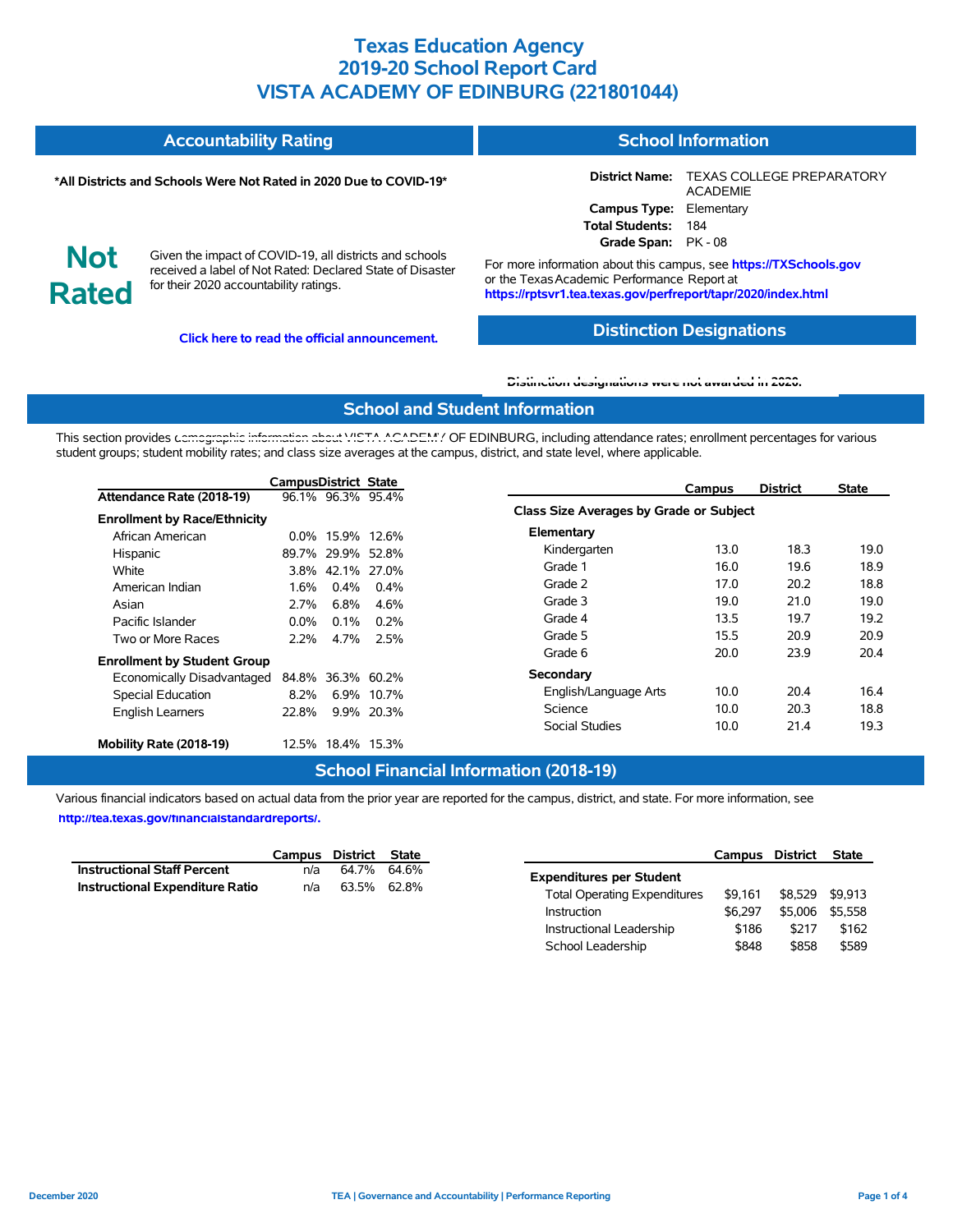### **STAAR Outcomes**

This section provides STAAR performance and Academic Growth outcomes. Academic Growth measures whether students are maintaining performance or improving from year to year. **Please note that due to the cancellation of spring 2020 State of Texas Assessments of Academic Readiness (STAAR) due to the COVID-19 pandemic, the performance of this year's report is not updated.**

|                                                                                |      |       |     |         |                          |                 |        |          |                          |                          | Two or                   |        |
|--------------------------------------------------------------------------------|------|-------|-----|---------|--------------------------|-----------------|--------|----------|--------------------------|--------------------------|--------------------------|--------|
|                                                                                |      |       |     |         | African                  |                 |        | American |                          | <b>Pacific</b>           | More                     | Econ   |
|                                                                                |      | State |     |         | District Campus American | <b>Hispanic</b> | White  | Indian   | Asian                    | <b>Islander</b>          | Races                    | Disadv |
| STAAR Performance Rates at Approaches Grade Level or Above (All Grades Tested) |      |       |     |         |                          |                 |        |          |                          |                          |                          |        |
| All Subjects                                                                   | 2019 | 78%   | 81% | 84%     |                          | 84%             | 100%   | 25%      | 90%                      | $\overline{a}$           | 100%                     | 84%    |
|                                                                                | 2018 | 77%   | 75% | 79%     | 80%                      | 78%             | 67%    | 86%      | 100%                     | $\overline{\phantom{a}}$ | 100%                     | 72%    |
| ELA/Reading                                                                    | 2019 | 75%   | 84% | 82%     | $\overline{\phantom{a}}$ | 82%             | $\ast$ | $\ast$   | $\ast$                   | $\overline{a}$           | $\ast$                   | 81%    |
|                                                                                | 2018 | 74%   | 80% | 83%     | $\ast$                   | 82%             | 100%   | $\ast$   | $\ast$                   |                          | $\ast$                   | 74%    |
| Mathematics                                                                    | 2019 | 82%   | 82% | 90%     | $\overline{\phantom{a}}$ | 91%             | $\ast$ | $\ast$   | $\ast$                   |                          | $\ast$                   | 89%    |
|                                                                                | 2018 | 81%   | 74% | 83%     | $\ast$                   | 83%             | 40%    | $\ast$   | $\ast$                   |                          | $\ast$                   | 81%    |
| Writing                                                                        | 2019 | 68%   | 75% | 78%     | $\overline{\phantom{a}}$ | 78%             | ∗      | $\ast$   | $\ast$                   |                          | $\overline{\phantom{a}}$ | 81%    |
|                                                                                | 2018 | 66%   | 67% | 60%     | $\ast$                   | 59%             |        |          |                          |                          | $\overline{\phantom{a}}$ | 50%    |
| Science                                                                        | 2019 | 81%   | 78% | 75%     | $\overline{\phantom{a}}$ | 77%             | $\ast$ |          | $\ast$                   |                          | $\overline{\phantom{a}}$ | 80%    |
|                                                                                | 2018 | 80%   | 72% | 76%     |                          | 71%             |        | $\ast$   | $\ast$                   |                          | $\ast$                   | 67%    |
| Social Studies                                                                 | 2019 | 81%   | 80% | $\star$ |                          | $\ast$          |        |          |                          |                          |                          | *      |
|                                                                                | 2018 | 78%   | 66% |         |                          | $\ast$          |        |          |                          |                          |                          | $\ast$ |
| STAAR Performance Rates at Meets Grade Level or Above (All Grades Tested)      |      |       |     |         |                          |                 |        |          |                          |                          |                          |        |
| All Subjects                                                                   | 2019 | 50%   | 52% | 48%     |                          | 47%             | 44%    | 0%       | 80%                      |                          | 100%                     | 46%    |
|                                                                                | 2018 | 48%   | 44% | 41%     | 40%                      | 39%             | 17%    | 43%      | 86%                      | $\overline{\phantom{a}}$ | 100%                     | 30%    |
| ELA/Reading                                                                    | 2019 | 48%   | 57% | 47%     | $\overline{\phantom{a}}$ | 46%             | $\ast$ | $\ast$   | $\ast$                   |                          | $\ast$                   | 42%    |
|                                                                                | 2018 | 46%   | 51% | 42%     | $\ast$                   | 41%             | 20%    | $\ast$   | $\ast$                   |                          | $\ast$                   | 32%    |
| Mathematics                                                                    | 2019 | 52%   | 50% | 55%     | $\overline{\phantom{a}}$ | 54%             | $\ast$ | $\ast$   | $\ast$                   | $\overline{a}$           | $\ast$                   | 53%    |
|                                                                                | 2018 | 50%   | 40% | 41%     | $\ast$                   | 39%             | 20%    | $\ast$   | *                        |                          | $\ast$                   | 30%    |
| Writing                                                                        | 2019 | 38%   | 43% | 38%     | $\overline{\phantom{a}}$ | 40%             | $\ast$ | $\ast$   | $\ast$                   |                          | $\overline{\phantom{a}}$ | 41%    |
|                                                                                | 2018 | 41%   | 42% | 43%     | $\ast$                   | 44%             | ∗      |          | $\overline{\phantom{a}}$ |                          | $\overline{\phantom{a}}$ | 43%    |
| Science                                                                        | 2019 | 54%   | 49% | 46%     | $\overline{\phantom{a}}$ | 45%             |        |          | *                        |                          | $\overline{\phantom{a}}$ | 47%    |
|                                                                                | 2018 | 51%   | 43% | 36%     |                          | 29%             |        | $\ast$   | $\ast$                   |                          | $\ast$                   | 20%    |
|                                                                                |      |       |     | $\star$ |                          | $\ast$          |        |          |                          |                          | $\overline{\phantom{a}}$ | $\ast$ |
| Social Studies                                                                 | 2019 | 55%   | 55% | $\star$ |                          | $\ast$          |        |          |                          |                          |                          |        |
|                                                                                | 2018 | 53%   | 41% |         |                          |                 |        |          |                          |                          |                          |        |
| STAAR Performance Rates at Masters Grade Level (All Grades Tested)             |      |       |     |         |                          |                 |        |          |                          |                          |                          |        |
| All Subjects                                                                   | 2019 | 24%   | 26% | 24%     |                          | 24%             | 22%    | 0%       | 50%                      |                          | 50%                      | 23%    |
|                                                                                | 2018 | 22%   | 19% | 17%     | 20%                      | 15%             | 17%    | 0%       | 43%                      |                          | 67%                      | 11%    |
| ELA/Reading                                                                    | 2019 | 21%   | 28% | 29%     | $\overline{\phantom{a}}$ | 28%             | ∗      | $\ast$   | $\ast$                   |                          | $\ast$                   | 26%    |
|                                                                                | 2018 | 19%   | 23% | 17%     | $\ast$                   | 15%             | 20%    | $\ast$   | $\ast$                   |                          | $\ast$                   | 11%    |
| Mathematics                                                                    | 2019 | 26%   | 26% | 28%     | $\overline{\phantom{a}}$ | 28%             | ∗      |          | $\ast$                   |                          | $\ast$                   | 28%    |
|                                                                                | 2018 | 24%   | 17% | 18%     | $\ast$                   | 17%             | 20%    | $\ast$   | $\ast$                   |                          | $\ast$                   | 11%    |
| Writing                                                                        | 2019 | 14%   | 15% | 9%      | $\overline{\phantom{a}}$ | 8%              | ∗      | $\ast$   | $\ast$                   |                          | $\overline{\phantom{a}}$ | 9%     |
|                                                                                | 2018 | 13%   | 11% | 13%     | $\ast$                   | 11%             |        |          |                          |                          | $\overline{\phantom{a}}$ | 14%    |
| Science                                                                        | 2019 | 25%   | 21% | 17%     | $\overline{\phantom{0}}$ | 18%             | ∗      |          | $\ast$                   |                          | $\overline{\phantom{a}}$ | 13%    |
|                                                                                | 2018 | 23%   | 18% | 12%     | $\overline{\phantom{0}}$ | 10%             |        | $\ast$   | *                        |                          | $\ast$                   | 7%     |
| Social Studies                                                                 | 2019 | 33%   | 36% |         |                          |                 |        |          |                          |                          |                          |        |
|                                                                                | 2018 | 31%   | 25% |         |                          |                 |        |          |                          |                          |                          |        |
| Academic Growth Score (All Grades Tested)                                      |      |       |     |         |                          |                 |        |          |                          |                          |                          |        |
| <b>Both Subjects</b>                                                           | 2019 | 69    | 70  | 65      |                          | 65              |        |          | 75                       |                          |                          | 67     |
|                                                                                | 2018 | 69    | 68  | 64      |                          | 66              | 44     |          | $\ast$                   |                          |                          | 64     |
| ELA/Reading                                                                    | 2019 | 68    | 69  | 63      |                          | 61              |        |          | *                        |                          |                          | 61     |
|                                                                                | 2018 | 69    | 69  | 61      | $\ast$                   | 60              |        |          | $\ast$                   |                          | $\ast$                   | 58     |
| Mathematics                                                                    | 2019 | 70    | 70  | 68      |                          | 69              |        |          |                          |                          |                          | 73     |
|                                                                                | 2018 | 70    | 67  | 67      | $\ast$                   | 71              |        |          | $\ast$                   |                          |                          | $70\,$ |
|                                                                                |      |       |     |         |                          |                 |        |          |                          |                          |                          |        |

 **? Indicates that the data for this item were statistically improbable or were reported outside a reasonable range.**

 **- Indicates zero observations reported for this group. \* Indicates results are masked due to small numbers to protect student confidentiality.**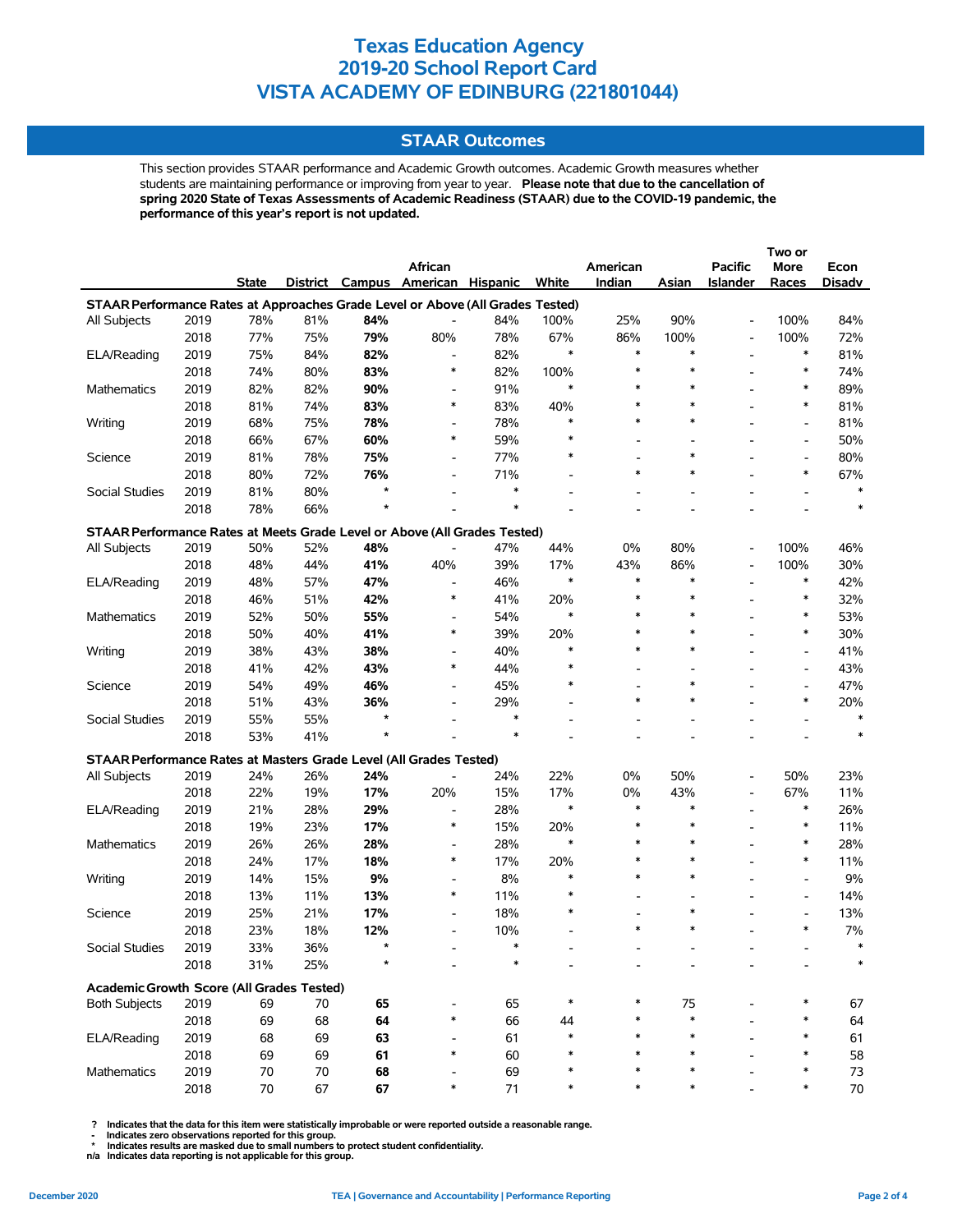### **Prior-Year Non-Proficient and Student Success Initiative STAAR Outcomes**

Progress of Prior-Year Non-Proficient Students shows STAAR performance rates for students who did not perform satisfactorily in 2017-18 but did in 2018-19. Student Success Initiative shows rates related to the requirement for students to demonstrate proficiency on the reading and mathematics STAAR in grades 5 and 8. **Please note that due to the cancellation of spring 2020 State of Texas Assessments of Academic Readiness (STAAR) due to the COVID-19 pandemic, this year's report is not updated.**

|                        |                                      |                 |                                                   |                                                                       |                 |       |          |       |                 | Two or      |        |
|------------------------|--------------------------------------|-----------------|---------------------------------------------------|-----------------------------------------------------------------------|-----------------|-------|----------|-------|-----------------|-------------|--------|
|                        |                                      |                 |                                                   | <b>African</b>                                                        |                 |       | American |       | <b>Pacific</b>  | <b>More</b> | Econ   |
|                        | <b>State</b>                         | <u>District</u> |                                                   | Campus American                                                       | <b>Hispanic</b> | White | Indian   | Asian | <b>Islander</b> | Races       | Disadv |
|                        |                                      |                 | Progress of Prior-Year Non-Proficient Students    |                                                                       |                 |       |          |       |                 |             |        |
| Sum of Grades 4-8      |                                      |                 |                                                   |                                                                       |                 |       |          |       |                 |             |        |
| Reading                |                                      |                 |                                                   |                                                                       |                 |       |          |       |                 |             |        |
| 2019                   | 41%                                  | 44%             | 43%                                               |                                                                       | 42%             |       |          |       |                 |             | 50%    |
| 2018                   | 38%                                  | 40%             | 56%                                               |                                                                       | 56%             |       |          |       |                 |             |        |
| <b>Mathematics</b>     |                                      |                 |                                                   |                                                                       |                 |       |          |       |                 |             |        |
| 2019                   | 45%                                  | 43%             | 69%                                               |                                                                       | 69%             |       |          |       |                 |             | 69%    |
| 2018                   | 47%                                  | 36%             | 60%                                               |                                                                       | 57%             |       |          |       |                 |             | 63%    |
|                        | <b>Students Success Initiative</b>   |                 |                                                   |                                                                       |                 |       |          |       |                 |             |        |
| <b>Grade 5 Reading</b> |                                      |                 |                                                   |                                                                       |                 |       |          |       |                 |             |        |
|                        |                                      |                 |                                                   | Students Meeting Approaches Grade Level on First STAAR Administration |                 |       |          |       |                 |             |        |
| 2019                   | 78%                                  | 81%             | 87%                                               |                                                                       | 86%             |       |          |       |                 |             | 86%    |
|                        |                                      |                 | <b>Students Requiring Accelerated Instruction</b> |                                                                       |                 |       |          |       |                 |             |        |
| 2019                   | 22%                                  | 19%             | 13%                                               |                                                                       | 14%             |       |          |       |                 |             | 14%    |
|                        | <b>STAAR Cumulative Met Standard</b> |                 |                                                   |                                                                       |                 |       |          |       |                 |             |        |
| 2019                   | 86%                                  | 89%             | 96%                                               |                                                                       | 95%             |       |          |       |                 |             | 100%   |
|                        | <b>Grade 5 Mathematics</b>           |                 |                                                   |                                                                       |                 |       |          |       |                 |             |        |
|                        |                                      |                 |                                                   |                                                                       |                 |       |          |       |                 |             |        |
| 2019                   | 83%                                  | 82%             | 87%                                               | Students Meeting Approaches Grade Level on First STAAR Administration | 86%             |       |          |       |                 |             | 86%    |
|                        |                                      |                 |                                                   |                                                                       |                 |       |          |       |                 |             |        |
| 2019                   | 17%                                  | 18%             | Students Requiring Accelerated Instruction<br>13% |                                                                       | 14%             |       |          |       |                 |             | 14%    |
|                        |                                      |                 |                                                   |                                                                       |                 |       |          |       |                 |             |        |
|                        | <b>STAAR Cumulative Met Standard</b> |                 |                                                   |                                                                       |                 |       |          |       |                 |             |        |
| 2019                   | 90%                                  | 89%             | 96%                                               |                                                                       | 95%             |       |          |       |                 |             | 100%   |
| <b>Grade 8 Reading</b> |                                      |                 |                                                   |                                                                       |                 |       |          |       |                 |             |        |
|                        |                                      |                 |                                                   | Students Meeting Approaches Grade Level on First STAAR Administration |                 |       |          |       |                 |             |        |
| 2019                   | 78%                                  | 84%             |                                                   |                                                                       |                 |       |          |       |                 |             |        |
|                        |                                      |                 | <b>Students Requiring Accelerated Instruction</b> |                                                                       |                 |       |          |       |                 |             |        |
| 2019                   | 22%                                  | 16%             |                                                   |                                                                       |                 |       |          |       |                 |             |        |
|                        | STAAR Cumulative Met Standard        |                 |                                                   |                                                                       |                 |       |          |       |                 |             |        |
| 2019                   | 85%                                  | 89%             |                                                   |                                                                       |                 |       |          |       |                 |             |        |
|                        | <b>Grade 8 Mathematics</b>           |                 |                                                   |                                                                       |                 |       |          |       |                 |             |        |
|                        |                                      |                 |                                                   | Students Meeting Approaches Grade Level on First STAAR Administration |                 |       |          |       |                 |             |        |
| 2019                   | 82%                                  | 70%             | $\star$                                           |                                                                       |                 |       |          |       |                 |             |        |
|                        |                                      |                 | Students Requiring Accelerated Instruction        |                                                                       |                 |       |          |       |                 |             |        |
| 2019                   | 18%                                  | 30%             |                                                   |                                                                       |                 |       |          |       |                 |             |        |
|                        | <b>STAAR Cumulative Met Standard</b> |                 |                                                   |                                                                       |                 |       |          |       |                 |             |        |
| 2019                   | 88%                                  | 76%             |                                                   |                                                                       |                 |       |          |       |                 |             |        |

 **? Indicates that the data for this item were statistically improbable or were reported outside a reasonable range.**

 **- Indicates zero observations reported for this group.**

 **\* Indicates results are masked due to small numbers to protect student confidentiality. n/a Indicates data reporting is not applicable for this group.**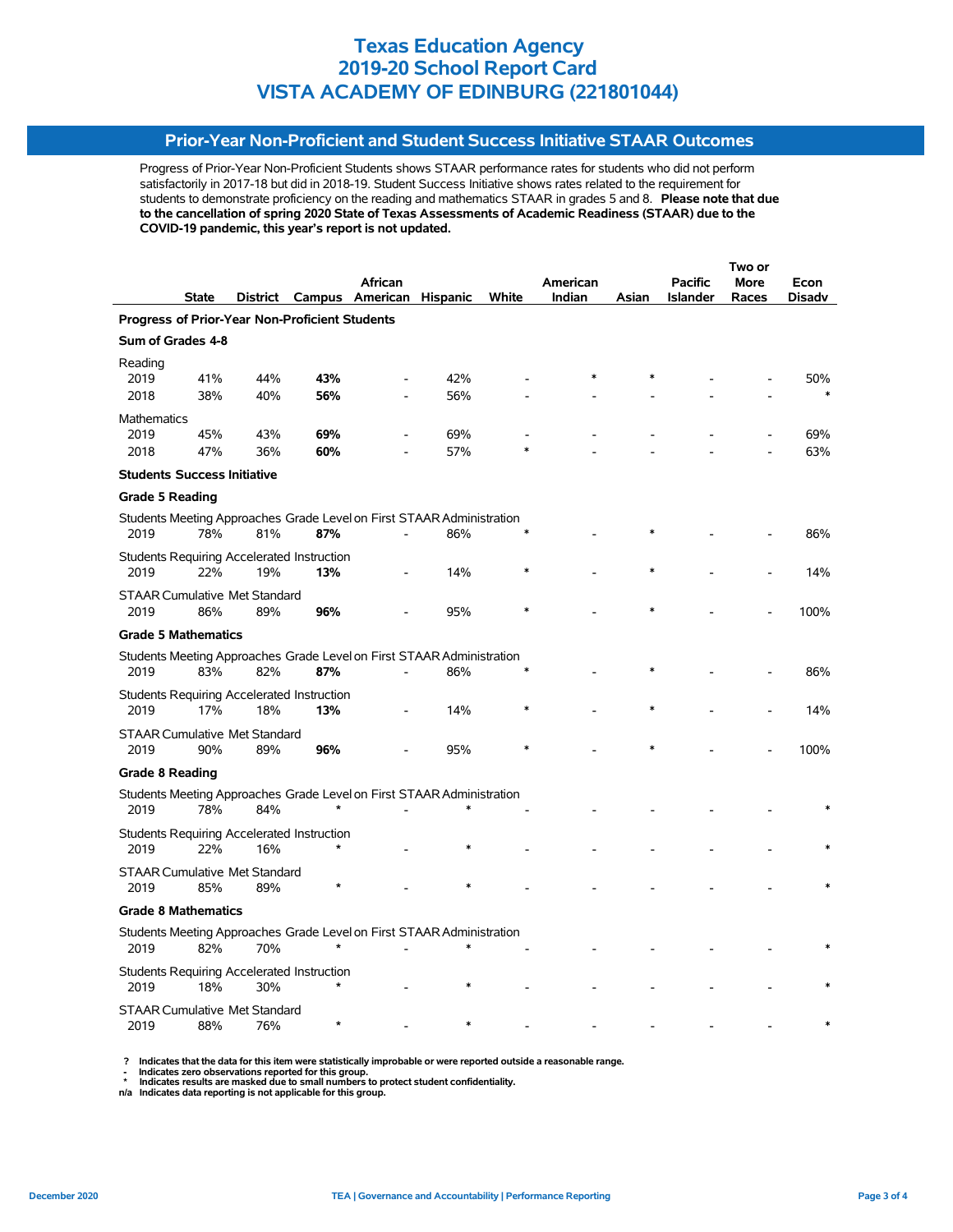**This page is intentionally blank.**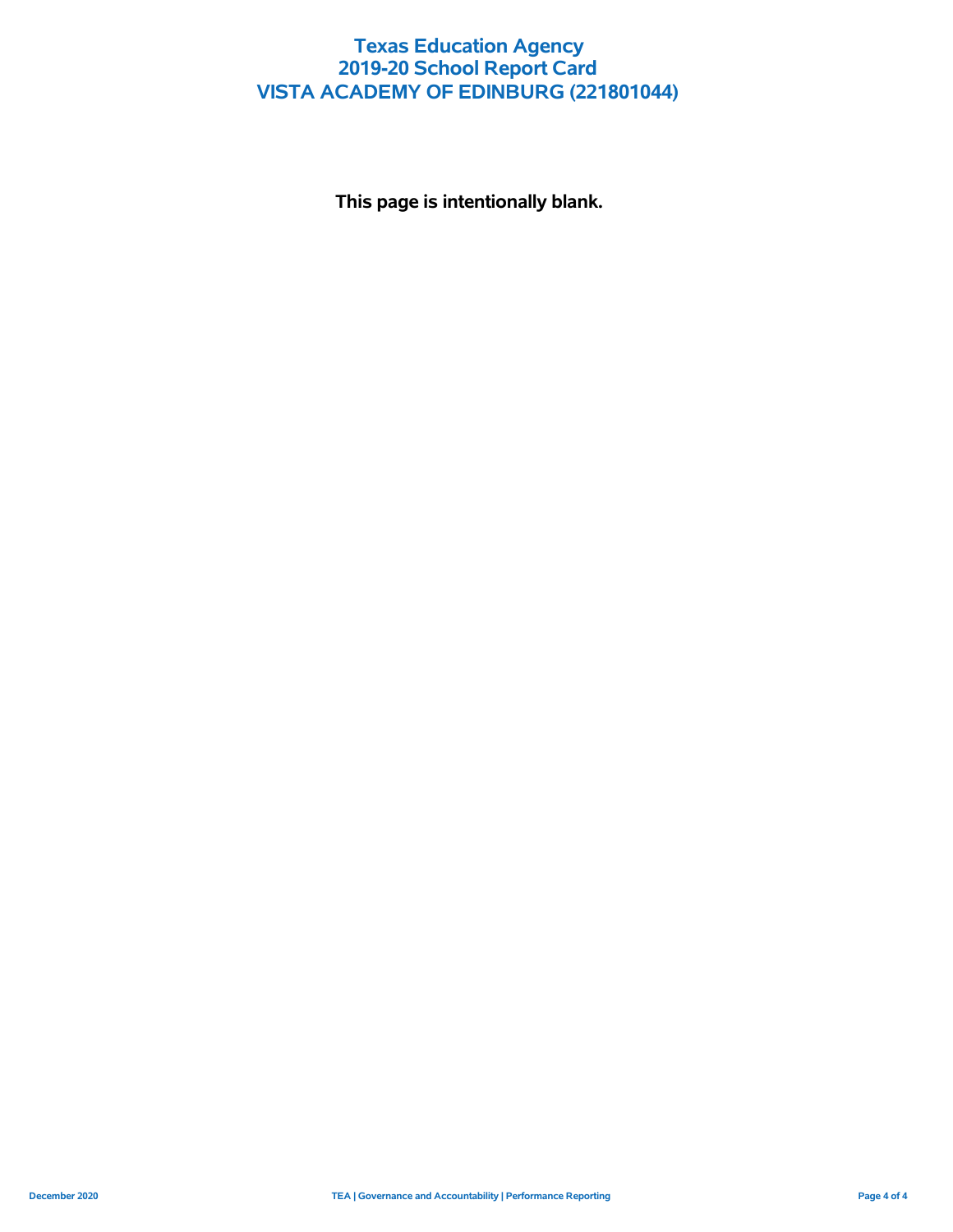|                            | <b>Accountability Rating</b>                                                                                                                                   | <b>School Information</b>                                                                                                                                                         |                                                     |  |  |  |  |
|----------------------------|----------------------------------------------------------------------------------------------------------------------------------------------------------------|-----------------------------------------------------------------------------------------------------------------------------------------------------------------------------------|-----------------------------------------------------|--|--|--|--|
|                            | *All Districts and Schools Were Not Rated in 2020 Due to COVID-19*                                                                                             | <b>District Name:</b>                                                                                                                                                             | <b>TEXAS COLLEGE PREPARATORY</b><br><b>ACADEMIE</b> |  |  |  |  |
|                            |                                                                                                                                                                | <b>Campus Type:</b> Elementary                                                                                                                                                    |                                                     |  |  |  |  |
|                            |                                                                                                                                                                | <b>Total Students:</b>                                                                                                                                                            | 140                                                 |  |  |  |  |
|                            |                                                                                                                                                                | Grade Span: KG - 06                                                                                                                                                               |                                                     |  |  |  |  |
| <b>Not</b><br><b>Rated</b> | Given the impact of COVID-19, all districts and schools<br>received a label of Not Rated: Declared State of Disaster<br>for their 2020 accountability ratings. | For more information about this campus, see https://TXSchools.gov<br>or the Texas Academic Performance Report at<br>https://rptsvr1.tea.texas.gov/perfreport/tapr/2020/index.html |                                                     |  |  |  |  |

**Click here to read the official announcement.**

### **Distinction Designations**

#### **[Distinction designations were not awarded in 2020.](https://rptsvr1.tea.texas.gov/perfreport/tapr/2020/index.html)**

#### **School and Student Information**

This section provides [demographic information about VISTA ACADEMY](https://tea.texas.gov/about-tea/news-and-multimedia/correspondence/taa-letters/every-student-succeeds-act-essa-waiver-approval-2020-state-academic-accountability) OF CROCKETT, including attendance rates; enrollment percentages for various student groups; student mobility rates; and class size averages at the campus, district, and state level, where applicable.

L.

|                                     | <b>CampusDistrict State</b> |                   |            |
|-------------------------------------|-----------------------------|-------------------|------------|
| Attendance Rate (2018-19)           |                             | 96.0% 96.3% 95.4% |            |
| <b>Enrollment by Race/Ethnicity</b> |                             |                   |            |
| African American                    |                             | 26.4% 15.9%       | 12.6%      |
| Hispanic                            |                             | 27.1% 29.9%       | 52.8%      |
| White                               | 43.6%                       | 42.1% 27.0%       |            |
| American Indian                     | $0.0\%$                     | 0.4%              | $0.4\%$    |
| Asian                               | 1.4%                        | 6.8%              | 4.6%       |
| Pacific Islander                    | 0.0%                        | 0 1%              | $0.2\%$    |
| Two or More Races                   | 1.4%                        | 47%               | 2.5%       |
| <b>Enrollment by Student Group</b>  |                             |                   |            |
| Economically Disadvantaged          |                             | 65.0% 36.3%       | 60.2%      |
| Special Education                   | 12.1%                       |                   | 6.9% 10.7% |
| <b>English Learners</b>             | 10.0%                       | 9.9%              | 20.3%      |
| Mobility Rate (2018-19)             | 10.9%                       | 18.4%             | 15.3%      |

|                                         | Campus | <b>District</b> | <b>State</b> |
|-----------------------------------------|--------|-----------------|--------------|
| Class Size Averages by Grade or Subject |        |                 |              |
| Elementary                              |        |                 |              |
| Kindergarten                            | 19.0   | 18.3            | 19.0         |
| Grade 1                                 | 21.0   | 19.6            | 18.9         |
| Grade 2                                 | 18.0   | 20.2            | 18.8         |
| Grade 3                                 | 21.0   | 21.0            | 19.0         |
| Grade 4                                 | 23.0   | 19.7            | 19.2         |
| Grade 5                                 | 21.0   | 20.9            | 20.9         |
| Grade 6                                 | 15.0   | 23.9            | 20.4         |
|                                         |        |                 |              |

School Leadership  $$749$  \$858 \$589

### **School Financial Information (2018-19)**

Various financial indicators based on actual data from the prior year are reported for the campus, district, and state. For more information, see

**[http://tea.texas.gov/financialstandardreports/.](http://tea.texas.gov/financialstandardreports/)**

|                                 | Campus | District | State |                                     | Campus  | District        | <b>State</b> |
|---------------------------------|--------|----------|-------|-------------------------------------|---------|-----------------|--------------|
| Instructional Staff Percent     | n/a    | 64.7%    | 64.6% | <b>Expenditures per Student</b>     |         |                 |              |
| Instructional Expenditure Ratio | n/a    | 63.5%    | 62.8% | <b>Total Operating Expenditures</b> | \$7.776 | \$8,529 \$9,913 |              |
|                                 |        |          |       | Instruction                         | \$5.759 | \$5.006         | \$5.558      |
|                                 |        |          |       | Instructional Leadership            | \$174   | \$217           | \$162        |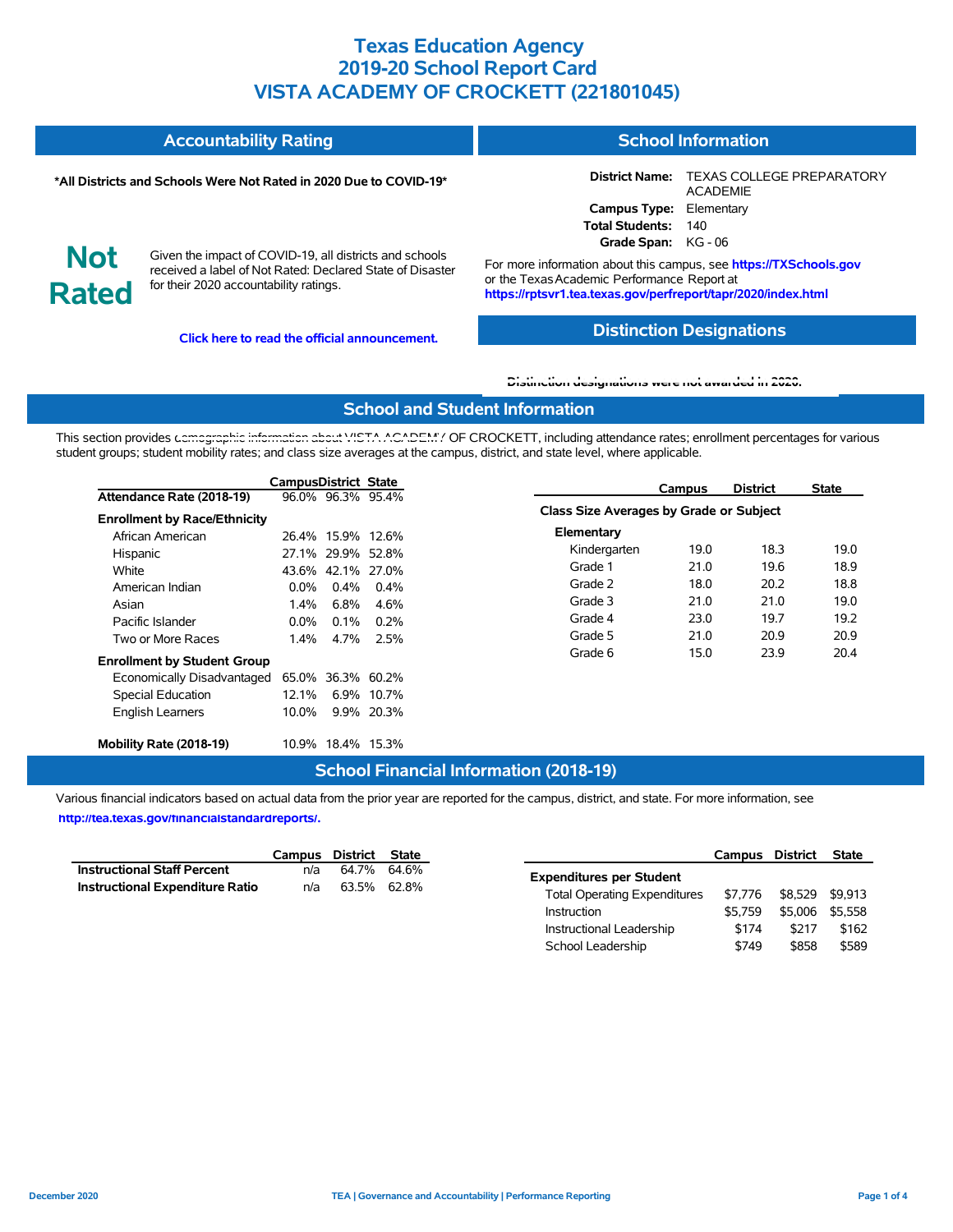### **STAAR Outcomes**

This section provides STAAR performance and Academic Growth outcomes. Academic Growth measures whether students are maintaining performance or improving from year to year. **Please note that due to the cancellation of spring 2020 State of Texas Assessments of Academic Readiness (STAAR) due to the COVID-19 pandemic, the performance of this year's report is not updated.**

|                                                                                |              |              |            |            |                                   |           |       |                          |       |                 | Two or                       |           |
|--------------------------------------------------------------------------------|--------------|--------------|------------|------------|-----------------------------------|-----------|-------|--------------------------|-------|-----------------|------------------------------|-----------|
|                                                                                |              |              |            |            | <b>African</b>                    |           |       | American                 |       | <b>Pacific</b>  | <b>More</b>                  | Econ      |
|                                                                                |              | <b>State</b> |            |            | District Campus American Hispanic |           | White | Indian                   | Asian | <b>Islander</b> | Races                        | Disadv    |
| STAAR Performance Rates at Approaches Grade Level or Above (All Grades Tested) |              |              |            |            |                                   |           |       |                          |       |                 |                              |           |
| All Subjects                                                                   | 2019         | 78%          | 81%        | 76%        | 70%                               | 72%       | 83%   | $\ast$                   |       |                 | $\ast$                       | 69%       |
|                                                                                | 2018         | 77%          | 75%        | 74%        | 70%                               | 69%       | 79%   | $\ast$                   |       |                 | $\overline{\phantom{a}}$     | 68%       |
| ELA/Reading                                                                    | 2019         | 75%          | 84%        | 74%        | 67%                               | 74%       | 79%   | $\ast$                   |       |                 | $\ast$                       | 64%       |
|                                                                                | 2018         | 74%          | 80%        | 77%        | 73%                               | 67%       | 85%   | $\ast$                   |       |                 | $\overline{a}$               | 73%       |
| <b>Mathematics</b>                                                             | 2019         | 82%          | 82%        | 85%        | 77%                               | 89%       | 90%   | $\ast$                   |       |                 | $\ast$                       | 79%       |
|                                                                                | 2018         | 81%          | 74%        | 80%        | 77%                               | 71%       | 85%   | $\ast$                   |       |                 | $\overline{a}$               | 79%       |
| Writing                                                                        | 2019         | 68%          | 75%        | 64%        | 75%                               | 38%       | 82%   | $\ast$                   |       |                 | $\overline{a}$               | 54%       |
|                                                                                | 2018         | 66%          | 67%        | 56%        | 83%                               | $\ast$    | 44%   |                          |       |                 | $\overline{a}$               | 43%       |
| Science                                                                        | 2019         | 81%          | 78%        | 57%        | 50%                               | ∗         | 71%   | $\overline{a}$           |       |                 | $\qquad \qquad \blacksquare$ | 71%       |
|                                                                                | 2018         | 80%          | 72%        | 50%        | 17%                               | 83%       | 50%   |                          |       |                 | $\overline{a}$               | 36%       |
| STAAR Performance Rates at Meets Grade Level or Above (All Grades Tested)      |              |              |            |            |                                   |           |       |                          |       |                 |                              |           |
| All Subjects                                                                   | 2019         | 50%          | 52%        | 33%        | 26%                               | 30%       | 41%   | $\ast$                   |       |                 | $\ast$                       | 24%       |
|                                                                                | 2018         | 48%          | 44%        | 34%        | 29%                               | 27%       | 42%   | $\ast$                   |       |                 | $\overline{\phantom{a}}$     | 26%       |
| ELA/Reading                                                                    | 2019         | 48%          | 57%        | 36%        | 27%                               | 37%       | 45%   | $\ast$                   |       |                 | $\ast$                       | 28%       |
|                                                                                | 2018         | 46%          | 51%        | 31%        | 23%                               | 14%       | 45%   | $\ast$                   |       |                 | $\overline{a}$               | 21%       |
| Mathematics                                                                    | 2019         | 52%          | 50%        | 36%        | 23%                               | 37%       | 48%   | $\ast$                   |       |                 | $\ast$                       | 26%       |
|                                                                                | 2018         | 50%          | 40%        | 38%        | 32%                               | 38%       | 43%   | $\ast$                   |       |                 | $\overline{\phantom{a}}$     | 30%       |
| Writing                                                                        | 2019         | 38%          | 43%        | 25%        | 50%                               | 0%        | 27%   | $\ast$                   |       |                 | $\overline{\phantom{a}}$     | 15%       |
|                                                                                | 2018         | 41%          | 42%        | 39%        | 67%                               | $\ast$    | 33%   | ۰                        |       |                 | $\overline{a}$               | 43%       |
| Science                                                                        | 2019         | 54%          | 49%        | 7%         | 0%                                | $\ast$    | 14%   |                          |       |                 | $\overline{a}$               | $0\%$     |
|                                                                                | 2018         | 51%          | 43%        | 28%        | 0%                                | 50%       | 33%   |                          |       |                 | $\overline{a}$               | 18%       |
|                                                                                |              |              |            |            |                                   |           |       |                          |       |                 |                              |           |
| STAAR Performance Rates at Masters Grade Level (All Grades Tested)             |              |              |            |            |                                   |           | 26%   | $\ast$                   |       |                 | $\ast$                       |           |
| All Subjects                                                                   | 2019<br>2018 | 24%<br>22%   | 26%<br>19% | 15%<br>16% | 4%                                | 13%       | 22%   | $\ast$                   |       |                 | $\overline{\phantom{a}}$     | 11%<br>8% |
|                                                                                |              | 21%          | 28%        | 14%        | 9%                                | 12%       | 24%   | $\ast$                   |       | $\overline{a}$  | $\ast$                       | 11%       |
| ELA/Reading                                                                    | 2019<br>2018 | 19%          | 23%        | 17%        | 3%<br>9%                          | 16%<br>5% | 28%   | $\ast$                   |       |                 | $\overline{\phantom{a}}$     | 9%        |
|                                                                                | 2019         |              | 26%        | 21%        | 7%                                | 16%       | 38%   | $\ast$                   |       |                 | $\ast$                       | 15%       |
| Mathematics                                                                    | 2018         | 26%<br>24%   | 17%        | 19%        | 14%                               | 19%       | 23%   | $\ast$                   |       |                 | $\qquad \qquad \blacksquare$ | 12%       |
| Writing                                                                        | 2019         | 14%          | 15%        | 4%         | 0%                                | 0%        | 9%    | $\ast$                   |       |                 | $\overline{\phantom{a}}$     | 0%        |
|                                                                                | 2018         | 13%          | 11%        | 6%         | 0%                                | ∗         | 11%   |                          |       |                 | $\qquad \qquad \blacksquare$ | 0%        |
| Science                                                                        | 2019         | 25%          | 21%        | 7%         | 0%                                | $\ast$    | 14%   | $\overline{\phantom{a}}$ |       |                 | $\overline{a}$               | 0%        |
|                                                                                | 2018         | 23%          | 18%        | 6%         | 0%                                | 17%       | 0%    |                          |       |                 | $\overline{a}$               | 0%        |
|                                                                                |              |              |            |            |                                   |           |       |                          |       |                 |                              |           |
| <b>Academic Growth Score (All Grades Tested)</b>                               |              |              |            |            |                                   |           |       |                          |       |                 |                              |           |
| <b>Both Subjects</b>                                                           | 2019         | 69           | 70         | 68         | 61                                | 69        | 72    | $\ast$                   |       |                 |                              | 64        |
|                                                                                | 2018         | 69           | 68         | 71         | 73                                | 67        | 72    |                          |       |                 | $\overline{a}$               | 74        |
| ELA/Reading                                                                    | 2019         | 68           | 69         | 61         | 61                                | 58        | 63    | $\ast$                   |       |                 | $\overline{a}$               | 53        |
|                                                                                | 2018         | 69           | 69         | 74         | 75                                | 62        | 80    |                          |       |                 | L,                           | 75        |
| <b>Mathematics</b>                                                             | 2019         | 70           | 70         | 75         | 61                                | 81        | 81    | $\ast$                   |       |                 | $\overline{a}$               | 75        |
|                                                                                | 2018         | 70           | 67         | 68         | 71                                | 73        | 64    |                          |       |                 |                              | 73        |

? Indicates that the data for this item were statistically improbable or were reported outside a reasonable range.<br>- Indicates zero observations reported for this group.<br>\* Indicates results are masked due to small numbers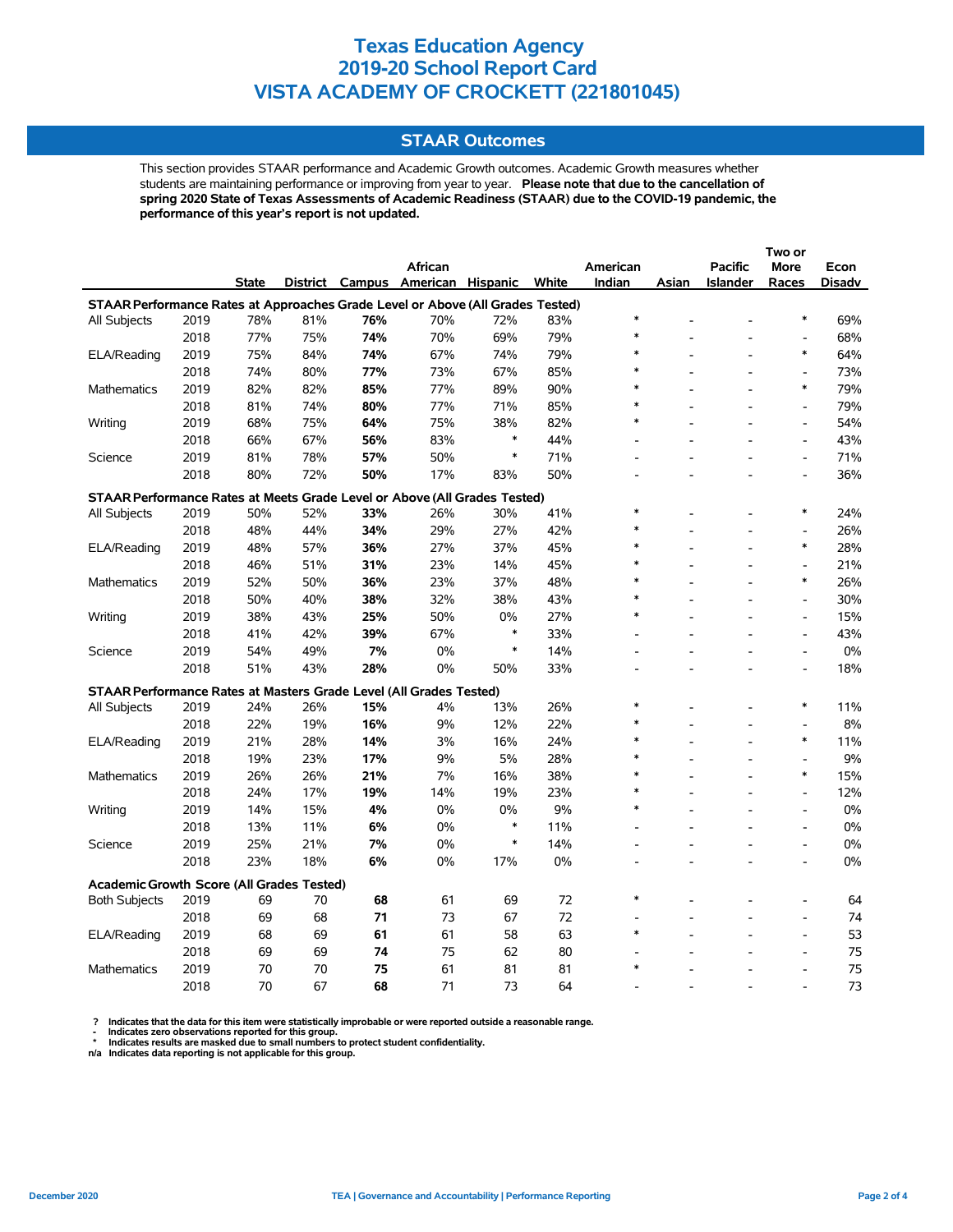### **Prior-Year Non-Proficient and Student Success Initiative STAAR Outcomes**

Progress of Prior-Year Non-Proficient Students shows STAAR performance rates for students who did not perform satisfactorily in 2017-18 but did in 2018-19. Student Success Initiative shows rates related to the requirement for students to demonstrate proficiency on the reading and mathematics STAAR in grades 5 and 8. **Please note that due to the cancellation of spring 2020 State of Texas Assessments of Academic Readiness (STAAR) due to the COVID-19 pandemic, this year's report is not updated.**

|                                      |              |                 |                                                       |                                                                       |                 |        |          |       |                 | Two or      |               |
|--------------------------------------|--------------|-----------------|-------------------------------------------------------|-----------------------------------------------------------------------|-----------------|--------|----------|-------|-----------------|-------------|---------------|
|                                      |              |                 |                                                       | <b>African</b>                                                        |                 |        | American |       | <b>Pacific</b>  | <b>More</b> | Econ          |
|                                      | <b>State</b> | <b>District</b> | Campus                                                | American                                                              | <b>Hispanic</b> | White  | Indian   | Asian | <b>Islander</b> | Races       | <b>Disadv</b> |
|                                      |              |                 | <b>Progress of Prior-Year Non-Proficient Students</b> |                                                                       |                 |        |          |       |                 |             |               |
| Sum of Grades 4-8                    |              |                 |                                                       |                                                                       |                 |        |          |       |                 |             |               |
| Reading                              |              |                 |                                                       |                                                                       |                 |        |          |       |                 |             |               |
| 2019                                 | 41%          | 44%             | 40%                                                   | 40%                                                                   | $\ast$          | 43%    |          |       |                 |             | 40%           |
| 2018                                 | 38%          | 40%             | 50%                                                   | 83%                                                                   | *               | $\ast$ |          |       |                 |             | $\ast$        |
| <b>Mathematics</b>                   |              |                 |                                                       |                                                                       |                 |        |          |       |                 |             |               |
| 2019                                 | 45%          | 43%             | 69%                                                   | *                                                                     | *               | 60%    |          |       |                 |             | 50%           |
| 2018                                 | 47%          | 36%             | 67%                                                   | $\ast$                                                                | $\ast$          | $\ast$ |          |       |                 |             | 83%           |
| <b>Students Success Initiative</b>   |              |                 |                                                       |                                                                       |                 |        |          |       |                 |             |               |
| <b>Grade 5 Reading</b>               |              |                 |                                                       |                                                                       |                 |        |          |       |                 |             |               |
|                                      |              |                 |                                                       | Students Meeting Approaches Grade Level on First STAAR Administration |                 |        |          |       |                 |             |               |
| 2019                                 | 78%          | 81%             | 86%                                                   | 100%                                                                  | *               | 86%    |          |       |                 |             | 100%          |
|                                      |              |                 | <b>Students Requiring Accelerated Instruction</b>     |                                                                       |                 |        |          |       |                 |             |               |
| 2019                                 | 22%          | 19%             | 14%                                                   | 0%                                                                    | ∗               | 14%    |          |       |                 |             | $0\%$         |
| <b>STAAR Cumulative Met Standard</b> |              |                 |                                                       |                                                                       |                 |        |          |       |                 |             |               |
| 2019                                 | 86%          | 89%             | 93%                                                   | 100%                                                                  | ∗               | 86%    |          |       |                 |             | 100%          |
| <b>Grade 5 Mathematics</b>           |              |                 |                                                       |                                                                       |                 |        |          |       |                 |             |               |
|                                      |              |                 |                                                       | Students Meeting Approaches Grade Level on First STAAR Administration |                 |        |          |       |                 |             |               |
| 2019                                 | 83%          | 82%             | 86%                                                   | 100%                                                                  | *               | 86%    |          |       |                 |             | 86%           |
|                                      |              |                 | Students Requiring Accelerated Instruction            |                                                                       |                 |        |          |       |                 |             |               |
| 2019                                 | 17%          | 18%             | 14%                                                   | 0%                                                                    | ∗               | 14%    |          |       |                 |             | 14%           |
| <b>STAAR Cumulative Met Standard</b> |              |                 |                                                       |                                                                       |                 |        |          |       |                 |             |               |
| 2019                                 | 90%          | 89%             | 100%                                                  | 100%                                                                  | ∗               | 100%   |          |       |                 |             | 100%          |
|                                      |              |                 |                                                       |                                                                       |                 |        |          |       |                 |             |               |

 **? Indicates that the data for this item were statistically improbable or were reported outside a reasonable range.**

 **- Indicates zero observations reported for this group. \* Indicates results are masked due to small numbers to protect student confidentiality.**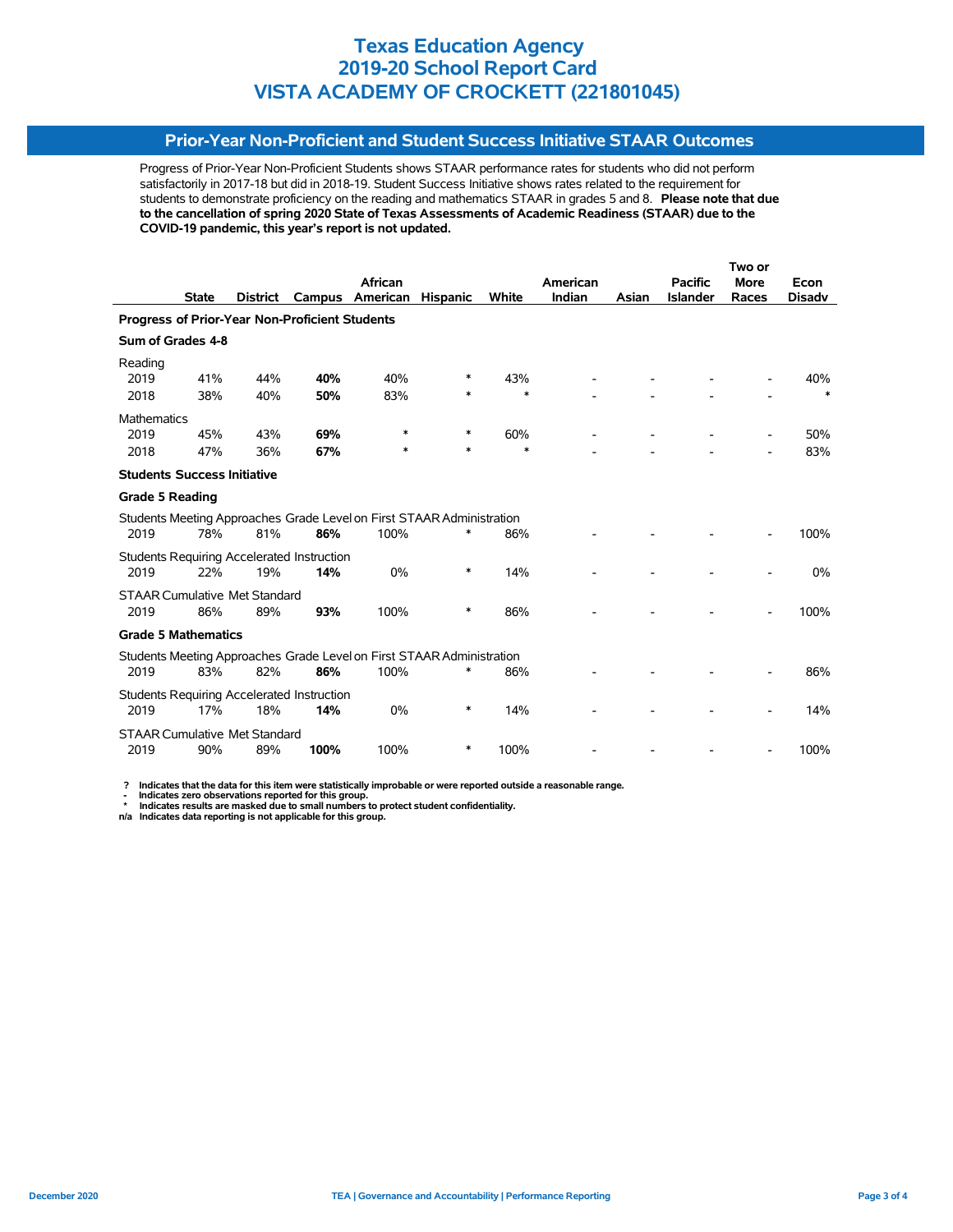**This page is intentionally blank.**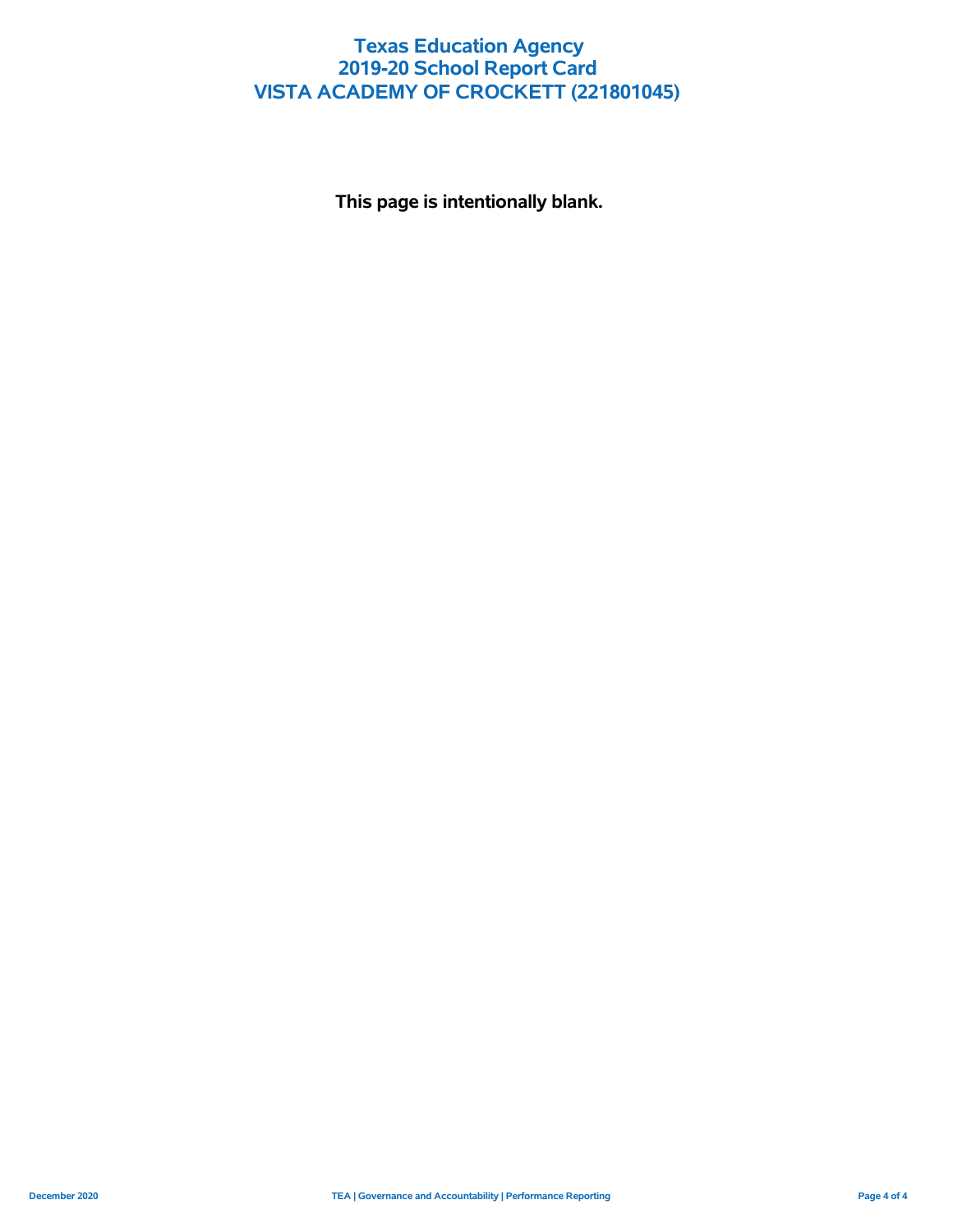|                            | <b>Accountability Rating</b>                                                                                                                                   | <b>School Information</b>                                                                                                                                                         |                                                     |  |  |  |  |
|----------------------------|----------------------------------------------------------------------------------------------------------------------------------------------------------------|-----------------------------------------------------------------------------------------------------------------------------------------------------------------------------------|-----------------------------------------------------|--|--|--|--|
|                            | *All Districts and Schools Were Not Rated in 2020 Due to COVID-19*                                                                                             | <b>District Name:</b>                                                                                                                                                             | <b>TEXAS COLLEGE PREPARATORY</b><br><b>ACADEMIE</b> |  |  |  |  |
|                            |                                                                                                                                                                |                                                                                                                                                                                   | Campus Type: Elementary/Secondary                   |  |  |  |  |
|                            |                                                                                                                                                                | <b>Total Students: 586</b>                                                                                                                                                        |                                                     |  |  |  |  |
|                            |                                                                                                                                                                | Grade Span: KG - 11                                                                                                                                                               |                                                     |  |  |  |  |
| <b>Not</b><br><b>Rated</b> | Given the impact of COVID-19, all districts and schools<br>received a label of Not Rated: Declared State of Disaster<br>for their 2020 accountability ratings. | For more information about this campus, see https://TXSchools.gov<br>or the Texas Academic Performance Report at<br>https://rptsvr1.tea.texas.gov/perfreport/tapr/2020/index.html |                                                     |  |  |  |  |

**Click here to read the official announcement.**

#### **Distinction Designations**

Instructional Leadership  $$179$  \$217 \$162 School Leadership  $$656$  \$858 \$589

#### **[Distinction designations were not awarded in 2020.](https://rptsvr1.tea.texas.gov/perfreport/tapr/2020/index.html)**

#### **School and Student Information**

This section provides [demographic information about TYLER CLASSIC](https://tea.texas.gov/about-tea/news-and-multimedia/correspondence/taa-letters/every-student-succeeds-act-essa-waiver-approval-2020-state-academic-accountability)AL ACADEMY, including attendance rates; enrollment percentages for various student groups; student mobility rates; and class size averages at the campus, district, and state level, where applicable.

|                                     | <b>CampusDistrict State</b> |         |                   |                                         | Campus | <b>District</b> | <b>State</b> |
|-------------------------------------|-----------------------------|---------|-------------------|-----------------------------------------|--------|-----------------|--------------|
| Attendance Rate (2018-19)           |                             |         | 96.0% 96.3% 95.4% |                                         |        |                 |              |
| <b>Enrollment by Race/Ethnicity</b> |                             |         |                   | Class Size Averages by Grade or Subject |        |                 |              |
| African American                    |                             |         | 13.0% 15.9% 12.6% | Elementary                              |        |                 |              |
| Hispanic                            |                             |         | 27.1% 29.9% 52.8% | Kindergarten                            | 20.5   | 18.3            | 19.0         |
| White                               |                             |         | 50.2% 42.1% 27.0% | Grade 1                                 | 22.3   | 19.6            | 18.9         |
| American Indian                     | 0.5%                        | $0.4\%$ | 0.4%              | Grade 2                                 | 20.7   | 20.2            | 18.8         |
| Asian                               | 4.4%                        | 6.8%    | 4.6%              | Grade 3                                 | 18.7   | 21.0            | 19.0         |
| Pacific Islander                    | $0.0\%$                     | $0.1\%$ | 0.2%              | Grade 4                                 | 21.3   | 19.7            | 19.2         |
| Two or More Races                   | 4.8%                        | 4.7%    | 2.5%              | Grade 5                                 | 22.3   | 20.9            | 20.9         |
| <b>Enrollment by Student Group</b>  |                             |         |                   | Grade 6                                 | 17.4   | 23.9            | 20.4         |
| Economically Disadvantaged          | 45.7%                       |         | 36.3% 60.2%       | Secondary                               |        |                 |              |
| Special Education                   | 6.5%                        |         | 6.9% 10.7%        | English/Language Arts                   | 15.2   | 20.4            | 16.4         |
| <b>English Learners</b>             | $3.9\%$                     |         | 9.9% 20.3%        | Foreign Languages                       | 19.5   | 19.5            | 18.7         |
|                                     |                             |         |                   | <b>Mathematics</b>                      | 16.4   | 18.0            | 17.8         |
| Mobility Rate (2018-19)             |                             |         | 14.3% 18.4% 15.3% | Science                                 | 15.6   | 20.3            | 18.8         |
|                                     |                             |         |                   | Social Studies                          | 20.9   | 21.4            | 19.3         |

### **School Financial Information (2018-19)**

Various financial indicators based on actual data from the prior year are reported for the campus, district, and state. For more information, see

**[http://tea.texas.gov/financialstandardreports/.](http://tea.texas.gov/financialstandardreports/)**

|                                        | Campus | District    | State |
|----------------------------------------|--------|-------------|-------|
| <b>Instructional Staff Percent</b>     | n/a    | 64.7% 64.6% |       |
| <b>Instructional Expenditure Ratio</b> | n/a    | 63.5%       | 62.8% |
|                                        |        |             |       |
|                                        |        |             |       |

Ē,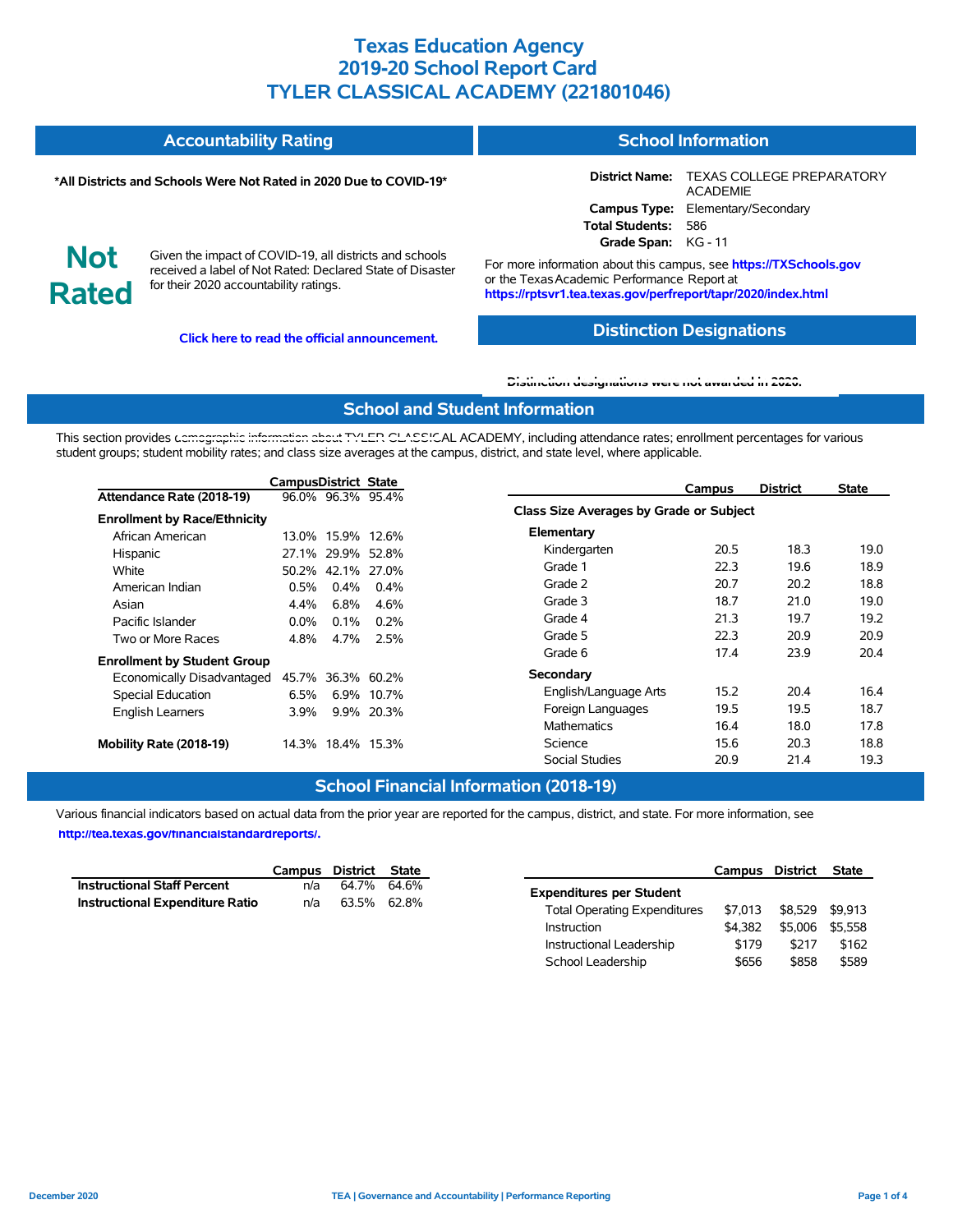### **STAAR Outcomes**

This section provides STAAR performance and Academic Growth outcomes. Academic Growth measures whether students are maintaining performance or improving from year to year. **Please note that due to the cancellation of spring 2020 State of Texas Assessments of Academic Readiness (STAAR) due to the COVID-19 pandemic, the performance of this year's report is not updated.**

|                                                                                |      |       |     |     |                                   |        |       |                          |        |                          | Two or                   |        |
|--------------------------------------------------------------------------------|------|-------|-----|-----|-----------------------------------|--------|-------|--------------------------|--------|--------------------------|--------------------------|--------|
|                                                                                |      |       |     |     | African                           |        |       | American                 |        | <b>Pacific</b>           | More                     | Econ   |
|                                                                                |      | State |     |     | District Campus American Hispanic |        | White | Indian                   | Asian  | <b>Islander</b>          | Races                    | Disadv |
| STAAR Performance Rates at Approaches Grade Level or Above (All Grades Tested) |      |       |     |     |                                   |        |       |                          |        |                          |                          |        |
| All Subjects                                                                   | 2019 | 78%   | 81% | 79% | 74%                               | 77%    | 81%   | $\ast$                   | 100%   | $\overline{\phantom{0}}$ | 80%                      | 74%    |
|                                                                                | 2018 | 77%   | 75% | 78% | 58%                               | 75%    | 82%   | 67%                      | 95%    | $\overline{\phantom{0}}$ | 83%                      | 75%    |
| ELA/Reading                                                                    | 2019 | 75%   | 84% | 83% | 90%                               | 77%    | 85%   | $\ast$                   | 100%   | $\overline{\phantom{0}}$ | 75%                      | 81%    |
|                                                                                | 2018 | 74%   | 80% | 82% | 69%                               | 81%    | 87%   | $\ast$                   | 86%    | $\overline{\phantom{0}}$ | 67%                      | 80%    |
| Mathematics                                                                    | 2019 | 82%   | 82% | 82% | 74%                               | 82%    | 84%   | $\ast$                   | 100%   | $\overline{\phantom{0}}$ | 92%                      | 77%    |
|                                                                                | 2018 | 81%   | 74% | 78% | 55%                               | 79%    | 81%   | $\ast$                   | 100%   | $\overline{\phantom{0}}$ | 89%                      | 72%    |
| Writing                                                                        | 2019 | 68%   | 75% | 64% | 80%                               | 60%    | 66%   | $\overline{\phantom{a}}$ | $\ast$ | $\overline{\phantom{0}}$ | $\ast$                   | 58%    |
|                                                                                | 2018 | 66%   | 67% | 73% | 60%                               | 69%    | 81%   | $\ast$                   | $\ast$ |                          | $\ast$                   | 70%    |
| Science                                                                        | 2019 | 81%   | 78% | 72% | 47%                               | 78%    | 75%   | $\ast$                   | $\ast$ | $\overline{a}$           | $\ast$                   | 63%    |
|                                                                                | 2018 | 80%   | 72% | 72% | 20%                               | 67%    | 76%   | $\ast$                   | $\ast$ |                          | $\ast$                   | 74%    |
| Social Studies                                                                 | 2019 | 81%   | 80% | 72% | $\ast$                            | *      | 78%   |                          |        | $\overline{a}$           | $\ast$                   | 75%    |
|                                                                                | 2018 | 78%   | 66% | 53% | ∗                                 | 50%    | 67%   | $\overline{\phantom{a}}$ |        | $\overline{\phantom{0}}$ | $\overline{\phantom{a}}$ | 57%    |
| STAAR Performance Rates at Meets Grade Level or Above (All Grades Tested)      |      |       |     |     |                                   |        |       |                          |        |                          |                          |        |
| All Subjects                                                                   | 2019 | 50%   | 52% | 50% | 44%                               | 41%    | 53%   | $\ast$                   | 91%    | $\overline{\phantom{a}}$ | 53%                      | 43%    |
|                                                                                | 2018 | 48%   | 44% | 46% | 30%                               | 39%    | 49%   | 17%                      | 89%    | $\overline{\phantom{0}}$ | 75%                      | 40%    |
| ELA/Reading                                                                    | 2019 | 48%   | 57% | 54% | 45%                               | 46%    | 58%   | $\ast$                   | 100%   | $\overline{\phantom{a}}$ | 50%                      | 46%    |
|                                                                                | 2018 | 46%   | 51% | 50% | 41%                               | 45%    | 51%   | $\ast$                   | 86%    | $\overline{a}$           | 67%                      | 42%    |
| Mathematics                                                                    | 2019 | 52%   | 50% | 53% | 52%                               | 48%    | 53%   | $\ast$                   | 89%    | $\overline{\phantom{a}}$ | 75%                      | 48%    |
|                                                                                | 2018 | 50%   | 40% | 45% | 21%                               | 39%    | 49%   | $\ast$                   | 86%    | $\overline{a}$           | 67%                      | 40%    |
| Writing                                                                        | 2019 | 38%   | 43% | 32% | 40%                               | 15%    | 41%   |                          | $\ast$ | $\overline{a}$           | $\ast$                   | 31%    |
|                                                                                | 2018 | 41%   | 42% | 46% | 40%                               | 31%    | 53%   | $\ast$                   | $\ast$ | $\overline{\phantom{a}}$ | $\ast$                   | 39%    |
| Science                                                                        | 2019 | 54%   | 49% | 44% | 27%                               | 35%    | 53%   | $\ast$                   | $\ast$ |                          | $\ast$                   | 34%    |
|                                                                                | 2018 | 51%   | 43% | 42% | $0\%$                             | 36%    | 41%   | $\ast$                   | $\ast$ |                          | $\ast$                   | 37%    |
| Social Studies                                                                 | 2019 | 55%   | 55% | 28% | $\ast$                            | $\ast$ | 22%   | $\overline{\phantom{a}}$ |        | L.                       | $\ast$                   | 33%    |
|                                                                                | 2018 | 53%   | 41% | 35% | $\ast$                            | 20%    | 67%   |                          |        |                          |                          | 29%    |
| STAAR Performance Rates at Masters Grade Level (All Grades Tested)             |      |       |     |     |                                   |        |       |                          |        |                          |                          |        |
| All Subjects                                                                   | 2019 | 24%   | 26% | 25% | 22%                               | 18%    | 27%   | $\ast$                   | 59%    | $\overline{\phantom{a}}$ | 27%                      | 20%    |
|                                                                                | 2018 | 22%   | 19% | 17% | 9%                                | 13%    | 21%   | 0%                       | 37%    | $\overline{a}$           | 25%                      | 12%    |
| ELA/Reading                                                                    | 2019 | 21%   | 28% | 29% | 35%                               | 19%    | 33%   | $\ast$                   | 50%    | $\overline{\phantom{0}}$ | 25%                      | 25%    |
|                                                                                | 2018 | 19%   | 23% | 21% | 10%                               | 13%    | 26%   | $\ast$                   | 43%    | $\overline{\phantom{0}}$ | 22%                      | 16%    |
| <b>Mathematics</b>                                                             | 2019 | 26%   | 26% | 28% | 26%                               | 26%    | 26%   | $\ast$                   | 78%    | $\overline{\phantom{0}}$ | 33%                      | 23%    |
|                                                                                | 2018 | 24%   | 17% | 18% | 7%                                | 14%    | 21%   | $\ast$                   | 43%    | $\overline{\phantom{a}}$ | 33%                      | 10%    |
| Writing                                                                        | 2019 | 14%   | 15% | 13% | 0%                                | 0%     | 20%   | $\overline{\phantom{a}}$ | $\ast$ | $\overline{a}$           | $\ast$                   | 8%     |
|                                                                                | 2018 | 13%   | 11% | 8%  | 13%                               | 13%    | 6%    | $\ast$                   | $\ast$ | $\overline{a}$           | $\ast$                   | 17%    |
| Science                                                                        | 2019 | 25%   | 21% | 13% | 0%                                | 13%    | 18%   | $\ast$                   | $\ast$ | $\overline{a}$           | $\ast$                   | 6%     |
|                                                                                | 2018 | 23%   | 18% | 14% | 0%                                | 9%     | 16%   | $\ast$                   | $\ast$ |                          | $\ast$                   | 5%     |
| Social Studies                                                                 | 2019 | 33%   | 36% | 11% |                                   |        | 22%   |                          |        |                          |                          | 17%    |
|                                                                                | 2018 | 31%   | 25% | 18% | ∗                                 | 10%    | 33%   |                          |        |                          |                          | 14%    |
|                                                                                |      |       |     |     |                                   |        |       |                          |        |                          |                          |        |
| Academic Growth Score (All Grades Tested)                                      |      |       |     |     |                                   |        |       |                          |        |                          |                          |        |
| <b>Both Subjects</b>                                                           | 2019 | 69    | 70  | 75  | 81                                | 76     | 73    | *<br>∗                   | 81     | $\overline{\phantom{0}}$ | 66                       | 80     |
|                                                                                | 2018 | 69    | 68  | 69  | 64                                | 75     | 70    |                          | 80     | $\overline{a}$           | 43                       | 70     |
| ELA/Reading                                                                    | 2019 | 68    | 69  | 72  | 79                                | 73     | 70    | $\ast$<br>$\ast$         | 71     | $\overline{a}$           | 63                       | 78     |
|                                                                                | 2018 | 69    | 69  | 64  | 61                                | 70     | 63    | ∗                        | 80     | $\overline{\phantom{0}}$ | 29                       | 65     |
| Mathematics                                                                    | 2019 | 70    | 70  | 78  | 84                                | 78     | 77    | $\ast$                   | 92     |                          | 69                       | 83     |
|                                                                                | 2018 | 70    | 67  | 75  | 66                                | 79     | 76    |                          | 80     |                          | 56                       | 75     |

 **? Indicates that the data for this item were statistically improbable or were reported outside a reasonable range.**

 **- Indicates zero observations reported for this group. \* Indicates results are masked due to small numbers to protect student confidentiality.**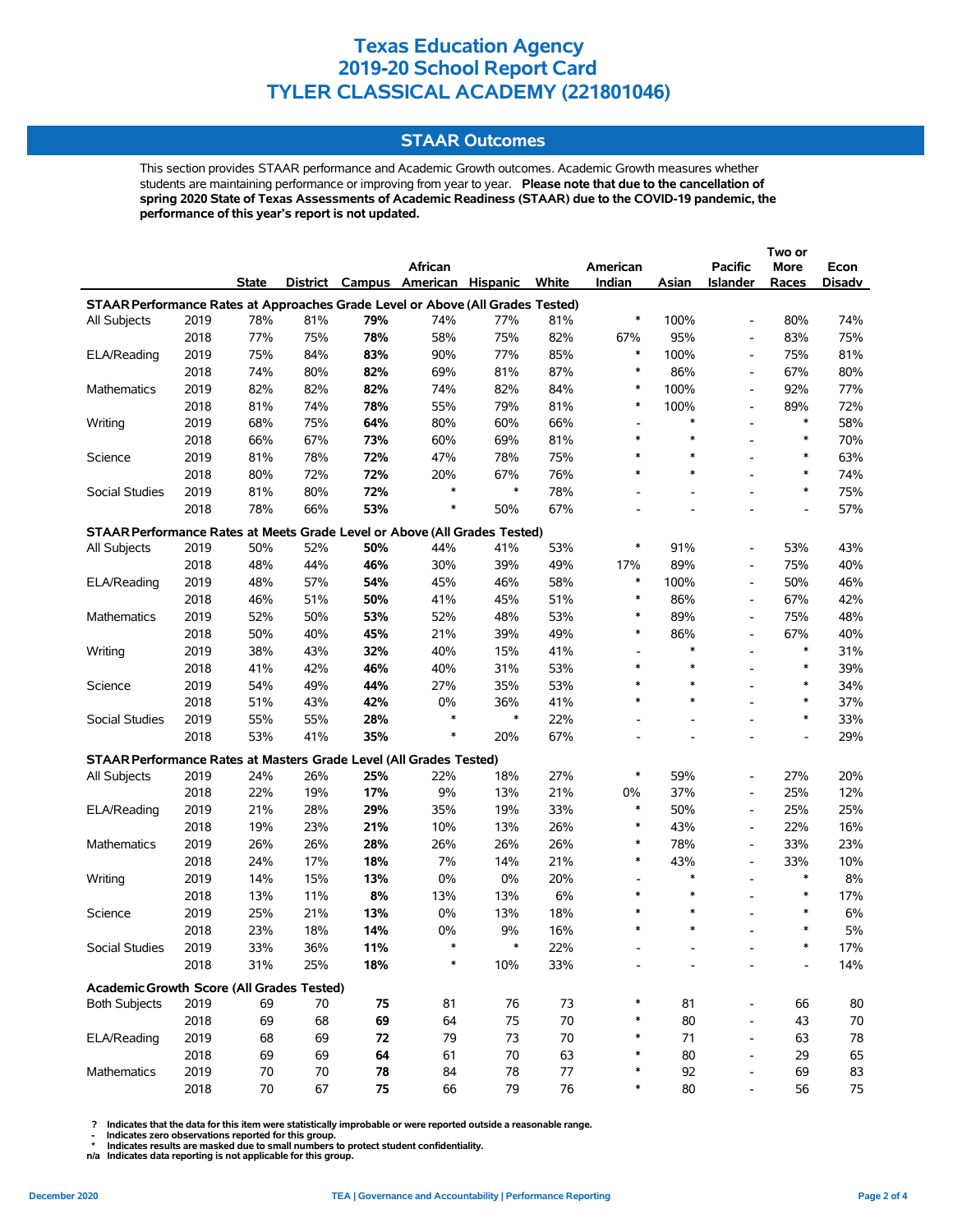### **Prior-Year Non-Proficient and Student Success Initiative STAAR Outcomes**

Progress of Prior-Year Non-Proficient Students shows STAAR performance rates for students who did not perform satisfactorily in 2017-18 but did in 2018-19. Student Success Initiative shows rates related to the requirement for students to demonstrate proficiency on the reading and mathematics STAAR in grades 5 and 8. **Please note that due to the cancellation of spring 2020 State of Texas Assessments of Academic Readiness (STAAR) due to the COVID-19 pandemic, this year's report is not updated.**

| <b>More</b><br>African<br>American<br><b>Pacific</b><br>Econ<br>Campus American Hispanic<br>White<br>Indian<br><b>Islander</b><br><b>State</b><br>District<br>Asian<br>Races<br>Disadv<br>Progress of Prior-Year Non-Proficient Students<br>Sum of Grades 4-8<br>Reading<br>44%<br>53%<br>71%<br>56%<br>45%<br>2019<br>41%<br>36%<br>37%<br>2018<br>38%<br>40%<br>$\ast$<br>$\ast$<br>57%<br><b>Mathematics</b><br>45%<br>38%<br>$\ast$<br>2019<br>43%<br>50%<br>38%<br>38%<br>$\ast$<br>33%<br>47%<br>22%<br>2018<br>36%<br><b>Students Success Initiative</b><br><b>Grade 5 Reading</b><br>Students Meeting Approaches Grade Level on First STAAR Administration<br>78%<br>81%<br>75%<br>70%<br>79%<br>60%<br>2019<br>64%<br>Students Requiring Accelerated Instruction<br>25%<br>30%<br>21%<br>40%<br>2019<br>22%<br>19%<br>36%<br><b>STAAR Cumulative Met Standard</b><br>86%<br>89%<br>81%<br>80%<br>64%<br>88%<br>60%<br>2019<br><b>Grade 5 Mathematics</b><br>Students Meeting Approaches Grade Level on First STAAR Administration<br>83%<br>82%<br>73%<br>70%<br>73%<br>75%<br>60%<br>2019<br>Students Requiring Accelerated Instruction<br>18%<br>30%<br>*<br>2019<br>17%<br>27%<br>27%<br>25%<br>40%<br><b>STAAR Cumulative Met Standard</b><br>90%<br>89%<br>79%<br>80%<br>79%<br>65%<br>2019<br>82%<br>Grade 8 Reading<br>Students Meeting Approaches Grade Level on First STAAR Administration<br>78%<br>89%<br>89%<br>92%<br>2019<br>84%<br>Students Requiring Accelerated Instruction<br>*<br>11%<br>$\ast$<br>2019<br>22%<br>16%<br>11%<br>8%<br><b>STAAR Cumulative Met Standard</b><br>2019<br>85%<br>89%<br>94%<br>89%<br>$\ast$<br>92%<br><b>Grade 8 Mathematics</b><br>Students Meeting Approaches Grade Level on First STAAR Administration<br>2019<br>82%<br>70%<br>72%<br>78%<br>75%<br>Students Requiring Accelerated Instruction<br>28%<br>18%<br>30%<br>22%<br>25%<br>2019 |  |  |  |  |  | Two or |  |
|--------------------------------------------------------------------------------------------------------------------------------------------------------------------------------------------------------------------------------------------------------------------------------------------------------------------------------------------------------------------------------------------------------------------------------------------------------------------------------------------------------------------------------------------------------------------------------------------------------------------------------------------------------------------------------------------------------------------------------------------------------------------------------------------------------------------------------------------------------------------------------------------------------------------------------------------------------------------------------------------------------------------------------------------------------------------------------------------------------------------------------------------------------------------------------------------------------------------------------------------------------------------------------------------------------------------------------------------------------------------------------------------------------------------------------------------------------------------------------------------------------------------------------------------------------------------------------------------------------------------------------------------------------------------------------------------------------------------------------------------------------------------------------------------------------------------------------------------------------------------------------------------------------|--|--|--|--|--|--------|--|
|                                                                                                                                                                                                                                                                                                                                                                                                                                                                                                                                                                                                                                                                                                                                                                                                                                                                                                                                                                                                                                                                                                                                                                                                                                                                                                                                                                                                                                                                                                                                                                                                                                                                                                                                                                                                                                                                                                        |  |  |  |  |  |        |  |
|                                                                                                                                                                                                                                                                                                                                                                                                                                                                                                                                                                                                                                                                                                                                                                                                                                                                                                                                                                                                                                                                                                                                                                                                                                                                                                                                                                                                                                                                                                                                                                                                                                                                                                                                                                                                                                                                                                        |  |  |  |  |  |        |  |
|                                                                                                                                                                                                                                                                                                                                                                                                                                                                                                                                                                                                                                                                                                                                                                                                                                                                                                                                                                                                                                                                                                                                                                                                                                                                                                                                                                                                                                                                                                                                                                                                                                                                                                                                                                                                                                                                                                        |  |  |  |  |  |        |  |
|                                                                                                                                                                                                                                                                                                                                                                                                                                                                                                                                                                                                                                                                                                                                                                                                                                                                                                                                                                                                                                                                                                                                                                                                                                                                                                                                                                                                                                                                                                                                                                                                                                                                                                                                                                                                                                                                                                        |  |  |  |  |  |        |  |
|                                                                                                                                                                                                                                                                                                                                                                                                                                                                                                                                                                                                                                                                                                                                                                                                                                                                                                                                                                                                                                                                                                                                                                                                                                                                                                                                                                                                                                                                                                                                                                                                                                                                                                                                                                                                                                                                                                        |  |  |  |  |  |        |  |
|                                                                                                                                                                                                                                                                                                                                                                                                                                                                                                                                                                                                                                                                                                                                                                                                                                                                                                                                                                                                                                                                                                                                                                                                                                                                                                                                                                                                                                                                                                                                                                                                                                                                                                                                                                                                                                                                                                        |  |  |  |  |  |        |  |
|                                                                                                                                                                                                                                                                                                                                                                                                                                                                                                                                                                                                                                                                                                                                                                                                                                                                                                                                                                                                                                                                                                                                                                                                                                                                                                                                                                                                                                                                                                                                                                                                                                                                                                                                                                                                                                                                                                        |  |  |  |  |  |        |  |
|                                                                                                                                                                                                                                                                                                                                                                                                                                                                                                                                                                                                                                                                                                                                                                                                                                                                                                                                                                                                                                                                                                                                                                                                                                                                                                                                                                                                                                                                                                                                                                                                                                                                                                                                                                                                                                                                                                        |  |  |  |  |  |        |  |
|                                                                                                                                                                                                                                                                                                                                                                                                                                                                                                                                                                                                                                                                                                                                                                                                                                                                                                                                                                                                                                                                                                                                                                                                                                                                                                                                                                                                                                                                                                                                                                                                                                                                                                                                                                                                                                                                                                        |  |  |  |  |  |        |  |
|                                                                                                                                                                                                                                                                                                                                                                                                                                                                                                                                                                                                                                                                                                                                                                                                                                                                                                                                                                                                                                                                                                                                                                                                                                                                                                                                                                                                                                                                                                                                                                                                                                                                                                                                                                                                                                                                                                        |  |  |  |  |  |        |  |
|                                                                                                                                                                                                                                                                                                                                                                                                                                                                                                                                                                                                                                                                                                                                                                                                                                                                                                                                                                                                                                                                                                                                                                                                                                                                                                                                                                                                                                                                                                                                                                                                                                                                                                                                                                                                                                                                                                        |  |  |  |  |  |        |  |
|                                                                                                                                                                                                                                                                                                                                                                                                                                                                                                                                                                                                                                                                                                                                                                                                                                                                                                                                                                                                                                                                                                                                                                                                                                                                                                                                                                                                                                                                                                                                                                                                                                                                                                                                                                                                                                                                                                        |  |  |  |  |  |        |  |
|                                                                                                                                                                                                                                                                                                                                                                                                                                                                                                                                                                                                                                                                                                                                                                                                                                                                                                                                                                                                                                                                                                                                                                                                                                                                                                                                                                                                                                                                                                                                                                                                                                                                                                                                                                                                                                                                                                        |  |  |  |  |  |        |  |
|                                                                                                                                                                                                                                                                                                                                                                                                                                                                                                                                                                                                                                                                                                                                                                                                                                                                                                                                                                                                                                                                                                                                                                                                                                                                                                                                                                                                                                                                                                                                                                                                                                                                                                                                                                                                                                                                                                        |  |  |  |  |  |        |  |
|                                                                                                                                                                                                                                                                                                                                                                                                                                                                                                                                                                                                                                                                                                                                                                                                                                                                                                                                                                                                                                                                                                                                                                                                                                                                                                                                                                                                                                                                                                                                                                                                                                                                                                                                                                                                                                                                                                        |  |  |  |  |  |        |  |
|                                                                                                                                                                                                                                                                                                                                                                                                                                                                                                                                                                                                                                                                                                                                                                                                                                                                                                                                                                                                                                                                                                                                                                                                                                                                                                                                                                                                                                                                                                                                                                                                                                                                                                                                                                                                                                                                                                        |  |  |  |  |  |        |  |
|                                                                                                                                                                                                                                                                                                                                                                                                                                                                                                                                                                                                                                                                                                                                                                                                                                                                                                                                                                                                                                                                                                                                                                                                                                                                                                                                                                                                                                                                                                                                                                                                                                                                                                                                                                                                                                                                                                        |  |  |  |  |  |        |  |
|                                                                                                                                                                                                                                                                                                                                                                                                                                                                                                                                                                                                                                                                                                                                                                                                                                                                                                                                                                                                                                                                                                                                                                                                                                                                                                                                                                                                                                                                                                                                                                                                                                                                                                                                                                                                                                                                                                        |  |  |  |  |  |        |  |
|                                                                                                                                                                                                                                                                                                                                                                                                                                                                                                                                                                                                                                                                                                                                                                                                                                                                                                                                                                                                                                                                                                                                                                                                                                                                                                                                                                                                                                                                                                                                                                                                                                                                                                                                                                                                                                                                                                        |  |  |  |  |  |        |  |
|                                                                                                                                                                                                                                                                                                                                                                                                                                                                                                                                                                                                                                                                                                                                                                                                                                                                                                                                                                                                                                                                                                                                                                                                                                                                                                                                                                                                                                                                                                                                                                                                                                                                                                                                                                                                                                                                                                        |  |  |  |  |  |        |  |
|                                                                                                                                                                                                                                                                                                                                                                                                                                                                                                                                                                                                                                                                                                                                                                                                                                                                                                                                                                                                                                                                                                                                                                                                                                                                                                                                                                                                                                                                                                                                                                                                                                                                                                                                                                                                                                                                                                        |  |  |  |  |  |        |  |
|                                                                                                                                                                                                                                                                                                                                                                                                                                                                                                                                                                                                                                                                                                                                                                                                                                                                                                                                                                                                                                                                                                                                                                                                                                                                                                                                                                                                                                                                                                                                                                                                                                                                                                                                                                                                                                                                                                        |  |  |  |  |  |        |  |
|                                                                                                                                                                                                                                                                                                                                                                                                                                                                                                                                                                                                                                                                                                                                                                                                                                                                                                                                                                                                                                                                                                                                                                                                                                                                                                                                                                                                                                                                                                                                                                                                                                                                                                                                                                                                                                                                                                        |  |  |  |  |  |        |  |
|                                                                                                                                                                                                                                                                                                                                                                                                                                                                                                                                                                                                                                                                                                                                                                                                                                                                                                                                                                                                                                                                                                                                                                                                                                                                                                                                                                                                                                                                                                                                                                                                                                                                                                                                                                                                                                                                                                        |  |  |  |  |  |        |  |
|                                                                                                                                                                                                                                                                                                                                                                                                                                                                                                                                                                                                                                                                                                                                                                                                                                                                                                                                                                                                                                                                                                                                                                                                                                                                                                                                                                                                                                                                                                                                                                                                                                                                                                                                                                                                                                                                                                        |  |  |  |  |  |        |  |
|                                                                                                                                                                                                                                                                                                                                                                                                                                                                                                                                                                                                                                                                                                                                                                                                                                                                                                                                                                                                                                                                                                                                                                                                                                                                                                                                                                                                                                                                                                                                                                                                                                                                                                                                                                                                                                                                                                        |  |  |  |  |  |        |  |
|                                                                                                                                                                                                                                                                                                                                                                                                                                                                                                                                                                                                                                                                                                                                                                                                                                                                                                                                                                                                                                                                                                                                                                                                                                                                                                                                                                                                                                                                                                                                                                                                                                                                                                                                                                                                                                                                                                        |  |  |  |  |  |        |  |
|                                                                                                                                                                                                                                                                                                                                                                                                                                                                                                                                                                                                                                                                                                                                                                                                                                                                                                                                                                                                                                                                                                                                                                                                                                                                                                                                                                                                                                                                                                                                                                                                                                                                                                                                                                                                                                                                                                        |  |  |  |  |  |        |  |
|                                                                                                                                                                                                                                                                                                                                                                                                                                                                                                                                                                                                                                                                                                                                                                                                                                                                                                                                                                                                                                                                                                                                                                                                                                                                                                                                                                                                                                                                                                                                                                                                                                                                                                                                                                                                                                                                                                        |  |  |  |  |  |        |  |
|                                                                                                                                                                                                                                                                                                                                                                                                                                                                                                                                                                                                                                                                                                                                                                                                                                                                                                                                                                                                                                                                                                                                                                                                                                                                                                                                                                                                                                                                                                                                                                                                                                                                                                                                                                                                                                                                                                        |  |  |  |  |  |        |  |
|                                                                                                                                                                                                                                                                                                                                                                                                                                                                                                                                                                                                                                                                                                                                                                                                                                                                                                                                                                                                                                                                                                                                                                                                                                                                                                                                                                                                                                                                                                                                                                                                                                                                                                                                                                                                                                                                                                        |  |  |  |  |  |        |  |
|                                                                                                                                                                                                                                                                                                                                                                                                                                                                                                                                                                                                                                                                                                                                                                                                                                                                                                                                                                                                                                                                                                                                                                                                                                                                                                                                                                                                                                                                                                                                                                                                                                                                                                                                                                                                                                                                                                        |  |  |  |  |  |        |  |
|                                                                                                                                                                                                                                                                                                                                                                                                                                                                                                                                                                                                                                                                                                                                                                                                                                                                                                                                                                                                                                                                                                                                                                                                                                                                                                                                                                                                                                                                                                                                                                                                                                                                                                                                                                                                                                                                                                        |  |  |  |  |  |        |  |
|                                                                                                                                                                                                                                                                                                                                                                                                                                                                                                                                                                                                                                                                                                                                                                                                                                                                                                                                                                                                                                                                                                                                                                                                                                                                                                                                                                                                                                                                                                                                                                                                                                                                                                                                                                                                                                                                                                        |  |  |  |  |  |        |  |
|                                                                                                                                                                                                                                                                                                                                                                                                                                                                                                                                                                                                                                                                                                                                                                                                                                                                                                                                                                                                                                                                                                                                                                                                                                                                                                                                                                                                                                                                                                                                                                                                                                                                                                                                                                                                                                                                                                        |  |  |  |  |  |        |  |
|                                                                                                                                                                                                                                                                                                                                                                                                                                                                                                                                                                                                                                                                                                                                                                                                                                                                                                                                                                                                                                                                                                                                                                                                                                                                                                                                                                                                                                                                                                                                                                                                                                                                                                                                                                                                                                                                                                        |  |  |  |  |  |        |  |
|                                                                                                                                                                                                                                                                                                                                                                                                                                                                                                                                                                                                                                                                                                                                                                                                                                                                                                                                                                                                                                                                                                                                                                                                                                                                                                                                                                                                                                                                                                                                                                                                                                                                                                                                                                                                                                                                                                        |  |  |  |  |  |        |  |
|                                                                                                                                                                                                                                                                                                                                                                                                                                                                                                                                                                                                                                                                                                                                                                                                                                                                                                                                                                                                                                                                                                                                                                                                                                                                                                                                                                                                                                                                                                                                                                                                                                                                                                                                                                                                                                                                                                        |  |  |  |  |  |        |  |
|                                                                                                                                                                                                                                                                                                                                                                                                                                                                                                                                                                                                                                                                                                                                                                                                                                                                                                                                                                                                                                                                                                                                                                                                                                                                                                                                                                                                                                                                                                                                                                                                                                                                                                                                                                                                                                                                                                        |  |  |  |  |  |        |  |
|                                                                                                                                                                                                                                                                                                                                                                                                                                                                                                                                                                                                                                                                                                                                                                                                                                                                                                                                                                                                                                                                                                                                                                                                                                                                                                                                                                                                                                                                                                                                                                                                                                                                                                                                                                                                                                                                                                        |  |  |  |  |  |        |  |
| <b>STAAR Cumulative Met Standard</b><br>83%<br>89%<br>88%<br>76%<br>75%<br>2019                                                                                                                                                                                                                                                                                                                                                                                                                                                                                                                                                                                                                                                                                                                                                                                                                                                                                                                                                                                                                                                                                                                                                                                                                                                                                                                                                                                                                                                                                                                                                                                                                                                                                                                                                                                                                        |  |  |  |  |  |        |  |

 **? Indicates that the data for this item were statistically improbable or were reported outside a reasonable range.**

 **- Indicates zero observations reported for this group.**

 **\* Indicates results are masked due to small numbers to protect student confidentiality. n/a Indicates data reporting is not applicable for this group.**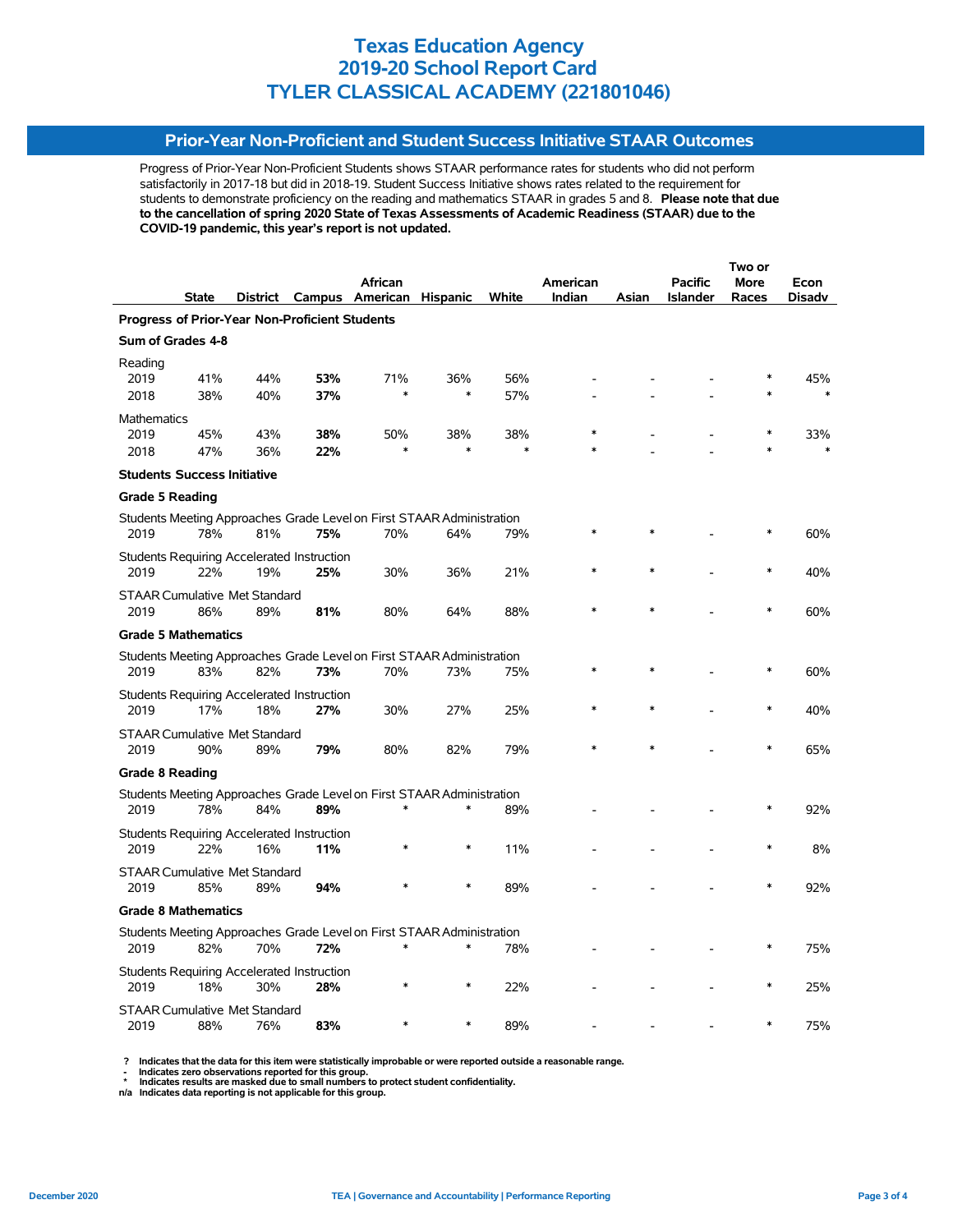### **Graduation and College, Career, and Military Readiness Outcomes**

This section provides graduation, graduation plan, and College, Career, and Military Readiness rates.

|                                                             |                |          |      |                                     |      |       |                    |       |                            | Two or        |                |
|-------------------------------------------------------------|----------------|----------|------|-------------------------------------|------|-------|--------------------|-------|----------------------------|---------------|----------------|
|                                                             | State          | District |      | African<br>Campus American Hispanic |      | White | American<br>Indian | Asian | <b>Pacific</b><br>Islander | More<br>Races | Econ<br>Disadv |
|                                                             |                |          |      |                                     |      |       |                    |       |                            |               |                |
| Annual Dropout Rate (Gr 9-12)<br>2018-19                    | 1.9%           | 0.9%     | 0.0% |                                     | 0.0% | 0.0%  |                    |       |                            |               | 0.0%           |
| 2017-18                                                     | 1.9%           | 0.4%     | 0.0% |                                     | 0.0% | 0.0%  |                    |       |                            |               |                |
|                                                             |                |          |      |                                     |      |       |                    |       |                            |               |                |
| 4-Year Longitudinal Rate (Gr 9-12)<br>Class of 2019         |                |          |      |                                     |      |       |                    |       |                            |               |                |
| Graduated                                                   | 90.0%          | 97.4%    |      |                                     |      |       |                    |       |                            |               |                |
| Graduates, TxCHSE, & Cont                                   | 94.1%          | 99.0%    |      |                                     |      |       |                    |       |                            |               |                |
| Class of 2018                                               |                |          |      |                                     |      |       |                    |       |                            |               |                |
| Graduated                                                   | 90.0%          | 93.6%    |      |                                     |      |       |                    |       |                            |               |                |
| Graduates, TxCHSE, & Cont                                   | 94.3%          | 94.5%    |      |                                     |      |       |                    |       |                            |               |                |
| 5-Year Extended Longitudinal Rate (Gr 9-12)                 |                |          |      |                                     |      |       |                    |       |                            |               |                |
| Class of 2018                                               |                |          |      |                                     |      |       |                    |       |                            |               |                |
| Graduated                                                   | 92.2%          | 94.2%    |      |                                     |      |       |                    |       |                            |               |                |
| Graduates, TxCHSE, & Cont                                   | 93.9%          | 94.5%    |      |                                     |      |       |                    |       |                            |               |                |
| Class of 2017                                               |                |          |      |                                     |      |       |                    |       |                            |               |                |
| Graduated                                                   | 92.0%          | 83.3%    |      |                                     |      |       |                    |       |                            |               |                |
| Graduates, TxCHSE, & Cont                                   | 93.7%          | 86.4%    |      |                                     |      |       |                    |       |                            |               |                |
| 6-Year Extended Longitudinal Rate (Gr 9-12)                 |                |          |      |                                     |      |       |                    |       |                            |               |                |
| Class of 2017                                               |                |          |      |                                     |      |       |                    |       |                            |               |                |
| Graduated                                                   | 92.4%          | 83.6%    |      |                                     |      |       |                    |       |                            |               |                |
| Graduates, TxCHSE, & Cont                                   | 93.7%          | 87.2%    |      |                                     |      |       |                    |       |                            |               |                |
| Class of 2016                                               |                |          |      |                                     |      |       |                    |       |                            |               |                |
| Graduated                                                   | 92.1%<br>93.4% | 64.7%    |      |                                     |      |       |                    |       |                            |               |                |
| Graduates, TxCHSE, & Cont                                   |                | 72.7%    |      |                                     |      |       |                    |       |                            |               |                |
| 4-Year Federal Graduation Rate Without Exclusions (Gr 9-12) |                |          |      |                                     |      |       |                    |       |                            |               |                |
| Class of 2019                                               | 90.0%          | 97.4%    |      |                                     |      |       |                    |       |                            |               |                |
| Class of 2018                                               | 90.0%          | 93.4%    |      |                                     |      |       |                    |       |                            |               |                |
| RHSP/DAP Graduates (Longitudinal Rate)                      |                |          |      |                                     |      |       |                    |       |                            |               |                |
| Class of 2019                                               | 73.3%          |          |      |                                     |      |       |                    |       |                            |               |                |
| Class of 2018                                               | 68.5%          |          |      |                                     |      |       |                    |       |                            |               |                |
| RHSP/DAP/FHSP-E/FHSP-DLA Graduates (Longitudinal Rate)      |                |          |      |                                     |      |       |                    |       |                            |               |                |
| Class of 2019                                               | 87.6%          | 97.7%    |      |                                     |      |       |                    |       |                            |               |                |
| Class of 2018                                               | 86.8%          | 97.1%    |      |                                     |      |       |                    |       |                            |               |                |
| College, Career, and Military Ready (Annual Graduates)      |                |          |      |                                     |      |       |                    |       |                            |               |                |
| 2018-19                                                     | 72.9%          | 87.8%    |      |                                     |      |       |                    |       |                            |               |                |
| 2017-18                                                     | 65.5%          | 86.0%    |      |                                     |      |       |                    |       |                            |               |                |
| <b>SAT/ACT Results (Annual Graduates)</b>                   |                |          |      |                                     |      |       |                    |       |                            |               |                |
| Tested                                                      |                |          |      |                                     |      |       |                    |       |                            |               |                |
| 2018-19                                                     | 75.0%          | 100.0%   |      |                                     |      |       |                    |       |                            |               |                |
| 2017-18                                                     | 74.6%          | 100.0%   |      |                                     |      |       |                    |       |                            |               |                |
| Average SAT Score                                           |                |          |      |                                     |      |       |                    |       |                            |               |                |
| 2018-19                                                     | 1027           | 1158     |      |                                     |      |       |                    |       |                            |               |                |
| 2017-18                                                     | 1036           | 1152     |      |                                     |      |       |                    |       |                            |               |                |
| Average ACT Score<br>2018-19                                | 20.6           | 24.8     |      |                                     |      |       |                    |       |                            |               |                |
| 2017-18                                                     | 20.6           | 24.2     |      |                                     |      |       |                    |       |                            |               |                |
|                                                             |                |          |      |                                     |      |       |                    |       |                            |               |                |

? Indicates that the data for this item were statistically improbable or were reported outside a reasonable range.<br>- Indicates zero observations reported for this group.<br>\* Indicates results are masked due to small numbers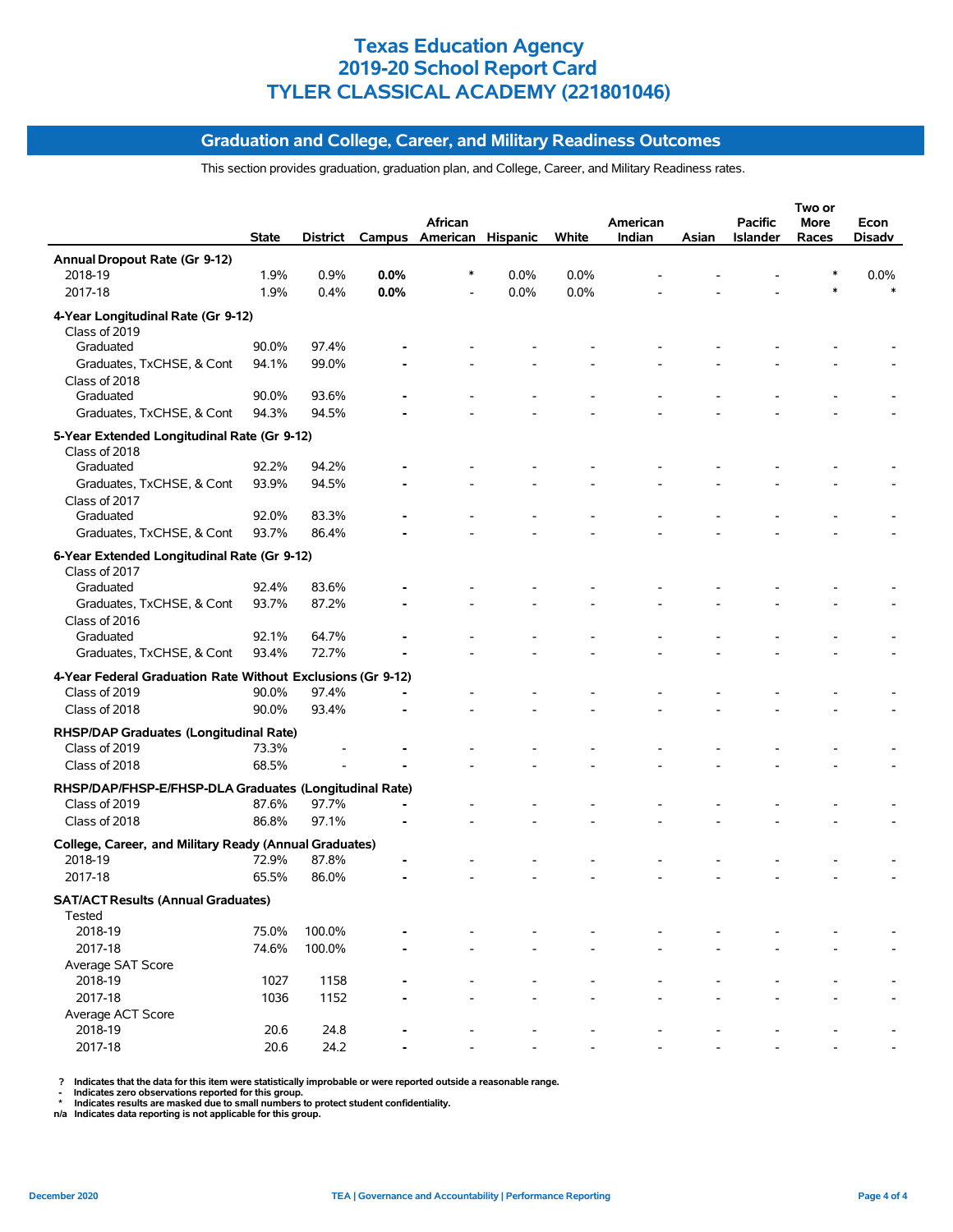|                            | <b>Accountability Rating</b>                                                                                                                                   |                                                                                                                                                                                   | <b>School Information</b>                           |
|----------------------------|----------------------------------------------------------------------------------------------------------------------------------------------------------------|-----------------------------------------------------------------------------------------------------------------------------------------------------------------------------------|-----------------------------------------------------|
|                            | *All Districts and Schools Were Not Rated in 2020 Due to COVID-19*                                                                                             | <b>District Name:</b>                                                                                                                                                             | <b>TEXAS COLLEGE PREPARATORY</b><br><b>ACADEMIE</b> |
|                            |                                                                                                                                                                | <b>Campus Type:</b>                                                                                                                                                               | Elementary                                          |
|                            |                                                                                                                                                                | <b>Total Students: 154</b>                                                                                                                                                        |                                                     |
|                            |                                                                                                                                                                | <b>Grade Span:</b> KG - 08                                                                                                                                                        |                                                     |
| <b>Not</b><br><b>Rated</b> | Given the impact of COVID-19, all districts and schools<br>received a label of Not Rated: Declared State of Disaster<br>for their 2020 accountability ratings. | For more information about this campus, see https://TXSchools.gov<br>or the Texas Academic Performance Report at<br>https://rptsvr1.tea.texas.gov/perfreport/tapr/2020/index.html |                                                     |

**Click here to read the official announcement.**

#### **Distinction Designations**

#### **[Distinction designations were not awarded in 2020.](https://rptsvr1.tea.texas.gov/perfreport/tapr/2020/index.html)**

#### **School and Student Information**

This section provides [demographic information about VISTA ACADEMY](https://tea.texas.gov/about-tea/news-and-multimedia/correspondence/taa-letters/every-student-succeeds-act-essa-waiver-approval-2020-state-academic-accountability) OF AUSTIN-MUELLER, including attendance rates; enrollment percentages for various student groups; student mobility rates; and class size averages at the campus, district, and state level, where applicable.

 $\overline{\phantom{a}}$ 

|                                     | <b>CampusDistrict State</b> |                   |             |
|-------------------------------------|-----------------------------|-------------------|-------------|
| Attendance Rate (2018-19)           |                             | 94.1% 96.3% 95.4% |             |
| <b>Enrollment by Race/Ethnicity</b> |                             |                   |             |
| African American                    |                             | 24.7% 15.9%       | 12.6%       |
| Hispanic                            |                             | 55.2% 29.9%       | 528%        |
| White                               | 13.0%                       |                   | 42.1% 27.0% |
| American Indian                     | $0.0\%$                     | $0.4\%$           | $0.4\%$     |
| Asian                               | 1.9%                        | 6.8%              | 4.6%        |
| Pacific Islander                    | 0.0%                        | $0.1\%$           | 0.2%        |
| Two or More Races                   | 52%                         | 47%               | 2.5%        |
| <b>Enrollment by Student Group</b>  |                             |                   |             |
| Economically Disadvantaged          | 56.5%                       | 36.3%             | 60.2%       |
| Special Education                   | $9.7\%$                     |                   | 6.9% 10.7%  |
| <b>English Learners</b>             | 18.2%                       |                   | 9.9% 20.3%  |
| Mobility Rate (2018-19)             | 16.6%                       | 18.4%             | 15.3%       |

|                                         | Campus | <b>District</b> | <b>State</b> |
|-----------------------------------------|--------|-----------------|--------------|
| Class Size Averages by Grade or Subject |        |                 |              |
| Elementary                              |        |                 |              |
| Kindergarten                            | 17.0   | 18.3            | 19.0         |
| Grade 1                                 | 14.5   | 19.6            | 18.9         |
| Grade 2                                 | 14.0   | 20.2            | 18.8         |
| Grade 3                                 | 11.5   | 21.0            | 19.0         |
| Grade 4                                 | 16.0   | 19.7            | 19.2         |
| Grade 5                                 | 16.0   | 20.9            | 20.9         |
| Grade 6                                 | 16.0   | 23.9            | 20.4         |
|                                         |        |                 |              |

School Leadership  $$918$  \$858 \$589

#### **School Financial Information (2018-19)**

Various financial indicators based on actual data from the prior year are reported for the campus, district, and state. For more information, see

**[http://tea.texas.gov/financialstandardreports/.](http://tea.texas.gov/financialstandardreports/)**

|                                 | Campus | District | State |                                     | Campus   | District        | <b>State</b> |
|---------------------------------|--------|----------|-------|-------------------------------------|----------|-----------------|--------------|
| Instructional Staff Percent     | n/a    | 64.7%    | 64.6% | <b>Expenditures per Student</b>     |          |                 |              |
| Instructional Expenditure Ratio | n/a    | 63.5%    | 62.8% | <b>Total Operating Expenditures</b> | \$10,394 | \$8,529 \$9,913 |              |
|                                 |        |          |       | Instruction                         | \$7.778  | \$5.006 \$5.558 |              |
|                                 |        |          |       | Instructional Leadership            | \$182    | \$217           | \$162        |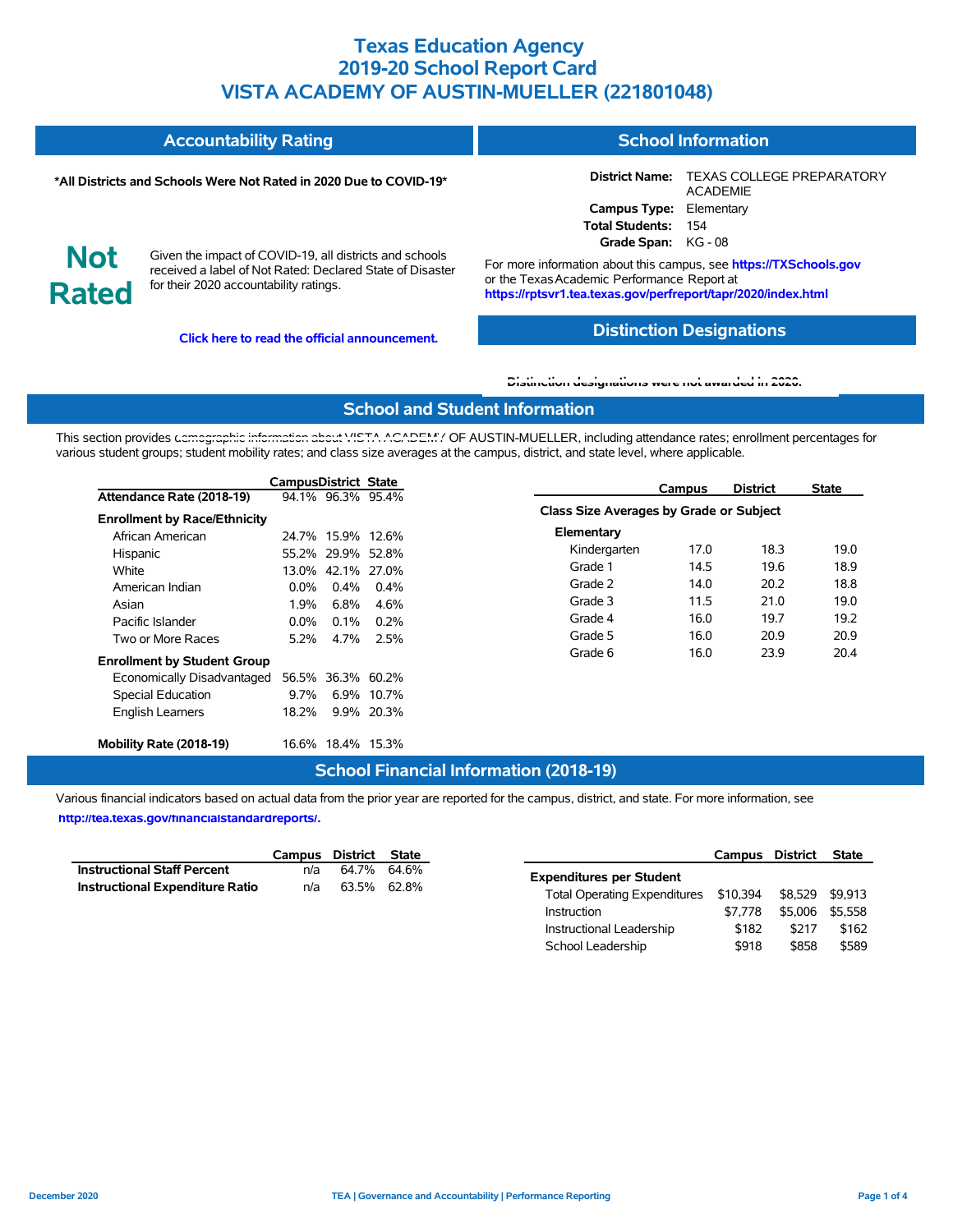### **STAAR Outcomes**

This section provides STAAR performance and Academic Growth outcomes. Academic Growth measures whether students are maintaining performance or improving from year to year. **Please note that due to the cancellation of spring 2020 State of Texas Assessments of Academic Readiness (STAAR) due to the COVID-19 pandemic, the performance of this year's report is not updated.**

|                                                                                |      |       |          |     |                          |       |        |                          |                          |                          | Two or                   |        |
|--------------------------------------------------------------------------------|------|-------|----------|-----|--------------------------|-------|--------|--------------------------|--------------------------|--------------------------|--------------------------|--------|
|                                                                                |      |       |          |     | African                  |       |        | American                 |                          | <b>Pacific</b>           | More                     | Econ   |
|                                                                                |      | State | District |     | Campus American Hispanic |       | White  | Indian                   | Asian                    | <b>Islander</b>          | Races                    | Disadv |
| STAAR Performance Rates at Approaches Grade Level or Above (All Grades Tested) |      |       |          |     |                          |       |        |                          |                          |                          |                          |        |
| All Subjects                                                                   | 2019 | 78%   | 81%      | 89% | 79%                      | 93%   | 90%    |                          |                          | $\overline{a}$           | 100%                     | 87%    |
|                                                                                | 2018 | 77%   | 75%      | 75% | 65%                      | 79%   | 83%    |                          |                          | $\overline{\phantom{a}}$ | 60%                      | 73%    |
| ELA/Reading                                                                    | 2019 | 75%   | 84%      | 89% | 80%                      | 93%   | 88%    |                          |                          | $\overline{a}$           | 100%                     | 87%    |
|                                                                                | 2018 | 74%   | 80%      | 73% | 62%                      | 78%   | 83%    |                          |                          | $\overline{a}$           | $\ast$                   | 71%    |
| Mathematics                                                                    | 2019 | 82%   | 82%      | 91% | 80%                      | 98%   | 88%    |                          |                          | $\overline{\phantom{a}}$ | 100%                     | 92%    |
|                                                                                | 2018 | 81%   | 74%      | 78% | 68%                      | 82%   | 86%    | $\overline{a}$           |                          | $\overline{a}$           | $\ast$                   | 78%    |
| Writing                                                                        | 2019 | 68%   | 75%      | 90% | 75%                      | 95%   |        |                          |                          | $\overline{\phantom{a}}$ | $\ast$                   | 86%    |
|                                                                                | 2018 | 66%   | 67%      | 62% | 71%                      | 59%   | $\ast$ |                          |                          |                          | $\ast$                   | 56%    |
| Science                                                                        | 2019 | 81%   | 78%      | 84% | 70%                      | 86%   | $\ast$ |                          |                          |                          | $\ast$                   | 79%    |
|                                                                                | 2018 | 80%   | 72%      | 88% | 67%                      | 94%   | $\ast$ |                          |                          |                          | $\overline{\phantom{a}}$ | 86%    |
| Social Studies                                                                 | 2019 | 81%   | 80%      | 78% | $\ast$                   | 60%   | $\ast$ |                          |                          | $\overline{a}$           | $\ast$                   | 75%    |
|                                                                                | 2018 | 78%   | 66%      | 67% | $\ast$                   | 70%   | ∗      | $\overline{\phantom{0}}$ |                          | $\overline{\phantom{0}}$ | $\overline{\phantom{a}}$ | 40%    |
| STAAR Performance Rates at Meets Grade Level or Above (All Grades Tested)      |      |       |          |     |                          |       |        |                          |                          |                          |                          |        |
| All Subjects                                                                   | 2019 | 50%   | 52%      | 53% | 43%                      | 57%   | 57%    |                          |                          | $\overline{a}$           | 67%                      | 49%    |
|                                                                                | 2018 | 48%   | 44%      | 41% | 28%                      | 43%   | 67%    | $\overline{\phantom{a}}$ |                          | $\overline{\phantom{0}}$ | 40%                      | 35%    |
| ELA/Reading                                                                    | 2019 | 48%   | 57%      | 52% | 43%                      | 56%   | 63%    |                          |                          | $\overline{\phantom{a}}$ | 60%                      | 47%    |
|                                                                                | 2018 | 46%   | 51%      | 44% | 24%                      | 48%   | 83%    |                          |                          | $\overline{\phantom{a}}$ | $\ast$                   | 36%    |
| Mathematics                                                                    | 2019 | 52%   | 50%      | 53% | 37%                      | 62%   | 50%    | $\overline{\phantom{0}}$ |                          | $\overline{a}$           | 80%                      | 52%    |
|                                                                                | 2018 | 50%   | 40%      | 49% | 36%                      | 55%   | 71%    |                          |                          | $\overline{a}$           | $\ast$                   | 45%    |
| Writing                                                                        | 2019 | 38%   | 43%      | 59% | 63%                      | 55%   |        |                          |                          | $\overline{a}$           | $\ast$                   | 52%    |
|                                                                                | 2018 | 41%   | 42%      | 28% | 29%                      | 24%   | $\ast$ | $\overline{\phantom{0}}$ | $\overline{\phantom{a}}$ | $\overline{\phantom{a}}$ | $\ast$                   | 17%    |
| Science                                                                        | 2019 | 54%   | 49%      | 55% | 50%                      | 57%   |        |                          |                          | $\overline{a}$           | $\ast$                   | 50%    |
|                                                                                | 2018 | 51%   | 43%      | 29% | 17%                      | 29%   | $\ast$ |                          |                          | $\overline{a}$           | $\overline{\phantom{a}}$ | 21%    |
| Social Studies                                                                 | 2019 | 55%   | 55%      | 33% | $\ast$                   | 40%   | *      |                          |                          | $\overline{a}$           | $\ast$                   | 25%    |
|                                                                                | 2018 | 53%   | 41%      | 8%  | $\ast$                   | 10%   | $\ast$ |                          |                          |                          |                          | 20%    |
| STAAR Performance Rates at Masters Grade Level (All Grades Tested)             |      |       |          |     |                          |       |        |                          |                          |                          |                          |        |
| All Subjects                                                                   | 2019 | 24%   | 26%      | 23% | 18%                      | 21%   | 43%    |                          |                          | $\overline{a}$           | 40%                      | 19%    |
|                                                                                | 2018 | 22%   | 19%      | 15% | 5%                       | 17%   | 28%    |                          |                          | $\overline{a}$           | 10%                      | 13%    |
| ELA/Reading                                                                    | 2019 | 21%   | 28%      | 23% | 20%                      | 20%   | 38%    |                          |                          | $\overline{a}$           | 40%                      | 21%    |
|                                                                                | 2018 | 19%   | 23%      | 16% | 0%                       | 20%   | 33%    | $\overline{a}$           |                          | $\overline{\phantom{0}}$ | $\ast$                   | 14%    |
| <b>Mathematics</b>                                                             | 2019 | 26%   | 26%      | 26% | 17%                      | 27%   | 50%    |                          |                          | $\overline{\phantom{a}}$ | 40%                      | 21%    |
|                                                                                | 2018 | 24%   | 17%      | 19% | 12%                      | 22%   | 29%    |                          |                          | $\overline{\phantom{a}}$ | $\ast$                   | 17%    |
| Writing                                                                        | 2019 | 14%   | 15%      | 14% | 25%                      | 10%   |        |                          |                          | $\overline{a}$           | $\ast$                   | 10%    |
|                                                                                | 2018 | 13%   | 11%      | 7%  | 0%                       | 12%   | $\ast$ |                          |                          | $\overline{a}$           | $\ast$                   | 6%     |
| Science                                                                        | 2019 | 25%   | 21%      | 23% | 10%                      | 21%   | $\ast$ |                          |                          | $\overline{a}$           | $\ast$                   | 17%    |
|                                                                                | 2018 | 23%   | 18%      | 13% | 0%                       | 12%   | *      |                          |                          | $\overline{a}$           | $\overline{\phantom{a}}$ | 7%     |
|                                                                                |      |       |          |     |                          |       |        |                          |                          |                          |                          |        |
| Social Studies                                                                 | 2019 | 33%   | 36%      | 22% | ∗                        | 20%   |        |                          |                          |                          |                          | 13%    |
|                                                                                | 2018 | 31%   | 25%      | 0%  |                          | $0\%$ |        |                          |                          |                          |                          | $0\%$  |
| Academic Growth Score (All Grades Tested)                                      |      |       |          |     |                          |       |        |                          |                          |                          |                          |        |
| <b>Both Subjects</b>                                                           | 2019 | 69    | 70       | 80  | 73                       | 80    | 100    |                          |                          |                          | 94                       | 79     |
|                                                                                | 2018 | 69    | 68       | 66  | 62                       | 72    | 33     |                          |                          |                          | 50                       | 64     |
| ELA/Reading                                                                    | 2019 | 68    | 69       | 81  | 86                       | 74    | $\ast$ |                          |                          |                          | $\ast$                   | 79     |
|                                                                                | 2018 | 69    | 69       | 60  | 53                       | 68    | *      |                          |                          |                          | $\ast$                   | 55     |
| <b>Mathematics</b>                                                             | 2019 | 70    | 70       | 78  | 60                       | 86    |        |                          |                          |                          | ∗                        | 78     |
|                                                                                | 2018 | 70    | 67       | 72  | 68                       | 76    | *      |                          |                          |                          | $\ast$                   | 71     |

 **? Indicates that the data for this item were statistically improbable or were reported outside a reasonable range.**

 **- Indicates zero observations reported for this group. \* Indicates results are masked due to small numbers to protect student confidentiality.**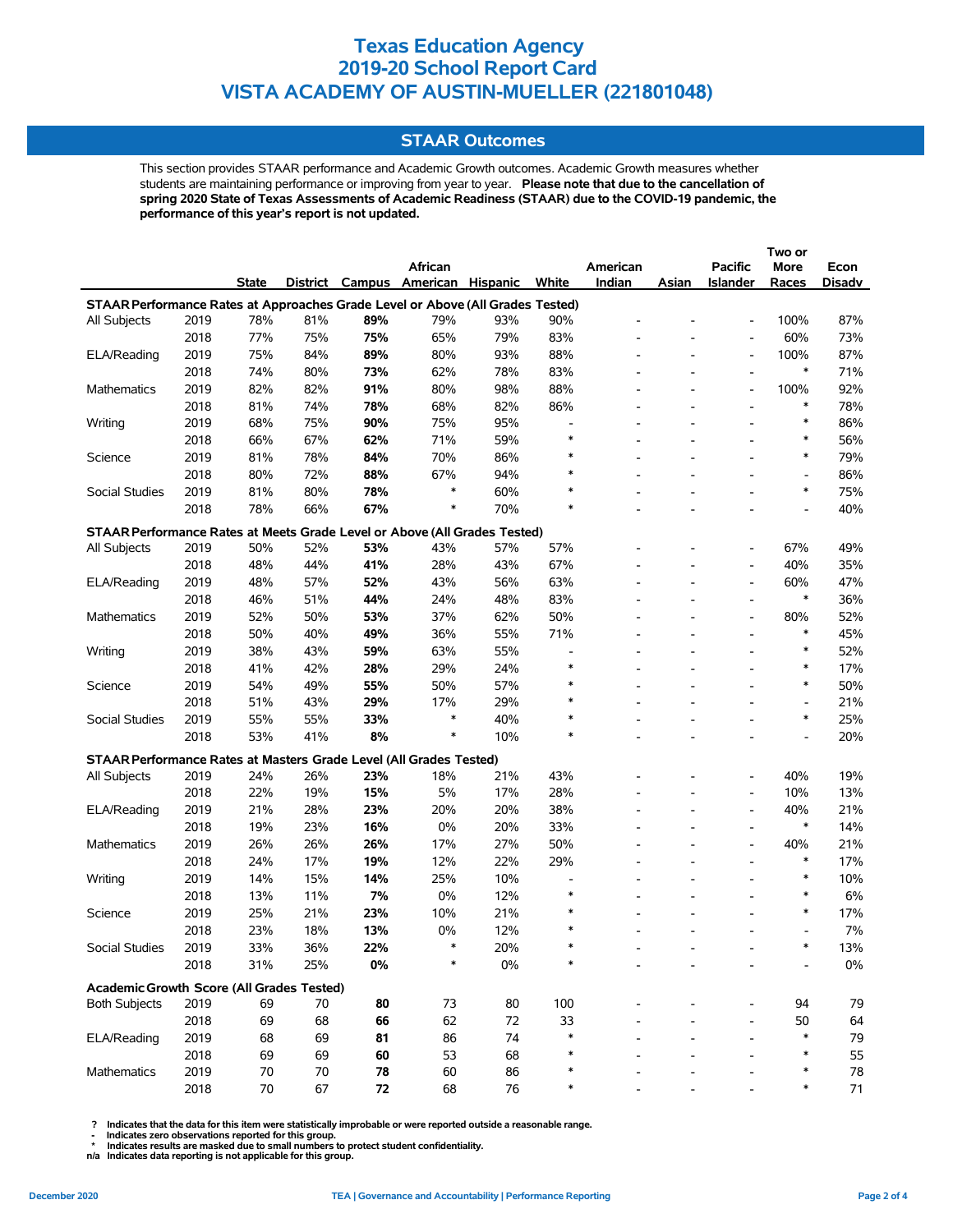### **Prior-Year Non-Proficient and Student Success Initiative STAAR Outcomes**

Progress of Prior-Year Non-Proficient Students shows STAAR performance rates for students who did not perform satisfactorily in 2017-18 but did in 2018-19. Student Success Initiative shows rates related to the requirement for students to demonstrate proficiency on the reading and mathematics STAAR in grades 5 and 8. **Please note that due to the cancellation of spring 2020 State of Texas Assessments of Academic Readiness (STAAR) due to the COVID-19 pandemic, this year's report is not updated.**

|                        |                                      |     |                                                |                                                                       |      |        |          |       |                 | Two or      |        |
|------------------------|--------------------------------------|-----|------------------------------------------------|-----------------------------------------------------------------------|------|--------|----------|-------|-----------------|-------------|--------|
|                        |                                      |     |                                                | African                                                               |      |        | American |       | <b>Pacific</b>  | <b>More</b> | Econ   |
|                        | <b>State</b>                         |     |                                                | District Campus American Hispanic                                     |      | White  | Indian   | Asian | <b>Islander</b> | Races       | Disadv |
|                        |                                      |     | Progress of Prior-Year Non-Proficient Students |                                                                       |      |        |          |       |                 |             |        |
|                        | Sum of Grades 4-8                    |     |                                                |                                                                       |      |        |          |       |                 |             |        |
| Reading                |                                      |     |                                                |                                                                       |      |        |          |       |                 |             |        |
| 2019                   | 41%                                  | 44% | 72%                                            | 50%                                                                   | 83%  |        |          |       |                 |             | 73%    |
| 2018                   | 38%                                  | 40% | 35%                                            | $\ast$                                                                | 56%  |        |          |       |                 | *           | 38%    |
| <b>Mathematics</b>     |                                      |     |                                                |                                                                       |      |        |          |       |                 |             |        |
| 2019                   | 45%                                  | 43% | 94%                                            | 83%                                                                   | 100% |        |          |       |                 | *           | 100%   |
| 2018                   | 47%                                  | 36% | 53%                                            | 63%                                                                   | 45%  |        |          |       |                 |             | 57%    |
|                        | <b>Students Success Initiative</b>   |     |                                                |                                                                       |      |        |          |       |                 |             |        |
| <b>Grade 5 Reading</b> |                                      |     |                                                |                                                                       |      |        |          |       |                 |             |        |
|                        |                                      |     |                                                | Students Meeting Approaches Grade Level on First STAAR Administration |      |        |          |       |                 |             |        |
| 2019                   | 78%                                  | 81% | 82%                                            | 88%                                                                   | 67%  |        |          |       |                 |             | 75%    |
|                        |                                      |     | Students Requiring Accelerated Instruction     |                                                                       |      |        |          |       |                 |             |        |
| 2019                   | 22%                                  | 19% | 18%                                            | 13%                                                                   | 33%  | $\ast$ |          |       |                 | *           | 25%    |
|                        | <b>STAAR Cumulative Met Standard</b> |     |                                                |                                                                       |      |        |          |       |                 |             |        |
| 2019                   | 86%                                  | 89% | 91%                                            | 88%                                                                   | 89%  | $\ast$ |          |       |                 | $\ast$      | 88%    |
|                        | <b>Grade 5 Mathematics</b>           |     |                                                |                                                                       |      |        |          |       |                 |             |        |
|                        |                                      |     |                                                | Students Meeting Approaches Grade Level on First STAAR Administration |      |        |          |       |                 |             |        |
| 2019                   | 83%                                  | 82% | 91%                                            | 88%                                                                   | 89%  |        |          |       |                 |             | 88%    |
|                        |                                      |     | Students Requiring Accelerated Instruction     |                                                                       |      |        |          |       |                 |             |        |
| 2019                   | 17%                                  | 18% | 9%                                             | 13%                                                                   | 11%  | $\ast$ |          |       |                 | *           | 13%    |
|                        | <b>STAAR Cumulative Met Standard</b> |     |                                                |                                                                       |      |        |          |       |                 |             |        |
| 2019                   | 90%                                  | 89% | 100%                                           | 100%                                                                  | 100% |        |          |       |                 | $\ast$      | 100%   |
| <b>Grade 8 Reading</b> |                                      |     |                                                |                                                                       |      |        |          |       |                 |             |        |
|                        |                                      |     |                                                | Students Meeting Approaches Grade Level on First STAAR Administration |      |        |          |       |                 |             |        |
| 2019                   | 78%                                  | 84% | 89%                                            |                                                                       | 100% |        |          |       |                 |             | 88%    |
|                        |                                      |     | Students Requiring Accelerated Instruction     |                                                                       |      |        |          |       |                 |             |        |
| 2019                   | 22%                                  | 16% | 11%                                            |                                                                       | 0%   |        |          |       |                 | $\ast$      | 13%    |
|                        | <b>STAAR Cumulative Met Standard</b> |     |                                                |                                                                       |      |        |          |       |                 |             |        |
| 2019                   | 85%                                  | 89% | 100%                                           | ∗                                                                     | 100% |        |          |       |                 |             | 100%   |
|                        | <b>Grade 8 Mathematics</b>           |     |                                                |                                                                       |      |        |          |       |                 |             |        |
|                        |                                      |     |                                                | Students Meeting Approaches Grade Level on First STAAR Administration |      |        |          |       |                 |             |        |
| 2019                   | 82%                                  | 70% | 100%                                           | *                                                                     | 100% |        |          |       |                 |             | 100%   |
|                        | <b>STAAR Cumulative Met Standard</b> |     |                                                |                                                                       |      |        |          |       |                 |             |        |
| 2019                   | 88%                                  | 76% | 100%                                           | ∗                                                                     | 100% |        |          |       |                 |             | 100%   |

? Indicates that the data for this item were statistically improbable or were reported outside a reasonable range.<br>- Indicates zero observations reported for this group.<br>\* Indicates results are masked due to small numbers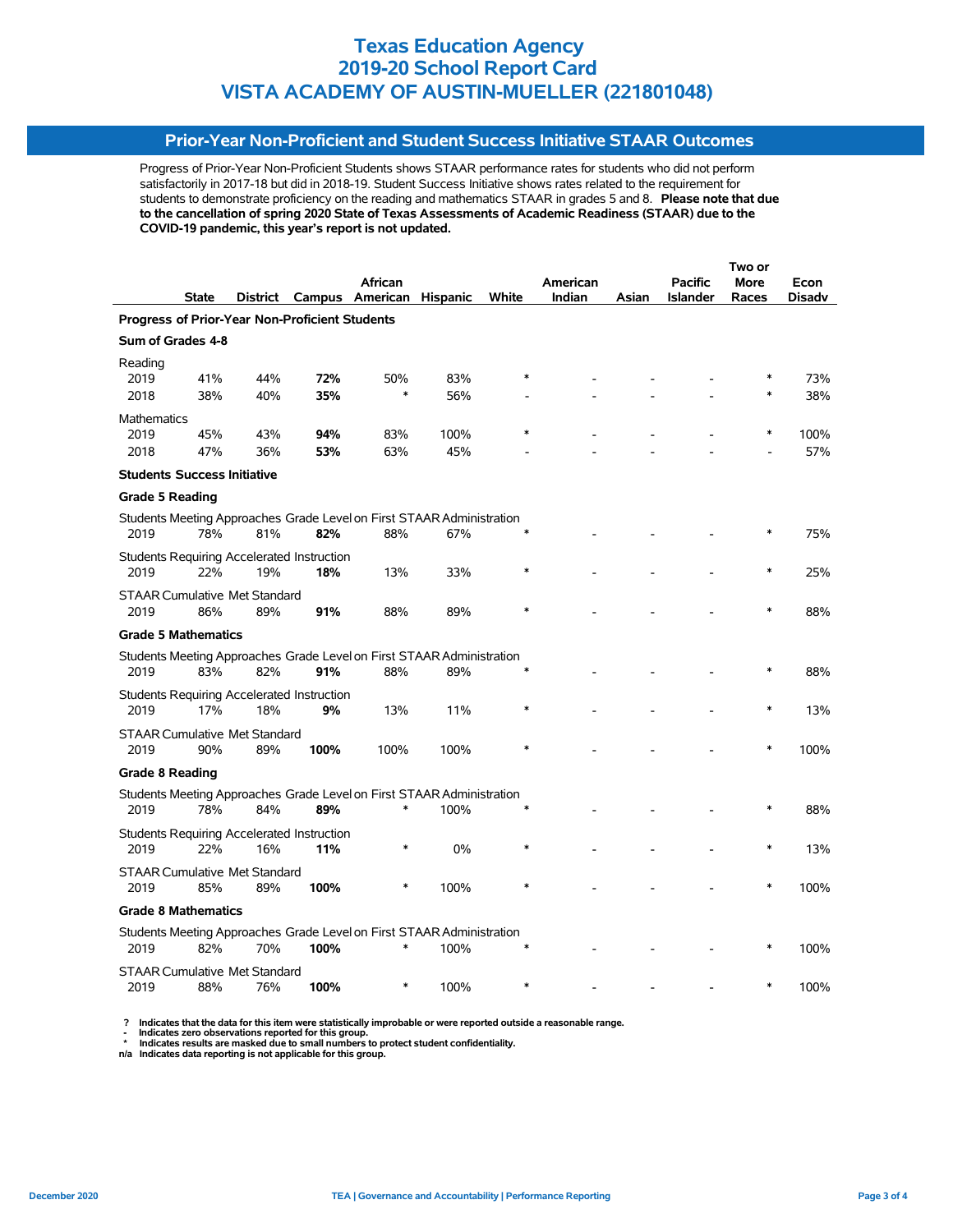**This page is intentionally blank.**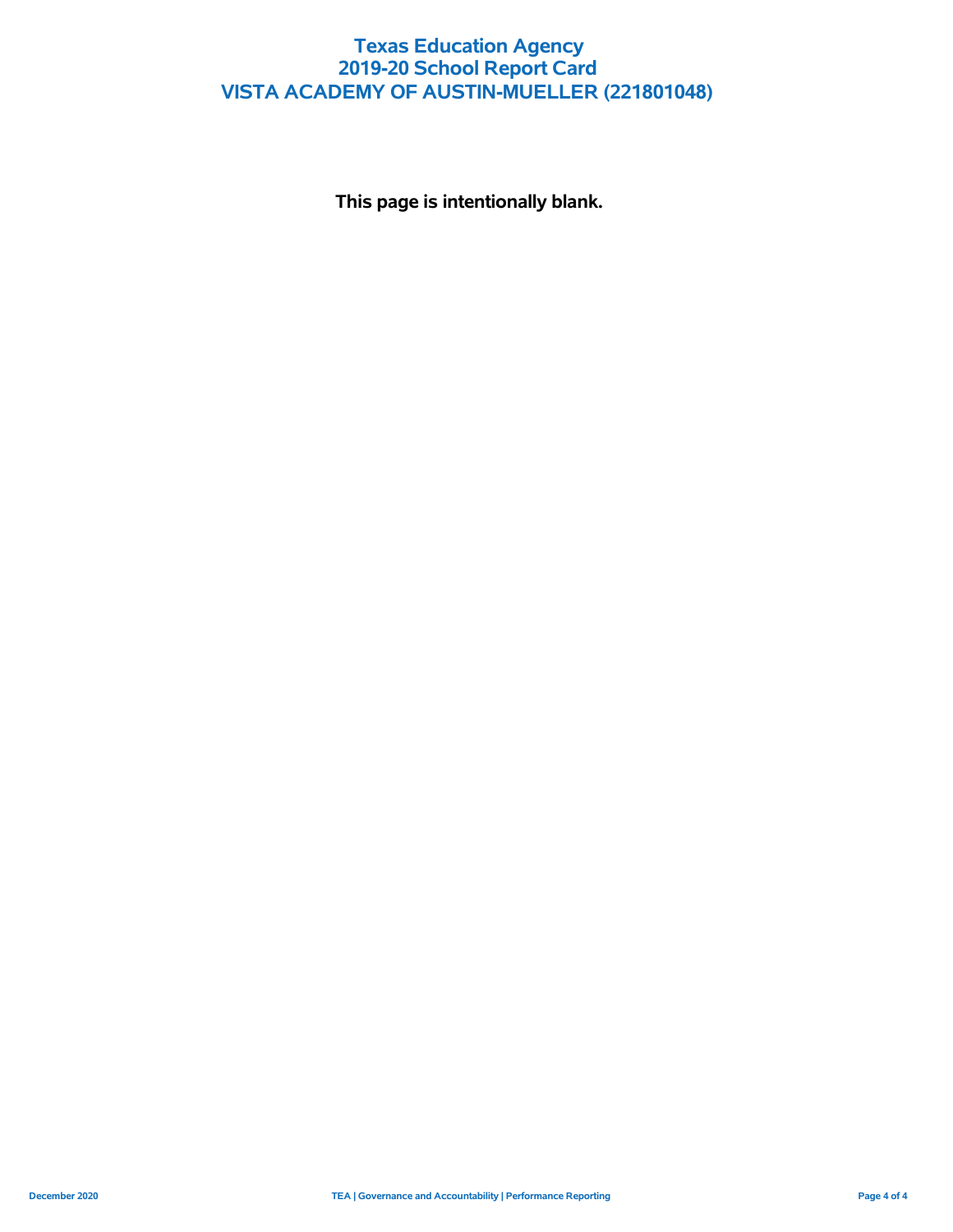|                            | <b>Accountability Rating</b>                                                                                                                                   |                                                                                                                                                                                   | <b>School Information</b>                           |
|----------------------------|----------------------------------------------------------------------------------------------------------------------------------------------------------------|-----------------------------------------------------------------------------------------------------------------------------------------------------------------------------------|-----------------------------------------------------|
|                            | *All Districts and Schools Were Not Rated in 2020 Due to COVID-19*                                                                                             | <b>District Name:</b>                                                                                                                                                             | <b>TEXAS COLLEGE PREPARATORY</b><br><b>ACADEMIE</b> |
|                            |                                                                                                                                                                | <b>Campus Type:</b>                                                                                                                                                               | Elementary                                          |
|                            |                                                                                                                                                                | <b>Total Students: 386</b>                                                                                                                                                        |                                                     |
|                            |                                                                                                                                                                | Grade Span: KG - 08                                                                                                                                                               |                                                     |
| <b>Not</b><br><b>Rated</b> | Given the impact of COVID-19, all districts and schools<br>received a label of Not Rated: Declared State of Disaster<br>for their 2020 accountability ratings. | For more information about this campus, see https://TXSchools.gov<br>or the Texas Academic Performance Report at<br>https://rptsvr1.tea.texas.gov/perfreport/tapr/2020/index.html |                                                     |

**Click here to read the official announcement.**

### **Distinction Designations**

Instructional Leadership  $$165$  \$217 \$162 School Leadership  $$806$  \$858 \$589

#### **[Distinction designations were not awarded in 2020.](https://rptsvr1.tea.texas.gov/perfreport/tapr/2020/index.html)**

#### **School and Student Information**

This section provides [demographic information about VISTA ACADEMY](https://tea.texas.gov/about-tea/news-and-multimedia/correspondence/taa-letters/every-student-succeeds-act-essa-waiver-approval-2020-state-academic-accountability) OF THE WOODLANDS, including attendance rates; enrollment percentages for various student groups; student mobility rates; and class size averages at the campus, district, and state level, where applicable.

|                                     | <b>CampusDistrict State</b> |         |             |                                         | Campus | <b>District</b> | <b>State</b> |
|-------------------------------------|-----------------------------|---------|-------------|-----------------------------------------|--------|-----------------|--------------|
| Attendance Rate (2018-19)           | 95.5% 96.3% 95.4%           |         |             |                                         |        |                 |              |
| <b>Enrollment by Race/Ethnicity</b> |                             |         |             | Class Size Averages by Grade or Subject |        |                 |              |
| African American                    | 11.7% 15.9% 12.6%           |         |             | Elementary                              |        |                 |              |
| Hispanic                            | 38.1% 29.9% 52.8%           |         |             | Kindergarten                            | 19.0   | 18.3            | 19.0         |
| White                               | 39.1%                       |         | 42.1% 27.0% | Grade 1                                 | 19.2   | 19.6            | 18.9         |
| American Indian                     | 0.8%                        | $0.4\%$ | 0.4%        | Grade 2                                 | 19.5   | 20.2            | 18.8         |
| Asian                               | 4.1%                        | 6.8%    | 4.6%        | Grade 3                                 | 21.0   | 21.0            | 19.0         |
| Pacific Islander                    | $0.0\%$                     | $0.1\%$ | 0.2%        | Grade 4                                 | 21.0   | 19.7            | 19.2         |
| Two or More Races                   | 6.2%                        | 4.7%    | 2.5%        | Grade 5                                 | 22.4   | 20.9            | 20.9         |
| <b>Enrollment by Student Group</b>  |                             |         |             | Grade 6                                 | 21.0   | 23.9            | 20.4         |
| Economically Disadvantaged          | 43.5%                       |         | 36.3% 60.2% | Secondary                               |        |                 |              |
| Special Education                   | 9.1%                        |         | 6.9% 10.7%  | English/Language Arts                   | 24.8   | 20.4            | 16.4         |
| <b>English Learners</b>             | 9.3%                        |         | 9.9% 20.3%  | Foreign Languages                       | 23.3   | 19.5            | 18.7         |
|                                     |                             |         |             | <b>Mathematics</b>                      | 24.8   | 18.0            | 17.8         |
| Mobility Rate (2018-19)             | 13.9% 18.4% 15.3%           |         |             | Science                                 | 24.8   | 20.3            | 18.8         |
|                                     |                             |         |             | Social Studies                          | 248    | 214             | 19.3         |

### **School Financial Information (2018-19)**

Various financial indicators based on actual data from the prior year are reported for the campus, district, and state. For more information, see

**[http://tea.texas.gov/financialstandardreports/.](http://tea.texas.gov/financialstandardreports/)**

|                                        | Campus | District | State       |
|----------------------------------------|--------|----------|-------------|
| <b>Instructional Staff Percent</b>     | n/a    |          | 64.7% 64.6% |
| <b>Instructional Expenditure Ratio</b> | n/a    |          | 63.5% 62.8% |
|                                        |        |          |             |

Ē,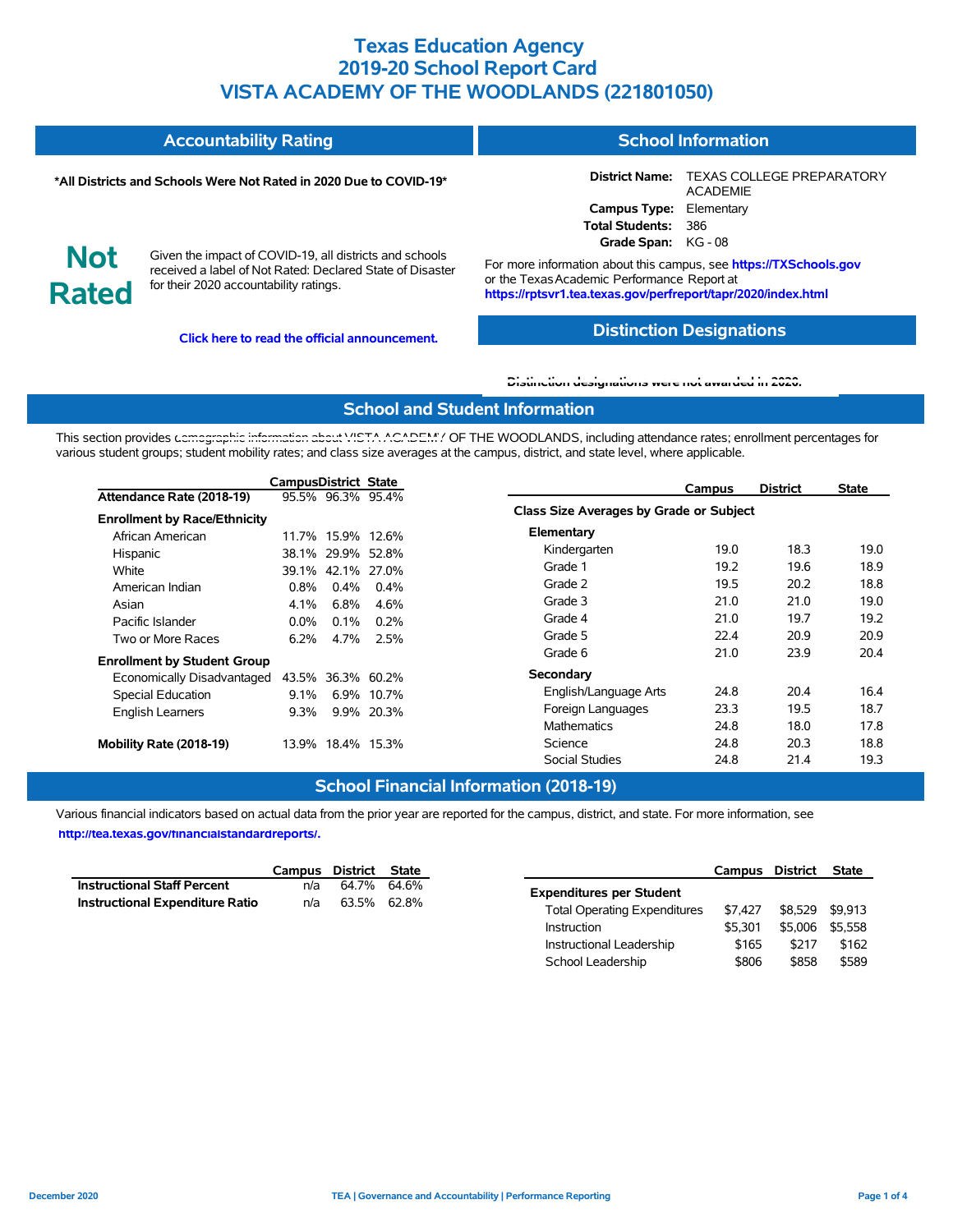### **STAAR Outcomes**

This section provides STAAR performance and Academic Growth outcomes. Academic Growth measures whether students are maintaining performance or improving from year to year. **Please note that due to the cancellation of spring 2020 State of Texas Assessments of Academic Readiness (STAAR) due to the COVID-19 pandemic, the performance of this year's report is not updated.**

|                                                                                |              |              |          |          |                                   |      |       |                                    |          |                          | Two or                   |          |
|--------------------------------------------------------------------------------|--------------|--------------|----------|----------|-----------------------------------|------|-------|------------------------------------|----------|--------------------------|--------------------------|----------|
|                                                                                |              |              |          |          | African                           |      |       | American                           |          | <b>Pacific</b>           | More                     | Econ     |
|                                                                                |              | State        |          |          | District Campus American Hispanic |      | White | Indian                             | Asian    | <b>Islander</b>          | Races                    | Disadv   |
| STAAR Performance Rates at Approaches Grade Level or Above (All Grades Tested) |              |              |          |          |                                   |      |       |                                    |          |                          |                          |          |
| All Subjects                                                                   | 2019         | 78%          | 81%      | 78%      | 57%                               | 79%  | 87%   | 67%                                | 87%      | $\overline{\phantom{0}}$ | 54%                      | 67%      |
|                                                                                | 2018         | 77%          | 75%      | 79%      | 59%                               | 76%  | 86%   | $\overline{\phantom{a}}$           | 88%      | $\overline{\phantom{0}}$ | 100%                     | 76%      |
| ELA/Reading                                                                    | 2019         | 75%          | 84%      | 80%      | 59%                               | 80%  | 88%   | $\ast$                             | 89%      | $\overline{\phantom{0}}$ | 60%                      | 70%      |
|                                                                                | 2018         | 74%          | 80%      | 81%      | 62%                               | 76%  | 88%   | $\overline{\phantom{a}}$           | 100%     | $\overline{\phantom{0}}$ | 100%                     | 81%      |
| Mathematics                                                                    | 2019         | 82%          | 82%      | 78%      | 53%                               | 77%  | 89%   | $\ast$                             | 89%      | $\overline{\phantom{0}}$ | 60%                      | 66%      |
|                                                                                | 2018         | 81%          | 74%      | 81%      | 60%                               | 78%  | 86%   | $\overline{\phantom{a}}$           | 100%     | $\overline{\phantom{0}}$ | 100%                     | 78%      |
| Writing                                                                        | 2019         | 68%          | 75%      | 80%      | 62%                               | 81%  | 87%   | $\ast$                             | $\ast$   | $\overline{\phantom{a}}$ | $\ast$                   | 66%      |
|                                                                                | 2018         | 66%          | 67%      | 77%      | 75%                               | 68%  | 85%   | $\overline{\phantom{a}}$           | *        |                          | $\ast$                   | 69%      |
| Science                                                                        | 2019         | 81%          | 78%      | 71%      | 57%                               | 76%  | 78%   | $\ast$                             | $\ast$   | $\overline{a}$           | $\ast$                   | 62%      |
|                                                                                | 2018         | 80%          | 72%      | 70%      | 29%                               | 67%  | 85%   |                                    | $\ast$   |                          | $\ast$                   | 59%      |
| Social Studies                                                                 | 2019         | 81%          | 80%      | 81%      | 67%                               | 86%  | 81%   | $\ast$                             |          | $\overline{a}$           | $\overline{\phantom{a}}$ | 73%      |
|                                                                                | 2018         | 78%          | 66%      | 83%      | 60%                               | 100% | 87%   |                                    | $\ast$   | $\overline{a}$           | $\ast$                   | 80%      |
| STAAR Performance Rates at Meets Grade Level or Above (All Grades Tested)      |              |              |          |          |                                   |      |       |                                    |          |                          |                          |          |
| All Subjects                                                                   | 2019         | 50%          | 52%      | 41%      | 33%                               | 35%  | 53%   | 8%                                 | 39%      | $\overline{a}$           | 23%                      | 29%      |
|                                                                                | 2018         | 48%          | 44%      | 44%      | 34%                               | 38%  | 53%   | $\overline{\phantom{a}}$           | 42%      | $\overline{\phantom{0}}$ | 50%                      | 36%      |
| ELA/Reading                                                                    | 2019         | 48%          | 57%      | 46%      | 35%                               | 40%  | 60%   | $\ast$                             | 33%      | $\overline{\phantom{a}}$ | 60%                      | 35%      |
|                                                                                | 2018         | 46%          | 51%      | 46%      | 38%                               | 38%  | 56%   | $\overline{\phantom{a}}$           | 38%      | $\overline{\phantom{0}}$ | 60%                      | 38%      |
| Mathematics                                                                    | 2019         | 52%          | 50%      | 40%      | 29%                               | 34%  | 52%   | $\ast$                             | 44%      | $\overline{\phantom{a}}$ | 0%                       | 26%      |
|                                                                                | 2018         | 50%          | 40%      | 42%      | 32%                               | 37%  | 50%   | $\overline{\phantom{a}}$           | 33%      | $\overline{a}$           | 40%                      | 34%      |
| Writing                                                                        | 2019         | 38%          | 43%      | 35%      | 31%                               | 45%  | 32%   | $\ast$                             | $\ast$   | $\overline{a}$           | $\ast$                   | 38%      |
|                                                                                | 2018         | 41%          | 42%      | 51%      | 50%                               | 45%  | 52%   | $\overline{\phantom{a}}$           | $\ast$   | $\overline{\phantom{a}}$ | $\ast$                   | 38%      |
| Science                                                                        | 2019         | 54%          | 49%      | 32%      | 21%                               | 17%  | 52%   | $\ast$                             | $\ast$   |                          | $\ast$                   | 14%      |
|                                                                                | 2018         | 51%          | 43%      | 38%      | 14%                               | 33%  | 48%   |                                    | $\ast$   |                          | $\ast$                   | 32%      |
| Social Studies                                                                 | 2019         | 55%          | 55%      | 49%      | 67%                               | 29%  | 63%   | $\ast$                             |          | $\overline{a}$           | $\overline{\phantom{a}}$ | 18%      |
|                                                                                | 2018         | 53%          | 41%      | 48%      | 20%                               | 50%  | 60%   |                                    | $\ast$   |                          | $\ast$                   | 50%      |
| STAAR Performance Rates at Masters Grade Level (All Grades Tested)             |              |              |          |          |                                   |      |       |                                    |          |                          |                          |          |
| All Subjects                                                                   | 2019         | 24%          | 26%      | 17%      | 13%                               | 10%  | 27%   | 0%                                 | 22%      | $\overline{a}$           | 8%                       | 10%      |
|                                                                                | 2018         | 22%          | 19%      | 22%      | 15%                               | 17%  | 25%   | $\overline{\phantom{a}}$           | 38%      | $\overline{a}$           | 36%                      | 17%      |
| ELA/Reading                                                                    | 2019         | 21%          | 28%      | 21%      | 18%                               | 14%  | 30%   | $\ast$                             | 22%      | $\overline{\phantom{0}}$ | 20%                      | 17%      |
|                                                                                | 2018         | 19%          | 23%      | 28%      | 19%                               | 24%  | 32%   | $\overline{\phantom{a}}$           | 38%      | $\overline{\phantom{0}}$ | 40%                      | 22%      |
| <b>Mathematics</b>                                                             | 2019         | 26%          | 26%      | 17%      | 9%                                | 8%   | 30%   | $\ast$                             | 22%      | $\overline{\phantom{a}}$ | 0%                       | 9%       |
|                                                                                | 2018         | 24%          | 17%      | 18%      | 16%                               | 13%  | 21%   | $\overline{\phantom{a}}$           | 33%      | $\overline{\phantom{a}}$ | 40%                      | 15%      |
| Writing                                                                        | 2019         | 14%          | 15%      | 10%      | 15%                               | 6%   | 13%   | $\ast$                             | $\ast$   | $\overline{a}$           | $\ast$                   | 6%       |
|                                                                                | 2018         | 13%          | 11%      | 18%      | 13%                               | 16%  | 15%   |                                    | $\ast$   | $\overline{a}$           | $\ast$                   | 10%      |
| Science                                                                        | 2019         | 25%          | 21%      | 11%      | 0%                                | 3%   | 22%   | $\ast$                             | $\ast$   | $\overline{a}$           | $\ast$                   | 3%       |
|                                                                                | 2018         | 23%          | 18%      | 13%      | 0%                                | 5%   | 22%   |                                    | *        |                          | $\ast$                   | 9%       |
| Social Studies                                                                 | 2019         | 33%          | 36%      | 24%      | 33%                               | 21%  | 25%   |                                    |          |                          |                          | $0\%$    |
|                                                                                | 2018         | 31%          | 25%      | 24%      | 20%                               | 17%  | 27%   |                                    |          |                          |                          | 30%      |
|                                                                                |              |              |          |          |                                   |      |       |                                    |          |                          |                          |          |
| Academic Growth Score (All Grades Tested)                                      |              |              |          |          |                                   |      |       | ∗                                  |          |                          |                          |          |
| <b>Both Subjects</b>                                                           | 2019         | 69           | 70       | 64       | 57                                | 58   | 72    |                                    | 75       | $\overline{a}$           | 100                      | 60       |
|                                                                                | 2018         | 69           | 68       | 69       | 59                                | 72   | 67    | $\ast$                             | 77       |                          | 75<br>$\ast$             | 70       |
| ELA/Reading                                                                    | 2019         | 68           | 69       | 65       | 64                                | 59   | 70    |                                    | 83       |                          | $\ast$                   | 63       |
|                                                                                | 2018         | 69           | 69       | 69       | 63                                | 70   | 67    | $\overline{\phantom{a}}$<br>$\ast$ | 83       |                          | ∗                        | 68       |
| Mathematics                                                                    | 2019<br>2018 | 70<br>$70\,$ | 70<br>67 | 63<br>69 | 50<br>55                          | 57   | 74    |                                    | 67<br>71 |                          | $\ast$                   | 57<br>71 |
|                                                                                |              |              |          |          |                                   | 74   | 66    |                                    |          |                          |                          |          |

 **? Indicates that the data for this item were statistically improbable or were reported outside a reasonable range.**

 **- Indicates zero observations reported for this group. \* Indicates results are masked due to small numbers to protect student confidentiality.**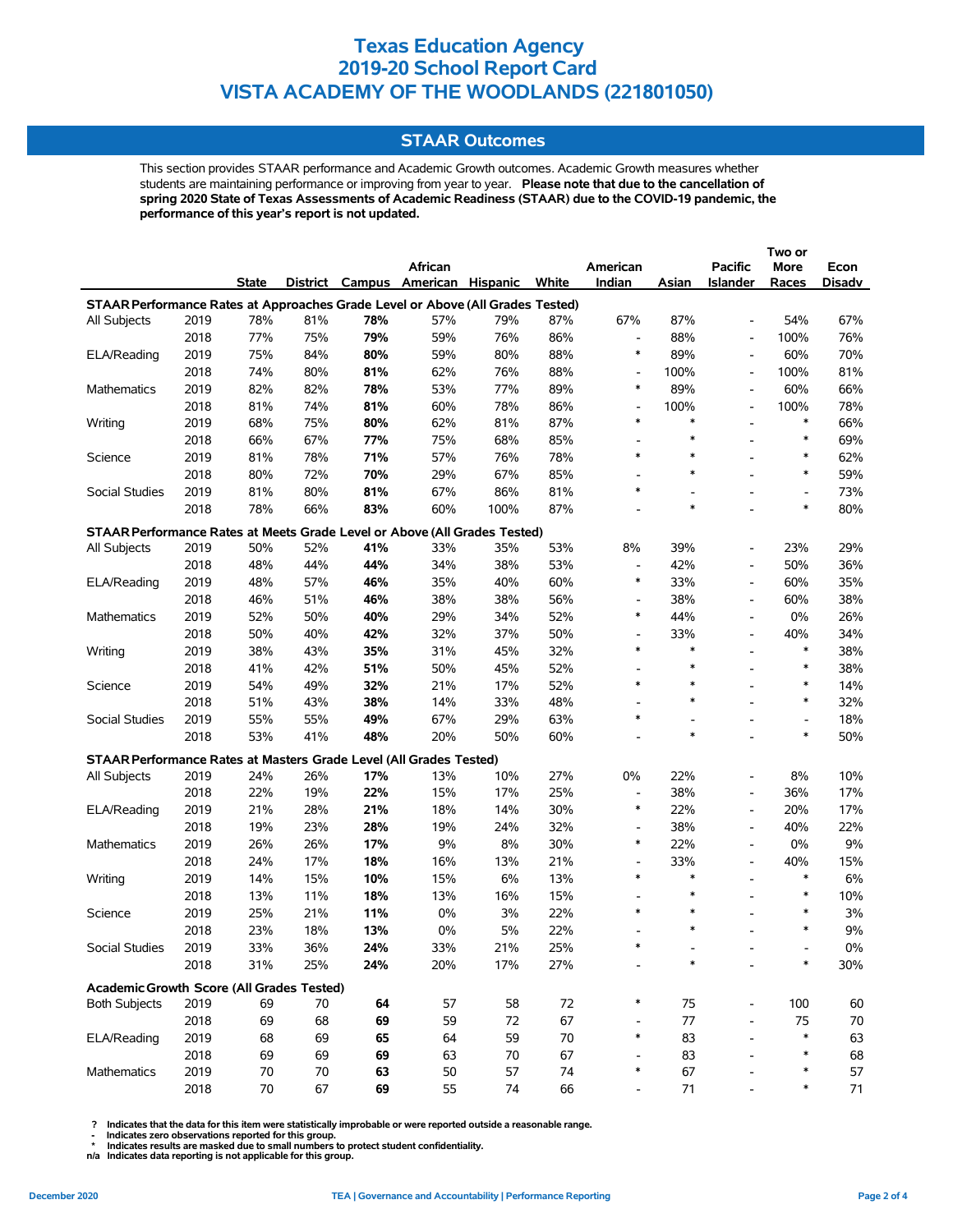### **Prior-Year Non-Proficient and Student Success Initiative STAAR Outcomes**

Progress of Prior-Year Non-Proficient Students shows STAAR performance rates for students who did not perform satisfactorily in 2017-18 but did in 2018-19. Student Success Initiative shows rates related to the requirement for students to demonstrate proficiency on the reading and mathematics STAAR in grades 5 and 8. **Please note that due to the cancellation of spring 2020 State of Texas Assessments of Academic Readiness (STAAR) due to the COVID-19 pandemic, this year's report is not updated.**

|                                                |                                                   |          |     |                                                                              |     |        |          |        |                 | Two or |        |  |  |  |
|------------------------------------------------|---------------------------------------------------|----------|-----|------------------------------------------------------------------------------|-----|--------|----------|--------|-----------------|--------|--------|--|--|--|
|                                                |                                                   |          |     | African                                                                      |     |        | American |        | <b>Pacific</b>  | More   | Econ   |  |  |  |
|                                                | <b>State</b>                                      | District |     | Campus American Hispanic                                                     |     | White  | Indian   | Asian  | <b>Islander</b> | Races  | Disadv |  |  |  |
| Progress of Prior-Year Non-Proficient Students |                                                   |          |     |                                                                              |     |        |          |        |                 |        |        |  |  |  |
| Sum of Grades 4-8                              |                                                   |          |     |                                                                              |     |        |          |        |                 |        |        |  |  |  |
| Reading                                        |                                                   |          |     |                                                                              |     |        |          |        |                 |        |        |  |  |  |
| 2019                                           | 41%                                               | 44%      | 40% | 13%                                                                          | 50% | 60%    |          |        |                 |        | 25%    |  |  |  |
| 2018                                           | 38%                                               | 40%      | 44% | $\ast$                                                                       | 50% | 50%    |          |        |                 |        | 43%    |  |  |  |
| Mathematics                                    |                                                   |          |     |                                                                              |     |        |          |        |                 |        |        |  |  |  |
| 2019                                           | 45%                                               | 43%      | 21% | 0%                                                                           | 15% | 57%    | $\ast$   |        |                 | $\ast$ | 7%     |  |  |  |
| 2018                                           | 47%                                               | 36%      | 42% | $\ast$                                                                       | 53% | $\ast$ |          |        |                 |        | 45%    |  |  |  |
|                                                | <b>Students Success Initiative</b>                |          |     |                                                                              |     |        |          |        |                 |        |        |  |  |  |
| <b>Grade 5 Reading</b>                         |                                                   |          |     |                                                                              |     |        |          |        |                 |        |        |  |  |  |
|                                                |                                                   |          |     | Students Meeting Approaches Grade Level on First STAAR Administration        |     |        |          |        |                 |        |        |  |  |  |
| 2019                                           | 78%                                               | 81%      | 84% | 100%                                                                         | 75% | 91%    |          |        |                 |        | 81%    |  |  |  |
|                                                | <b>Students Requiring Accelerated Instruction</b> |          |     |                                                                              |     |        |          |        |                 |        |        |  |  |  |
| 2019                                           | 22%                                               | 19%      | 16% | 0%                                                                           | 25% | 9%     |          |        |                 |        | 19%    |  |  |  |
|                                                | <b>STAAR Cumulative Met Standard</b>              |          |     |                                                                              |     |        |          |        |                 |        |        |  |  |  |
| 2019                                           | 86%                                               | 89%      | 87% | 86%                                                                          | 88% | 91%    |          |        |                 | $\ast$ | 82%    |  |  |  |
|                                                | <b>Grade 5 Mathematics</b>                        |          |     |                                                                              |     |        |          |        |                 |        |        |  |  |  |
|                                                |                                                   |          |     | Students Meeting Approaches Grade Level on First STAAR Administration        |     |        |          |        |                 |        |        |  |  |  |
| 2019                                           | 83%                                               | 82%      | 74% | 100%                                                                         | 56% | 82%    |          |        |                 | $\ast$ | 69%    |  |  |  |
|                                                | <b>Students Requiring Accelerated Instruction</b> |          |     |                                                                              |     |        |          |        |                 |        |        |  |  |  |
| 2019                                           | 17%                                               | 18%      | 26% | 0%                                                                           | 44% | 18%    |          | $\ast$ |                 | *      | 31%    |  |  |  |
|                                                | <b>STAAR Cumulative Met Standard</b>              |          |     |                                                                              |     |        |          |        |                 |        |        |  |  |  |
| 2019                                           | 90%                                               | 89%      | 85% | 86%                                                                          | 81% | 91%    |          |        |                 | $\ast$ | 76%    |  |  |  |
|                                                |                                                   |          |     |                                                                              |     |        |          |        |                 |        |        |  |  |  |
| <b>Grade 8 Reading</b>                         |                                                   |          |     |                                                                              |     |        |          |        |                 |        |        |  |  |  |
| 2019                                           | 78%                                               | 84%      | 81% | Students Meeting Approaches Grade Level on First STAAR Administration<br>67% | 79% | 88%    | $\ast$   |        |                 |        | 64%    |  |  |  |
|                                                |                                                   |          |     |                                                                              |     |        |          |        |                 |        |        |  |  |  |
|                                                | <b>Students Requiring Accelerated Instruction</b> |          |     |                                                                              |     |        | $\ast$   |        |                 |        |        |  |  |  |
| 2019                                           | 22%                                               | 16%      | 19% | 33%                                                                          | 21% | 13%    |          |        |                 |        | 36%    |  |  |  |
|                                                | <b>STAAR Cumulative Met Standard</b>              |          |     |                                                                              |     |        |          |        |                 |        |        |  |  |  |
| 2019                                           | 85%                                               | 89%      | 86% | 67%                                                                          | 93% | 88%    |          |        |                 |        | 82%    |  |  |  |
|                                                | <b>Grade 8 Mathematics</b>                        |          |     |                                                                              |     |        |          |        |                 |        |        |  |  |  |
|                                                |                                                   |          |     | Students Meeting Approaches Grade Level on First STAAR Administration        |     |        |          |        |                 |        |        |  |  |  |
| 2019                                           | 82%                                               | 70%      | 81% | 67%                                                                          | 79% | 88%    |          |        |                 |        | 64%    |  |  |  |
| Students Requiring Accelerated Instruction     |                                                   |          |     |                                                                              |     |        |          |        |                 |        |        |  |  |  |
| 2019                                           | 18%                                               | 30%      | 19% | 33%                                                                          | 21% | 13%    |          |        |                 |        | 36%    |  |  |  |
|                                                | <b>STAAR Cumulative Met Standard</b>              |          |     |                                                                              |     |        |          |        |                 |        |        |  |  |  |
| 2019                                           | 88%                                               | 76%      | 81% | 67%                                                                          | 79% | 88%    |          |        |                 |        | 64%    |  |  |  |

 **? Indicates that the data for this item were statistically improbable or were reported outside a reasonable range.**

 **- Indicates zero observations reported for this group.**

 **\* Indicates results are masked due to small numbers to protect student confidentiality. n/a Indicates data reporting is not applicable for this group.**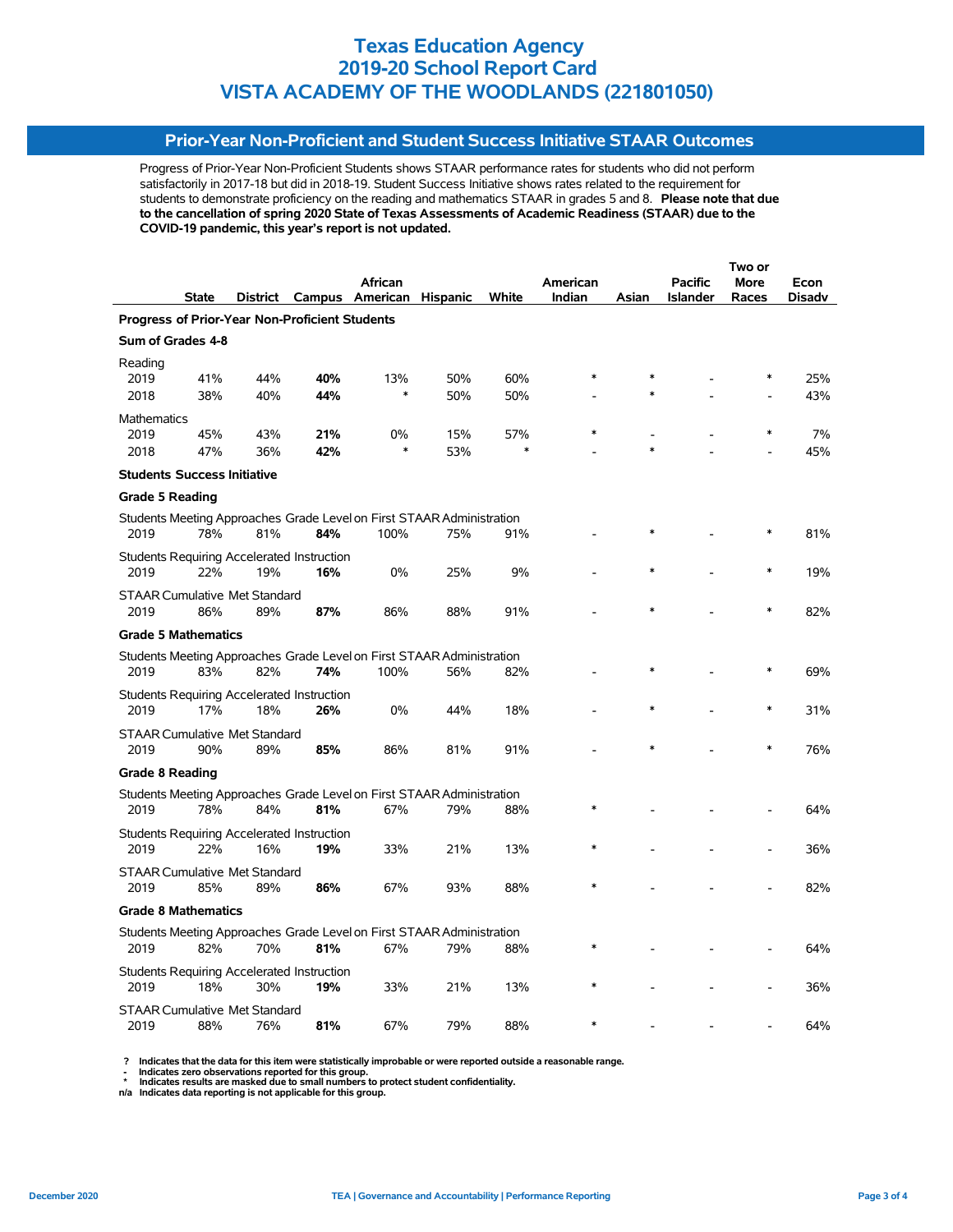**This page is intentionally blank.**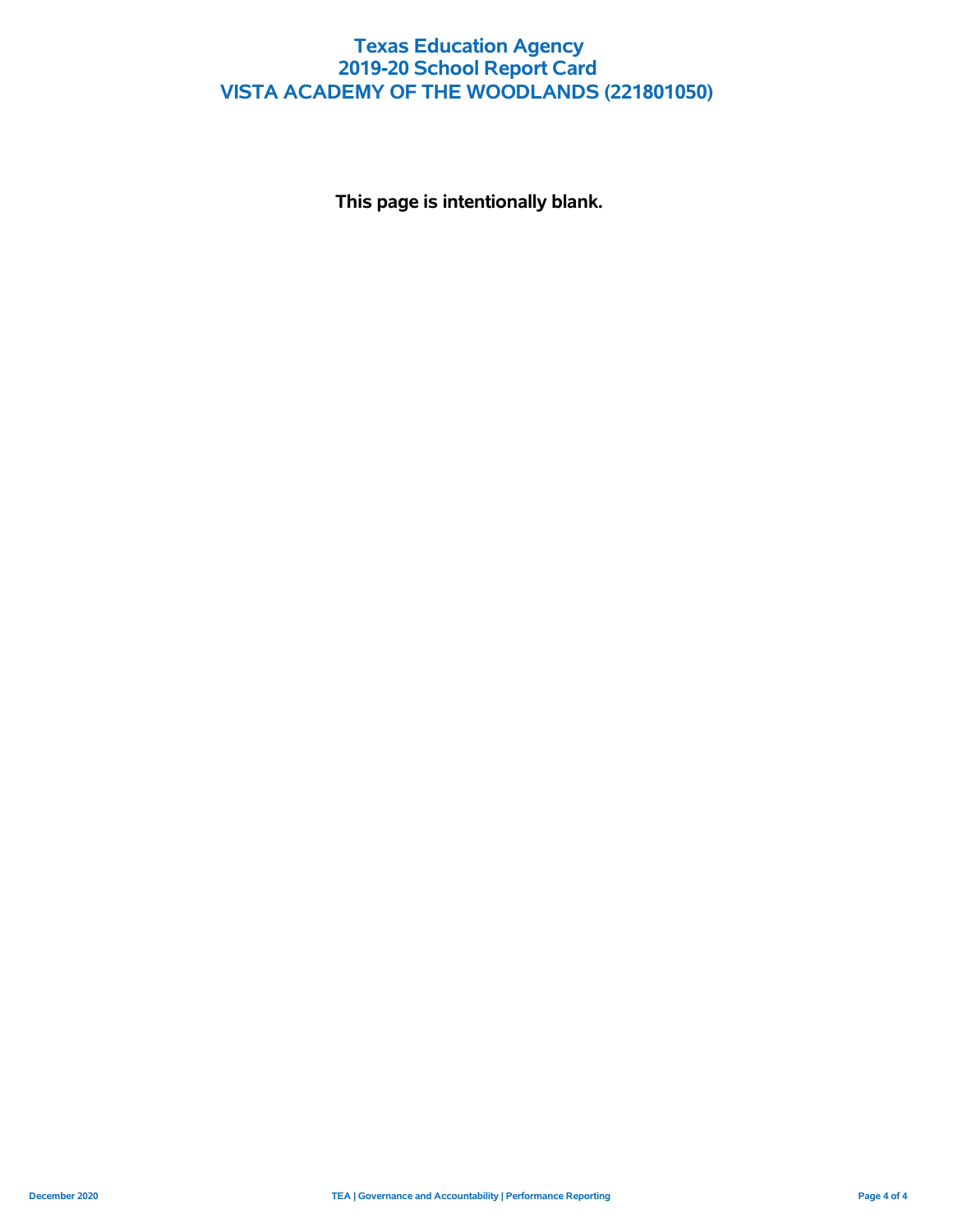|                            | <b>Accountability Rating</b>                                                                                                                                   | <b>School Information</b>                                                                                                                                                         |                                                     |  |  |  |
|----------------------------|----------------------------------------------------------------------------------------------------------------------------------------------------------------|-----------------------------------------------------------------------------------------------------------------------------------------------------------------------------------|-----------------------------------------------------|--|--|--|
|                            | *All Districts and Schools Were Not Rated in 2020 Due to COVID-19*                                                                                             | <b>District Name:</b>                                                                                                                                                             | <b>TEXAS COLLEGE PREPARATORY</b><br><b>ACADEMIE</b> |  |  |  |
|                            |                                                                                                                                                                | <b>Campus Type:</b> High School                                                                                                                                                   |                                                     |  |  |  |
|                            |                                                                                                                                                                | <b>Total Students: 307</b>                                                                                                                                                        |                                                     |  |  |  |
|                            |                                                                                                                                                                | Grade Span: $09 - 12$                                                                                                                                                             |                                                     |  |  |  |
| <b>Not</b><br><b>Rated</b> | Given the impact of COVID-19, all districts and schools<br>received a label of Not Rated: Declared State of Disaster<br>for their 2020 accountability ratings. | For more information about this campus, see https://TXSchools.gov<br>or the Texas Academic Performance Report at<br>https://rptsvr1.tea.texas.gov/perfreport/tapr/2020/index.html |                                                     |  |  |  |

**Click here to read the official announcement.**

### **Distinction Designations**

Instructional Leadership  $$159$  \$217 \$162 School Leadership  $$749$  \$858 \$589

#### **[Distinction designations were not awarded in 2020.](https://rptsvr1.tea.texas.gov/perfreport/tapr/2020/index.html)**

#### **School and Student Information**

This section provides [demographic information about ISCHOOL HIGH A](https://tea.texas.gov/about-tea/news-and-multimedia/correspondence/taa-letters/every-student-succeeds-act-essa-waiver-approval-2020-state-academic-accountability)T UNIVERSITY PARK, including attendance rates; enrollment percentages for various student groups; student mobility rates; and class size averages at the campus, district, and state level, where applicable.

|                                     | <b>CampusDistrict State</b> |                   |            |
|-------------------------------------|-----------------------------|-------------------|------------|
| Attendance Rate (2018-19)           |                             | 95.5% 96.3% 95.4% |            |
| <b>Enrollment by Race/Ethnicity</b> |                             |                   |            |
| African American                    |                             | 10.1% 15.9%       | 12.6%      |
| Hispanic                            | 36.5%                       | 29.9%             | 52.8%      |
| White                               | 34.5%                       | 42.1% 27.0%       |            |
| American Indian                     | 0.3%                        | $0.4\%$           | $0.4\%$    |
| Asian                               | 13.0%                       | 6.8%              | 4.6%       |
| Pacific Islander                    | 1.0%                        | $0.1\%$           | 0.2%       |
| Two or More Races                   | 4 6%                        | 47%               | 2.5%       |
| <b>Enrollment by Student Group</b>  |                             |                   |            |
| Economically Disadvantaged          |                             | 37.5% 36.3% 60.2% |            |
| Special Education                   | $2.0\%$                     |                   | 6.9% 10.7% |
| <b>English Learners</b>             | 1.0%                        |                   | 9.9% 20.3% |
| Mobility Rate (2018-19)             | 9.8%                        | 18.4%             | 15.3%      |

#### **School Financial Information (2018-19)**

Various financial indicators based on actual data from the prior year are reported for the campus, district, and state. For more information, see

|                                 | Campus | District State |                                                | <b>Campus District</b> | State |
|---------------------------------|--------|----------------|------------------------------------------------|------------------------|-------|
| Instructional Staff Percent     | n/a    | 64.7% 64.6%    | <b>Expenditures per Student</b>                |                        |       |
| Instructional Expenditure Ratio | n/a    | 63.5% 62.8%    | \$6.008<br><b>Total Operating Expenditures</b> | \$8,529 \$9,913        |       |
|                                 |        |                | \$4.196<br>Instruction                         | \$5,006 \$5,558        |       |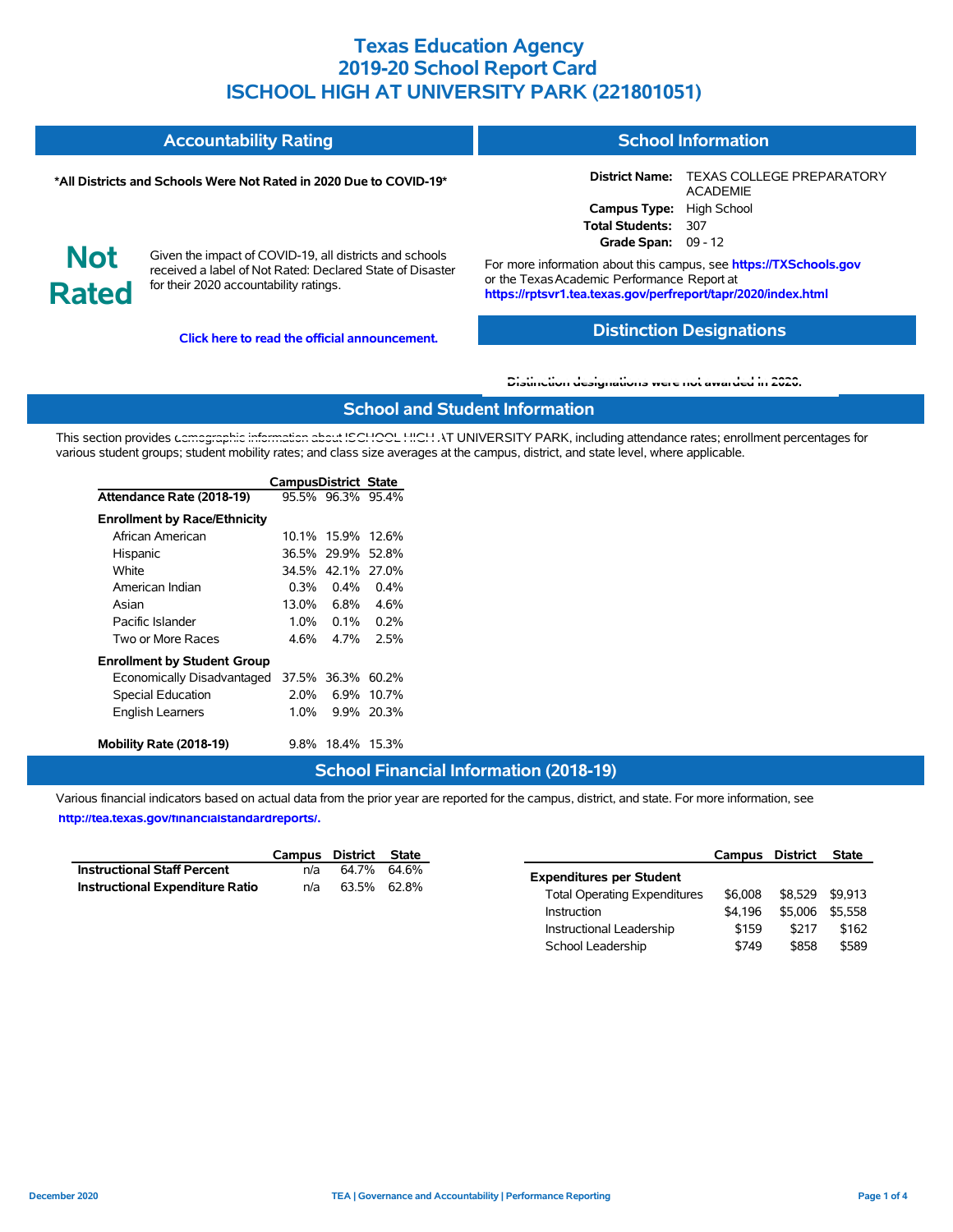#### **STAAR Outcomes**

This section provides STAAR performance and Academic Growth outcomes. Academic Growth measures whether students are maintaining performance or improving from year to year. **Please note that due to the cancellation of spring 2020 State of Texas Assessments of Academic Readiness (STAAR) due to the COVID-19 pandemic, the performance of this year's report is not updated.**

|                                                                                |      |              |     |      |                                   |        |        |                          |                          |                 | Two or         |               |
|--------------------------------------------------------------------------------|------|--------------|-----|------|-----------------------------------|--------|--------|--------------------------|--------------------------|-----------------|----------------|---------------|
|                                                                                |      |              |     |      | African                           |        |        | American                 |                          | <b>Pacific</b>  | More           | Econ          |
|                                                                                |      | <b>State</b> |     |      | District Campus American Hispanic |        | White  | Indian                   | Asian                    | <b>Islander</b> | Races          | <b>Disadv</b> |
| STAAR Performance Rates at Approaches Grade Level or Above (All Grades Tested) |      |              |     |      |                                   |        |        |                          |                          |                 |                |               |
| All Subjects                                                                   | 2019 | 78%          | 81% | 99%  | 100%                              | 99%    | 99%    | $\ast$                   | 97%                      | $\ast$          | 100%           | 98%           |
|                                                                                | 2018 | 77%          | 75% | 99%  | 100%                              | 99%    | 99%    | $\overline{\phantom{a}}$ | 100%                     | 100%            | 100%           | 99%           |
| ELA/Reading                                                                    | 2019 | 75%          | 84% | 98%  | 100%                              | 98%    | 98%    | $\ast$                   | 96%                      | $\ast$          | 100%           | 96%           |
|                                                                                | 2018 | 74%          | 80% | 98%  | 100%                              | 98%    | 97%    | $\overline{a}$           | 100%                     | $\ast$          | 100%           | 98%           |
| <b>Mathematics</b>                                                             | 2019 | 82%          | 82% | 100% | 100%                              | 100%   | 100%   | $\ast$                   | $\ast$                   | $\ast$          | $\ast$         | 100%          |
|                                                                                | 2018 | 81%          | 74% | 100% | $\ast$                            | 100%   | 100%   |                          | $\overline{a}$           | $\ast$          | $\ast$         | 100%          |
| Science                                                                        | 2019 | 81%          | 78% | 100% | $\overline{a}$                    | $\ast$ | $\ast$ |                          | $\ast$                   |                 | $\overline{a}$ | $\ast$        |
|                                                                                | 2018 | 80%          | 72% | 100% | 100%                              | 100%   | 100%   | $\overline{a}$           | 100%                     | $\ast$          | 100%           | 100%          |
| <b>Social Studies</b>                                                          | 2019 | 81%          | 80% | 100% | 100%                              | 100%   | 100%   | $\overline{\phantom{a}}$ | 100%                     |                 | $\ast$         | 100%          |
|                                                                                | 2018 | 78%          | 66% | 100% | 100%                              | 100%   | 100%   |                          | $\ast$                   |                 | $\ast$         | 100%          |
| STAAR Performance Rates at Meets Grade Level or Above (All Grades Tested)      |      |              |     |      |                                   |        |        |                          |                          |                 |                |               |
| All Subjects                                                                   | 2019 | 50%          | 52% | 90%  | 86%                               | 91%    | 90%    | $\ast$                   | 82%                      | $\ast$          | 100%           | 86%           |
|                                                                                | 2018 | 48%          | 44% | 91%  | 93%                               | 91%    | 92%    | $\overline{a}$           | 83%                      | 100%            | 96%            | 90%           |
| ELA/Reading                                                                    | 2019 | 48%          | 57% | 89%  | 87%                               | 88%    | 90%    | $\ast$                   | 87%                      | $\ast$          | 100%           | 87%           |
|                                                                                | 2018 | 46%          | 51% | 89%  | 88%                               | 88%    | 89%    | ÷,                       | 81%                      | $\ast$          | 100%           | 85%           |
| Mathematics                                                                    | 2019 | 52%          | 50% | 85%  | 77%                               | 89%    | 88%    | $\ast$                   | $\ast$                   | $\ast$          | $\ast$         | 76%           |
|                                                                                | 2018 | 50%          | 40% | 80%  | $\ast$                            | 80%    | 76%    |                          | $\overline{\phantom{a}}$ | $\ast$          | $\ast$         | 93%           |
| Science                                                                        | 2019 | 54%          | 49% | 80%  | $\overline{\phantom{a}}$          | $\ast$ | $\ast$ |                          | $\ast$                   |                 |                | $\ast$        |
|                                                                                | 2018 | 51%          | 43% | 99%  | 100%                              | 100%   | 100%   |                          | 89%                      | $\ast$          | 100%           | 97%           |
| <b>Social Studies</b>                                                          | 2019 | 55%          | 55% | 96%  | 100%                              | 97%    | 96%    | $\overline{a}$           | 83%                      |                 | $\ast$         | 96%           |
|                                                                                | 2018 | 53%          | 41% | 96%  | 91%                               | 95%    | 100%   |                          | $\ast$                   |                 | $\ast$         | 100%          |
| STAAR Performance Rates at Masters Grade Level (All Grades Tested)             |      |              |     |      |                                   |        |        |                          |                          |                 |                |               |
| All Subjects                                                                   | 2019 | 24%          | 26% | 42%  | 36%                               | 39%    | 50%    | $\ast$                   | 41%                      | $\ast$          | 33%            | 32%           |
|                                                                                | 2018 | 22%          | 19% | 40%  | 33%                               | 35%    | 48%    | $\overline{\phantom{a}}$ | 38%                      | 86%             | 22%            | 37%           |
| ELA/Reading                                                                    | 2019 | 21%          | 28% | 26%  | 30%                               | 20%    | 32%    | $\ast$                   | 26%                      | $\ast$          | 20%            | 17%           |
|                                                                                | 2018 | 19%          | 23% | 22%  | 6%                                | 17%    | 31%    | $\blacksquare$           | 25%                      | $\ast$          | 11%            | 23%           |
| <b>Mathematics</b>                                                             | 2019 | 26%          | 26% | 43%  | 23%                               | 33%    | 63%    | $\ast$                   | $\ast$                   | $\ast$          | $\ast$         | 32%           |
|                                                                                | 2018 | 24%          | 17% | 42%  | $\ast$                            | 45%    | 41%    |                          |                          | $\ast$          | $\ast$         | 47%           |
| Science                                                                        | 2019 | 25%          | 21% | 40%  | $\overline{\phantom{a}}$          | $\ast$ | $\ast$ | $\overline{a}$           | $\ast$                   | $\overline{a}$  | $\blacksquare$ | $\ast$        |
|                                                                                | 2018 | 23%          | 18% | 51%  | 67%                               | 37%    | 59%    | $\overline{a}$           | 56%                      | *               | 29%            | 48%           |
| Social Studies                                                                 | 2019 | 33%          | 36% | 76%  | 75%                               | 69%    | 82%    | $\overline{a}$           | 83%                      | $\overline{a}$  | $\ast$         | 72%           |
|                                                                                | 2018 | 31%          | 25% | 68%  | 36%                               | 71%    | 78%    | $\overline{a}$           | $\ast$                   | $\overline{a}$  | $\ast$         | 80%           |
| <b>Academic Growth Score (All Grades Tested)</b>                               |      |              |     |      |                                   |        |        |                          |                          |                 |                |               |
| <b>Both Subjects</b>                                                           | 2019 | 69           | 70  | 73   | 85                                | 73     | 70     | $\ast$                   | 57                       | $\ast$          | 75             | 69            |
|                                                                                | 2018 | 69           | 68  | 72   | 81                                | 70     | 79     |                          | 60                       | $\overline{a}$  | 20             | 71            |
| ELA/Reading                                                                    | 2019 | 68           | 69  | 69   | 94                                | 69     | 64     | $\overline{a}$           | 54                       | *               | 79             | 61            |
|                                                                                | 2018 | 69           | 69  | 69   | 83                                | 61     | 77     | $\overline{a}$           | 60                       |                 | $\ast$         | 67            |
| <b>Mathematics</b>                                                             | 2019 | 70           | 70  | 78   | 79                                | 78     | 80     | $\ast$                   | $\ast$                   | $\ast$          | $\ast$         | 81            |
|                                                                                | 2018 | 70           | 67  | 78   | $\ast$                            | 88     | 88     |                          |                          |                 | $\ast$         | 79            |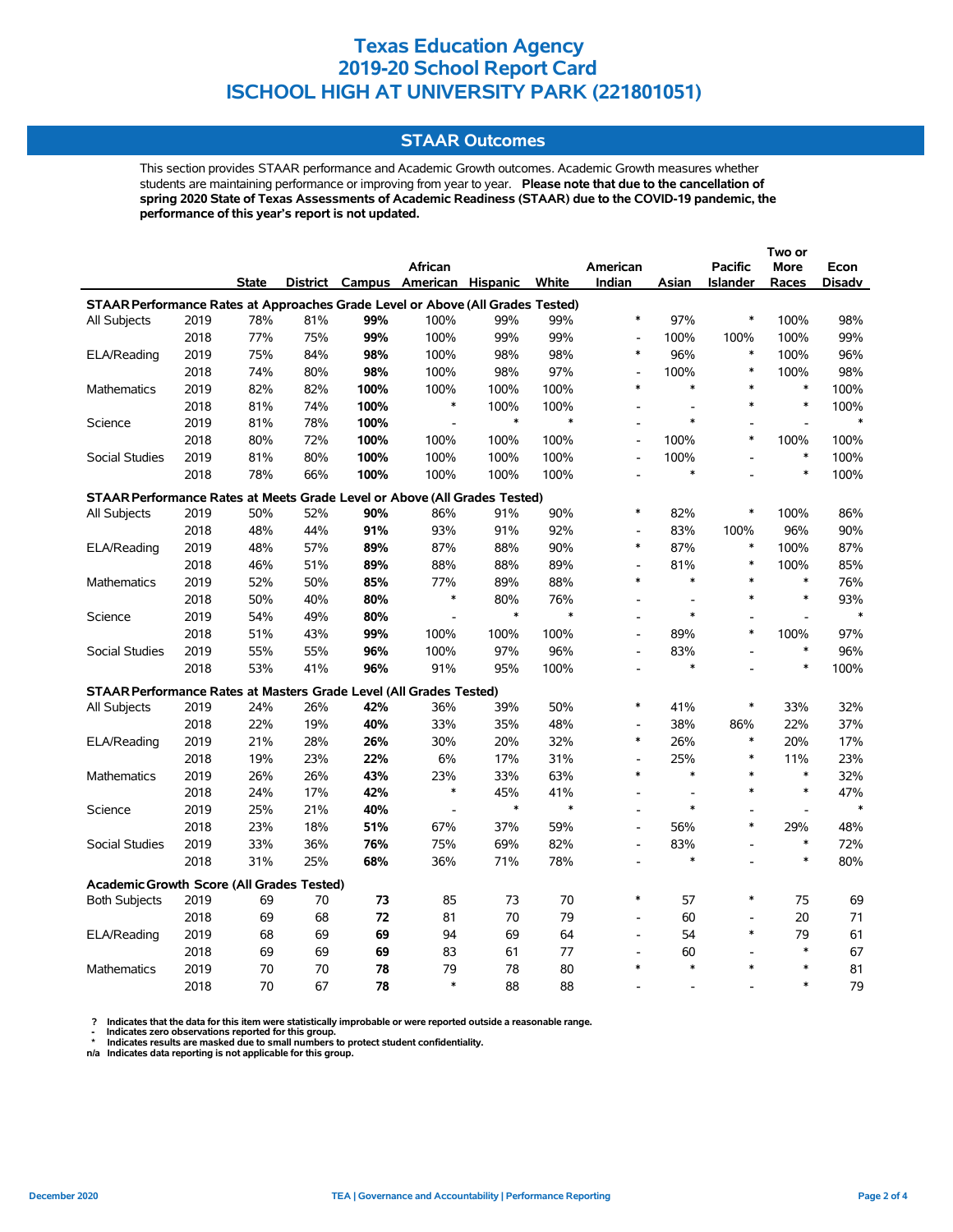### **Graduation and College, Career, and Military Readiness Outcomes**

This section provides graduation, graduation plan, and College, Career, and Military Readiness rates.

|                                                              | State | District | Campus | African<br>American Hispanic |        | White   | American<br>Indian       | Asian  | <b>Pacific</b><br>Islander | Two or<br>More<br>Races | Econ<br>Disadv |
|--------------------------------------------------------------|-------|----------|--------|------------------------------|--------|---------|--------------------------|--------|----------------------------|-------------------------|----------------|
| Annual Dropout Rate (Gr 9-12)                                |       |          |        |                              |        |         |                          |        |                            |                         |                |
| 2018-19                                                      | 1.9%  | 0.9%     | 0.0%   | 0.0%                         | 0.0%   | $0.0\%$ | $\ast$                   | 0.0%   | ∗                          | $0.0\%$                 | $0.0\%$        |
| 2017-18                                                      | 1.9%  | 0.4%     | 0.3%   | 0.0%                         | 0.0%   | 0.0%    |                          | 3.6%   | ∗                          | 0.0%                    | 1.0%           |
| 4-Year Longitudinal Rate (Gr 9-12)<br>Class of 2019          |       |          |        |                              |        |         |                          |        |                            |                         |                |
| Graduated                                                    | 90.0% | 97.4%    | 100.0% | 100.0%                       | 100.0% | 100.0%  | $\overline{\phantom{a}}$ | 100.0% |                            |                         | 100.0%         |
| Graduates, TxCHSE, & Cont<br>Class of 2018                   | 94.1% | 99.0%    | 100.0% | 100.0%                       | 100.0% | 100.0%  |                          | 100.0% |                            | $\ast$                  | 100.0%         |
| Graduated                                                    | 90.0% | 93.6%    | 100.0% | 100.0%                       | 100.0% | 100.0%  |                          | $\ast$ |                            | 100.0%                  | 100.0%         |
| Graduates, TxCHSE, & Cont                                    | 94.3% | 94.5%    | 100.0% | 100.0%                       | 100.0% | 100.0%  |                          | $\ast$ |                            | 100.0%                  | 100.0%         |
| 5-Year Extended Longitudinal Rate (Gr 9-12)<br>Class of 2018 |       |          |        |                              |        |         |                          |        |                            |                         |                |
| Graduated                                                    | 92.2% | 94.2%    | 100.0% | 100.0%                       | 100.0% | 100.0%  |                          |        |                            | 100.0%                  | 100.0%         |
| Graduates, TxCHSE, & Cont<br>Class of 2017                   | 93.9% | 94.5%    | 100.0% | 100.0%                       | 100.0% | 100.0%  |                          | $\ast$ |                            | 100.0%                  | 100.0%         |
| Graduated                                                    | 92.0% | 83.3%    | 100.0% | 100.0%                       | 100.0% | 100.0%  |                          | ∗      |                            | $\ast$                  | 100.0%         |
| Graduates, TxCHSE, & Cont                                    | 93.7% | 86.4%    | 100.0% | 100.0%                       | 100.0% | 100.0%  |                          | $\ast$ |                            | $\ast$                  | 100.0%         |
| 6-Year Extended Longitudinal Rate (Gr 9-12)<br>Class of 2017 |       |          |        |                              |        |         |                          |        |                            |                         |                |
| Graduated                                                    | 92.4% | 83.6%    | 100.0% | 100.0%                       | 100.0% | 100.0%  |                          | $\ast$ |                            |                         | 100.0%         |
| Graduates, TxCHSE, & Cont<br>Class of 2016                   | 93.7% | 87.2%    | 100.0% | 100.0%                       | 100.0% | 100.0%  |                          | $\ast$ |                            | $\ast$                  | 100.0%         |
| Graduated                                                    | 92.1% | 64.7%    | 100.0% | 100.0%                       | 100.0% | 100.0%  |                          | ∗      |                            | ∗                       | 100.0%         |
| Graduates, TxCHSE, & Cont                                    | 93.4% | 72.7%    | 100.0% | 100.0%                       | 100.0% | 100.0%  |                          | $\ast$ |                            | ∗                       | 100.0%         |
| 4-Year Federal Graduation Rate Without Exclusions (Gr 9-12)  |       |          |        |                              |        |         |                          |        |                            |                         |                |
| Class of 2019                                                | 90.0% | 97.4%    | 100.0% | 100.0%                       | 100.0% | 100.0%  |                          | 100.0% |                            |                         | 100.0%         |
| Class of 2018                                                | 90.0% | 93.4%    | 100.0% | 100.0%                       | 100.0% | 100.0%  |                          | $\ast$ |                            | 100.0%                  | 100.0%         |
| RHSP/DAP Graduates (Longitudinal Rate)                       |       |          |        |                              |        |         |                          |        |                            |                         |                |
| Class of 2019                                                | 73.3% |          |        |                              |        |         |                          |        |                            |                         |                |
| Class of 2018                                                | 68.5% |          |        |                              |        |         |                          |        |                            |                         |                |
| RHSP/DAP/FHSP-E/FHSP-DLA Graduates (Longitudinal Rate)       |       |          |        |                              |        |         |                          |        |                            |                         |                |
| Class of 2019                                                | 87.6% | 97.7%    | 100.0% | 100.0%                       | 100.0% | 100.0%  |                          | 100.0% |                            |                         | 100.0%         |
| Class of 2018                                                | 86.8% | 97.1%    | 100.0% | 100.0%                       | 100.0% | 100.0%  |                          | *      |                            | 100.0%                  | 100.0%         |
| College, Career, and Military Ready (Annual Graduates)       |       |          |        |                              |        |         |                          |        |                            |                         |                |
| 2018-19                                                      | 72.9% | 87.8%    | 95.6%  | 100.0%                       | 90.0%  | 96.8%   |                          | 100.0% |                            |                         | 100.0%         |
| 2017-18                                                      | 65.5% | 86.0%    | 100.0% | 100.0%                       | 100.0% | 100.0%  |                          | 100.0% |                            | 100.0%                  | 100.0%         |
| <b>SAT/ACT Results (Annual Graduates)</b><br>Tested          |       |          |        |                              |        |         |                          |        |                            |                         |                |
| 2018-19                                                      | 75.0% | 100.0%   | 100.0% | 100.0%                       | 100.0% | 100.0%  |                          | 100.0% |                            | $\ast$                  | 100.0%         |
| 2017-18                                                      | 74.6% | 100.0%   | 98.8%  | 100.0%                       | 94.6%  | 96.4%   |                          | 100.0% |                            | 100.0%                  | 100.0%         |
| Average SAT Score<br>2018-19                                 | 1027  | 1158     | 1148   | 1000                         | 1100   | 1200    | $\overline{\phantom{a}}$ | 1252   |                            | $\ast$                  | 1134           |
| 2017-18                                                      | 1036  | 1152     | 1125   | 1023                         | 1071   | 1198    |                          | 1148   |                            | 1220                    | 1074           |
| Average ACT Score                                            |       |          |        |                              |        |         |                          |        |                            |                         |                |
| 2018-19                                                      | 20.6  | 24.8     | 24.3   | $\ast$                       | ∗      | 25.5    |                          | $\ast$ |                            | $\ast$                  |                |
| 2017-18                                                      | 20.6  | 24.2     | 22.9   | $\ast$                       | 21.6   | 24.0    |                          | $\ast$ |                            | $\ast$                  | 20.7           |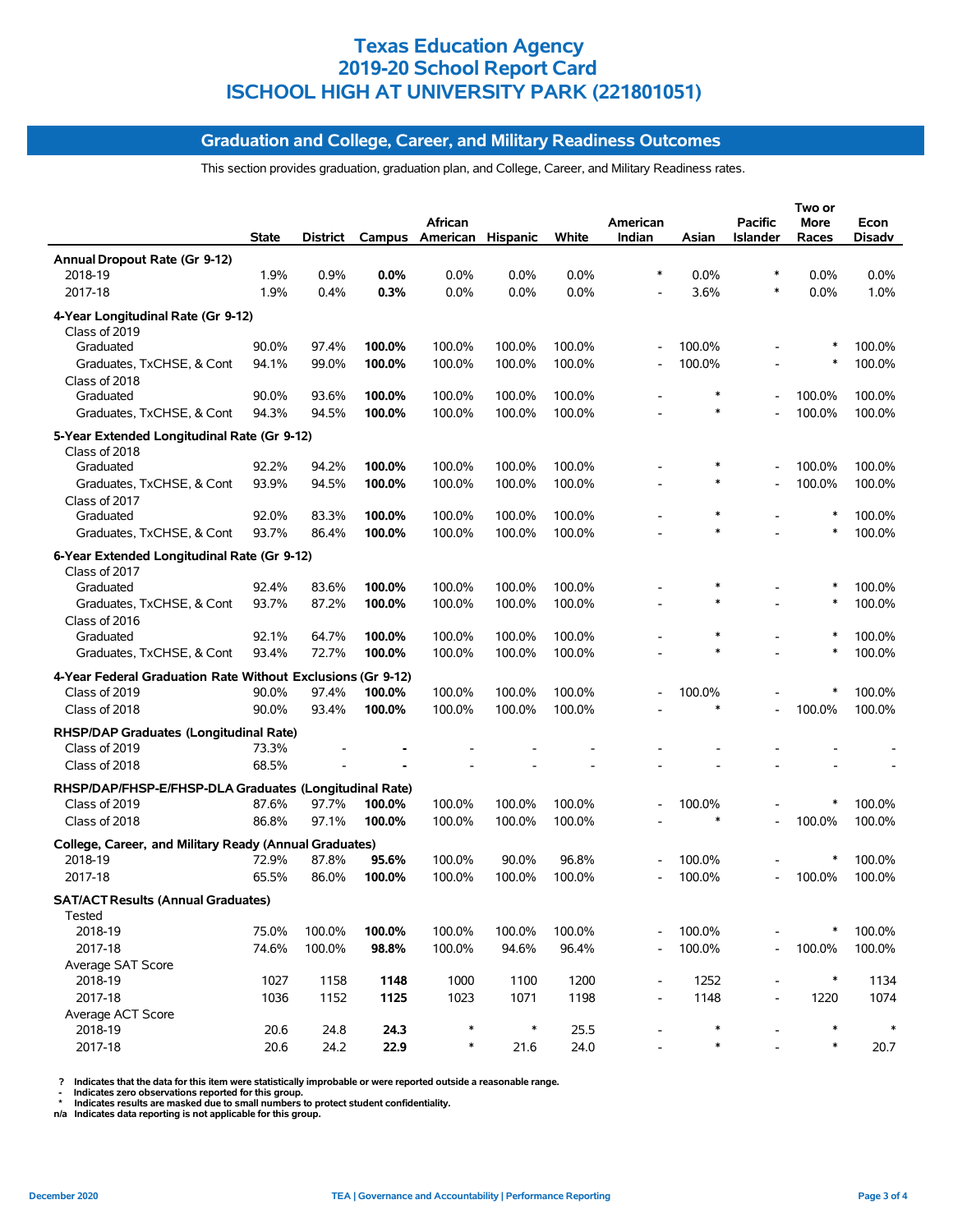**This page is intentionally blank.**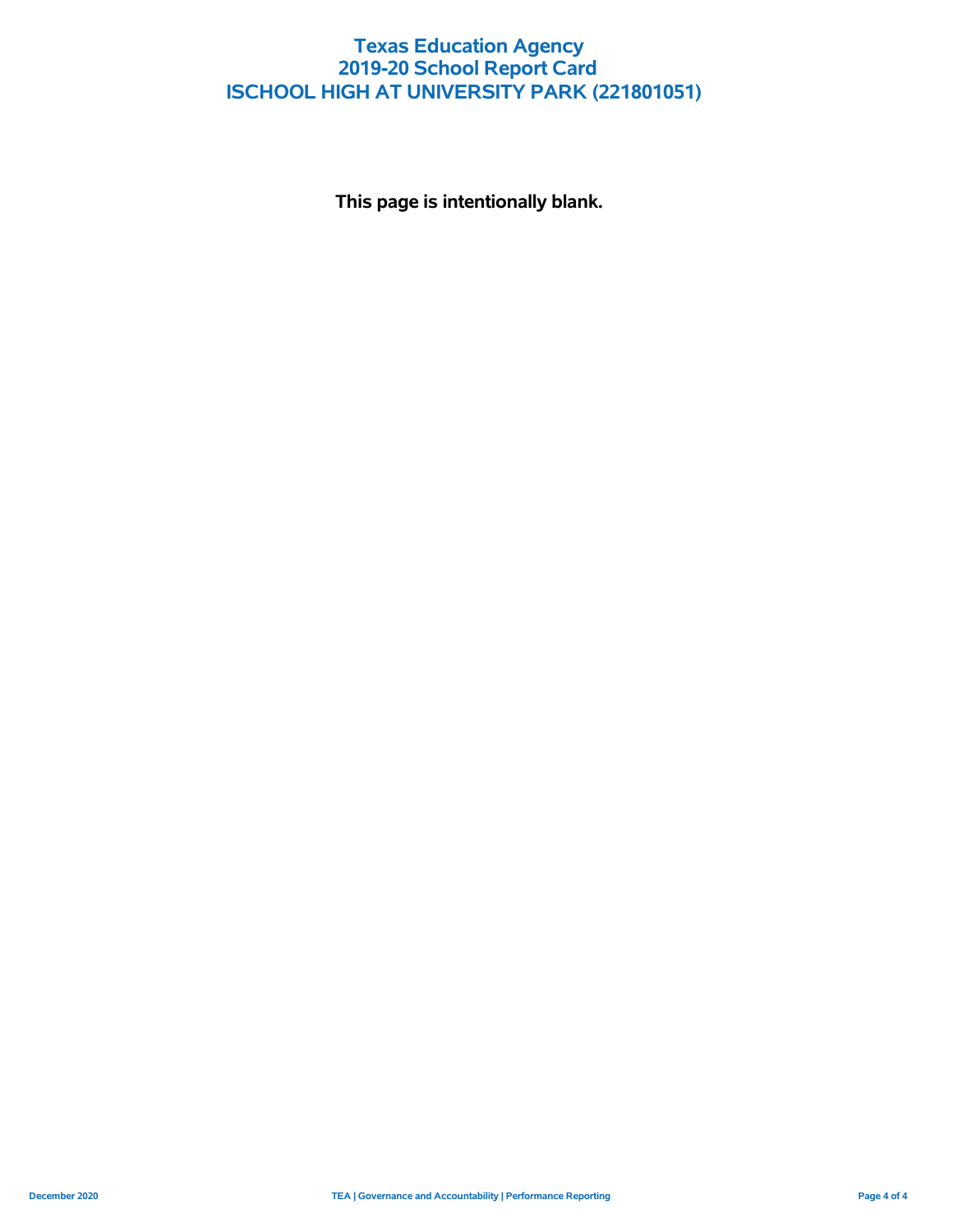|              | <b>Accountability Rating</b>                                                                                         | <b>School Information</b>                                                                                    |                                                     |  |  |  |
|--------------|----------------------------------------------------------------------------------------------------------------------|--------------------------------------------------------------------------------------------------------------|-----------------------------------------------------|--|--|--|
|              | *All Districts and Schools Were Not Rated in 2020 Due to COVID-19*                                                   | <b>District Name:</b>                                                                                        | <b>TEXAS COLLEGE PREPARATORY</b><br><b>ACADEMIE</b> |  |  |  |
|              |                                                                                                                      | Campus Type: Elementary                                                                                      |                                                     |  |  |  |
|              |                                                                                                                      | <b>Total Students:</b>                                                                                       | - 153                                               |  |  |  |
|              |                                                                                                                      | Grade Span: KG - 05                                                                                          |                                                     |  |  |  |
| <b>Not</b>   | Given the impact of COVID-19, all districts and schools<br>received a label of Not Rated: Declared State of Disaster | For more information about this campus, see https://TXSchools.gov                                            |                                                     |  |  |  |
| <b>Rated</b> | for their 2020 accountability ratings.                                                                               | or the Texas Academic Performance Report at<br>https://rptsvr1.tea.texas.gov/perfreport/tapr/2020/index.html |                                                     |  |  |  |

**Click here to read the official announcement.**

### **Distinction Designations**

#### **[Distinction designations were not awarded in 2020.](https://rptsvr1.tea.texas.gov/perfreport/tapr/2020/index.html)**

#### **School and Student Information**

This section provides [demographic information about VISTA ACADEMY](https://tea.texas.gov/about-tea/news-and-multimedia/correspondence/taa-letters/every-student-succeeds-act-essa-waiver-approval-2020-state-academic-accountability) OF BEAUMONT, including attendance rates; enrollment percentages for various student groups; student mobility rates; and class size averages at the campus, district, and state level, where applicable.

L.

|                                     | <b>CampusDistrict State</b> |                   |            |
|-------------------------------------|-----------------------------|-------------------|------------|
| Attendance Rate (2018-19)           |                             | 96.5% 96.3% 95.4% |            |
| <b>Enrollment by Race/Ethnicity</b> |                             |                   |            |
| African American                    |                             | 47.7% 15.9% 12.6% |            |
| Hispanic                            |                             | 13.1% 29.9%       | 528%       |
| White                               |                             | 32.7% 42.1% 27.0% |            |
| American Indian                     | $0.0\%$                     | $0.4\%$           | $0.4\%$    |
| Asian                               | 2.0%                        | 6.8%              | 4.6%       |
| Pacific Islander                    | 0.0%                        | በ 1%              | 0.2%       |
| Two or More Races                   | 4.6%                        | 4 7%              | 2.5%       |
| <b>Enrollment by Student Group</b>  |                             |                   |            |
| Economically Disadvantaged          |                             | 49.0% 36.3%       | 60.2%      |
| Special Education                   | 4.6%                        |                   | 6.9% 10.7% |
| <b>English Learners</b>             | 3.3%                        |                   | 9.9% 20.3% |
| Mobility Rate (2018-19)             |                             | 16.7% 18.4%       | 15.3%      |

|                                                | Campus | <b>District</b> | <b>State</b> |
|------------------------------------------------|--------|-----------------|--------------|
| <b>Class Size Averages by Grade or Subject</b> |        |                 |              |
| Elementary                                     |        |                 |              |
| Kindergarten                                   | 16.0   | 18.3            | 19.0         |
| Grade 1                                        | 21.0   | 19.6            | 18.9         |
| Grade 2                                        | 10.0   | 20.2            | 18.8         |
| Grade 3                                        | 20.0   | 21.0            | 19.0         |
| Grade 4                                        | 15.5   | 19.7            | 19.2         |
| Grade 5                                        | 13.8   | 20.9            | 20.9         |
|                                                |        |                 |              |

School Leadership  $$942$  \$858 \$589

#### **School Financial Information (2018-19)**

Various financial indicators based on actual data from the prior year are reported for the campus, district, and state. For more information, see

|                                 | Campus | District | State | Campus                                         | District        | <b>State</b> |
|---------------------------------|--------|----------|-------|------------------------------------------------|-----------------|--------------|
| Instructional Staff Percent     | n/a    | 64.7%    | 64.6% | <b>Expenditures per Student</b>                |                 |              |
| Instructional Expenditure Ratio | n/a    | 63.5%    | 62.8% | \$7.282<br><b>Total Operating Expenditures</b> | \$8,529 \$9,913 |              |
|                                 |        |          |       | \$5.066<br>Instruction                         | \$5.006 \$5.558 |              |
|                                 |        |          |       | Instructional Leadership<br>\$167              | \$217           | \$162        |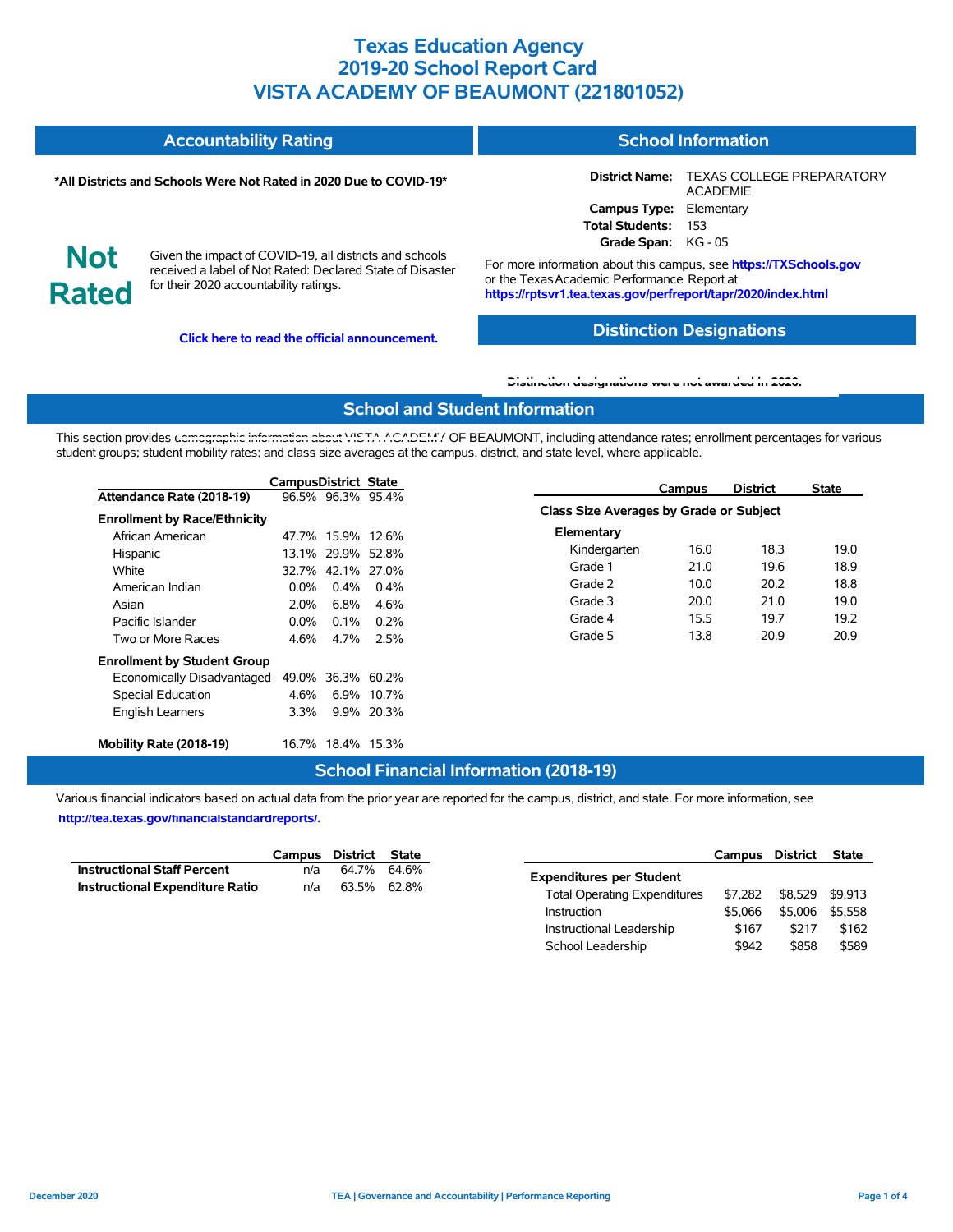### **STAAR Outcomes**

This section provides STAAR performance and Academic Growth outcomes. Academic Growth measures whether students are maintaining performance or improving from year to year. **Please note that due to the cancellation of spring 2020 State of Texas Assessments of Academic Readiness (STAAR) due to the COVID-19 pandemic, the performance of this year's report is not updated.**

|                                                                                |      |       |     |     |                                   |              |       |                          |                |                 | Two or                   |          |
|--------------------------------------------------------------------------------|------|-------|-----|-----|-----------------------------------|--------------|-------|--------------------------|----------------|-----------------|--------------------------|----------|
|                                                                                |      |       |     |     | African                           |              |       | American                 |                | <b>Pacific</b>  | More                     | Econ     |
|                                                                                |      | State |     |     | District Campus American Hispanic |              | White | Indian                   | Asian          | <b>Islander</b> | Races                    | Disadv   |
| STAAR Performance Rates at Approaches Grade Level or Above (All Grades Tested) |      |       |     |     |                                   |              |       |                          |                |                 |                          |          |
| All Subjects                                                                   | 2019 | 78%   | 81% | 68% | 56%                               | 58%          | 88%   |                          | $\ast$         |                 | 56%                      | 54%      |
|                                                                                | 2018 | 77%   | 75% | 63% | 36%                               | 53%          | 83%   | $\overline{a}$           |                | $\overline{a}$  | 67%                      | 50%      |
| ELA/Reading                                                                    | 2019 | 75%   | 84% | 72% | 65%                               | 60%          | 88%   |                          | $\ast$         |                 | $\ast$                   | 64%      |
|                                                                                | 2018 | 74%   | 80% | 73% | 55%                               | 57%          | 91%   |                          | $\ast$         |                 | $\ast$                   | 59%      |
| Mathematics                                                                    | 2019 | 82%   | 82% | 69% | 59%                               | 67%          | 85%   | $\overline{\phantom{a}}$ | $\ast$         | L,              | $\ast$                   | 53%      |
|                                                                                | 2018 | 81%   | 74% | 61% | 32%                               | 50%          | 82%   | $\overline{\phantom{a}}$ | $\ast$         | $\overline{a}$  | $\ast$                   | 53%      |
| Writing                                                                        | 2019 | 68%   | 75% | 66% | 56%                               | 50%          | 100%  | L,                       | $\ast$         |                 | $\ast$                   | 54%      |
|                                                                                | 2018 | 66%   | 67% | 36% | 17%                               | *            | 58%   |                          |                |                 | $\overline{a}$           | 8%       |
| Science                                                                        | 2019 | 81%   | 78% | 45% | 20%                               | 40%          | 86%   |                          |                |                 | $\overline{\phantom{a}}$ | 13%      |
|                                                                                | 2018 | 80%   | 72% | 64% | $\ast$                            | $\ast$       | 88%   |                          |                |                 | $\ast$                   | 80%      |
| STAAR Performance Rates at Meets Grade Level or Above (All Grades Tested)      |      |       |     |     |                                   |              |       |                          |                |                 |                          |          |
| All Subjects                                                                   | 2019 | 50%   | 52% | 44% | 31%                               | 30%          | 67%   |                          | $\ast$         |                 | 33%                      | 24%      |
|                                                                                | 2018 | 48%   | 44% | 30% | 14%                               | 18%          | 48%   |                          | $\ast$         | $\overline{a}$  | 22%                      | 19%      |
| ELA/Reading                                                                    | 2019 | 48%   | 57% | 48% | 26%                               | 40%          | 76%   | L,                       | $\ast$         | L,              | $\ast$                   | 25%      |
|                                                                                | 2018 | 46%   | 51% | 36% | 14%                               | 21%          | 59%   |                          | $\ast$         |                 | $\ast$                   | 24%      |
| Mathematics                                                                    | 2019 | 52%   | 50% | 40% | 32%                               | 27%          | 56%   |                          | $\ast$         |                 | $\ast$                   | 22%      |
|                                                                                | 2018 | 50%   | 40% | 32% | 18%                               | 21%          | 47%   | $\overline{a}$           | $\ast$         |                 | $\ast$                   | 24%      |
| Writing                                                                        | 2019 | 38%   | 43% | 48% | 56%                               | 38%          | 63%   | $\overline{\phantom{a}}$ | $\ast$         |                 | $\ast$                   | 38%      |
|                                                                                | 2018 | 41%   | 42% | 21% | 8%                                | $\ast$       | 42%   |                          |                |                 | $\overline{\phantom{a}}$ | 0%       |
| Science                                                                        | 2019 | 54%   | 49% | 36% | 20%                               | 0%           | 86%   |                          |                |                 | L.                       | $0\%$    |
|                                                                                | 2018 | 51%   | 43% | 7%  | $\ast$                            | $\ast$       | 13%   |                          |                |                 | $\ast$                   | 0%       |
|                                                                                |      |       |     |     |                                   |              |       |                          |                |                 |                          |          |
| STAAR Performance Rates at Masters Grade Level (All Grades Tested)             |      |       |     |     |                                   |              |       |                          | $\ast$         |                 |                          |          |
| All Subjects                                                                   | 2019 | 24%   | 26% | 27% | 18%                               | 14%          | 43%   |                          | $\ast$         | $\overline{a}$  | 22%                      | 10%      |
|                                                                                | 2018 | 22%   | 19% | 16% | 7%                                | 18%          | 22%   | $\overline{a}$           | $\ast$         | $\overline{a}$  | 11%<br>$\ast$            | 8%       |
| ELA/Reading                                                                    | 2019 | 21%   | 28% | 32% | 24%                               | 13%          | 50%   | $\overline{\phantom{a}}$ | $\ast$         | L,              | $\ast$                   | 14%      |
|                                                                                | 2018 | 19%   | 23% | 20% | 5%                                | 21%          | 29%   | $\overline{\phantom{a}}$ | $\ast$         |                 | $\ast$                   | 12%      |
| Mathematics                                                                    | 2019 | 26%   | 26% | 25% | 18%                               | 13%          | 41%   |                          | $\ast$         |                 | $\ast$                   | 6%       |
|                                                                                | 2018 | 24%   | 17% | 19% | 14%                               | 21%          | 24%   | $\overline{a}$           | $\ast$         |                 | $\ast$                   | 9%       |
| Writing                                                                        | 2019 | 14%   | 15% | 21% | 11%                               | 25%<br>∗     | 25%   |                          |                |                 |                          | 15%      |
|                                                                                | 2018 | 13%   | 11% | 0%  | 0%                                |              | 0%    |                          |                |                 | $\overline{a}$           | 0%       |
| Science                                                                        | 2019 | 25%   | 21% | 18% | 10%<br>$\ast$                     | 0%<br>$\ast$ | 43%   |                          |                |                 | $\overline{a}$<br>$\ast$ | 0%<br>0% |
|                                                                                | 2018 | 23%   | 18% | 7%  |                                   |              | 13%   |                          | $\overline{a}$ | $\overline{a}$  |                          |          |
| <b>Academic Growth Score (All Grades Tested)</b>                               |      |       |     |     |                                   |              |       |                          |                |                 |                          |          |
| <b>Both Subjects</b>                                                           | 2019 | 69    | 70  | 74  | 82                                | 67           | 80    |                          | $\ast$         |                 | 50                       | 73       |
|                                                                                | 2018 | 69    | 68  | 48  | 37                                | 29           | 60    |                          |                |                 | $\ast$                   | 32       |
| ELA/Reading                                                                    | 2019 | 68    | 69  | 75  | 74                                | 62           | 93    |                          | $\ast$         |                 | $\ast$                   | 69       |
|                                                                                | 2018 | 69    | 69  | 41  | 27                                | 25           | 52    |                          |                |                 | *                        | 33       |
| Mathematics                                                                    | 2019 | 70    | 70  | 74  | 89                                | 73           | 67    |                          | $\ast$         |                 | $\ast$                   | 76       |
|                                                                                | 2018 | 70    | 67  | 56  | 47                                | 33           | 67    |                          |                |                 | $\ast$                   | 31       |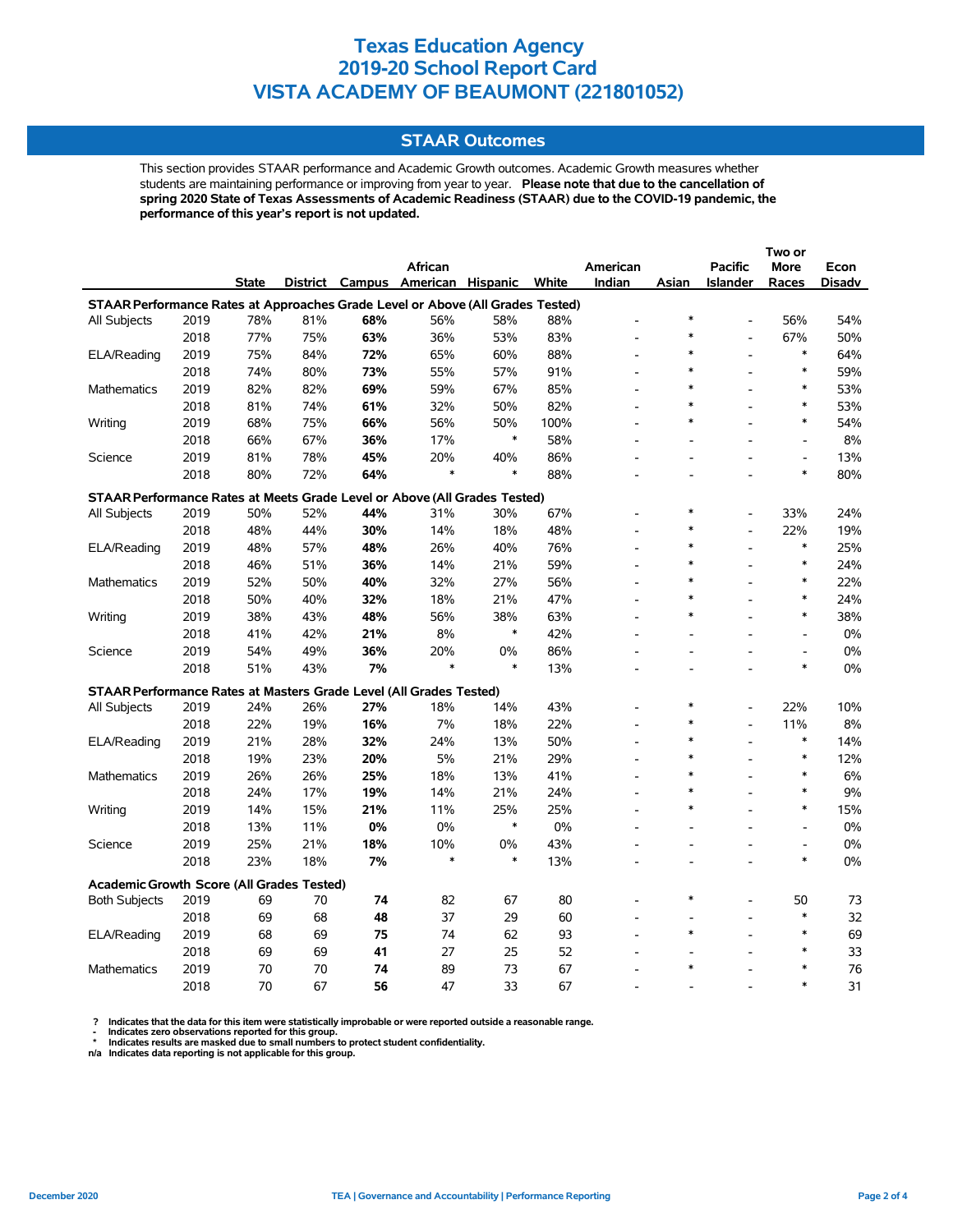### **Prior-Year Non-Proficient and Student Success Initiative STAAR Outcomes**

Progress of Prior-Year Non-Proficient Students shows STAAR performance rates for students who did not perform satisfactorily in 2017-18 but did in 2018-19. Student Success Initiative shows rates related to the requirement for students to demonstrate proficiency on the reading and mathematics STAAR in grades 5 and 8. **Please note that due to the cancellation of spring 2020 State of Texas Assessments of Academic Readiness (STAAR) due to the COVID-19 pandemic, this year's report is not updated.**

|                                                |              |                                               |                                                                                        |                                                                                                             |        |                                                                                                                                                                                   | Two or |                |                 |               |  |  |
|------------------------------------------------|--------------|-----------------------------------------------|----------------------------------------------------------------------------------------|-------------------------------------------------------------------------------------------------------------|--------|-----------------------------------------------------------------------------------------------------------------------------------------------------------------------------------|--------|----------------|-----------------|---------------|--|--|
|                                                |              |                                               | African                                                                                |                                                                                                             |        | American                                                                                                                                                                          |        | <b>Pacific</b> | <b>More</b>     | Econ          |  |  |
|                                                |              |                                               |                                                                                        |                                                                                                             |        |                                                                                                                                                                                   |        |                |                 | <b>Disadv</b> |  |  |
| Progress of Prior-Year Non-Proficient Students |              |                                               |                                                                                        |                                                                                                             |        |                                                                                                                                                                                   |        |                |                 |               |  |  |
| Sum of Grades 4-8                              |              |                                               |                                                                                        |                                                                                                             |        |                                                                                                                                                                                   |        |                |                 |               |  |  |
|                                                |              |                                               |                                                                                        |                                                                                                             |        |                                                                                                                                                                                   |        |                |                 |               |  |  |
| 41%                                            | 44%          | 43%                                           | 38%                                                                                    | 40%                                                                                                         |        |                                                                                                                                                                                   |        |                | ∗               | 36%           |  |  |
| 38%                                            | 40%          | $\star$                                       | $\ast$                                                                                 | $\ast$                                                                                                      | $\ast$ |                                                                                                                                                                                   |        |                |                 | $\ast$        |  |  |
| <b>Mathematics</b>                             |              |                                               |                                                                                        |                                                                                                             |        |                                                                                                                                                                                   |        |                |                 |               |  |  |
| 45%                                            | 43%          | 33%                                           | 27%                                                                                    | 33%                                                                                                         | *      |                                                                                                                                                                                   |        |                | *               | 25%           |  |  |
| 47%                                            | 36%          | $\star$                                       | $\ast$                                                                                 | $\ast$                                                                                                      | *      |                                                                                                                                                                                   |        |                | *               | $\ast$        |  |  |
| <b>Students Success Initiative</b>             |              |                                               |                                                                                        |                                                                                                             |        |                                                                                                                                                                                   |        |                |                 |               |  |  |
| <b>Grade 5 Reading</b>                         |              |                                               |                                                                                        |                                                                                                             |        |                                                                                                                                                                                   |        |                |                 |               |  |  |
|                                                |              |                                               |                                                                                        |                                                                                                             |        |                                                                                                                                                                                   |        |                |                 |               |  |  |
| 78%                                            | 81%          | 82%                                           | 70%                                                                                    | 80%                                                                                                         | 100%   |                                                                                                                                                                                   |        |                |                 | 63%           |  |  |
|                                                |              |                                               |                                                                                        |                                                                                                             |        |                                                                                                                                                                                   |        |                |                 |               |  |  |
| 22%                                            | 19%          | 18%                                           | 30%                                                                                    | 20%                                                                                                         | 0%     |                                                                                                                                                                                   |        |                |                 | 38%           |  |  |
|                                                |              |                                               |                                                                                        |                                                                                                             |        |                                                                                                                                                                                   |        |                |                 |               |  |  |
| 86%                                            | 89%          | 82%                                           | 70%                                                                                    | 80%                                                                                                         | 100%   |                                                                                                                                                                                   |        |                |                 | 63%           |  |  |
|                                                |              |                                               |                                                                                        |                                                                                                             |        |                                                                                                                                                                                   |        |                |                 |               |  |  |
|                                                |              |                                               |                                                                                        |                                                                                                             |        |                                                                                                                                                                                   |        |                |                 |               |  |  |
| 83%                                            | 82%          | 59%                                           | 50%                                                                                    | 40%                                                                                                         | 86%    |                                                                                                                                                                                   |        |                |                 | 25%           |  |  |
|                                                |              |                                               |                                                                                        |                                                                                                             |        |                                                                                                                                                                                   |        |                |                 |               |  |  |
| 17%                                            | 18%          | 41%                                           | 50%                                                                                    | 60%                                                                                                         | 14%    |                                                                                                                                                                                   |        |                |                 | 75%           |  |  |
|                                                |              |                                               |                                                                                        |                                                                                                             |        |                                                                                                                                                                                   |        |                |                 |               |  |  |
| 90%                                            | 89%          | 73%                                           | 60%                                                                                    | 60%                                                                                                         | 100%   |                                                                                                                                                                                   |        |                |                 | 50%           |  |  |
|                                                | <b>State</b> | <b>District</b><br><b>Grade 5 Mathematics</b> | Campus<br><b>STAAR Cumulative Met Standard</b><br><b>STAAR Cumulative Met Standard</b> | American<br><b>Students Requiring Accelerated Instruction</b><br>Students Requiring Accelerated Instruction |        | <b>White</b><br><b>Hispanic</b><br>Students Meeting Approaches Grade Level on First STAAR Administration<br>Students Meeting Approaches Grade Level on First STAAR Administration | Indian | Asian          | <b>Islander</b> | Races         |  |  |

 **? Indicates that the data for this item were statistically improbable or were reported outside a reasonable range.**

 **- Indicates zero observations reported for this group. \* Indicates results are masked due to small numbers to protect student confidentiality.**

**n/a Indicates data reporting is not applicable for this group.**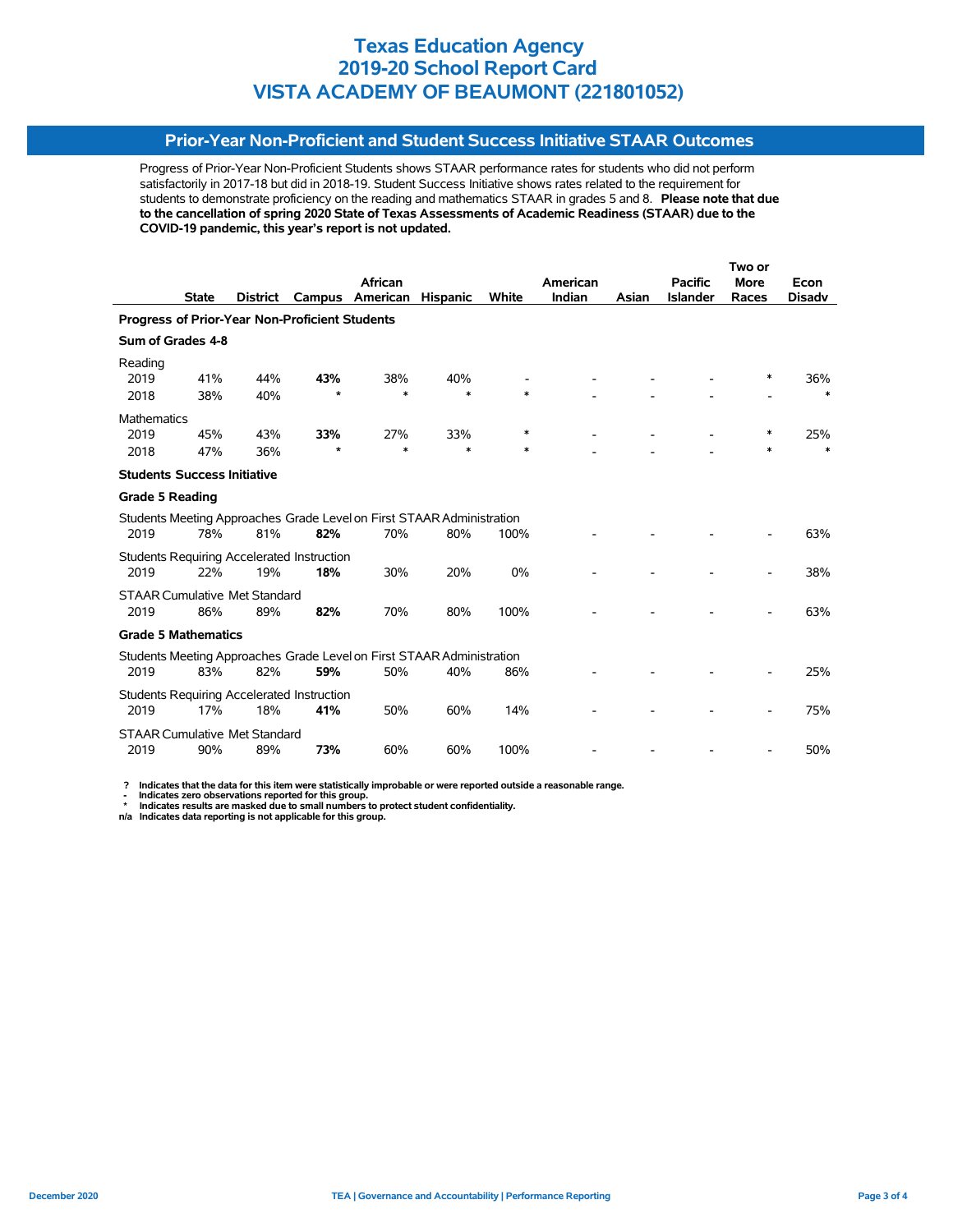**This page is intentionally blank.**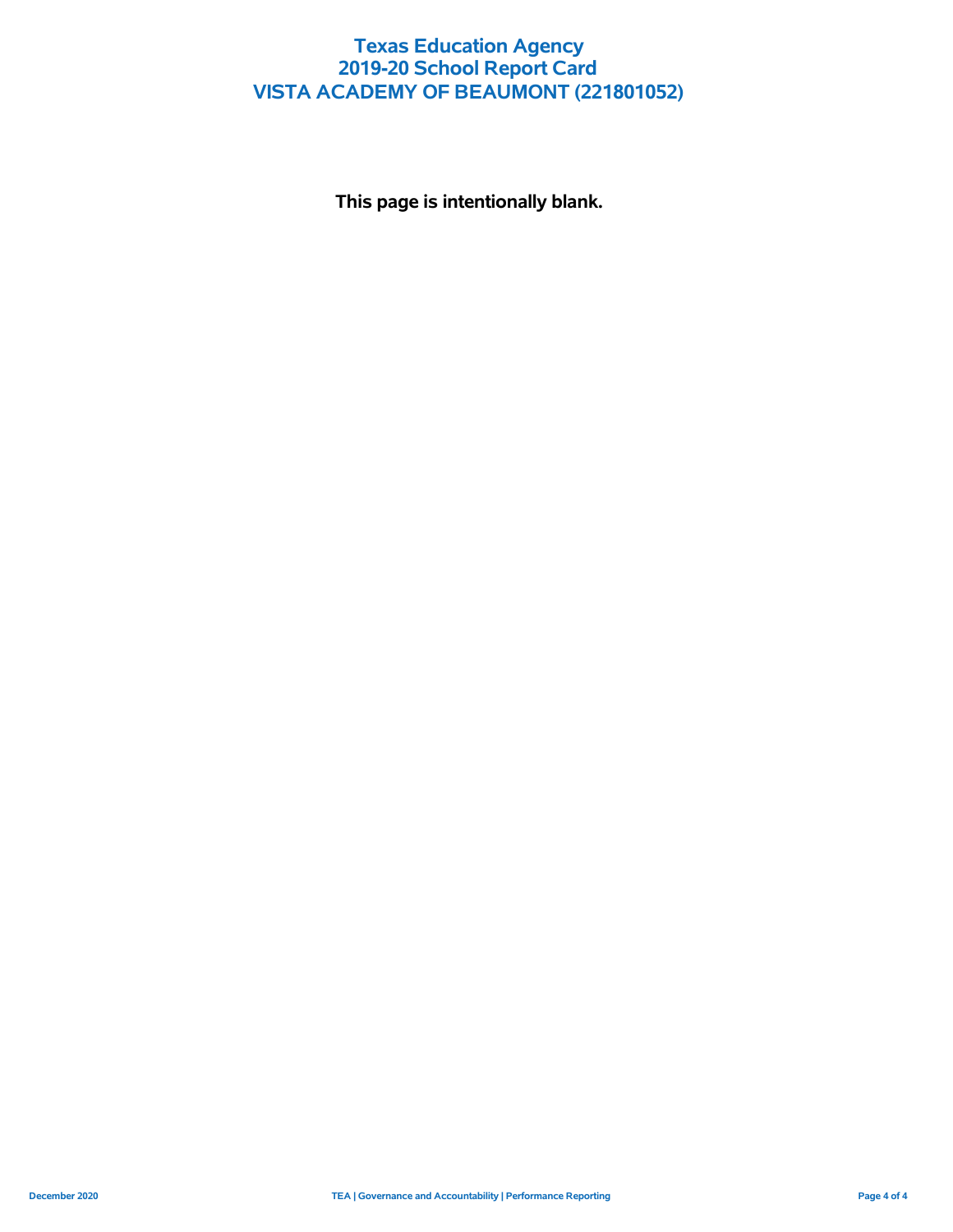|                            | <b>Accountability Rating</b>                                                                                                                                   | <b>School Information</b>                                                                                                                                                         |                                                     |  |  |  |
|----------------------------|----------------------------------------------------------------------------------------------------------------------------------------------------------------|-----------------------------------------------------------------------------------------------------------------------------------------------------------------------------------|-----------------------------------------------------|--|--|--|
|                            | *All Districts and Schools Were Not Rated in 2020 Due to COVID-19*                                                                                             | <b>District Name:</b>                                                                                                                                                             | <b>TEXAS COLLEGE PREPARATORY</b><br><b>ACADEMIE</b> |  |  |  |
|                            |                                                                                                                                                                | <b>Campus Type:</b> Middle School                                                                                                                                                 |                                                     |  |  |  |
|                            |                                                                                                                                                                | <b>Total Students: 94</b>                                                                                                                                                         |                                                     |  |  |  |
|                            |                                                                                                                                                                | Grade Span: $06 - 08$                                                                                                                                                             |                                                     |  |  |  |
| <b>Not</b><br><b>Rated</b> | Given the impact of COVID-19, all districts and schools<br>received a label of Not Rated: Declared State of Disaster<br>for their 2020 accountability ratings. | For more information about this campus, see https://TXSchools.gov<br>or the Texas Academic Performance Report at<br>https://rptsvr1.tea.texas.gov/perfreport/tapr/2020/index.html |                                                     |  |  |  |

**Click here to read the official announcement.**

#### **Distinction Designations**

#### **[Distinction designations were not awarded in 2020.](https://rptsvr1.tea.texas.gov/perfreport/tapr/2020/index.html)**

#### **School and Student Information**

This section provides [demographic information about QUEST MIDDLE](https://tea.texas.gov/about-tea/news-and-multimedia/correspondence/taa-letters/every-student-succeeds-act-essa-waiver-approval-2020-state-academic-accountability) OF COPPELL, including attendance rates; enrollment percentages for various student groups; student mobility rates; and class size averages at the campus, district, and state level, where applicable.

|                                     | <b>CampusDistrict State</b> |                   |         |
|-------------------------------------|-----------------------------|-------------------|---------|
| Attendance Rate (2018-19)           |                             | 94.2% 96.3% 95.4% |         |
| <b>Enrollment by Race/Ethnicity</b> |                             |                   |         |
| African American                    | 23.4%                       | 15.9%             | 126%    |
| Hispanic                            | 22.3%                       | 29.9%             | 52.8%   |
| White                               | 29.8%                       | 42.1% 27.0%       |         |
| American Indian                     | $1.1\%$                     | $0.4\%$           | $0.4\%$ |
| Asian                               | 16.0%                       | 6.8%              | 4.6%    |
| Pacific Islander                    | 0.0%                        | 0 1%              | 0.2%    |
| Two or More Races                   | $7.4\%$                     | 4 7%              | 2.5%    |
| <b>Enrollment by Student Group</b>  |                             |                   |         |
| Economically Disadvantaged          |                             | 22.3% 36.3%       | 60.2%   |
| Special Education                   | 16.0%                       | 6.9%              | 10.7%   |
| <b>English Learners</b>             | 10.6%                       | 9.9%              | -20.3%  |
| Mobility Rate (2018-19)             |                             | 21 4% 18 4% 15 3% |         |

|                                         | <b>Campus</b> | <b>District</b> | <b>State</b> |
|-----------------------------------------|---------------|-----------------|--------------|
| Class Size Averages by Grade or Subject |               |                 |              |
| Elementary                              |               |                 |              |
| Grade 6                                 | 22.5          | 23.9            | 204          |
| Secondary                               |               |                 |              |
| English/Language Arts                   | 12.3          | 204             | 164          |
| Foreign Languages                       | 80            | 19.5            | 187          |
| <b>Mathematics</b>                      | 12.3          | 18.0            | 178          |
| Science                                 | 12.3          | 20.3            | 188          |
| Social Studies                          | 12.3          | 21.4            | 19.3         |
|                                         |               |                 |              |

School Leadership  $$898$  \$858 \$589

#### **School Financial Information (2018-19)**

Various financial indicators based on actual data from the prior year are reported for the campus, district, and state. For more information, see

|                                 | Campus       | District | State       |                                     | Campus District |                 | <b>State</b> |
|---------------------------------|--------------|----------|-------------|-------------------------------------|-----------------|-----------------|--------------|
| Instructional Staff Percent     | n/a          |          | 64.7% 64.6% | <b>Expenditures per Student</b>     |                 |                 |              |
| Instructional Expenditure Ratio | 63.5%<br>n/a |          | 62.8%       | <b>Total Operating Expenditures</b> | \$6.217         | \$8,529 \$9,913 |              |
|                                 |              |          |             | Instruction                         | \$3.713         | \$5.006         | \$5.558      |
|                                 |              |          |             | Instructional Leadership            | \$159           | \$217           | \$162        |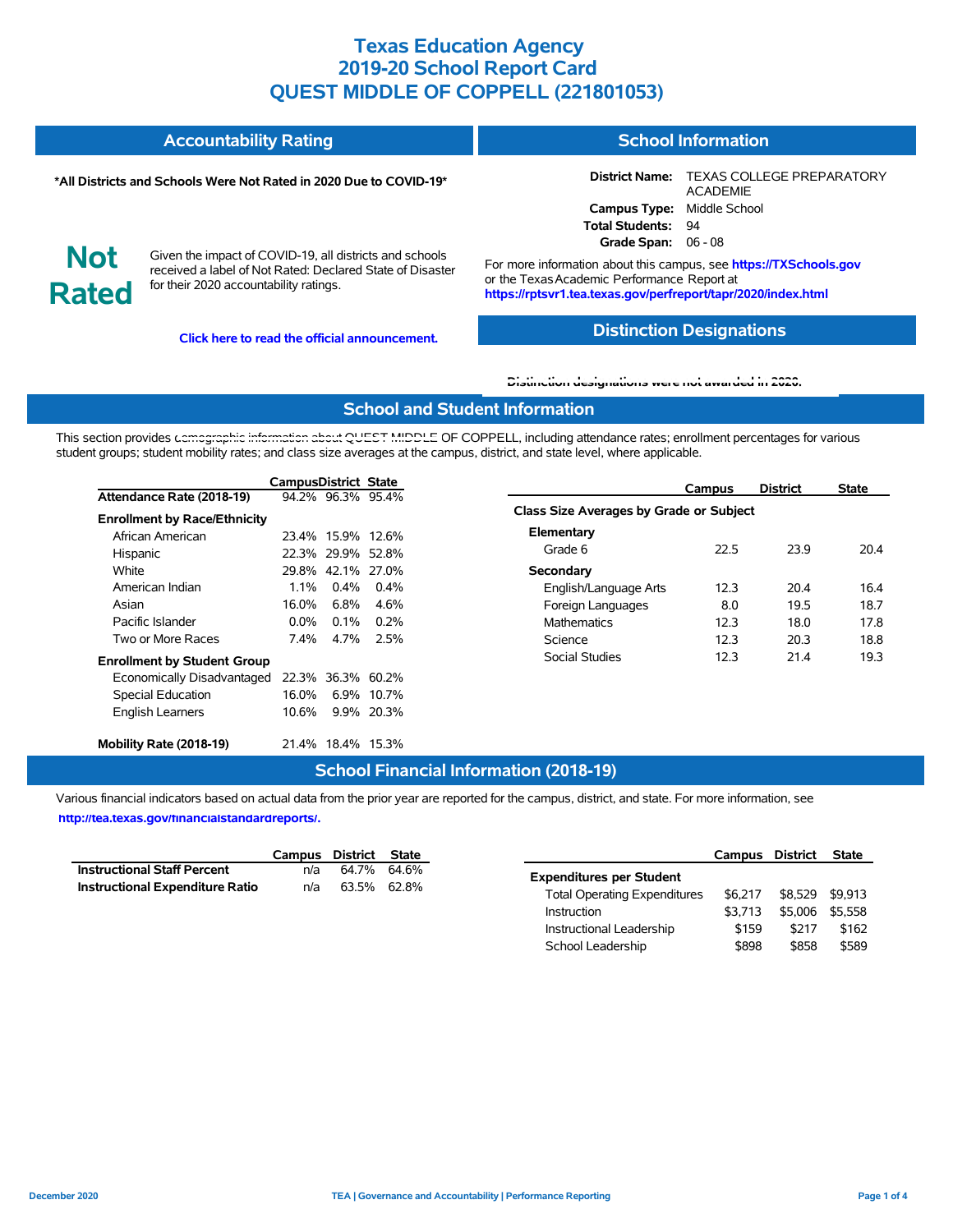### **STAAR Outcomes**

This section provides STAAR performance and Academic Growth outcomes. Academic Growth measures whether students are maintaining performance or improving from year to year. **Please note that due to the cancellation of spring 2020 State of Texas Assessments of Academic Readiness (STAAR) due to the COVID-19 pandemic, the performance of this year's report is not updated.**

|                                                                                |      |       |     |     |                                    |              |       |                          |               |                          | Two or                   |              |
|--------------------------------------------------------------------------------|------|-------|-----|-----|------------------------------------|--------------|-------|--------------------------|---------------|--------------------------|--------------------------|--------------|
|                                                                                |      |       |     |     | African                            |              |       | American                 |               | <b>Pacific</b>           | More                     | Econ         |
|                                                                                |      | State |     |     | District Campus American Hispanic  |              | White | Indian                   | Asian         | <b>Islander</b>          | Races                    | Disadv       |
| STAAR Performance Rates at Approaches Grade Level or Above (All Grades Tested) |      |       |     |     |                                    |              |       |                          |               |                          |                          |              |
| All Subjects                                                                   | 2019 | 78%   | 81% | 88% | 83%                                | 79%          | 93%   | $\overline{\phantom{a}}$ | 100%          | $\overline{\phantom{0}}$ | 68%                      | 76%          |
|                                                                                | 2018 | 77%   | 75% | 84% | 67%                                | 72%          | 95%   | $\blacksquare$           | 94%           | $\overline{\phantom{a}}$ | 63%                      | 71%          |
| ELA/Reading                                                                    | 2019 | 75%   | 84% | 86% | 87%                                | 78%          | 89%   | $\overline{\phantom{a}}$ | 100%          | $\overline{\phantom{0}}$ | 71%                      | 76%          |
|                                                                                | 2018 | 74%   | 80% | 85% | 60%                                | 79%          | 96%   | $\overline{\phantom{a}}$ | 100%          | $\overline{\phantom{0}}$ | 57%                      | 67%          |
| Mathematics                                                                    | 2019 | 82%   | 82% | 91% | 80%                                | 83%          | 100%  | $\overline{\phantom{a}}$ | 100%          | $\overline{\phantom{0}}$ | 71%                      | 76%          |
|                                                                                | 2018 | 81%   | 74% | 83% | 80%                                | 78%          | 93%   | $\overline{\phantom{a}}$ | 88%           | $\overline{\phantom{0}}$ | 57%                      | 77%          |
| Writing                                                                        | 2019 | 68%   | 75% | 77% | $\ast$                             | 75%          | 75%   | $\overline{\phantom{a}}$ | 100%          | $\overline{\phantom{m}}$ | 60%                      | 67%          |
|                                                                                | 2018 | 66%   | 67% | 88% | $\overline{\phantom{a}}$           | 67%          | 94%   | $\overline{\phantom{a}}$ | *             |                          | $\ast$                   | 60%          |
| Science                                                                        | 2019 | 81%   | 78% | 91% | $\ast$                             | $\ast$       | 93%   | $\overline{a}$           | $\ast$        |                          | Ĭ.                       | $\ast$       |
|                                                                                | 2018 | 80%   | 72% | 73% | $\ast$                             | $\ast$       | 100%  | $\overline{\phantom{a}}$ |               |                          |                          |              |
| Social Studies                                                                 | 2019 | 81%   | 80% | 91% | $\ast$                             | $\ast$       | 93%   |                          | $\ast$        |                          |                          |              |
|                                                                                | 2018 | 78%   | 66% | 82% | $\ast$                             | ∗            | 100%  | $\overline{\phantom{a}}$ |               |                          | $\overline{\phantom{a}}$ | $\ast$       |
| STAAR Performance Rates at Meets Grade Level or Above (All Grades Tested)      |      |       |     |     |                                    |              |       |                          |               |                          |                          |              |
| All Subjects                                                                   | 2019 | 50%   | 52% | 64% | 50%                                | 46%          | 76%   | $\overline{\phantom{a}}$ | 71%           | $\overline{a}$           | 63%                      | 47%          |
|                                                                                | 2018 | 48%   | 44% | 57% | 25%                                | 43%          | 71%   | $\overline{\phantom{a}}$ | 61%           | $\overline{\phantom{0}}$ | 44%                      | 31%          |
| ELA/Reading                                                                    | 2019 | 48%   | 57% | 64% | 53%                                | 44%          | 74%   | $\overline{\phantom{a}}$ | 77%           | $\overline{\phantom{a}}$ | 57%                      | 52%          |
|                                                                                | 2018 | 46%   | 51% | 66% | 20%                                | 57%          | 82%   | $\overline{\phantom{a}}$ | 75%           | $\overline{\phantom{a}}$ | 43%                      | 33%          |
| Mathematics                                                                    | 2019 | 52%   | 50% | 67% | 47%                                | 56%          | 80%   | $\blacksquare$           | 69%           | $\overline{\phantom{a}}$ | 71%                      | 43%          |
|                                                                                | 2018 | 50%   | 40% | 52% | 20%                                | 39%          | 71%   | $\overline{\phantom{a}}$ | 38%           | $\overline{a}$           | 43%                      | 32%          |
| Writing                                                                        | 2019 | 38%   | 43% | 55% | $\ast$                             | 63%          | 50%   | $\overline{\phantom{a}}$ | 50%           | $\overline{a}$           | 60%                      | 44%          |
|                                                                                | 2018 | 41%   | 42% | 69% | $\overline{\phantom{a}}$           | 67%          | 69%   | $\overline{\phantom{a}}$ | $\ast$        | $\overline{\phantom{a}}$ | $\ast$                   | 60%          |
| Science                                                                        | 2019 | 54%   | 49% | 65% | $\ast$                             | ∗            | 80%   | $\overline{\phantom{a}}$ | ∗             |                          | $\overline{\phantom{a}}$ | $\ast$       |
|                                                                                | 2018 | 51%   | 43% | 27% | $\ast$                             | ∗            | 50%   |                          |               |                          |                          | $\ast$       |
| Social Studies                                                                 | 2019 | 55%   | 55% | 70% | $\ast$                             | $\ast$       | 80%   | $\overline{\phantom{a}}$ | $\ast$        |                          | ÷.                       |              |
|                                                                                | 2018 | 53%   | 41% | 45% | $\ast$                             | $\ast$       | 50%   |                          |               |                          |                          |              |
|                                                                                |      |       |     |     |                                    |              |       |                          |               |                          |                          |              |
| STAAR Performance Rates at Masters Grade Level (All Grades Tested)             |      |       |     |     |                                    |              |       |                          |               |                          |                          |              |
| All Subjects                                                                   | 2019 | 24%   | 26% | 33% | 14%                                | 21%          | 45%   | $\blacksquare$           | 32%           | $\overline{a}$           | 37%                      | 22%          |
|                                                                                | 2018 | 22%   | 19% | 26% | $0\%$                              | 13%          | 38%   | $\overline{\phantom{a}}$ | 17%           | $\overline{a}$           | 25%                      | 8%           |
| ELA/Reading                                                                    | 2019 | 21%   | 28% | 40% | 20%                                | 28%          | 51%   | $\overline{\phantom{a}}$ | 46%           | $\overline{a}$           | 43%                      | 24%          |
|                                                                                | 2018 | 19%   | 23% | 35% | 0%                                 | 21%          | 54%   | $\overline{\phantom{a}}$ | 25%           | $\overline{\phantom{0}}$ | 29%                      | 11%          |
| <b>Mathematics</b>                                                             | 2019 | 26%   | 26% | 31% | 13%                                | 22%          | 43%   | $\overline{\phantom{a}}$ | 23%           | $\overline{\phantom{a}}$ | 43%                      | 24%          |
|                                                                                | 2018 | 24%   | 17% | 20% | 0%<br>$\ast$                       | 17%          | 25%   | $\overline{\phantom{a}}$ | 13%           | $\overline{\phantom{a}}$ | 29%                      | 9%           |
| Writing                                                                        | 2019 | 14%   | 15% | 16% |                                    | 25%          | 13%   | $\overline{\phantom{a}}$ | 17%<br>$\ast$ | $\overline{a}$           | 20%<br>$\ast$            | 22%          |
|                                                                                | 2018 | 13%   | 11% | 23% | $\overline{\phantom{a}}$<br>$\ast$ | 0%<br>$\ast$ | 38%   | $\overline{\phantom{a}}$ | *             |                          |                          | 0%<br>$\ast$ |
| Science                                                                        | 2019 | 25%   | 21% | 26% | $\ast$                             | $\ast$       | 40%   | $\overline{\phantom{a}}$ |               |                          |                          | $\ast$       |
|                                                                                | 2018 | 23%   | 18% | 18% |                                    |              | 33%   |                          |               |                          | $\overline{a}$           |              |
| Social Studies                                                                 | 2019 | 33%   | 36% | 48% |                                    |              | 60%   |                          |               |                          |                          |              |
|                                                                                | 2018 | 31%   | 25% | 18% |                                    |              | 33%   |                          |               |                          |                          |              |
| Academic Growth Score (All Grades Tested)                                      |      |       |     |     |                                    |              |       |                          |               |                          |                          |              |
| <b>Both Subjects</b>                                                           | 2019 | 69    | 70  | 74  | 50                                 | 67           | 86    | $\overline{\phantom{a}}$ | 73            | $\overline{\phantom{0}}$ | 71                       | 61           |
|                                                                                | 2018 | 69    | 68  | 61  | 63                                 | 67           | 63    |                          | 46            |                          | 54                       | 51           |
| ELA/Reading                                                                    | 2019 | 68    | 69  | 69  | 58                                 | 63           | 77    | $\overline{\phantom{a}}$ | 63            | $\overline{\phantom{0}}$ | 75                       | 58           |
|                                                                                | 2018 | 69    | 69  | 72  | $\ast$                             | 82           | 77    | $\overline{\phantom{a}}$ | 67            | $\overline{\phantom{0}}$ | 57                       | 47           |
| Mathematics                                                                    | 2019 | 70    | 70  | 78  | 42                                 | 72           | 95    | $\overline{\phantom{a}}$ | 83            |                          | 67                       | 64           |
|                                                                                | 2018 | 70    | 67  | 51  | $\ast$                             | 56           | 48    |                          | 25            |                          | 50                       | 55           |

 **? Indicates that the data for this item were statistically improbable or were reported outside a reasonable range.**

 **- Indicates zero observations reported for this group. \* Indicates results are masked due to small numbers to protect student confidentiality.**

**n/a Indicates data reporting is not applicable for this group.**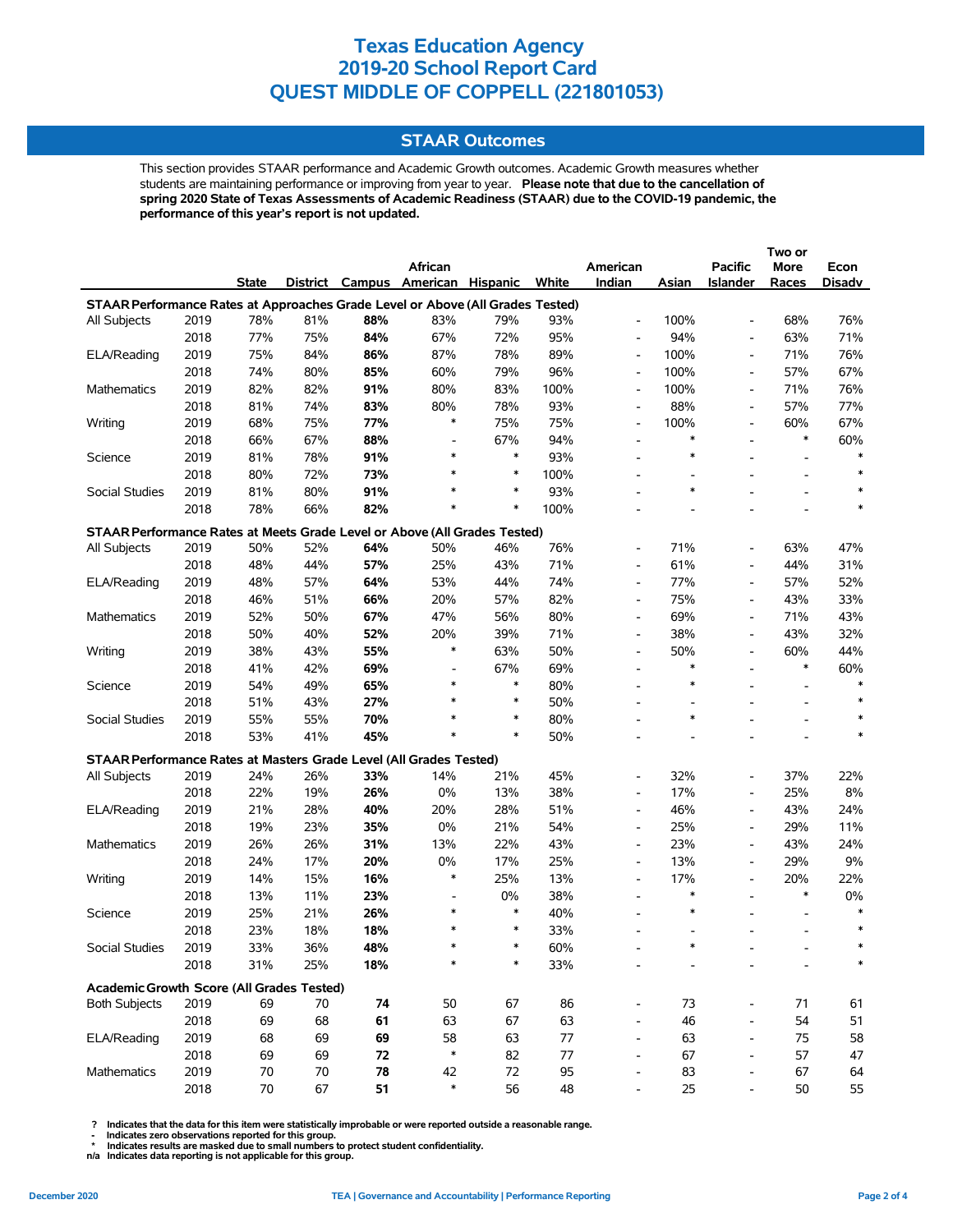### **Prior-Year Non-Proficient and Student Success Initiative STAAR Outcomes**

Progress of Prior-Year Non-Proficient Students shows STAAR performance rates for students who did not perform satisfactorily in 2017-18 but did in 2018-19. Student Success Initiative shows rates related to the requirement for students to demonstrate proficiency on the reading and mathematics STAAR in grades 5 and 8. **Please note that due to the cancellation of spring 2020 State of Texas Assessments of Academic Readiness (STAAR) due to the COVID-19 pandemic, this year's report is not updated.**

|                                                |              |                 |                                                   |                                                                       |                 |        |          |        |                 | Two or      |               |
|------------------------------------------------|--------------|-----------------|---------------------------------------------------|-----------------------------------------------------------------------|-----------------|--------|----------|--------|-----------------|-------------|---------------|
|                                                |              |                 |                                                   | African                                                               |                 |        | American |        | <b>Pacific</b>  | <b>More</b> | Econ          |
|                                                | <b>State</b> | <b>District</b> | Campus                                            | American                                                              | <b>Hispanic</b> | White  | Indian   | Asian  | <b>Islander</b> | Races       | <b>Disadv</b> |
| Progress of Prior-Year Non-Proficient Students |              |                 |                                                   |                                                                       |                 |        |          |        |                 |             |               |
| Sum of Grades 4-8                              |              |                 |                                                   |                                                                       |                 |        |          |        |                 |             |               |
| Reading                                        |              |                 |                                                   |                                                                       |                 |        |          |        |                 |             |               |
| 2019                                           | 41%          | 44%             | 22%                                               | ∗                                                                     |                 | $\ast$ |          |        |                 |             | 40%           |
| 2018                                           | 38%          | 40%             | $\star$                                           |                                                                       |                 | $\ast$ |          |        |                 |             | $\ast$        |
| <b>Mathematics</b>                             |              |                 |                                                   |                                                                       |                 |        |          |        |                 |             |               |
| 2019                                           | 45%          | 43%             | 17%                                               | *                                                                     | $\ast$          |        |          | $\ast$ |                 |             |               |
| 2018                                           | 47%          | 36%             | $\star$                                           | $\ast$                                                                | $\ast$          | $\ast$ |          |        |                 |             |               |
| <b>Students Success Initiative</b>             |              |                 |                                                   |                                                                       |                 |        |          |        |                 |             |               |
| <b>Grade 8 Reading</b>                         |              |                 |                                                   |                                                                       |                 |        |          |        |                 |             |               |
|                                                |              |                 |                                                   | Students Meeting Approaches Grade Level on First STAAR Administration |                 |        |          |        |                 |             |               |
| 2019                                           | 78%          | 84%             | 91%                                               | $\ast$                                                                | $\ast$          | 93%    |          | $\ast$ |                 |             |               |
|                                                |              |                 | <b>Students Requiring Accelerated Instruction</b> |                                                                       |                 |        |          |        |                 |             |               |
| 2019                                           | 22%          | 16%             | 9%                                                | *                                                                     | $\ast$          | 7%     |          | $\ast$ |                 |             |               |
| <b>STAAR Cumulative Met Standard</b>           |              |                 |                                                   |                                                                       |                 |        |          |        |                 |             |               |
| 2019                                           | 85%          | 89%             | 96%                                               | $\ast$                                                                | $\ast$          | 100%   |          | $\ast$ |                 |             |               |
| <b>Grade 8 Mathematics</b>                     |              |                 |                                                   |                                                                       |                 |        |          |        |                 |             |               |
|                                                |              |                 |                                                   | Students Meeting Approaches Grade Level on First STAAR Administration |                 |        |          |        |                 |             |               |
| 2019                                           | 82%          | 70%             | 80%                                               |                                                                       | *               | 83%    |          |        |                 |             |               |
|                                                |              |                 | <b>Students Requiring Accelerated Instruction</b> |                                                                       |                 |        |          |        |                 |             |               |
| 2019                                           | 18%          | 30%             | 20%                                               | *                                                                     | $\ast$          | 17%    |          |        |                 |             |               |
| <b>STAAR Cumulative Met Standard</b>           |              |                 |                                                   |                                                                       |                 |        |          |        |                 |             |               |
| 2019                                           | 88%          | 76%             | 90%                                               | $\ast$                                                                | $\ast$          | 100%   |          |        |                 |             |               |

 **? Indicates that the data for this item were statistically improbable or were reported outside a reasonable range.**

 **- Indicates zero observations reported for this group. \* Indicates results are masked due to small numbers to protect student confidentiality.**

**n/a Indicates data reporting is not applicable for this group.**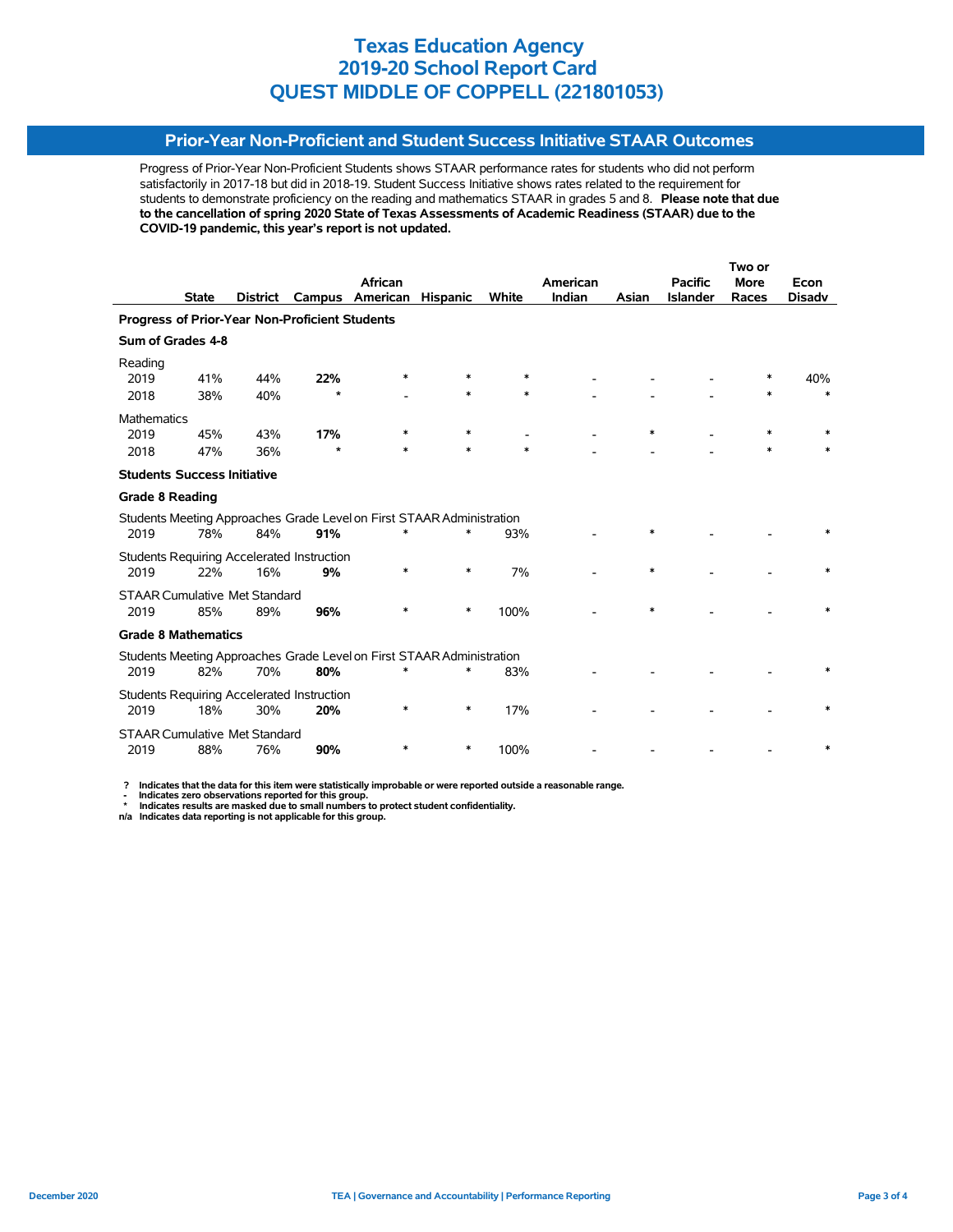**This page is intentionally blank.**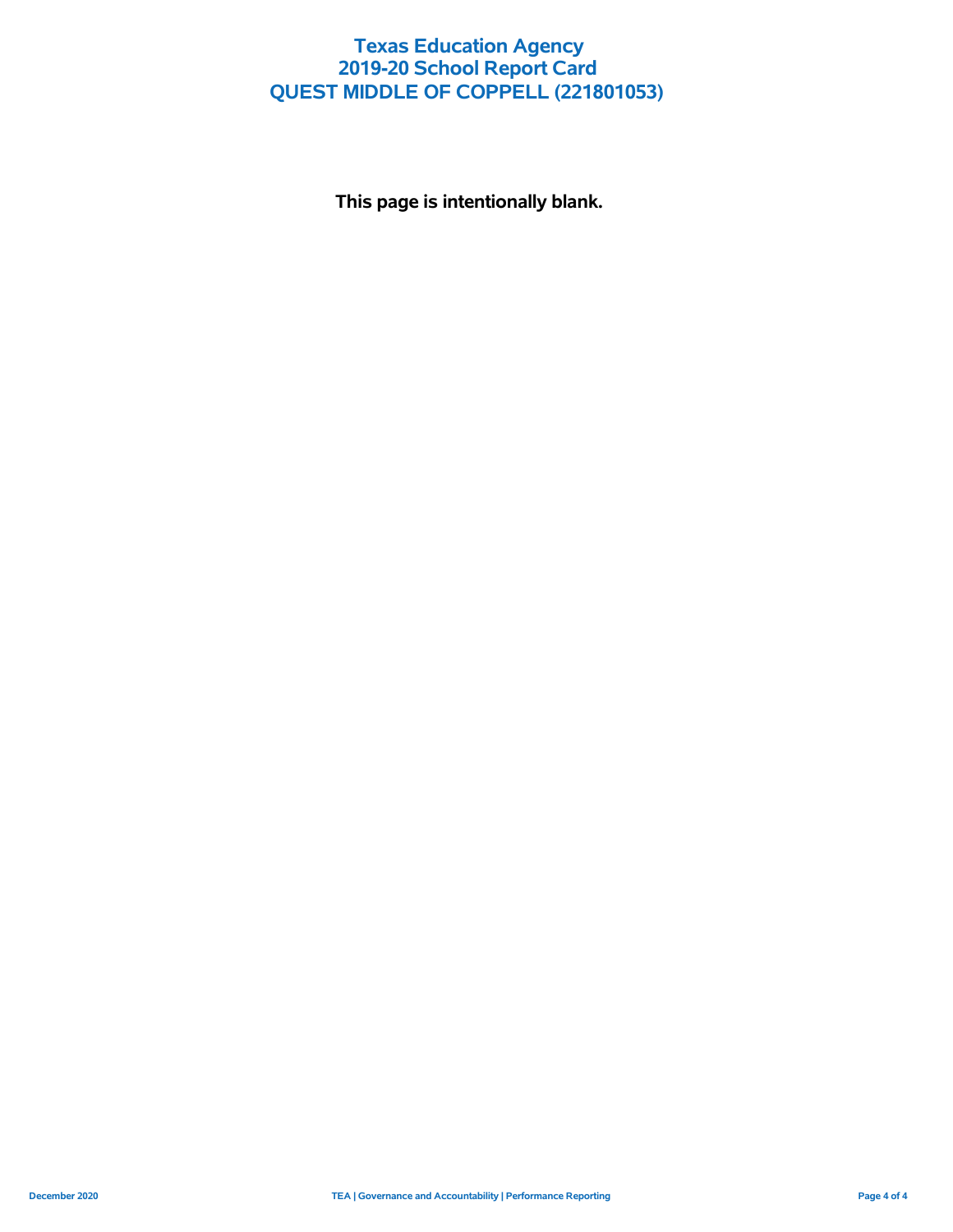|                            | <b>Accountability Rating</b>                                                                                                                                   | <b>School Information</b>                                                                                                                                                         |                                                     |  |  |  |
|----------------------------|----------------------------------------------------------------------------------------------------------------------------------------------------------------|-----------------------------------------------------------------------------------------------------------------------------------------------------------------------------------|-----------------------------------------------------|--|--|--|
|                            | *All Districts and Schools Were Not Rated in 2020 Due to COVID-19*                                                                                             | <b>District Name:</b>                                                                                                                                                             | <b>TEXAS COLLEGE PREPARATORY</b><br><b>ACADEMIE</b> |  |  |  |
|                            |                                                                                                                                                                | <b>Campus Type: Elementary</b>                                                                                                                                                    |                                                     |  |  |  |
|                            |                                                                                                                                                                | <b>Total Students: 158</b>                                                                                                                                                        |                                                     |  |  |  |
|                            |                                                                                                                                                                | Grade Span: KG - 06                                                                                                                                                               |                                                     |  |  |  |
| <b>Not</b><br><b>Rated</b> | Given the impact of COVID-19, all districts and schools<br>received a label of Not Rated: Declared State of Disaster<br>for their 2020 accountability ratings. | For more information about this campus, see https://TXSchools.gov<br>or the Texas Academic Performance Report at<br>https://rptsvr1.tea.texas.gov/perfreport/tapr/2020/index.html |                                                     |  |  |  |

**Click here to read the official announcement.**

#### **Distinction Designations**

#### **[Distinction designations were not awarded in 2020.](https://rptsvr1.tea.texas.gov/perfreport/tapr/2020/index.html)**

#### **School and Student Information**

This section provides [demographic information about VISTA ACADEMY](https://tea.texas.gov/about-tea/news-and-multimedia/correspondence/taa-letters/every-student-succeeds-act-essa-waiver-approval-2020-state-academic-accountability) OF PASADENA, including attendance rates; enrollment percentages for various student groups; student mobility rates; and class size averages at the campus, district, and state level, where applicable.

 $\overline{\phantom{0}}$ 

|                                     | <b>CampusDistrict State</b> |                   |             |
|-------------------------------------|-----------------------------|-------------------|-------------|
| Attendance Rate (2018-19)           |                             | 94.9% 96.3% 95.4% |             |
| <b>Enrollment by Race/Ethnicity</b> |                             |                   |             |
| African American                    | 7.6%                        |                   | 15.9% 12.6% |
| Hispanic                            | 70.3%                       | 29.9%             | 52.8%       |
| White                               | 13.9%                       | 42.1% 27.0%       |             |
| American Indian                     | $0.0\%$                     | $0.4\%$           | $0.4\%$     |
| Asian                               | 1.9%                        | 6.8%              | 4.6%        |
| Pacific Islander                    | 0.0%                        | $0.1\%$           | 0.2%        |
| Two or More Races                   | 6.3%                        | 47%               | 2.5%        |
| <b>Enrollment by Student Group</b>  |                             |                   |             |
| Economically Disadvantaged          |                             | 65.8% 36.3%       | 60.2%       |
| <b>Special Education</b>            | 6.3%                        |                   | 6.9% 10.7%  |
| <b>English Learners</b>             | 35.4%                       |                   | 9.9% 20.3%  |
| Mobility Rate (2018-19)             | 11.5%                       | 18.4%             | 15.3%       |

|                                                | Campus | <b>District</b> | <b>State</b> |  |  |  |  |  |  |  |
|------------------------------------------------|--------|-----------------|--------------|--|--|--|--|--|--|--|
| <b>Class Size Averages by Grade or Subject</b> |        |                 |              |  |  |  |  |  |  |  |
| Elementary                                     |        |                 |              |  |  |  |  |  |  |  |
| Kindergarten                                   | 12.0   | 18.3            | 19.0         |  |  |  |  |  |  |  |
| Grade 1                                        | 13.0   | 19.6            | 18.9         |  |  |  |  |  |  |  |
| Grade 2                                        | 14.0   | 20.2            | 18.8         |  |  |  |  |  |  |  |
| Grade 3                                        | 12.2   | 21.0            | 19.0         |  |  |  |  |  |  |  |
| Grade 4                                        | 12.1   | 19.7            | 19.2         |  |  |  |  |  |  |  |
| Grade 5                                        | 14.6   | 20.9            | 20.9         |  |  |  |  |  |  |  |
| Grade 6                                        | 14.5   | 23.9            | 20.4         |  |  |  |  |  |  |  |
|                                                |        |                 |              |  |  |  |  |  |  |  |

School Leadership  $$1,173$  \$858 \$589

### **School Financial Information (2018-19)**

Various financial indicators based on actual data from the prior year are reported for the campus, district, and state. For more information, see

|                                 | Campus                | District | State                               |                                 | Campus          | District        | <b>State</b> |
|---------------------------------|-----------------------|----------|-------------------------------------|---------------------------------|-----------------|-----------------|--------------|
| Instructional Staff Percent     | n/a                   | 64.7%    | 64.6%                               | <b>Expenditures per Student</b> |                 |                 |              |
| Instructional Expenditure Ratio | 63.5%<br>62.8%<br>n/a |          | <b>Total Operating Expenditures</b> | \$9.637                         | \$8,529 \$9,913 |                 |              |
|                                 |                       |          |                                     | Instruction                     | \$7.192         | \$5.006 \$5.558 |              |
|                                 |                       |          |                                     | Instructional Leadership        | \$193           | \$217           | \$162        |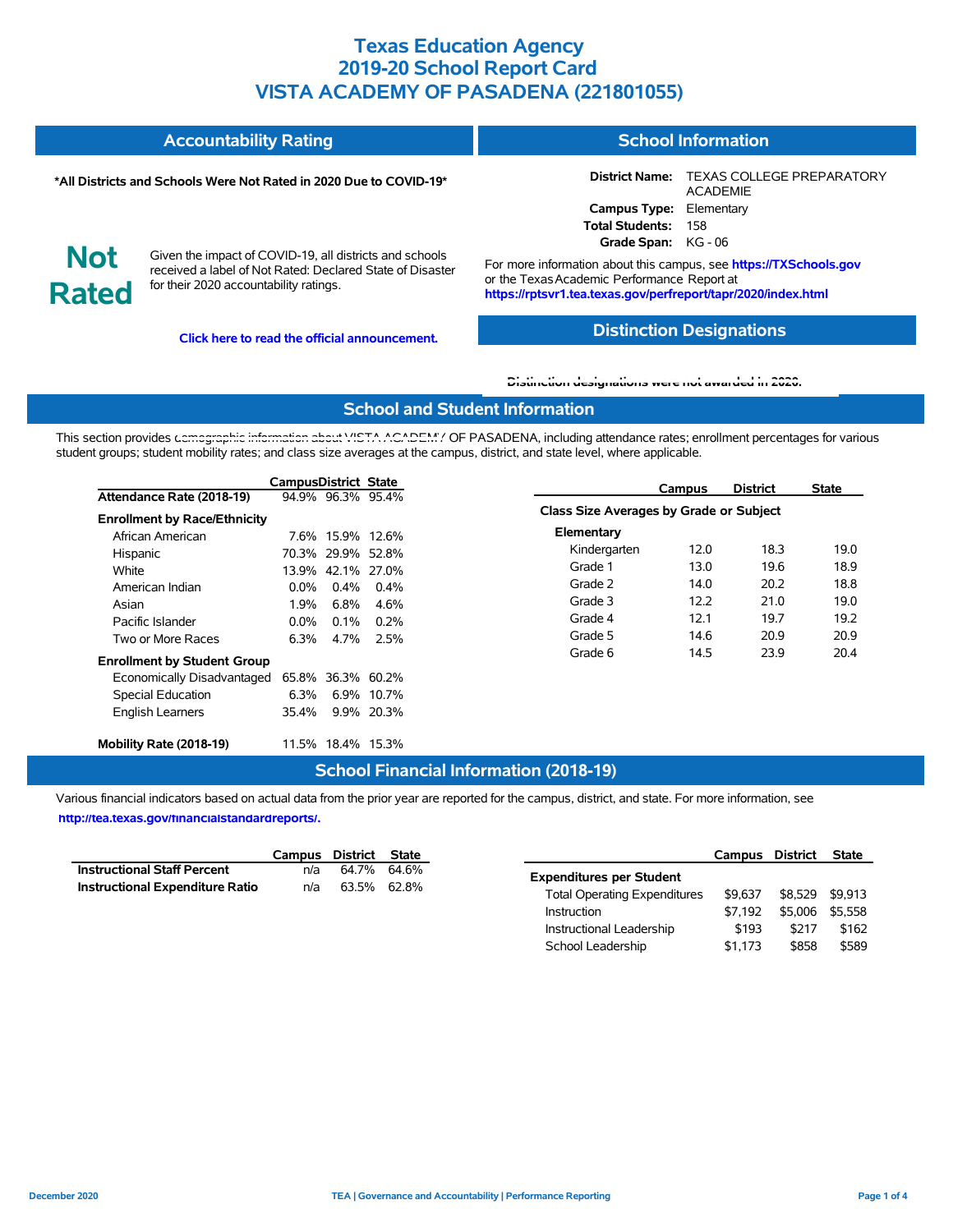### **STAAR Outcomes**

This section provides STAAR performance and Academic Growth outcomes. Academic Growth measures whether students are maintaining performance or improving from year to year. **Please note that due to the cancellation of spring 2020 State of Texas Assessments of Academic Readiness (STAAR) due to the COVID-19 pandemic, the performance of this year's report is not updated.**

|                                                                                    |      |              |     |     |                                         |     |        |                          |         |                          | Two or                       |        |
|------------------------------------------------------------------------------------|------|--------------|-----|-----|-----------------------------------------|-----|--------|--------------------------|---------|--------------------------|------------------------------|--------|
|                                                                                    |      |              |     |     | <b>African</b>                          |     |        | American                 |         | <b>Pacific</b>           | More                         | Econ   |
|                                                                                    |      | <b>State</b> |     |     | District Campus American Hispanic White |     |        | Indian                   | Asian   | Islander                 | Races                        | Disadv |
| STAAR Performance Rates at Approaches Grade Level or Above (All Grades Tested)     |      |              |     |     |                                         |     |        |                          |         |                          |                              |        |
| All Subjects                                                                       | 2019 | 78%          | 81% | 74% | 84%                                     | 73% | 73%    | $\overline{\phantom{a}}$ | 88%     |                          | 60%                          | 72%    |
|                                                                                    | 2018 | 77%          | 75% | 75% | 78%                                     | 75% | 78%    | 83%                      | 67%     |                          | $\ast$                       | 75%    |
| ELA/Reading                                                                        | 2019 | 75%          | 84% | 77% | 100%                                    | 76% | 67%    | $\overline{a}$           | $\ast$  |                          | $\ast$                       | 73%    |
|                                                                                    | 2018 | 74%          | 80% | 80% | 80%                                     | 80% | 81%    | $\ast$                   | $\ast$  |                          | $\ast$                       | 81%    |
| <b>Mathematics</b>                                                                 | 2019 | 82%          | 82% | 76% | 75%                                     | 75% | 67%    | $\overline{a}$           | *       | L,                       | $\ast$                       | 75%    |
|                                                                                    | 2018 | 81%          | 74% | 73% | 80%                                     | 70% | 75%    | $\ast$                   | $\star$ |                          | $\ast$                       | 75%    |
| Writing                                                                            | 2019 | 68%          | 75% | 59% | $\ast$                                  | 50% | $\ast$ |                          |         |                          | $\overline{a}$               | 25%    |
|                                                                                    | 2018 | 66%          | 67% | 76% | $\ast$                                  | 75% | $\ast$ | $\ast$                   |         |                          | $\ast$                       | 73%    |
| Science                                                                            | 2019 | 81%          | 78% | 74% | ∗                                       | 78% |        |                          |         |                          | $\ast$                       | 85%    |
|                                                                                    | 2018 | 80%          | 72% | 62% | $\ast$                                  | 67% | 60%    | $\ast$                   | $\ast$  |                          |                              | 59%    |
| STAAR Performance Rates at Meets Grade Level or Above (All Grades Tested)          |      |              |     |     |                                         |     |        |                          |         |                          |                              |        |
| All Subjects                                                                       | 2019 | 50%          | 52% | 34% | 47%                                     | 28% | 59%    | $\overline{\phantom{a}}$ | 50%     |                          | 0%                           | 32%    |
|                                                                                    | 2018 | 48%          | 44% | 39% | 33%                                     | 39% | 43%    | 17%                      | 50%     | L,                       | $\ast$                       | 36%    |
| ELA/Reading                                                                        | 2019 | 48%          | 57% | 42% | 63%                                     | 36% | 67%    | $\overline{a}$           | $\ast$  | L,                       | $\ast$                       | 40%    |
|                                                                                    | 2018 | 46%          | 51% | 44% | 40%                                     | 44% | 50%    | $\ast$                   | $\ast$  |                          | $\ast$                       | 42%    |
| Mathematics                                                                        | 2019 | 52%          | 50% | 32% | 38%                                     | 27% | 56%    |                          | $\ast$  |                          | $\ast$                       | 29%    |
|                                                                                    | 2018 | 50%          | 40% | 31% | 20%                                     | 32% | 38%    | $\ast$                   | $\ast$  |                          | $\ast$                       | 28%    |
| Writing                                                                            | 2019 | 38%          | 43% | 12% | $\ast$                                  | 7%  | $\ast$ |                          |         | $\overline{\phantom{a}}$ | $\overline{\phantom{a}}$     | 0%     |
|                                                                                    | 2018 | 41%          | 42% | 51% | $\ast$                                  | 53% | $\ast$ | $\ast$                   |         |                          | $\ast$                       | 50%    |
| Science                                                                            | 2019 | 54%          | 49% | 26% | $\ast$                                  | 22% | $\ast$ |                          |         |                          | $\ast$                       | 31%    |
|                                                                                    | 2018 | 51%          | 43% | 28% | $\ast$                                  | 28% | 40%    | $\ast$                   |         |                          | $\overline{a}$               | 27%    |
|                                                                                    |      |              |     |     |                                         |     |        |                          |         |                          |                              |        |
| STAAR Performance Rates at Masters Grade Level (All Grades Tested)<br>All Subjects | 2019 | 24%          | 26% | 11% | 11%                                     | 8%  | 27%    | $\overline{\phantom{a}}$ | 25%     | $\overline{a}$           | 0%                           | 11%    |
|                                                                                    | 2018 | 22%          | 19% | 16% | 15%                                     | 17% | 20%    | 0%                       | 0%      | $\overline{a}$           | $\ast$                       | 14%    |
| ELA/Reading                                                                        | 2019 | 21%          | 28% | 14% | 13%                                     | 9%  | 44%    |                          | *       | $\overline{a}$           | $\ast$                       | 17%    |
|                                                                                    | 2018 | 19%          | 23% | 22% | 30%                                     | 24% | 13%    | $\ast$                   | $\ast$  |                          | $\ast$                       | 20%    |
| Mathematics                                                                        | 2019 | 26%          | 26% | 12% | 13%                                     | 11% | 11%    |                          | $\ast$  |                          | $\ast$                       | 10%    |
|                                                                                    | 2018 | 24%          | 17% | 13% | 0%                                      | 13% | 25%    | $\ast$                   | $\ast$  |                          | $\ast$                       | 10%    |
| Writing                                                                            | 2019 | 14%          | 15% | 0%  | $\ast$                                  | 0%  | $\ast$ |                          |         |                          | $\qquad \qquad \blacksquare$ | 0%     |
|                                                                                    | 2018 | 13%          | 11% | 18% | $\ast$                                  | 17% | $\ast$ | $\ast$                   |         |                          | $\ast$                       | 17%    |
| Science                                                                            | 2019 | 25%          | 21% | 4%  | $\ast$                                  | 0%  | $\ast$ |                          |         |                          | $\ast$                       | 0%     |
|                                                                                    | 2018 | 23%          | 18% | 3%  | $\ast$                                  | 0%  | 20%    | $\ast$                   | $\ast$  | $\overline{a}$           |                              | 5%     |
|                                                                                    |      |              |     |     |                                         |     |        |                          |         |                          |                              |        |
| <b>Academic Growth Score (All Grades Tested)</b>                                   |      |              |     |     |                                         |     |        |                          |         |                          | $\ast$                       |        |
| <b>Both Subjects</b>                                                               | 2019 | 69           | 70  | 68  | 60                                      | 66  | 80     | $\ast$                   |         |                          | $\ast$                       | 71     |
|                                                                                    | 2018 | 69           | 68  | 74  | 57                                      | 75  | 72     |                          | $\ast$  |                          | $\ast$                       | 75     |
| ELA/Reading                                                                        | 2019 | 68           | 69  | 66  | 50                                      | 61  | 100    | $\ast$                   | $\ast$  |                          | $\ast$                       | 70     |
|                                                                                    | 2018 | 69           | 69  | 79  | 71                                      | 82  | 67     |                          |         |                          | $\ast$                       | 81     |
| <b>Mathematics</b>                                                                 | 2019 | 70           | 70  | 70  | 70                                      | 70  | 60     | $\ast$                   |         |                          | $\ast$                       | 73     |
|                                                                                    | 2018 | 70           | 67  | 69  | 43                                      | 68  | 78     |                          |         |                          |                              | 68     |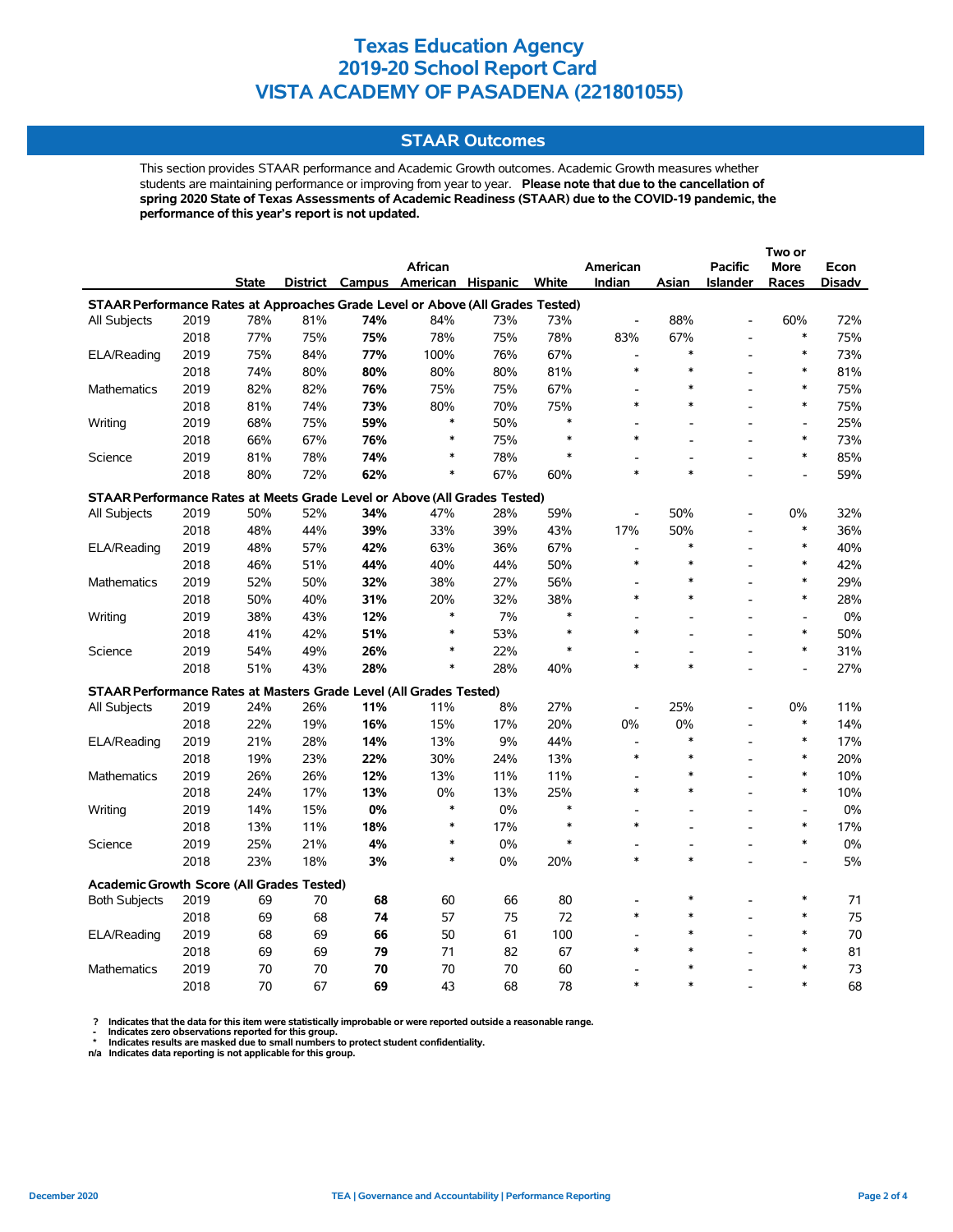### **Prior-Year Non-Proficient and Student Success Initiative STAAR Outcomes**

Progress of Prior-Year Non-Proficient Students shows STAAR performance rates for students who did not perform satisfactorily in 2017-18 but did in 2018-19. Student Success Initiative shows rates related to the requirement for students to demonstrate proficiency on the reading and mathematics STAAR in grades 5 and 8. **Please note that due to the cancellation of spring 2020 State of Texas Assessments of Academic Readiness (STAAR) due to the COVID-19 pandemic, this year's report is not updated.**

|                                    |              |                                      |                                                   |                                                                       |                 |              |          |       |                 | Two or      |               |
|------------------------------------|--------------|--------------------------------------|---------------------------------------------------|-----------------------------------------------------------------------|-----------------|--------------|----------|-------|-----------------|-------------|---------------|
|                                    |              |                                      |                                                   | African                                                               |                 |              | American |       | <b>Pacific</b>  | <b>More</b> | Econ          |
|                                    | <b>State</b> | <b>District</b>                      | Campus                                            | American                                                              | <b>Hispanic</b> | <b>White</b> | Indian   | Asian | <b>Islander</b> | Races       | <b>Disadv</b> |
|                                    |              |                                      | Progress of Prior-Year Non-Proficient Students    |                                                                       |                 |              |          |       |                 |             |               |
| Sum of Grades 4-8                  |              |                                      |                                                   |                                                                       |                 |              |          |       |                 |             |               |
| Reading                            |              |                                      |                                                   |                                                                       |                 |              |          |       |                 |             |               |
| 2019                               | 41%          | 44%                                  | 45%                                               |                                                                       | 56%             |              |          | *     |                 |             | 56%           |
| 2018                               | 38%          | 40%                                  | 40%                                               | *                                                                     | 47%             |              |          |       |                 | *           | $\ast$        |
| <b>Mathematics</b>                 |              |                                      |                                                   |                                                                       |                 |              |          |       |                 |             |               |
| 2019                               | 45%          | 43%                                  | 71%                                               | *                                                                     | 67%             | *            |          |       |                 |             | 67%           |
| 2018                               | 47%          | 36%                                  | 30%                                               | $\ast$                                                                | $\ast$          | $\ast$       | $\ast$   |       |                 |             | 33%           |
| <b>Students Success Initiative</b> |              |                                      |                                                   |                                                                       |                 |              |          |       |                 |             |               |
| <b>Grade 5 Reading</b>             |              |                                      |                                                   |                                                                       |                 |              |          |       |                 |             |               |
|                                    |              |                                      |                                                   | Students Meeting Approaches Grade Level on First STAAR Administration |                 |              |          |       |                 |             |               |
| 2019                               | 78%          | 81%                                  | 59%                                               | *                                                                     | 56%             | *            |          |       |                 | *           | 58%           |
|                                    |              |                                      | <b>Students Requiring Accelerated Instruction</b> |                                                                       |                 |              |          |       |                 |             |               |
| 2019                               | 22%          | 19%                                  | 41%                                               | *                                                                     | 44%             | $\ast$       |          |       |                 | *           | 42%           |
|                                    |              | <b>STAAR Cumulative Met Standard</b> |                                                   |                                                                       |                 |              |          |       |                 |             |               |
| 2019                               | 86%          | 89%                                  | 96%                                               | ∗                                                                     | 100%            | *            |          |       |                 | *           | 92%           |
| <b>Grade 5 Mathematics</b>         |              |                                      |                                                   |                                                                       |                 |              |          |       |                 |             |               |
|                                    |              |                                      |                                                   | Students Meeting Approaches Grade Level on First STAAR Administration |                 |              |          |       |                 |             |               |
| 2019                               | 83%          | 82%                                  | 59%                                               |                                                                       | 61%             |              |          |       |                 | *           | 58%           |
|                                    |              |                                      | <b>Students Requiring Accelerated Instruction</b> |                                                                       |                 |              |          |       |                 |             |               |
| 2019                               | 17%          | 18%                                  | 41%                                               | ∗                                                                     | 39%             | *            |          |       |                 | *           | 42%           |
|                                    |              | <b>STAAR Cumulative Met Standard</b> |                                                   |                                                                       |                 |              |          |       |                 |             |               |
| 2019                               | 90%          | 89%                                  | 96%                                               | ∗                                                                     | 94%             | $\ast$       |          |       |                 | ∗           | 100%          |

 **? Indicates that the data for this item were statistically improbable or were reported outside a reasonable range.**

 **- Indicates zero observations reported for this group. \* Indicates results are masked due to small numbers to protect student confidentiality.**

**n/a Indicates data reporting is not applicable for this group.**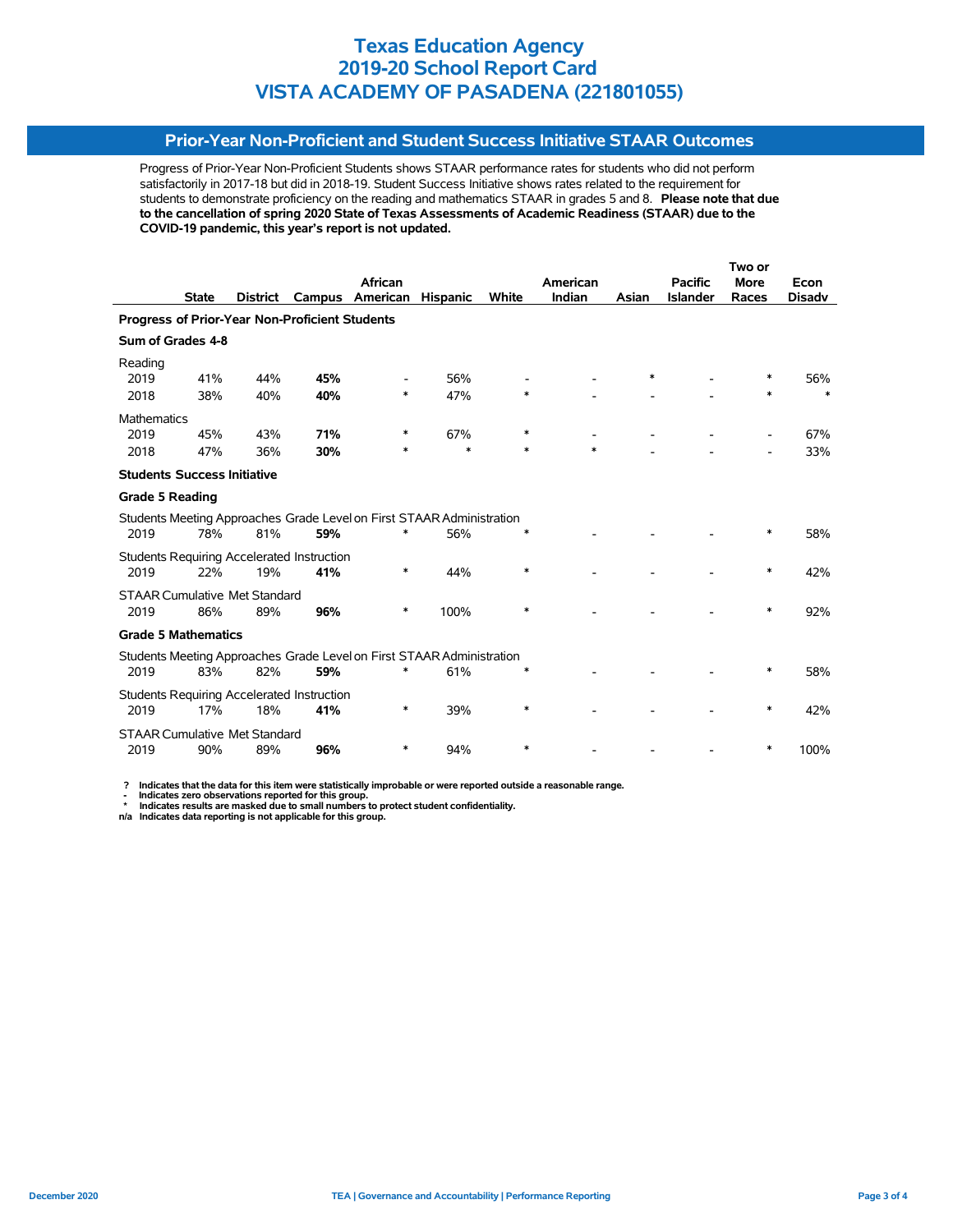**This page is intentionally blank.**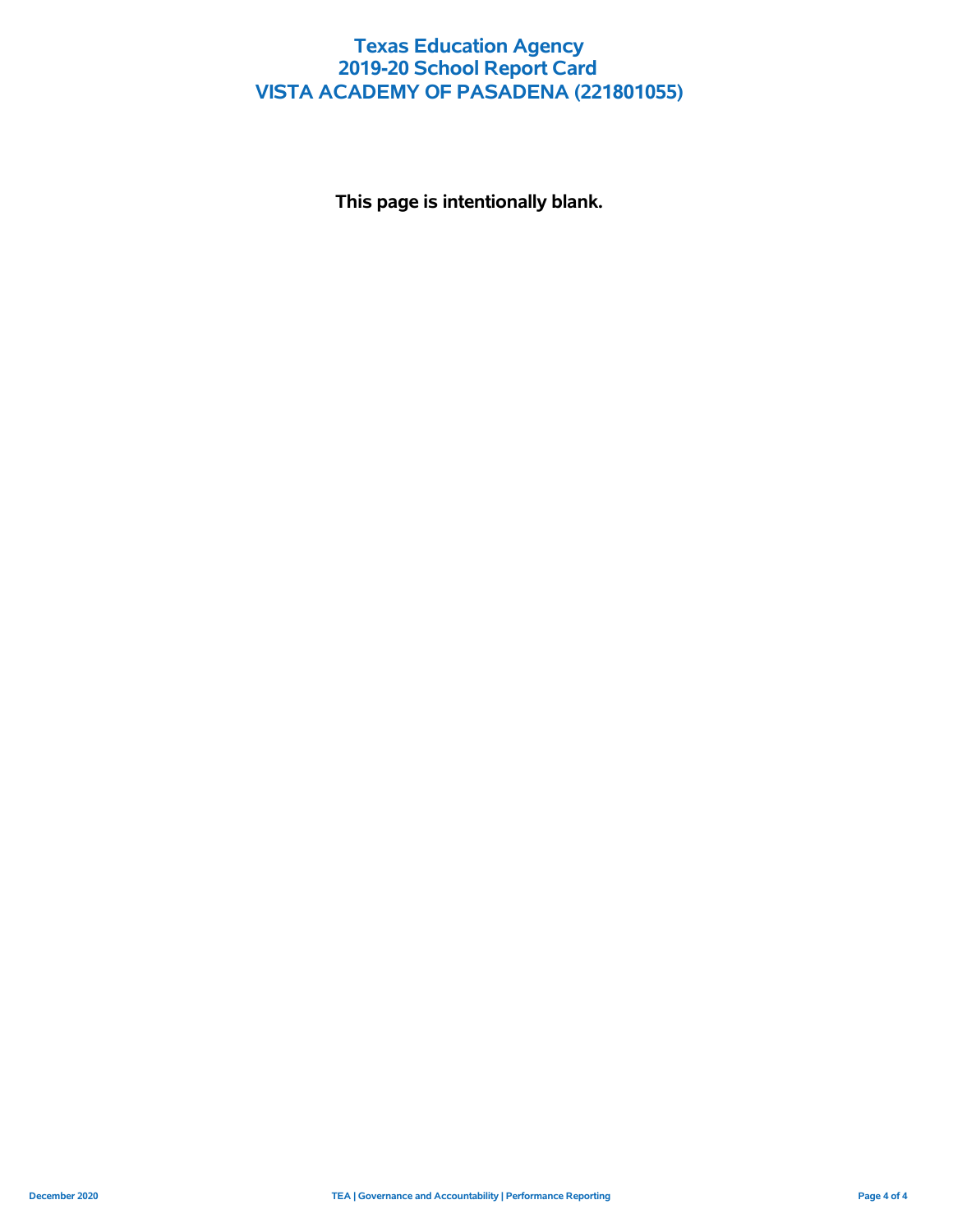|                            | <b>Accountability Rating</b>                                                                                                                                   | <b>School Information</b>                                                                                                                                                         |                                              |  |  |  |
|----------------------------|----------------------------------------------------------------------------------------------------------------------------------------------------------------|-----------------------------------------------------------------------------------------------------------------------------------------------------------------------------------|----------------------------------------------|--|--|--|
|                            | *All Districts and Schools Were Not Rated in 2020 Due to COVID-19*                                                                                             | <b>District Name:</b>                                                                                                                                                             | TEXAS COLLEGE PREPARATORY<br><b>ACADEMIE</b> |  |  |  |
|                            |                                                                                                                                                                | Campus Type: High School                                                                                                                                                          |                                              |  |  |  |
|                            |                                                                                                                                                                | <b>Total Students: 316</b>                                                                                                                                                        |                                              |  |  |  |
|                            |                                                                                                                                                                | Grade Span: $09 - 12$                                                                                                                                                             |                                              |  |  |  |
| <b>Not</b><br><b>Rated</b> | Given the impact of COVID-19, all districts and schools<br>received a label of Not Rated: Declared State of Disaster<br>for their 2020 accountability ratings. | For more information about this campus, see https://TXSchools.gov<br>or the Texas Academic Performance Report at<br>https://rptsvr1.tea.texas.gov/perfreport/tapr/2020/index.html |                                              |  |  |  |

**Click here to read the official announcement.**

#### **Distinction Designations**

School Leadership  $$1,167$  \$858 \$589

#### **[Distinction designations were not awarded in 2020.](https://rptsvr1.tea.texas.gov/perfreport/tapr/2020/index.html)**

#### **School and Student Information**

This section provides [demographic information about ISCHOOL HIGH A](https://tea.texas.gov/about-tea/news-and-multimedia/correspondence/taa-letters/every-student-succeeds-act-essa-waiver-approval-2020-state-academic-accountability)T THE WOODLANDS, including attendance rates; enrollment percentages for various student groups; student mobility rates; and class size averages at the campus, district, and state level, where applicable.

|                                     | <b>CampusDistrict State</b> |                   |            |
|-------------------------------------|-----------------------------|-------------------|------------|
| Attendance Rate (2018-19)           |                             | 94.1% 96.3% 95.4% |            |
| <b>Enrollment by Race/Ethnicity</b> |                             |                   |            |
| African American                    | $5.0\%$                     | 15.9%             | 12.6%      |
| Hispanic                            |                             | 34.7% 29.9%       | 52.8%      |
| White                               | 53.0%                       | 42.1%             | 27.0%      |
| American Indian                     | $0.9\%$                     | $0.4\%$           | $0.4\%$    |
| Asian                               | $3.2\%$                     | 6.8%              | 4.6%       |
| Pacific Islander                    | 0.3%                        | $0.1\%$           | 0.2%       |
| Two or More Races                   | 28%                         | 47%               | 2.5%       |
| <b>Enrollment by Student Group</b>  |                             |                   |            |
| Economically Disadvantaged          |                             | 24.0% 36.3% 60.2% |            |
| Special Education                   | 2.2%                        |                   | 6.9% 10.7% |
| <b>English Learners</b>             | 1.3%                        |                   | 9.9% 20.3% |
| Mobility Rate (2018-19)             | 16.7%                       | 18.4%             | 15.3%      |

#### **School Financial Information (2018-19)**

Various financial indicators based on actual data from the prior year are reported for the campus, district, and state. For more information, see

|                                 | Campus | District | State |                                     | Campus District |                 | <b>State</b> |
|---------------------------------|--------|----------|-------|-------------------------------------|-----------------|-----------------|--------------|
| Instructional Staff Percent     | n/a    | 64.7%    | 64.6% | <b>Expenditures per Student</b>     |                 |                 |              |
| Instructional Expenditure Ratio | n/a    | 63.5%    | 62.8% | <b>Total Operating Expenditures</b> | \$5.699         | \$8,529 \$9,913 |              |
|                                 |        |          |       | Instruction                         | \$3.799         | \$5.006         | \$5.558      |
|                                 |        |          |       | Instructional Leadership            | \$151           | \$217           | \$162        |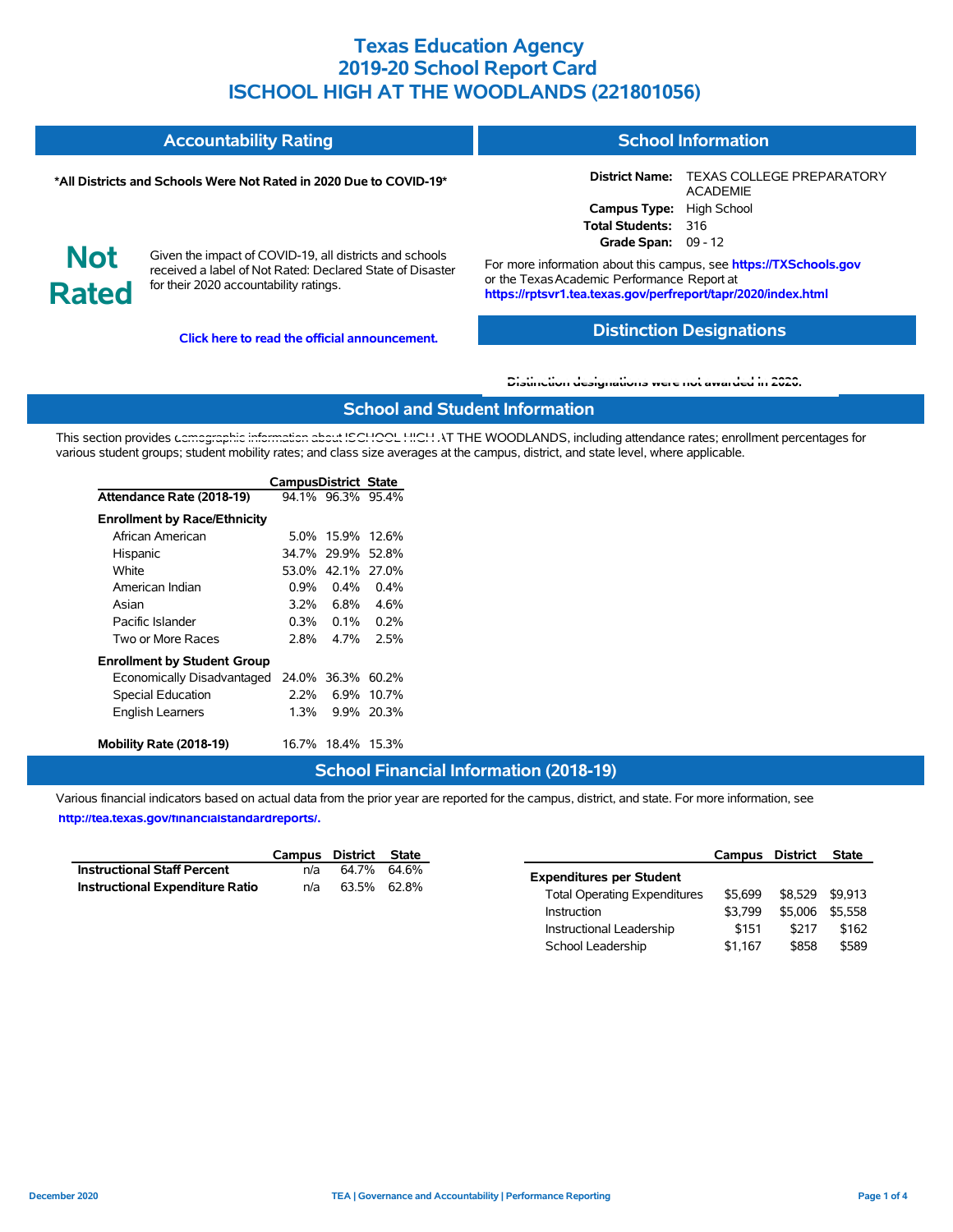#### **STAAR Outcomes**

This section provides STAAR performance and Academic Growth outcomes. Academic Growth measures whether students are maintaining performance or improving from year to year. **Please note that due to the cancellation of spring 2020 State of Texas Assessments of Academic Readiness (STAAR) due to the COVID-19 pandemic, the performance of this year's report is not updated.**

|                                                                                |      |              |     |      |                                   |      |       |                          |              |                              | Two or |               |
|--------------------------------------------------------------------------------|------|--------------|-----|------|-----------------------------------|------|-------|--------------------------|--------------|------------------------------|--------|---------------|
|                                                                                |      |              |     |      | African                           |      |       | American                 |              | <b>Pacific</b>               | More   | Econ          |
|                                                                                |      | <b>State</b> |     |      | District Campus American Hispanic |      | White | Indian                   | Asian        | <b>Islander</b>              | Races  | <b>Disadv</b> |
| STAAR Performance Rates at Approaches Grade Level or Above (All Grades Tested) |      |              |     |      |                                   |      |       |                          |              |                              |        |               |
| All Subjects                                                                   | 2019 | 78%          | 81% | 99%  | 89%                               | 99%  | 100%  | $\ast$                   | 93%          | $\ast$                       | 100%   | 99%           |
|                                                                                | 2018 | 77%          | 75% | 98%  | 100%                              | 99%  | 97%   | $\ast$                   | 100%         | $\qquad \qquad \blacksquare$ | 100%   | 98%           |
| ELA/Reading                                                                    | 2019 | 75%          | 84% | 98%  | 78%                               | 98%  | 100%  | $\ast$                   | 100%         | $\overline{a}$               | 100%   | 97%           |
|                                                                                | 2018 | 74%          | 80% | 98%  | $\ast$                            | 100% | 97%   | $\ast$                   | $\ast$       | $\overline{a}$               | 100%   | 96%           |
| <b>Mathematics</b>                                                             | 2019 | 82%          | 82% | 98%  | $\ast$                            | 100% | 100%  | L,                       | $\ast$       | $\overline{a}$               | $\ast$ | 100%          |
|                                                                                | 2018 | 81%          | 74% | 91%  | $\ast$                            | 93%  | 86%   | $\overline{\phantom{a}}$ | *            | $\overline{a}$               | $\ast$ | $\ast$        |
| Science                                                                        | 2019 | 81%          | 78% | 100% | $\ast$                            | 100% | 100%  |                          | $\ast$       | $\overline{a}$               | $\ast$ | 100%          |
|                                                                                | 2018 | 80%          | 72% | 100% | $\ast$                            | 100% | 100%  |                          | $\pmb{\ast}$ | $\overline{a}$               | 100%   | 100%          |
| Social Studies                                                                 | 2019 | 81%          | 80% | 100% | ∗                                 | 100% | 100%  | $\ast$                   | $\ast$       | $\ast$                       | $\ast$ | 100%          |
|                                                                                | 2018 | 78%          | 66% | 100% | $\ast$                            | 100% | 100%  |                          | $\ast$       |                              | $\ast$ | 100%          |
| STAAR Performance Rates at Meets Grade Level or Above (All Grades Tested)      |      |              |     |      |                                   |      |       |                          |              |                              |        |               |
| All Subjects                                                                   | 2019 | 50%          | 52% | 87%  | 78%                               | 89%  | 87%   | $\ast$                   | 79%          | $\ast$                       | 76%    | 87%           |
|                                                                                | 2018 | 48%          | 44% | 86%  | 85%                               | 89%  | 83%   | $\ast$                   | 88%          | $\overline{a}$               | 89%    | 78%           |
| ELA/Reading                                                                    | 2019 | 48%          | 57% | 92%  | 67%                               | 92%  | 97%   | $\ast$                   | 83%          | $\frac{1}{2}$                | 88%    | 91%           |
|                                                                                | 2018 | 46%          | 51% | 89%  | $\ast$                            | 91%  | 88%   | $\ast$                   | $\ast$       | L,                           | 86%    | 83%           |
| Mathematics                                                                    | 2019 | 52%          | 50% | 55%  | $\ast$                            | 71%  | 44%   |                          | $\ast$       |                              | $\ast$ | 60%           |
|                                                                                | 2018 | 50%          | 40% | 66%  | $\ast$                            | 79%  | 50%   | $\overline{a}$           | $\ast$       | $\overline{a}$               | $\ast$ |               |
| Science                                                                        | 2019 | 54%          | 49% | 97%  | $\ast$                            | 96%  | 98%   | $\overline{a}$           | $\ast$       |                              | $\ast$ | 95%           |
|                                                                                | 2018 | 51%          | 43% | 90%  | $\ast$                            | 93%  | 85%   |                          | $\ast$       | $\overline{\phantom{a}}$     | 86%    | 77%           |
| <b>Social Studies</b>                                                          | 2019 | 55%          | 55% | 92%  | $\ast$                            | 96%  | 93%   | $\ast$                   | $\ast$       | $\ast$                       | $\ast$ | 100%          |
|                                                                                | 2018 | 53%          | 41% | 91%  | $\ast$                            | 90%  | 88%   |                          | $\ast$       |                              | $\ast$ | 83%           |
| STAAR Performance Rates at Masters Grade Level (All Grades Tested)             |      |              |     |      |                                   |      |       |                          |              |                              |        |               |
| All Subjects                                                                   | 2019 | 24%          | 26% | 39%  | 33%                               | 38%  | 41%   | $\ast$                   | 50%          | *                            | 18%    | 41%           |
|                                                                                | 2018 | 22%          | 19% | 34%  | 38%                               | 31%  | 33%   | $\ast$                   | 25%          | $\overline{a}$               | 53%    | 20%           |
| ELA/Reading                                                                    | 2019 | 21%          | 28% | 24%  | 22%                               | 19%  | 29%   | $\ast$                   | 33%          | $\overline{a}$               | 13%    | 25%           |
|                                                                                | 2018 | 19%          | 23% | 19%  | $\ast$                            | 22%  | 17%   | $\ast$                   | $\ast$       | $\overline{a}$               | 14%    | 13%           |
| Mathematics                                                                    | 2019 | 26%          | 26% | 19%  | $\ast$                            | 29%  | 9%    |                          | $\ast$       |                              | $\ast$ | 20%           |
|                                                                                | 2018 | 24%          | 17% | 29%  | $\ast$                            | 43%  | 7%    |                          | $\ast$       |                              | $\ast$ | $\ast$        |
| Science                                                                        | 2019 | 25%          | 21% | 51%  | $\ast$                            | 43%  | 56%   | $\overline{a}$           | $\ast$       | $\overline{a}$               | $\ast$ | 50%           |
|                                                                                | 2018 | 23%          | 18% | 39%  | ∗                                 | 22%  | 52%   | L,                       | *            | $\overline{a}$               | 57%    | 15%           |
| Social Studies                                                                 | 2019 | 33%          | 36% | 71%  | $\ast$                            | 83%  | 68%   | $\ast$                   | $\ast$       | $\ast$                       | $\ast$ | 80%           |
|                                                                                | 2018 | 31%          | 25% | 67%  | $\ast$                            | 70%  | 65%   |                          | $\ast$       | $\overline{a}$               | $\ast$ | 50%           |
| <b>Academic Growth Score (All Grades Tested)</b>                               |      |              |     |      |                                   |      |       |                          |              |                              |        |               |
| <b>Both Subjects</b>                                                           | 2019 | 69           | 70  | 59   | $\ast$                            | 71   | 48    | $\ast$                   | *            |                              | 50     | 57            |
|                                                                                | 2018 | 69           | 68  | 64   | 40                                | 70   | 61    |                          | $\ast$       |                              | 80     | 53            |
| ELA/Reading                                                                    | 2019 | 68           | 69  | 67   | $\ast$                            | 67   | 64    | *                        | $\ast$       |                              | $\ast$ | 60            |
|                                                                                | 2018 | 69           | 69  | 67   | $\ast$                            | 65   | 67    | $\ast$                   | $\ast$       |                              | $\ast$ | 57            |
| <b>Mathematics</b>                                                             | 2019 | 70           | 70  | 51   | $\ast$                            | 77   | 34    |                          |              |                              | $\ast$ | 54            |
|                                                                                | 2018 | 70           | 67  | 59   | $\ast$                            | 75   | 25    |                          | $\ast$       |                              | $\ast$ | $\ast$        |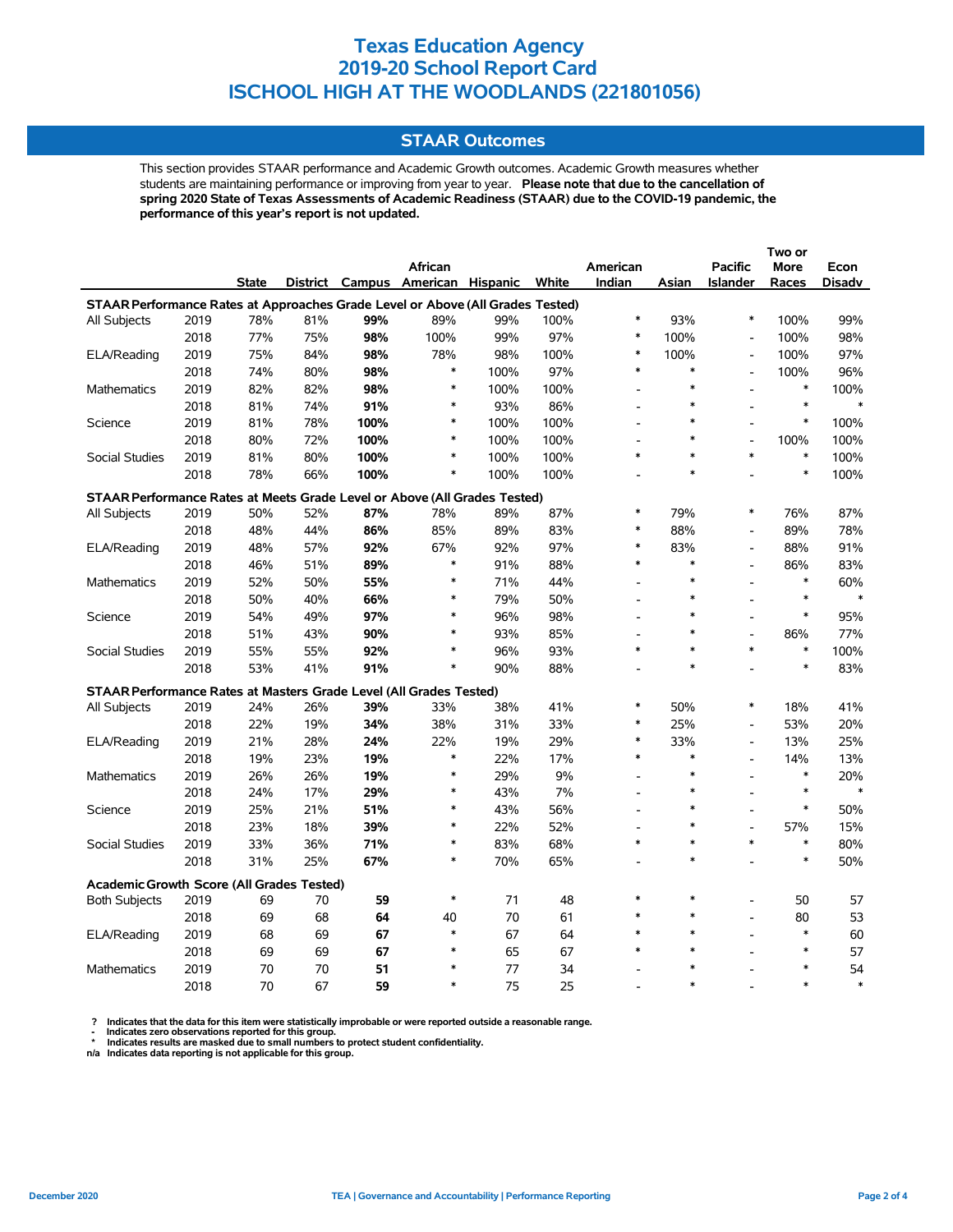### **Graduation and College, Career, and Military Readiness Outcomes**

This section provides graduation, graduation plan, and College, Career, and Military Readiness rates.

|                                                                         |              |          |        | African                  |        |        | American |                | <b>Pacific</b> | Two or<br>More | Econ    |
|-------------------------------------------------------------------------|--------------|----------|--------|--------------------------|--------|--------|----------|----------------|----------------|----------------|---------|
|                                                                         | <b>State</b> | District |        | Campus American Hispanic |        | White  | Indian   | Asian          | Islander       | Races          | Disadv  |
| Annual Dropout Rate (Gr 9-12)                                           |              |          |        |                          |        |        |          |                |                |                |         |
| 2018-19                                                                 | 1.9%         | 0.9%     | 0.9%   | 0.0%                     | 0.9%   | 1.2%   | $\ast$   | 0.0%           | ∗              | $0.0\%$        | $0.0\%$ |
| 2017-18                                                                 | 1.9%         | 0.4%     | 0.7%   | 0.0%                     | 0.0%   | 1.3%   |          | 0.0%           | $\ast$         | 0.0%           | 0.0%    |
| 4-Year Longitudinal Rate (Gr 9-12)                                      |              |          |        |                          |        |        |          |                |                |                |         |
| Class of 2019                                                           |              |          |        |                          |        |        |          |                |                |                |         |
| Graduated                                                               | 90.0%        | 97.4%    | 94.0%  |                          | 100.0% | 92.3%  |          |                |                |                | 100.0%  |
| Graduates, TxCHSE, & Cont                                               | 94.1%        | 99.0%    | 100.0% | ∗                        | 100.0% | 100.0% |          | $\ast$         |                | $\ast$         | 100.0%  |
| Class of 2018                                                           |              |          |        |                          |        |        |          |                |                |                |         |
| Graduated                                                               | 90.0%        | 93.6%    | 96.7%  | $\ast$                   | 100.0% | 94.4%  |          |                |                |                | 100.0%  |
| Graduates, TxCHSE, & Cont                                               | 94.3%        | 94.5%    | 98.4%  |                          | 100.0% | 97.2%  |          |                |                | $\ast$         | 100.0%  |
| 5-Year Extended Longitudinal Rate (Gr 9-12)<br>Class of 2018            |              |          |        |                          |        |        |          |                |                |                |         |
| Graduated                                                               | 92.2%        | 94.2%    | 96.7%  |                          | 100.0% | 94.4%  |          |                |                |                | 100.0%  |
| Graduates, TxCHSE, & Cont                                               | 93.9%        | 94.5%    | 98.4%  |                          | 100.0% | 97.2%  |          |                |                | $\ast$         | 100.0%  |
| Class of 2017                                                           |              |          |        |                          |        |        |          |                |                |                |         |
| Graduated                                                               | 92.0%        | 83.3%    | 95.5%  |                          | 93.8%  | 97.4%  |          | $\ast$         |                | 83.3%          | 88.9%   |
| Graduates, TxCHSE, & Cont                                               | 93.7%        | 86.4%    | 98.5%  |                          | 100.0% | 100.0% |          | $\ast$         |                | 83.3%          | 100.0%  |
| 6-Year Extended Longitudinal Rate (Gr 9-12)                             |              |          |        |                          |        |        |          |                |                |                |         |
| Class of 2017                                                           |              |          |        |                          |        |        |          |                |                |                |         |
| Graduated                                                               | 92.4%        | 83.6%    | 97.0%  |                          | 100.0% | 97.4%  |          | $\ast$         |                | 83.3%          | 100.0%  |
| Graduates, TxCHSE, & Cont                                               | 93.7%        | 87.2%    | 98.5%  | $\ast$                   | 100.0% | 100.0% | $\ast$   | $\ast$         |                | 83.3%          | 100.0%  |
| Class of 2016                                                           |              |          |        |                          |        |        |          |                |                |                |         |
| Graduated                                                               | 92.1%        | 64.7%    |        |                          |        |        |          |                |                |                |         |
| Graduates, TxCHSE, & Cont                                               | 93.4%        | 72.7%    |        |                          |        |        |          |                |                |                |         |
| 4-Year Federal Graduation Rate Without Exclusions (Gr 9-12)             |              |          |        |                          |        |        |          |                |                |                |         |
| Class of 2019                                                           | 90.0%        | 97.4%    | 94.0%  |                          | 100.0% | 92.3%  |          | $\ast$         |                |                | 100.0%  |
| Class of 2018                                                           | 90.0%        | 93.4%    | 96.8%  |                          | 100.0% | 94.6%  |          |                |                |                | 100.0%  |
| RHSP/DAP Graduates (Longitudinal Rate)                                  |              |          |        |                          |        |        |          |                |                |                |         |
| Class of 2019                                                           | 73.3%        |          |        |                          |        |        |          |                |                |                |         |
| Class of 2018                                                           | 68.5%        |          |        |                          |        |        |          |                |                |                |         |
|                                                                         |              |          |        |                          |        |        |          |                |                |                |         |
| RHSP/DAP/FHSP-E/FHSP-DLA Graduates (Longitudinal Rate)<br>Class of 2019 | 87.6%        | 97.7%    | 100.0% |                          | 100.0% | 100.0% |          | $\ast$         |                |                | 100.0%  |
| Class of 2018                                                           | 86.8%        | 97.1%    | 100.0% |                          | 100.0% | 100.0% |          |                |                |                | 100.0%  |
|                                                                         |              |          |        |                          |        |        |          |                |                |                |         |
| College, Career, and Military Ready (Annual Graduates)                  |              |          |        |                          |        |        |          |                |                |                |         |
| 2018-19                                                                 | 72.9%        | 87.8%    | 89.4%  |                          | 92.3%  | 87.5%  |          | $\ast$         |                |                | 75.0%   |
| 2017-18                                                                 | 65.5%        | 86.0%    | 90.2%  | 80.0%                    | 89.5%  | 91.4%  |          |                |                |                | 83.3%   |
| <b>SAT/ACT Results (Annual Graduates)</b><br>Tested                     |              |          |        |                          |        |        |          |                |                |                |         |
| 2018-19                                                                 | 75.0%        | 100.0%   | 91.5%  | $\ast$                   | 92.3%  | 95.8%  |          |                |                | ∗              | 81.8%   |
| 2017-18                                                                 | 74.6%        | 100.0%   | 70.5%  | 100.0%                   | 73.7%  | 62.9%  |          | $\overline{?}$ | $\ast$         | $\ast$         | 58.3%   |
| Average SAT Score                                                       |              |          |        |                          |        |        |          |                |                |                |         |
| 2018-19                                                                 | 1027         | 1158     | 1174   | $\ast$                   | 1208   | 1155   |          | ∗              |                | $\ast$         | 1160    |
| 2017-18                                                                 | 1036         | 1152     | 1160   | $\ast$                   | 1122   | 1167   |          | $\ast$         |                | $\ast$         | 1146    |
| Average ACT Score                                                       |              |          |        |                          |        |        |          |                |                |                |         |
| 2018-19                                                                 | 20.6         | 24.8     | 23.4   |                          | 25.4   | 24.3   |          |                |                |                | 23.0    |
| 2017-18                                                                 | 20.6         | 24.2     | 24.3   |                          | 23.5   | 24.6   |          | $\ast$         |                | $\ast$         |         |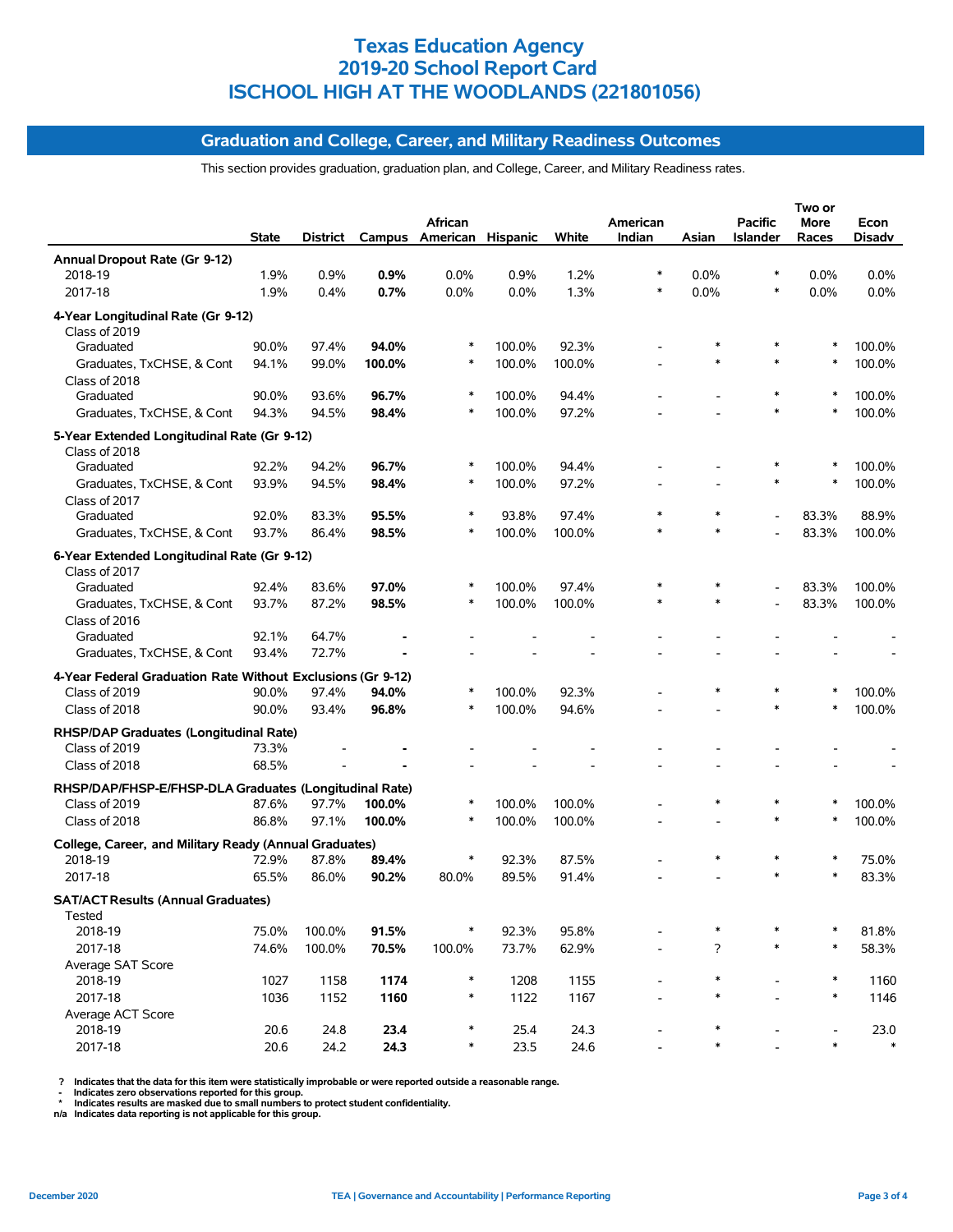**This page is intentionally blank.**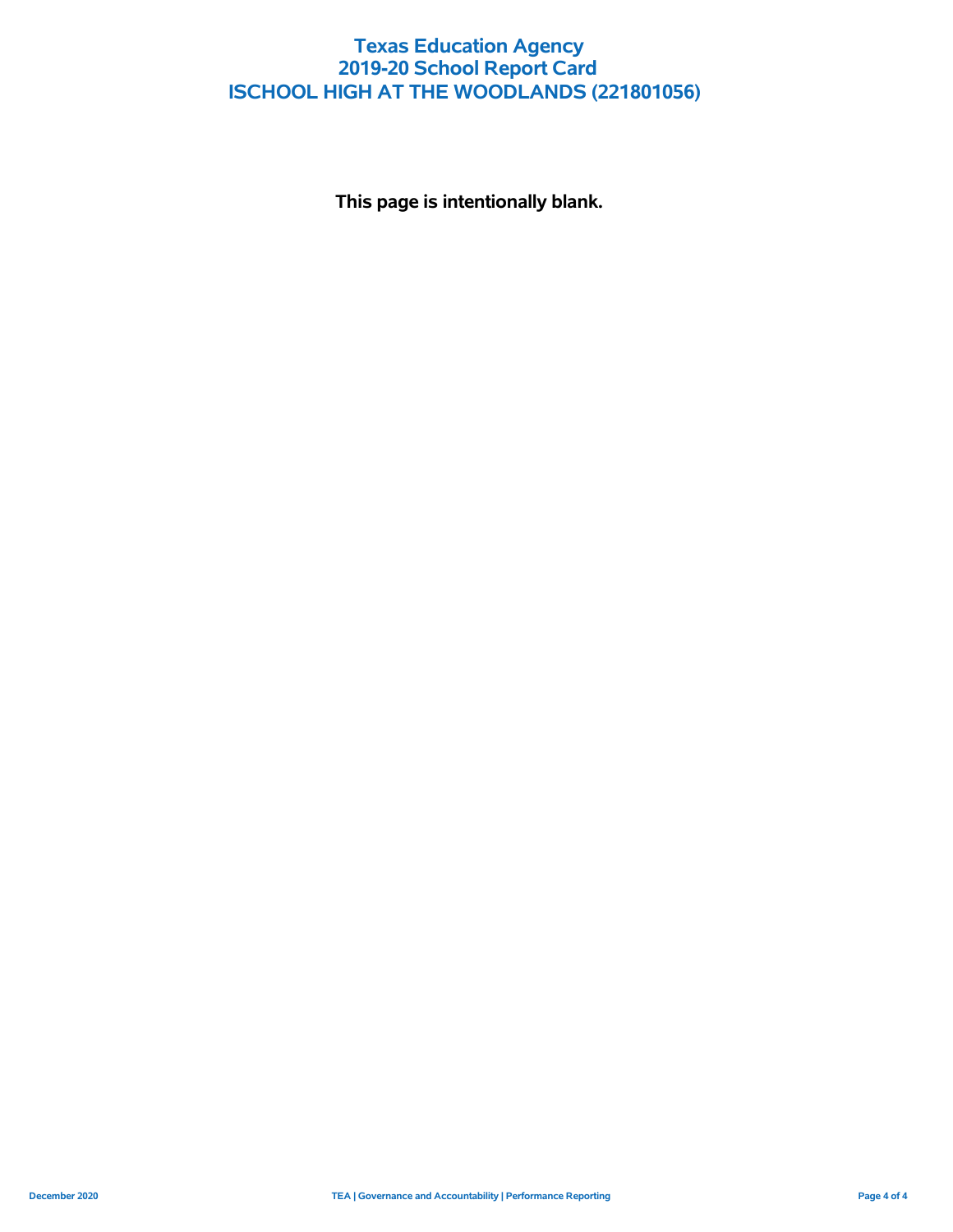|                            | <b>Accountability Rating</b>                                                                                                                                   |                                                                                                                                                                                   | <b>School Information</b>                    |
|----------------------------|----------------------------------------------------------------------------------------------------------------------------------------------------------------|-----------------------------------------------------------------------------------------------------------------------------------------------------------------------------------|----------------------------------------------|
|                            | *All Districts and Schools Were Not Rated in 2020 Due to COVID-19*                                                                                             | <b>District Name:</b>                                                                                                                                                             | TEXAS COLLEGE PREPARATORY<br><b>ACADEMIE</b> |
|                            |                                                                                                                                                                | <b>Campus Type:</b>                                                                                                                                                               | Elementary                                   |
|                            |                                                                                                                                                                | <b>Total Students: 254</b>                                                                                                                                                        |                                              |
|                            |                                                                                                                                                                | Grade Span: KG - 05                                                                                                                                                               |                                              |
| <b>Not</b><br><b>Rated</b> | Given the impact of COVID-19, all districts and schools<br>received a label of Not Rated: Declared State of Disaster<br>for their 2020 accountability ratings. | For more information about this campus, see https://TXSchools.gov<br>or the Texas Academic Performance Report at<br>https://rptsvr1.tea.texas.gov/perfreport/tapr/2020/index.html |                                              |

**Click here to read the official announcement.**

### **Distinction Designations**

#### **[Distinction designations were not awarded in 2020.](https://rptsvr1.tea.texas.gov/perfreport/tapr/2020/index.html)**

#### **School and Student Information**

L.

This section provides [demographic information about VISTA ACADEMY](https://tea.texas.gov/about-tea/news-and-multimedia/correspondence/taa-letters/every-student-succeeds-act-essa-waiver-approval-2020-state-academic-accountability) OF HUMBLE, including attendance rates; enrollment percentages for various student groups; student mobility rates; and class size averages at the campus, district, and state level, where applicable.

|                                     | <b>CampusDistrict State</b> |                   |            |
|-------------------------------------|-----------------------------|-------------------|------------|
| Attendance Rate (2018-19)           |                             | 96.6% 96.3% 95.4% |            |
| <b>Enrollment by Race/Ethnicity</b> |                             |                   |            |
| African American                    |                             | 39.0% 15.9%       | 126%       |
| Hispanic                            | 52.4%                       | 29.9%             | 52.8%      |
| White                               | 3.1%                        | 42.1% 27.0%       |            |
| American Indian                     | $1.2\%$                     | $0.4\%$           | $0.4\%$    |
| Asian                               | 0.8%                        | 6.8%              | 4.6%       |
| Pacific Islander                    | 1.2%                        | $0.1\%$           | 0.2%       |
| Two or More Races                   | 2.4%                        | 4 7%              | 2.5%       |
| <b>Enrollment by Student Group</b>  |                             |                   |            |
| Economically Disadvantaged          | 68.5%                       | 36.3%             | 60.2%      |
| Special Education                   | $2.0\%$                     |                   | 6.9% 10.7% |
| <b>English Learners</b>             | 29.9%                       |                   | 9.9% 20.3% |
| Mobility Rate (2018-19)             | 5.8%                        | 18.4%             | 15.3%      |

|                                                | Campus | <b>District</b> | <b>State</b> |
|------------------------------------------------|--------|-----------------|--------------|
| <b>Class Size Averages by Grade or Subject</b> |        |                 |              |
| Elementary                                     |        |                 |              |
| Kindergarten                                   | 16.0   | 18.3            | 19.0         |
| Grade 1                                        | 20.0   | 19.6            | 18.9         |
| Grade 2                                        | 17.4   | 20.2            | 18.8         |
| Grade 3                                        | 22.9   | 21.0            | 19.0         |
| Grade 4                                        | 18.0   | 19.7            | 19.2         |
| Grade 5                                        | 15.0   | 20.9            | 20.9         |
|                                                |        |                 |              |

School Leadership  $$879$  \$858 \$589

### **School Financial Information (2018-19)**

Various financial indicators based on actual data from the prior year are reported for the campus, district, and state. For more information, see

|                                    | Campus | District | State |                                     | Campus  | District        | <b>State</b> |
|------------------------------------|--------|----------|-------|-------------------------------------|---------|-----------------|--------------|
| <b>Instructional Staff Percent</b> | n/a    | 64.7%    | 64.6% | <b>Expenditures per Student</b>     |         |                 |              |
| Instructional Expenditure Ratio    | n/a    | 63.5%    | 62.8% | <b>Total Operating Expenditures</b> | \$7.990 | \$8,529 \$9,913 |              |
|                                    |        |          |       | Instruction                         | \$5.494 | \$5.006         | \$5.558      |
|                                    |        |          |       | Instructional Leadership            | \$181   | \$217           | \$162        |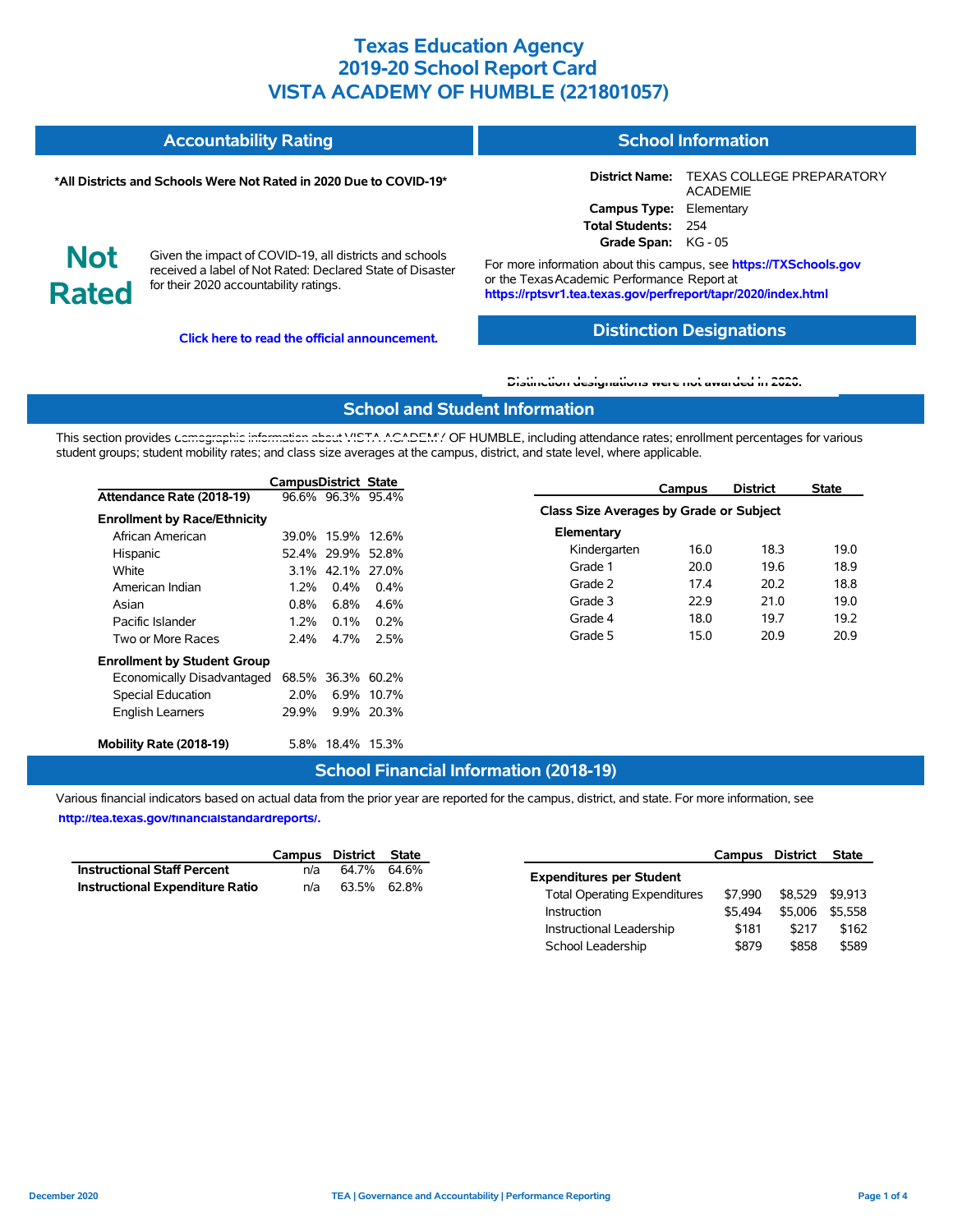#### **STAAR Outcomes**

This section provides STAAR performance and Academic Growth outcomes. Academic Growth measures whether students are maintaining performance or improving from year to year. **Please note that due to the cancellation of spring 2020 State of Texas Assessments of Academic Readiness (STAAR) due to the COVID-19 pandemic, the performance of this year's report is not updated.**

|                                                                                |              |            |            |            |                                   |            |            |          |        |                          | Two or                   |        |
|--------------------------------------------------------------------------------|--------------|------------|------------|------------|-----------------------------------|------------|------------|----------|--------|--------------------------|--------------------------|--------|
|                                                                                |              |            |            |            | African                           |            |            | American |        | <b>Pacific</b>           | More                     | Econ   |
|                                                                                |              | State      |            |            | District Campus American Hispanic |            | White      | Indian   | Asian  | <b>Islander</b>          | Races                    | Disadv |
| STAAR Performance Rates at Approaches Grade Level or Above (All Grades Tested) |              |            |            |            |                                   |            |            |          |        |                          |                          |        |
| All Subjects                                                                   | 2019         | 78%        | 81%        | 76%        | 73%                               | 77%        | 67%        | 80%      | 100%   |                          | $\ast$                   | 75%    |
|                                                                                | 2018         | 77%        | 75%        | 73%        | 72%                               | 73%        | 85%        | *        | 65%    | $\overline{a}$           | 63%                      | 69%    |
| ELA/Reading                                                                    | 2019         | 75%        | 84%        | 78%        | 72%                               | 82%        | 71%        | $\ast$   | $\ast$ |                          | $\ast$                   | 78%    |
|                                                                                | 2018         | 74%        | 80%        | 75%        | 73%                               | 74%        | 90%        | $\ast$   | 71%    |                          | $\ast$                   | 70%    |
| Mathematics                                                                    | 2019         | 82%        | 82%        | 80%        | 80%                               | 79%        | 71%        | $\ast$   | $\ast$ | L,                       | $\ast$                   | 77%    |
|                                                                                | 2018         | 81%        | 74%        | 70%        | 69%                               | 68%        | 90%        | *        | 71%    | $\overline{a}$           | $\ast$                   | 68%    |
| Writing                                                                        | 2019         | 68%        | 75%        | 81%        | 82%                               | 76%        | $\ast$     | $\ast$   | $\ast$ |                          | $\overline{a}$           | 78%    |
|                                                                                | 2018         | 66%        | 67%        | 82%        | 85%                               | 84%        | $\ast$     |          | $\ast$ |                          | $\ast$                   | 79%    |
| Science                                                                        | 2019         | 81%        | 78%        | 45%        | 41%                               | 52%        |            |          |        |                          | $\overline{\phantom{a}}$ | 50%    |
|                                                                                | 2018         | 80%        | 72%        | 63%        | 59%                               | 68%        |            |          | $\ast$ |                          | $\ast$                   | 48%    |
| STAAR Performance Rates at Meets Grade Level or Above (All Grades Tested)      |              |            |            |            |                                   |            |            |          |        |                          |                          |        |
| All Subjects                                                                   | 2019         | 50%        | 52%        | 42%        | 47%                               | 37%        | 39%        | 50%      | 100%   |                          | $\ast$                   | 39%    |
|                                                                                | 2018         | 48%        | 44%        | 37%        | 36%                               | 37%        | 44%        | $\ast$   | 45%    | L,                       | 38%                      | 32%    |
| ELA/Reading                                                                    | 2019         | 48%        | 57%        | 44%        | 47%                               | 41%        | 29%        | $\ast$   | $\ast$ | L,                       | $\ast$                   | 39%    |
|                                                                                | 2018         | 46%        | 51%        | 42%        | 40%                               | 42%        | 50%        | $\ast$   | 43%    |                          | $\ast$                   | 34%    |
| Mathematics                                                                    | 2019         | 52%        | 50%        | 43%        | 48%                               | 35%        | 57%        | $\ast$   | $\ast$ |                          | $\ast$                   | 41%    |
|                                                                                | 2018         | 50%        | 40%        | 27%        | 25%                               | 27%        | 40%        | $\ast$   | 57%    | L,                       | $\ast$                   | 26%    |
| Writing                                                                        | 2019         | 38%        | 43%        | 56%        | 68%                               | 44%        | $\ast$     | $\ast$   | $\ast$ | $\overline{\phantom{a}}$ | $\overline{a}$           | 51%    |
|                                                                                | 2018         | 41%        | 42%        | 58%        | 62%                               | 59%        | $\ast$     |          | $\ast$ |                          | $\ast$                   | 57%    |
| Science                                                                        | 2019         | 54%        | 49%        | 17%        | 12%                               | 22%        | $\ast$     |          |        | $\overline{a}$           | $\overline{\phantom{a}}$ | 17%    |
|                                                                                | 2018         | 51%        | 43%        | 26%        | 35%                               | 11%        |            |          | $\ast$ |                          | $\ast$                   | 10%    |
|                                                                                |              |            |            |            |                                   |            |            |          |        |                          |                          |        |
| STAAR Performance Rates at Masters Grade Level (All Grades Tested)             |              |            |            |            |                                   |            |            | 20%      | 86%    | $\overline{a}$           | $\ast$                   | 18%    |
| All Subjects                                                                   | 2019<br>2018 | 24%<br>22% | 26%<br>19% | 20%<br>16% | 21%<br>15%                        | 16%        | 28%<br>19% | $\ast$   | 35%    | $\overline{a}$           | 0%                       | 14%    |
|                                                                                |              |            |            |            |                                   | 15%        |            | $\ast$   | $\ast$ | L,                       | $\ast$                   | 19%    |
| ELA/Reading                                                                    | 2019<br>2018 | 21%<br>19% | 28%<br>23% | 20%<br>22% | 20%<br>20%                        | 19%        | 14%<br>20% | *        | 43%    | L,                       | $\ast$                   | 19%    |
|                                                                                | 2019         |            | 26%        | 24%        | 27%                               | 23%<br>19% | 43%        | $\ast$   | $\ast$ |                          | $\ast$                   | 23%    |
| Mathematics                                                                    | 2018         | 26%<br>24% | 17%        | 13%        | 10%                               | 13%        | 20%        | $\ast$   | 43%    |                          | $\ast$                   | 12%    |
| Writing                                                                        | 2019         | 14%        | 15%        | 21%        | 27%                               | 8%         | $\ast$     | $\ast$   | $\ast$ |                          | $\overline{\phantom{a}}$ | 17%    |
|                                                                                | 2018         | 13%        | 11%        | 12%        | 27%                               | 5%         |            |          | $\ast$ |                          | $\ast$                   | 12%    |
| Science                                                                        | 2019         | 25%        | 21%        | 0%         | 0%                                | 0%         | $\ast$     |          | ÷      |                          | $\overline{\phantom{a}}$ | 0%     |
|                                                                                | 2018         | 23%        | 18%        | 7%         | 0%                                | 5%         | $\ast$     |          | $\ast$ |                          | $\ast$                   | 6%     |
|                                                                                |              |            |            |            |                                   |            |            |          |        |                          |                          |        |
| <b>Academic Growth Score (All Grades Tested)</b>                               |              |            |            |            |                                   |            |            |          |        |                          |                          |        |
| <b>Both Subjects</b>                                                           | 2019         | 69         | 70         | 79         | 76                                | 80         | 75         | *        | $\ast$ |                          | $\ast$                   | 81     |
|                                                                                | 2018         | 69         | 68         | 73         | 70                                | 75         | 64         | $\ast$   | 96     |                          | 50                       | 70     |
| ELA/Reading                                                                    | 2019         | 68         | 69         | 71         | 64                                | 75         | 60         | $\ast$   | $\ast$ |                          | $\ast$                   | 74     |
|                                                                                | 2018         | 69         | 69         | 80         | 77                                | 83         | 61         | $\ast$   | 93     |                          | $\ast$                   | 76     |
| Mathematics                                                                    | 2019         | 70         | 70         | 86         | 87                                | 85         | 90         |          | $\ast$ |                          | $\ast$                   | 88     |
|                                                                                | 2018         | 70         | 67         | 66         | 63                                | 67         | 67         | $\ast$   | 100    |                          | $\ast$                   | 64     |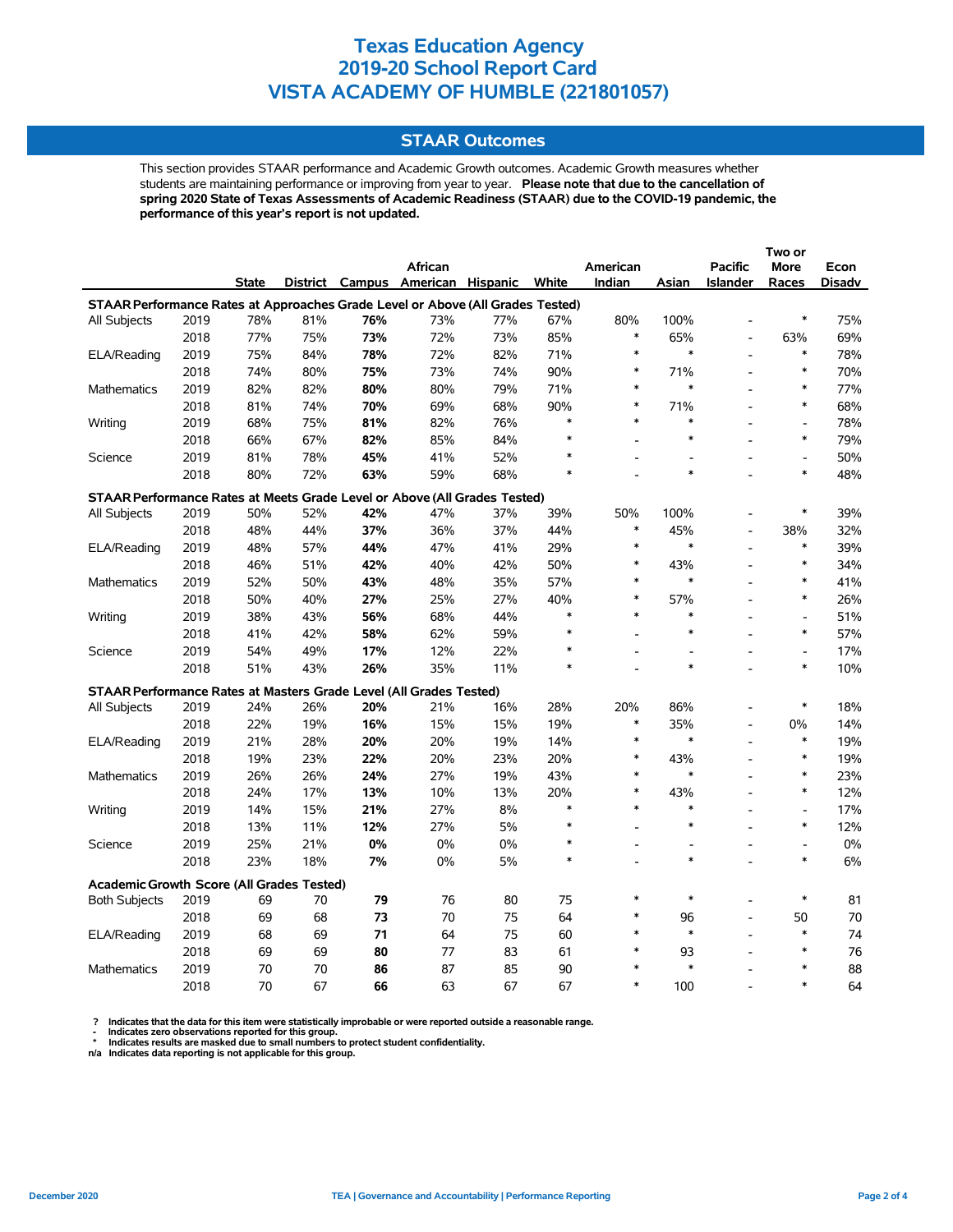### **Prior-Year Non-Proficient and Student Success Initiative STAAR Outcomes**

Progress of Prior-Year Non-Proficient Students shows STAAR performance rates for students who did not perform satisfactorily in 2017-18 but did in 2018-19. Student Success Initiative shows rates related to the requirement for students to demonstrate proficiency on the reading and mathematics STAAR in grades 5 and 8. **Please note that due to the cancellation of spring 2020 State of Texas Assessments of Academic Readiness (STAAR) due to the COVID-19 pandemic, this year's report is not updated.**

|                                    |              |                                      |                                                |                                                                       |                 |        |          |       |                 | Two or      |               |
|------------------------------------|--------------|--------------------------------------|------------------------------------------------|-----------------------------------------------------------------------|-----------------|--------|----------|-------|-----------------|-------------|---------------|
|                                    |              |                                      |                                                | <b>African</b>                                                        |                 |        | American |       | <b>Pacific</b>  | <b>More</b> | Econ          |
|                                    | <b>State</b> | <b>District</b>                      | Campus                                         | American                                                              | <b>Hispanic</b> | White  | Indian   | Asian | <b>Islander</b> | Races       | <b>Disadv</b> |
|                                    |              |                                      | Progress of Prior-Year Non-Proficient Students |                                                                       |                 |        |          |       |                 |             |               |
| Sum of Grades 4-8                  |              |                                      |                                                |                                                                       |                 |        |          |       |                 |             |               |
| Reading                            |              |                                      |                                                |                                                                       |                 |        |          |       |                 |             |               |
| 2019                               | 41%          | 44%                                  | 62%                                            | 36%                                                                   | 77%             | ∗      |          |       |                 | ∗           | 61%           |
| 2018                               | 38%          | 40%                                  | 47%                                            | 33%                                                                   | 55%             | *      |          |       |                 | ∗           | 42%           |
| <b>Mathematics</b>                 |              |                                      |                                                |                                                                       |                 |        |          |       |                 |             |               |
| 2019                               | 45%          | 43%                                  | 67%                                            | 64%                                                                   | 71%             | *      |          |       |                 |             | 58%           |
| 2018                               | 47%          | 36%                                  | 48%                                            | 50%                                                                   | 43%             | $\ast$ |          | *     |                 | $\ast$      | 51%           |
| <b>Students Success Initiative</b> |              |                                      |                                                |                                                                       |                 |        |          |       |                 |             |               |
| <b>Grade 5 Reading</b>             |              |                                      |                                                |                                                                       |                 |        |          |       |                 |             |               |
|                                    |              |                                      |                                                | Students Meeting Approaches Grade Level on First STAAR Administration |                 |        |          |       |                 |             |               |
| 2019                               | 78%          | 81%                                  | 71%                                            | 59%                                                                   | 83%             | $\ast$ |          |       |                 |             | 73%           |
|                                    |              |                                      | Students Requiring Accelerated Instruction     |                                                                       |                 |        |          |       |                 |             |               |
| 2019                               | 22%          | 19%                                  | 29%                                            | 41%                                                                   | 17%             | *      |          |       |                 |             | 27%           |
|                                    |              | <b>STAAR Cumulative Met Standard</b> |                                                |                                                                       |                 |        |          |       |                 |             |               |
| 2019                               | 86%          | 89%                                  | 90%                                            | 82%                                                                   | 96%             | *      |          |       |                 |             | 90%           |
| <b>Grade 5 Mathematics</b>         |              |                                      |                                                |                                                                       |                 |        |          |       |                 |             |               |
|                                    |              |                                      |                                                | Students Meeting Approaches Grade Level on First STAAR Administration |                 |        |          |       |                 |             |               |
| 2019                               | 83%          | 82%                                  | 83%                                            | 82%                                                                   | 87%             | ∗      |          |       |                 |             | 83%           |
|                                    |              |                                      | Students Requiring Accelerated Instruction     |                                                                       |                 |        |          |       |                 |             |               |
| 2019                               | 17%          | 18%                                  | 17%                                            | 18%                                                                   | 13%             | ∗      |          |       |                 |             | 17%           |
|                                    |              | <b>STAAR Cumulative Met Standard</b> |                                                |                                                                       |                 |        |          |       |                 |             |               |
| 2019                               | 90%          | 89%                                  | 93%                                            | 94%                                                                   | 96%             | ∗      |          |       |                 |             | 90%           |

 **? Indicates that the data for this item were statistically improbable or were reported outside a reasonable range.**

 **- Indicates zero observations reported for this group. \* Indicates results are masked due to small numbers to protect student confidentiality.**

**n/a Indicates data reporting is not applicable for this group.**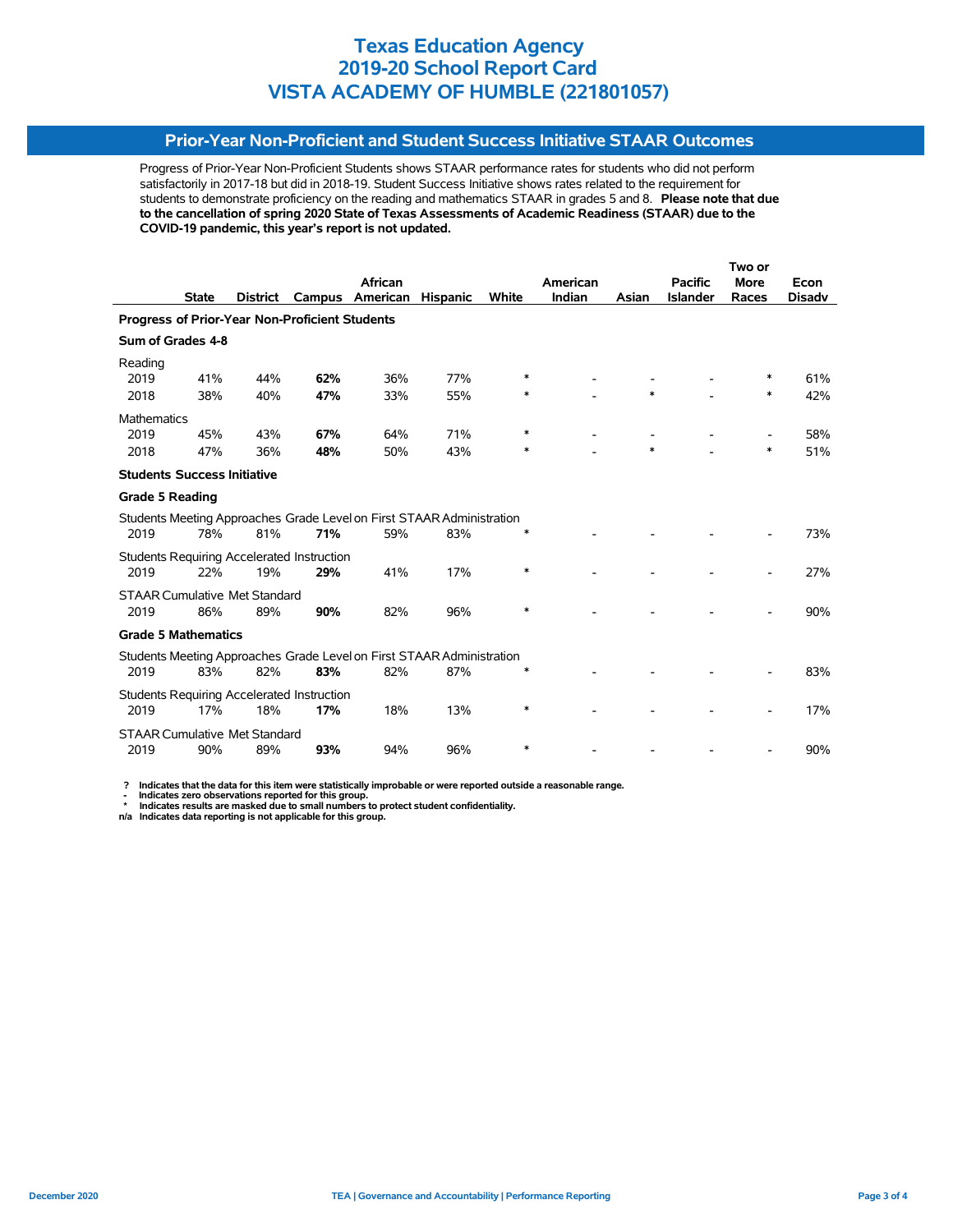**This page is intentionally blank.**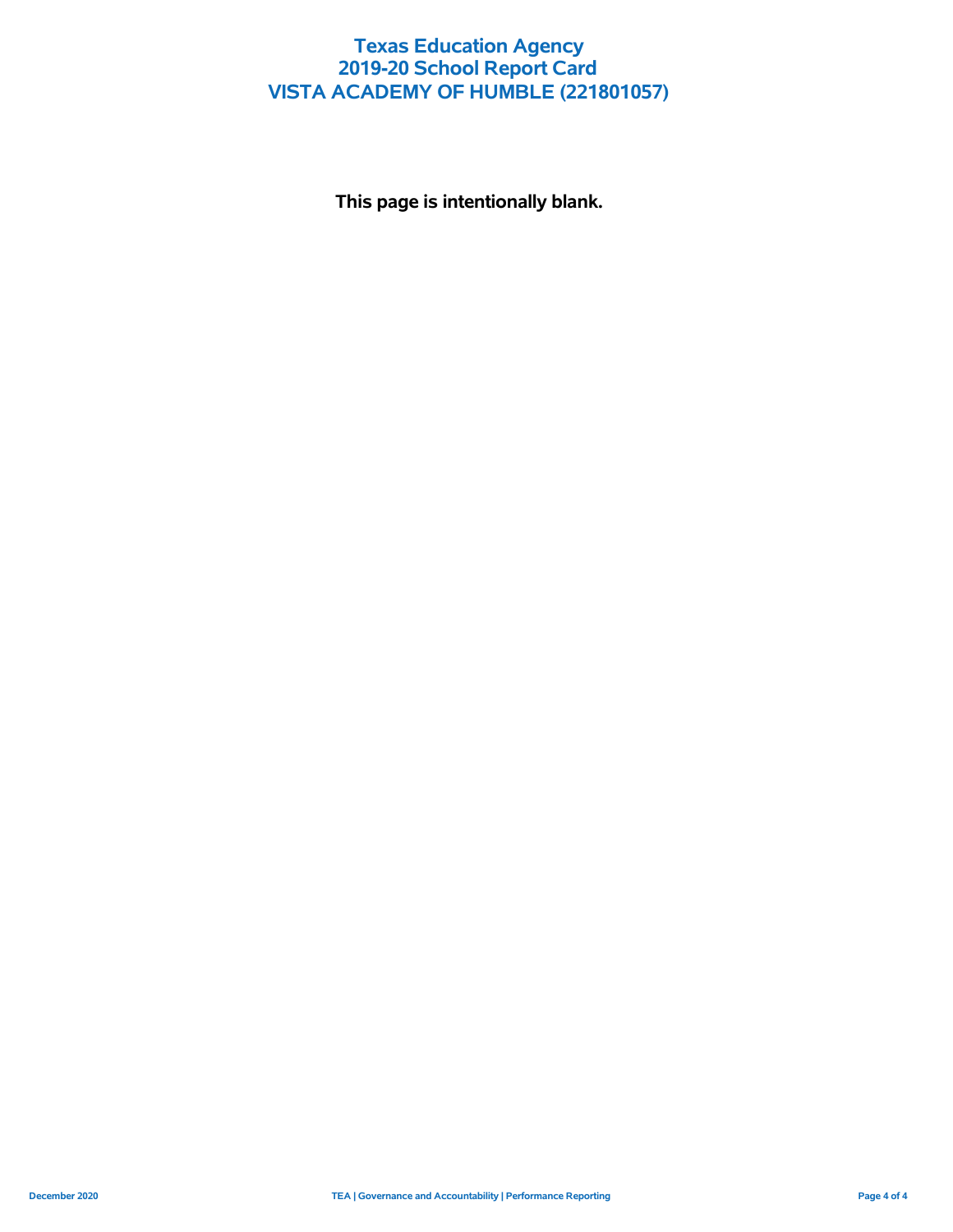|                            | <b>Accountability Rating</b>                                                                                                                                   |                                                                                                                                                                                   | <b>School Information</b>                    |
|----------------------------|----------------------------------------------------------------------------------------------------------------------------------------------------------------|-----------------------------------------------------------------------------------------------------------------------------------------------------------------------------------|----------------------------------------------|
|                            | *All Districts and Schools Were Not Rated in 2020 Due to COVID-19*                                                                                             | <b>District Name:</b>                                                                                                                                                             | TEXAS COLLEGE PREPARATORY<br><b>ACADEMIE</b> |
|                            |                                                                                                                                                                |                                                                                                                                                                                   | Campus Type: Elementary/Secondary            |
|                            |                                                                                                                                                                | Total Students: 685                                                                                                                                                               |                                              |
|                            |                                                                                                                                                                | Grade Span: KG - 12                                                                                                                                                               |                                              |
| <b>Not</b><br><b>Rated</b> | Given the impact of COVID-19, all districts and schools<br>received a label of Not Rated: Declared State of Disaster<br>for their 2020 accountability ratings. | For more information about this campus, see https://TXSchools.gov<br>or the Texas Academic Performance Report at<br>https://rptsvr1.tea.texas.gov/perfreport/tapr/2020/index.html |                                              |

**Click here to read the official announcement.**

#### **Distinction Designations**

Instructional Leadership  $$157$  \$217 \$162 School Leadership  $$863$  \$858 \$589

#### **[Distinction designations were not awarded in 2020.](https://rptsvr1.tea.texas.gov/perfreport/tapr/2020/index.html)**

#### **School and Student Information**

This section provides [demographic information about FOUNDERS CLA](https://tea.texas.gov/about-tea/news-and-multimedia/correspondence/taa-letters/every-student-succeeds-act-essa-waiver-approval-2020-state-academic-accountability)SSICAL ACADEMY OF LEAN, including attendance rates; enrollment percentages for various student groups; student mobility rates; and class size averages at the campus, district, and state level, where applicable.

|                                     | <b>CampusDistrict State</b> |         |                   |                                         | Campus | <b>District</b> | <b>State</b> |
|-------------------------------------|-----------------------------|---------|-------------------|-----------------------------------------|--------|-----------------|--------------|
| Attendance Rate (2018-19)           |                             |         | 96.7% 96.3% 95.4% |                                         |        |                 |              |
| <b>Enrollment by Race/Ethnicity</b> |                             |         |                   | Class Size Averages by Grade or Subject |        |                 |              |
| African American                    |                             |         | 1.0% 15.9% 12.6%  | Elementary                              |        |                 |              |
| Hispanic                            |                             |         | 18.7% 29.9% 52.8% | Kindergarten                            | 24.0   | 18.3            | 19.0         |
| White                               |                             |         | 70.2% 42.1% 27.0% | Grade 1                                 | 27.0   | 19.6            | 18.9         |
| American Indian                     | 0.1%                        | $0.4\%$ | $0.4\%$           | Grade 2                                 | 27.0   | 20.2            | 18.8         |
| Asian                               | 4.4%                        | 6.8%    | 4.6%              | Grade 3                                 | 27.0   | 21.0            | 19.0         |
| Pacific Islander                    | 0.1%                        | $0.1\%$ | 0.2%              | Grade 4                                 | 27.0   | 19.7            | 19.2         |
| Two or More Races                   | 5.4%                        | 4.7%    | 2.5%              | Grade 5                                 | 27.0   | 20.9            | 20.9         |
| <b>Enrollment by Student Group</b>  |                             |         |                   | Grade 6                                 | 23.7   | 23.9            | 20.4         |
| Economically Disadvantaged          | 7.0%                        |         | 36.3% 60.2%       | Secondary                               |        |                 |              |
| Special Education                   | 7.4%                        |         | 6.9% 10.7%        | English/Language Arts                   | 24.7   | 20.4            | 16.4         |
| <b>English Learners</b>             | 3.1%                        |         | 9.9% 20.3%        | Foreign Languages                       | 20.1   | 19.5            | 18.7         |
|                                     |                             |         |                   | <b>Mathematics</b>                      | 18.7   | 18.0            | 17.8         |
| Mobility Rate (2018-19)             | 8.2%                        |         | 18.4% 15.3%       | Science                                 | 23.8   | 20.3            | 18.8         |
|                                     |                             |         |                   | <b>Social Studies</b>                   | 22.4   | 21.4            | 19.3         |

### **School Financial Information (2018-19)**

Various financial indicators based on actual data from the prior year are reported for the campus, district, and state. For more information, see

**[http://tea.texas.gov/financialstandardreports/.](http://tea.texas.gov/financialstandardreports/)**

|                                        | Campus | District State |             |
|----------------------------------------|--------|----------------|-------------|
| <b>Instructional Staff Percent</b>     | n/a    | 64.7% 64.6%    |             |
| <b>Instructional Expenditure Ratio</b> | n/a    |                | 63.5% 62.8% |
|                                        |        |                |             |

Ē,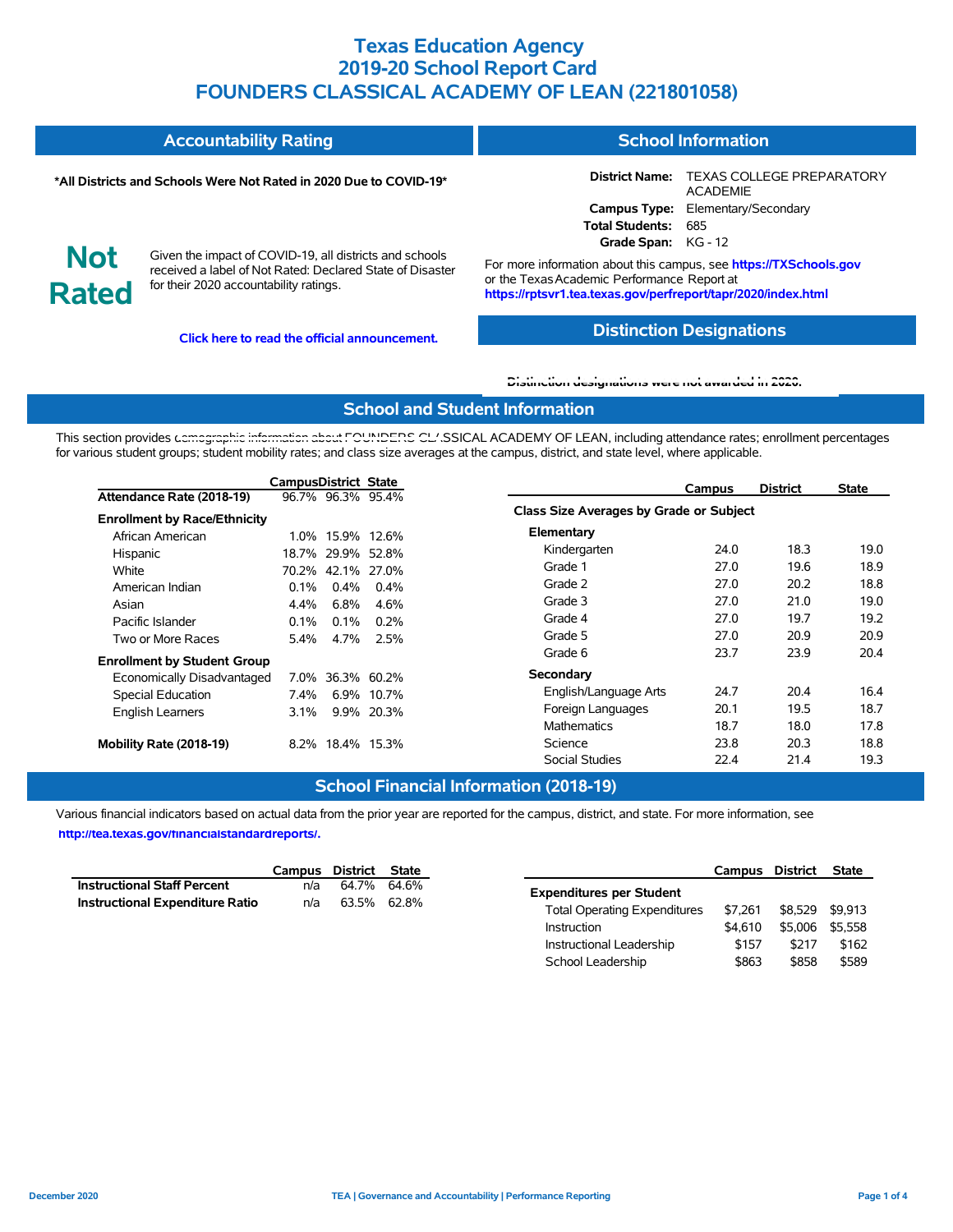### **STAAR Outcomes**

This section provides STAAR performance and Academic Growth outcomes. Academic Growth measures whether students are maintaining performance or improving from year to year. **Please note that due to the cancellation of spring 2020 State of Texas Assessments of Academic Readiness (STAAR) due to the COVID-19 pandemic, the performance of this year's report is not updated.**

|                                                                                    |      |        |     |     |                                   |      |       |                          |        |                          | Two or |        |
|------------------------------------------------------------------------------------|------|--------|-----|-----|-----------------------------------|------|-------|--------------------------|--------|--------------------------|--------|--------|
|                                                                                    |      |        |     |     | African                           |      |       | American                 |        | <b>Pacific</b>           | More   | Econ   |
|                                                                                    |      | State  |     |     | District Campus American Hispanic |      | White | Indian                   | Asian  | <b>Islander</b>          | Races  | Disadv |
| STAAR Performance Rates at Approaches Grade Level or Above (All Grades Tested)     |      |        |     |     |                                   |      |       |                          |        |                          |        |        |
| All Subjects                                                                       | 2019 | 78%    | 81% | 89% | 82%                               | 85%  | 90%   | $\overline{\phantom{a}}$ | 94%    | $\ast$                   | 87%    | 84%    |
|                                                                                    | 2018 | 77%    | 75% | 89% | 89%                               | 85%  | 90%   | $\blacksquare$           | 98%    | $\overline{\phantom{a}}$ | 90%    | 80%    |
| ELA/Reading                                                                        | 2019 | 75%    | 84% | 93% | $\ast$                            | 93%  | 92%   | $\overline{\phantom{a}}$ | 94%    | $\ast$                   | 100%   | 94%    |
|                                                                                    | 2018 | 74%    | 80% | 94% | $\ast$                            | 89%  | 94%   | $\overline{\phantom{a}}$ | 100%   | $\overline{\phantom{0}}$ | 100%   | 90%    |
| Mathematics                                                                        | 2019 | 82%    | 82% | 87% | $\ast$                            | 81%  | 89%   | $\overline{\phantom{a}}$ | 87%    | $\ast$                   | 85%    | 72%    |
|                                                                                    | 2018 | 81%    | 74% | 87% | $\ast$                            | 82%  | 89%   | $\overline{\phantom{a}}$ | 93%    | $\overline{\phantom{a}}$ | 78%    | 69%    |
| Writing                                                                            | 2019 | 68%    | 75% | 83% | $\ast$                            | 71%  | 84%   | $\overline{\phantom{a}}$ | 100%   | $\overline{\phantom{a}}$ | 80%    | 67%    |
|                                                                                    | 2018 | 66%    | 67% | 83% | $\ast$                            | 78%  | 83%   | $\blacksquare$           | 100%   | $\overline{\phantom{a}}$ | 71%    | $\ast$ |
| Science                                                                            | 2019 | 81%    | 78% | 88% | $\ast$                            | 90%  | 87%   | $\overline{\phantom{a}}$ | 100%   | $\overline{a}$           | 77%    | 91%    |
|                                                                                    | 2018 | 80%    | 72% | 81% | $\ast$                            | 69%  | 82%   | $\overline{\phantom{a}}$ | $\ast$ | $\overline{\phantom{0}}$ | 100%   | 75%    |
| Social Studies                                                                     | 2019 | 81%    | 80% | 86% | $\ast$                            | 72%  | 93%   | $\overline{\phantom{a}}$ |        | $\overline{a}$           | 60%    | $\ast$ |
|                                                                                    | 2018 | 78%    | 66% | 99% | $\ast$                            | 100% | 98%   | $\blacksquare$           | $\ast$ | $\overline{a}$           | 100%   | $\ast$ |
| STAAR Performance Rates at Meets Grade Level or Above (All Grades Tested)          |      |        |     |     |                                   |      |       |                          |        |                          |        |        |
| All Subjects                                                                       | 2019 | 50%    | 52% | 60% | 36%                               | 54%  | 61%   | $\overline{\phantom{a}}$ | 71%    | $\ast$                   | 62%    | 52%    |
|                                                                                    | 2018 | 48%    | 44% | 59% | 56%                               | 49%  | 60%   | $\overline{\phantom{a}}$ | 70%    | $\overline{\phantom{0}}$ | 65%    | 51%    |
| ELA/Reading                                                                        | 2019 | 48%    | 57% | 69% | $\ast$                            | 68%  | 69%   | $\overline{\phantom{a}}$ | 53%    | *                        | 81%    | 66%    |
|                                                                                    | 2018 | 46%    | 51% | 69% | $\ast$                            | 55%  | 72%   | $\overline{\phantom{a}}$ | 63%    | $\overline{\phantom{0}}$ | 82%    | 55%    |
| Mathematics                                                                        | 2019 | 52%    | 50% | 50% | $\ast$                            | 43%  | 49%   | $\blacksquare$           | 73%    | $\ast$                   | 60%    | 28%    |
|                                                                                    | 2018 | 50%    | 40% | 43% | $\ast$                            | 30%  | 44%   | $\overline{\phantom{a}}$ | 64%    | $\overline{\phantom{0}}$ | 50%    | 31%    |
| Writing                                                                            | 2019 | 38%    | 43% | 61% | $\ast$                            | 35%  | 62%   | $\overline{\phantom{a}}$ | 100%   | $\overline{\phantom{0}}$ | 60%    | 22%    |
|                                                                                    | 2018 | 41%    | 42% | 67% | $\ast$                            | 61%  | 67%   | $\overline{\phantom{a}}$ | 100%   | $\overline{\phantom{0}}$ | 57%    | $\ast$ |
| Science                                                                            | 2019 | 54%    | 49% | 55% | $\ast$                            | 47%  | 58%   | $\overline{\phantom{a}}$ | 80%    | $\overline{\phantom{a}}$ | 38%    | 82%    |
|                                                                                    | 2018 | 51%    | 43% | 49% | $\ast$                            | 42%  | 50%   | $\overline{\phantom{a}}$ | *      | $\overline{\phantom{a}}$ | 38%    | 50%    |
| Social Studies                                                                     | 2019 | 55%    | 55% | 67% | $\ast$                            | 61%  | 71%   | $\blacksquare$           | ∗      | $\overline{a}$           | 40%    | $\ast$ |
|                                                                                    | 2018 | 53%    | 41% | 77% | $\ast$                            | 71%  | 76%   |                          | $\ast$ | $\overline{a}$           | 100%   | $\ast$ |
|                                                                                    |      |        |     |     |                                   |      |       |                          |        |                          |        |        |
| STAAR Performance Rates at Masters Grade Level (All Grades Tested)<br>All Subjects | 2019 | 24%    | 26% | 28% | 18%                               | 21%  | 29%   | $\overline{\phantom{a}}$ | 39%    | $\ast$                   | 22%    | 20%    |
|                                                                                    | 2018 | 22%    | 19% | 23% | $0\%$                             | 14%  | 25%   | $\overline{\phantom{a}}$ | 30%    | $\overline{a}$           | 28%    | 27%    |
| ELA/Reading                                                                        | 2019 | 21%    | 28% | 34% | $\ast$                            | 25%  | 37%   | $\overline{\phantom{a}}$ | 35%    | $\ast$                   | 35%    | 28%    |
|                                                                                    | 2018 | 19%    | 23% | 28% | $\ast$                            | 13%  | 32%   | $\overline{\phantom{a}}$ | 13%    | $\overline{\phantom{0}}$ | 45%    | 30%    |
| Mathematics                                                                        | 2019 | 26%    | 26% | 19% | $\ast$                            | 19%  | 18%   | $\overline{\phantom{a}}$ | 40%    | $\ast$                   | 10%    | 8%     |
|                                                                                    | 2018 | 24%    | 17% | 14% | $\ast$                            | 11%  | 15%   | $\overline{\phantom{a}}$ | 36%    | $\overline{\phantom{0}}$ | 6%     | 19%    |
| Writing                                                                            | 2019 | 14%    | 15% | 30% | $\ast$                            | 18%  | 33%   | $\blacksquare$           | 38%    | $\overline{\phantom{a}}$ | 20%    | 22%    |
|                                                                                    | 2018 | 13%    | 11% | 18% | $\ast$                            | 0%   | 21%   | $\overline{\phantom{a}}$ | 60%    | $\overline{\phantom{a}}$ | 14%    | $\ast$ |
| Science                                                                            | 2019 | 25%    | 21% | 17% | $\ast$                            | 13%  | 18%   | $\overline{\phantom{a}}$ | 40%    | $\overline{\phantom{a}}$ | 8%     | 18%    |
|                                                                                    | 2018 | 23%    | 18% | 18% | $\ast$                            | 15%  | 18%   | $\overline{\phantom{a}}$ | *      | $\overline{\phantom{0}}$ | 25%    | 25%    |
| Social Studies                                                                     | 2019 | 33%    | 36% | 45% |                                   | 28%  | 51%   |                          |        |                          | 40%    |        |
|                                                                                    | 2018 | 31%    | 25% | 47% | ∗                                 | 38%  | 48%   |                          |        |                          | 60%    |        |
|                                                                                    |      |        |     |     |                                   |      |       |                          |        |                          |        |        |
| Academic Growth Score (All Grades Tested)                                          |      |        |     |     |                                   |      |       |                          |        |                          |        |        |
| <b>Both Subjects</b>                                                               | 2019 | 69     | 70  | 71  | 42                                | 79   | 70    | $\overline{\phantom{a}}$ | 75     | $\overline{a}$           | 60     | 69     |
|                                                                                    | 2018 | 69     | 68  | 65  | 58                                | 65   | 66    | $\overline{a}$           | 53     | $\overline{a}$           | 56     | 76     |
| ELA/Reading                                                                        | 2019 | 68     | 69  | 70  | $\ast$<br>∗                       | 79   | 69    | $\overline{\phantom{a}}$ | 71     | $\overline{a}$           | 56     | 72     |
|                                                                                    | 2018 | 69     | 69  | 69  |                                   | 74   | 71    | $\overline{\phantom{a}}$ | 25     | $\overline{\phantom{0}}$ | 61     | 92     |
| Mathematics                                                                        | 2019 | 70     | 70  | 73  | ∗                                 | 80   | 72    | $\overline{\phantom{a}}$ | 79     | $\overline{a}$           | 63     | 65     |
|                                                                                    | 2018 | $70\,$ | 67  | 60  | $\ast$                            | 54   | 62    |                          | 81     |                          | 50     | 59     |

 **? Indicates that the data for this item were statistically improbable or were reported outside a reasonable range.**

 **- Indicates zero observations reported for this group. \* Indicates results are masked due to small numbers to protect student confidentiality.**

**n/a Indicates data reporting is not applicable for this group.**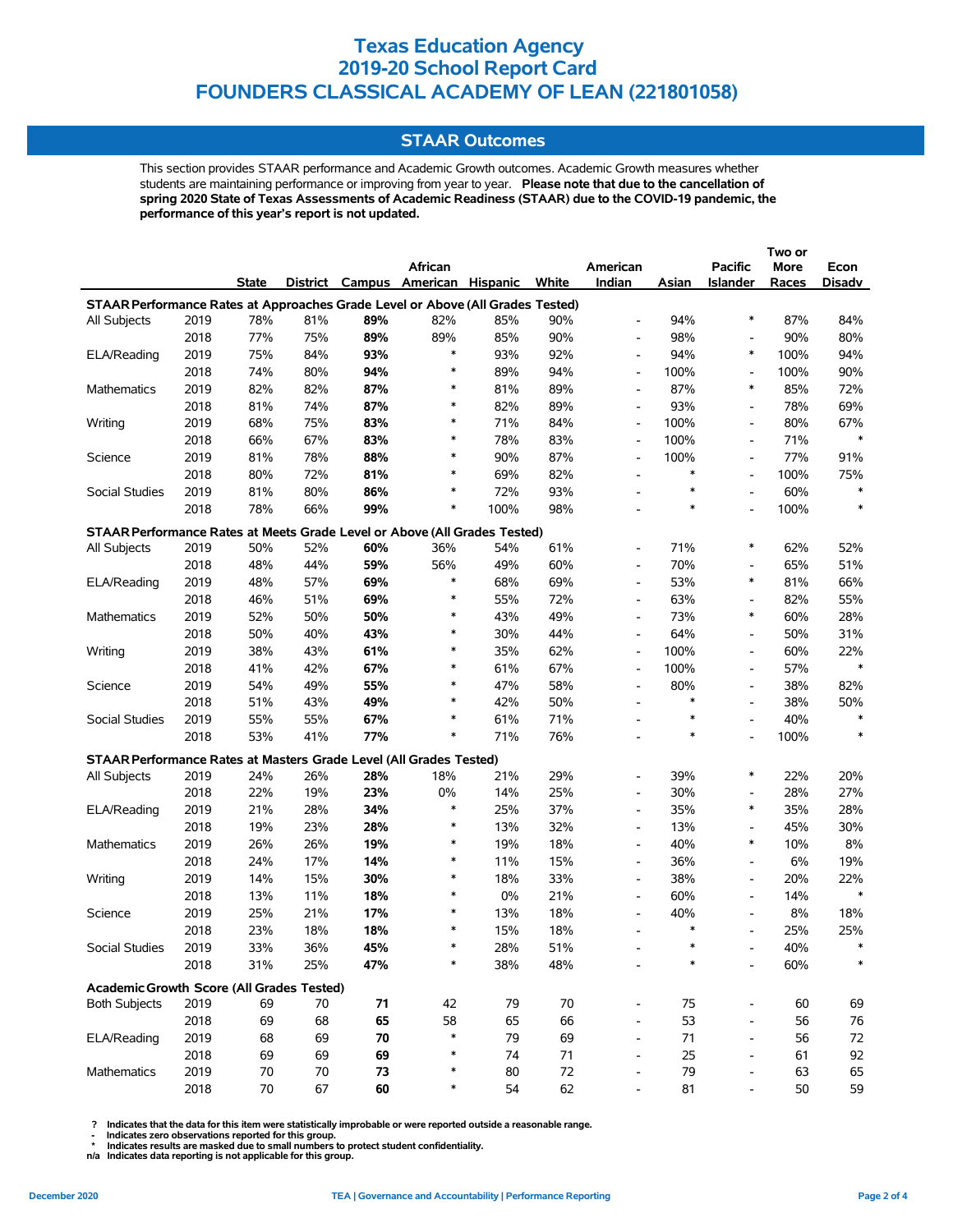### **Prior-Year Non-Proficient and Student Success Initiative STAAR Outcomes**

Progress of Prior-Year Non-Proficient Students shows STAAR performance rates for students who did not perform satisfactorily in 2017-18 but did in 2018-19. Student Success Initiative shows rates related to the requirement for students to demonstrate proficiency on the reading and mathematics STAAR in grades 5 and 8. **Please note that due to the cancellation of spring 2020 State of Texas Assessments of Academic Readiness (STAAR) due to the COVID-19 pandemic, this year's report is not updated.**

|                                      |              |          |                                                   |                                                                       |                 |       |          |        |                | Two or      |        |
|--------------------------------------|--------------|----------|---------------------------------------------------|-----------------------------------------------------------------------|-----------------|-------|----------|--------|----------------|-------------|--------|
|                                      |              |          |                                                   | <b>African</b>                                                        |                 |       | American |        | <b>Pacific</b> | <b>More</b> | Econ   |
|                                      | <b>State</b> | District |                                                   | Campus American                                                       | <b>Hispanic</b> | White | Indian   | Asian  | Islander       | Races       | Disadv |
|                                      |              |          | Progress of Prior-Year Non-Proficient Students    |                                                                       |                 |       |          |        |                |             |        |
| Sum of Grades 4-8                    |              |          |                                                   |                                                                       |                 |       |          |        |                |             |        |
| Reading                              |              |          |                                                   |                                                                       |                 |       |          |        |                |             |        |
| 2019                                 | 41%          | 44%      | 56%                                               |                                                                       | 50%             | 60%   |          |        |                |             |        |
| 2018                                 | 38%          | 40%      | 79%                                               | $\ast$                                                                | *               | 80%   |          | ×      |                |             |        |
| <b>Mathematics</b>                   |              |          |                                                   |                                                                       |                 |       |          |        |                |             |        |
| 2019                                 | 45%          | 43%      | 49%                                               |                                                                       | 50%             | 48%   |          | $\ast$ |                |             | 43%    |
| 2018                                 | 47%          | 36%      | 47%                                               |                                                                       | $\ast$          | 50%   |          |        |                |             |        |
| <b>Students Success Initiative</b>   |              |          |                                                   |                                                                       |                 |       |          |        |                |             |        |
| <b>Grade 5 Reading</b>               |              |          |                                                   |                                                                       |                 |       |          |        |                |             |        |
|                                      |              |          |                                                   | Students Meeting Approaches Grade Level on First STAAR Administration |                 |       |          |        |                |             |        |
| 2019                                 | 78%          | 81%      | 92%                                               |                                                                       | 91%             | 91%   |          |        |                |             |        |
|                                      |              |          | <b>Students Requiring Accelerated Instruction</b> |                                                                       |                 |       |          |        |                |             |        |
| 2019                                 | 22%          | 19%      | 8%                                                |                                                                       | 9%              | 9%    |          |        |                |             |        |
| <b>STAAR Cumulative Met Standard</b> |              |          |                                                   |                                                                       |                 |       |          |        |                |             |        |
| 2019                                 | 86%          | 89%      | 98%                                               |                                                                       | 100%            | 97%   |          |        |                |             |        |
| <b>Grade 5 Mathematics</b>           |              |          |                                                   |                                                                       |                 |       |          |        |                |             |        |
|                                      |              |          |                                                   | Students Meeting Approaches Grade Level on First STAAR Administration |                 |       |          |        |                |             |        |
| 2019                                 | 83%          | 82%      | 93%                                               |                                                                       | 100%            | 92%   |          |        |                |             |        |
|                                      |              |          | <b>Students Requiring Accelerated Instruction</b> |                                                                       |                 |       |          |        |                |             |        |
| 2019                                 | 17%          | 18%      | 7%                                                |                                                                       | 0%              | 8%    |          | $\ast$ |                | $\ast$      |        |
| <b>STAAR Cumulative Met Standard</b> |              |          |                                                   |                                                                       |                 |       |          |        |                |             |        |
| 2019                                 | 90%          | 89%      | 94%                                               |                                                                       | 100%            | 95%   |          |        |                |             |        |
| <b>Grade 8 Reading</b>               |              |          |                                                   |                                                                       |                 |       |          |        |                |             |        |
|                                      |              |          |                                                   |                                                                       |                 |       |          |        |                |             |        |
| 2019                                 | 78%          | 84%      | 92%                                               | Students Meeting Approaches Grade Level on First STAAR Administration | 89%             | 92%   |          |        |                |             |        |
|                                      |              |          |                                                   |                                                                       |                 |       |          |        |                |             |        |
|                                      |              |          | Students Requiring Accelerated Instruction        | $\ast$                                                                |                 |       |          | $\ast$ |                |             |        |
| 2019                                 | 22%          | 16%      | 8%                                                |                                                                       | 11%             | 8%    |          |        |                |             |        |
| <b>STAAR Cumulative Met Standard</b> |              |          |                                                   |                                                                       |                 |       |          |        |                |             |        |
| 2019                                 | 85%          | 89%      | 96%                                               |                                                                       | 100%            | 95%   |          | *      |                |             |        |
| <b>Grade 8 Mathematics</b>           |              |          |                                                   |                                                                       |                 |       |          |        |                |             |        |
|                                      |              |          |                                                   | Students Meeting Approaches Grade Level on First STAAR Administration |                 |       |          |        |                |             |        |
| 2019                                 | 82%          | 70%      | 46%                                               |                                                                       | 50%             | 50%   |          |        |                |             |        |
|                                      |              |          | <b>Students Requiring Accelerated Instruction</b> |                                                                       |                 |       |          |        |                |             |        |
| 2019                                 | 18%          | 30%      | 54%                                               |                                                                       | 50%             | 50%   |          |        |                |             |        |
| <b>STAAR Cumulative Met Standard</b> |              |          |                                                   |                                                                       |                 |       |          |        |                |             |        |
| 2019                                 | 88%          | 76%      | 69%                                               |                                                                       | 83%             | 50%   |          |        |                |             |        |

 **? Indicates that the data for this item were statistically improbable or were reported outside a reasonable range.**

 **- Indicates zero observations reported for this group.**

 **\* Indicates results are masked due to small numbers to protect student confidentiality. n/a Indicates data reporting is not applicable for this group.**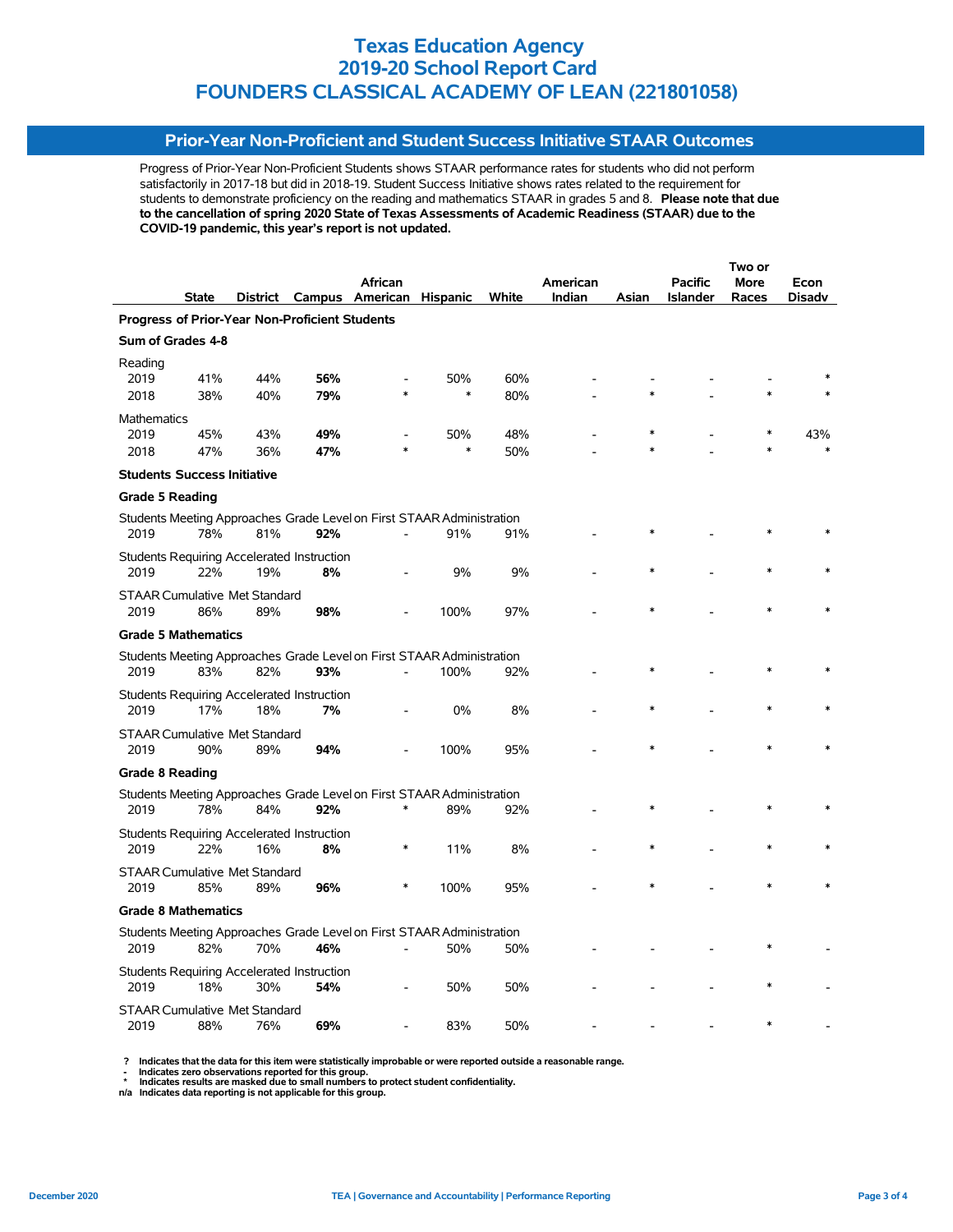### **Graduation and College, Career, and Military Readiness Outcomes**

This section provides graduation, graduation plan, and College, Career, and Military Readiness rates.

|                                                              |       |                |                | African                           |        |                |                    |        |                            | Two or        |                |
|--------------------------------------------------------------|-------|----------------|----------------|-----------------------------------|--------|----------------|--------------------|--------|----------------------------|---------------|----------------|
|                                                              | State |                |                | District Campus American Hispanic |        | White          | American<br>Indian | Asian  | <b>Pacific</b><br>Islander | More<br>Races | Econ<br>Disadv |
| Annual Dropout Rate (Gr 9-12)                                |       |                |                |                                   |        |                |                    |        |                            |               |                |
| 2018-19                                                      | 1.9%  | 0.9%           | 0.0%           |                                   | 0.0%   | 0.0%           |                    |        |                            | 0.0%          | 0.0%           |
| 2017-18                                                      | 1.9%  | 0.4%           | 0.0%           | $\ast$                            | 0.0%   | 0.0%           |                    | $\ast$ |                            | 0.0%          | 0.0%           |
| 4-Year Longitudinal Rate (Gr 9-12)                           |       |                |                |                                   |        |                |                    |        |                            |               |                |
| Class of 2019                                                |       |                |                |                                   |        |                |                    |        |                            |               |                |
| Graduated<br>Graduates, TxCHSE, & Cont                       | 90.0% | 97.4%          | 95.5%<br>95.5% |                                   | 100.0% | 92.9%<br>92.9% |                    |        |                            |               |                |
| Class of 2018                                                | 94.1% | 99.0%          |                |                                   | 100.0% |                |                    |        |                            |               |                |
| Graduated                                                    | 90.0% | 93.6%          |                |                                   |        |                |                    |        |                            |               |                |
| Graduates, TxCHSE, & Cont                                    | 94.3% | 94.5%          |                |                                   |        |                |                    |        |                            |               |                |
| 5-Year Extended Longitudinal Rate (Gr 9-12)<br>Class of 2018 |       |                |                |                                   |        |                |                    |        |                            |               |                |
| Graduated                                                    | 92.2% | 94.2%          |                |                                   |        |                |                    |        |                            |               |                |
| Graduates, TxCHSE, & Cont<br>Class of 2017                   | 93.9% | 94.5%          |                |                                   |        |                |                    |        |                            |               |                |
| Graduated                                                    | 92.0% | 83.3%          |                |                                   |        |                |                    |        |                            |               |                |
| Graduates, TxCHSE, & Cont                                    | 93.7% | 86.4%          |                |                                   |        |                |                    |        |                            |               |                |
| 6-Year Extended Longitudinal Rate (Gr 9-12)<br>Class of 2017 |       |                |                |                                   |        |                |                    |        |                            |               |                |
| Graduated                                                    | 92.4% | 83.6%          |                |                                   |        |                |                    |        |                            |               |                |
| Graduates, TxCHSE, & Cont                                    | 93.7% | 87.2%          |                |                                   |        |                |                    |        |                            |               |                |
| Class of 2016                                                |       |                |                |                                   |        |                |                    |        |                            |               |                |
| Graduated                                                    | 92.1% | 64.7%<br>72.7% |                |                                   |        |                |                    |        |                            |               |                |
| Graduates, TxCHSE, & Cont                                    | 93.4% |                |                |                                   |        |                |                    |        |                            |               |                |
| 4-Year Federal Graduation Rate Without Exclusions (Gr 9-12)  |       |                |                |                                   |        |                |                    |        |                            |               |                |
| Class of 2019                                                | 90.0% | 97.4%          | 95.5%          |                                   | 100.0% | 92.9%          |                    |        |                            |               |                |
| Class of 2018                                                | 90.0% | 93.4%          |                |                                   |        |                |                    |        |                            |               |                |
| RHSP/DAP Graduates (Longitudinal Rate)                       |       |                |                |                                   |        |                |                    |        |                            |               |                |
| Class of 2019                                                | 73.3% |                |                |                                   |        |                |                    |        |                            |               |                |
| Class of 2018                                                | 68.5% |                |                |                                   |        |                |                    |        |                            |               |                |
| RHSP/DAP/FHSP-E/FHSP-DLA Graduates (Longitudinal Rate)       |       |                |                |                                   |        |                |                    |        |                            |               |                |
| Class of 2019                                                | 87.6% | 97.7%          | 100.0%         |                                   | 100.0% | 100.0%         |                    |        |                            |               |                |
| Class of 2018                                                | 86.8% | 97.1%          |                |                                   |        |                |                    |        |                            |               |                |
| College, Career, and Military Ready (Annual Graduates)       |       |                |                |                                   |        |                |                    |        |                            |               |                |
| 2018-19                                                      | 72.9% | 87.8%          | 95.5%          |                                   | 100.0% | 92.9%          |                    |        |                            |               |                |
| 2017-18                                                      | 65.5% | 86.0%          | 85.7%          |                                   | $\ast$ | 90.0%          |                    |        |                            |               |                |
| <b>SAT/ACT Results (Annual Graduates)</b><br>Tested          |       |                |                |                                   |        |                |                    |        |                            |               |                |
| 2018-19                                                      | 75.0% | 100.0%         | 100.0%         | ?                                 | 100.0% | 100.0%         |                    |        |                            |               |                |
| 2017-18                                                      | 74.6% | 100.0%         | 100.0%         | $\overline{a}$                    | $\ast$ | 100.0%         |                    |        |                            | *             | $\ast$         |
| Average SAT Score<br>2018-19                                 | 1027  | 1158           | 1208           | ∗                                 | 1143   | 1228           |                    |        |                            |               |                |
| 2017-18                                                      | 1036  | 1152           | 1245           |                                   | $\ast$ | 1269           |                    |        |                            | *             |                |
| Average ACT Score                                            |       |                |                |                                   |        |                |                    |        |                            |               |                |
| 2018-19                                                      | 20.6  | 24.8           | 26.4           | $\ast$                            | $\ast$ | 27.7           |                    |        |                            |               |                |
| 2017-18                                                      | 20.6  | 24.2           | 26.1           |                                   | $\ast$ | 26.4           |                    |        |                            |               |                |
|                                                              |       |                |                |                                   |        |                |                    |        |                            |               |                |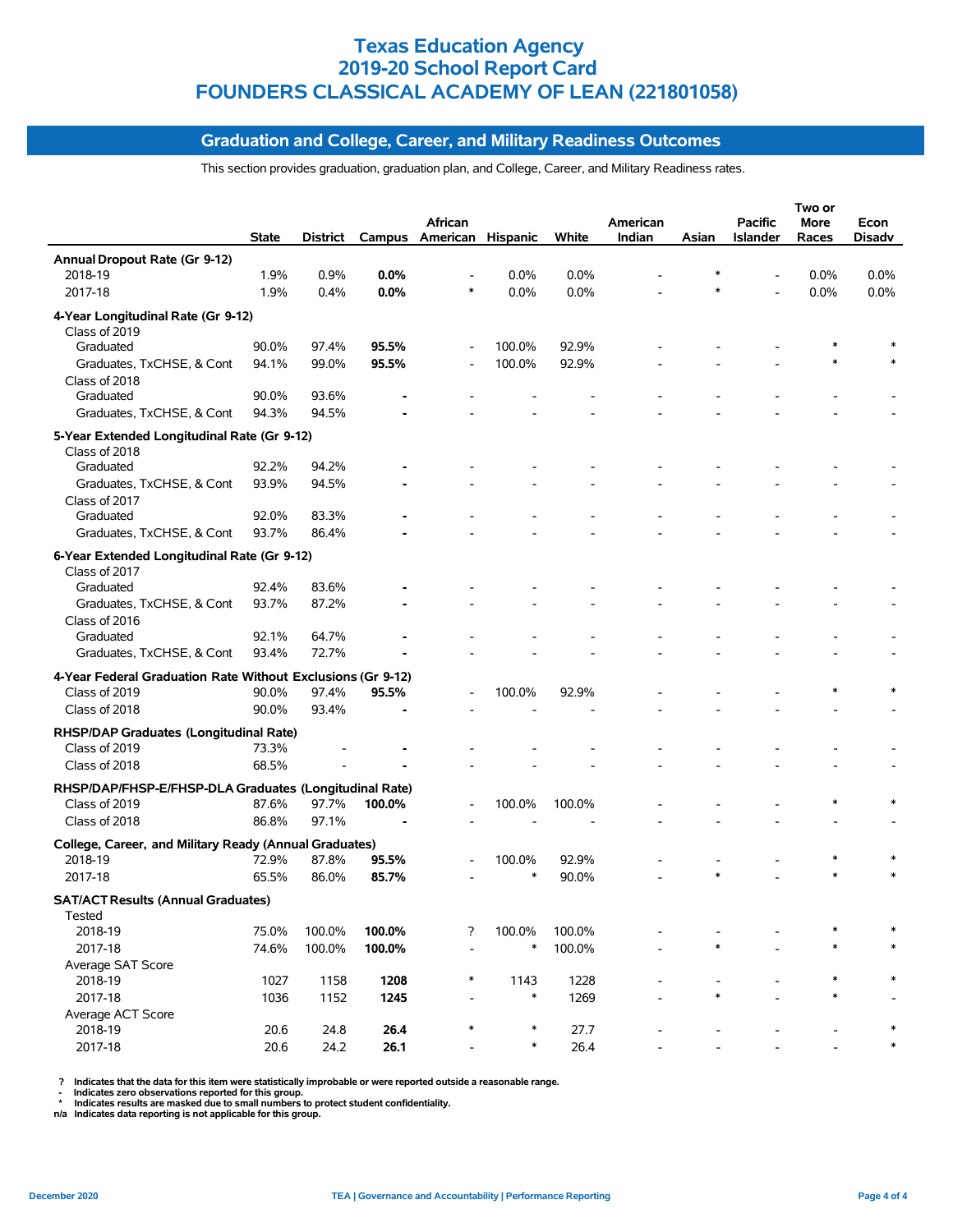|                            | <b>Accountability Rating</b>                                                                                                                                   |                                                                                                                                                                                   | <b>School Information</b>                           |
|----------------------------|----------------------------------------------------------------------------------------------------------------------------------------------------------------|-----------------------------------------------------------------------------------------------------------------------------------------------------------------------------------|-----------------------------------------------------|
|                            | *All Districts and Schools Were Not Rated in 2020 Due to COVID-19*                                                                                             | <b>District Name:</b>                                                                                                                                                             | <b>TEXAS COLLEGE PREPARATORY</b><br><b>ACADEMIE</b> |
|                            |                                                                                                                                                                | Campus Type: Elementary                                                                                                                                                           |                                                     |
|                            |                                                                                                                                                                | <b>Total Students: 175</b>                                                                                                                                                        |                                                     |
|                            |                                                                                                                                                                | Grade Span: KG - 05                                                                                                                                                               |                                                     |
| <b>Not</b><br><b>Rated</b> | Given the impact of COVID-19, all districts and schools<br>received a label of Not Rated: Declared State of Disaster<br>for their 2020 accountability ratings. | For more information about this campus, see https://TXSchools.gov<br>or the Texas Academic Performance Report at<br>https://rptsvr1.tea.texas.gov/perfreport/tapr/2020/index.html |                                                     |

**Click here to read the official announcement.**

### **Distinction Designations**

#### **[Distinction designations were not awarded in 2020.](https://rptsvr1.tea.texas.gov/perfreport/tapr/2020/index.html)**

#### **School and Student Information**

This section provides [demographic information about DENTON CLASS](https://tea.texas.gov/about-tea/news-and-multimedia/correspondence/taa-letters/every-student-succeeds-act-essa-waiver-approval-2020-state-academic-accountability)ICAL ACADEMY, including attendance rates; enrollment percentages for various student groups; student mobility rates; and class size averages at the campus, district, and state level, where applicable.

 $\overline{\phantom{0}}$ 

|                                     | <b>CampusDistrict State</b> |                   |             |
|-------------------------------------|-----------------------------|-------------------|-------------|
| Attendance Rate (2018-19)           |                             | 96.0% 96.3% 95.4% |             |
| <b>Enrollment by Race/Ethnicity</b> |                             |                   |             |
| African American                    | $9.7\%$                     |                   | 15.9% 12.6% |
| Hispanic                            |                             | 14.3% 29.9%       | 528%        |
| White                               |                             | 61.1% 42.1% 27.0% |             |
| American Indian                     | $0.6\%$                     | $0.4\%$           | $0.4\%$     |
| Asian                               | 5.1%                        | 6.8%              | 4.6%        |
| Pacific Islander                    | 0.0%                        | $0.1\%$           | 0.2%        |
| Two or More Races                   | 91%                         | 47%               | 2.5%        |
| <b>Enrollment by Student Group</b>  |                             |                   |             |
| Economically Disadvantaged          |                             | 29.1% 36.3%       | 60.2%       |
| Special Education                   | 17.1%                       |                   | 6.9% 10.7%  |
| <b>English Learners</b>             | 2.9%                        |                   | 9.9% 20.3%  |
| Mobility Rate (2018-19)             | 12.3%                       | 18.4%             | 15.3%       |

|                                                | Campus | <b>District</b> | <b>State</b> |
|------------------------------------------------|--------|-----------------|--------------|
| <b>Class Size Averages by Grade or Subject</b> |        |                 |              |
| Elementary                                     |        |                 |              |
| Kindergarten                                   | 18.5   | 18.3            | 19.0         |
| Grade 1                                        | 21.0   | 19.6            | 18.9         |
| Grade 2                                        | 19.0   | 20.2            | 18.8         |
| Grade 3                                        | 20.5   | 21.0            | 19.0         |
| Grade 4                                        | 17.5   | 19.7            | 19.2         |
| Grade 5                                        | 22.0   | 20.9            | 20.9         |
|                                                |        |                 |              |

School Leadership  $$970$  \$858 \$589

#### **School Financial Information (2018-19)**

Various financial indicators based on actual data from the prior year are reported for the campus, district, and state. For more information, see

|                                    | Campus | District    | State       |                                     | Campus                   | District | <b>State</b> |
|------------------------------------|--------|-------------|-------------|-------------------------------------|--------------------------|----------|--------------|
| <b>Instructional Staff Percent</b> | n/a    | 64.7% 64.6% |             | <b>Expenditures per Student</b>     |                          |          |              |
| Instructional Expenditure Ratio    | n/a    |             | 63.5% 62.8% | <b>Total Operating Expenditures</b> | \$10,285 \$8,529 \$9,913 |          |              |
|                                    |        |             |             | Instruction                         | \$7.662                  | \$5.006  | \$5.558      |
|                                    |        |             |             | Instructional Leadership            | \$183                    | \$217    | \$162        |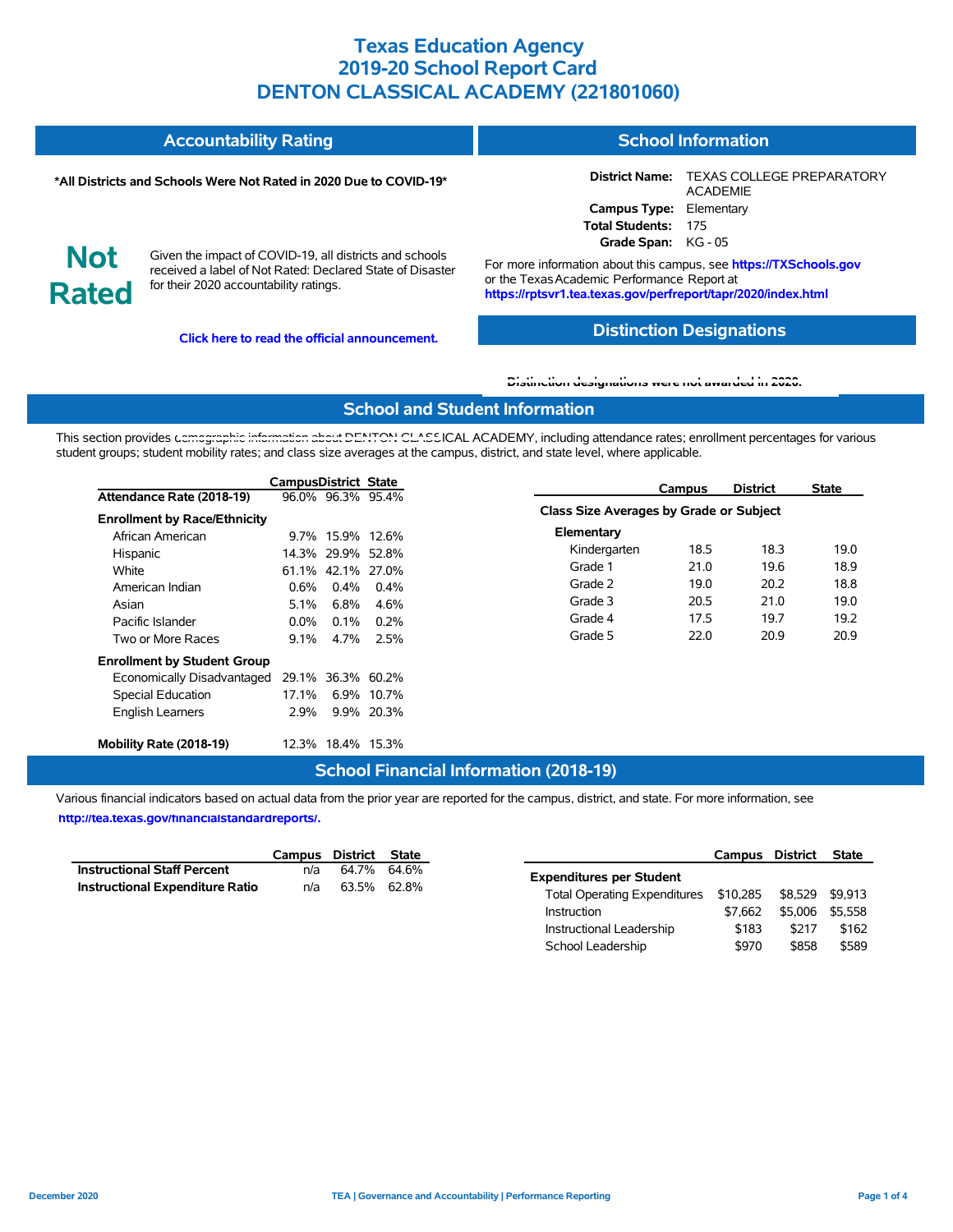### **STAAR Outcomes**

This section provides STAAR performance and Academic Growth outcomes. Academic Growth measures whether students are maintaining performance or improving from year to year. **Please note that due to the cancellation of spring 2020 State of Texas Assessments of Academic Readiness (STAAR) due to the COVID-19 pandemic, the performance of this year's report is not updated.**

|                                                                                |      |       |     |     |                                   |              |       |                                |          |                 | Two or                   |              |
|--------------------------------------------------------------------------------|------|-------|-----|-----|-----------------------------------|--------------|-------|--------------------------------|----------|-----------------|--------------------------|--------------|
|                                                                                |      |       |     |     | African                           |              |       | American                       |          | <b>Pacific</b>  | More                     | Econ         |
|                                                                                |      | State |     |     | District Campus American Hispanic |              | White | Indian                         | Asian    | <b>Islander</b> | Races                    | Disadv       |
| STAAR Performance Rates at Approaches Grade Level or Above (All Grades Tested) |      |       |     |     |                                   |              |       |                                |          |                 |                          |              |
| All Subjects                                                                   | 2019 | 78%   | 81% | 75% | 50%                               | 77%          | 80%   | $\overline{a}$                 | 70%      |                 | 89%                      | 49%          |
|                                                                                | 2018 | 77%   | 75% | 75% | 74%                               | 58%          | 77%   | $\qquad \qquad \blacksquare$   | 100%     | $\overline{a}$  | 69%                      | 63%          |
| ELA/Reading                                                                    | 2019 | 75%   | 84% | 80% | 55%                               | 83%          | 83%   |                                | $\ast$   |                 | $\ast$                   | 60%          |
|                                                                                | 2018 | 74%   | 80% | 80% | 83%                               | 67%          | 81%   |                                | $\ast$   |                 | $\ast$                   | 78%          |
| Mathematics                                                                    | 2019 | 82%   | 82% | 76% | 55%                               | 75%          | 81%   | $\overline{a}$                 | *        | L,              | $\ast$                   | 45%          |
|                                                                                | 2018 | 81%   | 74% | 72% | 70%                               | 56%          | 75%   | $\overline{\phantom{a}}$       | $\ast$   | L,              | 67%                      | 46%          |
| Writing                                                                        | 2019 | 68%   | 75% | 55% | 43%                               | $\ast$       | 61%   | L,                             | $\ast$   |                 | $\ast$                   | 29%          |
|                                                                                | 2018 | 66%   | 67% | 71% | $\ast$                            | $\ast$       | 82%   |                                | $\ast$   |                 | $\ast$                   | $\ast$       |
| Science                                                                        | 2019 | 81%   | 78% | 91% | $\ast$                            | $\ast$       | 100%  |                                |          |                 |                          | $\ast$       |
|                                                                                | 2018 | 80%   | 72% | 79% | $\ast$                            | $\ast$       | 70%   |                                | $\ast$   |                 |                          | $\ast$       |
| STAAR Performance Rates at Meets Grade Level or Above (All Grades Tested)      |      |       |     |     |                                   |              |       |                                |          |                 |                          |              |
| All Subjects                                                                   | 2019 | 50%   | 52% | 45% | 20%                               | 33%          | 50%   |                                | 70%      |                 | 56%                      | 22%          |
|                                                                                | 2018 | 48%   | 44% | 44% | 37%                               | 11%          | 50%   | $\overline{a}$                 | 100%     | L,              | 31%                      | 37%          |
| ELA/Reading                                                                    | 2019 | 48%   | 57% | 47% | 18%                               | 50%          | 48%   | $\overline{\phantom{a}}$       | $\ast$   | L,              | $\ast$                   | 30%          |
|                                                                                | 2018 | 46%   | 51% | 40% | 33%                               | 0%           | 48%   |                                | $\ast$   |                 | $\ast$                   | 33%          |
| Mathematics                                                                    | 2019 | 52%   | 50% | 47% | 18%                               | 17%          | 58%   |                                | $\ast$   |                 | $\ast$                   | 25%          |
|                                                                                | 2018 | 50%   | 40% | 47% | 50%                               | 11%          | 50%   | $\overline{\phantom{a}}$       | $\ast$   | $\overline{a}$  | 50%                      | 38%          |
| Writing                                                                        | 2019 | 38%   | 43% | 29% | 29%                               | *            | 33%   | $\overline{\phantom{a}}$       | $\ast$   |                 | $\ast$                   | 0%           |
|                                                                                | 2018 | 41%   | 42% | 43% | $\ast$                            | $\ast$       | 55%   |                                | $\ast$   |                 | $\ast$                   | $\ast$       |
| Science                                                                        | 2019 | 54%   | 49% | 55% | $\ast$                            | $\ast$       | 57%   |                                | $\ast$   |                 |                          | $\ast$       |
|                                                                                | 2018 | 51%   | 43% | 50% |                                   | $\ast$       | 50%   |                                |          |                 |                          | $\ast$       |
|                                                                                |      |       |     |     |                                   |              |       |                                |          |                 |                          |              |
| STAAR Performance Rates at Masters Grade Level (All Grades Tested)             |      |       |     |     |                                   |              |       |                                |          |                 |                          |              |
| All Subjects                                                                   | 2019 | 24%   | 26% | 19% | 3%                                | 10%          | 25%   | $\overline{a}$                 | 30%      | $\overline{a}$  | 11%                      | 6%           |
|                                                                                | 2018 | 22%   | 19% | 23% | 16%                               | 0%           | 27%   | $\overline{\phantom{a}}$       | 67%<br>* | $\overline{a}$  | 8%<br>$\ast$             | 15%          |
| ELA/Reading                                                                    | 2019 | 21%   | 28% | 18% | 0%                                | 8%           | 25%   | $\overline{\phantom{a}}$       | $\ast$   | $\overline{a}$  | $\ast$                   | 5%           |
|                                                                                | 2018 | 19%   | 23% | 24% | 17%                               | 0%           | 26%   | $\overline{\phantom{a}}$       | $\ast$   | L,              | $\ast$                   | 22%          |
| Mathematics                                                                    | 2019 | 26%   | 26% | 22% | 9%                                | 17%          | 25%   |                                | $\ast$   |                 |                          | 10%          |
|                                                                                | 2018 | 24%   | 17% | 27% | 20%                               | 0%<br>$\ast$ | 31%   | $\overline{a}$                 | $\ast$   |                 | 17%<br>$\ast$            | 15%          |
| Writing                                                                        | 2019 | 14%   | 15% | 6%  | 0%<br>$\ast$                      | ∗            | 11%   |                                | $\ast$   |                 | $\ast$                   | 0%<br>$\ast$ |
|                                                                                | 2018 | 13%   | 11% | 14% | $\ast$                            | $\ast$       | 27%   | L,<br>$\overline{\phantom{a}}$ | $\ast$   |                 | $\overline{\phantom{a}}$ | $\ast$       |
| Science                                                                        | 2019 | 25%   | 21% | 45% | $\ast$                            | $\ast$       | 57%   |                                | $\ast$   |                 |                          | $\ast$       |
|                                                                                | 2018 | 23%   | 18% | 14% |                                   |              | 20%   |                                |          |                 | $\overline{a}$           |              |
| <b>Academic Growth Score (All Grades Tested)</b>                               |      |       |     |     |                                   |              |       |                                |          |                 |                          |              |
| <b>Both Subjects</b>                                                           | 2019 | 69    | 70  | 65  | 50                                | 58           | 70    |                                | $\ast$   |                 | $\ast$                   | 39           |
|                                                                                | 2018 | 69    | 68  | 75  | $\ast$                            | 60           | 69    | $\overline{a}$                 | 100      |                 | 80                       | 60           |
| ELA/Reading                                                                    | 2019 | 68    | 69  | 53  | 44                                | 42           | 54    |                                | $\ast$   |                 | $\ast$                   | 17           |
|                                                                                | 2018 | 69    | 69  | 64  | $\ast$                            | $\ast$       | 56    |                                | $\ast$   |                 | $\ast$                   | $\ast$       |
| Mathematics                                                                    | 2019 | 70    | 70  | 78  | 56                                | 75           | 85    |                                |          |                 | $\ast$                   | 61           |
|                                                                                | 2018 | 70    | 67  | 84  | $\ast$                            | $\ast$       | 80    |                                |          |                 | $\ast$                   | $\ast$       |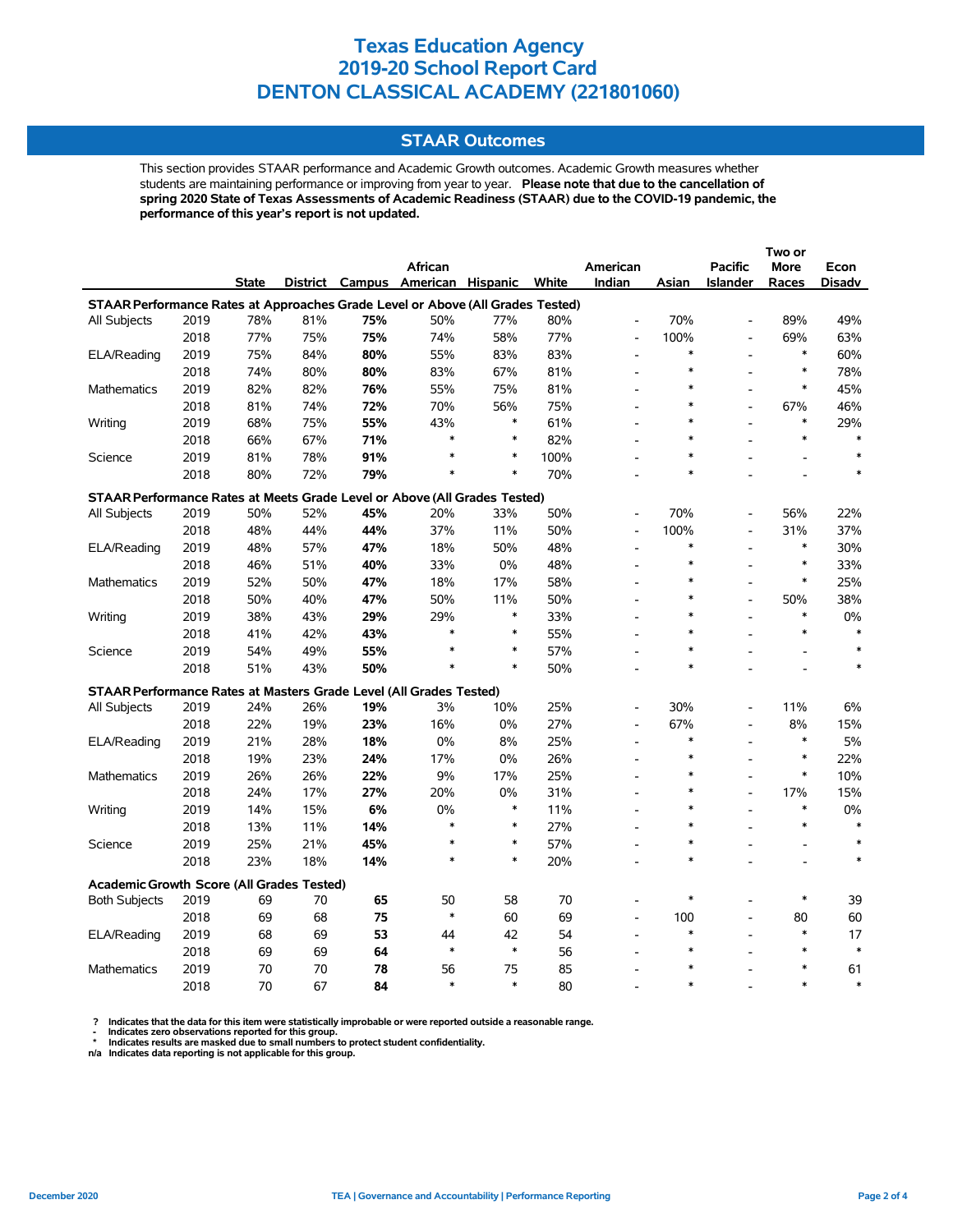### **Prior-Year Non-Proficient and Student Success Initiative STAAR Outcomes**

Progress of Prior-Year Non-Proficient Students shows STAAR performance rates for students who did not perform satisfactorily in 2017-18 but did in 2018-19. Student Success Initiative shows rates related to the requirement for students to demonstrate proficiency on the reading and mathematics STAAR in grades 5 and 8. **Please note that due to the cancellation of spring 2020 State of Texas Assessments of Academic Readiness (STAAR) due to the COVID-19 pandemic, this year's report is not updated.**

|                        |              |                                                                                     |                                                                                        |                                                                                              |                             |                                                                                                                                                         |        |                | Two or          |               |
|------------------------|--------------|-------------------------------------------------------------------------------------|----------------------------------------------------------------------------------------|----------------------------------------------------------------------------------------------|-----------------------------|---------------------------------------------------------------------------------------------------------------------------------------------------------|--------|----------------|-----------------|---------------|
|                        |              |                                                                                     | African                                                                                |                                                                                              |                             | American                                                                                                                                                |        | <b>Pacific</b> | <b>More</b>     | Econ          |
|                        |              |                                                                                     |                                                                                        |                                                                                              |                             |                                                                                                                                                         |        |                |                 | <b>Disadv</b> |
|                        |              |                                                                                     |                                                                                        |                                                                                              |                             |                                                                                                                                                         |        |                |                 |               |
| Sum of Grades 4-8      |              |                                                                                     |                                                                                        |                                                                                              |                             |                                                                                                                                                         |        |                |                 |               |
|                        |              |                                                                                     |                                                                                        |                                                                                              |                             |                                                                                                                                                         |        |                |                 |               |
| 41%                    | 44%          | *                                                                                   | *                                                                                      |                                                                                              | *                           |                                                                                                                                                         |        |                |                 |               |
| 38%                    | 40%          | $\star$                                                                             | $\ast$                                                                                 | $\ast$                                                                                       | *                           |                                                                                                                                                         |        |                |                 |               |
| <b>Mathematics</b>     |              |                                                                                     |                                                                                        |                                                                                              |                             |                                                                                                                                                         |        |                |                 |               |
| 45%                    | 43%          | 58%                                                                                 | *                                                                                      | *                                                                                            | 33%                         |                                                                                                                                                         |        |                |                 | 40%           |
| 47%                    | 36%          | 50%                                                                                 | *                                                                                      | $\ast$                                                                                       | *                           |                                                                                                                                                         |        |                | $\ast$          | $\ast$        |
|                        |              |                                                                                     |                                                                                        |                                                                                              |                             |                                                                                                                                                         |        |                |                 |               |
| <b>Grade 5 Reading</b> |              |                                                                                     |                                                                                        |                                                                                              |                             |                                                                                                                                                         |        |                |                 |               |
|                        |              |                                                                                     |                                                                                        |                                                                                              |                             |                                                                                                                                                         |        |                |                 |               |
| 78%                    | 81%          | 91%                                                                                 | *                                                                                      | *                                                                                            | 100%                        |                                                                                                                                                         | $\ast$ |                |                 |               |
|                        |              |                                                                                     |                                                                                        |                                                                                              |                             |                                                                                                                                                         |        |                |                 |               |
| 22%                    | 19%          | 9%                                                                                  | *                                                                                      | *                                                                                            | 0%                          |                                                                                                                                                         | $\ast$ |                |                 |               |
|                        |              |                                                                                     |                                                                                        |                                                                                              |                             |                                                                                                                                                         |        |                |                 |               |
| 86%                    | 89%          | 91%                                                                                 | $\ast$                                                                                 | $\ast$                                                                                       | 100%                        |                                                                                                                                                         | $\ast$ |                |                 |               |
|                        |              |                                                                                     |                                                                                        |                                                                                              |                             |                                                                                                                                                         |        |                |                 |               |
|                        |              |                                                                                     |                                                                                        |                                                                                              |                             |                                                                                                                                                         |        |                |                 |               |
| 83%                    | 82%          | 100%                                                                                | *                                                                                      | $\ast$                                                                                       | 100%                        |                                                                                                                                                         | *      |                |                 |               |
|                        |              |                                                                                     |                                                                                        |                                                                                              |                             |                                                                                                                                                         |        |                |                 |               |
| 90%                    | 89%          | 100%                                                                                | *                                                                                      | *                                                                                            | 100%                        |                                                                                                                                                         | $\ast$ |                |                 | $\ast$        |
|                        | <b>State</b> | <b>District</b><br><b>Students Success Initiative</b><br><b>Grade 5 Mathematics</b> | Campus<br><b>STAAR Cumulative Met Standard</b><br><b>STAAR Cumulative Met Standard</b> | Progress of Prior-Year Non-Proficient Students<br>Students Requiring Accelerated Instruction | American<br><b>Hispanic</b> | White<br>Students Meeting Approaches Grade Level on First STAAR Administration<br>Students Meeting Approaches Grade Level on First STAAR Administration | Indian | Asian          | <b>Islander</b> | Races         |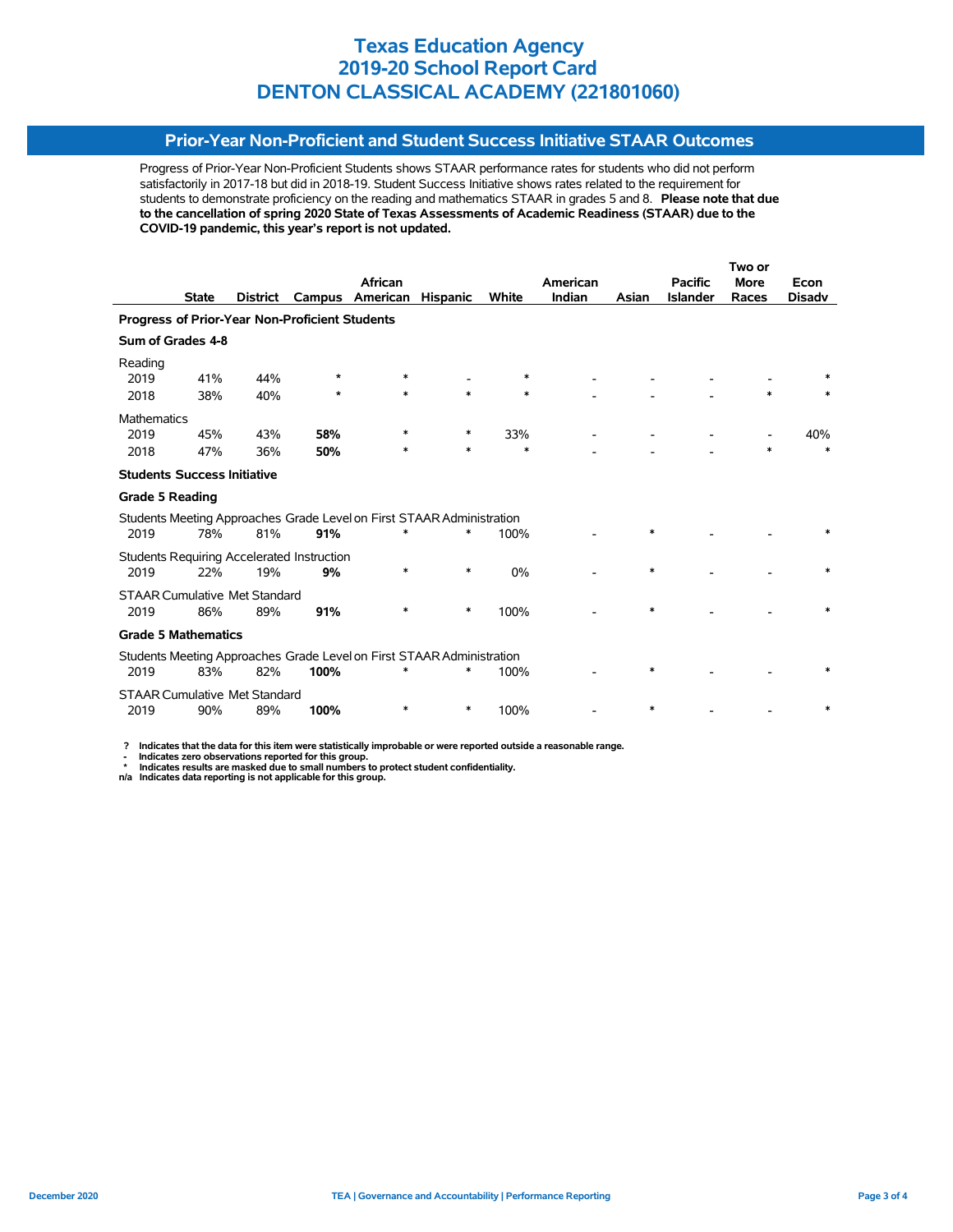**This page is intentionally blank.**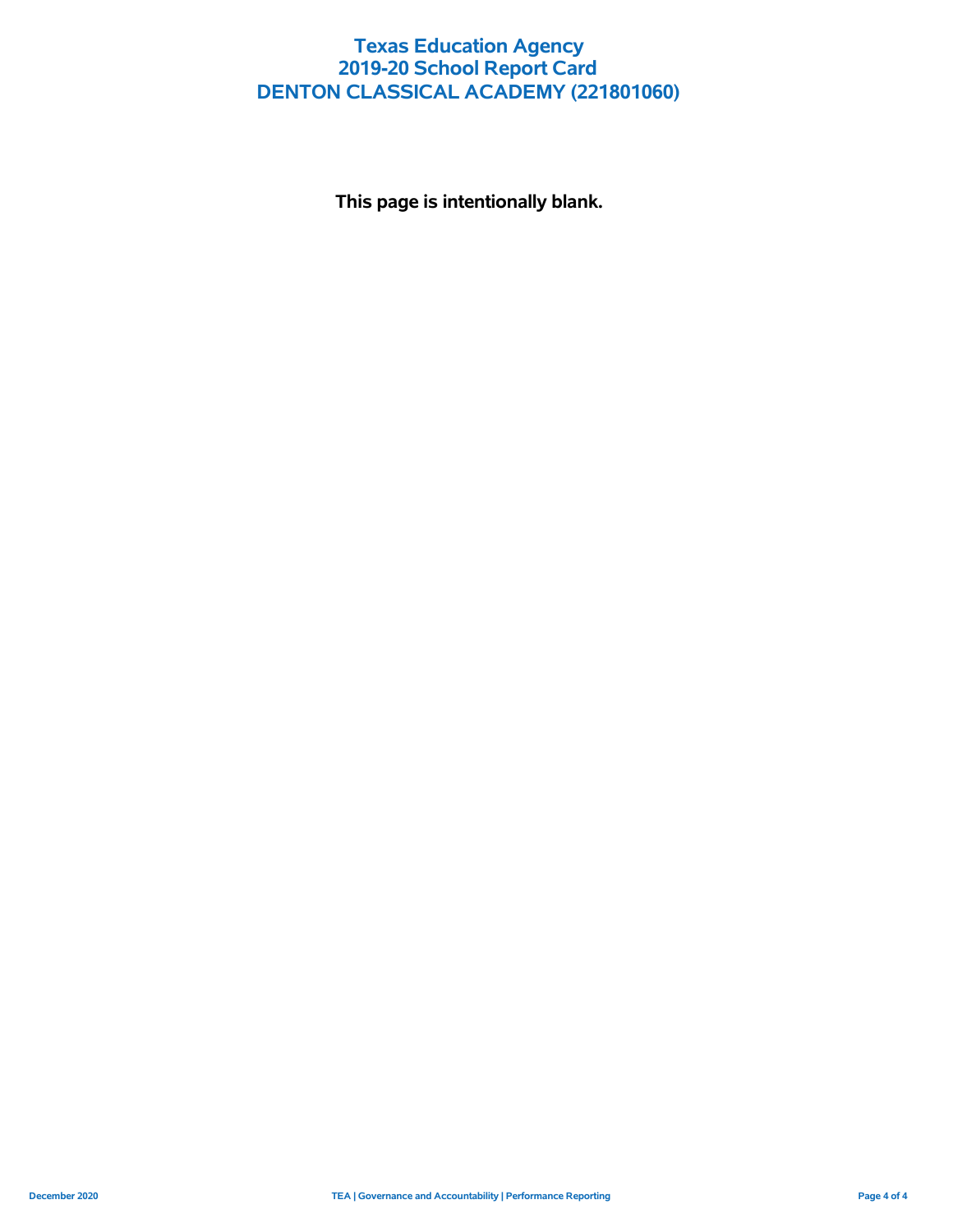|                            | <b>Accountability Rating</b>                                                                                                                                   |                                                                                                                                                                                   | <b>School Information</b>                    |
|----------------------------|----------------------------------------------------------------------------------------------------------------------------------------------------------------|-----------------------------------------------------------------------------------------------------------------------------------------------------------------------------------|----------------------------------------------|
|                            | *All Districts and Schools Were Not Rated in 2020 Due to COVID-19*                                                                                             | <b>District Name:</b>                                                                                                                                                             | TEXAS COLLEGE PREPARATORY<br><b>ACADEMIE</b> |
|                            |                                                                                                                                                                |                                                                                                                                                                                   | Campus Type: Elementary/Secondary            |
|                            |                                                                                                                                                                | <b>Total Students: 651</b>                                                                                                                                                        |                                              |
|                            |                                                                                                                                                                | Grade Span: KG - 12                                                                                                                                                               |                                              |
| <b>Not</b><br><b>Rated</b> | Given the impact of COVID-19, all districts and schools<br>received a label of Not Rated: Declared State of Disaster<br>for their 2020 accountability ratings. | For more information about this campus, see https://TXSchools.gov<br>or the Texas Academic Performance Report at<br>https://rptsvr1.tea.texas.gov/perfreport/tapr/2020/index.html |                                              |

**Click here to read the official announcement.**

#### **Distinction Designations**

Instructional Leadership  $$186$  \$217 \$162 School Leadership  $$780$  \$858 \$589

**[Distinction designations were not awarded in 2020.](https://rptsvr1.tea.texas.gov/perfreport/tapr/2020/index.html)**

#### **School and Student Information**

This section provides [demographic information about FOUNDERS CLA](https://tea.texas.gov/about-tea/news-and-multimedia/correspondence/taa-letters/every-student-succeeds-act-essa-waiver-approval-2020-state-academic-accountability)SSICAL ACADEMY OF MESQ, including attendance rates; enrollment percentages for various student groups; student mobility rates; and class size averages at the campus, district, and state level, where applicable.

|                                     | <b>CampusDistrict State</b> |         |                   |                                         | Campus | <b>District</b> | <b>State</b> |
|-------------------------------------|-----------------------------|---------|-------------------|-----------------------------------------|--------|-----------------|--------------|
| Attendance Rate (2018-19)           |                             |         | 95.0% 96.3% 95.4% |                                         |        |                 |              |
| <b>Enrollment by Race/Ethnicity</b> |                             |         |                   | Class Size Averages by Grade or Subject |        |                 |              |
| African American                    |                             |         | 12.3% 15.9% 12.6% | Elementary                              |        |                 |              |
| Hispanic                            |                             |         | 77.9% 29.9% 52.8% | Kindergarten                            | 15.7   | 18.3            | 19.0         |
| White                               | 7.2%                        | 42.1%   | 27.0%             | Grade 1                                 | 15.7   | 19.6            | 18.9         |
| American Indian                     | 0.6%                        | 0.4%    | $0.4\%$           | Grade 2                                 | 20.0   | 20.2            | 18.8         |
| Asian                               | 0.3%                        | 6.8%    | 4.6%              | Grade 3                                 | 22.3   | 21.0            | 19.0         |
| Pacific Islander                    | 0.2%                        | $0.1\%$ | 0.2%              | Grade 4                                 | 24.0   | 19.7            | 19.2         |
| Two or More Races                   | 1.5%                        | 4.7%    | 2.5%              | Grade 5                                 | 18.7   | 20.9            | 20.9         |
| <b>Enrollment by Student Group</b>  |                             |         |                   | Grade 6                                 | 22.7   | 23.9            | 20.4         |
| Economically Disadvantaged          | 80.0%                       |         | 36.3% 60.2%       | Secondary                               |        |                 |              |
| Special Education                   | 7.8%                        |         | 6.9% 10.7%        | English/Language Arts                   | 17.7   | 20.4            | 16.4         |
| <b>English Learners</b>             | 45.5%                       |         | 9.9% 20.3%        | Foreign Languages                       | 17.9   | 19.5            | 18.7         |
|                                     |                             |         |                   | <b>Mathematics</b>                      | 17.9   | 18.0            | 17.8         |
| Mobility Rate (2018-19)             | 14.9%                       |         | 18.4% 15.3%       | Science                                 | 18.5   | 20.3            | 18.8         |
|                                     |                             |         |                   | Social Studies                          | 17.4   | 21.4            | 19.3         |

### **School Financial Information (2018-19)**

Various financial indicators based on actual data from the prior year are reported for the campus, district, and state. For more information, see

|                                    |     | Campus District State |             | Campus                                         | District        |  |
|------------------------------------|-----|-----------------------|-------------|------------------------------------------------|-----------------|--|
| <b>Instructional Staff Percent</b> | n/a | 64.7% 64.6%           |             | <b>Expenditures per Student</b>                |                 |  |
| Instructional Expenditure Ratio    | n/a |                       | 63.5% 62.8% | \$8.008<br><b>Total Operating Expenditures</b> | \$8.529 \$9.913 |  |
|                                    |     |                       |             | \$5.468<br>Instruction                         | \$5.006 \$5.558 |  |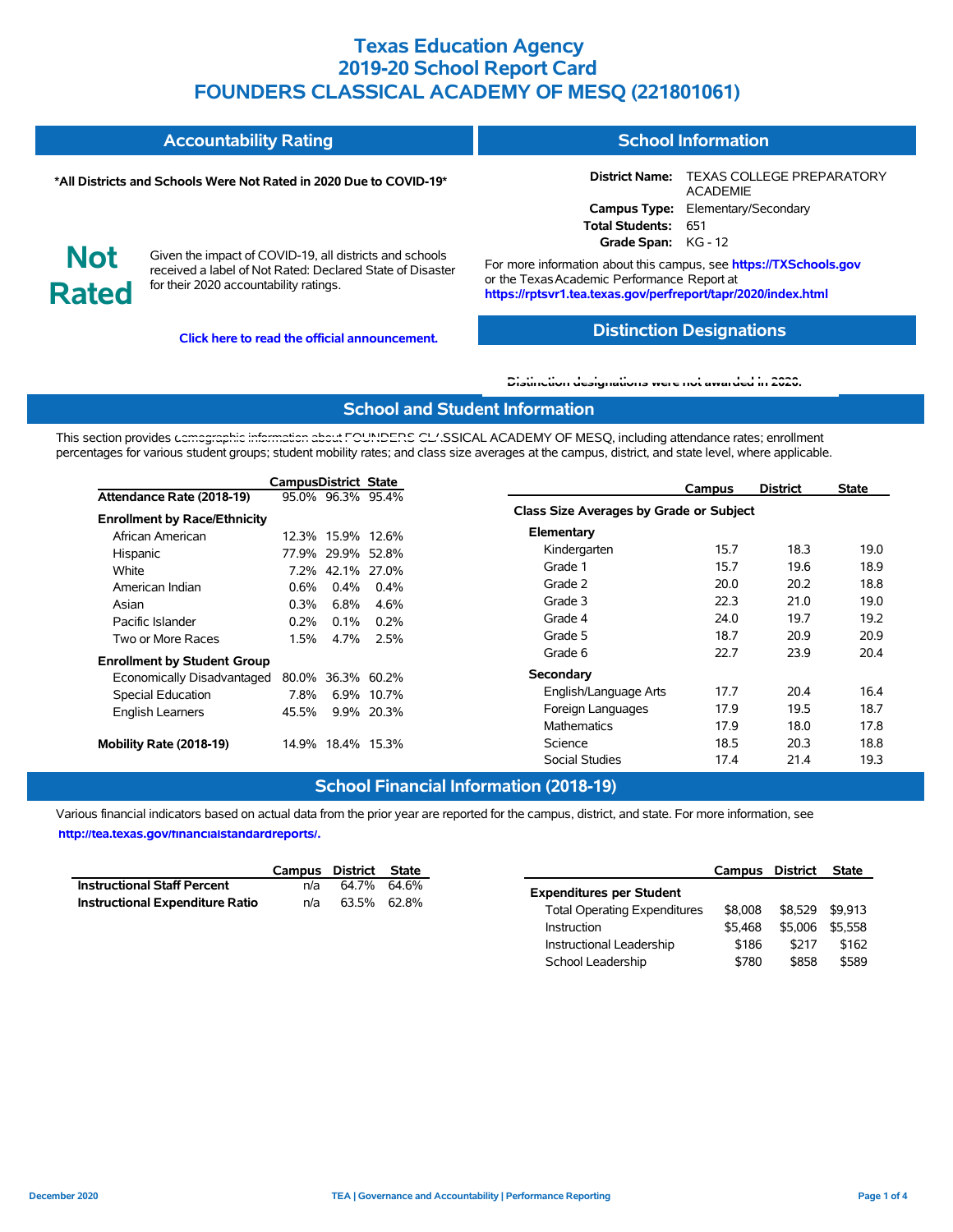### **STAAR Outcomes**

This section provides STAAR performance and Academic Growth outcomes. Academic Growth measures whether students are maintaining performance or improving from year to year. **Please note that due to the cancellation of spring 2020 State of Texas Assessments of Academic Readiness (STAAR) due to the COVID-19 pandemic, the performance of this year's report is not updated.**

|                                                                                |      |       |     |     |                                   |     |       |                  |                          |                          | Two or                   |        |
|--------------------------------------------------------------------------------|------|-------|-----|-----|-----------------------------------|-----|-------|------------------|--------------------------|--------------------------|--------------------------|--------|
|                                                                                |      |       |     |     | African                           |     |       | American         |                          | <b>Pacific</b>           | More                     | Econ   |
|                                                                                |      | State |     |     | District Campus American Hispanic |     | White | Indian           | Asian                    | <b>Islander</b>          | Races                    | Disadv |
| STAAR Performance Rates at Approaches Grade Level or Above (All Grades Tested) |      |       |     |     |                                   |     |       |                  |                          |                          |                          |        |
| All Subjects                                                                   | 2019 | 78%   | 81% | 59% | 48%                               | 59% | 73%   | 40%              | $\ast$                   | $\ast$                   | $\ast$                   | 57%    |
|                                                                                | 2018 | 77%   | 75% | 68% | 57%                               | 68% | 79%   | 80%              | $\overline{\phantom{a}}$ | *                        | 100%                     | 68%    |
| ELA/Reading                                                                    | 2019 | 75%   | 84% | 64% | 51%                               | 65% | 76%   | $\ast$           | $\ast$                   | *                        | $\ast$                   | 62%    |
|                                                                                | 2018 | 74%   | 80% | 76% | 61%                               | 77% | 82%   | $\ast$           |                          | $\ast$                   | $\ast$                   | 76%    |
| Mathematics                                                                    | 2019 | 82%   | 82% | 61% | 49%                               | 62% | 67%   | $\ast$           | $\ast$                   | *                        | $\ast$                   | 60%    |
|                                                                                | 2018 | 81%   | 74% | 70% | 58%                               | 70% | 81%   | $\ast$           |                          | *                        | $\ast$                   | 70%    |
| Writing                                                                        | 2019 | 68%   | 75% | 49% | 53%                               | 47% | 67%   |                  |                          | $\overline{\phantom{0}}$ | $\overline{\phantom{a}}$ | 49%    |
|                                                                                | 2018 | 66%   | 67% | 50% | 44%                               | 48% | 75%   | $\ast$           |                          | *                        | $\overline{\phantom{a}}$ | 51%    |
| Science                                                                        | 2019 | 81%   | 78% | 57% | 33%                               | 57% | 83%   | $\ast$           |                          | $\ast$                   | $\ast$                   | 55%    |
|                                                                                | 2018 | 80%   | 72% | 67% | 50%                               | 66% | 80%   |                  |                          |                          | $\ast$                   | 66%    |
| Social Studies                                                                 | 2019 | 81%   | 80% | 38% | 20%                               | 36% | 83%   |                  |                          | *                        | Ĭ.                       | 35%    |
|                                                                                | 2018 | 78%   | 66% | 60% | $\ast$                            | 58% | 60%   |                  |                          | $\overline{\phantom{0}}$ | $\ast$                   | 60%    |
| STAAR Performance Rates at Meets Grade Level or Above (All Grades Tested)      |      |       |     |     |                                   |     |       |                  |                          |                          |                          |        |
| All Subjects                                                                   | 2019 | 50%   | 52% | 23% | 11%                               | 22% | 51%   | 0%               | ∗                        | $\ast$                   | $\ast$                   | 22%    |
|                                                                                | 2018 | 48%   | 44% | 28% | 20%                               | 26% | 53%   | 60%              | $\overline{\phantom{a}}$ | $\ast$                   | 70%                      | 27%    |
| ELA/Reading                                                                    | 2019 | 48%   | 57% | 30% | 16%                               | 29% | 55%   | $\ast$           | $\ast$                   | *                        | $\ast$                   | 29%    |
|                                                                                | 2018 | 46%   | 51% | 37% | 16%                               | 36% | 56%   | $\ast$           |                          | $\ast$                   | $\ast$                   | 36%    |
| Mathematics                                                                    | 2019 | 52%   | 50% | 22% | 9%                                | 22% | 44%   | $\ast$           | $\ast$                   | *                        | $\ast$                   | 22%    |
|                                                                                | 2018 | 50%   | 40% | 25% | 21%                               | 23% | 48%   | $\ast$           |                          | $\ast$                   | $\ast$                   | 25%    |
| Writing                                                                        | 2019 | 38%   | 43% | 15% | 16%                               | 11% | 44%   |                  |                          | $\overline{a}$           | $\overline{\phantom{a}}$ | 13%    |
|                                                                                | 2018 | 41%   | 42% | 22% | 33%                               | 16% | 67%   | $\ast$           |                          | *                        | $\overline{\phantom{a}}$ | 19%    |
| Science                                                                        | 2019 | 54%   | 49% | 19% | $0\%$                             | 17% | 58%   | $\ast$           |                          | *                        | $\ast$                   | 17%    |
|                                                                                | 2018 | 51%   | 43% | 25% | 0%                                | 24% | 50%   |                  |                          | $\overline{a}$           | $\ast$                   | 24%    |
| Social Studies                                                                 | 2019 | 55%   | 55% | 13% | 0%                                | 11% | 50%   |                  |                          | *                        | Ĭ.                       | 11%    |
|                                                                                | 2018 | 53%   | 41% | 18% | ∗                                 | 15% | 40%   |                  |                          |                          | $\ast$                   | 18%    |
|                                                                                |      |       |     |     |                                   |     |       |                  |                          |                          |                          |        |
| STAAR Performance Rates at Masters Grade Level (All Grades Tested)             |      |       |     |     |                                   |     |       |                  | $\ast$                   | *                        |                          |        |
| All Subjects                                                                   | 2019 | 24%   | 26% | 7%  | 3%                                | 6%  | 30%   | 0%               |                          | $\ast$                   | $\ast$                   | 6%     |
|                                                                                | 2018 | 22%   | 19% | 10% | 8%                                | 7%  | 40%   | 60%<br>$\ast$    | $\ast$                   | $\ast$                   | 30%<br>$\ast$            | 9%     |
| ELA/Reading                                                                    | 2019 | 21%   | 28% | 9%  | 7%                                | 7%  | 34%   |                  |                          |                          |                          | 7%     |
|                                                                                | 2018 | 19%   | 23% | 15% | 6%                                | 11% | 41%   | $\ast$           | $\ast$                   | *<br>*                   | $\ast$                   | 13%    |
| <b>Mathematics</b>                                                             | 2019 | 26%   | 26% | 9%  | 0%                                | 8%  | 26%   | $\ast$           |                          | $\ast$                   | $\ast$                   | 8%     |
|                                                                                | 2018 | 24%   | 17% | 10% | 9%                                | 7%  | 42%   | $\ast$           |                          |                          | $\ast$                   | 9%     |
| Writing                                                                        | 2019 | 14%   | 15% | 3%  | 5%                                | 1%  | 11%   |                  |                          | $\overline{a}$           | $\overline{\phantom{a}}$ | 2%     |
|                                                                                | 2018 | 13%   | 11% | 8%  | 11%                               | 3%  | 50%   | $\ast$<br>$\ast$ |                          | *                        | $\overline{\phantom{a}}$ | 6%     |
| Science                                                                        | 2019 | 25%   | 21% | 5%  | 0%                                | 2%  | 42%   |                  |                          | *                        | $\ast$                   | 4%     |
|                                                                                | 2018 | 23%   | 18% | 4%  | 0%                                | 3%  | 30%   |                  |                          |                          | $\ast$                   | 3%     |
| Social Studies                                                                 | 2019 | 33%   | 36% | 5%  | $0\%$                             | 3%  | 33%   |                  |                          |                          |                          | 4%     |
|                                                                                | 2018 | 31%   | 25% | 8%  | $\ast$                            | 5%  | 20%   |                  |                          |                          |                          | $8\%$  |
| Academic Growth Score (All Grades Tested)                                      |      |       |     |     |                                   |     |       |                  |                          |                          |                          |        |
| <b>Both Subjects</b>                                                           | 2019 | 69    | 70  | 60  | 63                                | 60  | 58    |                  |                          | *                        |                          | 59     |
|                                                                                | 2018 | 69    | 68  | 68  | 59                                | 67  | 84    |                  |                          |                          |                          | 68     |
| ELA/Reading                                                                    | 2019 | 68    | 69  | 63  | 66                                | 63  | 64    |                  |                          | *                        | $\ast$                   | 62     |
|                                                                                | 2018 | 69    | 69  | 72  | 63                                | 71  | 84    |                  |                          |                          | $\ast$                   | 73     |
| Mathematics                                                                    | 2019 | 70    | 70  | 57  | 59                                | 57  | 52    |                  |                          | *                        | ∗                        | 56     |
|                                                                                | 2018 | 70    | 67  | 65  | 56                                | 64  | 84    |                  |                          |                          | $\ast$                   | 63     |

 **? Indicates that the data for this item were statistically improbable or were reported outside a reasonable range.**

 **- Indicates zero observations reported for this group. \* Indicates results are masked due to small numbers to protect student confidentiality.**

**n/a Indicates data reporting is not applicable for this group.**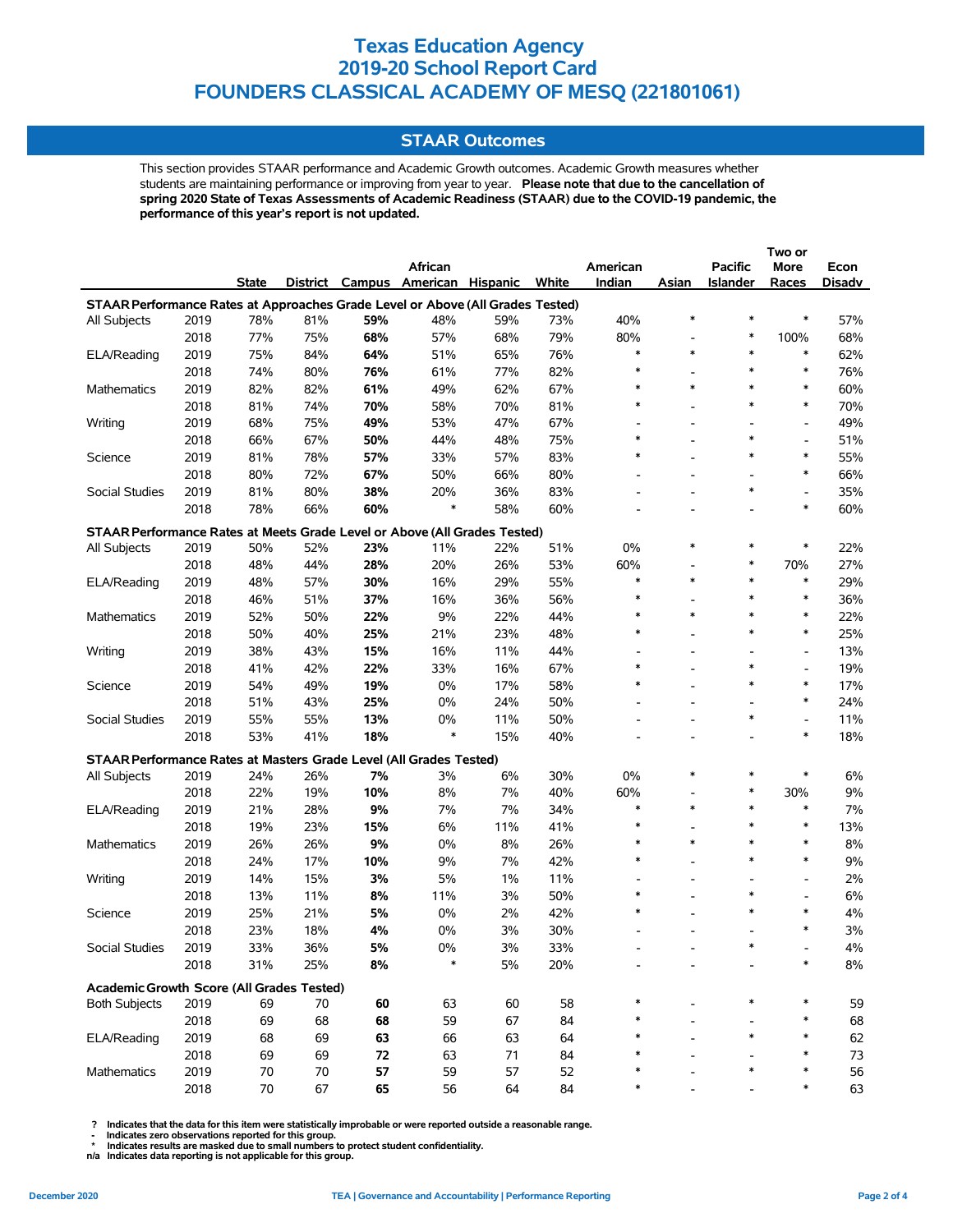### **Prior-Year Non-Proficient and Student Success Initiative STAAR Outcomes**

Progress of Prior-Year Non-Proficient Students shows STAAR performance rates for students who did not perform satisfactorily in 2017-18 but did in 2018-19. Student Success Initiative shows rates related to the requirement for students to demonstrate proficiency on the reading and mathematics STAAR in grades 5 and 8. **Please note that due to the cancellation of spring 2020 State of Texas Assessments of Academic Readiness (STAAR) due to the COVID-19 pandemic, this year's report is not updated.**

|                        |                                                |          |     |                          |                                                                       |        |          | Two or |                 |       |        |
|------------------------|------------------------------------------------|----------|-----|--------------------------|-----------------------------------------------------------------------|--------|----------|--------|-----------------|-------|--------|
|                        |                                                |          |     | African                  |                                                                       |        | American |        | <b>Pacific</b>  | More  | Econ   |
|                        | <b>State</b>                                   | District |     | Campus American Hispanic |                                                                       | White  | Indian   | Asian  | <b>Islander</b> | Races | Disadv |
|                        | Progress of Prior-Year Non-Proficient Students |          |     |                          |                                                                       |        |          |        |                 |       |        |
| Sum of Grades 4-8      |                                                |          |     |                          |                                                                       |        |          |        |                 |       |        |
| Reading                |                                                |          |     |                          |                                                                       |        |          |        |                 |       |        |
| 2019                   | 41%                                            | 44%      | 31% | 19%                      | 33%                                                                   |        |          |        |                 |       | 32%    |
| 2018                   | 38%                                            | 40%      | 49% | $\ast$                   | 52%                                                                   |        |          |        |                 |       | 54%    |
| <b>Mathematics</b>     |                                                |          |     |                          |                                                                       |        |          |        |                 |       |        |
| 2019                   | 45%                                            | 43%      | 31% | 27%                      | 34%                                                                   | 0%     |          |        |                 |       | 32%    |
| 2018                   | 47%                                            | 36%      | 41% | $\ast$                   | 43%                                                                   | $\ast$ |          |        |                 |       | 41%    |
|                        | <b>Students Success Initiative</b>             |          |     |                          |                                                                       |        |          |        |                 |       |        |
| <b>Grade 5 Reading</b> |                                                |          |     |                          |                                                                       |        |          |        |                 |       |        |
|                        |                                                |          |     |                          | Students Meeting Approaches Grade Level on First STAAR Administration |        |          |        |                 |       |        |
| 2019                   | 78%                                            | 81%      | 52% | 67%                      | 50%                                                                   |        |          |        |                 |       | 47%    |
|                        | Students Requiring Accelerated Instruction     |          |     |                          |                                                                       |        |          |        |                 |       |        |
| 2019                   | 22%                                            | 19%      | 48% | 33%                      | 50%                                                                   |        |          |        |                 |       | 53%    |
|                        | <b>STAAR Cumulative Met Standard</b>           |          |     |                          |                                                                       |        |          |        |                 |       |        |
| 2019                   | 86%                                            | 89%      | 64% | 67%                      | 63%                                                                   |        |          |        |                 |       | 62%    |
|                        | <b>Grade 5 Mathematics</b>                     |          |     |                          |                                                                       |        |          |        |                 |       |        |
|                        |                                                |          |     |                          | Students Meeting Approaches Grade Level on First STAAR Administration |        |          |        |                 |       |        |
| 2019                   | 83%                                            | 82%      | 73% | 67%                      | 73%                                                                   |        |          |        |                 |       | 71%    |
|                        | Students Requiring Accelerated Instruction     |          |     |                          |                                                                       |        |          |        |                 |       |        |
| 2019                   | 17%                                            | 18%      | 27% | 33%                      | 27%                                                                   |        |          |        |                 |       | 29%    |
|                        |                                                |          |     |                          |                                                                       |        |          |        |                 |       |        |
| 2019                   | <b>STAAR Cumulative Met Standard</b><br>90%    | 89%      | 82% | 67%                      | 84%                                                                   |        |          |        |                 |       | 80%    |
|                        |                                                |          |     |                          |                                                                       |        |          |        |                 |       |        |
| Grade 8 Reading        |                                                |          |     |                          |                                                                       |        |          |        |                 |       |        |
|                        |                                                |          |     |                          | Students Meeting Approaches Grade Level on First STAAR Administration |        |          |        |                 |       |        |
| 2019                   | 78%                                            | 84%      | 59% | 40%                      | 59%                                                                   | 83%    |          |        |                 |       | 61%    |
|                        | Students Requiring Accelerated Instruction     |          |     |                          |                                                                       |        |          |        |                 |       |        |
| 2019                   | 22%                                            | 16%      | 41% | 60%                      | 41%                                                                   | 17%    |          |        | $\ast$          |       | 39%    |
|                        | <b>STAAR Cumulative Met Standard</b>           |          |     |                          |                                                                       |        |          |        |                 |       |        |
| 2019                   | 85%                                            | 89%      | 72% | 40%                      | 73%                                                                   | 83%    |          |        |                 |       | 70%    |
|                        | <b>Grade 8 Mathematics</b>                     |          |     |                          |                                                                       |        |          |        |                 |       |        |
|                        |                                                |          |     |                          | Students Meeting Approaches Grade Level on First STAAR Administration |        |          |        |                 |       |        |
| 2019                   | 82%                                            | 70%      | 56% | 60%                      | 58%                                                                   |        |          |        |                 |       | 56%    |
|                        | Students Requiring Accelerated Instruction     |          |     |                          |                                                                       |        |          |        |                 |       |        |
| 2019                   | 18%                                            | 30%      | 44% | 40%                      | 42%                                                                   |        |          |        |                 |       | 44%    |
|                        | <b>STAAR Cumulative Met Standard</b>           |          |     |                          |                                                                       |        |          |        |                 |       |        |
| 2019                   | 88%                                            | 76%      | 63% | 60%                      | 66%                                                                   |        |          |        |                 |       | 63%    |

 **? Indicates that the data for this item were statistically improbable or were reported outside a reasonable range.**

 **- Indicates zero observations reported for this group.**

 **\* Indicates results are masked due to small numbers to protect student confidentiality. n/a Indicates data reporting is not applicable for this group.**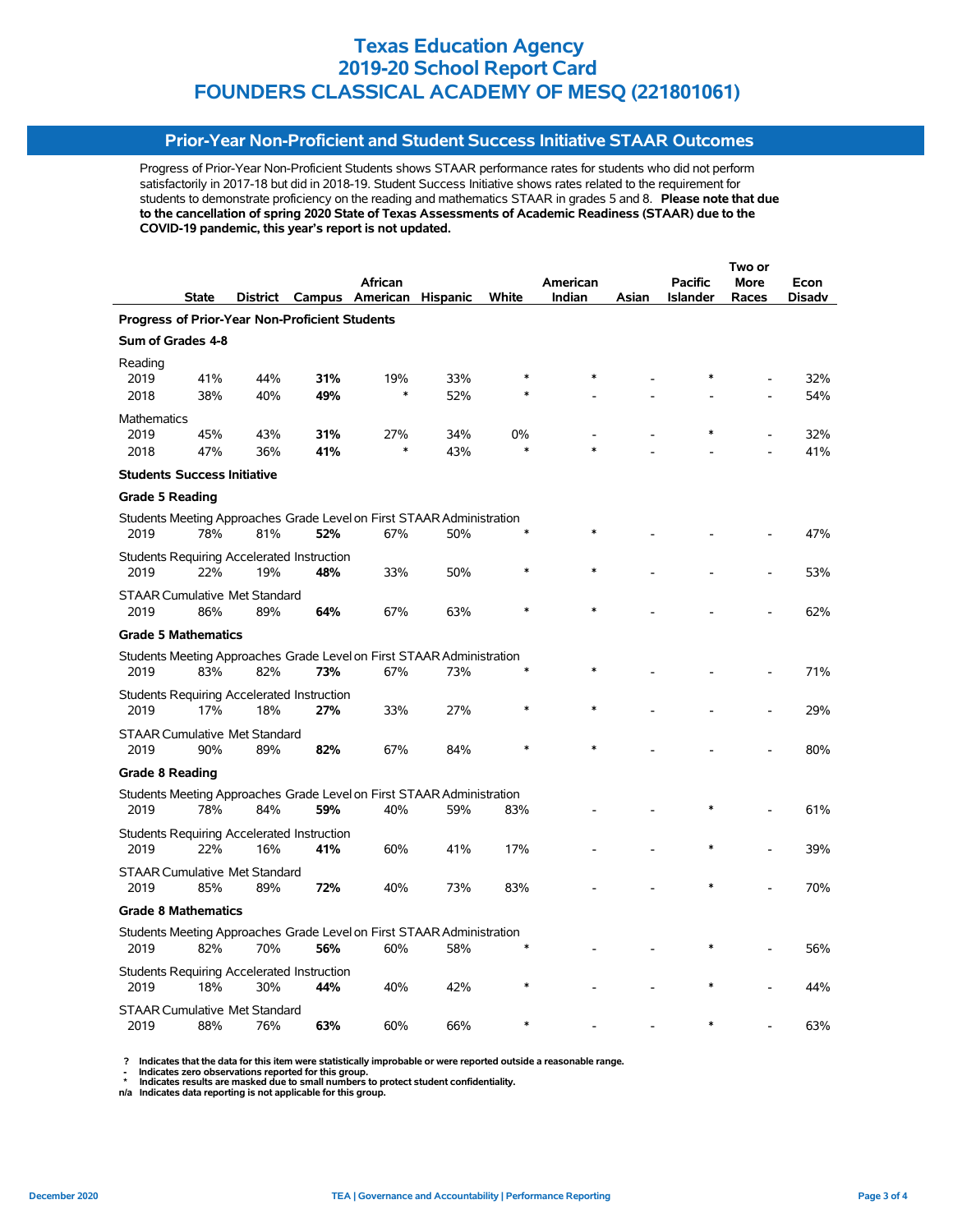### **Graduation and College, Career, and Military Readiness Outcomes**

This section provides graduation, graduation plan, and College, Career, and Military Readiness rates.

|                                                              |              |        |                |                                              |              |                 |                    |       |                                   | Two or        |                       |
|--------------------------------------------------------------|--------------|--------|----------------|----------------------------------------------|--------------|-----------------|--------------------|-------|-----------------------------------|---------------|-----------------------|
|                                                              | <b>State</b> |        |                | African<br>District Campus American Hispanic |              | White           | American<br>Indian | Asian | <b>Pacific</b><br><b>Islander</b> | More<br>Races | Econ<br><b>Disadv</b> |
|                                                              |              |        |                |                                              |              |                 |                    |       |                                   |               |                       |
| Annual Dropout Rate (Gr 9-12)                                | 1.9%         | 0.9%   | 1.3%           | $\ast$                                       |              |                 |                    |       |                                   |               |                       |
| 2018-19<br>2017-18                                           | 1.9%         | 0.4%   | 0.0%           | $\ast$                                       | 0.0%<br>0.0% | 20.0%<br>$\ast$ |                    |       |                                   |               | 0.0%<br>0.0%          |
|                                                              |              |        |                |                                              |              |                 |                    |       |                                   |               |                       |
| 4-Year Longitudinal Rate (Gr 9-12)                           |              |        |                |                                              |              |                 |                    |       |                                   |               |                       |
| Class of 2019                                                |              |        |                |                                              |              |                 |                    |       |                                   |               |                       |
| Graduated                                                    | 90.0%        | 97.4%  |                |                                              |              |                 |                    |       |                                   |               |                       |
| Graduates, TxCHSE, & Cont                                    | 94.1%        | 99.0%  |                |                                              |              |                 |                    |       |                                   |               |                       |
| Class of 2018<br>Graduated                                   | 90.0%        | 93.6%  |                |                                              |              |                 |                    |       |                                   |               |                       |
| Graduates, TxCHSE, & Cont                                    | 94.3%        | 94.5%  |                |                                              |              |                 |                    |       |                                   |               |                       |
|                                                              |              |        |                |                                              |              |                 |                    |       |                                   |               |                       |
| 5-Year Extended Longitudinal Rate (Gr 9-12)                  |              |        |                |                                              |              |                 |                    |       |                                   |               |                       |
| Class of 2018<br>Graduated                                   | 92.2%        | 94.2%  |                |                                              |              |                 |                    |       |                                   |               |                       |
| Graduates, TxCHSE, & Cont                                    | 93.9%        | 94.5%  |                |                                              |              |                 |                    |       |                                   |               |                       |
| Class of 2017                                                |              |        |                |                                              |              |                 |                    |       |                                   |               |                       |
| Graduated                                                    | 92.0%        | 83.3%  |                |                                              |              |                 |                    |       |                                   |               |                       |
| Graduates, TxCHSE, & Cont                                    | 93.7%        | 86.4%  |                |                                              |              |                 |                    |       |                                   |               |                       |
|                                                              |              |        |                |                                              |              |                 |                    |       |                                   |               |                       |
| 6-Year Extended Longitudinal Rate (Gr 9-12)<br>Class of 2017 |              |        |                |                                              |              |                 |                    |       |                                   |               |                       |
| Graduated                                                    | 92.4%        | 83.6%  |                |                                              |              |                 |                    |       |                                   |               |                       |
| Graduates, TxCHSE, & Cont                                    | 93.7%        | 87.2%  |                |                                              |              |                 |                    |       |                                   |               |                       |
| Class of 2016                                                |              |        |                |                                              |              |                 |                    |       |                                   |               |                       |
| Graduated                                                    | 92.1%        | 64.7%  |                |                                              |              |                 |                    |       |                                   |               |                       |
| Graduates, TxCHSE, & Cont                                    | 93.4%        | 72.7%  |                |                                              |              |                 |                    |       |                                   |               |                       |
| 4-Year Federal Graduation Rate Without Exclusions (Gr 9-12)  |              |        |                |                                              |              |                 |                    |       |                                   |               |                       |
| Class of 2019                                                | 90.0%        | 97.4%  |                |                                              |              |                 |                    |       |                                   |               |                       |
| Class of 2018                                                | 90.0%        | 93.4%  |                |                                              |              |                 |                    |       |                                   |               |                       |
|                                                              |              |        |                |                                              |              |                 |                    |       |                                   |               |                       |
| RHSP/DAP Graduates (Longitudinal Rate)<br>Class of 2019      | 73.3%        |        |                |                                              |              |                 |                    |       |                                   |               |                       |
| Class of 2018                                                | 68.5%        |        |                |                                              |              |                 |                    |       |                                   |               |                       |
|                                                              |              |        |                |                                              |              |                 |                    |       |                                   |               |                       |
| RHSP/DAP/FHSP-E/FHSP-DLA Graduates (Longitudinal Rate)       |              |        |                |                                              |              |                 |                    |       |                                   |               |                       |
| Class of 2019                                                | 87.6%        | 97.7%  | $\blacksquare$ |                                              |              |                 |                    |       |                                   |               |                       |
| Class of 2018                                                | 86.8%        | 97.1%  |                |                                              |              |                 |                    |       |                                   |               |                       |
| College, Career, and Military Ready (Annual Graduates)       |              |        |                |                                              |              |                 |                    |       |                                   |               |                       |
| 2018-19                                                      | 72.9%        | 87.8%  |                |                                              |              |                 |                    |       |                                   |               |                       |
| 2017-18                                                      | 65.5%        | 86.0%  |                |                                              |              |                 |                    |       |                                   |               |                       |
| <b>SAT/ACT Results (Annual Graduates)</b>                    |              |        |                |                                              |              |                 |                    |       |                                   |               |                       |
| Tested                                                       |              |        |                |                                              |              |                 |                    |       |                                   |               |                       |
| 2018-19                                                      | 75.0%        | 100.0% |                |                                              |              |                 |                    |       |                                   |               |                       |
| 2017-18                                                      | 74.6%        | 100.0% |                |                                              |              |                 |                    |       |                                   |               |                       |
| Average SAT Score                                            |              |        |                |                                              |              |                 |                    |       |                                   |               |                       |
| 2018-19                                                      | 1027         | 1158   |                |                                              |              |                 |                    |       |                                   |               |                       |
| 2017-18                                                      | 1036         | 1152   |                |                                              |              |                 |                    |       |                                   |               |                       |
| Average ACT Score<br>2018-19                                 | 20.6         | 24.8   |                |                                              |              |                 |                    |       |                                   |               |                       |
| 2017-18                                                      | 20.6         | 24.2   |                |                                              |              |                 |                    |       |                                   |               |                       |
|                                                              |              |        |                |                                              |              |                 |                    |       |                                   |               |                       |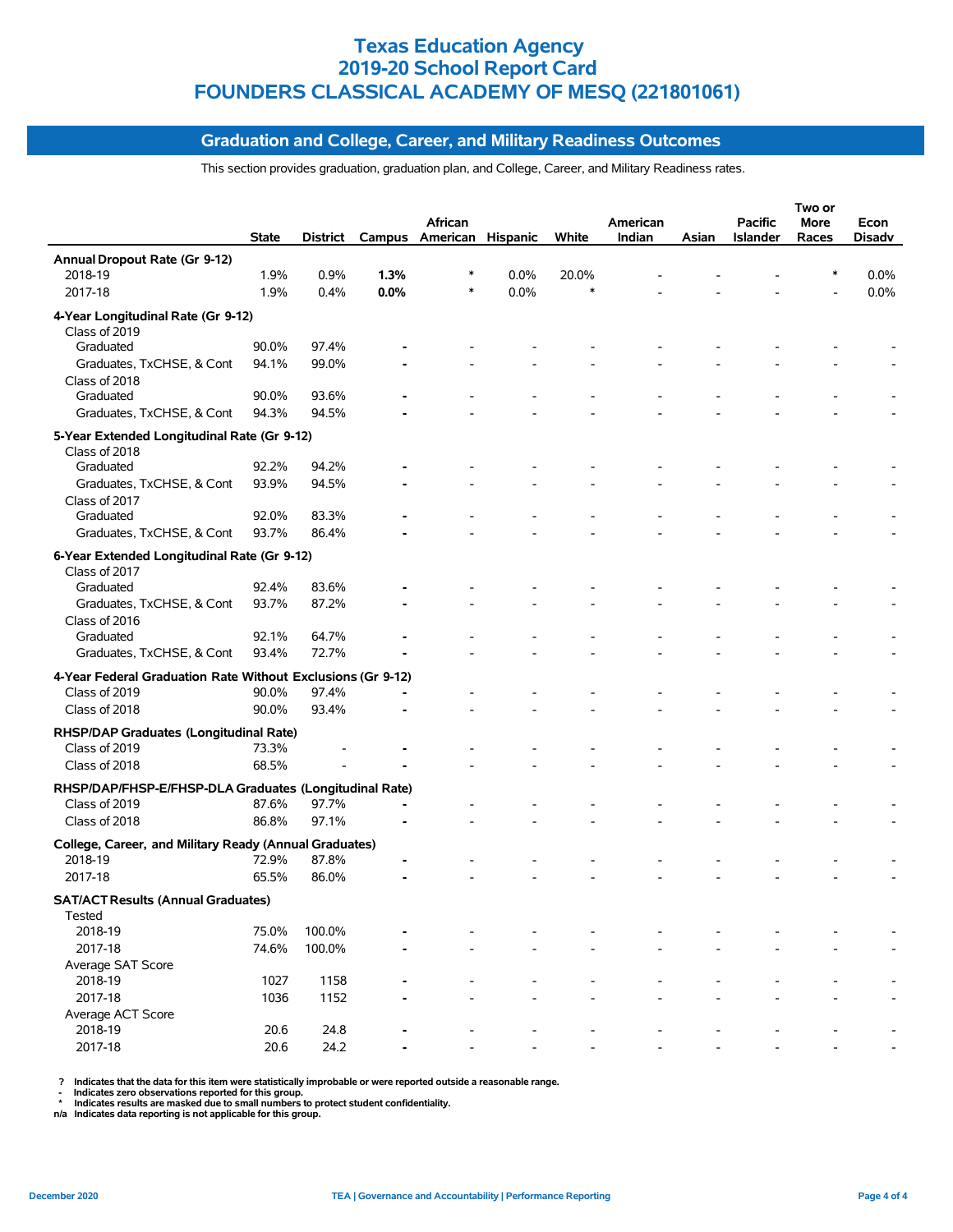|                            | <b>Accountability Rating</b>                                                                                                                                   | <b>School Information</b>                                                                                                                                                         |                                                     |  |  |  |
|----------------------------|----------------------------------------------------------------------------------------------------------------------------------------------------------------|-----------------------------------------------------------------------------------------------------------------------------------------------------------------------------------|-----------------------------------------------------|--|--|--|
|                            | *All Districts and Schools Were Not Rated in 2020 Due to COVID-19*                                                                                             | <b>District Name:</b>                                                                                                                                                             | <b>TEXAS COLLEGE PREPARATORY</b><br><b>ACADEMIE</b> |  |  |  |
|                            |                                                                                                                                                                | <b>Campus Type:</b>                                                                                                                                                               | Elementary                                          |  |  |  |
|                            |                                                                                                                                                                | <b>Total Students: 520</b>                                                                                                                                                        |                                                     |  |  |  |
|                            |                                                                                                                                                                | Grade Span: PK - 08                                                                                                                                                               |                                                     |  |  |  |
| <b>Not</b><br><b>Rated</b> | Given the impact of COVID-19, all districts and schools<br>received a label of Not Rated: Declared State of Disaster<br>for their 2020 accountability ratings. | For more information about this campus, see https://TXSchools.gov<br>or the Texas Academic Performance Report at<br>https://rptsvr1.tea.texas.gov/perfreport/tapr/2020/index.html |                                                     |  |  |  |

**Click here to read the official announcement.**

### **Distinction Designations**

School Leadership  $$630$  \$858 \$589

#### **[Distinction designations were not awarded in 2020.](https://rptsvr1.tea.texas.gov/perfreport/tapr/2020/index.html)**

#### **School and Student Information**

This section provides [demographic information about MAINLAND PREP](https://tea.texas.gov/about-tea/news-and-multimedia/correspondence/taa-letters/every-student-succeeds-act-essa-waiver-approval-2020-state-academic-accountability)ARATORY ACADEMY, including attendance rates; enrollment percentages for various student groups; student mobility rates; and class size averages at the campus, district, and state level, where applicable.

|                                     | <b>CampusDistrict State</b> |             |                                         | Campus | <b>District</b> | <b>State</b> |
|-------------------------------------|-----------------------------|-------------|-----------------------------------------|--------|-----------------|--------------|
| Attendance Rate (2018-19)           | 95.9% 96.3% 95.4%           |             |                                         |        |                 |              |
| <b>Enrollment by Race/Ethnicity</b> |                             |             | Class Size Averages by Grade or Subject |        |                 |              |
| African American                    | 76.3% 15.9% 12.6%           |             | Elementary                              |        |                 |              |
| Hispanic                            | 15.8% 29.9% 52.8%           |             | Kindergarten                            | 17.8   | 18.3            | 19.0         |
| White                               | 2.7%                        | 42.1% 27.0% | Grade 1                                 | 19.0   | 19.6            | 18.9         |
| American Indian                     | $0.6\%$<br>$0.4\%$          | $0.4\%$     | Grade 2                                 | 18.0   | 20.2            | 18.8         |
| Asian                               | 0.2%<br>6.8%                | 4.6%        | Grade 3                                 | 19.6   | 21.0            | 19.0         |
| Pacific Islander                    | 0.2%<br>$0.1\%$             | $0.2\%$     | Grade 4                                 | 16.7   | 19.7            | 19.2         |
| Two or More Races                   | 4.2%<br>4.7%                | 2.5%        | Grade 5                                 | 16.9   | 20.9            | 20.9         |
| <b>Enrollment by Student Group</b>  |                             |             | Grade 6                                 | 17.0   | 23.9            | 20.4         |
| Economically Disadvantaged          | 82.3%                       | 36.3% 60.2% | Secondary                               |        |                 |              |
| Special Education                   | $3.7\%$                     | 6.9% 10.7%  | English/Language Arts                   | 14.3   | 20.4            | 16.4         |
| <b>English Learners</b>             | 10.2%                       | 9.9% 20.3%  | Foreign Languages                       | 25.7   | 19.5            | 18.7         |
|                                     |                             |             | Mathematics                             | 14.0   | 18.0            | 17.8         |
| Mobility Rate (2018-19)             | 5.8%                        | 18.4% 15.3% | Social Studies                          | 14.3   | 21.4            | 19.3         |
|                                     |                             | ____        |                                         |        |                 |              |

#### **School Financial Information (2018-19)**

Various financial indicators based on actual data from the prior year are reported for the campus, district, and state. For more information, see

**[http://tea.texas.gov/financialstandardreports/.](http://tea.texas.gov/financialstandardreports/)**

|                                 | Campus | District    | State |                                     | Campus  | District        | <b>State</b> |
|---------------------------------|--------|-------------|-------|-------------------------------------|---------|-----------------|--------------|
| Instructional Staff Percent     | n/a    | 64.7% 64.6% |       | <b>Expenditures per Student</b>     |         |                 |              |
| Instructional Expenditure Ratio | n/a    | 63.5%       | 62.8% | <b>Total Operating Expenditures</b> | \$7.807 | \$8,529         | \$9.913      |
|                                 |        |             |       | Instruction                         | \$4.812 | \$5.006 \$5.558 |              |
|                                 |        |             |       | Instructional Leadership            | \$162   | \$217           | \$162        |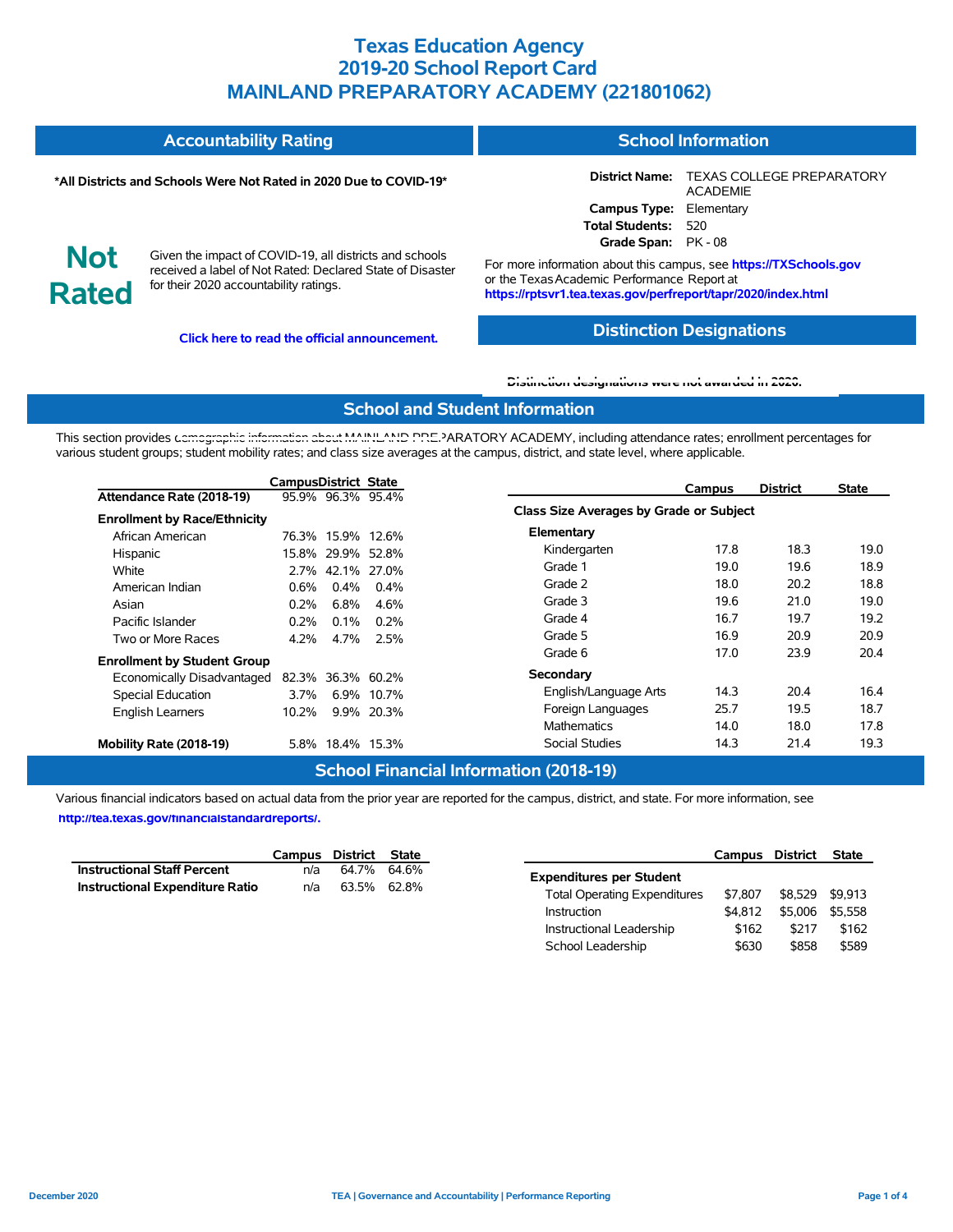#### **STAAR Outcomes**

This section provides STAAR performance and Academic Growth outcomes. Academic Growth measures whether students are maintaining performance or improving from year to year. **Please note that due to the cancellation of spring 2020 State of Texas Assessments of Academic Readiness (STAAR) due to the COVID-19 pandemic, the performance of this year's report is not updated.**

|                                                                                |      |        |     |     |                                   |     |         |                                    |        |                          | Two or                   |        |
|--------------------------------------------------------------------------------|------|--------|-----|-----|-----------------------------------|-----|---------|------------------------------------|--------|--------------------------|--------------------------|--------|
|                                                                                |      |        |     |     | African                           |     |         | American                           |        | <b>Pacific</b>           | More                     | Econ   |
|                                                                                |      | State  |     |     | District Campus American Hispanic |     | White   | Indian                             | Asian  | <b>Islander</b>          | Races                    | Disadv |
| STAAR Performance Rates at Approaches Grade Level or Above (All Grades Tested) |      |        |     |     |                                   |     |         |                                    |        |                          |                          |        |
| All Subjects                                                                   | 2019 | 78%    | 81% | 66% | 66%                               | 63% | 67%     | 80%                                | *      | $\overline{a}$           | 74%                      | 63%    |
|                                                                                | 2018 | 77%    | 75% | 63% | 63%                               | 64% | 81%     | $0\%$                              | 67%    | $\overline{\phantom{a}}$ | 86%                      | 63%    |
| ELA/Reading                                                                    | 2019 | 75%    | 84% | 67% | 67%                               | 61% | 67%     | $\ast$                             | $\ast$ | $\overline{a}$           | 78%                      | 65%    |
|                                                                                | 2018 | 74%    | 80% | 66% | 64%                               | 68% | 83%     | $\ast$                             | $\ast$ | $\overline{\phantom{0}}$ | 100%                     | 66%    |
| Mathematics                                                                    | 2019 | 82%    | 82% | 71% | 72%                               | 66% | 67%     | $\ast$                             | $\ast$ | $\overline{\phantom{0}}$ | 78%                      | 67%    |
|                                                                                | 2018 | 81%    | 74% | 60% | 60%                               | 59% | 83%     | $\ast$                             | $\ast$ | $\overline{a}$           | 75%                      | 60%    |
| Writing                                                                        | 2019 | 68%    | 75% | 45% | 45%                               | 42% | $\ast$  |                                    | $\ast$ | $\overline{\phantom{0}}$ | $\ast$                   | 43%    |
|                                                                                | 2018 | 66%    | 67% | 59% | 55%                               | 71% | $\ast$  | $\ast$                             |        |                          | $\ast$                   | 57%    |
| Science                                                                        | 2019 | 81%    | 78% | 60% | 55%                               | 67% | $\ast$  | $\ast$                             |        | $\overline{a}$           | $\ast$                   | 60%    |
|                                                                                | 2018 | 80%    | 72% | 70% | 75%                               | 57% | $\ast$  | $\ast$                             |        |                          | $\ast$                   | 68%    |
| Social Studies                                                                 | 2019 | 81%    | 80% | 91% | 93%                               | 88% |         |                                    |        |                          | $\overline{\phantom{a}}$ | 89%    |
|                                                                                | 2018 | 78%    | 66% | 79% | 88%                               | 60% |         |                                    |        | $\overline{\phantom{0}}$ | $\ast$                   | 77%    |
| STAAR Performance Rates at Meets Grade Level or Above (All Grades Tested)      |      |        |     |     |                                   |     |         |                                    |        |                          |                          |        |
| All Subjects                                                                   | 2019 | 50%    | 52% | 31% | 30%                               | 33% | 27%     | 0%                                 | *      | $\overline{a}$           | 48%                      | 27%    |
|                                                                                | 2018 | 48%    | 44% | 29% | 28%                               | 33% | 31%     | 0%                                 | 50%    | $\overline{\phantom{a}}$ | 24%                      | 28%    |
| ELA/Reading                                                                    | 2019 | 48%    | 57% | 35% | 33%                               | 39% | 33%     | $\ast$                             | $\ast$ | $\overline{\phantom{a}}$ | 44%                      | 32%    |
|                                                                                | 2018 | 46%    | 51% | 33% | 30%                               | 38% | 50%     | $\ast$                             | $\ast$ | $\overline{a}$           | 38%                      | 32%    |
| Mathematics                                                                    | 2019 | 52%    | 50% | 31% | 31%                               | 29% | 17%     | $\ast$                             | $\ast$ | $\overline{\phantom{a}}$ | 56%                      | 27%    |
|                                                                                | 2018 | 50%    | 40% | 25% | 26%                               | 25% | 17%     | $\ast$                             | $\ast$ | $\overline{a}$           | 13%                      | 25%    |
| Writing                                                                        | 2019 | 38%    | 43% | 18% | 18%                               | 17% | $\ast$  |                                    | $\ast$ | $\overline{a}$           | $\ast$                   | 15%    |
|                                                                                | 2018 | 41%    | 42% | 35% | 29%                               | 48% | *       | $\ast$                             |        | $\overline{\phantom{a}}$ | $\ast$                   | 32%    |
| Science                                                                        | 2019 | 54%    | 49% | 29% | 25%                               | 33% |         | $\ast$                             |        | $\overline{a}$           | $\ast$                   | 26%    |
|                                                                                | 2018 | 51%    | 43% | 25% | 28%                               | 21% | $\ast$  | $\ast$                             |        |                          | $\ast$                   | 22%    |
| Social Studies                                                                 | 2019 | 55%    | 55% | 35% | 36%                               | 38% | $\ast$  |                                    |        | $\overline{a}$           | $\overline{\phantom{a}}$ | 33%    |
|                                                                                | 2018 | 53%    | 41% | 29% | 38%                               | 20% |         |                                    |        |                          | $\ast$                   | 23%    |
|                                                                                |      |        |     |     |                                   |     |         |                                    |        |                          |                          |        |
| STAAR Performance Rates at Masters Grade Level (All Grades Tested)             | 2019 | 24%    | 26% | 15% | 13%                               | 19% | 7%      | 0%                                 | ∗      | $\overline{a}$           | 26%                      | 13%    |
| All Subjects                                                                   | 2018 | 22%    | 19% | 9%  | 8%                                | 13% | 0%      | 0%                                 | 33%    | $\overline{a}$           | 5%                       | 8%     |
| ELA/Reading                                                                    | 2019 | 21%    | 28% | 19% | 18%                               | 24% | 17%     | $\ast$                             | $\ast$ | $\overline{a}$           | 22%                      | 16%    |
|                                                                                | 2018 |        |     |     |                                   |     |         | $\ast$                             | $\ast$ |                          |                          | 13%    |
|                                                                                | 2019 | 19%    | 23% | 13% | 12%                               | 18% | 0%      | $\ast$                             | $\ast$ | $\overline{\phantom{0}}$ | 13%                      |        |
| <b>Mathematics</b>                                                             |      | 26%    | 26% | 17% | 14%                               | 22% | 0%      | $\ast$                             | $\ast$ | $\overline{\phantom{0}}$ | 44%                      | 15%    |
|                                                                                | 2018 | 24%    | 17% | 8%  | 7%                                | 12% | 0%<br>∗ |                                    | $\ast$ | $\overline{\phantom{a}}$ | 0%<br>$\ast$             | 7%     |
| Writing                                                                        | 2019 | 14%    | 15% | 4%  | 5%                                | 0%  | $\ast$  | $\overline{\phantom{a}}$<br>$\ast$ |        | $\overline{a}$           | $\ast$                   | 1%     |
|                                                                                | 2018 | 13%    | 11% | 3%  | 2%                                | 5%  | $\ast$  | $\ast$                             |        | $\overline{a}$           | $\ast$                   | $1\%$  |
| Science                                                                        | 2019 | 25%    | 21% | 6%  | 5%                                | 11% | $\ast$  | $\ast$                             |        | $\overline{\phantom{0}}$ |                          | 6%     |
|                                                                                | 2018 | 23%    | 18% | 4%  | 0%                                | 14% |         |                                    |        |                          | $\ast$                   | 2%     |
| Social Studies                                                                 | 2019 | 33%    | 36% | 17% | 14%                               | 25% |         |                                    |        |                          |                          | 11%    |
|                                                                                | 2018 | 31%    | 25% | 14% | 13%                               | 20% |         |                                    |        |                          |                          | 15%    |
| Academic Growth Score (All Grades Tested)                                      |      |        |     |     |                                   |     |         |                                    |        |                          |                          |        |
| <b>Both Subjects</b>                                                           | 2019 | 69     | 70  | 69  | 70                                | 68  | 56      |                                    |        | $\overline{a}$           | 57                       | 68     |
|                                                                                | 2018 | 69     | 68  | 72  | 72                                | 72  | 75      |                                    |        | $\overline{a}$           | 75                       | 73     |
| ELA/Reading                                                                    | 2019 | 68     | 69  | 69  | 71                                | 63  | $\ast$  |                                    |        |                          | 57                       | 68     |
|                                                                                | 2018 | 69     | 69  | 70  | $70\,$                            | 68  | 70      |                                    |        | $\overline{a}$           | 92                       | 70     |
| Mathematics                                                                    | 2019 | 70     | 70  | 69  | 69                                | 74  | ∗       |                                    |        |                          | 57                       | 67     |
|                                                                                | 2018 | $70\,$ | 67  | 75  | 75                                | 75  | 80      | ∗                                  | ∗      |                          | 58                       | 75     |

 **? Indicates that the data for this item were statistically improbable or were reported outside a reasonable range.**

 **- Indicates zero observations reported for this group. \* Indicates results are masked due to small numbers to protect student confidentiality.**

**n/a Indicates data reporting is not applicable for this group.**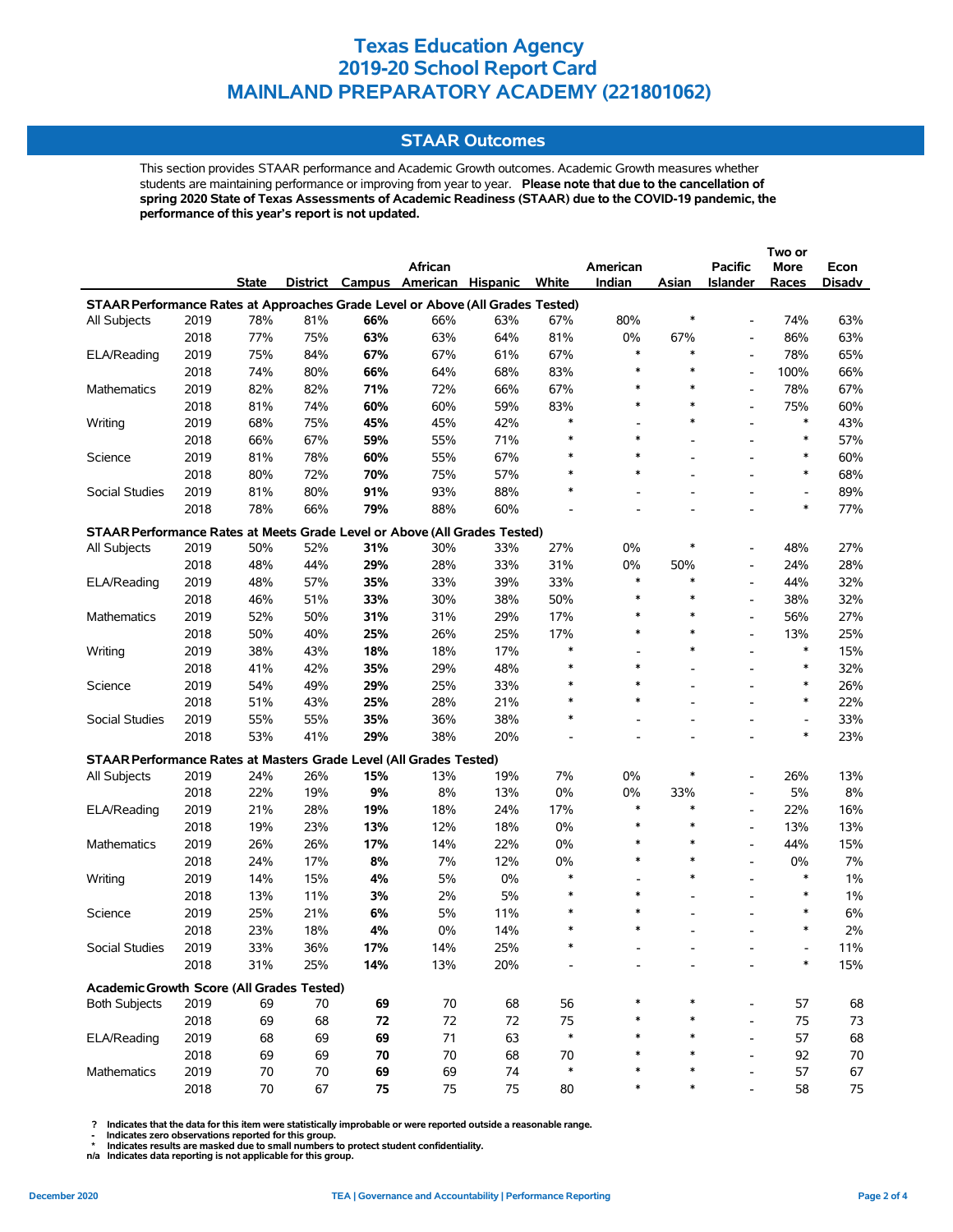# **Prior-Year Non-Proficient and Student Success Initiative STAAR Outcomes**

Progress of Prior-Year Non-Proficient Students shows STAAR performance rates for students who did not perform satisfactorily in 2017-18 but did in 2018-19. Student Success Initiative shows rates related to the requirement for students to demonstrate proficiency on the reading and mathematics STAAR in grades 5 and 8. **Please note that due to the cancellation of spring 2020 State of Texas Assessments of Academic Readiness (STAAR) due to the COVID-19 pandemic, this year's report is not updated.**

|                                      |              |          |                                                   |                                                                       |                 |       |          |         |                 | Two or  |        |
|--------------------------------------|--------------|----------|---------------------------------------------------|-----------------------------------------------------------------------|-----------------|-------|----------|---------|-----------------|---------|--------|
|                                      |              |          |                                                   | African                                                               |                 |       | American |         | <b>Pacific</b>  | More    | Econ   |
|                                      | <b>State</b> | District |                                                   | Campus American                                                       | <b>Hispanic</b> | White | Indian   | Asian   | <b>Islander</b> | Races   | Disadv |
|                                      |              |          | Progress of Prior-Year Non-Proficient Students    |                                                                       |                 |       |          |         |                 |         |        |
| Sum of Grades 4-8                    |              |          |                                                   |                                                                       |                 |       |          |         |                 |         |        |
| Reading                              |              |          |                                                   |                                                                       |                 |       |          |         |                 |         |        |
| 2019                                 | 41%          | 44%      | 33%                                               | 36%                                                                   | 15%             |       |          |         |                 |         | 35%    |
| 2018                                 | 38%          | 40%      | 43%                                               | 45%                                                                   | 36%             |       |          | $\star$ |                 |         | 42%    |
| <b>Mathematics</b>                   |              |          |                                                   |                                                                       |                 |       |          |         |                 |         |        |
| 2019                                 | 45%          | 43%      | 40%                                               | 40%                                                                   | 38%             |       | $\ast$   |         |                 | $\ast$  | 39%    |
| 2018                                 | 47%          | 36%      | 26%                                               | 23%                                                                   |                 |       |          |         |                 | $\star$ | 28%    |
| <b>Students Success Initiative</b>   |              |          |                                                   |                                                                       |                 |       |          |         |                 |         |        |
| <b>Grade 5 Reading</b>               |              |          |                                                   |                                                                       |                 |       |          |         |                 |         |        |
|                                      |              |          |                                                   | Students Meeting Approaches Grade Level on First STAAR Administration |                 |       |          |         |                 |         |        |
| 2019                                 | 78%          | 81%      | 57%                                               | 57%                                                                   | 60%             |       |          |         |                 |         | 57%    |
|                                      |              |          |                                                   |                                                                       |                 |       |          |         |                 |         |        |
| 2019                                 | 22%          | 19%      | Students Requiring Accelerated Instruction<br>43% | 43%                                                                   | 40%             |       |          |         |                 |         | 43%    |
|                                      |              |          |                                                   |                                                                       |                 |       |          |         |                 |         |        |
| <b>STAAR Cumulative Met Standard</b> |              |          |                                                   |                                                                       |                 |       |          |         |                 |         |        |
| 2019                                 | 86%          | 89%      | 67%                                               | 67%                                                                   | 60%             |       |          |         |                 |         | 69%    |
| <b>Grade 5 Mathematics</b>           |              |          |                                                   |                                                                       |                 |       |          |         |                 |         |        |
|                                      |              |          |                                                   | Students Meeting Approaches Grade Level on First STAAR Administration |                 |       |          |         |                 |         |        |
| 2019                                 | 83%          | 82%      | 52%                                               | 47%                                                                   | 60%             |       |          |         |                 |         | 49%    |
|                                      |              |          | Students Requiring Accelerated Instruction        |                                                                       |                 |       |          |         |                 |         |        |
| 2019                                 | 17%          | 18%      | 48%                                               | 53%                                                                   | 40%             |       |          |         |                 | $\ast$  | 51%    |
| <b>STAAR Cumulative Met Standard</b> |              |          |                                                   |                                                                       |                 |       |          |         |                 |         |        |
| 2019                                 | 90%          | 89%      | 74%                                               | 67%                                                                   | 90%             |       |          |         |                 |         | 71%    |
|                                      |              |          |                                                   |                                                                       |                 |       |          |         |                 |         |        |
| Grade 8 Reading                      |              |          |                                                   |                                                                       |                 |       |          |         |                 |         |        |
|                                      |              |          |                                                   | Students Meeting Approaches Grade Level on First STAAR Administration |                 |       |          |         |                 |         |        |
| 2019                                 | 78%          | 84%      | 95%                                               | 92%                                                                   | 100%            |       |          |         |                 |         | 94%    |
|                                      |              |          | Students Requiring Accelerated Instruction        |                                                                       |                 |       |          |         |                 |         |        |
| 2019                                 | 22%          | 16%      | 5%                                                | 8%                                                                    | 0%              |       |          |         |                 |         | 6%     |
| <b>STAAR Cumulative Met Standard</b> |              |          |                                                   |                                                                       |                 |       |          |         |                 |         |        |
| 2019                                 | 85%          | 89%      | 95%                                               | 92%                                                                   | 100%            |       |          |         |                 |         | 94%    |
| <b>Grade 8 Mathematics</b>           |              |          |                                                   |                                                                       |                 |       |          |         |                 |         |        |
|                                      |              |          |                                                   | Students Meeting Approaches Grade Level on First STAAR Administration |                 |       |          |         |                 |         |        |
| 2019                                 | 82%          | 70%      | 57%                                               | 60%                                                                   |                 |       |          |         |                 |         | 67%    |
|                                      |              |          |                                                   |                                                                       |                 |       |          |         |                 |         |        |
| 2019                                 | 18%          | 30%      | Students Requiring Accelerated Instruction<br>43% | 40%                                                                   |                 |       |          |         |                 |         | 33%    |
|                                      |              |          |                                                   |                                                                       |                 |       |          |         |                 |         |        |
| <b>STAAR Cumulative Met Standard</b> | 88%          | 76%      | 88%                                               | 100%                                                                  |                 |       |          |         |                 |         |        |
| 2019                                 |              |          |                                                   |                                                                       |                 |       |          |         |                 |         | 100%   |

 **? Indicates that the data for this item were statistically improbable or were reported outside a reasonable range.**

 **- Indicates zero observations reported for this group.**

 **\* Indicates results are masked due to small numbers to protect student confidentiality. n/a Indicates data reporting is not applicable for this group.**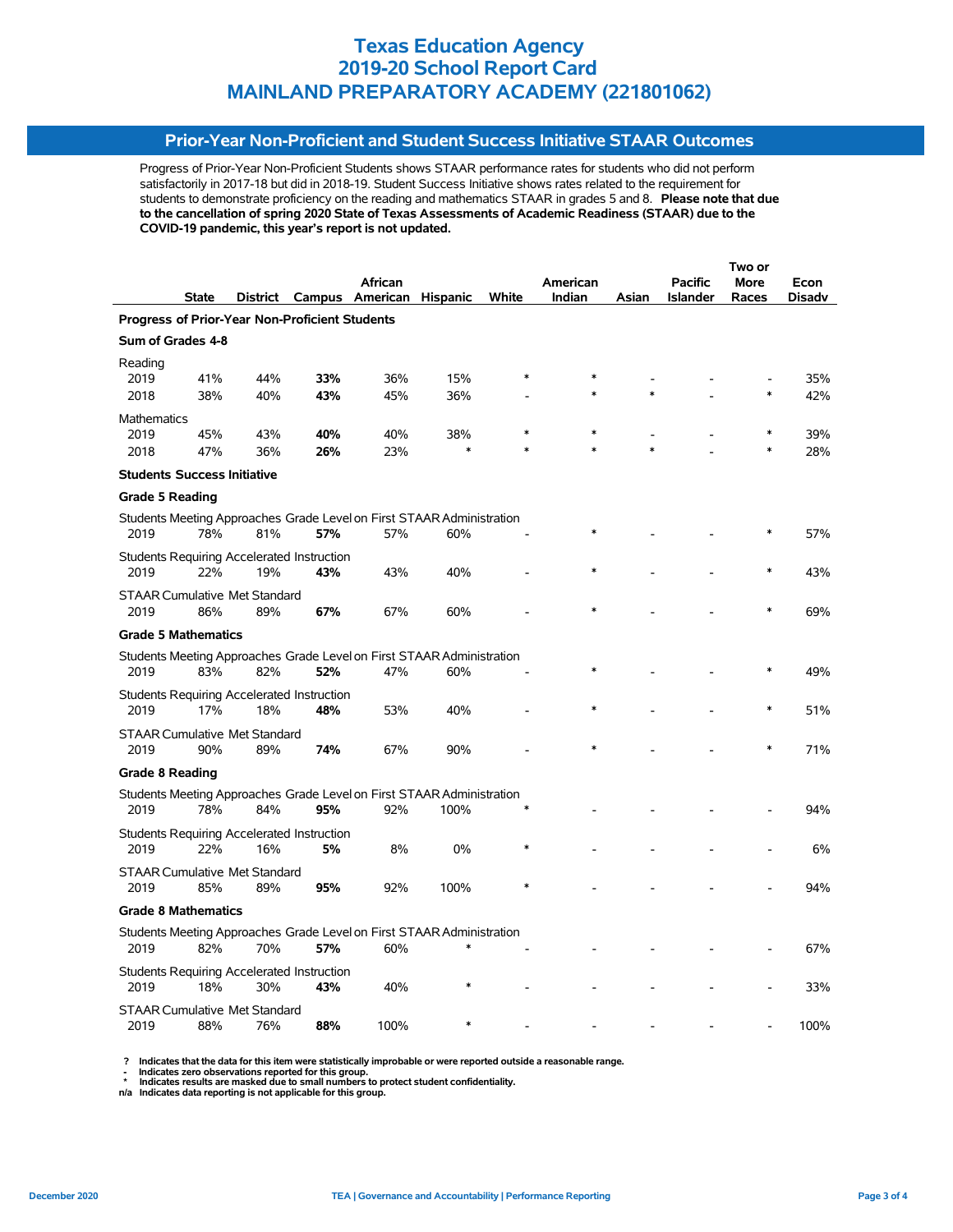**This page is intentionally blank.**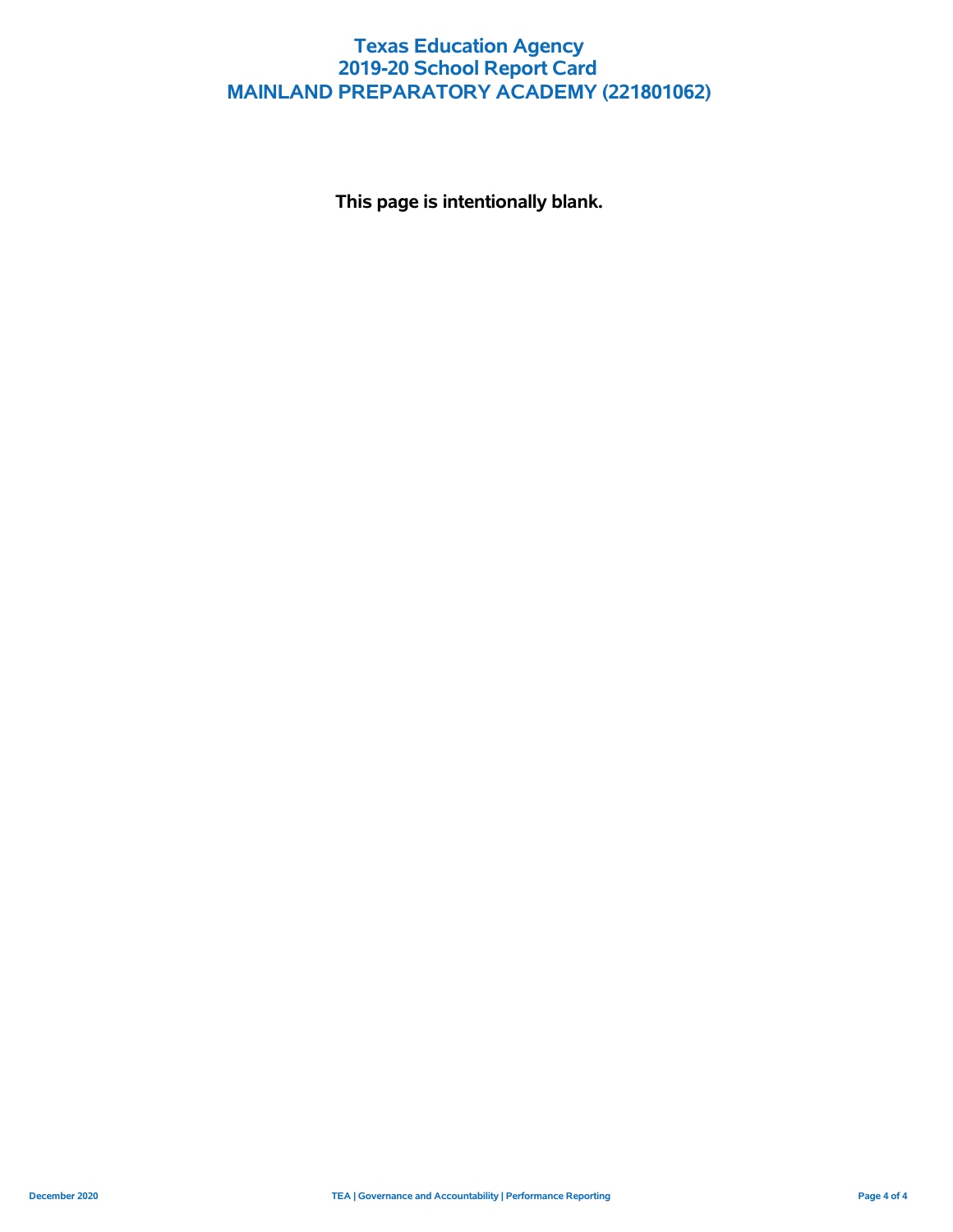|                            | <b>Accountability Rating</b>                                                                                                                                   | <b>School Information</b>                                                                                                                                                         |                                                     |  |  |  |
|----------------------------|----------------------------------------------------------------------------------------------------------------------------------------------------------------|-----------------------------------------------------------------------------------------------------------------------------------------------------------------------------------|-----------------------------------------------------|--|--|--|
|                            | *All Districts and Schools Were Not Rated in 2020 Due to COVID-19*                                                                                             | <b>District Name:</b>                                                                                                                                                             | <b>TEXAS COLLEGE PREPARATORY</b><br><b>ACADEMIE</b> |  |  |  |
|                            |                                                                                                                                                                |                                                                                                                                                                                   | Campus Type: Elementary/Secondary                   |  |  |  |
|                            |                                                                                                                                                                | <b>Total Students: 645</b>                                                                                                                                                        |                                                     |  |  |  |
|                            |                                                                                                                                                                | Grade Span: KG - 09                                                                                                                                                               |                                                     |  |  |  |
| <b>Not</b><br><b>Rated</b> | Given the impact of COVID-19, all districts and schools<br>received a label of Not Rated: Declared State of Disaster<br>for their 2020 accountability ratings. | For more information about this campus, see https://TXSchools.gov<br>or the Texas Academic Performance Report at<br>https://rptsvr1.tea.texas.gov/perfreport/tapr/2020/index.html |                                                     |  |  |  |

**Click here to read the official announcement.**

#### **Distinction Designations**

Instructional Leadership  $$155$  \$217 \$162 School Leadership  $$611$  \$858 \$589

**[Distinction designations were not awarded in 2020.](https://rptsvr1.tea.texas.gov/perfreport/tapr/2020/index.html)**

#### **School and Student Information**

This section provides [demographic information about FOUNDERS CLA](https://tea.texas.gov/about-tea/news-and-multimedia/correspondence/taa-letters/every-student-succeeds-act-essa-waiver-approval-2020-state-academic-accountability)SSICAL ACADEMY OF FLOW, including attendance rates; enrollment percentages for various student groups; student mobility rates; and class size averages at the campus, district, and state level, where applicable.

|                                     | <b>CampusDistrict State</b> |         |             |                                         | Campus | <b>District</b> | <b>State</b> |
|-------------------------------------|-----------------------------|---------|-------------|-----------------------------------------|--------|-----------------|--------------|
| Attendance Rate (2018-19)           | 97.2% 96.3% 95.4%           |         |             |                                         |        |                 |              |
| <b>Enrollment by Race/Ethnicity</b> |                             |         |             | Class Size Averages by Grade or Subject |        |                 |              |
| African American                    | 5.7% 15.9% 12.6%            |         |             | Elementary                              |        |                 |              |
| Hispanic                            | 14.3% 29.9% 52.8%           |         |             | Kindergarten                            | 23.0   | 18.3            | 19.0         |
| White                               | 51.2%                       | 42.1%   | 27.0%       | Grade 1                                 | 27.0   | 19.6            | 18.9         |
| American Indian                     | $0.0\%$                     | 0.4%    | $0.4\%$     | Grade 2                                 | 26.7   | 20.2            | 18.8         |
| Asian                               | 22.0%                       | 6.8%    | 4.6%        | Grade 3                                 | 27.7   | 21.0            | 19.0         |
| Pacific Islander                    | $0.0\%$                     | $0.1\%$ | 0.2%        | Grade 4                                 | 23.7   | 19.7            | 19.2         |
| Two or More Races                   | 6.8%                        | 4.7%    | 2.5%        | Grade 5                                 | 26.3   | 20.9            | 20.9         |
| <b>Enrollment by Student Group</b>  |                             |         |             | Grade 6                                 | 24.1   | 23.9            | 20.4         |
| Economically Disadvantaged          | 11.2%                       |         | 36.3% 60.2% | Secondary                               |        |                 |              |
| Special Education                   | 5.4%                        |         | 6.9% 10.7%  | English/Language Arts                   | 21.7   | 20.4            | 16.4         |
| <b>English Learners</b>             | 5.9%                        |         | 9.9% 20.3%  | Foreign Languages                       | 19.9   | 19.5            | 18.7         |
|                                     |                             |         |             | <b>Mathematics</b>                      | 12.5   | 18.0            | 17.8         |
| Mobility Rate (2018-19)             | 13.5% 18.4% 15.3%           |         |             | Science                                 | 22.2   | 20.3            | 18.8         |
|                                     |                             |         |             | Social Studies                          | 22.3   | 21.4            | 19.3         |

### **School Financial Information (2018-19)**

Various financial indicators based on actual data from the prior year are reported for the campus, district, and state. For more information, see

**[http://tea.texas.gov/financialstandardreports/.](http://tea.texas.gov/financialstandardreports/)**

|                                        | Campus | District    | State |
|----------------------------------------|--------|-------------|-------|
| <b>Instructional Staff Percent</b>     | n/a    | 64.7% 64.6% |       |
| <b>Instructional Expenditure Ratio</b> | n/a    | 63.5%       | 62.8% |
|                                        |        |             |       |

Ē,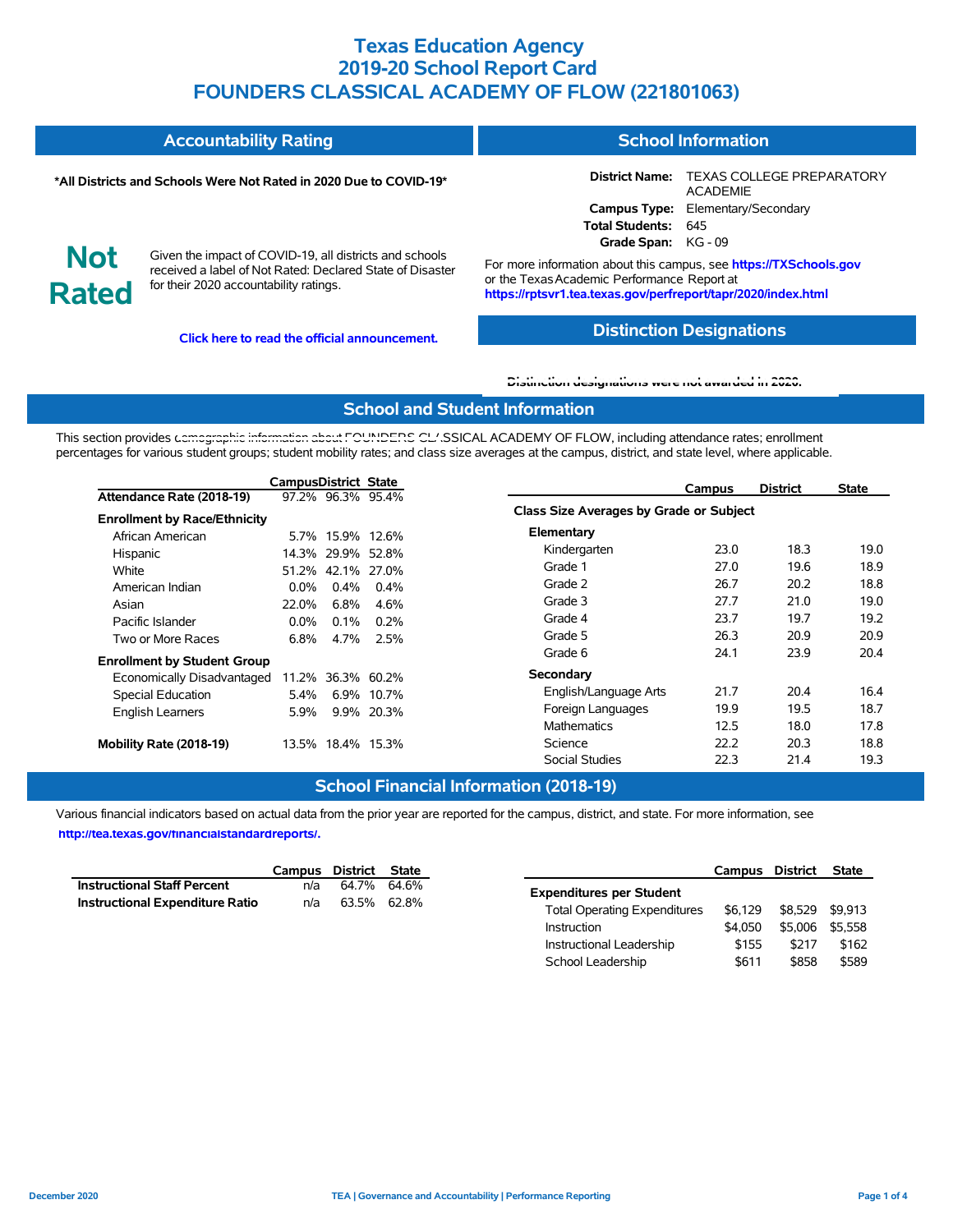### **STAAR Outcomes**

This section provides STAAR performance and Academic Growth outcomes. Academic Growth measures whether students are maintaining performance or improving from year to year. **Please note that due to the cancellation of spring 2020 State of Texas Assessments of Academic Readiness (STAAR) due to the COVID-19 pandemic, the performance of this year's report is not updated.**

|                                                                                |      |              |     |     |                                   |     |       | Two or                   |       |                 |        |               |
|--------------------------------------------------------------------------------|------|--------------|-----|-----|-----------------------------------|-----|-------|--------------------------|-------|-----------------|--------|---------------|
|                                                                                |      |              |     |     | African                           |     |       | American                 |       | <b>Pacific</b>  | More   | Econ          |
|                                                                                |      | <b>State</b> |     |     | District Campus American Hispanic |     | White | Indian                   | Asian | <b>Islander</b> | Races  | <b>Disadv</b> |
| STAAR Performance Rates at Approaches Grade Level or Above (All Grades Tested) |      |              |     |     |                                   |     |       |                          |       |                 |        |               |
| All Subjects                                                                   | 2019 | 78%          | 81% | 91% | 85%                               | 78% | 90%   | $\overline{a}$           | 99%   | $\ast$          | 90%    | 80%           |
|                                                                                | 2018 | 77%          | 75% | 92% | 74%                               | 77% | 94%   | $\overline{a}$           | 99%   | $\ast$          | 93%    | 82%           |
| ELA/Reading                                                                    | 2019 | 75%          | 84% | 93% | 92%                               | 91% | 92%   | $\overline{\phantom{a}}$ | 99%   | $\ast$          | 91%    | 83%           |
|                                                                                | 2018 | 74%          | 80% | 92% | 77%                               | 77% | 94%   | $\overline{\phantom{a}}$ | 98%   | $\ast$          | 94%    | 92%           |
| <b>Mathematics</b>                                                             | 2019 | 82%          | 82% | 90% | 85%                               | 75% | 90%   | $\overline{\phantom{a}}$ | 99%   | $\ast$          | 86%    | 77%           |
|                                                                                | 2018 | 81%          | 74% | 92% | 62%                               | 88% | 93%   | $\overline{a}$           | 98%   | $\ast$          | 94%    | 85%           |
| Writing                                                                        | 2019 | 68%          | 75% | 90% | $\ast$                            | 94% | 86%   | $\overline{a}$           | 100%  | $\overline{a}$  | 89%    | 88%           |
|                                                                                | 2018 | 66%          | 67% | 91% | 88%                               | 40% | 95%   | $\overline{\phantom{a}}$ | 100%  | $\ast$          | $\ast$ |               |
| Science                                                                        | 2019 | 81%          | 78% | 86% | 75%                               | 29% | 86%   | $\overline{\phantom{a}}$ | 100%  | $\ast$          | 100%   | 75%           |
|                                                                                | 2018 | 80%          | 72% | 90% | $\ast$                            | 60% | 90%   | $\overline{\phantom{a}}$ | 100%  | $\overline{a}$  | $\ast$ |               |
| Social Studies                                                                 | 2019 | 81%          | 80% | 89% | $\ast$                            | 40% | 93%   | $\overline{a}$           | 100%  |                 | $\ast$ | $\ast$        |
| STAAR Performance Rates at Meets Grade Level or Above (All Grades Tested)      |      |              |     |     |                                   |     |       |                          |       |                 |        |               |
| All Subjects                                                                   | 2019 | 50%          | 52% | 64% | 35%                               | 39% | 63%   | Ĭ.                       | 82%   | $\ast$          | 69%    | 34%           |
|                                                                                | 2018 | 48%          | 44% | 66% | 31%                               | 34% | 69%   | $\overline{\phantom{a}}$ | 83%   | $\ast$          | 60%    | 21%           |
| ELA/Reading                                                                    | 2019 | 48%          | 57% | 70% | 46%                               | 47% | 73%   | $\blacksquare$           | 84%   | $\ast$          | 64%    | 43%           |
|                                                                                | 2018 | 46%          | 51% | 67% | 23%                               | 42% | 74%   | $\overline{\phantom{a}}$ | 79%   | $\ast$          | 53%    | 15%           |
| Mathematics                                                                    | 2019 | 52%          | 50% | 66% | 46%                               | 44% | 62%   | $\overline{a}$           | 87%   | $\ast$          | 77%    | 40%           |
|                                                                                | 2018 | 50%          | 40% | 62% | 38%                               | 31% | 62%   | $\blacksquare$           | 84%   | $\ast$          | 59%    | 31%           |
| Writing                                                                        | 2019 | 38%          | 43% | 54% | *                                 | 31% | 52%   | $\overline{\phantom{a}}$ | 81%   | $\overline{a}$  | 56%    | 25%           |
|                                                                                | 2018 | 41%          | 42% | 72% | 38%                               | 0%  | 79%   | $\blacksquare$           | 88%   | *               | $\ast$ | $\ast$        |
| Science                                                                        | 2019 | 54%          | 49% | 52% | 25%                               | 14% | 51%   | $\overline{\phantom{a}}$ | 67%   | $\ast$          | 80%    | 0%            |
|                                                                                | 2018 | 51%          | 43% | 64% | ∗                                 | 40% | 61%   | $\overline{a}$           | 82%   | $\overline{a}$  | $\ast$ | $\ast$        |
| Social Studies                                                                 | 2019 | 55%          | 55% | 53% | $\ast$                            | 20% | 57%   | $\overline{a}$           | 75%   | $\overline{a}$  | $\ast$ | $\ast$        |
|                                                                                |      |              |     |     |                                   |     |       |                          |       |                 |        |               |
| STAAR Performance Rates at Masters Grade Level (All Grades Tested)             |      |              |     |     |                                   |     |       |                          |       | $\ast$          |        |               |
| All Subjects                                                                   | 2019 | 24%          | 26% | 36% | 8%                                | 15% | 35%   | $\overline{a}$           | 55%   | *               | 43%    | 11%           |
|                                                                                | 2018 | 22%          | 19% | 33% | 6%                                | 15% | 35%   | $\overline{a}$           | 46%   | $\ast$          | 33%    | 0%            |
| ELA/Reading                                                                    | 2019 | 21%          | 28% | 41% | 23%                               | 19% | 41%   | $\overline{a}$           | 55%   |                 | 45%    | 17%           |
|                                                                                | 2018 | 19%          | 23% | 39% | 8%                                | 27% | 42%   | $\overline{a}$           | 47%   | *<br>$\ast$     | 35%    | 0%            |
| <b>Mathematics</b>                                                             | 2019 | 26%          | 26% | 42% | 0%                                | 16% | 39%   | $\overline{a}$           | 69%   |                 | 50%    | 13%           |
|                                                                                | 2018 | 24%          | 17% | 30% | 0%                                | 8%  | 29%   | $\overline{\phantom{a}}$ | 49%   | $\ast$          | 29%    | 0%            |
| Writing                                                                        | 2019 | 14%          | 15% | 25% | $\ast$                            | 13% | 20%   | $\overline{a}$           | 43%   | $\overline{a}$  | 33%    | 0%            |
|                                                                                | 2018 | 13%          | 11% | 33% | 13%                               | 0%  | 37%   | $\overline{a}$           | 42%   | $\ast$          | $\ast$ | $\ast$        |
| Science                                                                        | 2019 | 25%          | 21% | 21% | 0%                                | 0%  | 18%   | $\overline{a}$           | 37%   | $\ast$          | 20%    | 0%            |
|                                                                                | 2018 | 23%          | 18% | 24% | $\ast$                            | 0%  | 23%   | $\blacksquare$           | 36%   | $\overline{a}$  | $\ast$ |               |
| <b>Social Studies</b>                                                          | 2019 | 33%          | 36% | 28% | $\ast$                            | 20% | 29%   | $\overline{a}$           | 38%   | $\overline{a}$  | $\ast$ | $\ast$        |
| Academic Growth Score (All Grades Tested)                                      |      |              |     |     |                                   |     |       |                          |       |                 |        |               |
| <b>Both Subjects</b>                                                           | 2019 | 69           | 70  | 76  | 71                                | 62  | 75    | $\overline{a}$           | 82    | $\ast$          | 92     | 65            |
|                                                                                | 2018 | 69           | 68  | 71  | 66                                | 68  | 70    | $\overline{a}$           | 76    | $\ast$          | 60     | 71            |
| ELA/Reading                                                                    | 2019 | 68           | 69  | 75  | 79                                | 66  | 73    | $\blacksquare$           | 80    | *               | 90     | 63            |
|                                                                                | 2018 | 69           | 69  | 75  | 68                                | 73  | 76    |                          | 77    | $\ast$          | 60     | 50            |
| <b>Mathematics</b>                                                             | 2019 | 70           | 70  | 77  | 63                                | 57  | 77    | $\overline{a}$           | 85    | $\ast$          | 93     | 67            |
|                                                                                | 2018 | 70           | 67  | 66  | 64                                | 63  | 65    |                          | 74    | $\ast$          | 60     | 93            |

 **? Indicates that the data for this item were statistically improbable or were reported outside a reasonable range.**

- Indicates zero observations reported for this group.<br>\* Indicates results are masked due to small numbers to protect student confidentiality.<br>n/a Indicates data reporting is not applicable for this group.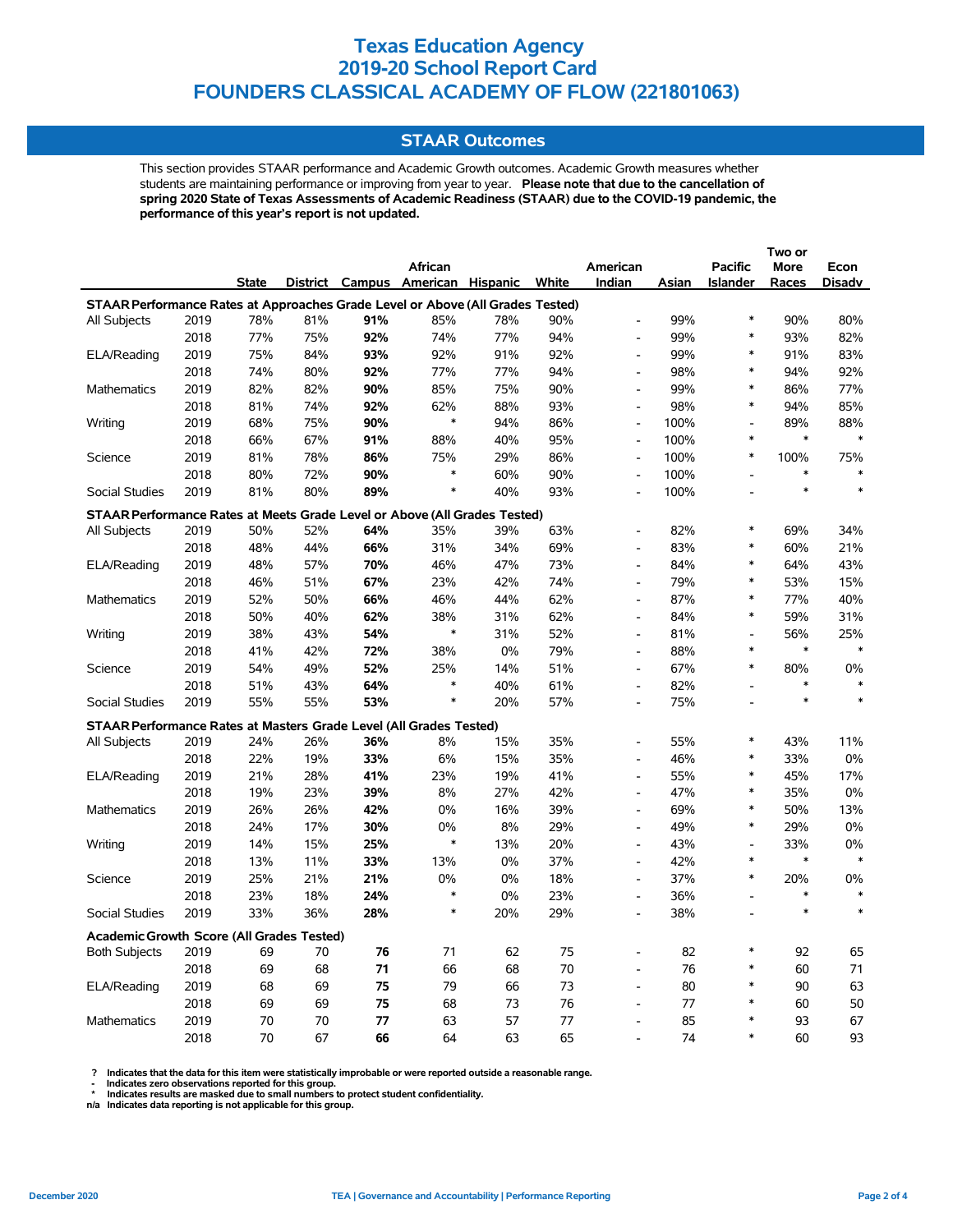# **Prior-Year Non-Proficient and Student Success Initiative STAAR Outcomes**

Progress of Prior-Year Non-Proficient Students shows STAAR performance rates for students who did not perform satisfactorily in 2017-18 but did in 2018-19. Student Success Initiative shows rates related to the requirement for students to demonstrate proficiency on the reading and mathematics STAAR in grades 5 and 8. **Please note that due to the cancellation of spring 2020 State of Texas Assessments of Academic Readiness (STAAR) due to the COVID-19 pandemic, this year's report is not updated.**

|                        |                                             |          |                                                   |                                                                       |                 |        |          |        |                | Two or      |        |
|------------------------|---------------------------------------------|----------|---------------------------------------------------|-----------------------------------------------------------------------|-----------------|--------|----------|--------|----------------|-------------|--------|
|                        |                                             |          |                                                   | African                                                               |                 |        | American |        | <b>Pacific</b> | <b>More</b> | Econ   |
|                        | <b>State</b>                                | District |                                                   | Campus American                                                       | <b>Hispanic</b> | White  | Indian   | Asian  | Islander       | Races       | Disadv |
|                        |                                             |          | Progress of Prior-Year Non-Proficient Students    |                                                                       |                 |        |          |        |                |             |        |
| Sum of Grades 4-8      |                                             |          |                                                   |                                                                       |                 |        |          |        |                |             |        |
| Reading                |                                             |          |                                                   |                                                                       |                 |        |          |        |                |             |        |
| 2019                   | 41%                                         | 44%      | 78%                                               |                                                                       | 71%             | 83%    |          |        |                |             |        |
| 2018                   | 38%                                         | 40%      | 67%                                               |                                                                       | *               | $\ast$ |          |        |                |             |        |
| <b>Mathematics</b>     |                                             |          |                                                   |                                                                       |                 |        |          |        |                |             |        |
| 2019                   | 45%                                         | 43%      | 50%                                               |                                                                       | $\ast$          | 57%    |          | $\ast$ |                |             |        |
| 2018                   | 47%                                         | 36%      | 75%                                               |                                                                       | $\ast$          | 83%    |          |        |                |             |        |
|                        | <b>Students Success Initiative</b>          |          |                                                   |                                                                       |                 |        |          |        |                |             |        |
| <b>Grade 5 Reading</b> |                                             |          |                                                   |                                                                       |                 |        |          |        |                |             |        |
|                        |                                             |          |                                                   | Students Meeting Approaches Grade Level on First STAAR Administration |                 |        |          |        |                |             |        |
| 2019                   | 78%                                         | 81%      | 92%                                               | 100%                                                                  | *               | 90%    |          | 100%   |                |             |        |
|                        |                                             |          | <b>Students Requiring Accelerated Instruction</b> |                                                                       |                 |        |          |        |                |             |        |
| 2019                   | 22%                                         | 19%      | 8%                                                | 0%                                                                    | *               | 10%    |          | 0%     |                |             |        |
|                        | <b>STAAR Cumulative Met Standard</b>        |          |                                                   |                                                                       |                 |        |          |        |                |             |        |
| 2019                   | 86%                                         | 89%      | 100%                                              | 100%                                                                  | $\ast$          | 100%   |          | 100%   |                |             |        |
|                        | <b>Grade 5 Mathematics</b>                  |          |                                                   |                                                                       |                 |        |          |        |                |             |        |
|                        |                                             |          |                                                   | Students Meeting Approaches Grade Level on First STAAR Administration |                 |        |          |        |                |             |        |
| 2019                   | 83%                                         | 82%      | 94%                                               | 100%                                                                  | $\ast$          | 90%    |          | 100%   |                |             |        |
|                        |                                             |          | <b>Students Requiring Accelerated Instruction</b> |                                                                       |                 |        |          |        |                |             |        |
| 2019                   | 17%                                         | 18%      | 6%                                                | 0%                                                                    | *               | 10%    |          | 0%     | $\ast$         | $\ast$      |        |
|                        |                                             |          |                                                   |                                                                       |                 |        |          |        |                |             |        |
| 2019                   | <b>STAAR Cumulative Met Standard</b><br>90% | 89%      | 98%                                               | 100%                                                                  |                 | 95%    |          | 100%   |                |             |        |
|                        |                                             |          |                                                   |                                                                       |                 |        |          |        |                |             |        |
| <b>Grade 8 Reading</b> |                                             |          |                                                   |                                                                       |                 |        |          |        |                |             |        |
|                        |                                             |          |                                                   | Students Meeting Approaches Grade Level on First STAAR Administration |                 |        |          |        |                |             |        |
| 2019                   | 78%                                         | 84%      | 96%                                               |                                                                       | 80%             | 100%   |          | 88%    |                |             |        |
|                        |                                             |          | Students Requiring Accelerated Instruction        |                                                                       |                 |        |          |        |                |             |        |
| 2019                   | 22%                                         | 16%      | 4%                                                | $\ast$                                                                | 20%             | 0%     |          | 13%    |                |             |        |
|                        | <b>STAAR Cumulative Met Standard</b>        |          |                                                   |                                                                       |                 |        |          |        |                |             |        |
| 2019                   | 85%                                         | 89%      | 98%                                               |                                                                       | 80%             | 100%   |          | 100%   |                |             |        |
|                        | <b>Grade 8 Mathematics</b>                  |          |                                                   |                                                                       |                 |        |          |        |                |             |        |
|                        |                                             |          |                                                   | Students Meeting Approaches Grade Level on First STAAR Administration |                 |        |          |        |                |             |        |
| 2019                   | 82%                                         | 70%      | 83%                                               |                                                                       | $\ast$          | 86%    |          |        |                |             |        |
|                        |                                             |          | <b>Students Requiring Accelerated Instruction</b> |                                                                       |                 |        |          |        |                |             |        |
| 2019                   | 18%                                         | 30%      | 17%                                               |                                                                       |                 | 14%    |          |        |                |             |        |
|                        | <b>STAAR Cumulative Met Standard</b>        |          |                                                   |                                                                       |                 |        |          |        |                |             |        |
| 2019                   | 88%                                         | 76%      | 92%                                               |                                                                       | $\ast$          | 100%   |          |        |                |             |        |

 **? Indicates that the data for this item were statistically improbable or were reported outside a reasonable range.**

 **- Indicates zero observations reported for this group.**

 **\* Indicates results are masked due to small numbers to protect student confidentiality. n/a Indicates data reporting is not applicable for this group.**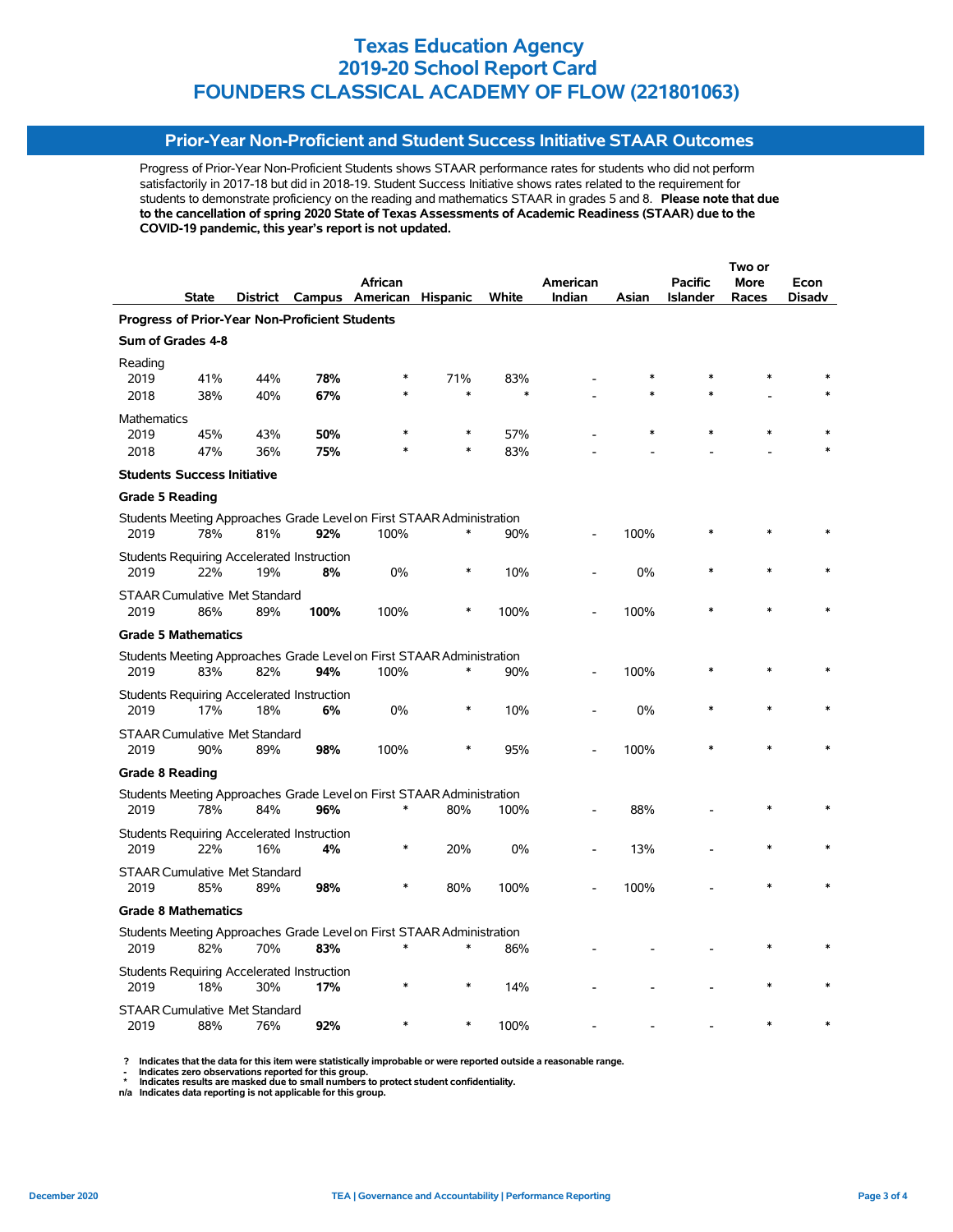**This page is intentionally blank.**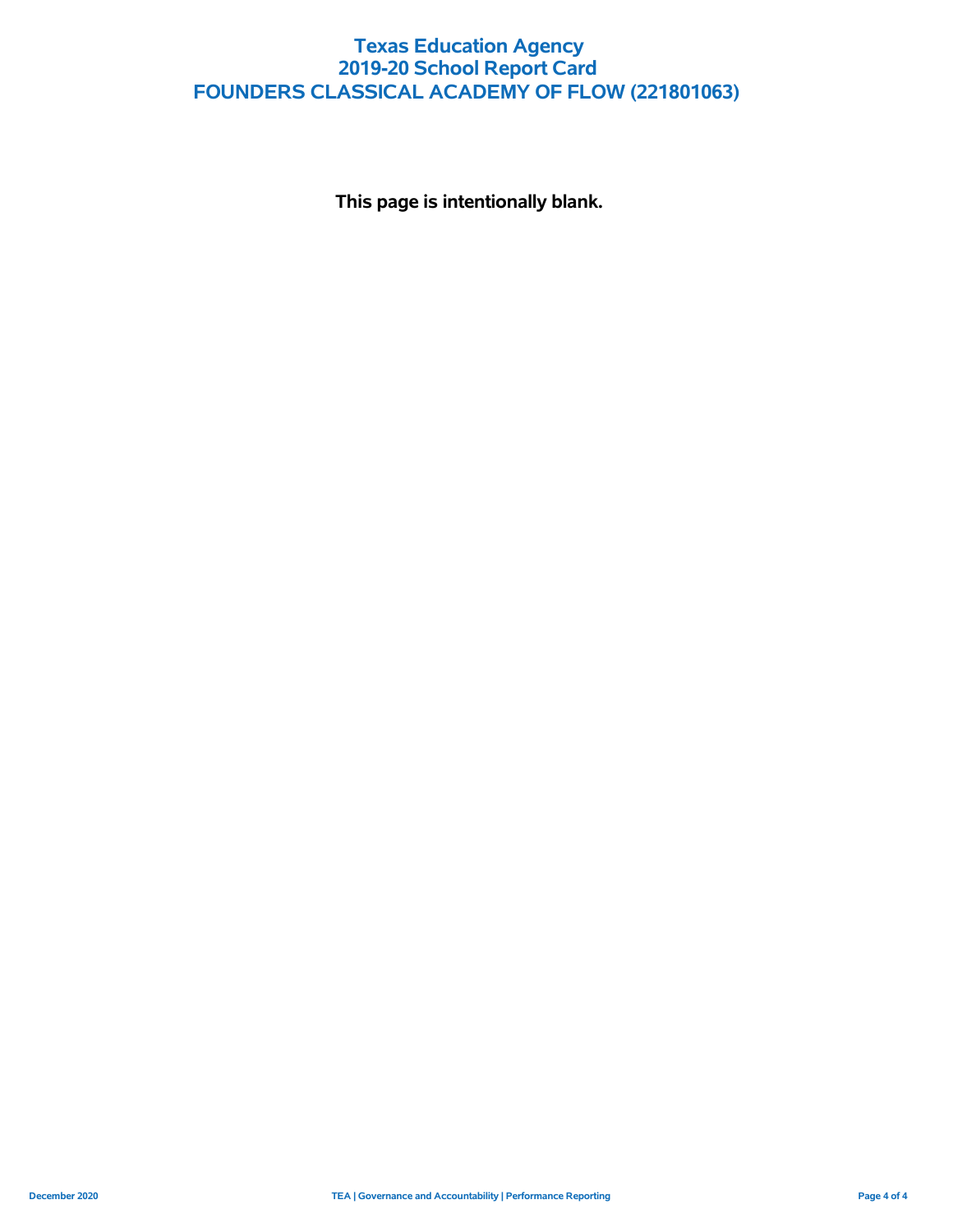|                            | <b>Accountability Rating</b>                                                                                                                                   | <b>School Information</b>                                                                                                                                                         |                                                     |  |  |  |
|----------------------------|----------------------------------------------------------------------------------------------------------------------------------------------------------------|-----------------------------------------------------------------------------------------------------------------------------------------------------------------------------------|-----------------------------------------------------|--|--|--|
|                            | *All Districts and Schools Were Not Rated in 2020 Due to COVID-19*                                                                                             | <b>District Name:</b>                                                                                                                                                             | <b>TEXAS COLLEGE PREPARATORY</b><br><b>ACADEMIE</b> |  |  |  |
|                            |                                                                                                                                                                | <b>Campus Type:</b> Elementary                                                                                                                                                    |                                                     |  |  |  |
|                            |                                                                                                                                                                | <b>Total Students: 504</b>                                                                                                                                                        |                                                     |  |  |  |
|                            |                                                                                                                                                                | Grade Span: KG - 06                                                                                                                                                               |                                                     |  |  |  |
| <b>Not</b><br><b>Rated</b> | Given the impact of COVID-19, all districts and schools<br>received a label of Not Rated: Declared State of Disaster<br>for their 2020 accountability ratings. | For more information about this campus, see https://TXSchools.gov<br>or the Texas Academic Performance Report at<br>https://rptsvr1.tea.texas.gov/perfreport/tapr/2020/index.html |                                                     |  |  |  |

**Click here to read the official announcement.**

### **Distinction Designations**

#### **[Distinction designations were not awarded in 2020.](https://rptsvr1.tea.texas.gov/perfreport/tapr/2020/index.html)**

#### **School and Student Information**

This section provides [demographic information about CORINTH CLASS](https://tea.texas.gov/about-tea/news-and-multimedia/correspondence/taa-letters/every-student-succeeds-act-essa-waiver-approval-2020-state-academic-accountability)ICAL ACADEMY, including attendance rates; enrollment percentages for various student groups; student mobility rates; and class size averages at the campus, district, and state level, where applicable.

L.

|                                     | <b>CampusDistrict State</b> |                   |            |
|-------------------------------------|-----------------------------|-------------------|------------|
| Attendance Rate (2018-19)           |                             | 96.9% 96.3% 95.4% |            |
| <b>Enrollment by Race/Ethnicity</b> |                             |                   |            |
| African American                    | 6.3%                        | 15.9%             | 12 6%      |
| Hispanic                            | 15.9%                       | 29.9%             | 52.8%      |
| White                               |                             | 68.1% 42.1%       | 27.0%      |
| American Indian                     | $0.4\%$                     | $0.4\%$           | $0.4\%$    |
| Asian                               | 5.4%                        | 6.8%              | 4.6%       |
| Pacific Islander                    | 0.0%                        | 0 1%              | 0.2%       |
| Two or More Races                   | 4.0%                        | 4 7%              | 2.5%       |
| <b>Enrollment by Student Group</b>  |                             |                   |            |
| Economically Disadvantaged          |                             | 14.5% 36.3%       | 60.2%      |
| Special Education                   | 6.3%                        |                   | 6.9% 10.7% |
| <b>English Learners</b>             | $0.8\%$                     |                   | 9.9% 20.3% |
| Mobility Rate (2018-19)             | 3.7%                        | 18.4% 15.3%       |            |

|                                                | Campus | <b>District</b> | <b>State</b> |
|------------------------------------------------|--------|-----------------|--------------|
| <b>Class Size Averages by Grade or Subject</b> |        |                 |              |
| Elementary                                     |        |                 |              |
| Kindergarten                                   | 18.0   | 18.3            | 19.0         |
| Grade 1                                        | 22.0   | 19.6            | 18.9         |
| Grade 2                                        | 22.0   | 20.2            | 18.8         |
| Grade 3                                        | 22.0   | 21.0            | 19.0         |
| Grade 4                                        | 21.8   | 19.7            | 19.2         |
| Grade 5                                        | 24.5   | 20.9            | 20.9         |
| Grade 6                                        | 23.6   | 23.9            | 20.4         |
|                                                |        |                 |              |

School Leadership  $$844$  \$858 \$589

### **School Financial Information (2018-19)**

Various financial indicators based on actual data from the prior year are reported for the campus, district, and state. For more information, see

**[http://tea.texas.gov/financialstandardreports/.](http://tea.texas.gov/financialstandardreports/)**

|                                 | Campus | District | State       |                                     | <b>Campus</b> | <b>District</b> | <b>State</b> |
|---------------------------------|--------|----------|-------------|-------------------------------------|---------------|-----------------|--------------|
| Instructional Staff Percent     | n/a    |          | 64.7% 64.6% | <b>Expenditures per Student</b>     |               |                 |              |
| Instructional Expenditure Ratio | n/a    | 63.5%    | 62.8%       | <b>Total Operating Expenditures</b> | \$8.464       | \$8,529 \$9,913 |              |
|                                 |        |          |             | Instruction                         | \$5.416       | \$5.006 \$5.558 |              |
|                                 |        |          |             | Instructional Leadership            | \$157         | \$217           | \$162        |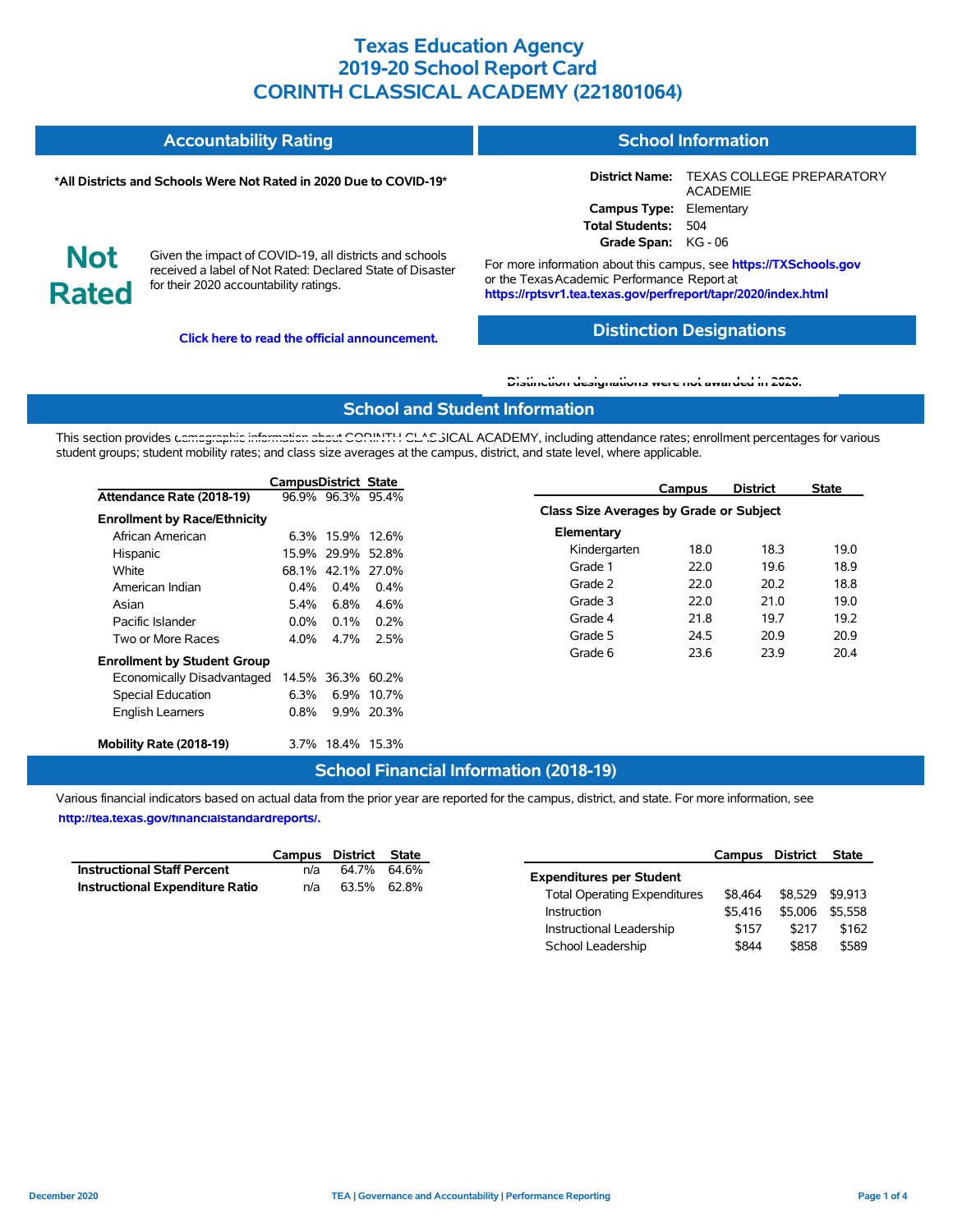#### **STAAR Outcomes**

This section provides STAAR performance and Academic Growth outcomes. Academic Growth measures whether students are maintaining performance or improving from year to year. **Please note that due to the cancellation of spring 2020 State of Texas Assessments of Academic Readiness (STAAR) due to the COVID-19 pandemic, the performance of this year's report is not updated.**

|                                                                                |      |              |          |     |                          |      |       |                          |        |                          | Two or      |               |
|--------------------------------------------------------------------------------|------|--------------|----------|-----|--------------------------|------|-------|--------------------------|--------|--------------------------|-------------|---------------|
|                                                                                |      |              |          |     | African                  |      |       | American                 |        | <b>Pacific</b>           | <b>More</b> | Econ          |
|                                                                                |      | <b>State</b> | District |     | Campus American Hispanic |      | White | Indian                   | Asian  | Islander                 | Races       | <b>Disadv</b> |
| STAAR Performance Rates at Approaches Grade Level or Above (All Grades Tested) |      |              |          |     |                          |      |       |                          |        |                          |             |               |
| All Subjects                                                                   | 2019 | 78%          | 81%      | 88% | 100%                     | 78%  | 87%   | $\ast$                   | 81%    | $\overline{a}$           | 96%         | 84%           |
|                                                                                | 2018 | 77%          | 75%      | 90% | 78%                      | 90%  | 92%   | $\ast$                   | 90%    | $\overline{a}$           | 88%         | 79%           |
| ELA/Reading                                                                    | 2019 | 75%          | 84%      | 87% | 100%                     | 77%  | 87%   | $\ast$                   | 88%    | $\overline{a}$           | 90%         | 87%           |
|                                                                                | 2018 | 74%          | 80%      | 90% | 83%                      | 82%  | 93%   | $\ast$                   | 92%    | $\overline{a}$           | 82%         | 80%           |
| Mathematics                                                                    | 2019 | 82%          | 82%      | 89% | 100%                     | 85%  | 88%   | $\ast$                   | 75%    | $\overline{a}$           | 100%        | 87%           |
|                                                                                | 2018 | 81%          | 74%      | 94% | 88%                      | 96%  | 94%   | $\ast$                   | 93%    | $\overline{a}$           | 100%        | 77%           |
| Writing                                                                        | 2019 | 68%          | 75%      | 85% | 100%                     | 73%  | 84%   | $\overline{\phantom{a}}$ | 80%    | $\overline{a}$           | 100%        | 75%           |
|                                                                                | 2018 | 66%          | 67%      | 87% | $\ast$                   | 88%  | 90%   | $\overline{\phantom{a}}$ | $\ast$ |                          | $\ast$      | 88%           |
| Science                                                                        | 2018 | 80%          | 72%      | 82% | 56%                      | 100% | 82%   |                          |        |                          | $\ast$      | 71%           |
| STAAR Performance Rates at Meets Grade Level or Above (All Grades Tested)      |      |              |          |     |                          |      |       |                          |        |                          |             |               |
| All Subjects                                                                   | 2019 | 50%          | 52%      | 60% | 82%                      | 49%  | 59%   | $\ast$                   | 52%    | $\blacksquare$           | 69%         | 61%           |
|                                                                                | 2018 | 48%          | 44%      | 65% | 45%                      | 58%  | 69%   | $\ast$                   | 67%    | $\overline{a}$           | 58%         | 44%           |
| ELA/Reading                                                                    | 2019 | 48%          | 57%      | 60% | 82%                      | 62%  | 56%   | $\ast$                   | 38%    | $\overline{a}$           | 90%         | 73%           |
|                                                                                | 2018 | 46%          | 51%      | 65% | 48%                      | 59%  | 69%   | $\ast$                   | 69%    | $\overline{a}$           | 55%         | 40%           |
| Mathematics                                                                    | 2019 | 52%          | 50%      | 63% | 82%                      | 46%  | 64%   | $\ast$                   | 75%    | $\overline{\phantom{a}}$ | 60%         | 53%           |
|                                                                                | 2018 | 50%          | 40%      | 71% | 58%                      | 61%  | 74%   | $\ast$                   | 71%    | $\overline{a}$           | 73%         | 58%           |
| Writing                                                                        | 2019 | 38%          | 43%      | 52% | 83%                      | 36%  | 54%   | $\overline{\phantom{a}}$ | 40%    | $\overline{a}$           | 50%         | 50%           |
|                                                                                | 2018 | 41%          | 42%      | 63% | $\ast$                   | 67%  | 65%   | $\overline{a}$           | $\ast$ | $\overline{a}$           | $\ast$      | 38%           |
| Science                                                                        | 2018 | 51%          | 43%      | 37% | 11%                      | 11%  | 49%   | $\overline{a}$           |        | $\overline{a}$           | $\ast$      | 14%           |
| STAAR Performance Rates at Masters Grade Level (All Grades Tested)             |      |              |          |     |                          |      |       |                          |        |                          |             |               |
| All Subjects                                                                   | 2019 | 24%          | 26%      | 32% | 43%                      | 19%  | 33%   | $\ast$                   | 29%    |                          | 35%         | 29%           |
|                                                                                | 2018 | 22%          | 19%      | 34% | 18%                      | 27%  | 37%   | $\ast$                   | 37%    | $\overline{a}$           | 35%         | 14%           |
| ELA/Reading                                                                    | 2019 | 21%          | 28%      | 38% | 45%                      | 31%  | 39%   | $\ast$                   | 25%    | $\overline{a}$           | 40%         | 40%           |
|                                                                                | 2018 | 19%          | 23%      | 38% | 26%                      | 33%  | 39%   | $\ast$                   | 38%    | $\overline{a}$           | 45%         | 16%           |
| Mathematics                                                                    | 2019 | 26%          | 26%      | 35% | 55%                      | 15%  | 34%   | $\ast$                   | 50%    | $\overline{\phantom{a}}$ | 40%         | 33%           |
|                                                                                | 2018 | 24%          | 17%      | 41% | 17%                      | 33%  | 46%   | $\ast$                   | 43%    | $\blacksquare$           | 27%         | 19%           |
| Writing                                                                        | 2019 | 14%          | 15%      | 15% | 17%                      | 9%   | 19%   | $\overline{a}$           | 0%     | $\overline{a}$           | 17%         | $0\%$         |
|                                                                                | 2018 | 13%          | 11%      | 20% | $\ast$                   | 13%  | 22%   | $\overline{a}$           | $\ast$ | $\overline{a}$           | $\ast$      | 0%            |
| Science                                                                        | 2018 | 23%          | 18%      | 9%  | 0%                       | 0%   | 13%   | $\overline{a}$           |        | $\overline{a}$           | $\ast$      | $0\%$         |
| Academic Growth Score (All Grades Tested)                                      |      |              |          |     |                          |      |       |                          |        |                          |             |               |
| <b>Both Subjects</b>                                                           | 2019 | 69           | 70       | 65  | 71                       | 63   | 68    | $\overline{\phantom{a}}$ | 50     | $\overline{a}$           | 67          | 75            |
|                                                                                | 2018 | 69           | 68       | 79  | 74                       | 82   | 80    | $\ast$                   | 72     | $\overline{a}$           | 79          | 67            |
| ELA/Reading                                                                    | 2019 | 68           | 69       | 65  | 75                       | 50   | 71    | $\overline{\phantom{a}}$ | 50     | $\overline{a}$           | 67          | 71            |
|                                                                                | 2018 | 69           | 69       | 75  | 71                       | 77   | 75    | $\ast$                   | 69     | $\overline{a}$           | 75          | 57            |
| <b>Mathematics</b>                                                             | 2019 | 70           | 70       | 65  | 67                       | 75   | 65    |                          | 50     | $\overline{a}$           | 67          | 79            |
|                                                                                | 2018 | 70           | 67       | 84  | 78                       | 88   | 84    | $\ast$                   | 75     |                          | 83          | 76            |

 **? Indicates that the data for this item were statistically improbable or were reported outside a reasonable range.**

 **- Indicates zero observations reported for this group. \* Indicates results are masked due to small numbers to protect student confidentiality.**

**n/a Indicates data reporting is not applicable for this group.**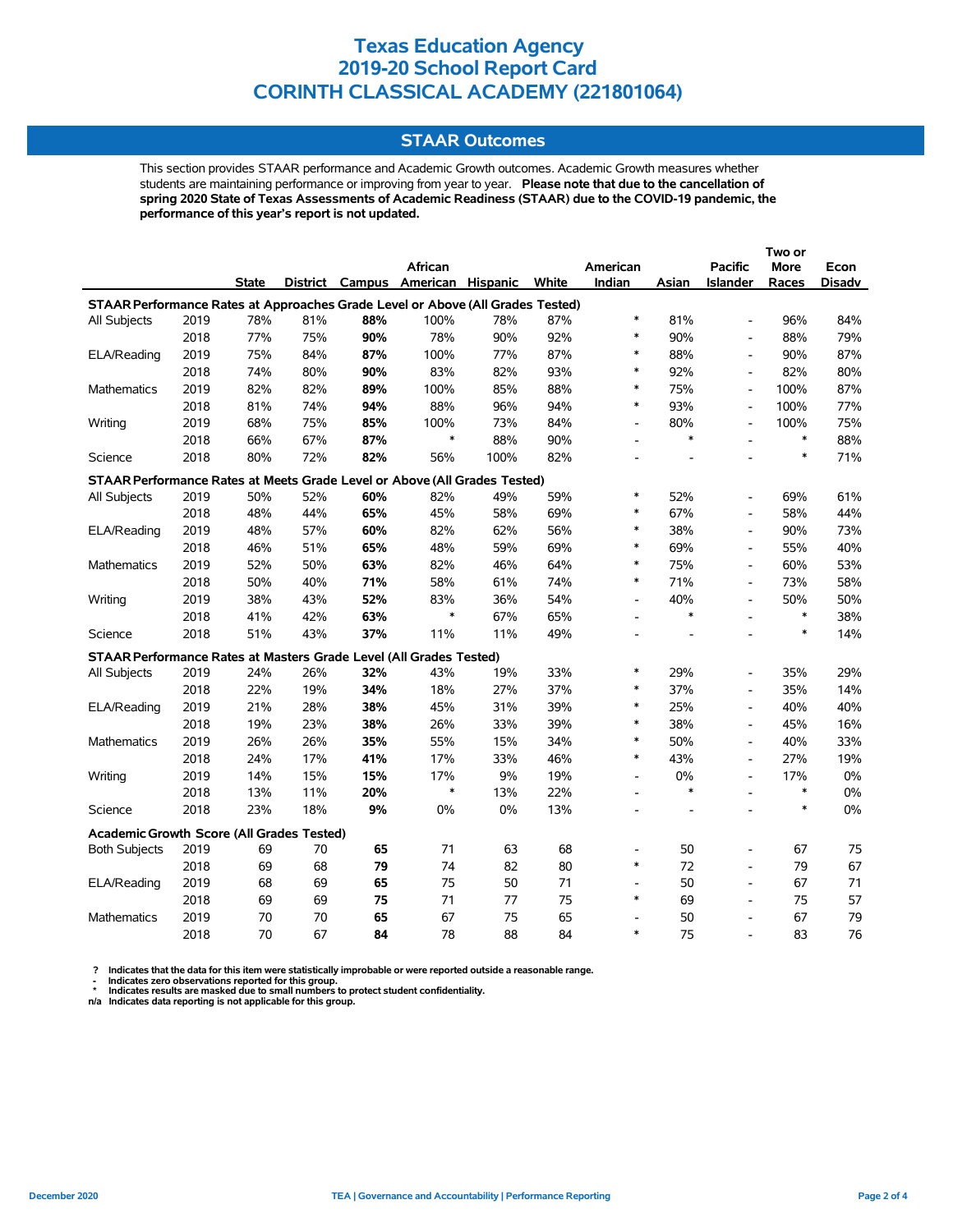# **Prior-Year Non-Proficient and Student Success Initiative STAAR Outcomes**

Progress of Prior-Year Non-Proficient Students shows STAAR performance rates for students who did not perform satisfactorily in 2017-18 but did in 2018-19. Student Success Initiative shows rates related to the requirement for students to demonstrate proficiency on the reading and mathematics STAAR in grades 5 and 8. **Please note that due to the cancellation of spring 2020 State of Texas Assessments of Academic Readiness (STAAR) due to the COVID-19 pandemic, this year's report is not updated.**

|                    |                   |                 |                                                | African         |                          |        | American                 |        | <b>Pacific</b>           | Two or<br>More           | Econ          |
|--------------------|-------------------|-----------------|------------------------------------------------|-----------------|--------------------------|--------|--------------------------|--------|--------------------------|--------------------------|---------------|
|                    | <b>State</b>      | <b>District</b> |                                                | Campus American | <b>Hispanic</b>          | White  | Indian                   | Asian  | <b>Islander</b>          | Races                    | <b>Disadv</b> |
|                    |                   |                 | Progress of Prior-Year Non-Proficient Students |                 |                          |        |                          |        |                          |                          |               |
|                    | Sum of Grades 4-8 |                 |                                                |                 |                          |        |                          |        |                          |                          |               |
| Reading            |                   |                 |                                                |                 |                          |        |                          |        |                          |                          |               |
| 2019               | 41%               | 44%             | $\star$                                        | -               | $\overline{\phantom{a}}$ | $\ast$ | $\overline{\phantom{0}}$ | -      |                          |                          |               |
| 2018               | 38%               | 40%             | 53%                                            | $\ast$          | $\ast$                   | 63%    | $\overline{\phantom{0}}$ | -      | -                        | $\ast$                   | $\ast$        |
| <b>Mathematics</b> |                   |                 |                                                |                 |                          |        |                          |        |                          |                          |               |
| 2019               | 45%               | 43%             | $\star$                                        |                 | $\overline{\phantom{a}}$ | $\ast$ | $\overline{\phantom{0}}$ | $\ast$ | $\overline{\phantom{a}}$ | $\overline{\phantom{a}}$ | ∗             |
| 2018               | 47%               | 36%             | 66%                                            | 75%             | 75%                      | 56%    | $\overline{\phantom{0}}$ | $\ast$ |                          | -                        | $\ast$        |

 **? Indicates that the data for this item were statistically improbable or were reported outside a reasonable range.**

**1.** Indicates zero observations reported for this group.<br> **1.** Indicates zero the sex mealed for this group.

 **\* Indicates results are masked due to small numbers to protect student confidentiality. n/a Indicates data reporting is not applicable for this group.**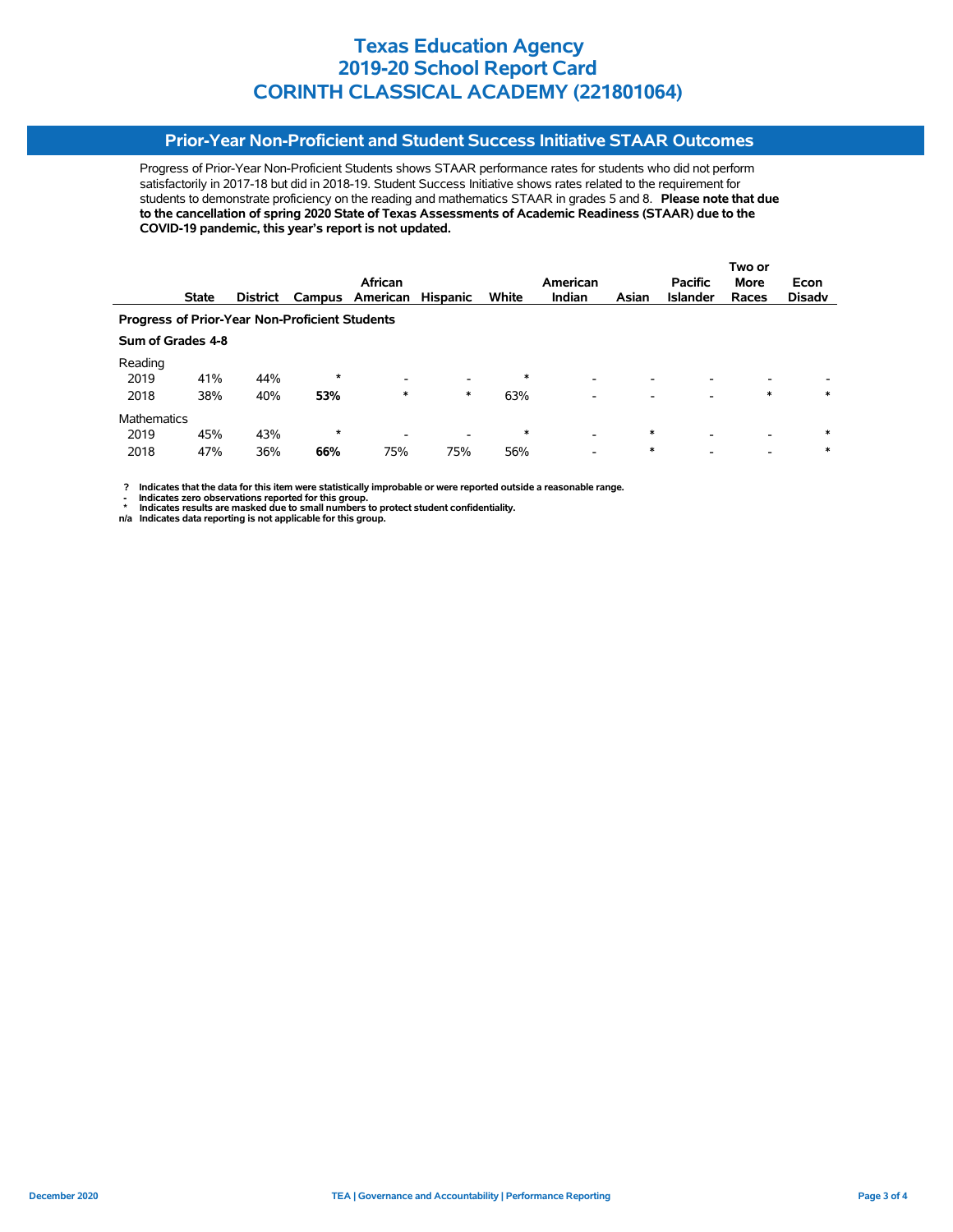**This page is intentionally blank.**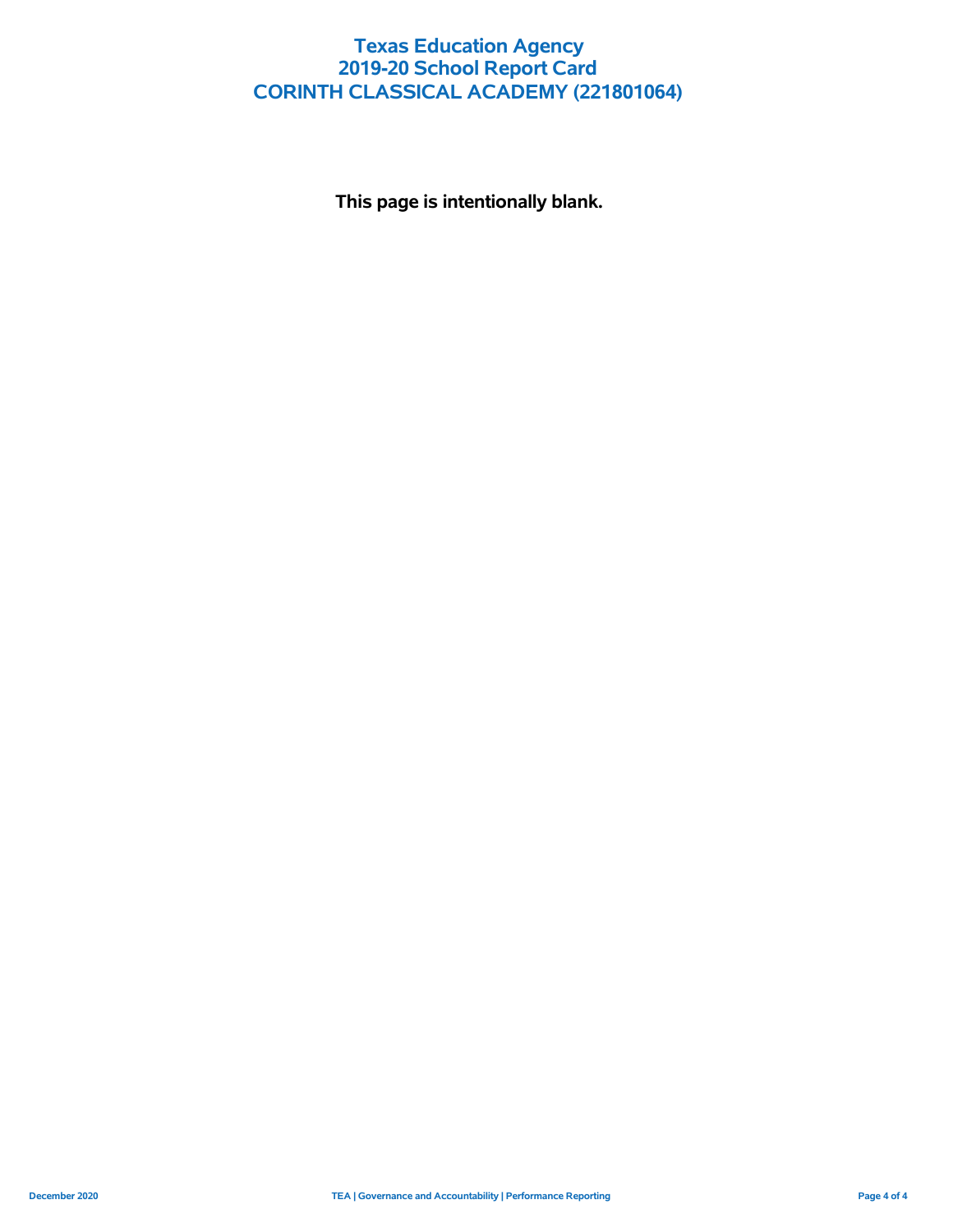| <b>Accountability Rating</b>                                                                                                                                                                 | <b>School Information</b>                                                                                                                                                         |  |
|----------------------------------------------------------------------------------------------------------------------------------------------------------------------------------------------|-----------------------------------------------------------------------------------------------------------------------------------------------------------------------------------|--|
| *All Districts and Schools Were Not Rated in 2020 Due to COVID-19*                                                                                                                           | <b>District Name:</b><br><b>TEXAS COLLEGE PREPARATORY</b><br><b>ACADEMIE</b>                                                                                                      |  |
|                                                                                                                                                                                              | Campus Type: Elementary                                                                                                                                                           |  |
|                                                                                                                                                                                              | <b>Total Students: 319</b>                                                                                                                                                        |  |
|                                                                                                                                                                                              | <b>Grade Span:</b> KG - 08                                                                                                                                                        |  |
| <b>Not</b><br>Given the impact of COVID-19, all districts and schools<br>received a label of Not Rated: Declared State of Disaster<br>for their 2020 accountability ratings.<br><b>Rated</b> | For more information about this campus, see https://TXSchools.gov<br>or the Texas Academic Performance Report at<br>https://rptsvr1.tea.texas.gov/perfreport/tapr/2020/index.html |  |

**Click here to read the official announcement.**

### **Distinction Designations**

School Leadership  $$1,565$  \$858 \$589

#### **[Distinction designations were not awarded in 2020.](https://rptsvr1.tea.texas.gov/perfreport/tapr/2020/index.html)**

#### **School and Student Information**

This section provides [demographic information about FALLBROOK ACA](https://tea.texas.gov/about-tea/news-and-multimedia/correspondence/taa-letters/every-student-succeeds-act-essa-waiver-approval-2020-state-academic-accountability)DEMY, including attendance rates; enrollment percentages for various student groups; student mobility rates; and class size averages at the campus, district, and state level, where applicable.

|         |                                                                                                         |                                                                                                                                                                                                              |      |        | <b>State</b>                                               |
|---------|---------------------------------------------------------------------------------------------------------|--------------------------------------------------------------------------------------------------------------------------------------------------------------------------------------------------------------|------|--------|------------------------------------------------------------|
|         |                                                                                                         |                                                                                                                                                                                                              |      |        |                                                            |
|         |                                                                                                         |                                                                                                                                                                                                              |      |        |                                                            |
|         |                                                                                                         | Elementary                                                                                                                                                                                                   |      |        |                                                            |
|         |                                                                                                         | Kindergarten                                                                                                                                                                                                 | 22.0 | 18.3   | 19.0                                                       |
| 0.9%    |                                                                                                         | Grade 1                                                                                                                                                                                                      | 15.0 | 19.6   | 18.9                                                       |
| $0.0\%$ | $0.4\%$                                                                                                 | Grade 2                                                                                                                                                                                                      | 20.3 | 20.2   | 18.8                                                       |
| $0.0\%$ | 4.6%                                                                                                    | Grade 3                                                                                                                                                                                                      | 21.4 | 21.0   | 19.0                                                       |
| 0.3%    | 0.2%                                                                                                    | Grade 4                                                                                                                                                                                                      | 15.6 | 19.7   | 19.2                                                       |
| 1.3%    | 2.5%                                                                                                    | Grade 5                                                                                                                                                                                                      | 16.4 | 20.9   | 20.9                                                       |
|         |                                                                                                         | Grade 6                                                                                                                                                                                                      | 21.5 | 23.9   | 20.4                                                       |
| 76.8%   |                                                                                                         | Secondary                                                                                                                                                                                                    |      |        |                                                            |
| 6.9%    |                                                                                                         | English/Language Arts                                                                                                                                                                                        | 13.8 | 20.4   | 16.4                                                       |
| 8.2%    |                                                                                                         | <b>Mathematics</b>                                                                                                                                                                                           | 13.8 | 18.0   | 17.8                                                       |
|         |                                                                                                         | Science                                                                                                                                                                                                      | 13.5 | 20.3   | 18.8                                                       |
|         |                                                                                                         | Social Studies                                                                                                                                                                                               | 14.0 | 21.4   | 19.3                                                       |
|         | <b>Enrollment by Race/Ethnicity</b><br><b>Enrollment by Student Group</b><br>Economically Disadvantaged | <b>CampusDistrict State</b><br>95.2% 96.3% 95.4%<br>81.2% 15.9% 12.6%<br>16.3% 29.9% 52.8%<br>42.1% 27.0%<br>$0.4\%$<br>6.8%<br>0.1%<br>4.7%<br>36.3% 60.2%<br>6.9% 10.7%<br>9.9% 20.3%<br>14.1% 18.4% 15.3% |      | Campus | <b>District</b><br>Class Size Averages by Grade or Subject |

#### **School Financial Information (2018-19)**

Various financial indicators based on actual data from the prior year are reported for the campus, district, and state. For more information, see

**[http://tea.texas.gov/financialstandardreports/.](http://tea.texas.gov/financialstandardreports/)**

|                                 | Campus | District State |       |                                     | Campus   | District        | <b>State</b> |
|---------------------------------|--------|----------------|-------|-------------------------------------|----------|-----------------|--------------|
| Instructional Staff Percent     | n/a    | 64.7% 64.6%    |       | <b>Expenditures per Student</b>     |          |                 |              |
| Instructional Expenditure Ratio | n/a    | 63.5%          | 62.8% | <b>Total Operating Expenditures</b> | \$10.729 | \$8,529 \$9,913 |              |
|                                 |        |                |       | Instruction                         | \$6.171  | \$5,006 \$5,558 |              |
|                                 |        |                |       | Instructional Leadership            | \$185    | \$217           | \$162        |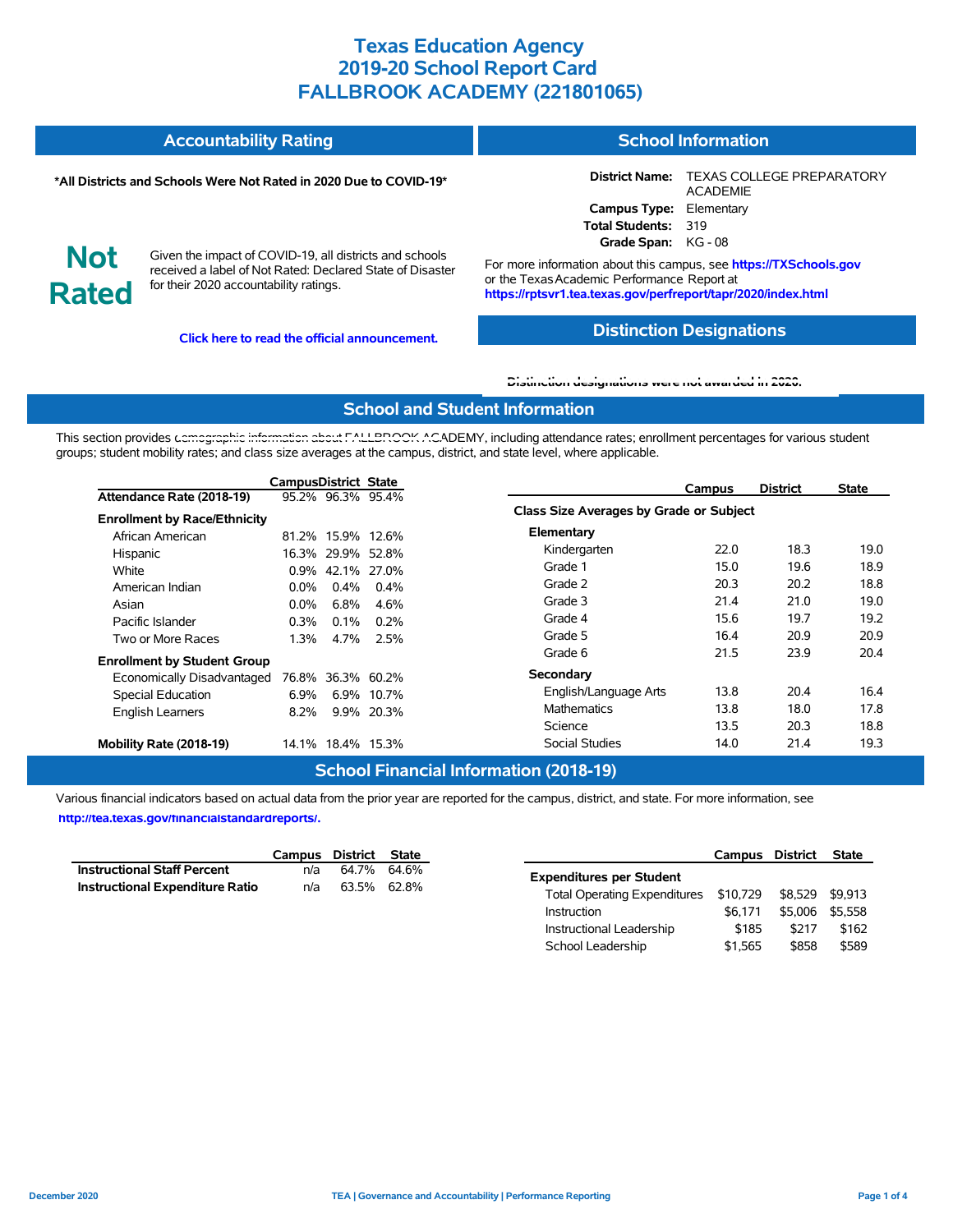### **STAAR Outcomes**

This section provides STAAR performance and Academic Growth outcomes. Academic Growth measures whether students are maintaining performance or improving from year to year. **Please note that due to the cancellation of spring 2020 State of Texas Assessments of Academic Readiness (STAAR) due to the COVID-19 pandemic, the performance of this year's report is not updated.**

|                                                                                    |      |              |                 |     |                          |        |        |          |                          |                          | Two or                   |        |
|------------------------------------------------------------------------------------|------|--------------|-----------------|-----|--------------------------|--------|--------|----------|--------------------------|--------------------------|--------------------------|--------|
|                                                                                    |      |              |                 |     | African                  |        |        | American |                          | <b>Pacific</b>           | More                     | Econ   |
|                                                                                    |      | <b>State</b> | <b>District</b> |     | Campus American Hispanic |        | White  | Indian   | Asian                    | Islander                 | Races                    | Disadv |
| STAAR Performance Rates at Approaches Grade Level or Above (All Grades Tested)     |      |              |                 |     |                          |        |        |          |                          |                          |                          |        |
| All Subjects                                                                       | 2019 | 78%          | 81%             | 74% | 73%                      | 76%    |        |          |                          | $\ast$                   | ∗                        | 71%    |
|                                                                                    | 2018 | 77%          | 75%             | 70% | 69%                      | 72%    | *      | $\ast$   | $\ast$                   | $\ast$                   | 100%                     | 64%    |
| ELA/Reading                                                                        | 2019 | 75%          | 84%             | 77% | 77%                      | 69%    |        |          |                          | $\ast$                   | $\ast$                   | 78%    |
|                                                                                    | 2018 | 74%          | 80%             | 74% | 73%                      | 79%    | $\ast$ | $\ast$   | $\ast$                   | $\ast$                   | $\ast$                   | 69%    |
| Mathematics                                                                        | 2019 | 82%          | 82%             | 82% | 82%                      | 77%    |        |          |                          | $\ast$                   | $\ast$                   | 76%    |
|                                                                                    | 2018 | 81%          | 74%             | 70% | 69%                      | 77%    | $\ast$ | $\ast$   | $\ast$                   | *                        | $\ast$                   | 62%    |
| Writing                                                                            | 2019 | 68%          | 75%             | 74% | 69%                      | 100%   |        |          |                          | *                        | $\overline{a}$           | 73%    |
|                                                                                    | 2018 | 66%          | 67%             | 70% | 72%                      | 43%    |        |          |                          |                          | $\ast$                   | 66%    |
| Science                                                                            | 2019 | 81%          | 78%             | 54% | 50%                      | $\ast$ |        |          |                          | $\overline{\phantom{0}}$ | $\overline{\phantom{a}}$ | 45%    |
|                                                                                    | 2018 | 80%          | 72%             | 55% | 50%                      | 60%    |        |          | $\ast$                   |                          | $\ast$                   | 52%    |
| Social Studies                                                                     | 2019 | 81%          | 80%             | 50% | 53%                      | $\ast$ |        |          |                          | $\overline{a}$           | Ĭ.                       | 53%    |
|                                                                                    | 2018 | 78%          | 66%             | 73% | 70%                      | 75%    |        |          | $\ast$                   |                          | $\ast$                   | 73%    |
| STAAR Performance Rates at Meets Grade Level or Above (All Grades Tested)          |      |              |                 |     |                          |        |        |          |                          |                          |                          |        |
| All Subjects                                                                       | 2019 | 50%          | 52%             | 40% | 39%                      | 45%    |        |          |                          | $\ast$                   | ∗                        | 33%    |
|                                                                                    | 2018 | 48%          | 44%             | 34% | 33%                      | 36%    | *      | $\ast$   | $\ast$                   | $\ast$                   | 20%                      | 27%    |
| ELA/Reading                                                                        | 2019 | 48%          | 57%             | 43% | 43%                      | 38%    |        |          |                          | *                        | $\ast$                   | 40%    |
|                                                                                    | 2018 | 46%          | 51%             | 42% | 40%                      | 52%    | $\ast$ | $\ast$   | $\ast$                   | $\ast$                   | $\ast$                   | 38%    |
| Mathematics                                                                        | 2019 | 52%          | 50%             | 48% | 49%                      | 46%    |        |          | $\overline{\phantom{a}}$ | $\ast$                   | $\ast$                   | 36%    |
|                                                                                    | 2018 | 50%          | 40%             | 35% | 33%                      | 38%    | $\ast$ | $\ast$   | $\ast$                   | $\ast$                   | $\ast$                   | 25%    |
| Writing                                                                            | 2019 | 38%          | 43%             | 38% | 33%                      | 80%    |        |          |                          | $\ast$                   | $\overline{a}$           | 37%    |
|                                                                                    | 2018 | 41%          | 42%             | 35% | 35%                      | 29%    | ∗      |          | $\overline{\phantom{a}}$ | $\overline{\phantom{0}}$ | $\ast$                   | 27%    |
| Science                                                                            | 2019 | 54%          | 49%             | 20% | 19%                      | $\ast$ |        |          |                          |                          | $\overline{a}$           | 9%     |
|                                                                                    | 2018 | 51%          | 43%             | 17% | 11%                      | 25%    |        |          | $\ast$                   |                          | $\ast$                   | 6%     |
| Social Studies                                                                     | 2019 | 55%          | 55%             | 20% | 18%                      | $\ast$ |        |          |                          |                          | $\overline{\phantom{a}}$ | 20%    |
|                                                                                    | 2018 | 53%          | 41%             | 16% | 17%                      | 17%    |        |          | $\ast$                   |                          | $\ast$                   | 13%    |
|                                                                                    |      |              |                 |     |                          |        |        |          |                          |                          |                          |        |
| STAAR Performance Rates at Masters Grade Level (All Grades Tested)<br>All Subjects | 2019 | 24%          | 26%             | 20% | 18%                      | 29%    |        |          |                          | *                        | $\ast$                   | 16%    |
|                                                                                    | 2018 | 22%          | 19%             | 13% | 12%                      | 17%    |        | $\ast$   | *                        | *                        | 0%                       | 7%     |
| ELA/Reading                                                                        | 2019 | 21%          | 28%             | 28% | 27%                      | 31%    |        |          |                          | $\ast$                   | $\ast$                   | 25%    |
|                                                                                    | 2018 | 19%          | 23%             | 18% | 18%                      | 21%    | $\ast$ | $\ast$   | $\ast$                   | $\ast$                   | $\ast$                   | 9%     |
| Mathematics                                                                        | 2019 | 26%          | 26%             | 22% | 21%                      | 31%    |        |          |                          | *                        | $\ast$                   | 16%    |
|                                                                                    | 2018 | 24%          | 17%             | 16% | 13%                      | 23%    | $\ast$ | $\ast$   | $\ast$                   | $\ast$                   | $\ast$                   | 9%     |
| Writing                                                                            | 2019 | 14%          | 15%             | 19% | 14%                      | 60%    |        |          |                          | *                        | $\overline{\phantom{a}}$ | 17%    |
|                                                                                    | 2018 | 13%          | 11%             | 5%  | 6%                       | 0%     | $\ast$ |          |                          |                          | $\ast$                   | 2%     |
| Science                                                                            | 2019 | 25%          | 21%             | 2%  | 2%                       | $\ast$ |        |          |                          |                          |                          | 0%     |
|                                                                                    | 2018 | 23%          | 18%             | 7%  | 3%                       | 10%    |        |          | $\ast$                   |                          | $\ast$                   | 3%     |
| Social Studies                                                                     | 2019 | 33%          | 36%             | 0%  | $0\%$                    |        |        |          |                          |                          |                          | $0\%$  |
|                                                                                    | 2018 | 31%          | 25%             | 8%  | 9%                       |        |        |          |                          |                          |                          | $0\%$  |
|                                                                                    |      |              |                 |     |                          | 8%     |        |          |                          |                          |                          |        |
| Academic Growth Score (All Grades Tested)                                          |      |              |                 |     |                          |        |        |          |                          |                          |                          |        |
| <b>Both Subjects</b>                                                               | 2019 | 69           | 70              | 79  | 80                       | 70     |        |          |                          |                          |                          | 77     |
|                                                                                    | 2018 | 69           | 68              | 79  | 78                       | 80     |        |          |                          |                          |                          | 75     |
| ELA/Reading                                                                        | 2019 | 68           | 69              | 75  | 75                       | 68     |        |          | $\ast$                   |                          | $\ast$                   | 72     |
|                                                                                    | 2018 | 69           | 69              | 76  | 77                       | 71     |        |          |                          |                          |                          | 71     |
| Mathematics                                                                        | 2019 | 70           | 70              | 84  | 85                       | 73     |        |          | *                        |                          | $\ast$                   | 83     |
|                                                                                    | 2018 | 70           | 67              | 81  | 78                       | 87     |        |          |                          |                          |                          | 78     |

 **? Indicates that the data for this item were statistically improbable or were reported outside a reasonable range.**

 **- Indicates zero observations reported for this group. \* Indicates results are masked due to small numbers to protect student confidentiality.**

**n/a Indicates data reporting is not applicable for this group.**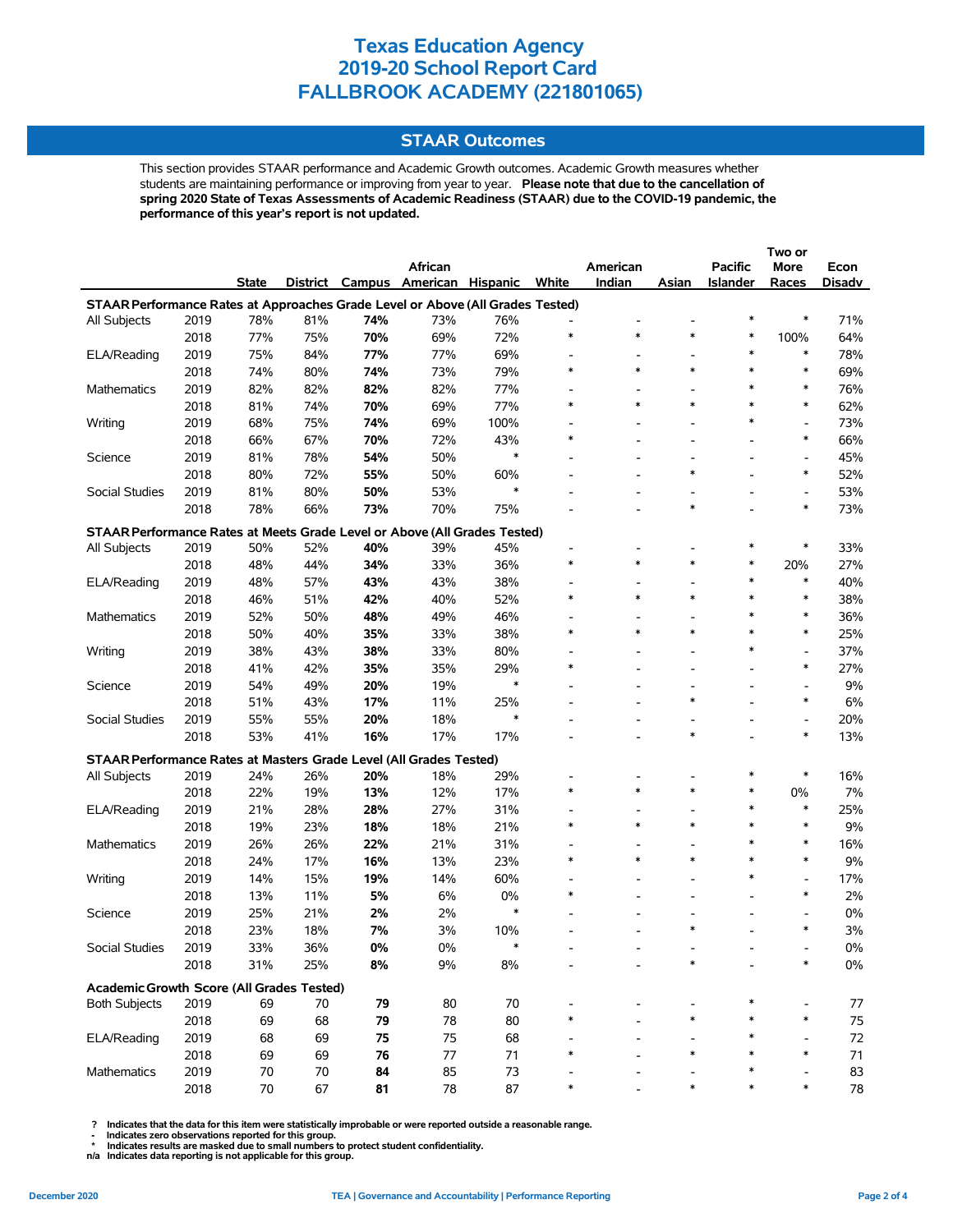### **Prior-Year Non-Proficient and Student Success Initiative STAAR Outcomes**

Progress of Prior-Year Non-Proficient Students shows STAAR performance rates for students who did not perform satisfactorily in 2017-18 but did in 2018-19. Student Success Initiative shows rates related to the requirement for students to demonstrate proficiency on the reading and mathematics STAAR in grades 5 and 8. **Please note that due to the cancellation of spring 2020 State of Texas Assessments of Academic Readiness (STAAR) due to the COVID-19 pandemic, this year's report is not updated.**

|                                              |              |     |                                                          |                          |                                                                                 |       |          |       |                 | Two or |        |
|----------------------------------------------|--------------|-----|----------------------------------------------------------|--------------------------|---------------------------------------------------------------------------------|-------|----------|-------|-----------------|--------|--------|
|                                              |              |     |                                                          | African                  |                                                                                 |       | American |       | <b>Pacific</b>  | More   | Econ   |
|                                              | <b>State</b> |     |                                                          | District Campus American | <b>Hispanic</b>                                                                 | White | Indian   | Asian | <b>Islander</b> | Races  | Disadv |
|                                              |              |     | Progress of Prior-Year Non-Proficient Students           |                          |                                                                                 |       |          |       |                 |        |        |
| Sum of Grades 4-8                            |              |     |                                                          |                          |                                                                                 |       |          |       |                 |        |        |
| Reading<br>2019                              | 41%          | 44% | 55%                                                      | 55%                      |                                                                                 |       |          |       |                 |        | 57%    |
| 2018                                         | 38%          | 40% | 51%                                                      | 53%                      |                                                                                 |       |          |       |                 |        | 45%    |
| <b>Mathematics</b>                           |              |     |                                                          |                          |                                                                                 |       |          |       |                 |        |        |
| 2019                                         | 45%          | 43% | 61%                                                      | 60%                      | $\ast$                                                                          |       |          |       |                 |        | 55%    |
| 2018                                         | 47%          | 36% | 43%                                                      | 40%                      | 53%                                                                             |       |          |       |                 |        | 37%    |
| <b>Students Success Initiative</b>           |              |     |                                                          |                          |                                                                                 |       |          |       |                 |        |        |
| <b>Grade 5 Reading</b>                       |              |     |                                                          |                          |                                                                                 |       |          |       |                 |        |        |
|                                              |              |     |                                                          |                          | Students Meeting Approaches Grade Level on First STAAR Administration           |       |          |       |                 |        |        |
| 2019                                         | 78%          | 81% | 81%                                                      | 80%                      | $\ast$                                                                          |       |          |       |                 |        | 78%    |
|                                              |              |     | Students Requiring Accelerated Instruction               |                          |                                                                                 |       |          |       |                 |        |        |
| 2019                                         | 22%          | 19% | 19%                                                      | 20%                      |                                                                                 |       |          |       |                 |        | 22%    |
| <b>STAAR Cumulative Met Standard</b>         |              |     |                                                          |                          |                                                                                 |       |          |       |                 |        |        |
| 2019                                         | 86%          | 89% | 88%                                                      | 88%                      |                                                                                 |       |          |       |                 |        | 89%    |
| <b>Grade 5 Mathematics</b>                   |              |     |                                                          |                          |                                                                                 |       |          |       |                 |        |        |
|                                              |              |     |                                                          |                          | Students Meeting Approaches Grade Level on First STAAR Administration<br>$\ast$ |       |          |       |                 |        |        |
| 2019                                         | 83%          | 82% | 88%                                                      | 88%                      |                                                                                 |       |          |       |                 |        | 83%    |
| 2019                                         | 17%          | 18% | <b>Students Requiring Accelerated Instruction</b><br>12% | 12%                      |                                                                                 |       |          |       |                 |        | 17%    |
|                                              |              |     |                                                          |                          |                                                                                 |       |          |       |                 |        |        |
| <b>STAAR Cumulative Met Standard</b><br>2019 | 90%          | 89% | 92%                                                      | 92%                      |                                                                                 |       |          |       |                 |        | 89%    |
| <b>Grade 8 Reading</b>                       |              |     |                                                          |                          |                                                                                 |       |          |       |                 |        |        |
|                                              |              |     |                                                          |                          | Students Meeting Approaches Grade Level on First STAAR Administration           |       |          |       |                 |        |        |
| 2019                                         | 78%          | 84% | 80%                                                      | 76%                      |                                                                                 |       |          |       |                 |        | 73%    |
|                                              |              |     | Students Requiring Accelerated Instruction               |                          |                                                                                 |       |          |       |                 |        |        |
| 2019                                         | 22%          | 16% | 20%                                                      | 24%                      |                                                                                 |       |          |       |                 |        | 27%    |
| <b>STAAR Cumulative Met Standard</b>         |              |     |                                                          |                          |                                                                                 |       |          |       |                 |        |        |
| 2019                                         | 85%          | 89% | 85%                                                      | 82%                      |                                                                                 |       |          |       |                 |        | 80%    |
| <b>Grade 8 Mathematics</b>                   |              |     |                                                          |                          |                                                                                 |       |          |       |                 |        |        |
|                                              |              |     |                                                          |                          | Students Meeting Approaches Grade Level on First STAAR Administration           |       |          |       |                 |        |        |
| 2019                                         | 82%          | 70% | 75%                                                      | 82%                      |                                                                                 |       |          |       |                 |        | 67%    |
|                                              |              |     | Students Requiring Accelerated Instruction               |                          |                                                                                 |       |          |       |                 |        |        |
| 2019                                         | 18%          | 30% | 25%                                                      | 18%                      |                                                                                 |       |          |       |                 |        | 33%    |
| <b>STAAR Cumulative Met Standard</b>         |              |     |                                                          |                          |                                                                                 |       |          |       |                 |        |        |
| 2019                                         | 88%          | 76% | 80%                                                      | 82%                      |                                                                                 |       |          |       |                 |        | 73%    |

 **? Indicates that the data for this item were statistically improbable or were reported outside a reasonable range.**

 **- Indicates zero observations reported for this group.**

 **\* Indicates results are masked due to small numbers to protect student confidentiality. n/a Indicates data reporting is not applicable for this group.**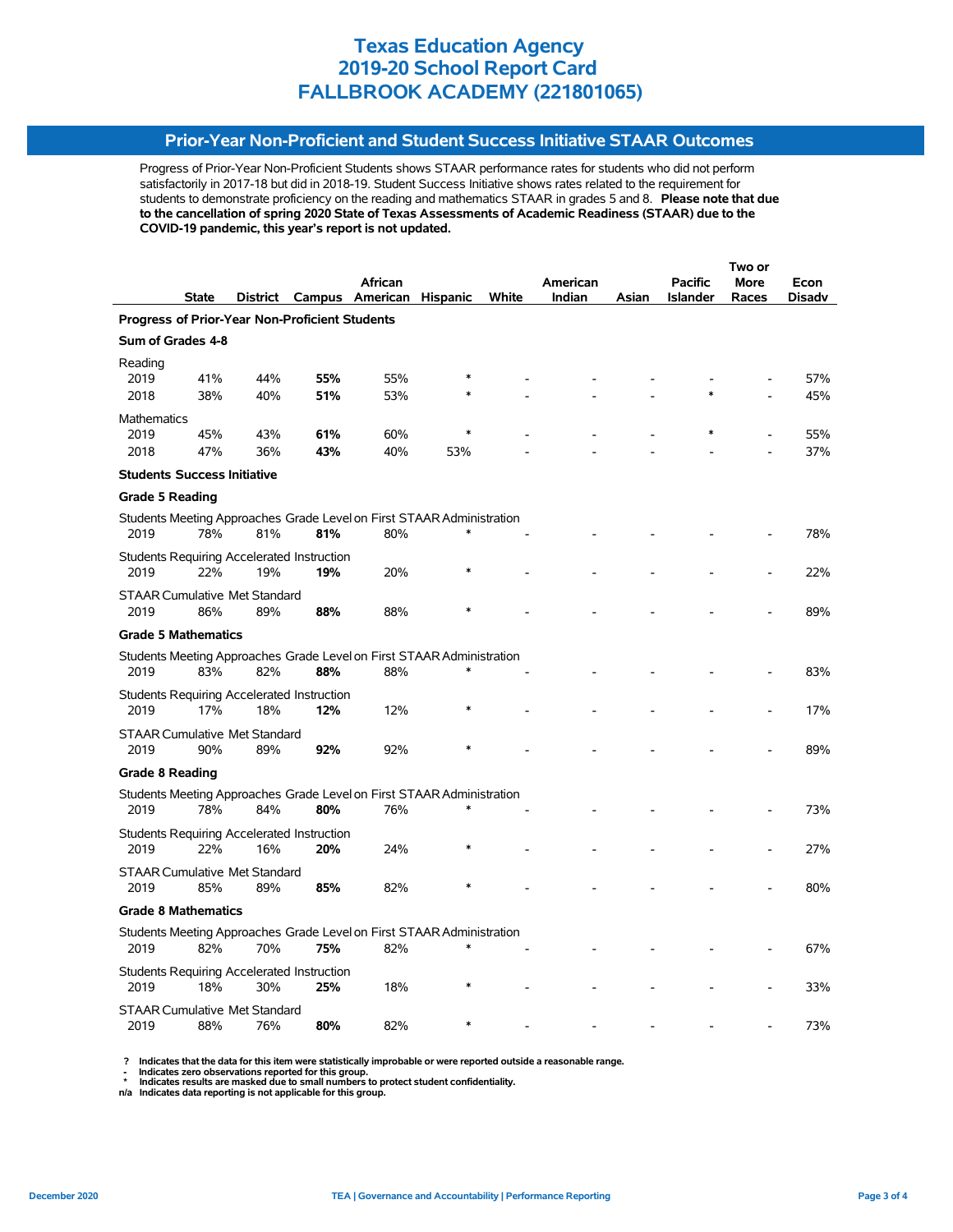**This page is intentionally blank.**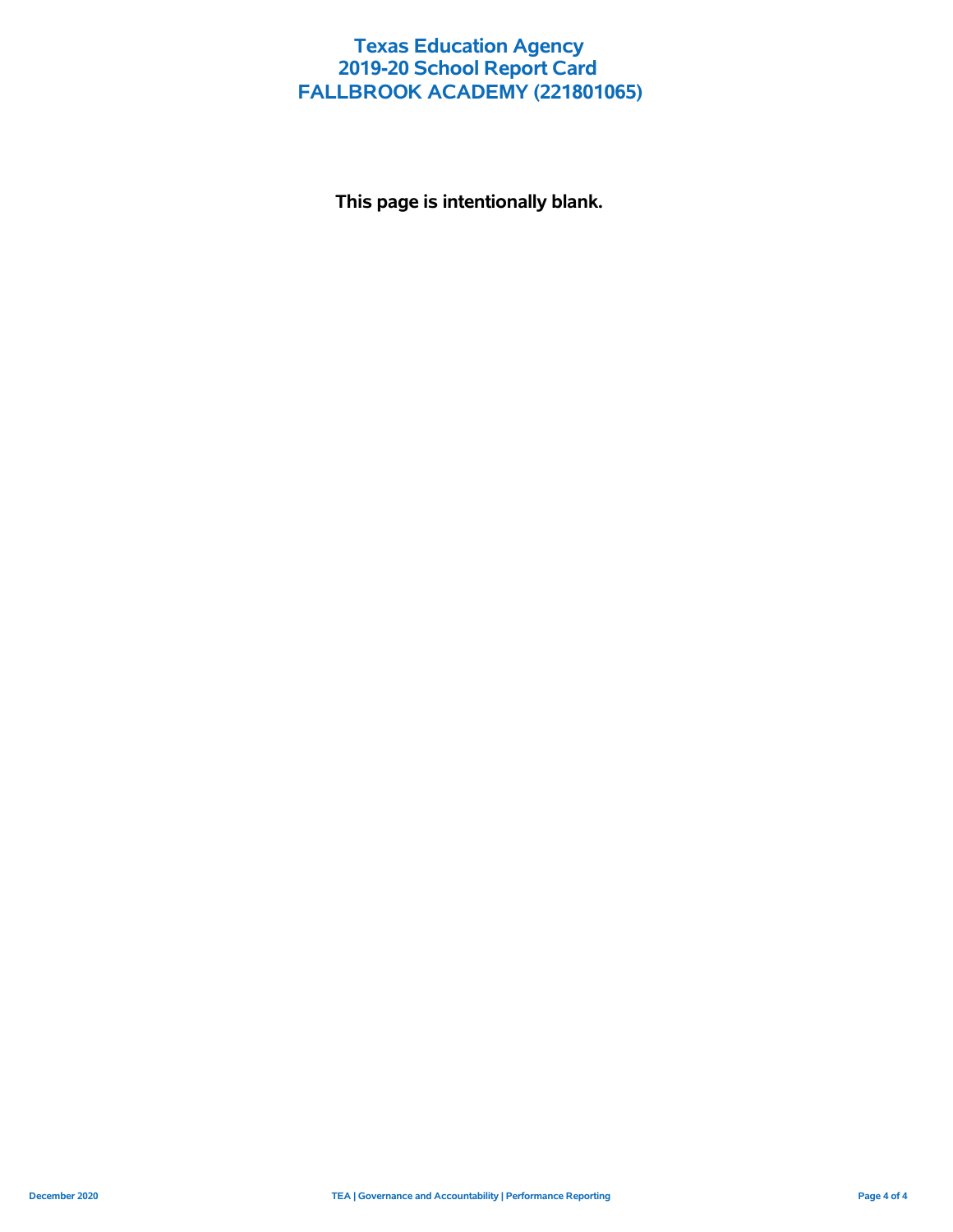|                            | <b>Accountability Rating</b>                                                                                                                                   |                                                                                                                                                                                   | <b>School Information</b>                           |
|----------------------------|----------------------------------------------------------------------------------------------------------------------------------------------------------------|-----------------------------------------------------------------------------------------------------------------------------------------------------------------------------------|-----------------------------------------------------|
|                            | *All Districts and Schools Were Not Rated in 2020 Due to COVID-19*                                                                                             | <b>District Name:</b>                                                                                                                                                             | <b>TEXAS COLLEGE PREPARATORY</b><br><b>ACADEMIE</b> |
|                            |                                                                                                                                                                |                                                                                                                                                                                   | Campus Type: Elementary/Secondary                   |
|                            |                                                                                                                                                                | <b>Total Students: 638</b>                                                                                                                                                        |                                                     |
|                            |                                                                                                                                                                | Grade Span: KG - 10                                                                                                                                                               |                                                     |
| <b>Not</b><br><b>Rated</b> | Given the impact of COVID-19, all districts and schools<br>received a label of Not Rated: Declared State of Disaster<br>for their 2020 accountability ratings. | For more information about this campus, see https://TXSchools.gov<br>or the Texas Academic Performance Report at<br>https://rptsvr1.tea.texas.gov/perfreport/tapr/2020/index.html |                                                     |

**Click here to read the official announcement.**

### **Distinction Designations**

Instructional Leadership  $$171$  \$217 \$162 School Leadership  $$640$  \$858 \$589

**[Distinction designations were not awarded in 2020.](https://rptsvr1.tea.texas.gov/perfreport/tapr/2020/index.html)**

#### **School and Student Information**

This section provides [demographic information about FOUNDERS CLA](https://tea.texas.gov/about-tea/news-and-multimedia/correspondence/taa-letters/every-student-succeeds-act-essa-waiver-approval-2020-state-academic-accountability)SSICAL ACADEMY OF SCHE, including attendance rates; enrollment percentages for various student groups; student mobility rates; and class size averages at the campus, district, and state level, where applicable.

|                                     | <b>CampusDistrict State</b> |         |                   |                                         | Campus | <b>District</b> | <b>State</b> |
|-------------------------------------|-----------------------------|---------|-------------------|-----------------------------------------|--------|-----------------|--------------|
| Attendance Rate (2018-19)           | 95.9% 96.3% 95.4%           |         |                   |                                         |        |                 |              |
| <b>Enrollment by Race/Ethnicity</b> |                             |         |                   | Class Size Averages by Grade or Subject |        |                 |              |
| African American                    |                             |         | 7.7% 15.9% 12.6%  | Elementary                              |        |                 |              |
| Hispanic                            |                             |         | 33.4% 29.9% 52.8% | Kindergarten                            | 18.5   | 18.3            | 19.0         |
| White                               | 51.4%                       | 42.1%   | 27.0%             | Grade 1                                 | 21.3   | 19.6            | 18.9         |
| American Indian                     | 0.8%                        | $0.4\%$ | 0.4%              | Grade 2                                 | 20.5   | 20.2            | 18.8         |
| Asian                               | 0.5%                        | 6.8%    | 4.6%              | Grade 3                                 | 24.7   | 21.0            | 19.0         |
| Pacific Islander                    | $0.0\%$                     | $0.1\%$ | 0.2%              | Grade 4                                 | 25.0   | 19.7            | 19.2         |
| Two or More Races                   | 6.3%                        | 4.7%    | 2.5%              | Grade 5                                 | 26.5   | 20.9            | 20.9         |
| <b>Enrollment by Student Group</b>  |                             |         |                   | Grade 6                                 | 27.0   | 23.9            | 20.4         |
| Economically Disadvantaged          | 23.8%                       |         | 36.3% 60.2%       | Secondary                               |        |                 |              |
| Special Education                   | $5.0\%$                     |         | 6.9% 10.7%        | English/Language Arts                   | 20.9   | 20.4            | 16.4         |
| <b>English Learners</b>             | 0.5%                        |         | 9.9% 20.3%        | Foreign Languages                       | 16.6   | 19.5            | 18.7         |
|                                     |                             |         |                   | <b>Mathematics</b>                      | 20.6   | 18.0            | 17.8         |
| Mobility Rate (2018-19)             | 17.7%                       |         | 18.4% 15.3%       | Science                                 | 21.1   | 20.3            | 18.8         |
|                                     |                             |         |                   | Social Studies                          | 21.1   | 21.4            | 19.3         |

### **School Financial Information (2018-19)**

Various financial indicators based on actual data from the prior year are reported for the campus, district, and state. For more information, see

**[http://tea.texas.gov/financialstandardreports/.](http://tea.texas.gov/financialstandardreports/)**

| 64.7% 64.6%<br>n/a<br><b>Expenditures per Student</b><br>Instructional Expenditure Ratio | 63.5% 62.8%<br>n/a<br>\$6.687<br><b>Total Operating Expenditures</b> |                                    | Campus District State |  | Campus District |  |
|------------------------------------------------------------------------------------------|----------------------------------------------------------------------|------------------------------------|-----------------------|--|-----------------|--|
|                                                                                          |                                                                      | <b>Instructional Staff Percent</b> |                       |  |                 |  |
|                                                                                          | \$8,529 \$9,913                                                      |                                    |                       |  |                 |  |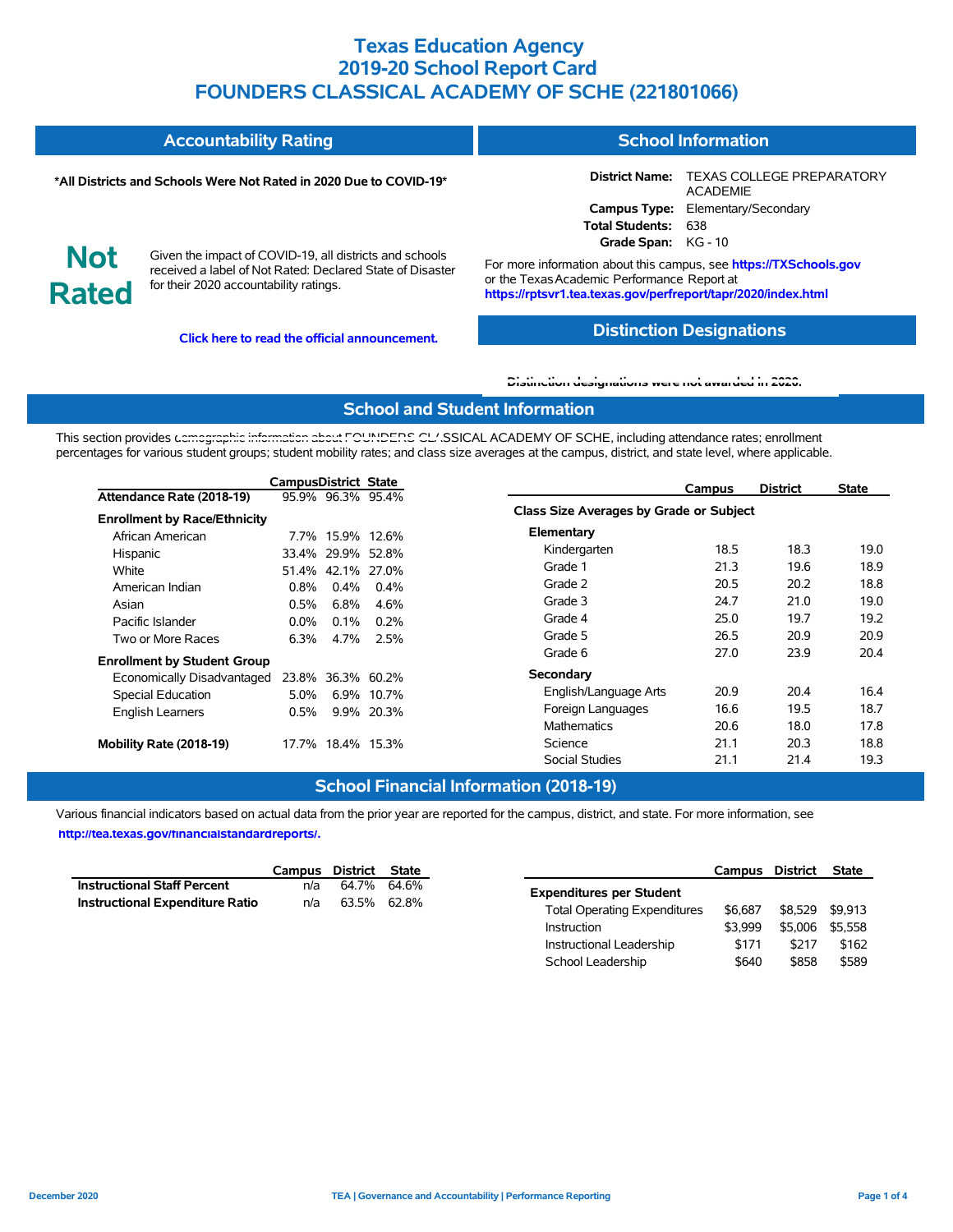### **STAAR Outcomes**

This section provides STAAR performance and Academic Growth outcomes. Academic Growth measures whether students are maintaining performance or improving from year to year. **Please note that due to the cancellation of spring 2020 State of Texas Assessments of Academic Readiness (STAAR) due to the COVID-19 pandemic, the performance of this year's report is not updated.**

|                                                                                |      |       |     |     |                                   |       |       |                          |        |                          | Two or                   |        |
|--------------------------------------------------------------------------------|------|-------|-----|-----|-----------------------------------|-------|-------|--------------------------|--------|--------------------------|--------------------------|--------|
|                                                                                |      |       |     |     | African                           |       |       | American                 |        | <b>Pacific</b>           | More                     | Econ   |
|                                                                                |      | State |     |     | District Campus American Hispanic |       | White | Indian                   | Asian  | <b>Islander</b>          | Races                    | Disadv |
| STAAR Performance Rates at Approaches Grade Level or Above (All Grades Tested) |      |       |     |     |                                   |       |       |                          |        |                          |                          |        |
| All Subjects                                                                   | 2019 | 78%   | 81% | 79% | 82%                               | 73%   | 80%   | $\ast$                   | 100%   | $\overline{a}$           | 84%                      | 68%    |
|                                                                                | 2018 | 77%   | 75% | 71% | 79%                               | 62%   | 76%   | $\overline{\phantom{a}}$ | 100%   | $\overline{\phantom{a}}$ | 57%                      | 54%    |
| ELA/Reading                                                                    | 2019 | 75%   | 84% | 84% | 89%                               | 79%   | 85%   | $\ast$                   | $\ast$ | $\overline{\phantom{0}}$ | 89%                      | 76%    |
|                                                                                | 2018 | 74%   | 80% | 78% | 94%                               | 72%   | 80%   |                          | $\ast$ | $\overline{\phantom{0}}$ | 67%                      | 63%    |
| Mathematics                                                                    | 2019 | 82%   | 82% | 79% | 88%                               | 73%   | 80%   | $\ast$                   | $\ast$ | $\overline{\phantom{0}}$ | 83%                      | 69%    |
|                                                                                | 2018 | 81%   | 74% | 66% | 72%                               | 56%   | 73%   | $\overline{\phantom{a}}$ | $\ast$ | $\overline{\phantom{0}}$ | 50%                      | 51%    |
| Writing                                                                        | 2019 | 68%   | 75% | 67% | 80%                               | 57%   | 67%   | $\overline{\phantom{a}}$ | $\ast$ | $\overline{\phantom{a}}$ | 89%                      | 57%    |
|                                                                                | 2018 | 66%   | 67% | 66% | $\ast$                            | 59%   | 72%   | Ē,                       | *      | $\overline{a}$           | $\ast$                   | 53%    |
| Science                                                                        | 2019 | 81%   | 78% | 77% | 57%                               | 72%   | 80%   | $\ast$                   | $\ast$ | $\overline{a}$           | 80%                      | 61%    |
|                                                                                | 2018 | 80%   | 72% | 74% | 75%                               | 57%   | 83%   |                          |        | $\overline{a}$           | $\ast$                   | 33%    |
| Social Studies                                                                 | 2019 | 81%   | 80% | 72% | $\ast$                            | 73%   | 74%   |                          | $\ast$ |                          | $\ast$                   | 29%    |
|                                                                                | 2018 | 78%   | 66% | 60% | 80%                               | 33%   | 63%   | $\overline{\phantom{a}}$ |        | $\overline{a}$           | $\overline{\phantom{a}}$ | 60%    |
| STAAR Performance Rates at Meets Grade Level or Above (All Grades Tested)      |      |       |     |     |                                   |       |       |                          |        |                          |                          |        |
| All Subjects                                                                   | 2019 | 50%   | 52% | 44% | 50%                               | 37%   | 46%   | $\ast$                   | 55%    | $\overline{a}$           | 57%                      | 32%    |
|                                                                                | 2018 | 48%   | 44% | 36% | 38%                               | 26%   | 40%   | $\overline{\phantom{a}}$ | 60%    | $\overline{\phantom{a}}$ | 36%                      | 21%    |
| ELA/Reading                                                                    | 2019 | 48%   | 57% | 52% | 58%                               | 44%   | 54%   | $\ast$                   | $\ast$ | $\overline{\phantom{a}}$ | 56%                      | 38%    |
|                                                                                | 2018 | 46%   | 51% | 44% | 56%                               | 33%   | 48%   | $\overline{\phantom{a}}$ | $\ast$ | $\overline{a}$           | 50%                      | 29%    |
| <b>Mathematics</b>                                                             | 2019 | 52%   | 50% | 45% | 53%                               | 38%   | 46%   | $\ast$                   | $\ast$ | $\overline{\phantom{a}}$ | 61%                      | 37%    |
|                                                                                | 2018 | 50%   | 40% | 28% | 33%                               | 18%   | 35%   | $\overline{a}$           | $\ast$ | $\overline{\phantom{0}}$ | 17%                      | 14%    |
| Writing                                                                        | 2019 | 38%   | 43% | 24% | 20%                               | 20%   | 21%   | L,                       | $\ast$ | $\overline{a}$           | 44%                      | 18%    |
|                                                                                | 2018 | 41%   | 42% | 39% | $\ast$                            | 38%   | 39%   | $\overline{\phantom{a}}$ | ∗      | $\overline{\phantom{0}}$ | $\ast$                   | 18%    |
| Science                                                                        | 2019 | 54%   | 49% | 44% | 57%                               | 28%   | 48%   | $\ast$                   | $\ast$ | $\overline{a}$           | 80%                      | 17%    |
|                                                                                | 2018 | 51%   | 43% | 33% | 38%                               | 19%   | 39%   |                          |        | $\overline{a}$           | $\ast$                   | 14%    |
| Social Studies                                                                 | 2019 | 55%   | 55% | 31% | $\ast$                            | 36%   | 30%   | $\overline{\phantom{a}}$ | $\ast$ |                          | $\ast$                   | 0%     |
|                                                                                | 2018 | 53%   | 41% | 23% | 0%                                | 17%   | 32%   |                          |        |                          |                          | 20%    |
| STAAR Performance Rates at Masters Grade Level (All Grades Tested)             |      |       |     |     |                                   |       |       |                          |        |                          |                          |        |
| All Subjects                                                                   | 2019 | 24%   | 26% | 19% | 16%                               | 14%   | 21%   | $\ast$                   | 18%    | $\overline{a}$           | 31%                      | 10%    |
|                                                                                | 2018 | 22%   | 19% | 11% | 6%                                | 6%    | 15%   | $\overline{\phantom{a}}$ | 0%     | $\overline{a}$           | 14%                      | 6%     |
| ELA/Reading                                                                    | 2019 | 21%   | 28% | 25% | 21%                               | 18%   | 28%   | $\ast$                   | $\ast$ | $\overline{\phantom{0}}$ | 28%                      | 16%    |
|                                                                                | 2018 | 19%   | 23% | 17% | 17%                               | 10%   | 20%   | $\overline{\phantom{a}}$ | ∗      | $\overline{\phantom{0}}$ | 25%                      | 10%    |
| <b>Mathematics</b>                                                             | 2019 | 26%   | 26% | 19% | 18%                               | 12%   | 21%   | $\ast$                   | $\ast$ | $\overline{\phantom{0}}$ | 44%                      | 10%    |
|                                                                                | 2018 | 24%   | 17% | 7%  | 0%                                | 3%    | 10%   | $\overline{\phantom{a}}$ | *      | $\overline{\phantom{a}}$ | 8%                       | $1\%$  |
| Writing                                                                        | 2019 | 14%   | 15% | 8%  | 0%                                | 10%   | 4%    | $\overline{\phantom{a}}$ | $\ast$ | $\overline{\phantom{0}}$ | 22%                      | 7%     |
|                                                                                | 2018 | 13%   | 11% | 12% | $\ast$                            | 7%    | 17%   | $\overline{a}$           | $\ast$ | $\overline{a}$           | $\ast$                   | 12%    |
| Science                                                                        | 2019 | 25%   | 21% | 14% | 14%                               | 9%    | 15%   | $\ast$                   | $\ast$ | $\overline{a}$           | 20%                      | 0%     |
|                                                                                | 2018 | 23%   | 18% | 7%  | 0%                                | 0%    | 11%   |                          |        | $\overline{a}$           | $\ast$                   | 0%     |
| Social Studies                                                                 | 2019 | 33%   | 36% | 15% | $\ast$                            | 27%   | 13%   |                          |        |                          |                          | $0\%$  |
|                                                                                | 2018 | 31%   | 25% | 7%  | $0\%$                             | $0\%$ | 11%   |                          |        |                          |                          | 20%    |
| Academic Growth Score (All Grades Tested)                                      |      |       |     |     |                                   |       |       |                          |        |                          |                          |        |
| <b>Both Subjects</b>                                                           | 2019 | 69    | 70  | 72  | 69                                | 70    | 72    |                          |        | $\overline{\phantom{0}}$ | 78                       | 63     |
|                                                                                | 2018 | 69    | 68  | 61  | 65                                | 59    | 62    |                          |        |                          | 54                       | 63     |
| ELA/Reading                                                                    | 2019 | 68    | 69  | 69  | 63                                | 65    | 71    |                          |        |                          | 63                       | 62     |
|                                                                                | 2018 | 69    | 69  | 61  | 69                                | 55    | 63    |                          |        | $\overline{a}$           | 58                       | 64     |
| Mathematics                                                                    | 2019 | 70    | 70  | 74  | 75                                | 75    | 72    |                          |        |                          | 92                       | 64     |
|                                                                                | 2018 | 70    | 67  | 61  | 61                                | 63    | 60    |                          | ∗      |                          | 50                       | 61     |
|                                                                                |      |       |     |     |                                   |       |       |                          |        |                          |                          |        |

 **? Indicates that the data for this item were statistically improbable or were reported outside a reasonable range.**

 **- Indicates zero observations reported for this group. \* Indicates results are masked due to small numbers to protect student confidentiality.**

**n/a Indicates data reporting is not applicable for this group.**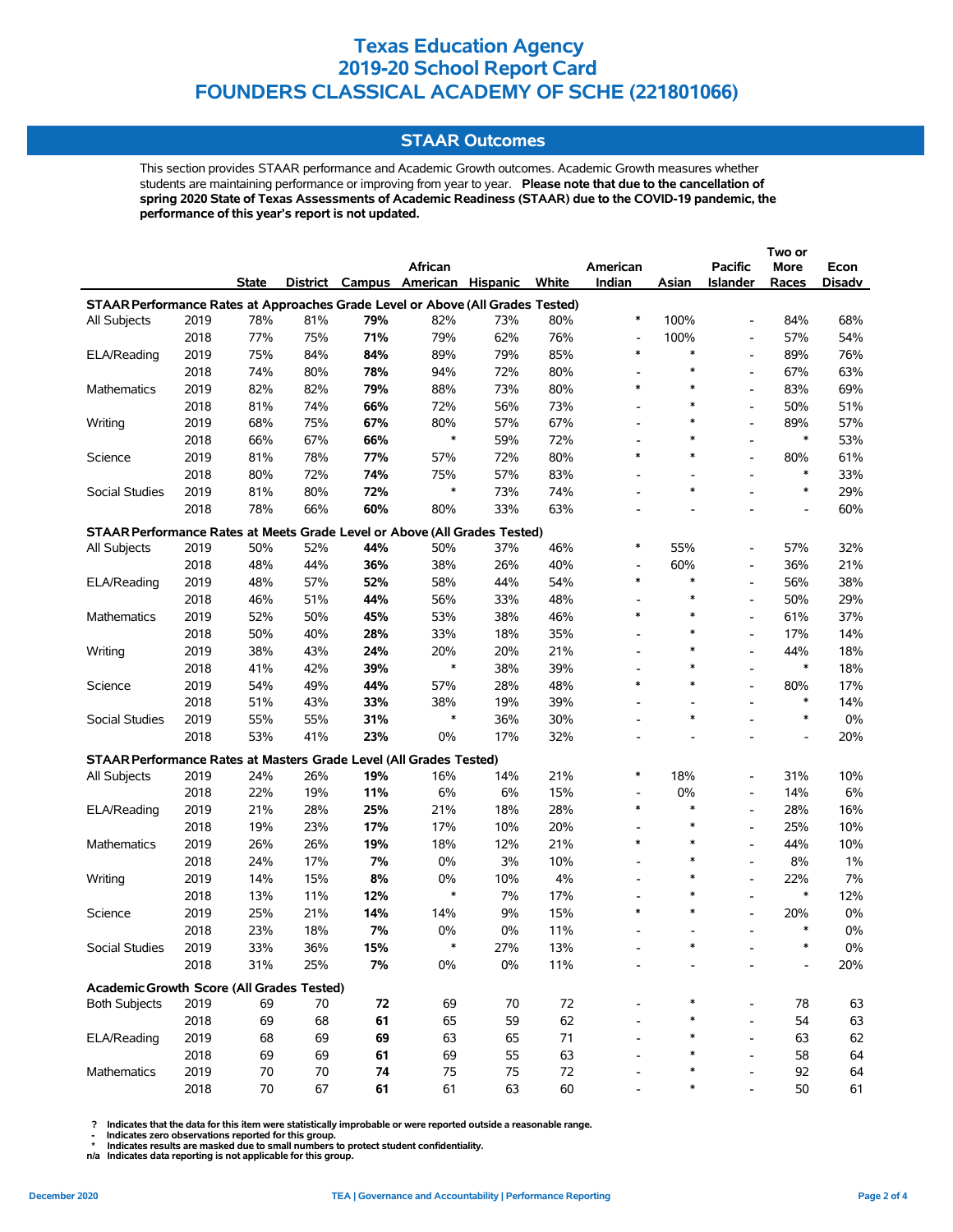#### **Prior-Year Non-Proficient and Student Success Initiative STAAR Outcomes**

Progress of Prior-Year Non-Proficient Students shows STAAR performance rates for students who did not perform satisfactorily in 2017-18 but did in 2018-19. Student Success Initiative shows rates related to the requirement for students to demonstrate proficiency on the reading and mathematics STAAR in grades 5 and 8. **Please note that due to the cancellation of spring 2020 State of Texas Assessments of Academic Readiness (STAAR) due to the COVID-19 pandemic, this year's report is not updated.**

|                                      |              |          |                                                       |                                                                       |                 |        |          |        |                 | Two or      |               |
|--------------------------------------|--------------|----------|-------------------------------------------------------|-----------------------------------------------------------------------|-----------------|--------|----------|--------|-----------------|-------------|---------------|
|                                      |              |          |                                                       | African                                                               |                 |        | American |        | <b>Pacific</b>  | <b>More</b> | Econ          |
|                                      | <b>State</b> | District |                                                       | Campus American                                                       | <b>Hispanic</b> | White  | Indian   | Asian  | <b>Islander</b> | Races       | <b>Disadv</b> |
|                                      |              |          | <b>Progress of Prior-Year Non-Proficient Students</b> |                                                                       |                 |        |          |        |                 |             |               |
| Sum of Grades 4-8                    |              |          |                                                       |                                                                       |                 |        |          |        |                 |             |               |
| Reading                              |              |          |                                                       |                                                                       |                 |        |          |        |                 |             |               |
| 2019                                 | 41%          | 44%      | 58%                                                   | $\ast$                                                                | 41%             | 67%    |          |        |                 |             | 58%           |
| 2018                                 | 38%          | 40%      | 28%                                                   | ×                                                                     | $\ast$          | $\ast$ |          |        |                 | $\ast$      | 33%           |
| Mathematics                          |              |          |                                                       |                                                                       |                 |        |          |        |                 |             |               |
| 2019                                 | 45%          | 43%      | 42%                                                   |                                                                       | 37%             | 46%    |          |        |                 | 40%         | 38%           |
| 2018                                 | 47%          | 36%      | 42%                                                   |                                                                       | 42%             | 35%    |          |        |                 | *           | 42%           |
| <b>Students Success Initiative</b>   |              |          |                                                       |                                                                       |                 |        |          |        |                 |             |               |
| <b>Grade 5 Reading</b>               |              |          |                                                       |                                                                       |                 |        |          |        |                 |             |               |
|                                      |              |          |                                                       | Students Meeting Approaches Grade Level on First STAAR Administration |                 |        |          |        |                 |             |               |
| 2019                                 | 78%          | 81%      | 87%                                                   | *                                                                     | 88%             | 87%    |          |        |                 | *           | 77%           |
|                                      |              |          | <b>Students Requiring Accelerated Instruction</b>     |                                                                       |                 |        |          |        |                 |             |               |
| 2019                                 | 22%          | 19%      | 13%                                                   | *                                                                     | 12%             | 13%    | *        |        |                 | *           | 23%           |
| <b>STAAR Cumulative Met Standard</b> |              |          |                                                       |                                                                       |                 |        |          |        |                 |             |               |
| 2019                                 | 86%          | 89%      | 93%                                                   | *                                                                     | 88%             | 93%    | *        |        |                 | *           | 85%           |
| <b>Grade 5 Mathematics</b>           |              |          |                                                       |                                                                       |                 |        |          |        |                 |             |               |
|                                      |              |          |                                                       | Students Meeting Approaches Grade Level on First STAAR Administration |                 |        |          |        |                 |             |               |
| 2019                                 | 83%          | 82%      | 78%                                                   | *                                                                     | 71%             | 77%    |          |        |                 |             | 54%           |
|                                      |              |          | <b>Students Requiring Accelerated Instruction</b>     |                                                                       |                 |        |          |        |                 |             |               |
| 2019                                 | 17%          | 18%      | 22%                                                   | *                                                                     | 29%             | 23%    | $\ast$   |        |                 | *           | 46%           |
| <b>STAAR Cumulative Met Standard</b> |              |          |                                                       |                                                                       |                 |        |          |        |                 |             |               |
| 2019                                 | 90%          | 89%      | 83%                                                   |                                                                       | 76%             | 83%    | *        |        |                 | ∗           | 69%           |
| <b>Grade 8 Reading</b>               |              |          |                                                       |                                                                       |                 |        |          |        |                 |             |               |
|                                      |              |          |                                                       | Students Meeting Approaches Grade Level on First STAAR Administration |                 |        |          |        |                 |             |               |
| 2019                                 | 78%          | 84%      | 90%                                                   | *                                                                     | 100%            | 92%    |          |        |                 |             | 71%           |
|                                      |              |          | <b>Students Requiring Accelerated Instruction</b>     |                                                                       |                 |        |          |        |                 |             |               |
| 2019                                 | 22%          | 16%      | 10%                                                   | *                                                                     | 0%              | 8%     |          | $\ast$ |                 | ∗           | 29%           |
| <b>STAAR Cumulative Met Standard</b> |              |          |                                                       |                                                                       |                 |        |          |        |                 |             |               |
| 2019                                 | 85%          | 89%      | 95%                                                   |                                                                       | 100%            | 96%    |          | $\ast$ |                 | *           | 86%           |

? Indicates that the data for this item were statistically improbable or were reported outside a reasonable range.<br>- Indicates zero observations reported for this group.<br>\* Indicates results are masked due to small numbers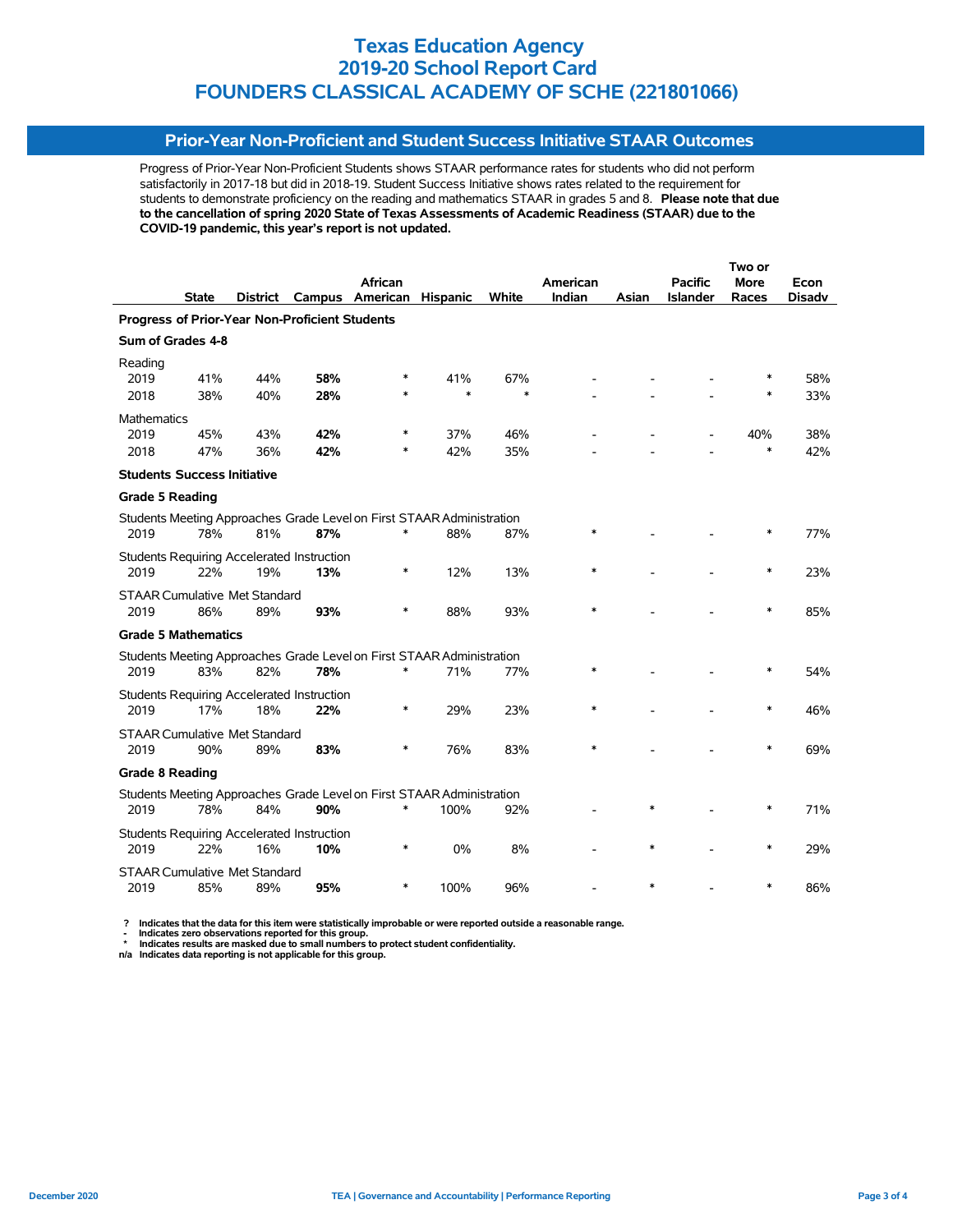# **Graduation and College, Career, and Military Readiness Outcomes**

This section provides graduation, graduation plan, and College, Career, and Military Readiness rates.

|                                                                   |       |          |        |                   |      |       |          |       |                | Two or |               |
|-------------------------------------------------------------------|-------|----------|--------|-------------------|------|-------|----------|-------|----------------|--------|---------------|
|                                                                   |       |          |        | African           |      |       | American |       | <b>Pacific</b> | More   | Econ          |
|                                                                   | State | District | Campus | American Hispanic |      | White | Indian   | Asian | Islander       | Races  | <b>Disadv</b> |
| Annual Dropout Rate (Gr 9-12)                                     |       |          |        |                   |      |       |          |       |                |        |               |
| 2018-19                                                           | 1.9%  | 0.9%     | 0.0%   |                   | 0.0% | 0.0%  |          |       |                |        | 0.0%          |
| 2017-18                                                           | 1.9%  | 0.4%     |        |                   |      |       |          |       |                |        |               |
| 4-Year Longitudinal Rate (Gr 9-12)<br>Class of 2019               |       |          |        |                   |      |       |          |       |                |        |               |
| Graduated                                                         | 90.0% | 97.4%    |        |                   |      |       |          |       |                |        |               |
| Graduates, TxCHSE, & Cont                                         | 94.1% | 99.0%    |        |                   |      |       |          |       |                |        |               |
| Class of 2018                                                     |       |          |        |                   |      |       |          |       |                |        |               |
| Graduated                                                         | 90.0% | 93.6%    |        |                   |      |       |          |       |                |        |               |
| Graduates, TxCHSE, & Cont                                         | 94.3% | 94.5%    |        |                   |      |       |          |       |                |        |               |
| 5-Year Extended Longitudinal Rate (Gr 9-12)<br>Class of 2018      |       |          |        |                   |      |       |          |       |                |        |               |
| Graduated                                                         | 92.2% | 94.2%    |        |                   |      |       |          |       |                |        |               |
| Graduates, TxCHSE, & Cont                                         | 93.9% | 94.5%    |        |                   |      |       |          |       |                |        |               |
| Class of 2017                                                     |       |          |        |                   |      |       |          |       |                |        |               |
| Graduated                                                         | 92.0% | 83.3%    |        |                   |      |       |          |       |                |        |               |
| Graduates, TxCHSE, & Cont                                         | 93.7% | 86.4%    |        |                   |      |       |          |       |                |        |               |
| 6-Year Extended Longitudinal Rate (Gr 9-12)<br>Class of 2017      |       |          |        |                   |      |       |          |       |                |        |               |
| Graduated                                                         | 92.4% | 83.6%    |        |                   |      |       |          |       |                |        |               |
| Graduates, TxCHSE, & Cont                                         | 93.7% | 87.2%    |        |                   |      |       |          |       |                |        |               |
| Class of 2016                                                     |       |          |        |                   |      |       |          |       |                |        |               |
| Graduated                                                         | 92.1% | 64.7%    |        |                   |      |       |          |       |                |        |               |
| Graduates, TxCHSE, & Cont                                         | 93.4% | 72.7%    |        |                   |      |       |          |       |                |        |               |
| 4-Year Federal Graduation Rate Without Exclusions (Gr 9-12)       |       |          |        |                   |      |       |          |       |                |        |               |
| Class of 2019                                                     | 90.0% | 97.4%    |        |                   |      |       |          |       |                |        |               |
| Class of 2018                                                     | 90.0% | 93.4%    |        |                   |      |       |          |       |                |        |               |
|                                                                   |       |          |        |                   |      |       |          |       |                |        |               |
| RHSP/DAP Graduates (Longitudinal Rate)<br>Class of 2019           | 73.3% |          |        |                   |      |       |          |       |                |        |               |
| Class of 2018                                                     | 68.5% |          |        |                   |      |       |          |       |                |        |               |
|                                                                   |       |          |        |                   |      |       |          |       |                |        |               |
| RHSP/DAP/FHSP-E/FHSP-DLA Graduates (Longitudinal Rate)            |       |          |        |                   |      |       |          |       |                |        |               |
| Class of 2019                                                     | 87.6% | 97.7%    |        |                   |      |       |          |       |                |        |               |
| Class of 2018                                                     | 86.8% | 97.1%    |        |                   |      |       |          |       |                |        |               |
| College, Career, and Military Ready (Annual Graduates)<br>2018-19 | 72.9% | 87.8%    |        |                   |      |       |          |       |                |        |               |
| 2017-18                                                           | 65.5% | 86.0%    |        |                   |      |       |          |       |                |        |               |
| <b>SAT/ACT Results (Annual Graduates)</b>                         |       |          |        |                   |      |       |          |       |                |        |               |
| Tested                                                            |       |          |        |                   |      |       |          |       |                |        |               |
| 2018-19                                                           | 75.0% | 100.0%   |        |                   |      |       |          |       |                |        |               |
| 2017-18                                                           | 74.6% | 100.0%   |        |                   |      |       |          |       |                |        |               |
| Average SAT Score<br>2018-19                                      | 1027  | 1158     |        |                   |      |       |          |       |                |        |               |
| 2017-18                                                           | 1036  | 1152     |        |                   |      |       |          |       |                |        |               |
| Average ACT Score                                                 |       |          |        |                   |      |       |          |       |                |        |               |
| 2018-19                                                           | 20.6  | 24.8     |        |                   |      |       |          |       |                |        |               |
| 2017-18                                                           | 20.6  | 24.2     |        |                   |      |       |          |       |                |        |               |

? Indicates that the data for this item were statistically improbable or were reported outside a reasonable range.<br>- Indicates zero observations reported for this group.<br>\* Indicates results are masked due to small numbers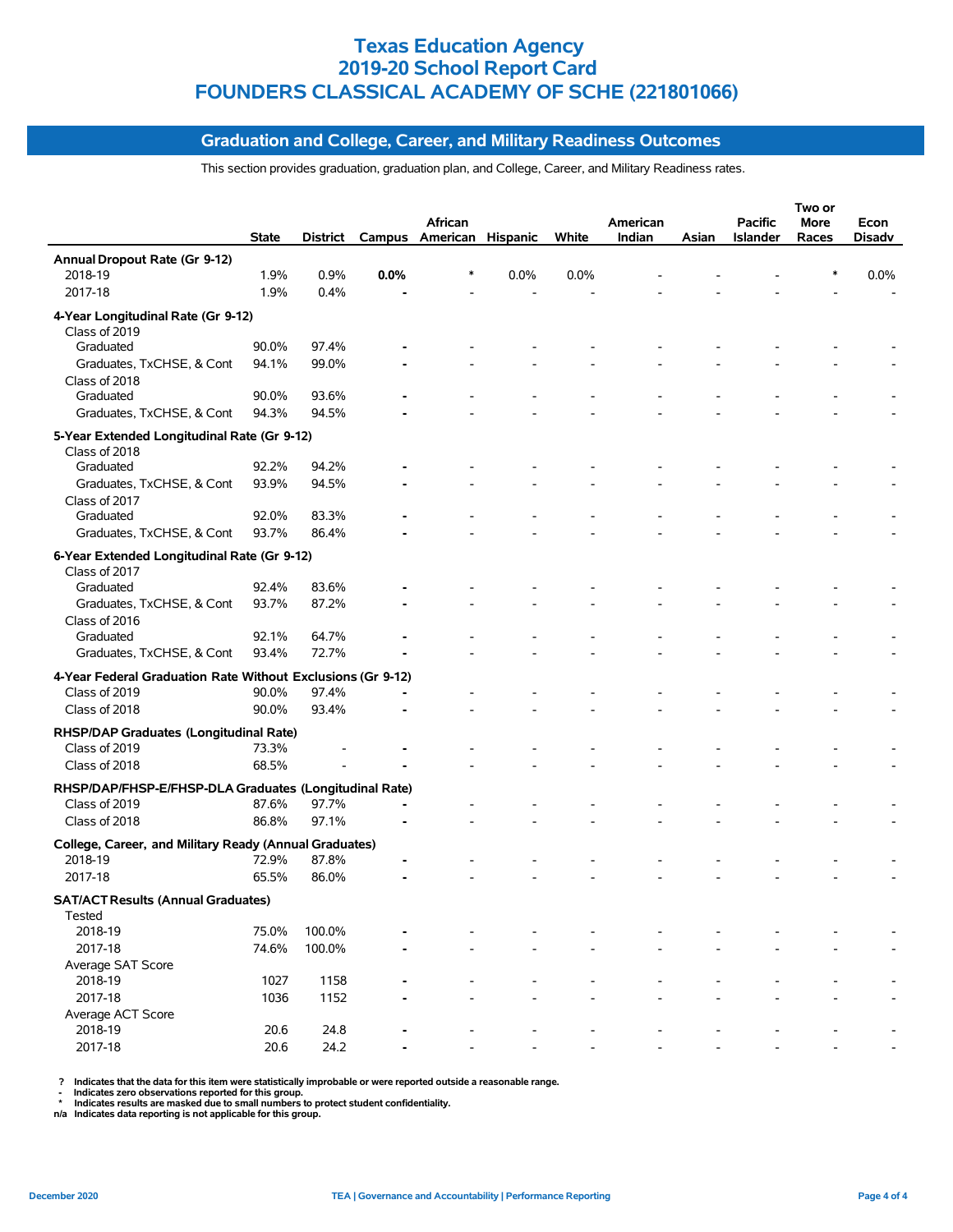|                            | <b>Accountability Rating</b>                                                                                                                                   |                                                                                                                                                                                   | <b>School Information</b>                    |
|----------------------------|----------------------------------------------------------------------------------------------------------------------------------------------------------------|-----------------------------------------------------------------------------------------------------------------------------------------------------------------------------------|----------------------------------------------|
|                            | *All Districts and Schools Were Not Rated in 2020 Due to COVID-19*                                                                                             | <b>District Name:</b>                                                                                                                                                             | TEXAS COLLEGE PREPARATORY<br><b>ACADEMIE</b> |
|                            |                                                                                                                                                                | Campus Type: Elementary                                                                                                                                                           |                                              |
|                            |                                                                                                                                                                | <b>Total Students: 319</b>                                                                                                                                                        |                                              |
|                            |                                                                                                                                                                | <b>Grade Span: KG-08</b>                                                                                                                                                          |                                              |
| <b>Not</b><br><b>Rated</b> | Given the impact of COVID-19, all districts and schools<br>received a label of Not Rated: Declared State of Disaster<br>for their 2020 accountability ratings. | For more information about this campus, see https://TXSchools.gov<br>or the Texas Academic Performance Report at<br>https://rptsvr1.tea.texas.gov/perfreport/tapr/2020/index.html |                                              |

**Click here to read the official announcement.**

### **Distinction Designations**

Instructional Leadership  $$149$  \$217 \$162 School Leadership  $$610$  \$858 \$589

#### **[Distinction designations were not awarded in 2020.](https://rptsvr1.tea.texas.gov/perfreport/tapr/2020/index.html)**

#### **School and Student Information**

This section provides [demographic information about CLASSICAL ACA](https://tea.texas.gov/about-tea/news-and-multimedia/correspondence/taa-letters/every-student-succeeds-act-essa-waiver-approval-2020-state-academic-accountability)DEMY - PERMIAN BASIN, including attendance rates; enrollment percentages for various student groups; student mobility rates; and class size averages at the campus, district, and state level, where applicable.

|                                     | <b>CampusDistrict State</b> |         |                   |                                         | Campus | <b>District</b> | <b>State</b> |
|-------------------------------------|-----------------------------|---------|-------------------|-----------------------------------------|--------|-----------------|--------------|
| Attendance Rate (2018-19)           |                             |         | 95.2% 96.3% 95.4% |                                         |        |                 |              |
| <b>Enrollment by Race/Ethnicity</b> |                             |         |                   | Class Size Averages by Grade or Subject |        |                 |              |
| African American                    |                             |         | 4.1% 15.9% 12.6%  | Elementary                              |        |                 |              |
| Hispanic                            |                             |         | 32.6% 29.9% 52.8% | Kindergarten                            | 18.7   | 18.3            | 19.0         |
| White                               | 61.4%                       |         | 42.1% 27.0%       | Grade 1                                 | 21.0   | 19.6            | 18.9         |
| American Indian                     | $0.0\%$                     | $0.4\%$ | 0.4%              | Grade 2                                 | 22.0   | 20.2            | 18.8         |
| Asian                               | 0.3%                        | 6.8%    | 4.6%              | Grade 3                                 | 21.0   | 21.0            | 19.0         |
| Pacific Islander                    | 0.3%                        | $0.1\%$ | 0.2%              | Grade 4                                 | 18.5   | 19.7            | 19.2         |
| Two or More Races                   | 1.3%                        | 4.7%    | 2.5%              | Grade 5                                 | 20.2   | 20.9            | 20.9         |
| <b>Enrollment by Student Group</b>  |                             |         |                   | Grade 6                                 | 19.5   | 23.9            | 20.4         |
| Economically Disadvantaged          | 21.9%                       |         | 36.3% 60.2%       | Secondary                               |        |                 |              |
| Special Education                   | 8.2%                        |         | 6.9% 10.7%        | English/Language Arts                   | 19.0   | 20.4            | 16.4         |
| <b>English Learners</b>             | 4.1%                        |         | 9.9% 20.3%        | Foreign Languages                       | 18.8   | 19.5            | 18.7         |
|                                     |                             |         |                   | Mathematics                             | 16.7   | 18.0            | 17.8         |
| Mobility Rate (2018-19)             | 21.6%                       |         | 18.4% 15.3%       | Science                                 | 19.0   | 20.3            | 18.8         |
|                                     |                             |         |                   | <b>Social Studies</b>                   | 19.0   | 21.4            | 19.3         |

### **School Financial Information (2018-19)**

Various financial indicators based on actual data from the prior year are reported for the campus, district, and state. For more information, see

**[http://tea.texas.gov/financialstandardreports/.](http://tea.texas.gov/financialstandardreports/)**

|                                        | Campus | District State |       | Campus District State |                                     |
|----------------------------------------|--------|----------------|-------|-----------------------|-------------------------------------|
| <b>Instructional Staff Percent</b>     | n/a    | 64.7% 64.6%    |       |                       |                                     |
| <b>Instructional Expenditure Ratio</b> | n/a    | 63.5%          | 62.8% |                       | <b>Expenditures per Student</b>     |
|                                        |        |                |       | \$7,123               | <b>Total Operating Expenditures</b> |
|                                        |        |                |       | \$5.314               | Instruction                         |

Ē,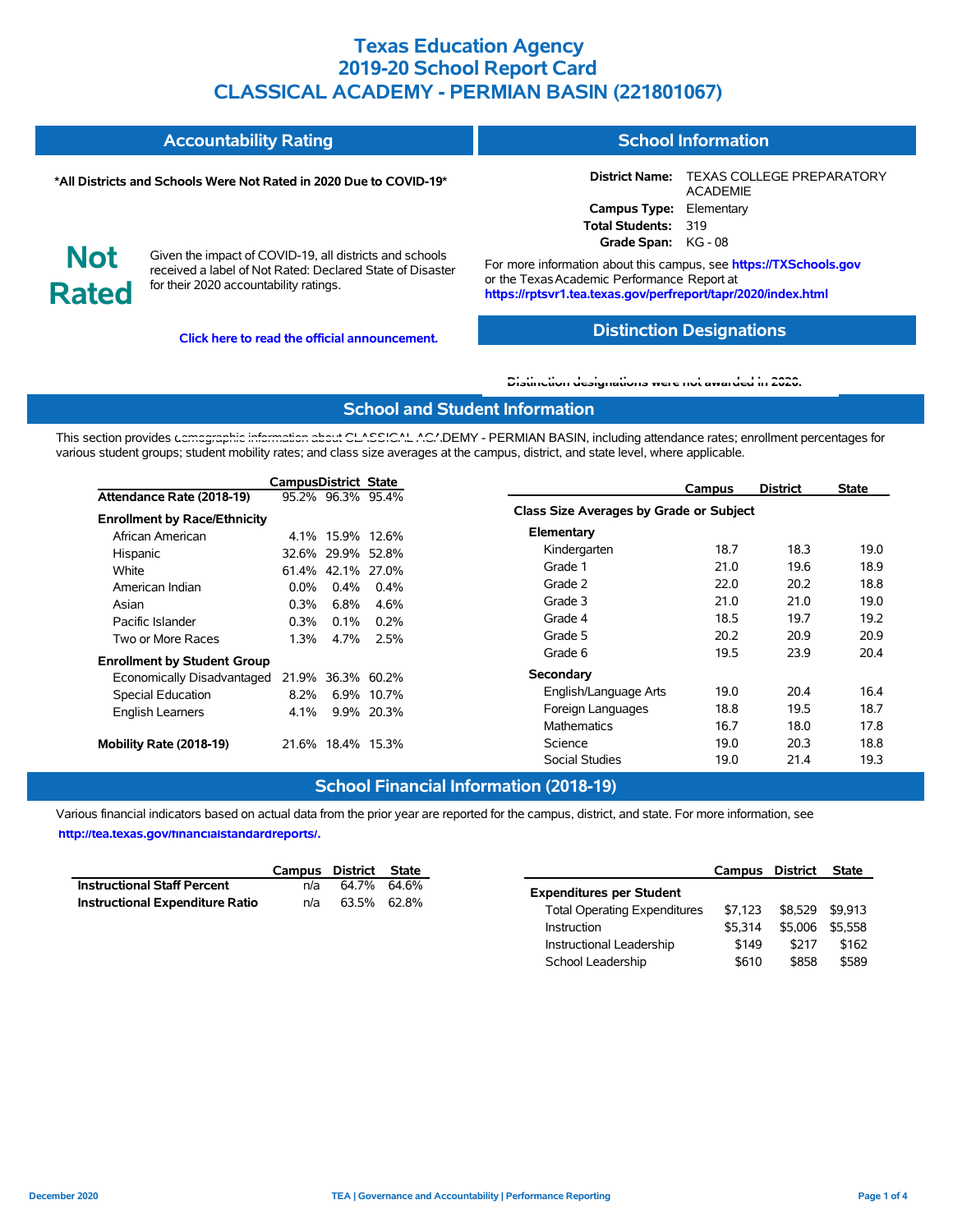### **STAAR Outcomes**

This section provides STAAR performance and Academic Growth outcomes. Academic Growth measures whether students are maintaining performance or improving from year to year. **Please note that due to the cancellation of spring 2020 State of Texas Assessments of Academic Readiness (STAAR) due to the COVID-19 pandemic, the performance of this year's report is not updated.**

|                                                                                |      |              |     |     |                          |                          |       |          |        |                 | Two or                   |               |
|--------------------------------------------------------------------------------|------|--------------|-----|-----|--------------------------|--------------------------|-------|----------|--------|-----------------|--------------------------|---------------|
|                                                                                |      |              |     |     | African                  |                          |       | American |        | <b>Pacific</b>  | <b>More</b>              | Econ          |
|                                                                                |      | <b>State</b> |     |     | District Campus American | <b>Hispanic</b>          | White | Indian   | Asian  | <b>Islander</b> | Races                    | <b>Disadv</b> |
| STAAR Performance Rates at Approaches Grade Level or Above (All Grades Tested) |      |              |     |     |                          |                          |       |          |        |                 |                          |               |
| All Subjects                                                                   | 2019 | 78%          | 81% | 78% | 50%                      | 76%                      | 80%   |          | *      | $\ast$          | *                        | 69%           |
| ELA/Reading                                                                    | 2019 | 75%          | 84% | 76% | $\ast$                   | 80%                      | 74%   |          | *      | $\ast$          | *                        | 73%           |
| <b>Mathematics</b>                                                             | 2019 | 82%          | 82% | 79% | ∗                        | 78%                      | 80%   |          | *      | $\ast$          | $\ast$                   | 70%           |
| Writing                                                                        | 2019 | 68%          | 75% | 79% | ∗                        | 64%                      | 88%   |          | *      | $\ast$          |                          | 73%           |
| Science                                                                        | 2019 | 81%          | 78% | 76% | $\ast$                   | 63%                      | 88%   |          |        |                 |                          | 63%           |
| <b>Social Studies</b>                                                          | 2019 | 81%          | 80% | 80% | $\overline{\phantom{a}}$ | 100%                     | 70%   |          |        |                 | $\overline{\phantom{a}}$ | 57%           |
| STAAR Performance Rates at Meets Grade Level or Above (All Grades Tested)      |      |              |     |     |                          |                          |       |          |        |                 |                          |               |
| All Subjects                                                                   | 2019 | 50%          | 52% | 50% | 25%                      | 44%                      | 55%   |          | *      | $\ast$          | *                        | 42%           |
| ELA/Reading                                                                    | 2019 | 48%          | 57% | 51% | $\ast$                   | 44%                      | 56%   |          | $\ast$ | $\ast$          | $\ast$                   | 45%           |
| <b>Mathematics</b>                                                             | 2019 | 52%          | 50% | 52% | ∗                        | 46%                      | 57%   |          | *      | $\ast$          | *                        | 50%           |
| Writing                                                                        | 2019 | 38%          | 43% | 50% | $\ast$                   | 50%                      | 48%   |          | *      | $\ast$          |                          | 36%           |
| Science                                                                        | 2019 | 54%          | 49% | 48% | $\ast$                   | 37%                      | 58%   |          |        |                 | $\overline{\phantom{a}}$ | 31%           |
| <b>Social Studies</b>                                                          | 2019 | 55%          | 55% | 33% |                          | 20%                      | 40%   |          |        |                 |                          | 14%           |
| STAAR Performance Rates at Masters Grade Level (All Grades Tested)             |      |              |     |     |                          |                          |       |          |        |                 |                          |               |
| All Subjects                                                                   | 2019 | 24%          | 26% | 27% | 13%                      | 20%                      | 31%   |          | *      | $\ast$          | $\ast$                   | 24%           |
| ELA/Reading                                                                    | 2019 | 21%          | 28% | 25% | $\ast$                   | 19%                      | 28%   |          | *      | $\ast$          | $\ast$                   | 20%           |
| <b>Mathematics</b>                                                             | 2019 | 26%          | 26% | 30% | ∗                        | 24%                      | 35%   |          | $\ast$ | $\ast$          | *                        | 30%           |
| Writing                                                                        | 2019 | 14%          | 15% | 19% | $\ast$                   | 7%                       | 24%   |          | *      | $\ast$          |                          | 18%           |
| Science                                                                        | 2019 | 25%          | 21% | 33% | ∗                        | 26%                      | 38%   |          |        |                 | $\overline{\phantom{a}}$ | 25%           |
| <b>Social Studies</b>                                                          | 2019 | 33%          | 36% | 13% |                          | 0%                       | 20%   |          |        |                 |                          | 14%           |
| Academic Growth Score (All Grades Tested)                                      |      |              |     |     |                          |                          |       |          |        |                 |                          |               |
| <b>Both Subjects</b>                                                           | 2019 | 69           | 70  | 78  |                          | 78                       | 79    |          | *      | $\ast$          |                          | 79            |
|                                                                                | 2018 | 69           | 68  |     |                          | $\overline{\phantom{a}}$ |       |          |        |                 |                          |               |
| ELA/Reading                                                                    | 2019 | 68           | 69  | 79  | $\overline{\phantom{a}}$ | 73                       | 82    |          | *      | $\ast$          |                          | 76            |
|                                                                                | 2018 | 69           | 69  |     |                          | $\overline{\phantom{a}}$ |       |          |        |                 |                          |               |
| <b>Mathematics</b>                                                             | 2019 | 70           | 70  | 78  |                          | 83                       | 75    |          | *      | $\ast$          |                          | 82            |
|                                                                                | 2018 | 70           | 67  |     |                          |                          |       |          |        |                 |                          |               |

? Indicates that the data for this item were statistically improbable or were reported outside a reasonable range.<br>- Indicates zero observations reported for this group.

 **\* Indicates results are masked due to small numbers to protect student confidentiality. n/a Indicates data reporting is not applicable for this group.**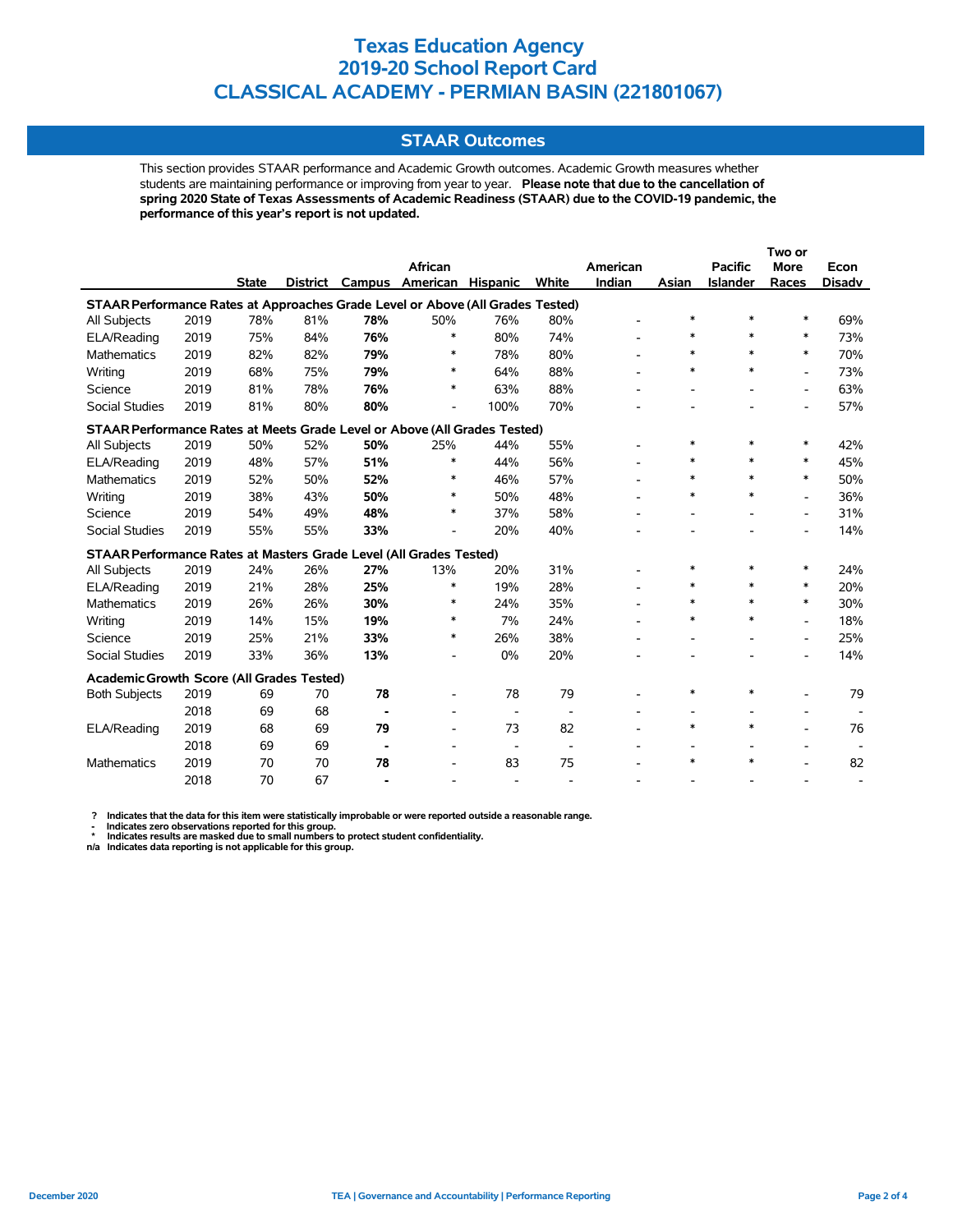### **Prior-Year Non-Proficient and Student Success Initiative STAAR Outcomes**

Progress of Prior-Year Non-Proficient Students shows STAAR performance rates for students who did not perform satisfactorily in 2017-18 but did in 2018-19. Student Success Initiative shows rates related to the requirement for students to demonstrate proficiency on the reading and mathematics STAAR in grades 5 and 8. **Please note that due to the cancellation of spring 2020 State of Texas Assessments of Academic Readiness (STAAR) due to the COVID-19 pandemic, this year's report is not updated.**

|                                      |              |          |                                                                       |         |      |       |          |       |                | Two or |        |
|--------------------------------------|--------------|----------|-----------------------------------------------------------------------|---------|------|-------|----------|-------|----------------|--------|--------|
|                                      |              |          |                                                                       | African |      |       | American |       | <b>Pacific</b> | More   | Econ   |
|                                      | <b>State</b> | District | Campus American Hispanic                                              |         |      | White | Indian   | Asian | Islander       | Races  | Disadv |
|                                      |              |          | <b>Progress of Prior-Year Non-Proficient Students</b>                 |         |      |       |          |       |                |        |        |
|                                      |              |          |                                                                       |         |      |       |          |       |                |        |        |
|                                      |              |          |                                                                       |         |      |       |          |       |                |        |        |
| 2018                                 | 38%          | 40%      |                                                                       |         |      |       |          |       |                |        |        |
| 2018                                 | 47%          | 36%      |                                                                       |         |      |       |          |       |                |        |        |
| Sum of Grades 4-8                    |              |          |                                                                       |         |      |       |          |       |                |        |        |
| Reading                              |              |          |                                                                       |         |      |       |          |       |                |        |        |
| 2019                                 | 41%          | 44%      | 50%                                                                   |         | 54%  | 45%   |          |       |                |        | 60%    |
| Mathematics                          |              |          |                                                                       |         |      |       |          |       |                |        |        |
| 2019                                 | 45%          | 43%      | 68%                                                                   |         | 50%  | 91%   |          |       |                |        | 78%    |
| <b>Students Success Initiative</b>   |              |          |                                                                       |         |      |       |          |       |                |        |        |
| <b>Grade 5 Reading</b>               |              |          |                                                                       |         |      |       |          |       |                |        |        |
|                                      |              |          | Students Meeting Approaches Grade Level on First STAAR Administration |         |      |       |          |       |                |        |        |
| 2019                                 | 78%          | 81%      | 81%                                                                   |         | 71%  | 88%   |          |       |                |        | 67%    |
|                                      |              |          | Students Requiring Accelerated Instruction                            |         |      |       |          |       |                |        |        |
| 2019                                 | 22%          | 19%      | 19%                                                                   | *       | 29%  | 13%   |          |       |                |        | 33%    |
| <b>STAAR Cumulative Met Standard</b> |              |          |                                                                       |         |      |       |          |       |                |        |        |
| 2019                                 | 86%          | 89%      | 90%                                                                   | *       | 86%  | 94%   |          |       |                |        | 89%    |
| <b>Grade 5 Mathematics</b>           |              |          |                                                                       |         |      |       |          |       |                |        |        |
|                                      |              |          | Students Meeting Approaches Grade Level on First STAAR Administration |         |      |       |          |       |                |        |        |
| 2019                                 | 83%          | 82%      | 74%                                                                   | ∗       | 57%  | 94%   |          |       |                |        | 56%    |
|                                      |              |          | <b>Students Requiring Accelerated Instruction</b>                     |         |      |       |          |       |                |        |        |
| 2019                                 | 17%          | 18%      | 26%                                                                   | $\ast$  | 43%  | 6%    |          |       |                |        | 44%    |
| <b>STAAR Cumulative Met Standard</b> |              |          |                                                                       |         |      |       |          |       |                |        |        |
| 2019                                 | 90%          | 89%      | 87%                                                                   |         | 79%  | 100%  |          |       |                |        | 89%    |
| <b>Grade 8 Reading</b>               |              |          |                                                                       |         |      |       |          |       |                |        |        |
|                                      |              |          | Students Meeting Approaches Grade Level on First STAAR Administration |         |      |       |          |       |                |        |        |
| 2019                                 | 78%          | 84%      | 75%                                                                   |         | 67%  | 80%   |          |       |                |        | 57%    |
|                                      |              |          | <b>Students Requiring Accelerated Instruction</b>                     |         |      |       |          |       |                |        |        |
| 2019                                 | 22%          | 16%      | 25%                                                                   |         | 33%  | 20%   |          |       |                |        | 43%    |
| <b>STAAR Cumulative Met Standard</b> |              |          |                                                                       |         |      |       |          |       |                |        |        |
| 2019                                 | 85%          | 89%      | 88%                                                                   |         | 100% | 80%   |          |       |                |        | 71%    |
| <b>Grade 8 Mathematics</b>           |              |          |                                                                       |         |      |       |          |       |                |        |        |
|                                      |              |          | Students Meeting Approaches Grade Level on First STAAR Administration |         |      |       |          |       |                |        |        |
| 2019                                 | 82%          | 70%      | 88%                                                                   |         | 100% | 80%   |          |       |                |        | 71%    |
|                                      |              |          | <b>Students Requiring Accelerated Instruction</b>                     |         |      |       |          |       |                |        |        |
| 2019                                 | 18%          | 30%      | 13%                                                                   |         | 0%   | 20%   |          |       |                |        | 29%    |
| STAAR Cumulative Met Standard        |              |          |                                                                       |         |      |       |          |       |                |        |        |
| 2019                                 | 88%          | 76%      | 88%                                                                   |         | 100% | 80%   |          |       |                |        | 71%    |

 **? Indicates that the data for this item were statistically improbable or were reported outside a reasonable range.**

 **- Indicates zero observations reported for this group. \* Indicates results are masked due to small numbers to protect student confidentiality.**

**n/a Indicates data reporting is not applicable for this group.**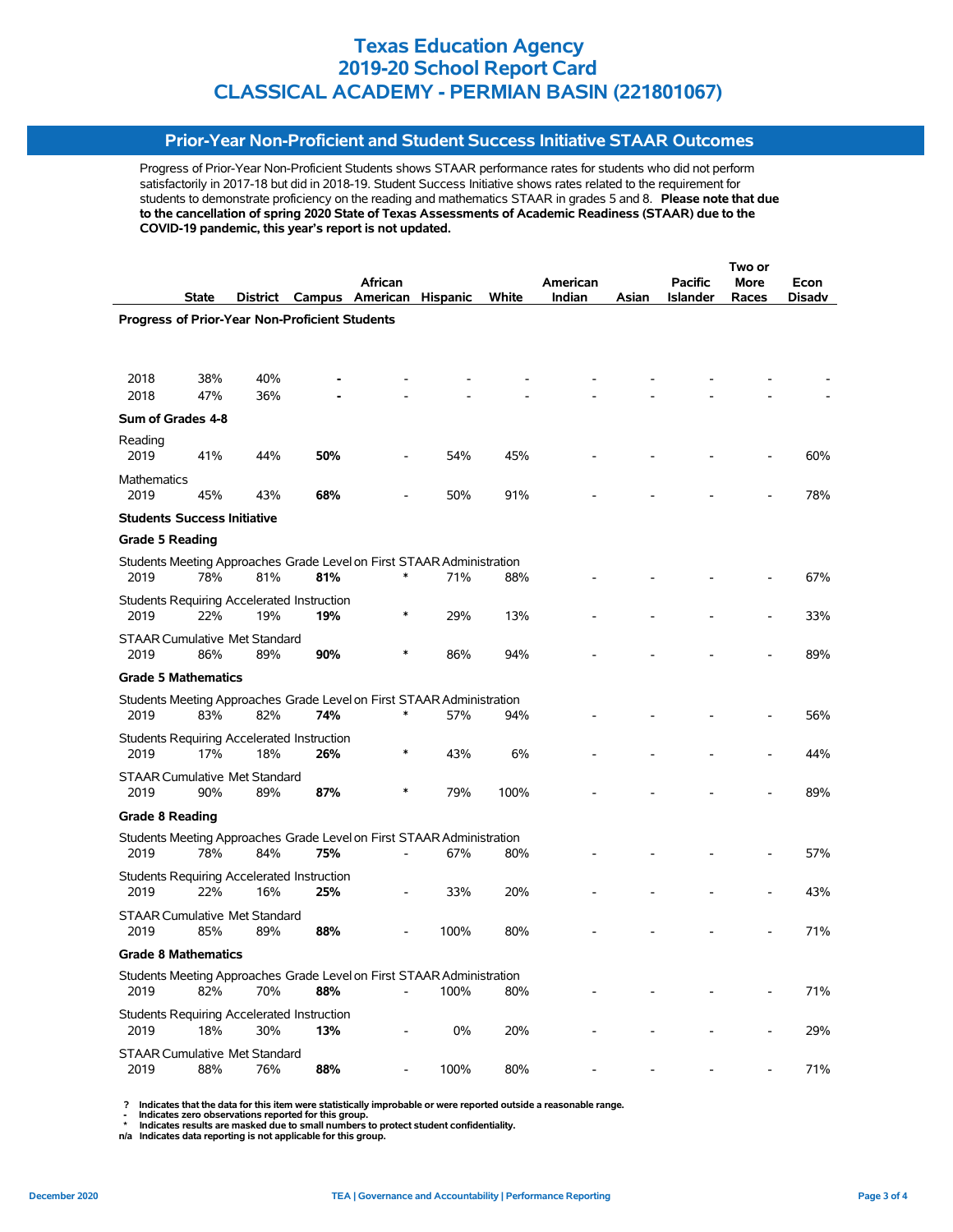**This page is intentionally blank.**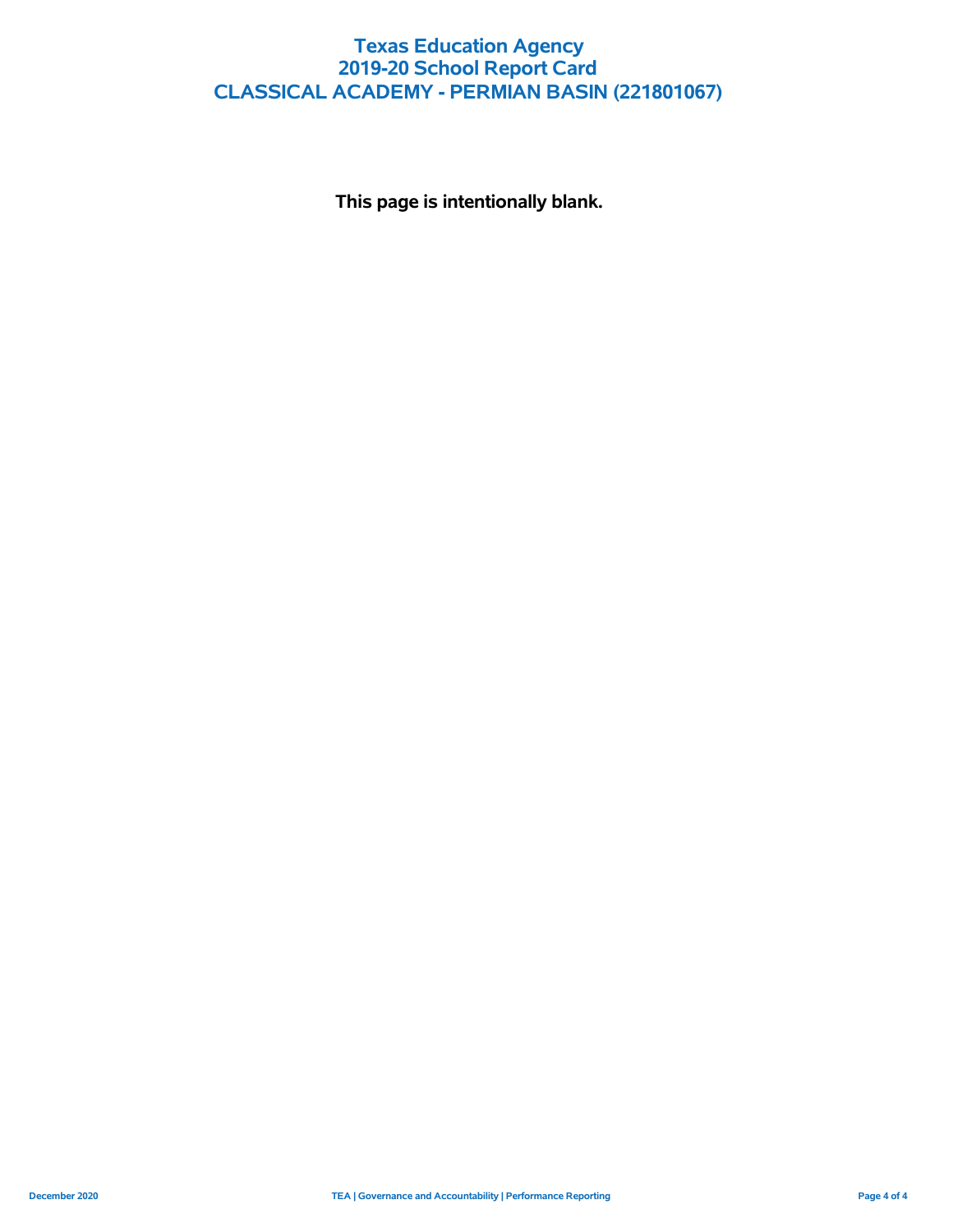|                            | <b>Accountability Rating</b>                                                                                                                                   |                                                                                                                                                                                   | <b>School Information</b>                           |
|----------------------------|----------------------------------------------------------------------------------------------------------------------------------------------------------------|-----------------------------------------------------------------------------------------------------------------------------------------------------------------------------------|-----------------------------------------------------|
|                            | *All Districts and Schools Were Not Rated in 2020 Due to COVID-19*                                                                                             | <b>District Name:</b>                                                                                                                                                             | <b>TEXAS COLLEGE PREPARATORY</b><br><b>ACADEMIE</b> |
|                            |                                                                                                                                                                |                                                                                                                                                                                   | Campus Type: Elementary/Secondary                   |
|                            |                                                                                                                                                                | <b>Total Students: 735</b>                                                                                                                                                        |                                                     |
|                            |                                                                                                                                                                | Grade Span: KG - 09                                                                                                                                                               |                                                     |
| <b>Not</b><br><b>Rated</b> | Given the impact of COVID-19, all districts and schools<br>received a label of Not Rated: Declared State of Disaster<br>for their 2020 accountability ratings. | For more information about this campus, see https://TXSchools.gov<br>or the Texas Academic Performance Report at<br>https://rptsvr1.tea.texas.gov/perfreport/tapr/2020/index.html |                                                     |

**Click here to read the official announcement.**

#### **Distinction Designations**

Instructional Leadership  $$147$  \$217 \$162 School Leadership  $$755$  \$858 \$589

#### **[Distinction designations were not awarded in 2020.](https://rptsvr1.tea.texas.gov/perfreport/tapr/2020/index.html)**

#### **School and Student Information**

This section provides [demographic information about FOUNDERS CLA](https://tea.texas.gov/about-tea/news-and-multimedia/correspondence/taa-letters/every-student-succeeds-act-essa-waiver-approval-2020-state-academic-accountability)SSICAL ACADEMY - FRISC, including attendance rates; enrollment percentages for various student groups; student mobility rates; and class size averages at the campus, district, and state level, where applicable.

|                                     | <b>CampusDistrict State</b> |         |                   |                                         | Campus | <b>District</b> | <b>State</b> |
|-------------------------------------|-----------------------------|---------|-------------------|-----------------------------------------|--------|-----------------|--------------|
| Attendance Rate (2018-19)           |                             |         | 97.1% 96.3% 95.4% |                                         |        |                 |              |
| <b>Enrollment by Race/Ethnicity</b> |                             |         |                   | Class Size Averages by Grade or Subject |        |                 |              |
| African American                    | $9.4\%$                     |         | 15.9% 12.6%       | Elementary                              |        |                 |              |
| Hispanic                            |                             |         | 13.3% 29.9% 52.8% | Kindergarten                            | 21.3   | 18.3            | 19.0         |
| White                               |                             |         | 43.7% 42.1% 27.0% | Grade 1                                 | 24.7   | 19.6            | 18.9         |
| American Indian                     | $0.7\%$                     | $0.4\%$ | 0.4%              | Grade 2                                 | 25.0   | 20.2            | 18.8         |
| Asian                               | 27.2%                       | 6.8%    | 4.6%              | Grade 3                                 | 26.0   | 21.0            | 19.0         |
| Pacific Islander                    | $0.0\%$                     | $0.1\%$ | 0.2%              | Grade 4                                 | 26.0   | 19.7            | 19.2         |
| Two or More Races                   | 5.7%                        | 4.7%    | 2.5%              | Grade 5                                 | 25.3   | 20.9            | 20.9         |
| <b>Enrollment by Student Group</b>  |                             |         |                   | Grade 6                                 | 24.5   | 23.9            | 20.4         |
| Economically Disadvantaged          | 6.8%                        |         | 36.3% 60.2%       | Secondary                               |        |                 |              |
| Special Education                   | 5.6%                        |         | 6.9% 10.7%        | English/Language Arts                   | 21.0   | 20.4            | 16.4         |
| <b>English Learners</b>             | 5.3%                        |         | 9.9% 20.3%        | Foreign Languages                       | 18.6   | 19.5            | 18.7         |
|                                     |                             |         |                   | <b>Mathematics</b>                      | 20.9   | 18.0            | 17.8         |
| Mobility Rate (2018-19)             | 15.0%                       |         | 18.4% 15.3%       | Science                                 | 21.0   | 20.3            | 18.8         |
|                                     |                             |         |                   | <b>Social Studies</b>                   | 20.8   | 21.4            | 19.3         |

#### **School Financial Information (2018-19)**

Various financial indicators based on actual data from the prior year are reported for the campus, district, and state. For more information, see

**[http://tea.texas.gov/financialstandardreports/.](http://tea.texas.gov/financialstandardreports/)**

|                                        | Campus | District | State       |                                     | Campus District |                 |  |
|----------------------------------------|--------|----------|-------------|-------------------------------------|-----------------|-----------------|--|
| <b>Instructional Staff Percent</b>     | n/a    |          | 64.7% 64.6% | <b>Expenditures per Student</b>     |                 |                 |  |
| <b>Instructional Expenditure Ratio</b> | n/a    |          | 63.5% 62.8% | <b>Total Operating Expenditures</b> | \$6.631         | \$8.529 \$9.913 |  |
|                                        |        |          |             | Instruction                         | \$4.490         | \$5.006 \$5.558 |  |

Ē,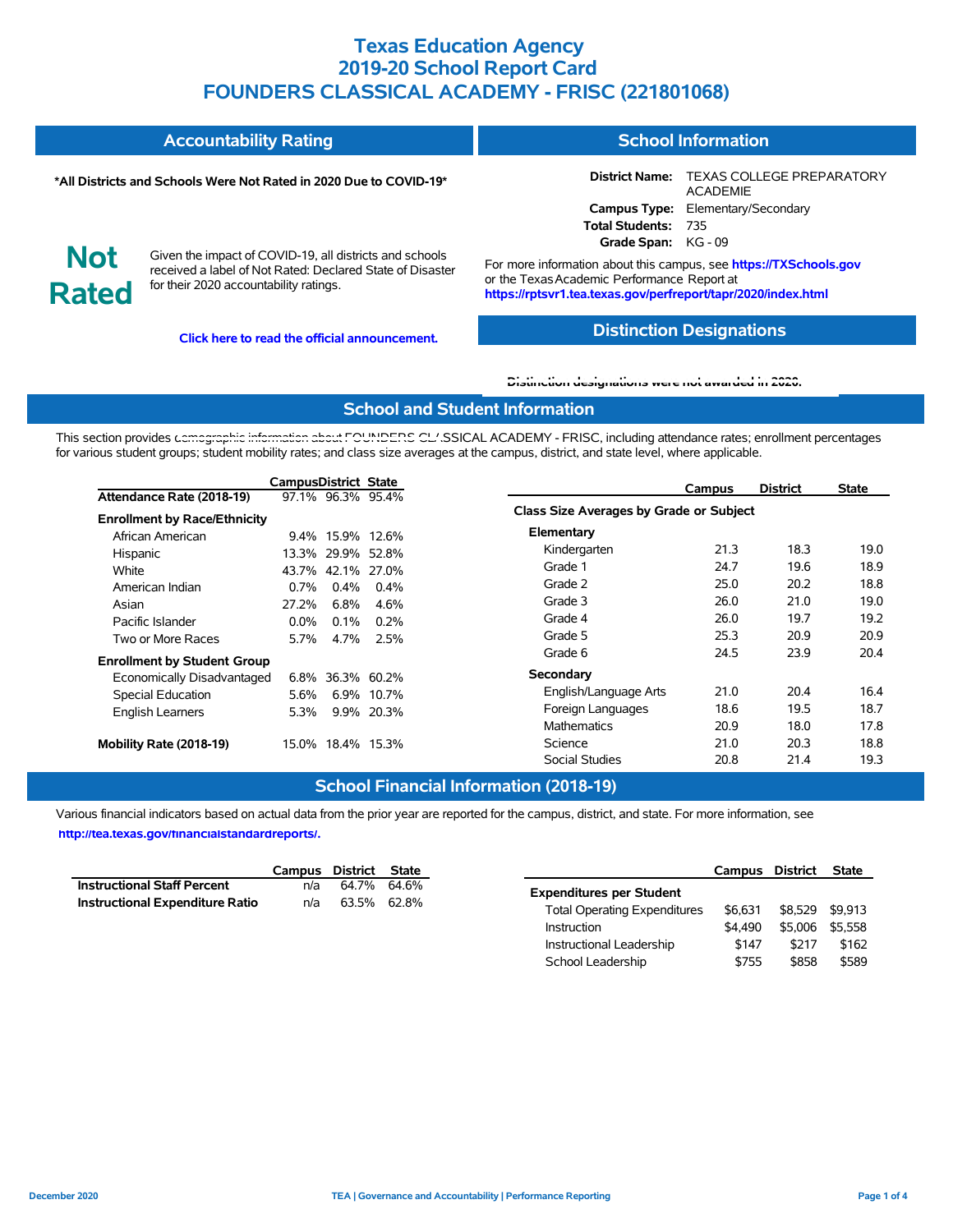### **STAAR Outcomes**

This section provides STAAR performance and Academic Growth outcomes. Academic Growth measures whether students are maintaining performance or improving from year to year. **Please note that due to the cancellation of spring 2020 State of Texas Assessments of Academic Readiness (STAAR) due to the COVID-19 pandemic, the performance of this year's report is not updated.**

|                                                                                |      |              |     |                |                                   |                          |       |          |                          |                          | Two or                   |        |
|--------------------------------------------------------------------------------|------|--------------|-----|----------------|-----------------------------------|--------------------------|-------|----------|--------------------------|--------------------------|--------------------------|--------|
|                                                                                |      |              |     |                | African                           |                          |       | American |                          | <b>Pacific</b>           | <b>More</b>              | Econ   |
|                                                                                |      | <b>State</b> |     |                | District Campus American Hispanic |                          | White | Indian   | Asian                    | <b>Islander</b>          | Races                    | Disadv |
| STAAR Performance Rates at Approaches Grade Level or Above (All Grades Tested) |      |              |     |                |                                   |                          |       |          |                          |                          |                          |        |
| All Subjects                                                                   | 2019 | 78%          | 81% | 93%            | 87%                               | 92%                      | 93%   | 83%      | 97%                      |                          | 96%                      | 90%    |
| ELA/Reading                                                                    | 2019 | 75%          | 84% | 95%            | 93%                               | 92%                      | 94%   | *        | 98%                      | $\overline{\phantom{a}}$ | 100%                     | 91%    |
| <b>Mathematics</b>                                                             | 2019 | 82%          | 82% | 94%            | 88%                               | 92%                      | 95%   | ∗        | 99%                      | $\overline{\phantom{a}}$ | 94%                      | 88%    |
| Writing                                                                        | 2019 | 68%          | 75% | 85%            | 67%                               | 91%                      | 87%   | *        | 92%                      | $\overline{\phantom{a}}$ | 83%                      | 89%    |
| Science                                                                        | 2019 | 81%          | 78% | 93%            | 90%                               | 89%                      | 94%   | $\ast$   | 94%                      |                          | $\ast$                   | 100%   |
| Social Studies                                                                 | 2019 | 81%          | 80% | 95%            | ∗                                 | 100%                     | 92%   |          |                          |                          | $\ast$                   | $\ast$ |
| STAAR Performance Rates at Meets Grade Level or Above (All Grades Tested)      |      |              |     |                |                                   |                          |       |          |                          |                          |                          |        |
| All Subjects                                                                   | 2019 | 50%          | 52% | 71%            | 61%                               | 67%                      | 67%   | 67%      | 87%                      |                          | 72%                      | 64%    |
| ELA/Reading                                                                    | 2019 | 48%          | 57% | 71%            | 63%                               | 69%                      | 66%   | $\ast$   | 89%                      | $\overline{\phantom{a}}$ | 76%                      | 64%    |
| <b>Mathematics</b>                                                             | 2019 | 52%          | 50% | 76%            | 65%                               | 69%                      | 73%   | ∗        | 94%                      | $\overline{\phantom{a}}$ | 71%                      | 67%    |
| Writing                                                                        | 2019 | 38%          | 43% | 50%            | 27%                               | 55%                      | 48%   | $\ast$   | 67%                      | $\overline{\phantom{a}}$ | 33%                      | 44%    |
| Science                                                                        | 2019 | 54%          | 49% | 77%            | 80%                               | 79%                      | 70%   | $\ast$   | 89%                      |                          | $\ast$                   | 78%    |
| Social Studies                                                                 | 2019 | 55%          | 55% | 68%            | $\ast$                            | 17%                      | 73%   |          |                          |                          | $\ast$                   | $\ast$ |
| STAAR Performance Rates at Masters Grade Level (All Grades Tested)             |      |              |     |                |                                   |                          |       |          |                          |                          |                          |        |
| All Subjects                                                                   | 2019 | 24%          | 26% | 42%            | 32%                               | 28%                      | 39%   | 33%      | 63%                      | $\overline{\phantom{a}}$ | 46%                      | 45%    |
| ELA/Reading                                                                    | 2019 | 21%          | 28% | 45%            | 35%                               | 20%                      | 42%   | $\ast$   | 73%                      | $\overline{\phantom{a}}$ | 41%                      | 42%    |
| Mathematics                                                                    | 2019 | 26%          | 26% | 48%            | 33%                               | 37%                      | 42%   | ∗        | 75%                      | $\overline{\phantom{a}}$ | 47%                      | 52%    |
| Writing                                                                        | 2019 | 14%          | 15% | 16%            | 7%                                | 0%                       | 17%   | $\ast$   | 22%                      | $\overline{\phantom{a}}$ | 17%                      | 22%    |
| Science                                                                        | 2019 | 25%          | 21% | 49%            | 50%                               | 53%                      | 44%   | ∗        | 50%                      |                          | ∗                        | 67%    |
| Social Studies                                                                 | 2019 | 33%          | 36% | 27%            | $\ast$                            | 0%                       | 27%   |          |                          |                          | $\ast$                   | $\ast$ |
| Academic Growth Score (All Grades Tested)                                      |      |              |     |                |                                   |                          |       |          |                          |                          |                          |        |
| <b>Both Subjects</b>                                                           | 2019 | 69           | 70  | 75             | 65                                | 65                       | 76    | *        | 85                       |                          | 70                       | 77     |
|                                                                                | 2018 | 69           | 68  | $\blacksquare$ | $\overline{\phantom{a}}$          | $\overline{\phantom{a}}$ |       |          | $\overline{\phantom{a}}$ |                          | $\overline{\phantom{a}}$ |        |
| ELA/Reading                                                                    | 2019 | 68           | 69  | 74             | 69                                | 57                       | 76    | $\ast$   | 80                       | $\overline{\phantom{a}}$ | 68                       | 79     |
|                                                                                | 2018 | 69           | 69  |                | $\overline{\phantom{a}}$          | $\overline{\phantom{a}}$ |       |          |                          |                          |                          |        |
| <b>Mathematics</b>                                                             | 2019 | 70           | 70  | 77             | 60                                | 72                       | 77    | $\ast$   | 90                       |                          | 73                       | 74     |
|                                                                                | 2018 | 70           | 67  |                |                                   |                          |       |          |                          |                          |                          |        |

? Indicates that the data for this item were statistically improbable or were reported outside a reasonable range.<br>- Indicates zero observations reported for this group.

 **\* Indicates results are masked due to small numbers to protect student confidentiality. n/a Indicates data reporting is not applicable for this group.**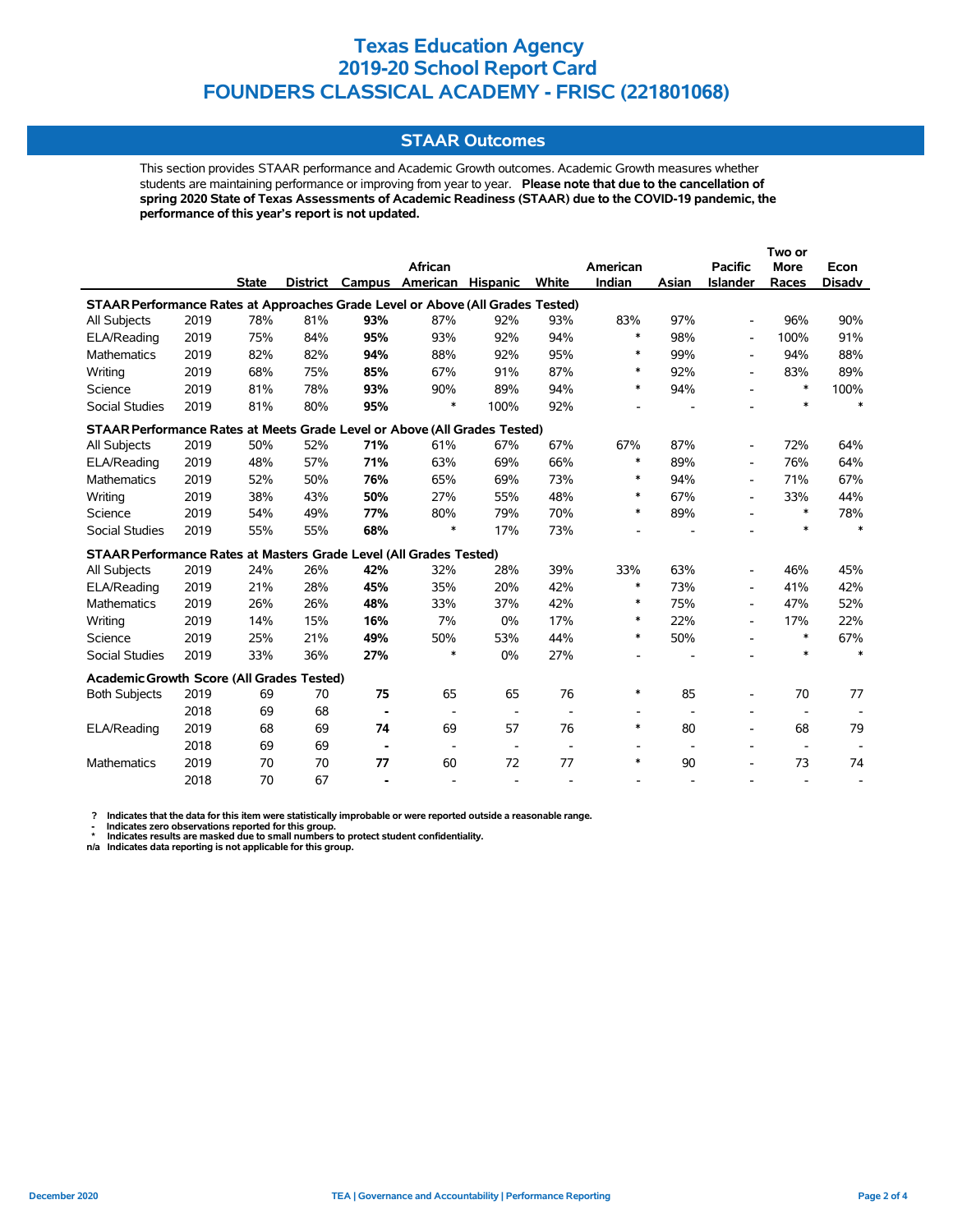# **Prior-Year Non-Proficient and Student Success Initiative STAAR Outcomes**

Progress of Prior-Year Non-Proficient Students shows STAAR performance rates for students who did not perform satisfactorily in 2017-18 but did in 2018-19. Student Success Initiative shows rates related to the requirement for students to demonstrate proficiency on the reading and mathematics STAAR in grades 5 and 8. **Please note that due to the cancellation of spring 2020 State of Texas Assessments of Academic Readiness (STAAR) due to the COVID-19 pandemic, this year's report is not updated.**

|                                      |              |          |                                                                       |         |                 |       |          |        |                 | Two or |        |
|--------------------------------------|--------------|----------|-----------------------------------------------------------------------|---------|-----------------|-------|----------|--------|-----------------|--------|--------|
|                                      |              |          |                                                                       | African |                 |       | American |        | <b>Pacific</b>  | More   | Econ   |
|                                      | <b>State</b> | District | Campus American                                                       |         | <b>Hispanic</b> | White | Indian   | Asian  | <b>Islander</b> | Races  | Disadv |
|                                      |              |          | Progress of Prior-Year Non-Proficient Students                        |         |                 |       |          |        |                 |        |        |
|                                      |              |          |                                                                       |         |                 |       |          |        |                 |        |        |
|                                      |              |          |                                                                       |         |                 |       |          |        |                 |        |        |
| 2018                                 | 38%          | 40%      |                                                                       |         |                 |       |          |        |                 |        |        |
| 2018                                 | 47%          | 36%      |                                                                       |         |                 |       |          |        |                 |        |        |
| Sum of Grades 4-8                    |              |          |                                                                       |         |                 |       |          |        |                 |        |        |
| Reading                              |              |          |                                                                       |         |                 |       |          |        |                 |        |        |
| 2019                                 | 41%          | 44%      | 50%                                                                   |         | $\ast$          | 71%   |          |        |                 |        |        |
| Mathematics                          |              |          |                                                                       |         |                 |       |          |        |                 |        |        |
| 2019                                 | 45%          | 43%      | 82%                                                                   |         |                 | 100%  |          | $\ast$ |                 |        |        |
| <b>Students Success Initiative</b>   |              |          |                                                                       |         |                 |       |          |        |                 |        |        |
| <b>Grade 5 Reading</b>               |              |          |                                                                       |         |                 |       |          |        |                 |        |        |
|                                      |              |          | Students Meeting Approaches Grade Level on First STAAR Administration |         |                 |       |          |        |                 |        |        |
| 2019                                 | 78%          | 81%      | 94%                                                                   | 88%     | 100%            | 89%   | ∗        | 100%   |                 |        | 100%   |
|                                      |              |          | Students Requiring Accelerated Instruction                            |         |                 |       |          |        |                 |        |        |
| 2019                                 | 22%          | 19%      | 6%                                                                    | 13%     | 0%              | 11%   | ∗        | 0%     |                 | ∗      | 0%     |
| <b>STAAR Cumulative Met Standard</b> |              |          |                                                                       |         |                 |       |          |        |                 |        |        |
| 2019                                 | 86%          | 89%      | 99%                                                                   | 88%     | 100%            | 100%  | ∗        | 100%   |                 |        | 100%   |
| <b>Grade 5 Mathematics</b>           |              |          |                                                                       |         |                 |       |          |        |                 |        |        |
|                                      |              |          | Students Meeting Approaches Grade Level on First STAAR Administration |         |                 |       |          |        |                 |        |        |
| 2019                                 | 83%          | 82%      | 94%                                                                   | 88%     | 85%             | 96%   | ∗        | 100%   |                 |        | 100%   |
|                                      |              |          | <b>Students Requiring Accelerated Instruction</b>                     |         |                 |       |          |        |                 |        |        |
| 2019                                 | 17%          | 18%      | 6%                                                                    | 13%     | 15%             | 4%    | $\ast$   | 0%     |                 |        | 0%     |
| <b>STAAR Cumulative Met Standard</b> |              |          |                                                                       |         |                 |       |          |        |                 |        |        |
| 2019                                 | 90%          | 89%      | 97%                                                                   | 88%     | 92%             | 100%  | ∗        | 100%   |                 |        | 100%   |
| <b>Grade 8 Reading</b>               |              |          |                                                                       |         |                 |       |          |        |                 |        |        |
|                                      |              |          | Students Meeting Approaches Grade Level on First STAAR Administration |         |                 |       |          |        |                 |        |        |
| 2019                                 | 78%          | 84%      | 95%                                                                   | ∗       | 100%            | 92%   |          |        |                 |        |        |
|                                      |              |          | Students Requiring Accelerated Instruction                            |         |                 |       |          |        |                 |        |        |
| 2019                                 | 22%          | 16%      | 5%                                                                    | *       | 0%              | 8%    |          |        |                 |        |        |
| <b>STAAR Cumulative Met Standard</b> |              |          |                                                                       |         |                 |       |          |        |                 |        |        |
| 2019                                 | 85%          | 89%      | 95%                                                                   |         | 100%            | 92%   |          |        |                 |        |        |
| <b>Grade 8 Mathematics</b>           |              |          |                                                                       |         |                 |       |          |        |                 |        |        |
|                                      |              |          | Students Meeting Approaches Grade Level on First STAAR Administration |         |                 |       |          |        |                 |        |        |
| 2019                                 | 82%          | 70%      |                                                                       |         |                 |       |          |        |                 |        |        |
|                                      |              |          | Students Requiring Accelerated Instruction                            |         |                 |       |          |        |                 |        |        |
| 2019                                 | 18%          | 30%      |                                                                       |         |                 |       |          |        |                 |        |        |
| <b>STAAR Cumulative Met Standard</b> |              |          |                                                                       |         |                 |       |          |        |                 |        |        |
| 2019                                 | 88%          | 76%      | $\star$                                                               |         |                 |       |          |        |                 |        |        |

 **? Indicates that the data for this item were statistically improbable or were reported outside a reasonable range.**

 **- Indicates zero observations reported for this group. \* Indicates results are masked due to small numbers to protect student confidentiality.**

**n/a Indicates data reporting is not applicable for this group.**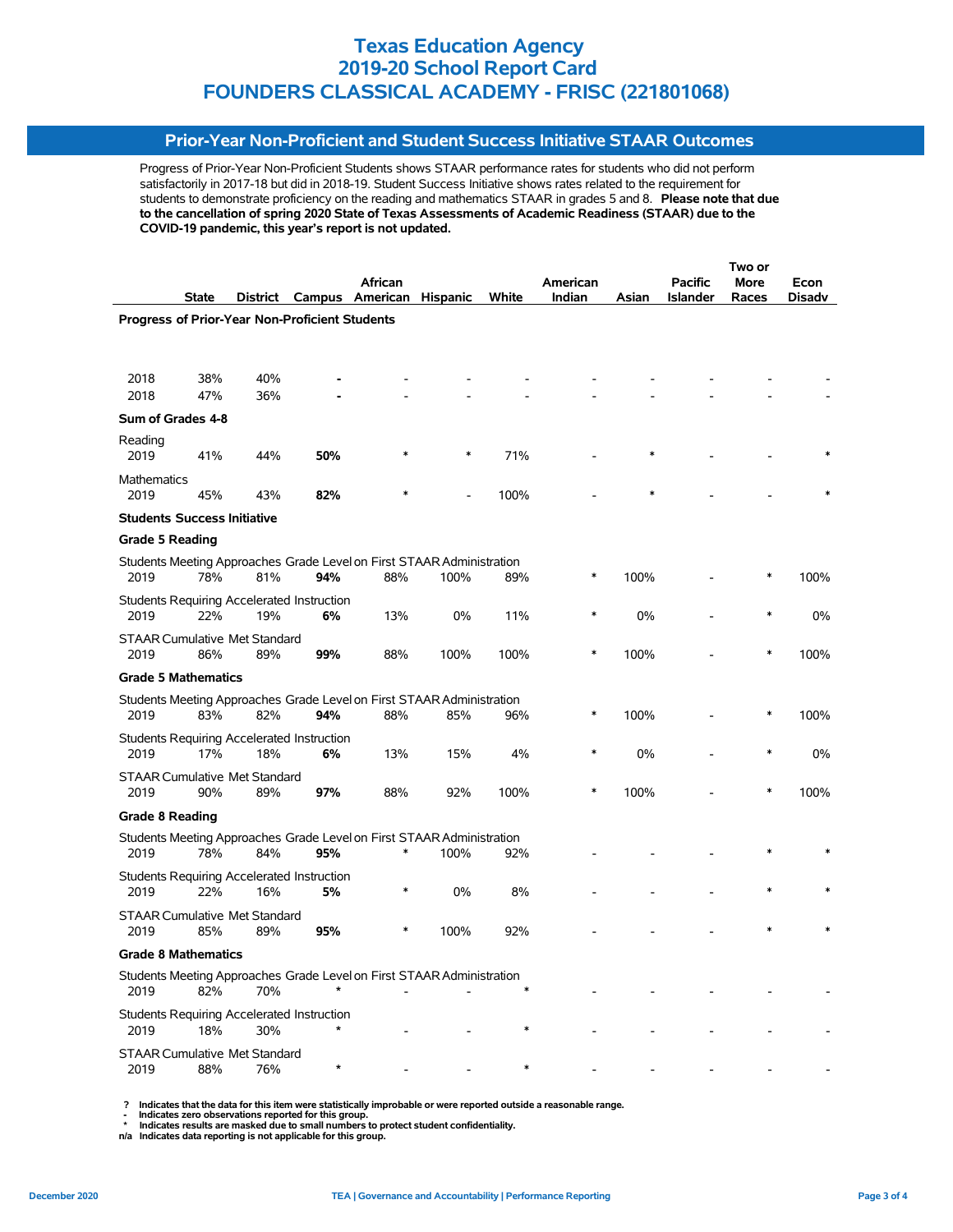**This page is intentionally blank.**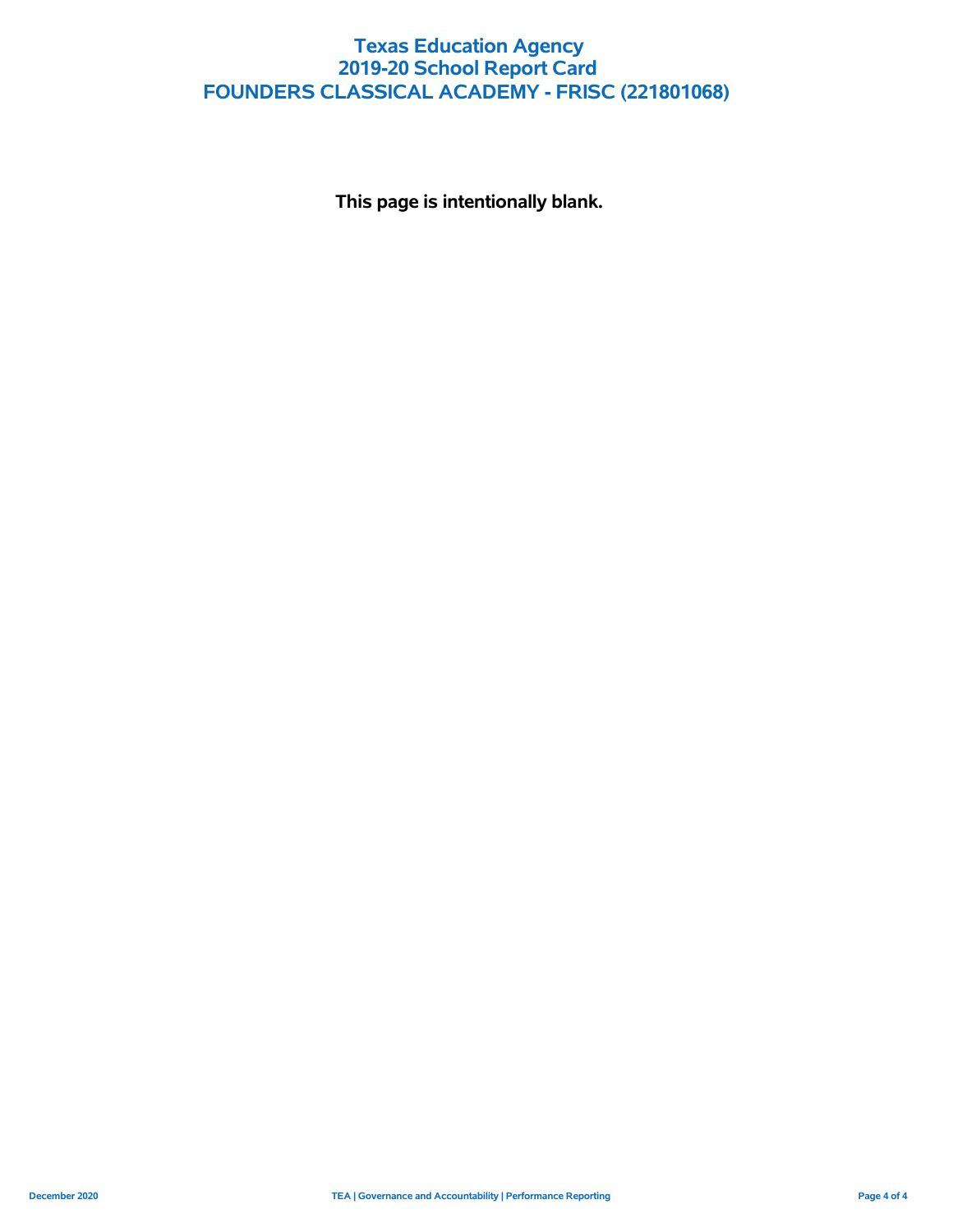**Accountability Rating WESTCHASE CLASSICAL ACADEMY is paired with TEXAS COLLEGE PREPARATORY ACADEMIE (221801000) \*All Districts and Schools Were Not Rated in 2020 Due to COVID-19\*** Given the impact of COVID-19, all districts and schools received a label of Not Rated: Declared State of Disaster **School Information District Name:** TEXAS COLLEGE PREPARATORY ACADEMIE **Campus Type:** Elementary **Total Students:** 53 **Grade Span:** KG - 01 For more information about this campus, see **https://TXSchools.gov** or the Texas Academic Performance Report at **https://rptsvr1.tea.texas.gov/perfreport/tapr/2020/index.html**

for their 2020 accountability ratings.

# **Click here to read the official announcement.**

#### **School and Stude[nt Information](https://rptsvr1.tea.texas.gov/perfreport/tapr/2020/index.html)**

This section provides demographic information about WESTCHASE CLASSICAL ACADEMY, including attendance rates; enrollment percentages for various student groups; student mobility rates; and class size averages at the campus, district, and state level, where applicable.

|                                                                                                                                                   | Campus                                                       | District                                                   | <b>State</b>                                            | <b>District</b><br><b>State</b><br>Campus                                             |
|---------------------------------------------------------------------------------------------------------------------------------------------------|--------------------------------------------------------------|------------------------------------------------------------|---------------------------------------------------------|---------------------------------------------------------------------------------------|
| Attendance Rate (2018-19)                                                                                                                         | $\overline{\phantom{0}}$                                     | 96.3%                                                      | 95.4%                                                   | Class Size Averages by Grade or Subject                                               |
| <b>Enrollment by Race/Ethnicity</b><br>African American<br>Hispanic<br>White<br>American Indian<br>Asian<br>Pacific Islander<br>Two or More Races | 32.1%<br>56.6%<br>5.7%<br>$0.0\%$<br>1.9%<br>$0.0\%$<br>3.8% | 15.9%<br>29.9%<br>42.1%<br>$0.4\%$<br>6.8%<br>0.1%<br>4.7% | 12.6%<br>52.8%<br>27.0%<br>0.4%<br>4.6%<br>0.2%<br>2.5% | Elementary<br>18.3<br>19.0<br>Kindergarten<br>16.0<br>18.9<br>Grade 1<br>19.6<br>12.5 |
| <b>Enrollment by Student Group</b><br>Economically Disadvantaged<br><b>Special Education</b><br><b>English Learners</b>                           | 88.7%<br>1.9%<br>24.5%                                       | 36.3%<br>6.9%<br>9.9%                                      | 60.2%<br>10.7%<br>20.3%                                 |                                                                                       |
| Mobility Rate (2018-19)                                                                                                                           | $0.0\%$                                                      | 18.4%                                                      | 15.3%                                                   |                                                                                       |

#### **School Financial Information (2018-19)**

Various financial indicators based on actual data from the prior year are reported for the campus, district, and state. For more information, see **[http://tea.texas.gov/financialstandardreports/.](http://tea.texas.gov/financialstandardreports/)**

|                                    | Campus District State |             |  |
|------------------------------------|-----------------------|-------------|--|
| <b>Instructional Staff Percent</b> | n/a                   | 64.7% 64.6% |  |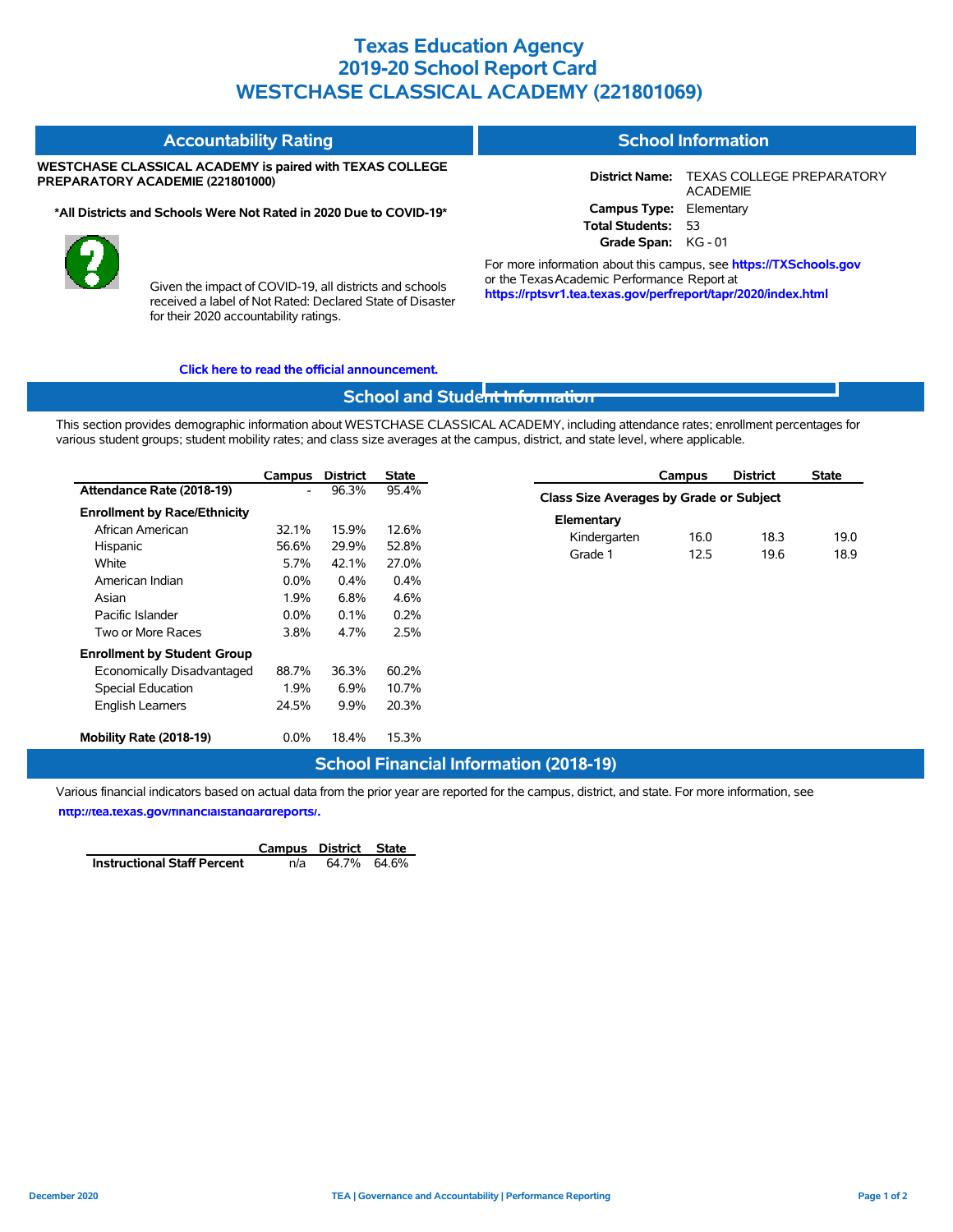# **STAAR Outcomes**

This section provides STAAR performance and Academic Growth outcomes. Academic Growth measures whether students are maintaining performance or improving from year to year. **Please note that due to the cancellation of spring 2020 State of Texas Assessments of Academic Readiness (STAAR) due to the COVID-19 pandemic, the performance of this year's report is not updated.**

**There is no STAAR performance data for this campus.**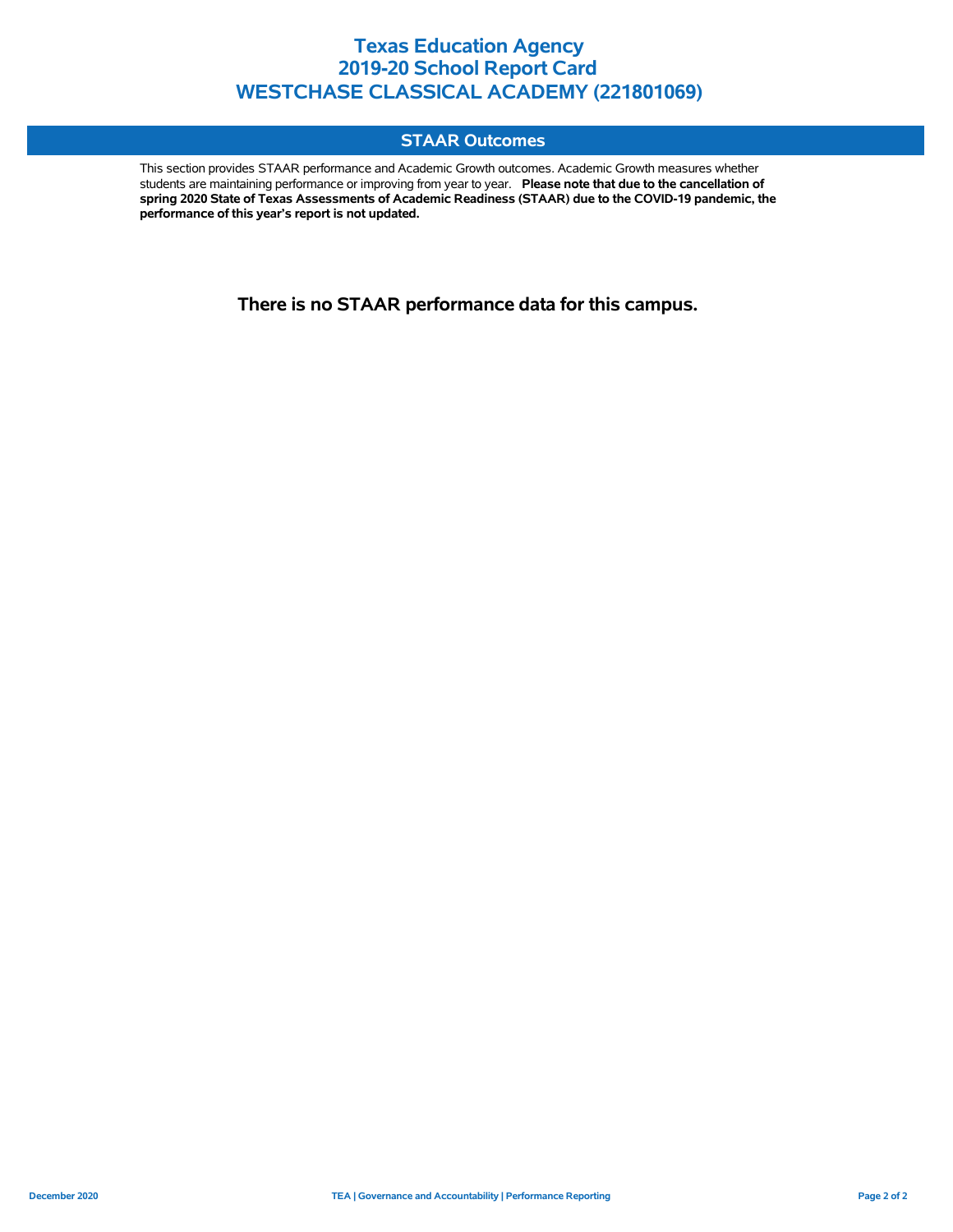# **Texas Education Agency 2019-20 School Report Card EASTEX-JENSEN CLASSICAL ACADEMY (221801070)**

|                            | <b>Accountability Rating</b>                                                                                                                                   | <b>School Information</b>                                                                                                                                                         |                                                     |  |  |  |
|----------------------------|----------------------------------------------------------------------------------------------------------------------------------------------------------------|-----------------------------------------------------------------------------------------------------------------------------------------------------------------------------------|-----------------------------------------------------|--|--|--|
|                            | *All Districts and Schools Were Not Rated in 2020 Due to COVID-19*                                                                                             | <b>District Name:</b>                                                                                                                                                             | <b>TEXAS COLLEGE PREPARATORY</b><br><b>ACADEMIE</b> |  |  |  |
|                            |                                                                                                                                                                | Campus Type:                                                                                                                                                                      | Elementary                                          |  |  |  |
|                            |                                                                                                                                                                | <b>Total Students: 53</b>                                                                                                                                                         |                                                     |  |  |  |
|                            |                                                                                                                                                                | Grade Span: KG - 05                                                                                                                                                               |                                                     |  |  |  |
| <b>Not</b><br><b>Rated</b> | Given the impact of COVID-19, all districts and schools<br>received a label of Not Rated: Declared State of Disaster<br>for their 2020 accountability ratings. | For more information about this campus, see https://TXSchools.gov<br>or the Texas Academic Performance Report at<br>https://rptsvr1.tea.texas.gov/perfreport/tapr/2020/index.html |                                                     |  |  |  |

**Click here to read the official announcement.**

#### **Distinction Designations**

#### **[Distinction designations were not awarded in 2020.](https://rptsvr1.tea.texas.gov/perfreport/tapr/2020/index.html)**

#### **School and Student Information**

This section provides [demographic information about EASTEX-JENSEN](https://tea.texas.gov/about-tea/news-and-multimedia/correspondence/taa-letters/every-student-succeeds-act-essa-waiver-approval-2020-state-academic-accountability) CLASSICAL ACADEMY, including attendance rates; enrollment percentages for various student groups; student mobility rates; and class size averages at the campus, district, and state level, where applicable.

|                                     | <b>CampusDistrict State</b> |               |            |
|-------------------------------------|-----------------------------|---------------|------------|
| Attendance Rate (2018-19)           |                             | - 96.3% 95.4% |            |
| <b>Enrollment by Race/Ethnicity</b> |                             |               |            |
| African American                    | 30.2%                       | 15 9%         | 12 6%      |
| Hispanic                            | 64.2%                       | 29.9%         | 52.8%      |
| White                               | 1.9%                        | 42.1% 27.0%   |            |
| American Indian                     | $0.0\%$                     | $0.4\%$       | $0.4\%$    |
| Asian                               | $0.0\%$                     | 6.8%          | 4.6%       |
| Pacific Islander                    | 0.0%                        | $0.1\%$       | 0.2%       |
| Two or More Races                   | 3.8%                        | 4.7%          | 2.5%       |
| <b>Enrollment by Student Group</b>  |                             |               |            |
| Economically Disadvantaged          | 0 ዐ%                        | 36.3%         | 60.2%      |
| Special Education                   | $0.0\%$                     | $6.9\%$       | 10.7%      |
| <b>English Learners</b>             | 30.2%                       |               | 9.9% 20.3% |
| Mobility Rate (2018-19)             | 0 ዐ%                        | 18.4% 15.3%   |            |

|                                         | Campus | <b>District</b> | <b>State</b> |
|-----------------------------------------|--------|-----------------|--------------|
| Class Size Averages by Grade or Subject |        |                 |              |
| Elementary                              |        |                 |              |
| Kindergarten                            | 18.0   | 18.3            | 19.0         |
| Grade 1                                 | 18.0   | 19.6            | 189          |
| Grade 5                                 | 18.0   | 20.9            | 20.9         |

School Leadership  $$0$  \$858 \$589

### **School Financial Information (2018-19)**

Various financial indicators based on actual data from the prior year are reported for the campus, district, and state. For more information, see

#### **[http://tea.texas.gov/financialstandardreports/.](http://tea.texas.gov/financialstandardreports/)**

|                                 | Campus | District | State       |  |                                                                                                                                                                  |                 | <b>State</b> |
|---------------------------------|--------|----------|-------------|--|------------------------------------------------------------------------------------------------------------------------------------------------------------------|-----------------|--------------|
| Instructional Staff Percent     | n/a    |          | 64.7% 64.6% |  | <b>Campus District</b><br><b>Expenditures per Student</b><br><b>Total Operating Expenditures</b><br>\$0<br>Instruction<br>\$0<br>Instructional Leadership<br>\$0 |                 |              |
| Instructional Expenditure Ratio | n/a    | 63.5%    | 62.8%       |  |                                                                                                                                                                  | \$8.529 \$9.913 |              |
|                                 |        |          |             |  |                                                                                                                                                                  | \$5.006         | \$5.558      |
|                                 |        |          |             |  |                                                                                                                                                                  | \$217           | \$162        |